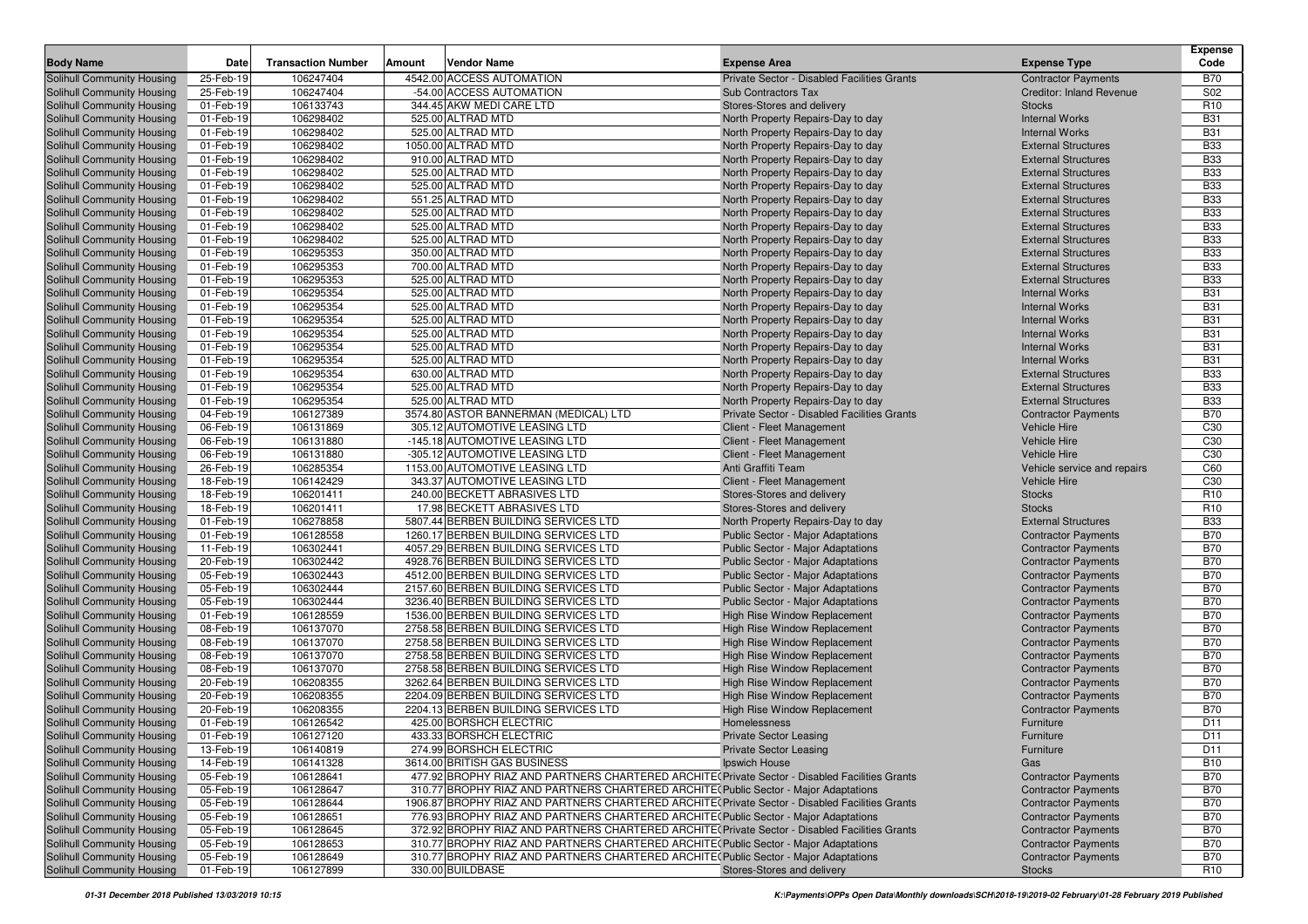|                                                                 |                        |                           |        |                                                                  |                                                                          |                                                              | <b>Expense</b>           |
|-----------------------------------------------------------------|------------------------|---------------------------|--------|------------------------------------------------------------------|--------------------------------------------------------------------------|--------------------------------------------------------------|--------------------------|
| <b>Body Name</b>                                                | Date                   | <b>Transaction Number</b> | Amount | <b>Vendor Name</b>                                               | <b>Expense Area</b>                                                      | <b>Expense Type</b>                                          | Code                     |
| <b>Solihull Community Housing</b>                               | 19-Feb-19              | 106144599                 |        | 4320.00 CAPITA BUSINESS SERVICES LTD.                            | <b>IT Strategy</b>                                                       | <b>ICT General</b>                                           | D30                      |
| Solihull Community Housing                                      | 08-Feb-19              | 106134783                 |        | 360.00 CAPITAL FURNISHINGS                                       | Homelessness                                                             | Furniture                                                    | D11                      |
| Solihull Community Housing                                      | 08-Feb-19              | 106134781                 |        | 265.00 CAPITAL FURNISHINGS                                       | Homelessness                                                             | Furniture                                                    | D <sub>11</sub>          |
| <b>Solihull Community Housing</b>                               | 22-Feb-19              | 106203408                 |        | 289.00 CAPITAL FURNISHINGS                                       | Homelessness                                                             | Furniture                                                    | D <sub>11</sub>          |
| Solihull Community Housing                                      | 01-Feb-19              | 106302416                 |        | 888.98 CENTRAL (HIGH RISE) LTD                                   | <b>Mechanical &amp; Electrical</b>                                       | <b>Utility Related Works</b>                                 | <b>B34</b>               |
| <b>Solihull Community Housing</b>                               | 01-Feb-19              | 106302417                 |        | 888.98 CENTRAL (HIGH RISE) LTD                                   | <b>Mechanical &amp; Electrical</b>                                       | <b>Utility Related Works</b>                                 | <b>B34</b>               |
| <b>Solihull Community Housing</b>                               | 01-Feb-19              | 106302418                 |        | 471.83 CENTRAL (HIGH RISE) LTD                                   | <b>Mechanical &amp; Electrical</b>                                       | <b>Utility Related Works</b>                                 | <b>B34</b>               |
| <b>Solihull Community Housing</b>                               | 01-Feb-19              | 106302419                 |        | 445.06 CENTRAL (HIGH RISE) LTD                                   | <b>Mechanical &amp; Electrical</b>                                       | <b>Utility Related Works</b>                                 | <b>B34</b>               |
| <b>Solihull Community Housing</b>                               | 01-Feb-19              | 106302421                 |        | 497.56 CENTRAL (HIGH RISE) LTD                                   | <b>Mechanical &amp; Electrical</b>                                       | <b>Utility Related Works</b>                                 | <b>B34</b>               |
| <b>Solihull Community Housing</b>                               | 01-Feb-19              | 106302422                 |        | 514.80 CENTRAL (HIGH RISE) LTD                                   | <b>Mechanical &amp; Electrical</b>                                       | <b>Utility Related Works</b>                                 | <b>B34</b>               |
| <b>Solihull Community Housing</b>                               | 01-Feb-19              | 106302423                 |        | 310.89 CENTRAL (HIGH RISE) LTD                                   | <b>Mechanical &amp; Electrical</b>                                       | <b>Utility Related Works</b>                                 | <b>B34</b>               |
| <b>Solihull Community Housing</b>                               | 01-Feb-19              | 106302425                 |        | 763.74 CENTRAL (HIGH RISE) LTD                                   | <b>Mechanical &amp; Electrical</b><br><b>Mechanical &amp; Electrical</b> | <b>Utility Related Works</b>                                 | <b>B34</b><br><b>B34</b> |
| <b>Solihull Community Housing</b>                               | 01-Feb-19              | 106302426<br>106302430    |        | 444.49 CENTRAL (HIGH RISE) LTD                                   |                                                                          | <b>Utility Related Works</b>                                 | <b>B34</b>               |
| <b>Solihull Community Housing</b>                               | 01-Feb-19              |                           |        | 444.49 CENTRAL (HIGH RISE) LTD<br>425.74 CENTRAL (HIGH RISE) LTD | <b>Mechanical &amp; Electrical</b>                                       | <b>Utility Related Works</b><br><b>Utility Related Works</b> |                          |
| <b>Solihull Community Housing</b>                               | 01-Feb-19              | 106302433<br>106302434    |        |                                                                  | <b>Mechanical &amp; Electrical</b>                                       |                                                              | <b>B34</b><br><b>B34</b> |
| <b>Solihull Community Housing</b>                               | 01-Feb-19              | 106302435                 |        | 444.49 CENTRAL (HIGH RISE) LTD                                   | <b>Mechanical &amp; Electrical</b>                                       | <b>Utility Related Works</b>                                 | <b>B34</b>               |
| <b>Solihull Community Housing</b>                               | 01-Feb-19              |                           |        | 547.76 CENTRAL (HIGH RISE) LTD                                   | <b>Mechanical &amp; Electrical</b>                                       | <b>Utility Related Works</b>                                 | <b>B34</b>               |
| <b>Solihull Community Housing</b><br>Solihull Community Housing | 01-Feb-19<br>01-Feb-19 | 106302436<br>106302438    |        | 444.50 CENTRAL (HIGH RISE) LTD<br>310.89 CENTRAL (HIGH RISE) LTD | <b>Mechanical &amp; Electrical</b>                                       | <b>Utility Related Works</b>                                 | <b>B34</b>               |
| Solihull Community Housing                                      | 01-Feb-19              | 106302439                 |        | 621.78 CENTRAL (HIGH RISE) LTD                                   | <b>Mechanical &amp; Electrical</b><br><b>Mechanical &amp; Electrical</b> | <b>Utility Related Works</b><br><b>Utility Related Works</b> | <b>B34</b>               |
| Solihull Community Housing                                      | 01-Feb-19              | 106302440                 |        | 1097.01 CENTRAL (HIGH RISE) LTD                                  | <b>Mechanical &amp; Electrical</b>                                       | <b>Utility Related Works</b>                                 | <b>B34</b>               |
| Solihull Community Housing                                      | 23-Feb-19              | 106302374                 |        | 248.78 CHAPMANS ELECTRICAL                                       | <b>Mechanical &amp; Electrical</b>                                       | <b>Utility Related Works</b>                                 | <b>B34</b>               |
| Solihull Community Housing                                      | 01-Feb-19              | 106126835                 |        | 334.00 CHARTER OFFICE EQUIPMENT LTD                              | Health & Safety                                                          | Furniture                                                    | D <sub>11</sub>          |
| Solihull Community Housing                                      | 11-Feb-19              | 106135652                 |        | 357.00 CHARTER OFFICE EQUIPMENT LTD                              | <b>Endeavour House</b>                                                   | Furniture                                                    | D11                      |
| Solihull Community Housing                                      | 12-Feb-19              | 106136405                 |        | 1325.00 CHELMSLEY & DISTRICT CONSERVATIVE CLUB LTD               | Business Support - MST Back Office Support                               | <b>Professional Fees</b>                                     | D <sub>50</sub>          |
| Solihull Community Housing                                      | 11-Feb-19              | 106135627                 |        | -422.89 CHUBB ELECTRONIC SECURITY SYSTEMS LTD                    | <b>Frontline Offices</b>                                                 | Security                                                     | <b>B43</b>               |
| <b>Solihull Community Housing</b>                               | 28-Feb-19              | 106303278                 |        | 7004.27 CIVICA UK LTD                                            | <b>IT Services</b>                                                       | <b>ICT Software</b>                                          | D31                      |
| <b>Solihull Community Housing</b>                               | 28-Feb-19              | 106303276                 |        | 7327.22 CIVICA UK LTD                                            | <b>IT Services</b>                                                       | <b>ICT Software</b>                                          | D31                      |
| <b>Solihull Community Housing</b>                               | 12-Feb-19              | 106136402                 |        | 305.85 CLEARWATER TECHNOLOGY LTD                                 | Client ¿ H & S Water Risk                                                | <b>Water risks</b>                                           | <b>B13</b>               |
| <b>Solihull Community Housing</b>                               | 12-Feb-19              | 106136325                 |        | 884.84 CLEARWATER TECHNOLOGY LTD                                 | Client ¿ H & S Water Risk                                                | <b>Water risks</b>                                           | <b>B13</b>               |
| Solihull Community Housing                                      | 12-Feb-19              | 106136403                 |        | 295.00 CLEARWATER TECHNOLOGY LTD                                 | Client ¿ H & S Water Risk                                                | <b>Water risks</b>                                           | <b>B13</b>               |
| <b>Solihull Community Housing</b>                               | 21-Feb-19              | 106165353                 |        | 305.85 CLEARWATER TECHNOLOGY LTD                                 | Client $\lambda$ , H & S Water Risk                                      | <b>Water risks</b>                                           | <b>B13</b>               |
| <b>Solihull Community Housing</b>                               | 21-Feb-19              | 106165354                 |        | 305.85 CLEARWATER TECHNOLOGY LTD                                 | H & S Water Risk ن H & S Water                                           | <b>Water risks</b>                                           | <b>B13</b>               |
| <b>Solihull Community Housing</b>                               | 21-Feb-19              | 106165355                 |        | 305.85 CLEARWATER TECHNOLOGY LTD                                 | H & S Water Risk ن H & S Water                                           | <b>Water risks</b>                                           | <b>B13</b>               |
| <b>Solihull Community Housing</b>                               | 27-Feb-19              | 106292357                 |        | 407.84 CLEARWATER TECHNOLOGY LTD                                 | Client ; H & S Water Risk                                                | <b>Water risks</b>                                           | <b>B13</b>               |
| <b>Solihull Community Housing</b>                               | 28-Feb-19              | 106303437                 |        | 1860.00 COLOUR CENTRE                                            | North Property Repairs-Voids                                             | <b>Internal Works</b>                                        | <b>B31</b>               |
| <b>Solihull Community Housing</b>                               | 14-Feb-19              | 106173367                 |        | 220.00 CONTOUR SHOWERS LTD                                       | Stores-Stores and delivery                                               | <b>Stocks</b>                                                | R <sub>10</sub>          |
| <b>Solihull Community Housing</b>                               | 19-Feb-19              | 106201407                 |        | 220.00 CONTOUR SHOWERS LTD                                       | Stores-Stores and delivery                                               | <b>Stocks</b>                                                | R <sub>10</sub>          |
| <b>Solihull Community Housing</b>                               | 19-Feb-19              | 106201408                 |        | 1100.00 CONTOUR SHOWERS LTD                                      | Stores-Stores and delivery                                               | <b>Stocks</b>                                                | R <sub>10</sub>          |
| <b>Solihull Community Housing</b>                               | 07-Feb-19              | 106132353                 |        | 120000.00 CONVEYANCING DIRECT                                    | <b>Property Acquisitions</b>                                             | <b>Contractor Payments</b>                                   | <b>B70</b>               |
| <b>Solihull Community Housing</b>                               | 01-Feb-19              | 106131699                 |        | 200.00 DMW ENVIRONMENTAL                                         | <b>Private Sector Leasing</b>                                            | <b>Other Works</b>                                           | <b>B32</b>               |
| <b>Solihull Community Housing</b>                               | 01-Feb-19              | 106131699                 |        | 45.00 DMW ENVIRONMENTAL                                          | <b>Planned Maintenance</b>                                               | <b>Planned Works</b>                                         | <b>B36</b>               |
| Solihull Community Housing                                      | 01-Feb-19              | 106131699                 |        | 85.00 DMW ENVIRONMENTAL                                          | North Property Repairs-Day to day                                        | <b>Internal Works</b>                                        | <b>B31</b>               |
| <b>Solihull Community Housing</b>                               | 01-Feb-19              | 106131699                 |        | 85.00 DMW ENVIRONMENTAL                                          | North Property Repairs-Day to day                                        | <b>Internal Works</b>                                        | <b>B31</b>               |
| <b>Solihull Community Housing</b>                               | 01-Feb-19              | 106131699                 |        | 85.00 DMW ENVIRONMENTAL                                          | North Property Repairs-Day to day                                        | <b>Internal Works</b>                                        | <b>B31</b>               |
| Solihull Community Housing                                      | 01-Feb-19              | 106131699                 |        | 85.00 DMW ENVIRONMENTAL                                          | North Property Repairs-Day to day                                        | <b>Internal Works</b>                                        | <b>B31</b>               |
| <b>Solihull Community Housing</b>                               | 01-Feb-19              | 106131699                 |        | 85.00 DMW ENVIRONMENTAL                                          | North Property Repairs-Day to day                                        | <b>Internal Works</b>                                        | <b>B31</b>               |
| <b>Solihull Community Housing</b>                               | 01-Feb-19              | 106131699                 |        | 120.00 DMW ENVIRONMENTAL                                         | North Property Repairs-Day to day                                        | <b>Internal Works</b>                                        | <b>B31</b>               |
| <b>Solihull Community Housing</b>                               | 01-Feb-19              | 106131699                 |        | 85.00 DMW ENVIRONMENTAL                                          | North Property Repairs-Day to day                                        | <b>Internal Works</b>                                        | <b>B31</b>               |
| Solihull Community Housing                                      | 01-Feb-19              | 106131699                 |        | 85.00 DMW ENVIRONMENTAL                                          | North Property Repairs-Day to day                                        | <b>Internal Works</b>                                        | <b>B31</b>               |
| Solihull Community Housing                                      | 01-Feb-19              | 106131699                 |        | 120.00 DMW ENVIRONMENTAL                                         | North Property Repairs-Day to day                                        | <b>Internal Works</b>                                        | <b>B31</b>               |
| Solihull Community Housing                                      | 01-Feb-19              | 106131699                 |        | 120.00 DMW ENVIRONMENTAL                                         | North Property Repairs-Day to day                                        | <b>Internal Works</b>                                        | <b>B31</b>               |
| Solihull Community Housing                                      | 01-Feb-19              | 106131699                 |        | 120.00 DMW ENVIRONMENTAL                                         | North Property Repairs-Day to day                                        | <b>Internal Works</b>                                        | <b>B31</b>               |
| Solihull Community Housing                                      | 01-Feb-19              | 106131699                 |        | 85.00 DMW ENVIRONMENTAL                                          | North Property Repairs-Day to day                                        | <b>Internal Works</b>                                        | <b>B31</b>               |
| Solihull Community Housing                                      | 01-Feb-19              | 106131699                 |        | 85.00 DMW ENVIRONMENTAL                                          | North Property Repairs-Day to day                                        | <b>Internal Works</b>                                        | <b>B31</b>               |
| Solihull Community Housing                                      | 01-Feb-19              | 106131699                 |        | 85.00 DMW ENVIRONMENTAL                                          | North Property Repairs-Day to day                                        | <b>Internal Works</b>                                        | <b>B31</b>               |
| Solihull Community Housing                                      | 01-Feb-19              | 106131699                 |        | 85.00 DMW ENVIRONMENTAL                                          | North Property Repairs-Day to day                                        | <b>Internal Works</b>                                        | <b>B31</b>               |
| Solihull Community Housing                                      | 01-Feb-19              | 106131699                 |        | 85.00 DMW ENVIRONMENTAL                                          | North Property Repairs-Day to day                                        | <b>Internal Works</b>                                        | <b>B31</b>               |
| Solihull Community Housing                                      | 01-Feb-19              | 106131699                 |        | 85.00 DMW ENVIRONMENTAL                                          | North Property Repairs-Day to day                                        | <b>Internal Works</b>                                        | <b>B31</b>               |
| Solihull Community Housing                                      | 01-Feb-19              | 106131699                 |        | 120.00 DMW ENVIRONMENTAL                                         | North Property Repairs-Day to day                                        | <b>Internal Works</b>                                        | <b>B31</b>               |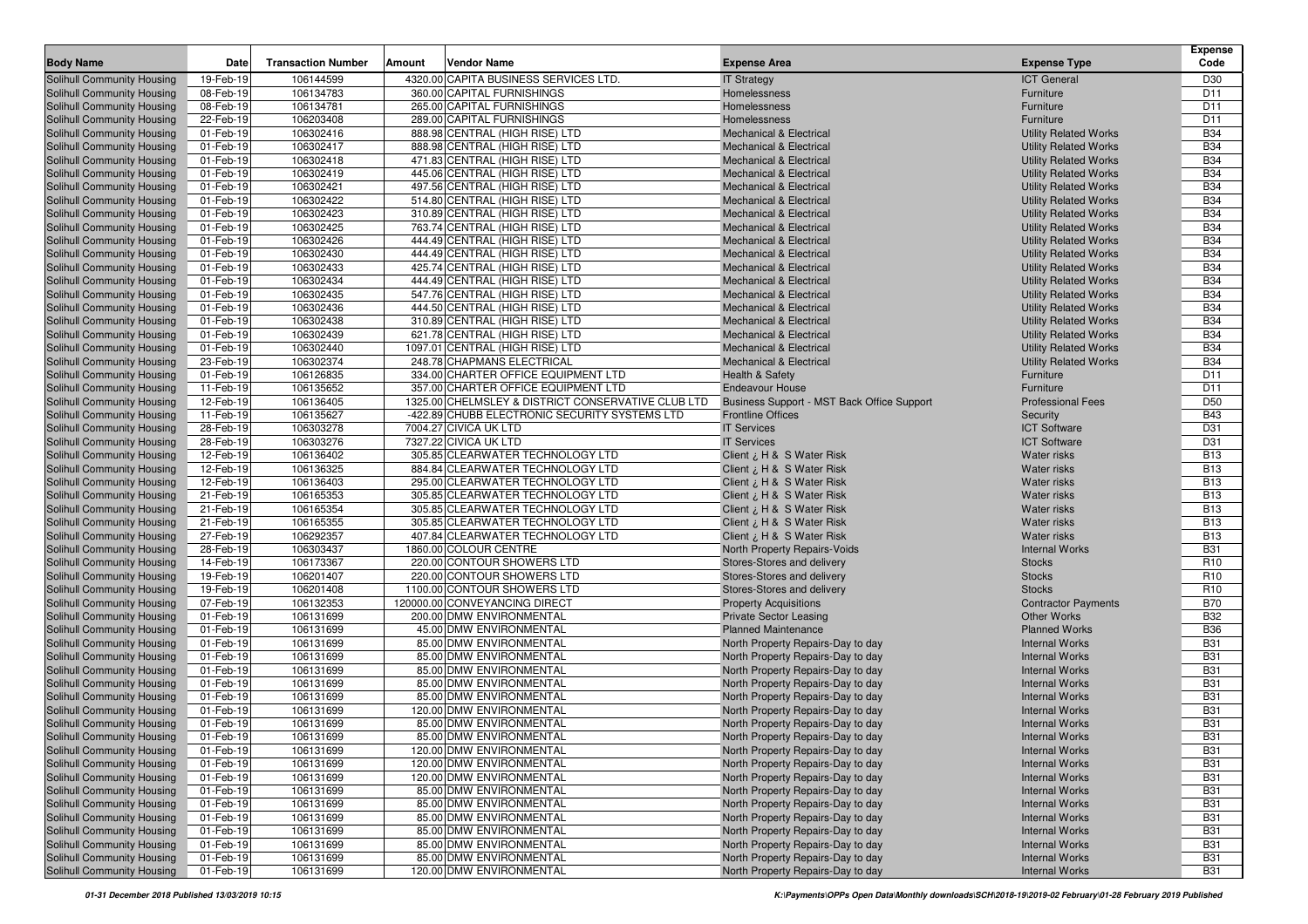| <b>Body Name</b>                                                       | Date                   | <b>Transaction Number</b> | Amount | <b>Vendor Name</b>                                   | <b>Expense Area</b>                         | <b>Expense Type</b>                                 | <b>Expense</b><br>Code   |
|------------------------------------------------------------------------|------------------------|---------------------------|--------|------------------------------------------------------|---------------------------------------------|-----------------------------------------------------|--------------------------|
| Solihull Community Housing                                             | 01-Feb-19              | 106131699                 |        | 85.00 DMW ENVIRONMENTAL                              | North Property Repairs-Day to day           | <b>Internal Works</b>                               | <b>B31</b>               |
| Solihull Community Housing                                             | 01-Feb-19              | 106131699                 |        | 120.00 DMW ENVIRONMENTAL                             | North Property Repairs-Day to day           | <b>Internal Works</b>                               | <b>B31</b>               |
| <b>Solihull Community Housing</b>                                      | 01-Feb-19              | 106131699                 |        | 75.00 DMW ENVIRONMENTAL                              | North Property Repairs-Day to day           | <b>Internal Works</b>                               | <b>B31</b>               |
| <b>Solihull Community Housing</b>                                      | 01-Feb-19              | 106131699                 |        | 85.00 DMW ENVIRONMENTAL                              | North Property Repairs-Day to day           | <b>Internal Works</b>                               | <b>B31</b>               |
| Solihull Community Housing                                             | 01-Feb-19              | 106131699                 |        | 120.00 DMW ENVIRONMENTAL                             | North Property Repairs-Day to day           | <b>Internal Works</b>                               | <b>B31</b>               |
| Solihull Community Housing                                             | 01-Feb-19              | 106131699                 |        | 85.00 DMW ENVIRONMENTAL                              | North Property Repairs-Day to day           | <b>Internal Works</b>                               | <b>B31</b>               |
| Solihull Community Housing                                             | 01-Feb-19              | 106131699                 |        | 85.00 DMW ENVIRONMENTAL                              | North Property Repairs-Day to day           | <b>Internal Works</b>                               | <b>B31</b>               |
| Solihull Community Housing                                             | 01-Feb-19              | 106131699                 |        | 120.00 DMW ENVIRONMENTAL                             | North Property Repairs-Day to day           | <b>Internal Works</b>                               | <b>B31</b>               |
| Solihull Community Housing                                             | 01-Feb-19              | 106131699                 |        | 85.00 DMW ENVIRONMENTAL                              | North Property Repairs-Day to day           | <b>Internal Works</b>                               | <b>B31</b>               |
| <b>Solihull Community Housing</b>                                      | 01-Feb-19              | 106131699                 |        | 120.00 DMW ENVIRONMENTAL                             | North Property Repairs-Day to day           | <b>Internal Works</b>                               | <b>B31</b>               |
| Solihull Community Housing                                             | 01-Feb-19              | 106131699                 |        | 120.00 DMW ENVIRONMENTAL                             | North Property Repairs-Day to day           | <b>Internal Works</b>                               | <b>B31</b>               |
| Solihull Community Housing                                             | 01-Feb-19              | 106131699                 |        | 85.00 DMW ENVIRONMENTAL                              | North Property Repairs-Day to day           | <b>Internal Works</b>                               | <b>B31</b>               |
| Solihull Community Housing                                             | 01-Feb-19              | 106131699                 |        | 120.00 DMW ENVIRONMENTAL                             | North Property Repairs-Day to day           | <b>Internal Works</b>                               | <b>B31</b>               |
| Solihull Community Housing                                             | 01-Feb-19              | 106131699                 |        | 85.00 DMW ENVIRONMENTAL                              | North Property Repairs-Day to day           | <b>Internal Works</b>                               | <b>B31</b>               |
| Solihull Community Housing                                             | 01-Feb-19              | 106131699                 |        | 85.00 DMW ENVIRONMENTAL                              | North Property Repairs-Day to day           | <b>Internal Works</b>                               | <b>B31</b>               |
| Solihull Community Housing                                             | 01-Feb-19              | 106131699                 |        | 85.00 DMW ENVIRONMENTAL                              | North Property Repairs-Day to day           | <b>Internal Works</b>                               | <b>B31</b>               |
| <b>Solihull Community Housing</b>                                      | 01-Feb-19              | 106131699                 |        | 85.00 DMW ENVIRONMENTAL                              | North Property Repairs-Day to day           | <b>Internal Works</b>                               | <b>B31</b>               |
| <b>Solihull Community Housing</b>                                      | 01-Feb-19              | 106131699                 |        | 85.00 DMW ENVIRONMENTAL                              | North Property Repairs-Day to day           | <b>Internal Works</b>                               | <b>B31</b>               |
| <b>Solihull Community Housing</b>                                      | 01-Feb-19              | 106131699                 |        | 85.00 DMW ENVIRONMENTAL                              | North Property Repairs-Day to day           | <b>Internal Works</b>                               | <b>B31</b>               |
| <b>Solihull Community Housing</b>                                      | 01-Feb-19              | 106131699                 |        | 85.00 DMW ENVIRONMENTAL                              | North Property Repairs-Day to day           | <b>Internal Works</b>                               | <b>B31</b>               |
| Solihull Community Housing                                             | 01-Feb-19              | 106131699                 |        | 85.00 DMW ENVIRONMENTAL                              | North Property Repairs-Day to day           | <b>Internal Works</b>                               | <b>B31</b>               |
| <b>Solihull Community Housing</b>                                      | 01-Feb-19              | 106131699                 |        | 120.00 DMW ENVIRONMENTAL                             | North Property Repairs-Day to day           | <b>Internal Works</b>                               | <b>B31</b>               |
| Solihull Community Housing                                             | 01-Feb-19              | 106131699                 |        | 85.00 DMW ENVIRONMENTAL                              | North Property Repairs-Day to day           | <b>Internal Works</b>                               | <b>B31</b>               |
| <b>Solihull Community Housing</b>                                      | 01-Feb-19              | 106131699                 |        | 200.00 DMW ENVIRONMENTAL                             | North Property Repairs-Day to day           | <b>Internal Works</b>                               | <b>B31</b>               |
| <b>Solihull Community Housing</b>                                      | 01-Feb-19              | 106131699                 |        | 120.00 DMW ENVIRONMENTAL                             | <b>Public Sector - Major Adaptations</b>    | <b>Contractor Payments</b>                          | <b>B70</b>               |
| Solihull Community Housing                                             | 01-Feb-19              | 106131699                 |        | 75.00 DMW ENVIRONMENTAL                              | Public Sector - Major Adaptations           | <b>Contractor Payments</b>                          | <b>B70</b>               |
| Solihull Community Housing                                             | 01-Feb-19              | 106131699                 |        | 120.00 DMW ENVIRONMENTAL                             | Public Sector - Major Adaptations           | <b>Contractor Payments</b>                          | <b>B70</b>               |
| Solihull Community Housing                                             | 01-Feb-19              | 106131699                 |        | 120.00 DMW ENVIRONMENTAL                             | Public Sector - Major Adaptations           | <b>Contractor Payments</b>                          | <b>B70</b>               |
| Solihull Community Housing                                             | 01-Feb-19              | 106131699                 |        | 120.00 DMW ENVIRONMENTAL                             | Public Sector - Major Adaptations           | <b>Contractor Payments</b>                          | <b>B70</b>               |
| Solihull Community Housing                                             | 01-Feb-19              | 106131699                 |        | 120.00 DMW ENVIRONMENTAL                             | Public Sector - Major Adaptations           | <b>Contractor Payments</b>                          | <b>B70</b>               |
| Solihull Community Housing                                             | 01-Feb-19              | 106131699                 |        | 45.00 DMW ENVIRONMENTAL                              | <b>MST</b> -Structural Works                | <b>Contractor Payments</b>                          | <b>B70</b>               |
| <b>Solihull Community Housing</b>                                      | 01-Feb-19              | 106131699                 |        | 75.00 DMW ENVIRONMENTAL                              | Private Sector - Disabled Facilities Grants | <b>Contractor Payments</b>                          | <b>B70</b>               |
| Solihull Community Housing                                             | 01-Feb-19              | 106131699                 |        | 75.00 DMW ENVIRONMENTAL                              | Private Sector - Disabled Facilities Grants | <b>Contractor Payments</b>                          | <b>B70</b>               |
| <b>Solihull Community Housing</b>                                      | 01-Feb-19              | 106131699                 |        | 75.00 DMW ENVIRONMENTAL                              | Private Sector - Disabled Facilities Grants | <b>Contractor Payments</b>                          | <b>B70</b>               |
| <b>Solihull Community Housing</b>                                      | 01-Feb-19              | 106131699                 |        | 75.00 DMW ENVIRONMENTAL                              | Private Sector - Disabled Facilities Grants | <b>Contractor Payments</b>                          | <b>B70</b>               |
| <b>Solihull Community Housing</b>                                      | 01-Feb-19              | 106131699                 |        | 75.00 DMW ENVIRONMENTAL                              | Private Sector - Disabled Facilities Grants | <b>Contractor Payments</b>                          | <b>B70</b>               |
| Solihull Community Housing                                             | 01-Feb-19              | 106131699                 |        | 75.00 DMW ENVIRONMENTAL                              | Private Sector - Disabled Facilities Grants | <b>Contractor Payments</b>                          | <b>B70</b>               |
| Solihull Community Housing                                             | 01-Feb-19              | 106131699                 |        | 200.00 DMW ENVIRONMENTAL                             | Private Sector - Disabled Facilities Grants | <b>Contractor Payments</b>                          | <b>B70</b>               |
| <b>Solihull Community Housing</b>                                      | 01-Feb-19              | 106131699                 |        | 120.00 DMW ENVIRONMENTAL                             | Gas Warm Air/B'boiler/Storage Heater        | <b>Contractor Payments</b>                          | <b>B70</b>               |
| Solihull Community Housing                                             | 01-Feb-19              | 106131699                 |        | 120.00 DMW ENVIRONMENTAL                             | Kitchens                                    | <b>Contractor Payments</b>                          | <b>B70</b>               |
| <b>Solihull Community Housing</b>                                      | 01-Feb-19              | 106131699                 |        | 120.00 DMW ENVIRONMENTAL                             | Kitchens                                    | <b>Contractor Payments</b>                          | <b>B70</b>               |
| <b>Solihull Community Housing</b>                                      | 01-Feb-19              | 106131699<br>106137068    |        | 120.00 DMW ENVIRONMENTAL<br>155.00 DMW ENVIRONMENTAL | Kitchens<br>Direct - Asbestos               | <b>Contractor Payments</b><br><b>Internal Works</b> | <b>B70</b><br><b>B31</b> |
| <b>Solihull Community Housing</b><br><b>Solihull Community Housing</b> | 01-Feb-19<br>01-Feb-19 | 106137068                 |        | 85.00 DMW ENVIRONMENTAL                              | North Property Repairs-Day to day           | <b>Internal Works</b>                               | <b>B31</b>               |
| <b>Solihull Community Housing</b>                                      | 01-Feb-19              | 106137068                 |        | 120.00 DMW ENVIRONMENTAL                             | North Property Repairs-Day to day           | <b>Internal Works</b>                               | <b>B31</b>               |
| Solihull Community Housing                                             | 01-Feb-19              | 106137068                 |        | 85.00 DMW ENVIRONMENTAL                              | North Property Repairs-Day to day           | <b>Internal Works</b>                               | <b>B31</b>               |
| Solihull Community Housing                                             | 01-Feb-19              | 106137068                 |        | 85.00 DMW ENVIRONMENTAL                              | North Property Repairs-Day to day           | <b>Internal Works</b>                               | <b>B31</b>               |
| Solihull Community Housing                                             | 01-Feb-19              | 106137068                 |        | 85.00 DMW ENVIRONMENTAL                              | North Property Repairs-Day to day           | <b>Internal Works</b>                               | <b>B31</b>               |
| Solihull Community Housing                                             | 01-Feb-19              | 106137068                 |        | 120.00 DMW ENVIRONMENTAL                             | North Property Repairs-Day to day           | <b>Internal Works</b>                               | <b>B31</b>               |
| Solihull Community Housing                                             | 01-Feb-19              | 106137068                 |        | 85.00 DMW ENVIRONMENTAL                              | North Property Repairs-Day to day           | <b>Internal Works</b>                               | <b>B31</b>               |
| <b>Solihull Community Housing</b>                                      | 01-Feb-19              | 106137068                 |        | 85.00 DMW ENVIRONMENTAL                              | North Property Repairs-Day to day           | <b>Internal Works</b>                               | <b>B31</b>               |
| <b>Solihull Community Housing</b>                                      | 01-Feb-19              | 106137068                 |        | 85.00 DMW ENVIRONMENTAL                              | North Property Repairs-Day to day           | <b>Internal Works</b>                               | <b>B31</b>               |
| Solihull Community Housing                                             | 01-Feb-19              | 106137068                 |        | 85.00 DMW ENVIRONMENTAL                              | North Property Repairs-Day to day           | <b>Internal Works</b>                               | <b>B31</b>               |
| Solihull Community Housing                                             | 01-Feb-19              | 106137068                 |        | 85.00 DMW ENVIRONMENTAL                              | North Property Repairs-Day to day           | <b>Internal Works</b>                               | <b>B31</b>               |
| Solihull Community Housing                                             | 01-Feb-19              | 106137068                 |        | 120.00 DMW ENVIRONMENTAL                             | North Property Repairs-Day to day           | <b>Internal Works</b>                               | <b>B31</b>               |
| Solihull Community Housing                                             | 01-Feb-19              | 106137068                 |        | 85.00 DMW ENVIRONMENTAL                              | North Property Repairs-Day to day           | <b>Internal Works</b>                               | <b>B31</b>               |
| Solihull Community Housing                                             | 01-Feb-19              | 106137068                 |        | 85.00 DMW ENVIRONMENTAL                              | North Property Repairs-Day to day           | <b>Internal Works</b>                               | <b>B31</b>               |
| Solihull Community Housing                                             | 01-Feb-19              | 106137068                 |        | 85.00 DMW ENVIRONMENTAL                              | North Property Repairs-Day to day           | <b>Internal Works</b>                               | <b>B31</b>               |
| Solihull Community Housing                                             | 01-Feb-19              | 106137068                 |        | 85.00 DMW ENVIRONMENTAL                              | North Property Repairs-Day to day           | <b>Internal Works</b>                               | <b>B31</b>               |
| Solihull Community Housing                                             | 01-Feb-19              | 106137068                 |        | 85.00 DMW ENVIRONMENTAL                              | North Property Repairs-Day to day           | <b>Internal Works</b>                               | <b>B31</b>               |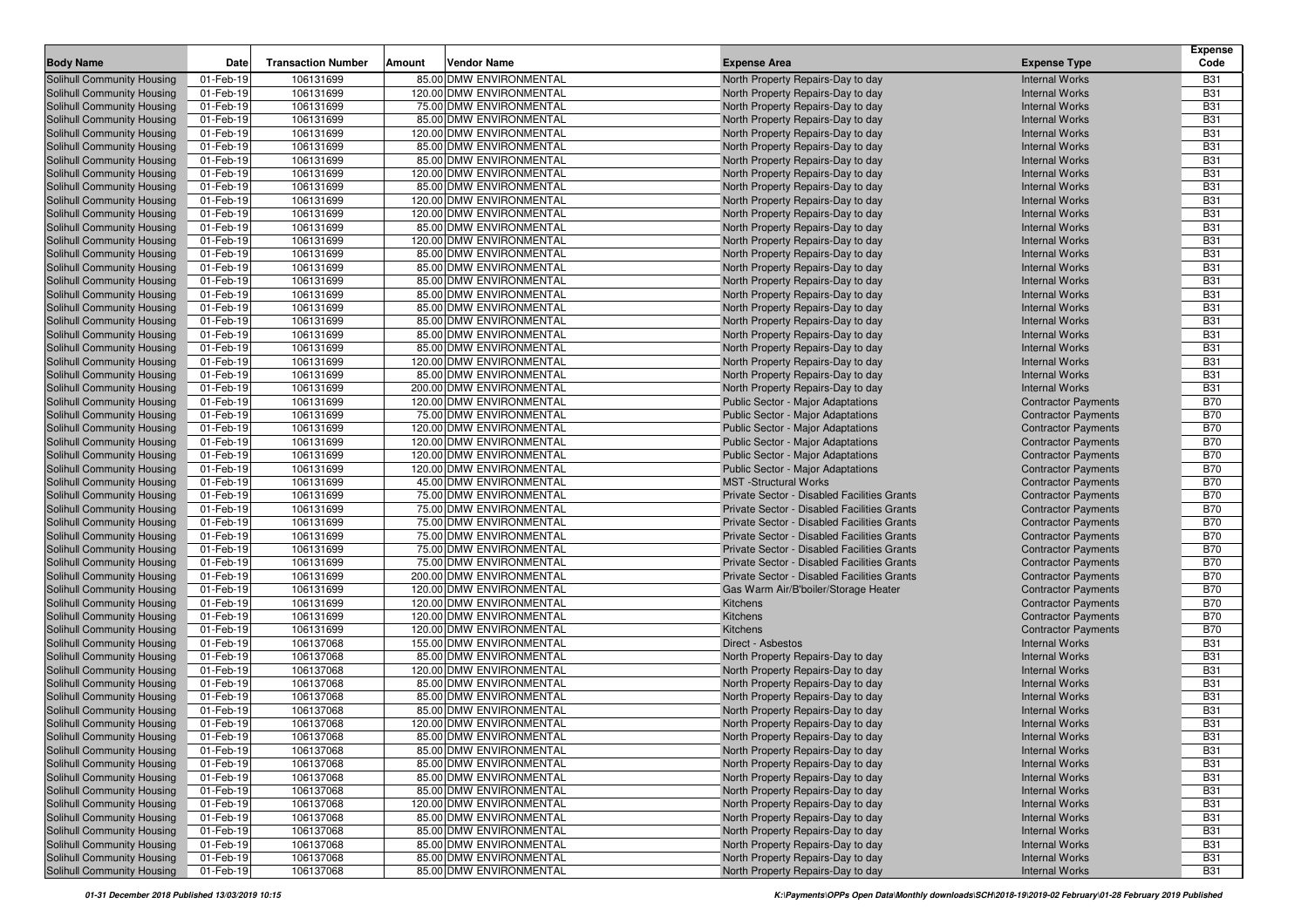| <b>Body Name</b>                                         | Date                   | <b>Transaction Number</b> | Amount | <b>Vendor Name</b>                                  | <b>Expense Area</b>                                                         | <b>Expense Type</b>                                      | <b>Expense</b><br>Code   |
|----------------------------------------------------------|------------------------|---------------------------|--------|-----------------------------------------------------|-----------------------------------------------------------------------------|----------------------------------------------------------|--------------------------|
|                                                          |                        |                           |        |                                                     |                                                                             |                                                          |                          |
| Solihull Community Housing                               | 01-Feb-19              | 106137068                 |        | 85.00 DMW ENVIRONMENTAL                             | North Property Repairs-Day to day                                           | <b>Internal Works</b>                                    | <b>B31</b>               |
| Solihull Community Housing                               | 01-Feb-19              | 106137068                 |        | 75.00 DMW ENVIRONMENTAL                             | North Property Repairs-Day to day                                           | <b>Internal Works</b>                                    | <b>B31</b><br><b>B31</b> |
| Solihull Community Housing                               | 01-Feb-19              | 106137068                 |        | 85.00 DMW ENVIRONMENTAL<br>85.00 DMW ENVIRONMENTAL  | North Property Repairs-Day to day                                           | <b>Internal Works</b>                                    | <b>B31</b>               |
| Solihull Community Housing<br>Solihull Community Housing | 01-Feb-19<br>01-Feb-19 | 106137068<br>106137068    |        | 120.00 DMW ENVIRONMENTAL                            | North Property Repairs-Day to day                                           | <b>Internal Works</b><br><b>Internal Works</b>           | <b>B31</b>               |
| Solihull Community Housing                               | 01-Feb-19              | 106137068                 |        | 85.00 DMW ENVIRONMENTAL                             | North Property Repairs-Day to day<br>North Property Repairs-Day to day      | <b>Internal Works</b>                                    | <b>B31</b>               |
| Solihull Community Housing                               | 01-Feb-19              | 106137068                 |        | 85.00 DMW ENVIRONMENTAL                             | North Property Repairs-Day to day                                           | <b>Internal Works</b>                                    | <b>B31</b>               |
| Solihull Community Housing                               | 01-Feb-19              | 106137068                 |        | 85.00 DMW ENVIRONMENTAL                             | North Property Repairs-Day to day                                           | <b>Internal Works</b>                                    | <b>B31</b>               |
| Solihull Community Housing                               | 01-Feb-19              | 106137068                 |        | 85.00 DMW ENVIRONMENTAL                             | North Property Repairs-Day to day                                           | <b>Internal Works</b>                                    | <b>B31</b>               |
| Solihull Community Housing                               | 01-Feb-19              | 106137068                 |        | 85.00 DMW ENVIRONMENTAL                             | North Property Repairs-Day to day                                           | <b>Internal Works</b>                                    | <b>B31</b>               |
| Solihull Community Housing                               | 01-Feb-19              | 106137068                 |        | 85.00 DMW ENVIRONMENTAL                             | North Property Repairs-Day to day                                           | <b>Internal Works</b>                                    | <b>B31</b>               |
| Solihull Community Housing                               | 01-Feb-19              | 106137068                 |        | 85.00 DMW ENVIRONMENTAL                             | North Property Repairs-Day to day                                           | <b>Internal Works</b>                                    | <b>B31</b>               |
| Solihull Community Housing                               | 01-Feb-19              | 106137068                 |        | 85.00 DMW ENVIRONMENTAL                             | North Property Repairs-Day to day                                           | <b>Internal Works</b>                                    | <b>B31</b>               |
| Solihull Community Housing                               | 01-Feb-19              | 106137068                 |        | 85.00 DMW ENVIRONMENTAL                             | North Property Repairs-Day to day                                           | <b>Internal Works</b>                                    | <b>B31</b>               |
| Solihull Community Housing                               | 01-Feb-19              | 106137068                 |        | 85.00 DMW ENVIRONMENTAL                             | North Property Repairs-Day to day                                           | <b>Internal Works</b>                                    | <b>B31</b>               |
| Solihull Community Housing                               | 01-Feb-19              | 106137068                 |        | 85.00 DMW ENVIRONMENTAL                             | North Property Repairs-Day to day                                           | <b>Internal Works</b>                                    | <b>B31</b>               |
| Solihull Community Housing                               | 01-Feb-19              | 106137068                 |        | 85.00 DMW ENVIRONMENTAL                             | North Property Repairs-Day to day                                           | <b>Internal Works</b>                                    | <b>B31</b>               |
| Solihull Community Housing                               | 01-Feb-19              | 106137068                 |        | 85.00 DMW ENVIRONMENTAL                             | North Property Repairs-Day to day                                           | <b>Internal Works</b>                                    | <b>B31</b>               |
| Solihull Community Housing                               | 01-Feb-19              | 106137068                 |        | 85.00 DMW ENVIRONMENTAL                             | North Property Repairs-Day to day                                           | <b>Internal Works</b>                                    | <b>B31</b>               |
| Solihull Community Housing                               | 01-Feb-19              | 106137068                 |        | 85.00 DMW ENVIRONMENTAL                             | North Property Repairs-Day to day                                           | <b>Internal Works</b>                                    | <b>B31</b>               |
| Solihull Community Housing                               | 01-Feb-19              | 106137068                 |        | 120.00 DMW ENVIRONMENTAL                            | North Property Repairs-Day to day                                           | <b>Internal Works</b>                                    | <b>B31</b>               |
| Solihull Community Housing                               | 01-Feb-19              | 106137068                 |        | 85.00 DMW ENVIRONMENTAL                             | North Property Repairs-Day to day                                           | <b>Internal Works</b>                                    | <b>B31</b>               |
| Solihull Community Housing                               | 01-Feb-19              | 106137068                 |        | 85.00 DMW ENVIRONMENTAL                             | North Property Repairs-Day to day                                           | <b>Internal Works</b>                                    | <b>B31</b>               |
| Solihull Community Housing                               | 01-Feb-19              | 106137068                 |        | 85.00 DMW ENVIRONMENTAL                             | North Property Repairs-Day to day                                           | <b>Internal Works</b>                                    | <b>B31</b>               |
| Solihull Community Housing                               | 01-Feb-19              | 106137068                 |        | 85.00 DMW ENVIRONMENTAL                             | North Property Repairs-Day to day                                           | <b>Internal Works</b>                                    | <b>B31</b>               |
| Solihull Community Housing                               | 01-Feb-19              | 106137068                 |        | 85.00 DMW ENVIRONMENTAL                             | North Property Repairs-Day to day                                           | <b>Internal Works</b>                                    | <b>B31</b>               |
| Solihull Community Housing                               | 01-Feb-19              | 106137068                 |        | 85.00 DMW ENVIRONMENTAL                             | North Property Repairs-Day to day                                           | <b>Internal Works</b>                                    | <b>B31</b>               |
| Solihull Community Housing                               | 01-Feb-19              | 106137068                 |        | 85.00 DMW ENVIRONMENTAL                             | North Property Repairs-Day to day                                           | <b>Internal Works</b>                                    | <b>B31</b>               |
| Solihull Community Housing                               | 01-Feb-19              | 106137068                 |        | 85.00 DMW ENVIRONMENTAL                             | North Property Repairs-Day to day                                           | <b>Internal Works</b>                                    | <b>B31</b>               |
| Solihull Community Housing                               | 01-Feb-19              | 106137068                 |        | 85.00 DMW ENVIRONMENTAL                             | North Property Repairs-Day to day                                           | <b>Internal Works</b>                                    | <b>B31</b>               |
| Solihull Community Housing                               | 01-Feb-19              | 106137068                 |        | 85.00 DMW ENVIRONMENTAL                             | North Property Repairs-Day to day                                           | <b>Internal Works</b>                                    | <b>B31</b>               |
| Solihull Community Housing                               | 01-Feb-19              | 106137068                 |        | 75.00 DMW ENVIRONMENTAL                             | <b>Public Sector - Major Adaptations</b>                                    | <b>Contractor Payments</b>                               | <b>B70</b>               |
| Solihull Community Housing                               | 01-Feb-19              | 106137068                 |        | 75.00 DMW ENVIRONMENTAL                             | Public Sector - Major Adaptations                                           | <b>Contractor Payments</b>                               | <b>B70</b>               |
| Solihull Community Housing                               | 01-Feb-19              | 106137068                 |        | 120.00 DMW ENVIRONMENTAL                            | Public Sector - Major Adaptations                                           | <b>Contractor Payments</b>                               | <b>B70</b>               |
| Solihull Community Housing                               | 01-Feb-19              | 106137068                 |        | 120.00 DMW ENVIRONMENTAL                            | Public Sector - Major Adaptations                                           | <b>Contractor Payments</b>                               | <b>B70</b>               |
| Solihull Community Housing                               | 01-Feb-19              | 106137068<br>106137068    |        | 120.00 DMW ENVIRONMENTAL<br>75.00 DMW ENVIRONMENTAL | <b>MST</b> -Structural Works<br>Private Sector - Disabled Facilities Grants | <b>Contractor Payments</b>                               | <b>B70</b><br><b>B70</b> |
| Solihull Community Housing<br>Solihull Community Housing | 01-Feb-19<br>01-Feb-19 | 106137068                 |        | 75.00 DMW ENVIRONMENTAL                             | Private Sector - Disabled Facilities Grants                                 | <b>Contractor Payments</b><br><b>Contractor Payments</b> | <b>B70</b>               |
| Solihull Community Housing                               | 01-Feb-19              | 106137068                 |        | 85.00 DMW ENVIRONMENTAL                             | Gas Warm Air/B'boiler/Storage Heater                                        | <b>Contractor Payments</b>                               | <b>B70</b>               |
| Solihull Community Housing                               | 01-Feb-19              | 106137068                 |        | 120.00 DMW ENVIRONMENTAL                            | Gas Warm Air/B'boiler/Storage Heater                                        | <b>Other Contracted Services</b>                         | E90                      |
| Solihull Community Housing                               | 01-Feb-19              | 106137068                 |        | 75.00 DMW ENVIRONMENTAL                             | <b>Electrical Improvement Works</b>                                         | <b>Contractor Payments</b>                               | <b>B70</b>               |
| <b>Solihull Community Housing</b>                        | 01-Feb-19              | 106137068                 |        | 120.00 DMW ENVIRONMENTAL                            | <b>Kitchens</b>                                                             | <b>Contractor Payments</b>                               | <b>B70</b>               |
| Solihull Community Housing                               | 01-Feb-19              | 106137068                 |        | 120.00 DMW ENVIRONMENTAL                            | Kitchens                                                                    | <b>Contractor Payments</b>                               | <b>B70</b>               |
| Solihull Community Housing                               | 01-Feb-19              | 106137068                 |        | 75.00 DMW ENVIRONMENTAL                             | <b>Kitchens</b>                                                             | <b>Contractor Payments</b>                               | <b>B70</b>               |
| Solihull Community Housing                               | 01-Feb-19              | 106137068                 |        | 120.00 DMW ENVIRONMENTAL                            | Kitchens                                                                    | <b>Contractor Payments</b>                               | <b>B70</b>               |
| <b>Solihull Community Housing</b>                        | 01-Feb-19              | 106137068                 |        | 120.00 DMW ENVIRONMENTAL                            | Kitchens                                                                    | <b>Contractor Payments</b>                               | <b>B70</b>               |
| <b>Solihull Community Housing</b>                        | 08-Feb-19              | 106133759                 |        | 235.80 DMW ENVIRONMENTAL                            | North Property Repairs-Day to day                                           | <b>Internal Works</b>                                    | <b>B31</b>               |
| <b>Solihull Community Housing</b>                        | 01-Feb-19              | 106140906                 |        | 1810.00 DODD GROUP                                  | North Property Repairs-Voids                                                | <b>Voids</b>                                             | <b>B38</b>               |
| <b>Solihull Community Housing</b>                        | 01-Feb-19              | 106137336                 |        | 606.06 DODD GROUP                                   | <b>Mechanical &amp; Electrical</b>                                          | <b>Utility Related Works</b>                             | <b>B34</b>               |
| Solihull Community Housing                               | 01-Feb-19              | 106137337                 |        | 218.84 DODD GROUP                                   | <b>Mechanical &amp; Electrical</b>                                          | <b>Utility Related Works</b>                             | <b>B34</b>               |
| <b>Solihull Community Housing</b>                        | 01-Feb-19              | 106137338                 |        | 458.33 DODD GROUP                                   | <b>Mechanical &amp; Electrical</b>                                          | <b>Utility Related Works</b>                             | <b>B34</b>               |
| Solihull Community Housing                               | 01-Feb-19              | 106137339                 |        | 431.06 DODD GROUP                                   | <b>Mechanical &amp; Electrical</b>                                          | <b>Utility Related Works</b>                             | <b>B34</b>               |
| <b>Solihull Community Housing</b>                        | 01-Feb-19              | 106137340                 |        | 281.47 DODD GROUP                                   | <b>Mechanical &amp; Electrical</b>                                          | <b>Utility Related Works</b>                             | <b>B34</b>               |
| Solihull Community Housing                               | 01-Feb-19              | 106137341                 |        | 247.74 DODD GROUP                                   | <b>Mechanical &amp; Electrical</b>                                          | <b>Utility Related Works</b>                             | <b>B34</b>               |
| <b>Solihull Community Housing</b>                        | 01-Feb-19              | 106137342                 |        | 512.90 DODD GROUP                                   | <b>Mechanical &amp; Electrical</b>                                          | <b>Utility Related Works</b>                             | <b>B34</b>               |
| Solihull Community Housing                               | 01-Feb-19              | 106137343                 |        | 242.05 DODD GROUP                                   | <b>Mechanical &amp; Electrical</b>                                          | <b>Utility Related Works</b>                             | <b>B34</b>               |
| Solihull Community Housing                               | 01-Feb-19              | 106137344                 |        | 303.57 DODD GROUP                                   | <b>Mechanical &amp; Electrical</b>                                          | <b>Utility Related Works</b>                             | <b>B34</b>               |
| <b>Solihull Community Housing</b>                        | 01-Feb-19              | 106137345                 |        | 367.30 DODD GROUP                                   | <b>Mechanical &amp; Electrical</b>                                          | <b>Utility Related Works</b>                             | <b>B34</b>               |
| Solihull Community Housing                               | 01-Feb-19              | 106137346                 |        | 470.99 DODD GROUP                                   | <b>Mechanical &amp; Electrical</b>                                          | <b>Utility Related Works</b>                             | <b>B34</b>               |
| <b>Solihull Community Housing</b>                        | 01-Feb-19              | 106137347                 |        | 451.85 DODD GROUP                                   | <b>Electrical Testing</b>                                                   | <b>Utility Related Works</b>                             | B34                      |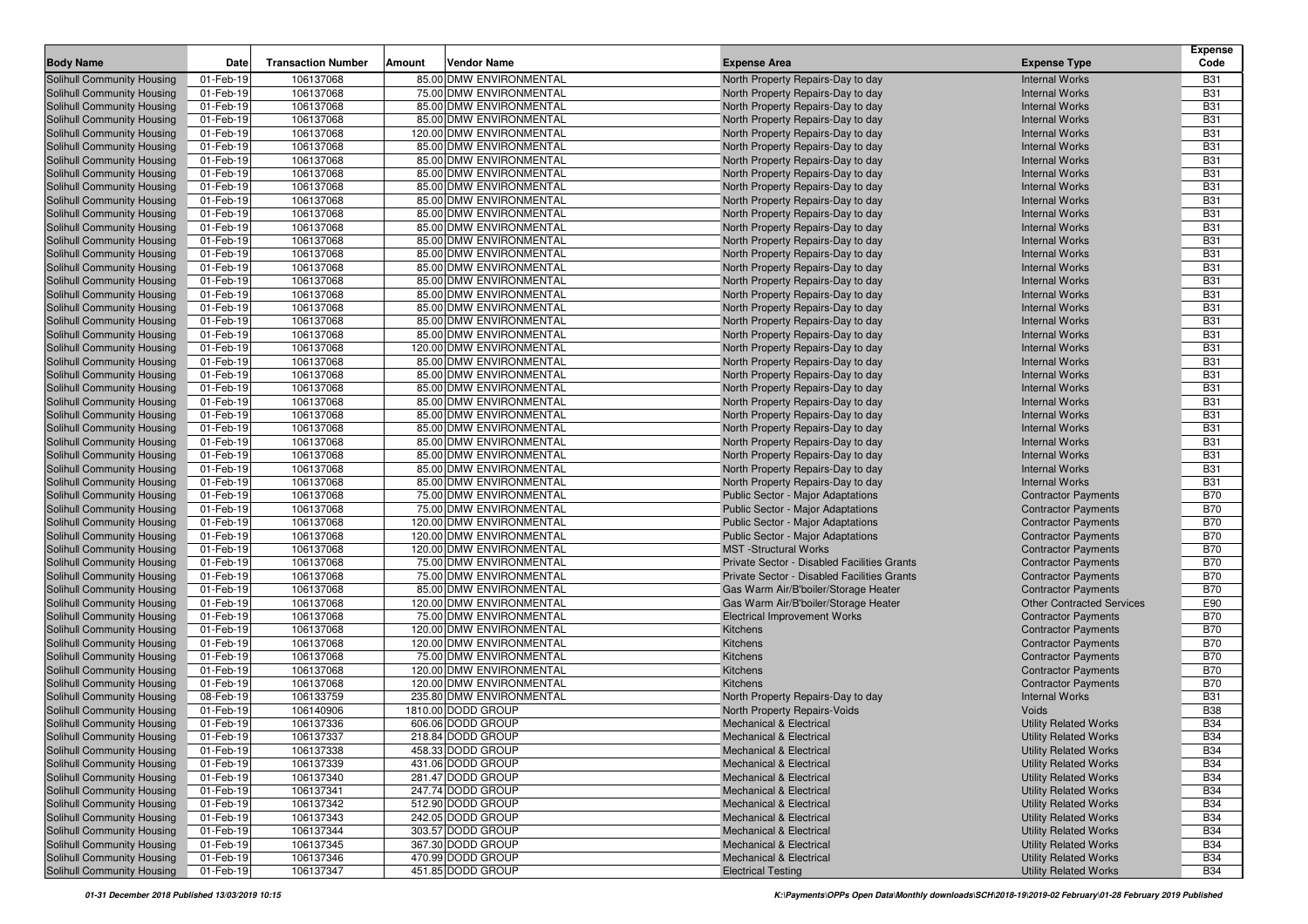| <b>Body Name</b>                                                | Date                   | <b>Transaction Number</b> | Amount | <b>Vendor Name</b>                     | <b>Expense Area</b>                                                      | <b>Expense Type</b>                                          | <b>Expense</b><br>Code   |
|-----------------------------------------------------------------|------------------------|---------------------------|--------|----------------------------------------|--------------------------------------------------------------------------|--------------------------------------------------------------|--------------------------|
|                                                                 |                        |                           |        |                                        |                                                                          |                                                              |                          |
| Solihull Community Housing                                      | 01-Feb-19              | 106137348                 |        | 1531.24 DODD GROUP                     | <b>Mechanical &amp; Electrical</b>                                       | <b>Utility Related Works</b>                                 | <b>B34</b>               |
| Solihull Community Housing                                      | 01-Feb-19              | 106126543<br>106126544    |        | 815.45 DODD GROUP                      | <b>Mechanical &amp; Electrical</b>                                       | <b>Utility Related Works</b>                                 | <b>B34</b><br><b>B34</b> |
| <b>Solihull Community Housing</b>                               | 01-Feb-19              |                           |        | 505.65 DODD GROUP<br>600.39 DODD GROUP | <b>Mechanical &amp; Electrical</b>                                       | <b>Utility Related Works</b>                                 |                          |
| <b>Solihull Community Housing</b>                               | 01-Feb-19              | 106126545                 |        | 525.71 DODD GROUP                      | <b>Mechanical &amp; Electrical</b>                                       | <b>Utility Related Works</b><br><b>Utility Related Works</b> | <b>B34</b><br><b>B34</b> |
| Solihull Community Housing                                      | 01-Feb-19              | 106126546                 |        |                                        | <b>Mechanical &amp; Electrical</b>                                       |                                                              | <b>B34</b>               |
| Solihull Community Housing                                      | 01-Feb-19              | 106126547                 |        | 723.84 DODD GROUP                      | <b>Mechanical &amp; Electrical</b>                                       | <b>Utility Related Works</b>                                 | <b>B34</b>               |
| <b>Solihull Community Housing</b>                               | 01-Feb-19              | 106126548                 |        | 861.61 DODD GROUP                      | <b>Mechanical &amp; Electrical</b>                                       | <b>Utility Related Works</b>                                 | <b>B34</b>               |
| <b>Solihull Community Housing</b>                               | 01-Feb-19              | 106137349<br>106137350    |        | 496.63 DODD GROUP                      | <b>Mechanical &amp; Electrical</b>                                       | <b>Utility Related Works</b>                                 | <b>B34</b>               |
| <b>Solihull Community Housing</b>                               | 01-Feb-19              |                           |        | 503.72 DODD GROUP                      | <b>Mechanical &amp; Electrical</b><br><b>Mechanical &amp; Electrical</b> | <b>Utility Related Works</b>                                 | <b>B34</b>               |
| <b>Solihull Community Housing</b>                               | 01-Feb-19              | 106137351                 |        | 474.84 DODD GROUP                      |                                                                          | <b>Utility Related Works</b>                                 |                          |
| Solihull Community Housing                                      | 01-Feb-19              | 106137352                 |        | 289.94 DODD GROUP                      | <b>Mechanical &amp; Electrical</b>                                       | <b>Utility Related Works</b>                                 | <b>B34</b>               |
| Solihull Community Housing                                      | 01-Feb-19              | 106137353                 |        | 306.76 DODD GROUP<br>469.26 DODD GROUP | <b>Mechanical &amp; Electrical</b>                                       | <b>Utility Related Works</b>                                 | <b>B34</b><br><b>B34</b> |
| Solihull Community Housing                                      | 01-Feb-19              | 106137354                 |        |                                        | <b>Mechanical &amp; Electrical</b>                                       | <b>Utility Related Works</b>                                 |                          |
| <b>Solihull Community Housing</b>                               | 01-Feb-19              | 106137355                 |        | 350.32 DODD GROUP<br>377.60 DODD GROUP | <b>Mechanical &amp; Electrical</b>                                       | <b>Utility Related Works</b>                                 | <b>B34</b>               |
| Solihull Community Housing                                      | 01-Feb-19              | 106137356                 |        |                                        | <b>Mechanical &amp; Electrical</b>                                       | <b>Utility Related Works</b>                                 | <b>B34</b>               |
| Solihull Community Housing                                      | 01-Feb-19              | 106137357                 |        | 1183.40 DODD GROUP                     | <b>Mechanical &amp; Electrical</b>                                       | <b>Utility Related Works</b>                                 | <b>B34</b>               |
| Solihull Community Housing                                      | 01-Feb-19              | 106137359                 |        | 614.19 DODD GROUP                      | <b>Mechanical &amp; Electrical</b>                                       | <b>Utility Related Works</b>                                 | <b>B34</b>               |
| <b>Solihull Community Housing</b>                               | 01-Feb-19              | 106137360                 |        | 424.91 DODD GROUP                      | <b>Mechanical &amp; Electrical</b>                                       | <b>Utility Related Works</b>                                 | <b>B34</b>               |
| Solihull Community Housing                                      | 01-Feb-19              | 106137361                 |        | 296.82 DODD GROUP                      | <b>Mechanical &amp; Electrical</b>                                       | <b>Utility Related Works</b>                                 | <b>B34</b>               |
| Solihull Community Housing                                      | 01-Feb-19              | 106137362                 |        | 332.15 DODD GROUP                      | <b>Mechanical &amp; Electrical</b>                                       | <b>Utility Related Works</b>                                 | <b>B34</b>               |
| Solihull Community Housing                                      | 01-Feb-19              | 106137363                 |        | 309.98 DODD GROUP                      | <b>Mechanical &amp; Electrical</b>                                       | <b>Utility Related Works</b>                                 | <b>B34</b>               |
| Solihull Community Housing                                      | 01-Feb-19              | 106137364                 |        | 365.76 DODD GROUP                      | <b>Mechanical &amp; Electrical</b>                                       | <b>Utility Related Works</b>                                 | <b>B34</b>               |
| Solihull Community Housing                                      | 01-Feb-19              | 106140907                 |        | 331.39 DODD GROUP                      | North Property Repairs-Voids                                             | Voids                                                        | <b>B38</b>               |
| Solihull Community Housing                                      | 01-Feb-19              | 106140908                 |        | 369.88 DODD GROUP                      | North Property Repairs-Voids                                             | <b>Voids</b>                                                 | <b>B38</b>               |
| Solihull Community Housing                                      | 01-Feb-19              | 106140909                 |        | 318.97 DODD GROUP                      | North Property Repairs-Voids                                             | <b>Voids</b>                                                 | <b>B38</b>               |
| Solihull Community Housing                                      | 01-Feb-19              | 106140910                 |        | 334.05 DODD GROUP                      | North Property Repairs-Voids                                             | <b>Voids</b>                                                 | <b>B38</b>               |
| Solihull Community Housing                                      | 01-Feb-19              | 106140911                 |        | 312.89 DODD GROUP                      | North Property Repairs-Voids                                             | <b>Voids</b>                                                 | <b>B38</b>               |
| Solihull Community Housing                                      | 01-Feb-19              | 106140912                 |        | 505.95 DODD GROUP                      | North Property Repairs-Voids                                             | <b>Voids</b>                                                 | <b>B38</b>               |
| Solihull Community Housing                                      | 01-Feb-19              | 106140913                 |        | 1314.26 DODD GROUP                     | North Property Repairs-Voids                                             | <b>Voids</b>                                                 | <b>B38</b>               |
| Solihull Community Housing                                      | 01-Feb-19              | 106140914                 |        | 371.48 DODD GROUP                      | North Property Repairs-Voids                                             | <b>Voids</b>                                                 | <b>B38</b>               |
| Solihull Community Housing                                      | 01-Feb-19              | 106140915                 |        | 1093.89 DODD GROUP                     | North Property Repairs-Voids                                             | <b>Voids</b>                                                 | <b>B38</b>               |
| Solihull Community Housing                                      | 01-Feb-19              | 106140916                 |        | 526.39 DODD GROUP                      | North Property Repairs-Voids                                             | <b>Voids</b>                                                 | <b>B38</b>               |
| Solihull Community Housing                                      | 01-Feb-19              | 106140917                 |        | 885.20 DODD GROUP                      | North Property Repairs-Voids                                             | <b>Voids</b>                                                 | <b>B38</b>               |
| Solihull Community Housing                                      | 01-Feb-19              | 106140918                 |        | 693.25 DODD GROUP                      | North Property Repairs-Voids                                             | Voids                                                        | <b>B38</b>               |
| Solihull Community Housing                                      | 01-Feb-19              | 106137365                 |        | 528.84 DODD GROUP                      | <b>Electrical Improvement Works</b>                                      | <b>Contractor Payments</b>                                   | <b>B70</b>               |
| Solihull Community Housing                                      | 01-Feb-19              | 106126549                 |        | 287.44 DODD GROUP                      | <b>Mechanical &amp; Electrical</b>                                       | <b>Utility Related Works</b>                                 | <b>B34</b>               |
| Solihull Community Housing                                      | 01-Feb-19              | 106126550                 |        | 535.07 DODD GROUP                      | <b>Mechanical &amp; Electrical</b>                                       | <b>Utility Related Works</b>                                 | <b>B34</b>               |
| Solihull Community Housing                                      | 01-Feb-19              | 106126551                 |        | 343.08 DODD GROUP                      | <b>Mechanical &amp; Electrical</b>                                       | <b>Utility Related Works</b>                                 | <b>B34</b>               |
| Solihull Community Housing                                      | 01-Feb-19              | 106126552                 |        | 251.32 DODD GROUP                      | <b>Mechanical &amp; Electrical</b>                                       | <b>Utility Related Works</b>                                 | <b>B34</b>               |
| Solihull Community Housing                                      | 01-Feb-19              | 106126553                 |        | 269.20 DODD GROUP                      | <b>Mechanical &amp; Electrical</b>                                       | <b>Utility Related Works</b>                                 | <b>B34</b>               |
| Solihull Community Housing                                      | 01-Feb-19              | 106126554                 |        | 269.00 DODD GROUP                      | <b>Mechanical &amp; Electrical</b>                                       | <b>Utility Related Works</b>                                 | <b>B34</b><br><b>B34</b> |
| Solihull Community Housing                                      | 01-Feb-19              | 106126555                 |        | 415.35 DODD GROUP<br>498.11 DODD GROUP | <b>Mechanical &amp; Electrical</b>                                       | <b>Utility Related Works</b>                                 | <b>B34</b>               |
| Solihull Community Housing<br>Solihull Community Housing        | 01-Feb-19              | 106126556                 |        |                                        | <b>Mechanical &amp; Electrical</b>                                       | <b>Utility Related Works</b>                                 | <b>B34</b>               |
|                                                                 | 01-Feb-19<br>01-Feb-19 | 106126557<br>106126558    |        | 269.08 DODD GROUP<br>398.30 DODD GROUP | <b>Mechanical &amp; Electrical</b><br><b>Mechanical &amp; Electrical</b> | <b>Utility Related Works</b>                                 | <b>B34</b>               |
| Solihull Community Housing                                      | 01-Feb-19              | 106126559                 |        | 352.06 DODD GROUP                      | <b>Mechanical &amp; Electrical</b>                                       | <b>Utility Related Works</b>                                 | <b>B34</b>               |
| Solihull Community Housing<br>Solihull Community Housing        |                        | 106126560                 |        | 380.45 DODD GROUP                      |                                                                          | <b>Utility Related Works</b>                                 | <b>B34</b>               |
|                                                                 | 01-Feb-19<br>01-Feb-19 | 106126561                 |        | 369.75 DODD GROUP                      | <b>Mechanical &amp; Electrical</b>                                       | <b>Utility Related Works</b><br><b>Utility Related Works</b> | <b>B34</b>               |
| Solihull Community Housing<br>Solihull Community Housing        |                        | 106126562                 |        | 379.53 DODD GROUP                      | <b>Mechanical &amp; Electrical</b>                                       |                                                              | <b>B34</b>               |
|                                                                 | 01-Feb-19              |                           |        |                                        | <b>Mechanical &amp; Electrical</b>                                       | <b>Utility Related Works</b>                                 |                          |
| Solihull Community Housing                                      | 01-Feb-19              | 106126563                 |        | 234.48 DODD GROUP                      | <b>Mechanical &amp; Electrical</b>                                       | <b>Utility Related Works</b>                                 | <b>B34</b>               |
| Solihull Community Housing                                      | 01-Feb-19              | 106126564                 |        | 252.75 DODD GROUP                      | <b>Mechanical &amp; Electrical</b>                                       | <b>Utility Related Works</b>                                 | <b>B34</b>               |
| <b>Solihull Community Housing</b><br>Solihull Community Housing | 01-Feb-19<br>01-Feb-19 | 106126565                 |        | 263.69 DODD GROUP                      | <b>Mechanical &amp; Electrical</b>                                       | <b>Utility Related Works</b>                                 | <b>B34</b>               |
|                                                                 |                        | 106126566                 |        | 269.08 DODD GROUP                      | <b>Mechanical &amp; Electrical</b>                                       | <b>Utility Related Works</b>                                 | <b>B34</b>               |
| <b>Solihull Community Housing</b>                               | 01-Feb-19              | 106126567                 |        | 411.92 DODD GROUP                      | <b>Mechanical &amp; Electrical</b>                                       | <b>Utility Related Works</b>                                 | <b>B34</b>               |
| Solihull Community Housing                                      | 01-Feb-19              | 106126568                 |        | 344.75 DODD GROUP                      | <b>Mechanical &amp; Electrical</b>                                       | <b>Utility Related Works</b>                                 | <b>B34</b>               |
| <b>Solihull Community Housing</b>                               | 01-Feb-19              | 106126569                 |        | 343.77 DODD GROUP                      | <b>Mechanical &amp; Electrical</b>                                       | <b>Utility Related Works</b>                                 | <b>B34</b>               |
| <b>Solihull Community Housing</b>                               | 01-Feb-19              | 106126570                 |        | 257.97 DODD GROUP                      | <b>Mechanical &amp; Electrical</b>                                       | <b>Utility Related Works</b>                                 | <b>B34</b>               |
| <b>Solihull Community Housing</b>                               | 01-Feb-19              | 106126571                 |        | 264.04 DODD GROUP                      | <b>Mechanical &amp; Electrical</b>                                       | <b>Utility Related Works</b>                                 | <b>B34</b>               |
| <b>Solihull Community Housing</b>                               | 01-Feb-19              | 106126572                 |        | 349.33 DODD GROUP                      | <b>Mechanical &amp; Electrical</b>                                       | <b>Utility Related Works</b>                                 | <b>B34</b>               |
| <b>Solihull Community Housing</b>                               | 01-Feb-19              | 106126573                 |        | 276.03 DODD GROUP                      | <b>Mechanical &amp; Electrical</b>                                       | <b>Utility Related Works</b>                                 | <b>B34</b>               |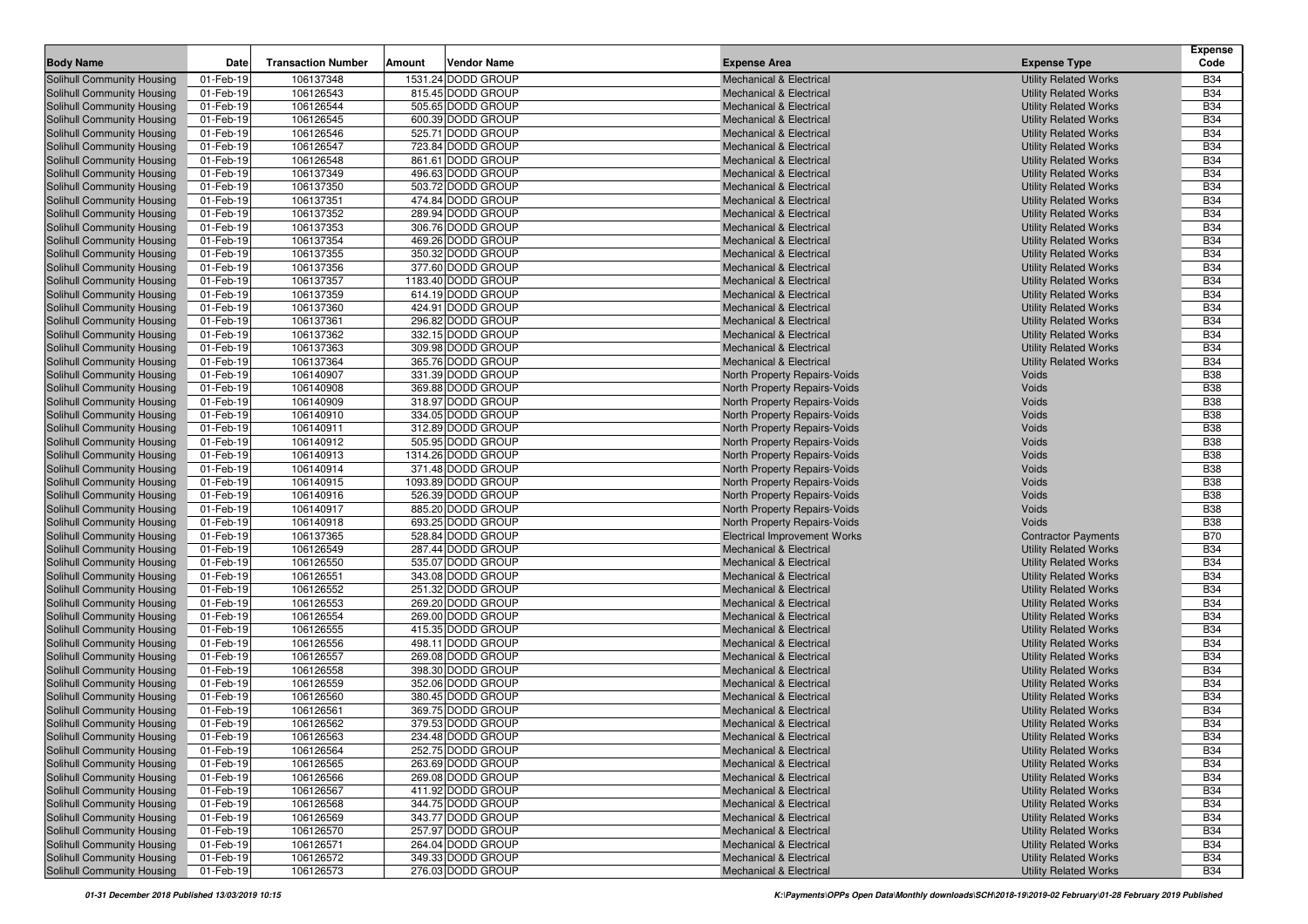|                                                                        |                        |                           |        |                                         |                                                                          |                                                              | <b>Expense</b>           |
|------------------------------------------------------------------------|------------------------|---------------------------|--------|-----------------------------------------|--------------------------------------------------------------------------|--------------------------------------------------------------|--------------------------|
| <b>Body Name</b>                                                       | Date                   | <b>Transaction Number</b> | Amount | <b>Vendor Name</b>                      | <b>Expense Area</b>                                                      | <b>Expense Type</b>                                          | Code                     |
| <b>Solihull Community Housing</b>                                      | 01-Feb-19              | 106126574                 |        | 405.51 DODD GROUP                       | <b>Mechanical &amp; Electrical</b>                                       | <b>Utility Related Works</b>                                 | <b>B34</b>               |
| <b>Solihull Community Housing</b>                                      | 01-Feb-19              | 106126575                 |        | 587.00 DODD GROUP                       | <b>Mechanical &amp; Electrical</b>                                       | <b>Utility Related Works</b>                                 | <b>B34</b>               |
| <b>Solihull Community Housing</b>                                      | 01-Feb-19              | 106126576                 |        | 318.58 DODD GROUP                       | <b>Mechanical &amp; Electrical</b>                                       | <b>Utility Related Works</b>                                 | <b>B34</b>               |
| Solihull Community Housing                                             | 01-Feb-19              | 106126577                 |        | 281.53 DODD GROUP                       | <b>Mechanical &amp; Electrical</b>                                       | <b>Utility Related Works</b>                                 | <b>B34</b>               |
| <b>Solihull Community Housing</b>                                      | 01-Feb-19              | 106126578                 |        | 935.13 DODD GROUP                       | <b>Mechanical &amp; Electrical</b>                                       | <b>Utility Related Works</b>                                 | <b>B34</b>               |
| <b>Solihull Community Housing</b>                                      | 01-Feb-19              | 106126579                 |        | 294.87 DODD GROUP                       | <b>Mechanical &amp; Electrical</b>                                       | <b>Utility Related Works</b>                                 | <b>B34</b>               |
| <b>Solihull Community Housing</b>                                      | 01-Feb-19              | 106126580                 |        | 299.22 DODD GROUP                       | <b>Mechanical &amp; Electrical</b>                                       | <b>Utility Related Works</b>                                 | <b>B34</b>               |
| <b>Solihull Community Housing</b><br><b>Solihull Community Housing</b> | 01-Feb-19<br>01-Feb-19 | 106126581<br>106126582    |        | 411.23 DODD GROUP<br>376.25 DODD GROUP  | <b>Mechanical &amp; Electrical</b><br><b>Mechanical &amp; Electrical</b> | <b>Utility Related Works</b><br><b>Utility Related Works</b> | <b>B34</b><br><b>B34</b> |
| Solihull Community Housing                                             | 01-Feb-19              | 106126583                 |        | 600.39 DODD GROUP                       | <b>Mechanical &amp; Electrical</b>                                       | <b>Utility Related Works</b>                                 | <b>B34</b>               |
| <b>Solihull Community Housing</b>                                      | 01-Feb-19              | 106137366                 |        | 290.48 DODD GROUP                       | <b>Mechanical &amp; Electrical</b>                                       | <b>Utility Related Works</b>                                 | <b>B34</b>               |
| <b>Solihull Community Housing</b>                                      | 01-Feb-19              | 106137367                 |        | 289.82 DODD GROUP                       | <b>Mechanical &amp; Electrical</b>                                       | <b>Utility Related Works</b>                                 | <b>B34</b>               |
| <b>Solihull Community Housing</b>                                      | 01-Feb-19              | 106137368                 |        | 320.32 DODD GROUP                       | <b>Mechanical &amp; Electrical</b>                                       | <b>Utility Related Works</b>                                 | <b>B34</b>               |
| Solihull Community Housing                                             | 01-Feb-19              | 106137369                 |        | 678.94 DODD GROUP                       | <b>Cyclical Maintenance</b>                                              | <b>Contractor Payments</b>                                   | <b>B70</b>               |
| Solihull Community Housing                                             | 01-Feb-19              | 106137371                 |        | 303.57 DODD GROUP                       | <b>Mechanical &amp; Electrical</b>                                       | <b>Utility Related Works</b>                                 | <b>B34</b>               |
| <b>Solihull Community Housing</b>                                      | 01-Feb-19              | 106137373                 |        | 317.21 DODD GROUP                       | <b>Mechanical &amp; Electrical</b>                                       | <b>Utility Related Works</b>                                 | <b>B34</b>               |
| <b>Solihull Community Housing</b>                                      | 01-Feb-19              | 106137374                 |        | 264.31 DODD GROUP                       | <b>Mechanical &amp; Electrical</b>                                       | <b>Utility Related Works</b>                                 | <b>B34</b>               |
| <b>Solihull Community Housing</b>                                      | 01-Feb-19              | 106137376                 |        | 274.38 DODD GROUP                       | <b>Mechanical &amp; Electrical</b>                                       | <b>Utility Related Works</b>                                 | <b>B34</b>               |
| <b>Solihull Community Housing</b>                                      | 01-Feb-19              | 106137377                 |        | 539.24 DODD GROUP                       | <b>Electrical Improvement Works</b>                                      | <b>Contractor Payments</b>                                   | <b>B70</b>               |
| <b>Solihull Community Housing</b>                                      | 01-Feb-19              | 106137378                 |        | 444.71 DODD GROUP                       | <b>Mechanical &amp; Electrical</b>                                       | <b>Utility Related Works</b>                                 | <b>B34</b>               |
| <b>Solihull Community Housing</b>                                      | 01-Feb-19              | 106137379                 |        | 458.35 DODD GROUP                       | <b>Mechanical &amp; Electrical</b>                                       | <b>Utility Related Works</b>                                 | <b>B34</b>               |
| Solihull Community Housing                                             | 01-Feb-19              | 106137380                 |        | 722.51 DODD GROUP                       | <b>Mechanical &amp; Electrical</b>                                       | <b>Utility Related Works</b>                                 | <b>B34</b>               |
| <b>Solihull Community Housing</b>                                      | 01-Feb-19              | 106137381                 |        | 317.21 DODD GROUP                       | <b>Mechanical &amp; Electrical</b>                                       | <b>Utility Related Works</b>                                 | <b>B34</b>               |
| <b>Solihull Community Housing</b>                                      | 01-Feb-19              | 106137382                 |        | 262.65 DODD GROUP                       | <b>Mechanical &amp; Electrical</b>                                       | <b>Utility Related Works</b>                                 | <b>B34</b>               |
| Solihull Community Housing                                             | 01-Feb-19              | 106137383                 |        | 458.33 DODD GROUP                       | <b>Mechanical &amp; Electrical</b>                                       | <b>Utility Related Works</b>                                 | <b>B34</b>               |
| Solihull Community Housing                                             | 01-Feb-19              | 106137384                 |        | 485.62 DODD GROUP                       | <b>Mechanical &amp; Electrical</b>                                       | <b>Utility Related Works</b>                                 | <b>B34</b>               |
| Solihull Community Housing                                             | 01-Feb-19              | 106137385                 |        | 420.50 DODD GROUP                       | <b>Mechanical &amp; Electrical</b>                                       | <b>Utility Related Works</b>                                 | <b>B34</b>               |
| Solihull Community Housing                                             | 01-Feb-19              | 106137386                 |        | 471.98 DODD GROUP                       | <b>Mechanical &amp; Electrical</b>                                       | <b>Utility Related Works</b>                                 | <b>B34</b>               |
| <b>Solihull Community Housing</b>                                      | 01-Feb-19              | 106137387                 |        | 289.92 DODD GROUP                       | <b>Mechanical &amp; Electrical</b>                                       | <b>Utility Related Works</b>                                 | <b>B34</b>               |
| <b>Solihull Community Housing</b>                                      | 01-Feb-19              | 106137388                 |        | 458.33 DODD GROUP                       | <b>Mechanical &amp; Electrical</b>                                       | <b>Utility Related Works</b>                                 | <b>B34</b>               |
| <b>Solihull Community Housing</b>                                      | 01-Feb-19              | 106137389                 |        | 252.19 DODD GROUP                       | <b>Mechanical &amp; Electrical</b>                                       | <b>Utility Related Works</b>                                 | <b>B34</b>               |
| <b>Solihull Community Housing</b>                                      | 01-Feb-19              | 106137390                 |        | 515.22 DODD GROUP                       | <b>Mechanical &amp; Electrical</b>                                       | <b>Utility Related Works</b>                                 | <b>B34</b>               |
| <b>Solihull Community Housing</b>                                      | 01-Feb-19              | 106137391                 |        | 444.70 DODD GROUP                       | <b>Mechanical &amp; Electrical</b>                                       | <b>Utility Related Works</b>                                 | <b>B34</b>               |
| <b>Solihull Community Housing</b>                                      | 01-Feb-19              | 106137392                 |        | 374.62 DODD GROUP                       | <b>Mechanical &amp; Electrical</b>                                       | <b>Utility Related Works</b>                                 | <b>B34</b>               |
| <b>Solihull Community Housing</b>                                      | 01-Feb-19              | 106140919                 |        | 241.69 DODD GROUP                       | North Property Repairs-Voids                                             | <b>Voids</b>                                                 | <b>B38</b>               |
| <b>Solihull Community Housing</b>                                      | 01-Feb-19              | 106140920                 |        | 317.45 DODD GROUP                       | North Property Repairs-Voids                                             | Voids                                                        | <b>B38</b>               |
| Solihull Community Housing                                             | 01-Feb-19              | 106140921                 |        | 443.63 DODD GROUP                       | North Property Repairs-Voids                                             | Voids                                                        | <b>B38</b>               |
| <b>Solihull Community Housing</b>                                      | 01-Feb-19              | 106140922                 |        | 396.03 DODD GROUP                       | North Property Repairs-Voids                                             | Voids                                                        | <b>B38</b>               |
| <b>Solihull Community Housing</b>                                      | 01-Feb-19              | 106140923                 |        | 640.44 DODD GROUP                       | North Property Repairs-Voids                                             | Voids                                                        | <b>B38</b>               |
| <b>Solihull Community Housing</b>                                      | 01-Feb-19              | 106140924                 |        | 475.67 DODD GROUP                       | North Property Repairs-Voids                                             | Voids                                                        | <b>B38</b>               |
| <b>Solihull Community Housing</b>                                      | 01-Feb-19              | 106140925                 |        | 322.01 DODD GROUP                       | North Property Repairs-Voids                                             | Voids                                                        | <b>B38</b>               |
| <b>Solihull Community Housing</b>                                      | 01-Feb-19              | 106140926                 |        | 300.10 DODD GROUP                       | North Property Repairs-Voids                                             | Voids                                                        | <b>B38</b>               |
| <b>Solihull Community Housing</b>                                      | 01-Feb-19              | 106140927                 |        | 520.02 DODD GROUP                       | North Property Repairs-Voids                                             | Voids                                                        | <b>B38</b>               |
| <b>Solihull Community Housing</b>                                      | 01-Feb-19              | 106140928                 |        | 1062.33 DODD GROUP<br>329.81 DODD GROUP | North Property Repairs-Voids                                             | Voids                                                        | <b>B38</b><br><b>B38</b> |
| <b>Solihull Community Housing</b>                                      | 01-Feb-19<br>01-Feb-19 | 106140929<br>106140930    |        | 1225.87 DODD GROUP                      | North Property Repairs-Voids                                             | Voids<br>Voids                                               | <b>B38</b>               |
| Solihull Community Housing<br><b>Solihull Community Housing</b>        | 01-Feb-19              | 106140931                 |        | 602.77 DODD GROUP                       | North Property Repairs-Voids<br>North Property Repairs-Voids             | Voids                                                        | <b>B38</b>               |
| <b>Solihull Community Housing</b>                                      | 01-Feb-19              | 106140932                 |        | 639.01 DODD GROUP                       | North Property Repairs-Voids                                             | Voids                                                        | <b>B38</b>               |
| <b>Solihull Community Housing</b>                                      | 01-Feb-19              | 106140933                 |        | 399.40 DODD GROUP                       | North Property Repairs-Voids                                             | Voids                                                        | <b>B38</b>               |
| Solihull Community Housing                                             | 01-Feb-19              | 106140934                 |        | 513.42 DODD GROUP                       | North Property Repairs-Voids                                             | Voids                                                        | <b>B38</b>               |
| Solihull Community Housing                                             | 01-Feb-19              | 106140935                 |        | 329.35 DODD GROUP                       | North Property Repairs-Voids                                             | Voids                                                        | <b>B38</b>               |
| Solihull Community Housing                                             | 01-Feb-19              | 106140936                 |        | 1002.99 DODD GROUP                      | North Property Repairs-Voids                                             | <b>Voids</b>                                                 | <b>B38</b>               |
| Solihull Community Housing                                             | 01-Feb-19              | 106140937                 |        | 388.68 DODD GROUP                       | North Property Repairs-Voids                                             | Voids                                                        | <b>B38</b>               |
| Solihull Community Housing                                             | 01-Feb-19              | 106126585                 |        | 263.16 DODD GROUP                       | Direct-Standby                                                           | <b>Other Building Costs</b>                                  | <b>B39</b>               |
| <b>Solihull Community Housing</b>                                      | 01-Feb-19              | 106137393                 |        | 264.13 DODD GROUP                       | <b>Electrical Improvement Works</b>                                      | <b>Contractor Payments</b>                                   | <b>B70</b>               |
| Solihull Community Housing                                             | 01-Feb-19              | 106137394                 |        | 773.23 DODD GROUP                       | <b>Electrical Improvement Works</b>                                      | <b>Contractor Payments</b>                                   | <b>B70</b>               |
| <b>Solihull Community Housing</b>                                      | 01-Feb-19              | 106137395                 |        | 1475.94 DODD GROUP                      | <b>Electrical Improvement Works</b>                                      | <b>Contractor Payments</b>                                   | <b>B70</b>               |
| <b>Solihull Community Housing</b>                                      | 01-Feb-19              | 106137396                 |        | 334.91 DODD GROUP                       | <b>Mechanical &amp; Electrical</b>                                       | <b>Utility Related Works</b>                                 | <b>B34</b>               |
| Solihull Community Housing                                             | 01-Feb-19              | 106137397                 |        | 435.25 DODD GROUP                       | <b>Mechanical &amp; Electrical</b>                                       | <b>Utility Related Works</b>                                 | <b>B34</b>               |
| <b>Solihull Community Housing</b>                                      | 01-Feb-19              | 106137398                 |        | 387.52 DODD GROUP                       | <b>Mechanical &amp; Electrical</b>                                       | <b>Utility Related Works</b>                                 | <b>B34</b>               |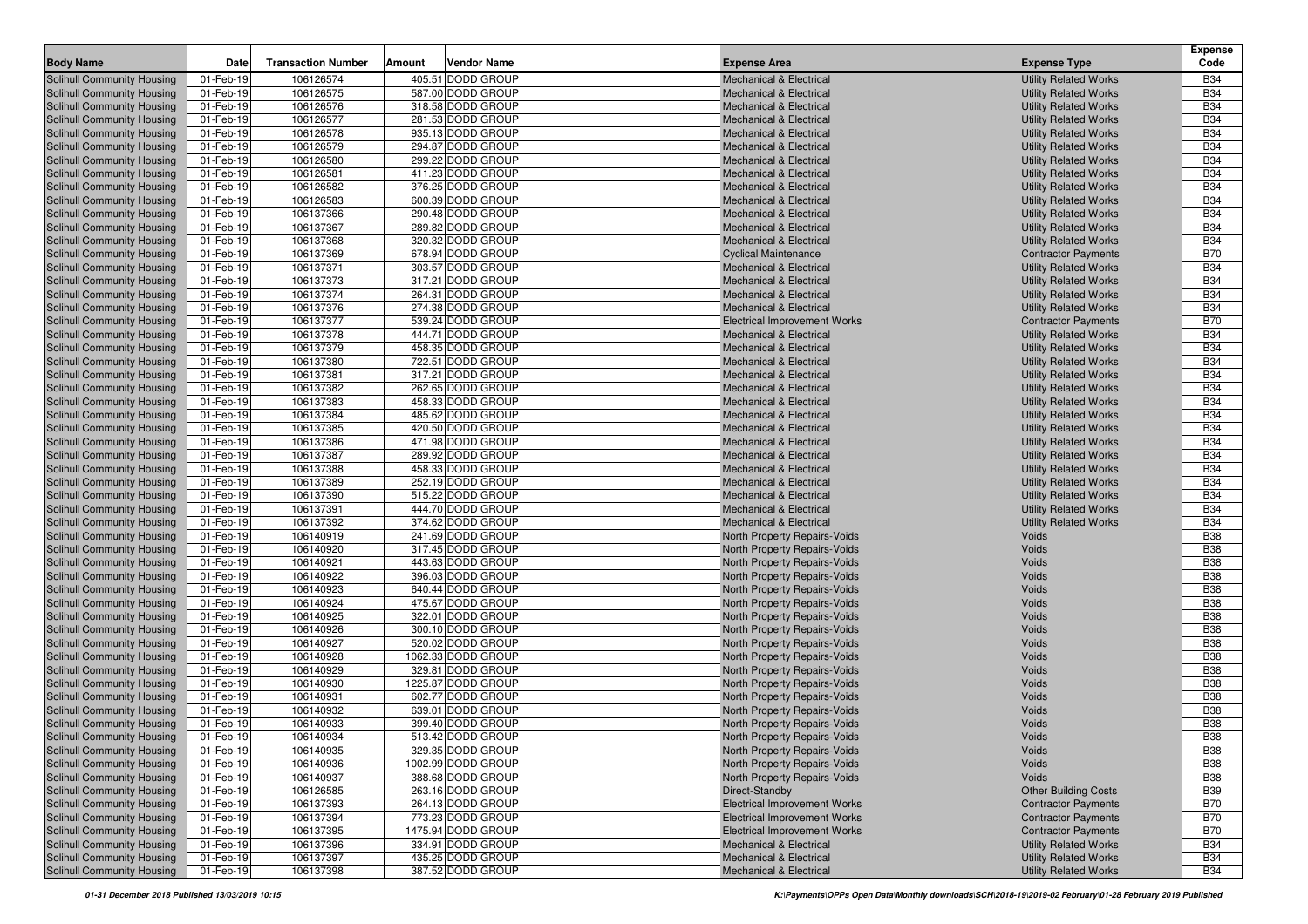|                                                          |                        |                           |        |                                        |                                                              |                              | <b>Expense</b>           |
|----------------------------------------------------------|------------------------|---------------------------|--------|----------------------------------------|--------------------------------------------------------------|------------------------------|--------------------------|
| <b>Body Name</b>                                         | Date                   | <b>Transaction Number</b> | Amount | <b>Vendor Name</b>                     | <b>Expense Area</b>                                          | <b>Expense Type</b>          | Code                     |
| Solihull Community Housing                               | 01-Feb-19              | 106140938                 |        | 287.68 DODD GROUP                      | North Property Repairs-Voids                                 | <b>Voids</b>                 | <b>B38</b>               |
| Solihull Community Housing                               | 01-Feb-19              | 106128384                 |        | 1044.16 DODD GROUP                     | Private Sector - Disabled Facilities Grants                  | <b>Contractor Payments</b>   | <b>B70</b>               |
| Solihull Community Housing                               | 01-Feb-19              | 106128385                 |        | 894.96 DODD GROUP                      | Kitchens                                                     | <b>Contractor Payments</b>   | <b>B70</b>               |
| Solihull Community Housing                               | 01-Feb-19              | 106128386                 |        | 964.94 DODD GROUP                      | Private Sector - Disabled Facilities Grants                  | <b>Contractor Payments</b>   | <b>B70</b>               |
| Solihull Community Housing                               | 01-Feb-19              | 106128387                 |        | 652.59 DODD GROUP                      | Private Sector - Disabled Facilities Grants                  | <b>Contractor Payments</b>   | <b>B70</b>               |
| Solihull Community Housing                               | 01-Feb-19              | 106128388                 |        | 684.26 DODD GROUP                      | Private Sector - Disabled Facilities Grants                  | <b>Contractor Payments</b>   | <b>B70</b>               |
| Solihull Community Housing                               | 01-Feb-19              | 106126692                 |        | 494.60 DODD GROUP                      | Private Sector - Disabled Facilities Grants                  | <b>Contractor Payments</b>   | <b>B70</b>               |
| <b>Solihull Community Housing</b>                        | 01-Feb-19              | 106128389                 |        | 690.44 DODD GROUP                      | Kitchens                                                     | <b>Contractor Payments</b>   | <b>B70</b>               |
| Solihull Community Housing                               | 01-Feb-19              | 106126693                 |        | 453.89 DODD GROUP                      | Kitchens                                                     | <b>Contractor Payments</b>   | <b>B70</b>               |
| Solihull Community Housing                               | 01-Feb-19              | 106126694                 |        | 375.01 DODD GROUP                      | Kitchens                                                     | <b>Contractor Payments</b>   | <b>B70</b>               |
| Solihull Community Housing                               | 01-Feb-19              | 106128390                 |        | 608.21 DODD GROUP                      | Public Sector - Major Adaptations                            | <b>Contractor Payments</b>   | <b>B70</b>               |
| Solihull Community Housing<br>Solihull Community Housing | 01-Feb-19<br>01-Feb-19 | 106126695                 |        | 445.60 DODD GROUP                      | Kitchens                                                     | <b>Contractor Payments</b>   | <b>B70</b><br><b>B70</b> |
|                                                          |                        | 106128391                 |        | 619.49 DODD GROUP<br>945.09 DODD GROUP | <b>Public Sector - Major Adaptations</b>                     | <b>Contractor Payments</b>   | <b>B38</b>               |
| <b>Solihull Community Housing</b>                        | 01-Feb-19              | 106140939<br>106126699    |        | 287.46 DODD GROUP                      | North Property Repairs-Voids                                 | Voids<br>Voids               | <b>B38</b>               |
| <b>Solihull Community Housing</b>                        | 01-Feb-19<br>01-Feb-19 | 106140940                 |        | 343.02 DODD GROUP                      | North Property Repairs-Voids<br>North Property Repairs-Voids | <b>Voids</b>                 | <b>B38</b>               |
| Solihull Community Housing<br>Solihull Community Housing | 01-Feb-19              | 106126720                 |        | 395.55 DODD GROUP                      | <b>Electrical Improvement Works</b>                          | <b>Contractor Payments</b>   | <b>B70</b>               |
| Solihull Community Housing                               | 01-Feb-19              | 106137399                 |        | 360.25 DODD GROUP                      | <b>Mechanical &amp; Electrical</b>                           | <b>Utility Related Works</b> | <b>B34</b>               |
| Solihull Community Housing                               | 20-Feb-19              | 106278387                 |        | 228.31 DODD GROUP                      | <b>Mechanical &amp; Electrical</b>                           | <b>Utility Related Works</b> | <b>B34</b>               |
| Solihull Community Housing                               | 20-Feb-19              | 106278388                 |        | 378.58 DODD GROUP                      | <b>Mechanical &amp; Electrical</b>                           | <b>Utility Related Works</b> | <b>B34</b>               |
| Solihull Community Housing                               | 20-Feb-19              | 106190495                 |        | 222.41 DODD GROUP                      | <b>Mechanical &amp; Electrical</b>                           | <b>Utility Related Works</b> | <b>B34</b>               |
| Solihull Community Housing                               | 20-Feb-19              | 106278389                 |        | 305.76 DODD GROUP                      | <b>Mechanical &amp; Electrical</b>                           | <b>Utility Related Works</b> | <b>B34</b>               |
| Solihull Community Housing                               | 20-Feb-19              | 106278390                 |        | 259.21 DODD GROUP                      | <b>Mechanical &amp; Electrical</b>                           | <b>Utility Related Works</b> | <b>B34</b>               |
| Solihull Community Housing                               | 20-Feb-19              | 106190536                 |        | 222.41 DODD GROUP                      | <b>Mechanical &amp; Electrical</b>                           | <b>Utility Related Works</b> | <b>B34</b>               |
| Solihull Community Housing                               | 20-Feb-19              | 106278391                 |        | 236.29 DODD GROUP                      | <b>Mechanical &amp; Electrical</b>                           | <b>Utility Related Works</b> | <b>B34</b>               |
| Solihull Community Housing                               | 20-Feb-19              | 106278392                 |        | 253.40 DODD GROUP                      | <b>Mechanical &amp; Electrical</b>                           | <b>Utility Related Works</b> | <b>B34</b>               |
| Solihull Community Housing                               | 20-Feb-19              | 106190573                 |        | 209.90 DODD GROUP                      | <b>Mechanical &amp; Electrical</b>                           | <b>Utility Related Works</b> | <b>B34</b>               |
| Solihull Community Housing                               | 20-Feb-19              | 106278393                 |        | 227.48 DODD GROUP                      | <b>Mechanical &amp; Electrical</b>                           | <b>Utility Related Works</b> | <b>B34</b>               |
| Solihull Community Housing                               | 20-Feb-19              | 106190589                 |        | 222.41 DODD GROUP                      | <b>Mechanical &amp; Electrical</b>                           | <b>Utility Related Works</b> | <b>B34</b>               |
| Solihull Community Housing                               | 20-Feb-19              | 106190590                 |        | 215.59 DODD GROUP                      | <b>Mechanical &amp; Electrical</b>                           | <b>Utility Related Works</b> | <b>B34</b>               |
| Solihull Community Housing                               | 20-Feb-19              | 106278394                 |        | 421.38 DODD GROUP                      | <b>Mechanical &amp; Electrical</b>                           | <b>Utility Related Works</b> | <b>B34</b>               |
| Solihull Community Housing                               | 20-Feb-19              | 106278395                 |        | 283.26 DODD GROUP                      | <b>Mechanical &amp; Electrical</b>                           | <b>Utility Related Works</b> | <b>B34</b>               |
| Solihull Community Housing                               | 20-Feb-19              | 106190615                 |        | 222.41 DODD GROUP                      | <b>Mechanical &amp; Electrical</b>                           | <b>Utility Related Works</b> | <b>B34</b>               |
| Solihull Community Housing                               | 20-Feb-19              | 106278396                 |        | 508.09 DODD GROUP                      | <b>Mechanical &amp; Electrical</b>                           | <b>Utility Related Works</b> | <b>B34</b>               |
| Solihull Community Housing                               | 20-Feb-19              | 106278397                 |        | 305.61 DODD GROUP                      | <b>Mechanical &amp; Electrical</b>                           | <b>Utility Related Works</b> | <b>B34</b>               |
| Solihull Community Housing                               | 20-Feb-19              | 106190636                 |        | 222.41 DODD GROUP                      | <b>Mechanical &amp; Electrical</b>                           | <b>Utility Related Works</b> | <b>B34</b>               |
| Solihull Community Housing                               | 20-Feb-19              | 106190654                 |        | 222.41 DODD GROUP                      | <b>Mechanical &amp; Electrical</b>                           | <b>Utility Related Works</b> | <b>B34</b>               |
| Solihull Community Housing                               | 20-Feb-19              | 106278398                 |        | 227.48 DODD GROUP                      | <b>Mechanical &amp; Electrical</b>                           | <b>Utility Related Works</b> | <b>B34</b>               |
| <b>Solihull Community Housing</b>                        | 20-Feb-19              | 106278399                 |        | 312.83 DODD GROUP                      | <b>Mechanical &amp; Electrical</b>                           | <b>Utility Related Works</b> | <b>B34</b>               |
| Solihull Community Housing                               | 20-Feb-19              | 106278400                 |        | 346.68 DODD GROUP                      | <b>Mechanical &amp; Electrical</b>                           | <b>Utility Related Works</b> | <b>B34</b>               |
| Solihull Community Housing                               | 20-Feb-19              | 106278401                 |        | 412.45 DODD GROUP                      | <b>Mechanical &amp; Electrical</b>                           | <b>Utility Related Works</b> | <b>B34</b>               |
| Solihull Community Housing                               | 20-Feb-19              | 106190775                 |        | 214.24 DODD GROUP                      | <b>Mechanical &amp; Electrical</b>                           | <b>Utility Related Works</b> | <b>B34</b>               |
| Solihull Community Housing                               | 22-Feb-19              | 106302838                 |        | 260.97 DODD GROUP                      | <b>Mechanical &amp; Electrical</b>                           | <b>Utility Related Works</b> | <b>B34</b>               |
| Solihull Community Housing                               | 22-Feb-19              | 106302878                 |        | 210.68 DODD GROUP                      | <b>Mechanical &amp; Electrical</b>                           | <b>Utility Related Works</b> | <b>B34</b>               |
| Solihull Community Housing                               | 22-Feb-19              | 106302906                 |        | 218.50 DODD GROUP                      | <b>Electrical Improvement Works</b>                          | <b>Contractor Payments</b>   | <b>B70</b>               |
| Solihull Community Housing                               | 22-Feb-19              | 106302983                 |        | 283.14 DODD GROUP                      | North Property Repairs-Voids                                 | <b>Voids</b>                 | <b>B38</b>               |
| Solihull Community Housing                               | 22-Feb-19              | 106302985                 |        | 251.34 DODD GROUP                      | North Property Repairs-Voids                                 | <b>Voids</b>                 | <b>B38</b>               |
| Solihull Community Housing                               | 22-Feb-19              | 106302989                 |        | 240.62 DODD GROUP                      | North Property Repairs-Voids                                 | Voids                        | <b>B38</b>               |
| Solihull Community Housing                               | 22-Feb-19              | 106302991                 |        | 257.10 DODD GROUP                      | North Property Repairs-Voids                                 | Voids                        | <b>B38</b>               |
| Solihull Community Housing                               | 22-Feb-19              | 106302999                 |        | 266.55 DODD GROUP                      | North Property Repairs-Voids                                 | Voids                        | <b>B38</b>               |
| <b>Solihull Community Housing</b>                        | 22-Feb-19              | 106303176                 |        | 222.41 DODD GROUP                      | <b>Mechanical &amp; Electrical</b>                           | <b>Utility Related Works</b> | <b>B34</b>               |
| Solihull Community Housing                               | 22-Feb-19              | 106303180                 |        | 222.05 DODD GROUP                      | <b>Mechanical &amp; Electrical</b>                           | <b>Utility Related Works</b> | <b>B34</b>               |
| Solihull Community Housing                               | 22-Feb-19              | 106303190                 |        | 317.13 DODD GROUP                      | <b>Electrical Improvement Works</b>                          | <b>Contractor Payments</b>   | <b>B70</b>               |
| <b>Solihull Community Housing</b>                        | 22-Feb-19              | 106303191                 |        | 307.52 DODD GROUP                      | <b>Electrical Improvement Works</b>                          | <b>Contractor Payments</b>   | <b>B70</b>               |
| Solihull Community Housing                               | 22-Feb-19              | 106303192                 |        | 220.62 DODD GROUP                      | <b>Electrical Improvement Works</b>                          | <b>Contractor Payments</b>   | <b>B70</b>               |
| <b>Solihull Community Housing</b>                        | 22-Feb-19              | 106303193                 |        | 264.16 DODD GROUP                      | <b>Electrical Improvement Works</b>                          | <b>Contractor Payments</b>   | <b>B70</b>               |
| Solihull Community Housing                               | 22-Feb-19              | 106303194                 |        | 272.44 DODD GROUP                      | <b>Electrical Improvement Works</b>                          | <b>Contractor Payments</b>   | <b>B70</b>               |
| <b>Solihull Community Housing</b>                        | 22-Feb-19              | 106303195                 |        | 263.73 DODD GROUP                      | <b>Electrical Improvement Works</b>                          | <b>Contractor Payments</b>   | <b>B70</b>               |
| <b>Solihull Community Housing</b>                        | 22-Feb-19              | 106303196                 |        | 395.18 DODD GROUP                      | <b>Electrical Improvement Works</b>                          | <b>Contractor Payments</b>   | B70                      |
| <b>Solihull Community Housing</b>                        | 22-Feb-19              | 106303197                 |        | 318.59 DODD GROUP                      | <b>Electrical Improvement Works</b>                          | <b>Contractor Payments</b>   | <b>B70</b>               |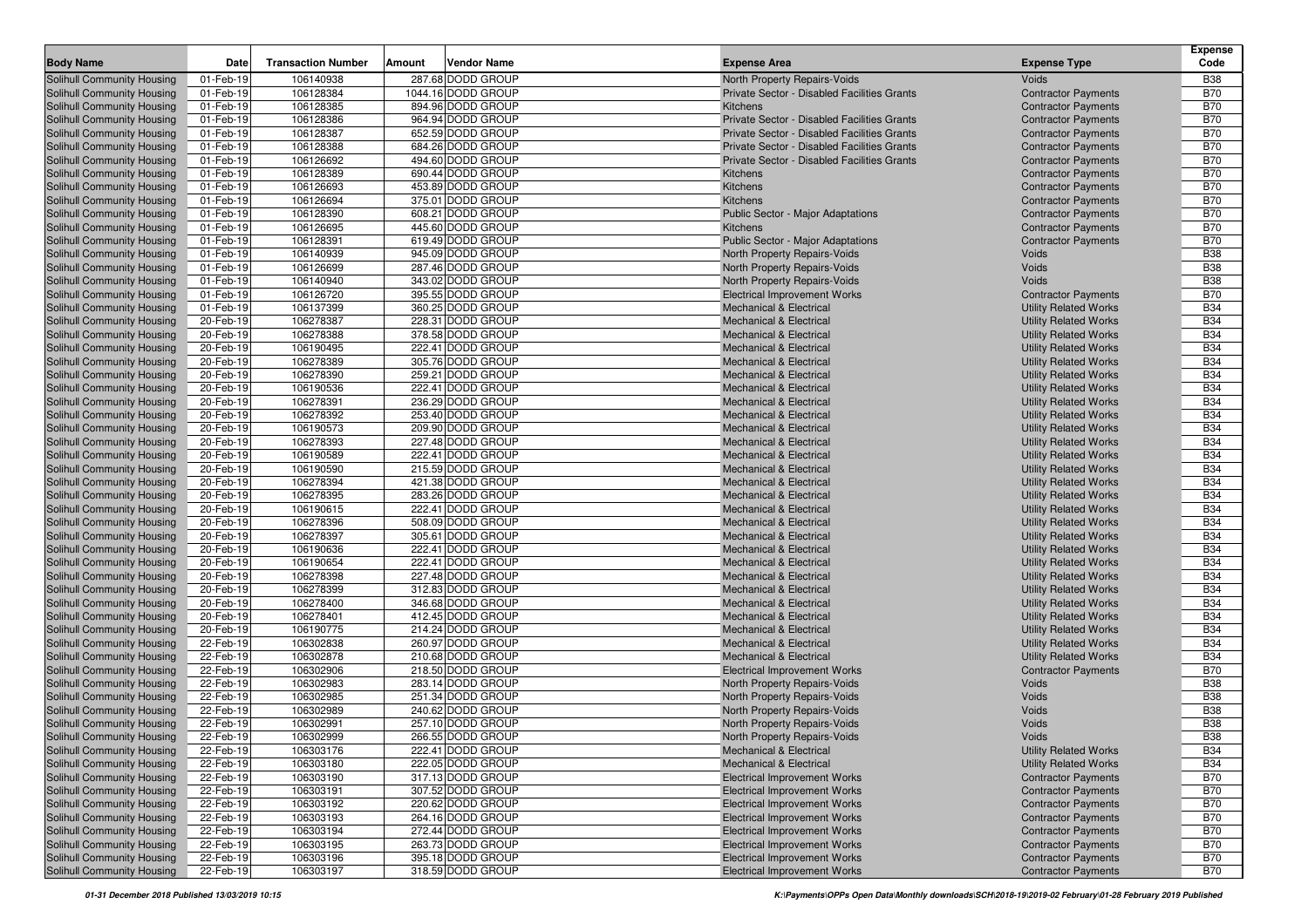|                                                                 |                        |                           |        |                                                          |                                                          |                                | <b>Expense</b>                     |
|-----------------------------------------------------------------|------------------------|---------------------------|--------|----------------------------------------------------------|----------------------------------------------------------|--------------------------------|------------------------------------|
| <b>Body Name</b>                                                | Date                   | <b>Transaction Number</b> | Amount | <b>Vendor Name</b>                                       | <b>Expense Area</b>                                      | <b>Expense Type</b>            | Code                               |
| Solihull Community Housing                                      | 22-Feb-19              | 106303198                 |        | 294.33 DODD GROUP                                        | <b>Electrical Improvement Works</b>                      | <b>Contractor Payments</b>     | <b>B70</b>                         |
| Solihull Community Housing                                      | 22-Feb-19              | 106303200                 |        | 270.16 DODD GROUP                                        | <b>Electrical Improvement Works</b>                      | <b>Contractor Payments</b>     | <b>B70</b>                         |
| <b>Solihull Community Housing</b>                               | 22-Feb-19              | 106303203                 |        | 287.15 DODD GROUP                                        | <b>Electrical Improvement Works</b>                      | <b>Contractor Payments</b>     | <b>B70</b>                         |
| <b>Solihull Community Housing</b>                               | 22-Feb-19              | 106303204                 |        | 315.93 DODD GROUP                                        | <b>Electrical Improvement Works</b>                      | <b>Contractor Payments</b>     | <b>B70</b>                         |
| Solihull Community Housing                                      | 22-Feb-19              | 106303205                 |        | 281.63 DODD GROUP                                        | <b>Electrical Improvement Works</b>                      | <b>Contractor Payments</b>     | <b>B70</b>                         |
| <b>Solihull Community Housing</b>                               | 22-Feb-19              | 106303206                 |        | 305.37 DODD GROUP                                        | <b>Electrical Improvement Works</b>                      | <b>Contractor Payments</b>     | <b>B70</b>                         |
| <b>Solihull Community Housing</b>                               | 22-Feb-19              | 106303207                 |        | 223.45 DODD GROUP                                        | <b>Electrical Improvement Works</b>                      | <b>Contractor Payments</b>     | <b>B70</b>                         |
| <b>Solihull Community Housing</b>                               | 22-Feb-19              | 106303209                 |        | 494.73 DODD GROUP                                        | <b>Electrical Improvement Works</b>                      | <b>Contractor Payments</b>     | <b>B70</b>                         |
| <b>Solihull Community Housing</b>                               | 22-Feb-19              | 106303210                 |        | 374.50 DODD GROUP                                        | <b>Electrical Improvement Works</b>                      | <b>Contractor Payments</b>     | <b>B70</b>                         |
| <b>Solihull Community Housing</b>                               | 22-Feb-19              | 106303211                 |        | 346.99 DODD GROUP                                        | <b>Electrical Improvement Works</b>                      | <b>Contractor Payments</b>     | <b>B70</b>                         |
| Solihull Community Housing                                      | 22-Feb-19              | 106303212                 |        | 444.94 DODD GROUP                                        | <b>Electrical Improvement Works</b>                      | <b>Contractor Payments</b>     | <b>B70</b>                         |
| Solihull Community Housing                                      | 22-Feb-19              | 106303213                 |        | 418.09 DODD GROUP                                        | <b>Electrical Improvement Works</b>                      | <b>Contractor Payments</b>     | <b>B70</b>                         |
| Solihull Community Housing                                      | 22-Feb-19              | 106303216                 |        | 319.61 DODD GROUP                                        | <b>Electrical Improvement Works</b>                      | <b>Contractor Payments</b>     | <b>B70</b>                         |
| <b>Solihull Community Housing</b>                               | 22-Feb-19              | 106303217                 |        | 211.24 DODD GROUP                                        | <b>Electrical Improvement Works</b>                      | <b>Contractor Payments</b>     | <b>B70</b>                         |
| <b>Solihull Community Housing</b>                               | 22-Feb-19              | 106303218                 |        | 361.49 DODD GROUP                                        | <b>Electrical Improvement Works</b>                      | <b>Contractor Payments</b>     | <b>B70</b>                         |
| <b>Solihull Community Housing</b>                               | 01-Feb-19              | 106127800                 |        | 51.00 DOORFIT PRODUCTS LTD                               | Stores-Stores and delivery                               | <b>Stocks</b>                  | R <sub>10</sub>                    |
| <b>Solihull Community Housing</b>                               | 01-Feb-19              | 106127800                 |        | 50.10 DOORFIT PRODUCTS LTD                               | Stores-Stores and delivery                               | <b>Stocks</b>                  | R <sub>10</sub>                    |
| <b>Solihull Community Housing</b>                               | 01-Feb-19              | 106127800                 |        | 108.69 DOORFIT PRODUCTS LTD                              | Stores-Stores and delivery                               | <b>Stocks</b>                  | R <sub>10</sub>                    |
| <b>Solihull Community Housing</b>                               | 01-Feb-19              | 106133660                 |        | 97.80 DOORFIT PRODUCTS LTD                               | Stores-Stores and delivery                               | <b>Stocks</b>                  | R <sub>10</sub>                    |
| Solihull Community Housing                                      | 01-Feb-19              | 106133660                 |        | 90.00 DOORFIT PRODUCTS LTD                               | Stores-Stores and delivery                               | <b>Stocks</b>                  | R <sub>10</sub>                    |
| Solihull Community Housing                                      | 01-Feb-19              | 106133660                 |        | 44.34 DOORFIT PRODUCTS LTD                               | Stores-Stores and delivery                               | <b>Stocks</b>                  | R <sub>10</sub>                    |
| <b>Solihull Community Housing</b>                               | 01-Feb-19              | 106133660                 |        | 239.90 DOORFIT PRODUCTS LTD                              | Stores-Stores and delivery                               | <b>Stocks</b>                  | R <sub>10</sub>                    |
| <b>Solihull Community Housing</b>                               | 01-Feb-19              | 106133663                 |        | 29.90 DOORFIT PRODUCTS LTD                               | Stores-Stores and delivery                               | <b>Stocks</b>                  | R <sub>10</sub>                    |
| <b>Solihull Community Housing</b>                               | 01-Feb-19              | 106133663                 |        | 29.90 DOORFIT PRODUCTS LTD                               | <b>Stores-Stores and delivery</b>                        | <b>Stocks</b>                  | R <sub>10</sub>                    |
| <b>Solihull Community Housing</b>                               | 01-Feb-19              | 106133663                 |        | 12.30 DOORFIT PRODUCTS LTD                               | Stores-Stores and delivery                               | <b>Stocks</b>                  | R <sub>10</sub>                    |
| Solihull Community Housing                                      | 01-Feb-19              | 106133663                 |        | 12.80 DOORFIT PRODUCTS LTD                               | Stores-Stores and delivery                               | <b>Stocks</b>                  | R <sub>10</sub>                    |
| <b>Solihull Community Housing</b><br>Solihull Community Housing | 01-Feb-19              | 106133663                 |        | 51.00 DOORFIT PRODUCTS LTD                               | Stores-Stores and delivery                               | <b>Stocks</b>                  | R <sub>10</sub><br>R <sub>10</sub> |
| Solihull Community Housing                                      | 01-Feb-19<br>01-Feb-19 | 106133663<br>106133663    |        | 19.75 DOORFIT PRODUCTS LTD<br>22.50 DOORFIT PRODUCTS LTD | Stores-Stores and delivery<br>Stores-Stores and delivery | <b>Stocks</b>                  | R <sub>10</sub>                    |
| Solihull Community Housing                                      | 01-Feb-19              | 106133663                 |        | 23.70 DOORFIT PRODUCTS LTD                               | Stores-Stores and delivery                               | <b>Stocks</b><br><b>Stocks</b> | R <sub>10</sub>                    |
| <b>Solihull Community Housing</b>                               | 01-Feb-19              | 106133663                 |        | 38.30 DOORFIT PRODUCTS LTD                               | Stores-Stores and delivery                               | <b>Stocks</b>                  | R <sub>10</sub>                    |
| <b>Solihull Community Housing</b>                               | 01-Feb-19              | 106133663                 |        | 40.40 DOORFIT PRODUCTS LTD                               | Stores-Stores and delivery                               | <b>Stocks</b>                  | R <sub>10</sub>                    |
| <b>Solihull Community Housing</b>                               | 01-Feb-19              | 106133663                 |        | 34.50 DOORFIT PRODUCTS LTD                               | Stores-Stores and delivery                               | <b>Stocks</b>                  | R <sub>10</sub>                    |
| Solihull Community Housing                                      | 01-Feb-19              | 106133663                 |        | 19.75 DOORFIT PRODUCTS LTD                               | Stores-Stores and delivery                               | <b>Stocks</b>                  | R <sub>10</sub>                    |
| <b>Solihull Community Housing</b>                               | 01-Feb-19              | 106133663                 |        | 73.70 DOORFIT PRODUCTS LTD                               | Stores-Stores and delivery                               | <b>Stocks</b>                  | R <sub>10</sub>                    |
| <b>Solihull Community Housing</b>                               | 01-Feb-19              | 106133663                 |        | 16.75 DOORFIT PRODUCTS LTD                               | Stores-Stores and delivery                               | <b>Stocks</b>                  | R <sub>10</sub>                    |
| Solihull Community Housing                                      | 01-Feb-19              | 106133663                 |        | 81.50 DOORFIT PRODUCTS LTD                               | Stores-Stores and delivery                               | <b>Stocks</b>                  | R <sub>10</sub>                    |
| Solihull Community Housing                                      | 01-Feb-19              | 106133663                 |        | 19.75 DOORFIT PRODUCTS LTD                               | Stores-Stores and delivery                               | <b>Stocks</b>                  | R <sub>10</sub>                    |
| <b>Solihull Community Housing</b>                               | 01-Feb-19              | 106133663                 |        | 30.00 DOORFIT PRODUCTS LTD                               | Stores-Stores and delivery                               | <b>Stocks</b>                  | R <sub>10</sub>                    |
| Solihull Community Housing                                      | 01-Feb-19              | 106141640                 |        | 10.00 DOORFIT PRODUCTS LTD                               | Stores-Stores and delivery                               | <b>Stocks</b>                  | R <sub>10</sub>                    |
| <b>Solihull Community Housing</b>                               | 01-Feb-19              | 106141640                 |        | 8.10 DOORFIT PRODUCTS LTD                                | Stores-Stores and delivery                               | <b>Stocks</b>                  | R <sub>10</sub>                    |
| <b>Solihull Community Housing</b>                               | 01-Feb-19              | 106141640                 |        | 108.69 DOORFIT PRODUCTS LTD                              | Stores-Stores and delivery                               | <b>Stocks</b>                  | R <sub>10</sub>                    |
| <b>Solihull Community Housing</b>                               | 01-Feb-19              | 106141640                 |        | 108.69 DOORFIT PRODUCTS LTD                              | Stores-Stores and delivery                               | <b>Stocks</b>                  | R <sub>10</sub>                    |
| <b>Solihull Community Housing</b>                               | 01-Feb-19              | 106141641                 |        | 48.90 DOORFIT PRODUCTS LTD                               | <b>Stores-Stores and delivery</b>                        | <b>Stocks</b>                  | R <sub>10</sub>                    |
| <b>Solihull Community Housing</b>                               | 01-Feb-19              | 106141641                 |        | 40.40 DOORFIT PRODUCTS LTD                               | Stores-Stores and delivery                               | <b>Stocks</b>                  | R <sub>10</sub>                    |
| Solihull Community Housing                                      | 01-Feb-19              | 106141641                 |        | 42.70 DOORFIT PRODUCTS LTD                               | Stores-Stores and delivery                               | <b>Stocks</b>                  | R <sub>10</sub>                    |
| <b>Solihull Community Housing</b>                               | 01-Feb-19              | 106141641                 |        | 47.40 DOORFIT PRODUCTS LTD                               | Stores-Stores and delivery                               | <b>Stocks</b>                  | R <sub>10</sub>                    |
| Solihull Community Housing                                      | 01-Feb-19              | 106141641                 |        | 58.68 DOORFIT PRODUCTS LTD                               | Stores-Stores and delivery                               | <b>Stocks</b>                  | R <sub>10</sub>                    |
| Solihull Community Housing                                      | 08-Feb-19              | 106173354                 |        | 377.00 DOORFIT PRODUCTS LTD                              | Stores-Stores and delivery                               | <b>Stocks</b>                  | R <sub>10</sub>                    |
| Solihull Community Housing                                      | 08-Feb-19              | 106173355                 |        | 377.00 DOORFIT PRODUCTS LTD                              | Stores-Stores and delivery                               | <b>Stocks</b>                  | R <sub>10</sub>                    |
| <b>Solihull Community Housing</b>                               | 08-Feb-19              | 106173359                 |        | 298.40 DOORFIT PRODUCTS LTD                              | Stores-Stores and delivery                               | <b>Stocks</b>                  | R <sub>10</sub>                    |
| <b>Solihull Community Housing</b>                               | 08-Feb-19              | 106173363                 |        | 1.20 DOORFIT PRODUCTS LTD                                | Stores-Stores and delivery                               | <b>Stocks</b>                  | R <sub>10</sub>                    |
| Solihull Community Housing                                      | 08-Feb-19              | 106173363                 |        | 90.00 DOORFIT PRODUCTS LTD                               | Stores-Stores and delivery                               | <b>Stocks</b>                  | R <sub>10</sub>                    |
| Solihull Community Housing                                      | 08-Feb-19              | 106173363                 |        | 19.75 DOORFIT PRODUCTS LTD                               | Stores-Stores and delivery                               | <b>Stocks</b>                  | R <sub>10</sub>                    |
| Solihull Community Housing                                      | 08-Feb-19              | 106173363                 |        | 239.90 DOORFIT PRODUCTS LTD                              | Stores-Stores and delivery                               | <b>Stocks</b>                  | R <sub>10</sub>                    |
| Solihull Community Housing                                      | 11-Feb-19              | 106141642                 |        | 13.00 DOORFIT PRODUCTS LTD                               | Stores-Stores and delivery                               | <b>Stocks</b>                  | R <sub>10</sub>                    |
| Solihull Community Housing                                      | 11-Feb-19              | 106141642                 |        | 51.00 DOORFIT PRODUCTS LTD                               | Stores-Stores and delivery                               | <b>Stocks</b>                  | R <sub>10</sub>                    |
| <b>Solihull Community Housing</b>                               | 11-Feb-19              | 106141642                 |        | 25.00 DOORFIT PRODUCTS LTD                               | Stores-Stores and delivery                               | <b>Stocks</b>                  | R <sub>10</sub>                    |
| <b>Solihull Community Housing</b>                               | 11-Feb-19              | 106141642                 |        | 23.70 DOORFIT PRODUCTS LTD                               | Stores-Stores and delivery                               | <b>Stocks</b>                  | R <sub>10</sub>                    |
| Solihull Community Housing                                      | 11-Feb-19              | 106141642                 |        | 44.34 DOORFIT PRODUCTS LTD                               | Stores-Stores and delivery                               | <b>Stocks</b>                  | R <sub>10</sub>                    |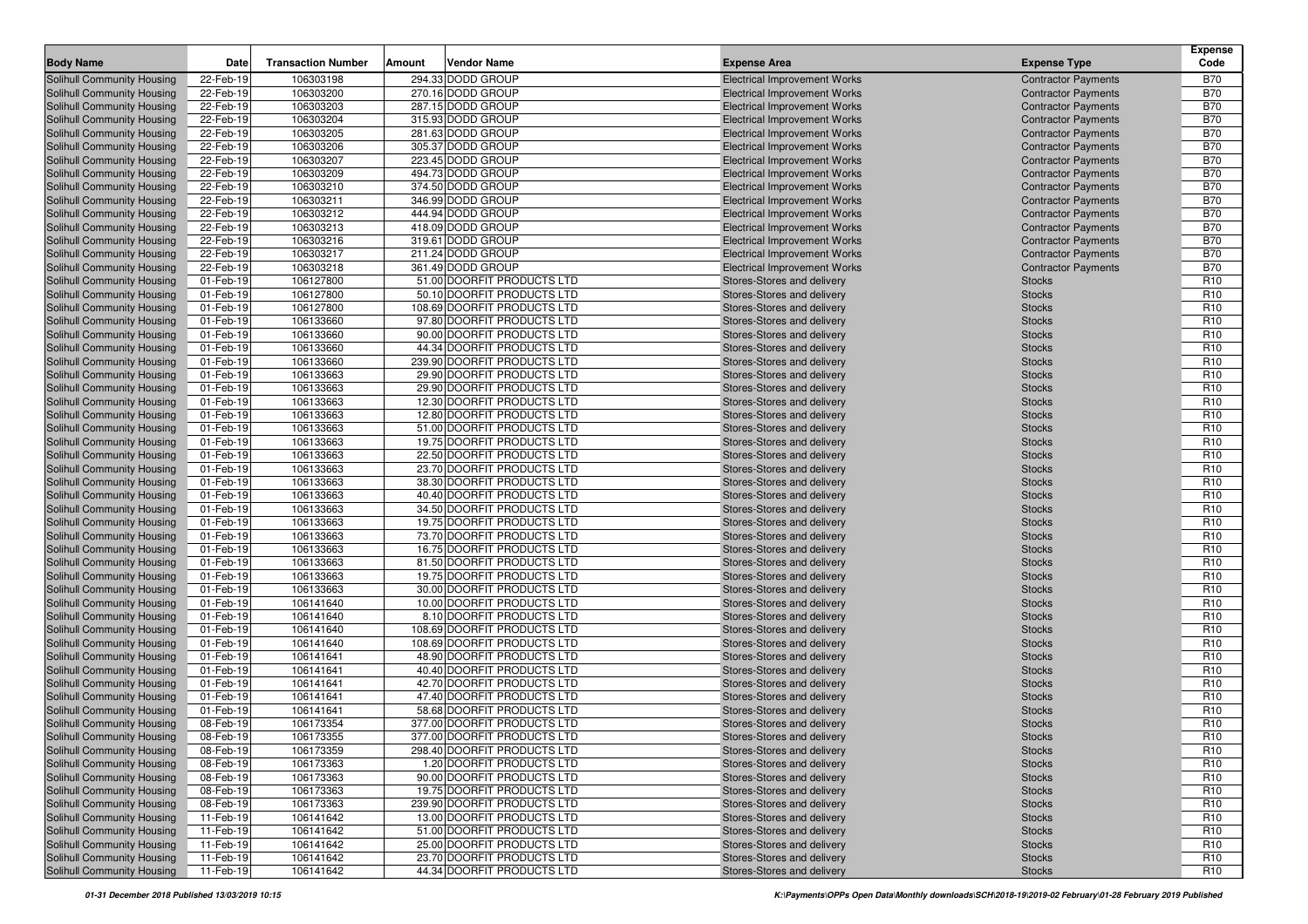|                                                          |                        | <b>Transaction Number</b> | Amount | <b>Vendor Name</b>                                                                   |                                                                        |                                          | <b>Expense</b><br>Code   |
|----------------------------------------------------------|------------------------|---------------------------|--------|--------------------------------------------------------------------------------------|------------------------------------------------------------------------|------------------------------------------|--------------------------|
| <b>Body Name</b>                                         | Date                   |                           |        |                                                                                      | <b>Expense Area</b>                                                    | <b>Expense Type</b>                      |                          |
| Solihull Community Housing                               | 11-Feb-19              | 106141642                 |        | 108.69 DOORFIT PRODUCTS LTD                                                          | Stores-Stores and delivery                                             | <b>Stocks</b>                            | R <sub>10</sub>          |
| Solihull Community Housing                               | 11-Feb-19              | 106141642                 |        | 6.50 DOORFIT PRODUCTS LTD                                                            | Stores-Stores and delivery                                             | <b>Stocks</b>                            | R <sub>10</sub>          |
| Solihull Community Housing                               | 11-Feb-19              | 106141642                 |        | 50.00 DOORFIT PRODUCTS LTD                                                           | Stores-Stores and delivery                                             | <b>Stocks</b>                            | R <sub>10</sub>          |
| Solihull Community Housing                               | 13-Feb-19              | 106140816                 |        | 1659.00 DORO CARE                                                                    | Saxon Court                                                            | <b>Other Supplier/Services Costs</b>     | D90                      |
| Solihull Community Housing                               | 04-Feb-19              | 106127931                 |        | 1245.00 DORO CARE                                                                    | <b>Saxon Court</b>                                                     | <b>Other Supplier/Services Costs</b>     | D90                      |
| Solihull Community Housing                               | 27-Feb-19              | 106298674                 |        | 953.10 DR GAIL YOUNG                                                                 | Housing Aid & Homelessness                                             | <b>Tenant Medicals</b>                   | D63                      |
| Solihull Community Housing                               | 04-Feb-19              | 106127388                 |        | 635.40 DR GAIL YOUNG                                                                 | Housing Aid & Homelessness                                             | <b>Tenant Medicals</b>                   | D63                      |
| Solihull Community Housing                               | 14-Feb-19              | 106195353                 |        | 807.75 DRAINTECH SERVICES (MIDLANDS) LTD                                             | North Property Repairs-Day to day                                      | <b>Other Works</b>                       | <b>B32</b>               |
| Solihull Community Housing                               | 14-Feb-19              | 106278793                 |        | 615.64 DRAINTECH SERVICES (MIDLANDS) LTD                                             | North Property Repairs-Day to day                                      | <b>Other Works</b>                       | <b>B32</b>               |
| Solihull Community Housing                               | 14-Feb-19              | 106278794                 |        | 261.00 DRAINTECH SERVICES (MIDLANDS) LTD                                             | North Property Repairs-Day to day                                      | <b>Other Works</b>                       | <b>B32</b>               |
| Solihull Community Housing                               | 14-Feb-19              | 106302387                 |        | 358.42 DRAINTECH SERVICES (MIDLANDS) LTD                                             | North Property Repairs-Day to day                                      | <b>Other Works</b>                       | <b>B32</b>               |
| Solihull Community Housing                               | 14-Feb-19              | 106278795                 |        | 275.10 DRAINTECH SERVICES (MIDLANDS) LTD                                             | North Property Repairs-Day to day                                      | <b>Other Works</b>                       | <b>B32</b>               |
| Solihull Community Housing                               | 14-Feb-19              | 106278797                 |        | 210.82 DRAINTECH SERVICES (MIDLANDS) LTD                                             | North Property Repairs-Day to day                                      | <b>Other Works</b>                       | <b>B32</b>               |
| Solihull Community Housing                               | 14-Feb-19              | 106278808                 |        | 495.49 DRAINTECH SERVICES (MIDLANDS) LTD                                             | North Property Repairs-Day to day                                      | <b>Other Works</b>                       | <b>B32</b>               |
| <b>Solihull Community Housing</b>                        | 14-Feb-19              | 106278812                 |        | 522.00 DRAINTECH SERVICES (MIDLANDS) LTD                                             | North Property Repairs-Day to day                                      | <b>External Structures</b>               | <b>B33</b>               |
| Solihull Community Housing                               | 14-Feb-19              | 106278814                 |        | 275.39 DRAINTECH SERVICES (MIDLANDS) LTD                                             | North Property Repairs-Day to day                                      | <b>Other Works</b>                       | <b>B32</b><br><b>B32</b> |
| Solihull Community Housing                               | 14-Feb-19              | 106278815                 |        | 305.70 DRAINTECH SERVICES (MIDLANDS) LTD                                             | North Property Repairs-Day to day                                      | <b>Other Works</b>                       |                          |
| Solihull Community Housing                               | 14-Feb-19              | 106278820<br>106278823    |        | 355.77 DRAINTECH SERVICES (MIDLANDS) LTD                                             | North Property Repairs-Day to day                                      | <b>Other Works</b><br><b>Other Works</b> | <b>B32</b><br><b>B32</b> |
| Solihull Community Housing                               | 14-Feb-19<br>14-Feb-19 | 106278848                 |        | 232.00 DRAINTECH SERVICES (MIDLANDS) LTD<br>261.00 DRAINTECH SERVICES (MIDLANDS) LTD | North Property Repairs-Day to day                                      | <b>Other Works</b>                       | <b>B32</b>               |
| Solihull Community Housing<br>Solihull Community Housing | 14-Feb-19              | 106278849                 |        |                                                                                      | North Property Repairs-Day to day<br>North Property Repairs-Day to day | <b>Other Works</b>                       | <b>B32</b>               |
|                                                          |                        |                           |        | 261.00 DRAINTECH SERVICES (MIDLANDS) LTD                                             |                                                                        | <b>Other Works</b>                       | <b>B32</b>               |
| Solihull Community Housing                               | 14-Feb-19<br>14-Feb-19 | 106278856<br>106140984    |        | 289.90 DRAINTECH SERVICES (MIDLANDS) LTD<br>832.96 DULUX DECORATOR CENTRES           | North Property Repairs-Day to day<br>North Property Repairs-Voids      | <b>Internal Works</b>                    | <b>B31</b>               |
| Solihull Community Housing<br>Solihull Community Housing | 14-Feb-19              | 106140984                 |        | 164.66 DULUX DECORATOR CENTRES                                                       | Gas Warm Air/B'boiler/Storage Heater                                   | <b>Contractor Payments</b>               | <b>B70</b>               |
| Solihull Community Housing                               | 01-Feb-19              | 106141646                 |        | 38.95 E J GILBERT & SONS                                                             | Stores-Stores and delivery                                             | <b>Stocks</b>                            | R <sub>10</sub>          |
| Solihull Community Housing                               | 01-Feb-19              | 106141646                 |        | 93.48 E J GILBERT & SONS                                                             | Stores-Stores and delivery                                             | <b>Stocks</b>                            | R <sub>10</sub>          |
| Solihull Community Housing                               | 01-Feb-19              | 106141646                 |        | 20.05 E J GILBERT & SONS                                                             | Stores-Stores and delivery                                             | <b>Stocks</b>                            | R <sub>10</sub>          |
| Solihull Community Housing                               | 01-Feb-19              | 106141646                 |        | 71.41 E J GILBERT & SONS                                                             | Stores-Stores and delivery                                             | <b>Stocks</b>                            | R <sub>10</sub>          |
| Solihull Community Housing                               | 20-Feb-19              | 106149358                 |        | 893.55 EDEN BROWN RECRUITMENT LTD                                                    | Housing Aid & Homelessness                                             | <b>Agency Staff</b>                      | A60                      |
| Solihull Community Housing                               | 08-Feb-19              | 106134777                 |        | 815.06 EDEN BROWN RECRUITMENT LTD                                                    | Housing Aid & Homelessness                                             | <b>Agency Staff</b>                      | A60                      |
| Solihull Community Housing                               | 08-Feb-19              | 106134778                 |        | 893.55 EDEN BROWN RECRUITMENT LTD                                                    | Housing Aid & Homelessness                                             | <b>Agency Staff</b>                      | A60                      |
| Solihull Community Housing                               | 08-Feb-19              | 106134779                 |        | 893.55 EDEN BROWN RECRUITMENT LTD                                                    | Housing Aid & Homelessness                                             | <b>Agency Staff</b>                      | A60                      |
| Solihull Community Housing                               | 08-Feb-19              | 106134780                 |        | 893.55 EDEN BROWN RECRUITMENT LTD                                                    | Housing Aid & Homelessness                                             | <b>Agency Staff</b>                      | A60                      |
| Solihull Community Housing                               | 22-Feb-19              | 106215354                 |        | 893.55 EDEN BROWN RECRUITMENT LTD                                                    | Housing Aid & Homelessness                                             | <b>Agency Staff</b>                      | A60                      |
| Solihull Community Housing                               | 18-Feb-19              | 106142427                 |        | 60792.00 EDEN BUILD LTD BUILDING CONTRACTORS                                         | Private Sector - Disabled Facilities Grants                            | <b>Contractor Payments</b>               | <b>B70</b>               |
| Solihull Community Housing                               | 18-Feb-19              | 106142426                 |        | 6834.00 EDEN BUILD LTD BUILDING CONTRACTORS                                          | Private Sector - Disabled Facilities Grants                            | <b>Contractor Payments</b>               | <b>B70</b>               |
| Solihull Community Housing                               | 04-Feb-19              | 106127392                 |        | 882.00 ELDERCARE                                                                     | Safe and Sound Operational                                             | <b>Equipment Rental/Lease</b>            | D18                      |
| Solihull Community Housing                               | 01-Feb-19              | 106130572                 |        | 102.00 ENVIROCALL LTD                                                                | North Property Repairs-Day to day                                      | <b>Internal Works</b>                    | <b>B31</b>               |
| Solihull Community Housing                               | 01-Feb-19              | 106130572                 |        | 204.00 ENVIROCALL LTD                                                                | North Property Repairs-Day to day                                      | <b>Internal Works</b>                    | <b>B31</b>               |
| Solihull Community Housing                               | 01-Feb-19              | 106130572                 |        | 119.00 ENVIROCALL LTD                                                                | North Property Repairs-Day to day                                      | <b>Internal Works</b>                    | <b>B31</b>               |
| Solihull Community Housing                               | 01-Feb-19              | 106130572                 |        | 187.00 ENVIROCALL LTD                                                                | North Property Repairs-Day to day                                      | <b>Internal Works</b>                    | <b>B31</b>               |
| Solihull Community Housing                               | 01-Feb-19              | 106130572                 |        | 136.00 ENVIROCALL LTD                                                                | North Property Repairs-Day to day                                      | <b>Internal Works</b>                    | <b>B31</b>               |
| Solihull Community Housing                               | 01-Feb-19              | 106130572                 |        | 153.00 ENVIROCALL LTD                                                                | North Property Repairs-Day to day                                      | <b>Internal Works</b>                    | <b>B31</b>               |
| Solihull Community Housing                               | 01-Feb-19              | 106130572                 |        | 99.42 ENVIROCALL LTD                                                                 | North Property Repairs-Day to day                                      | <b>Internal Works</b>                    | <b>B31</b>               |
| Solihull Community Housing                               | 01-Feb-19              | 106130572                 |        | 62.74 ENVIROCALL LTD                                                                 | North Property Repairs-Day to day                                      | <b>Internal Works</b>                    | <b>B31</b>               |
| Solihull Community Housing                               | 01-Feb-19              | 106130572                 |        | 38.01 ENVIROCALL LTD                                                                 | North Property Repairs-Day to day                                      | <b>Internal Works</b>                    | <b>B31</b>               |
| Solihull Community Housing                               | 01-Feb-19              | 106130572                 |        | 19.67 ENVIROCALL LTD                                                                 | North Property Repairs-Day to day                                      | <b>Internal Works</b>                    | <b>B31</b>               |
| <b>Solihull Community Housing</b>                        | 01-Feb-19              | 106130572                 |        | 42.50 ENVIROCALL LTD                                                                 | North Property Repairs-Day to day                                      | <b>Internal Works</b>                    | <b>B31</b>               |
| Solihull Community Housing                               | 01-Feb-19              | 106130572                 |        | 51.00 ENVIROCALL LTD                                                                 | North Property Repairs-Day to day                                      | <b>Internal Works</b>                    | <b>B31</b>               |
| Solihull Community Housing                               | 01-Feb-19              | 106130572                 |        | 4.92 ENVIROCALL LTD                                                                  | North Property Repairs-Day to day                                      | <b>Internal Works</b>                    | <b>B31</b>               |
| Solihull Community Housing                               | 01-Feb-19              | 106130572                 |        | 25.50 ENVIROCALL LTD                                                                 | North Property Repairs-Day to day                                      | <b>Internal Works</b>                    | <b>B31</b>               |
| Solihull Community Housing                               | 01-Feb-19              | 106130572                 |        | 49.18 ENVIROCALL LTD                                                                 | North Property Repairs-Day to day                                      | <b>Internal Works</b>                    | <b>B31</b>               |
| <b>Solihull Community Housing</b>                        | 01-Feb-19              | 106130572                 |        | 66.62 ENVIROCALL LTD                                                                 | Lift Refurbishment                                                     | <b>Contractor Payments</b>               | <b>B70</b>               |
| <b>Solihull Community Housing</b>                        | 01-Feb-19              | 106130572                 |        | 54.23 ENVIROCALL LTD                                                                 | Private Sector - Disabled Facilities Grants                            | <b>Contractor Payments</b>               | <b>B70</b>               |
| <b>Solihull Community Housing</b>                        | 01-Feb-19              | 106130572                 |        | 52.74 ENVIROCALL LTD                                                                 | Kitchens                                                               | <b>Contractor Payments</b>               | <b>B70</b>               |
| Solihull Community Housing                               | 01-Feb-19              | 106130572                 |        | 649.67 ENVIROCALL LTD                                                                | Kitchens                                                               | <b>Contractor Payments</b>               | <b>B70</b>               |
| Solihull Community Housing                               | 01-Feb-19              | 106130572                 |        | 52.63 ENVIROCALL LTD                                                                 | Kitchens                                                               | <b>Contractor Payments</b>               | <b>B70</b>               |
| <b>Solihull Community Housing</b>                        | 01-Feb-19              | 106130573                 |        | 238.00 ENVIROCALL LTD                                                                | North Property Repairs-Day to day                                      | <b>Internal Works</b>                    | <b>B31</b>               |
| Solihull Community Housing                               | 01-Feb-19              | 106130573                 |        | 187.00 ENVIROCALL LTD                                                                | North Property Repairs-Day to day                                      | <b>Internal Works</b>                    | <b>B31</b>               |
| <b>Solihull Community Housing</b>                        | 01-Feb-19              | 106130573                 |        | 52.74 ENVIROCALL LTD                                                                 | North Property Repairs-Day to day                                      | <b>Internal Works</b>                    | <b>B31</b>               |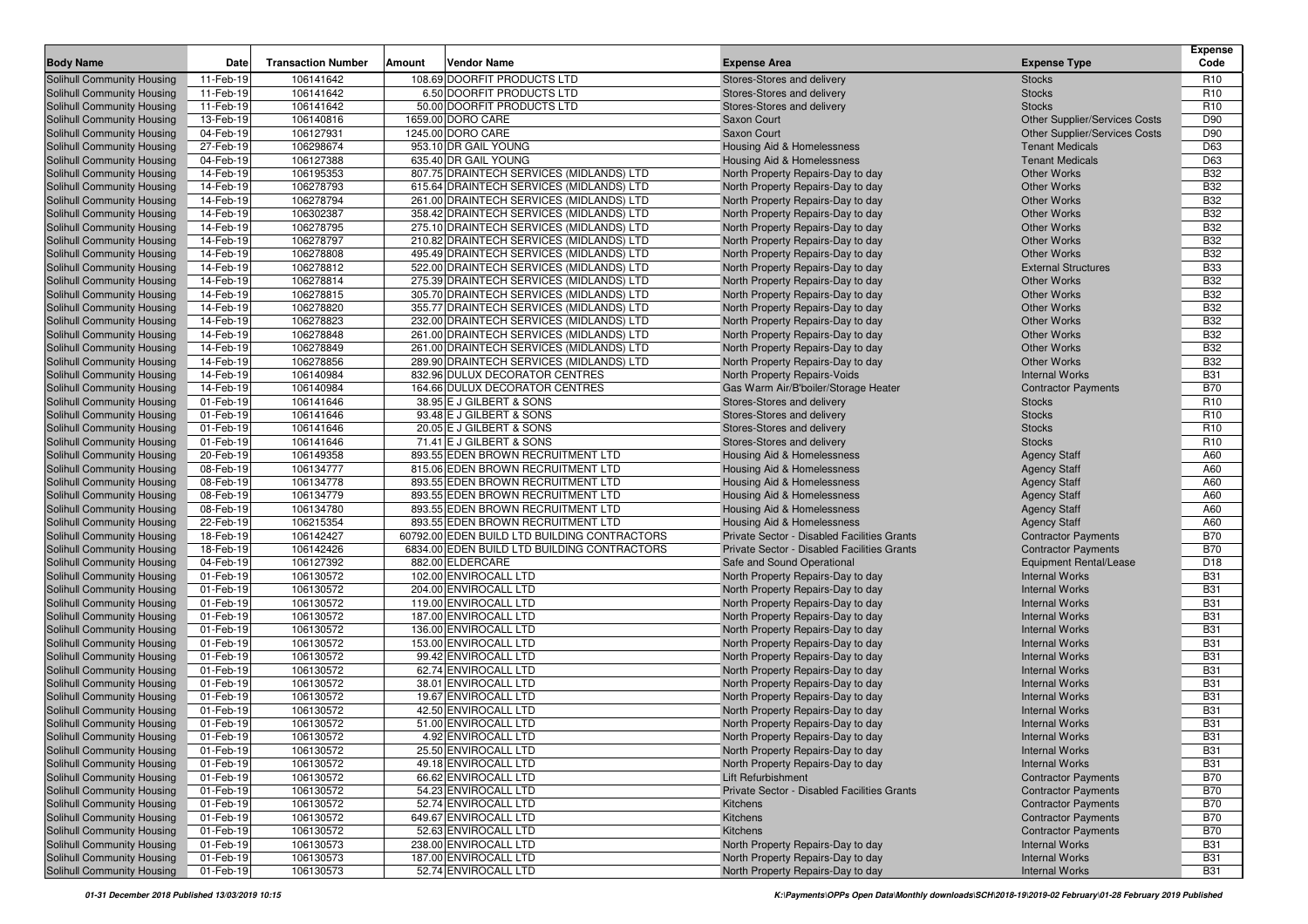| <b>Body Name</b>                  | Date      | <b>Transaction Number</b> | Amount | Vendor Name                          | <b>Expense Area</b>                         | <b>Expense Type</b>        | <b>Expense</b><br>Code |
|-----------------------------------|-----------|---------------------------|--------|--------------------------------------|---------------------------------------------|----------------------------|------------------------|
| Solihull Community Housing        | 01-Feb-19 | 106130573                 |        | 102.00 ENVIROCALL LTD                | North Property Repairs-Day to day           | <b>Internal Works</b>      | <b>B31</b>             |
| <b>Solihull Community Housing</b> | 01-Feb-19 | 106130573                 |        | 590.02 ENVIROCALL LTD                | North Property Repairs-Day to day           | <b>Internal Works</b>      | <b>B31</b>             |
| <b>Solihull Community Housing</b> | 01-Feb-19 | 106130573                 |        | 52.74 ENVIROCALL LTD                 | North Property Repairs-Day to day           | <b>Internal Works</b>      | <b>B31</b>             |
| Solihull Community Housing        | 01-Feb-19 | 106130573                 |        | 76.50 ENVIROCALL LTD                 | North Property Repairs-Day to day           | <b>Internal Works</b>      | <b>B31</b>             |
| Solihull Community Housing        | 01-Feb-19 | 106130573                 |        | 68.00 ENVIROCALL LTD                 | North Property Repairs-Day to day           | <b>Internal Works</b>      | <b>B31</b>             |
| Solihull Community Housing        | 01-Feb-19 | 106130573                 |        | 52.74 ENVIROCALL LTD                 | North Property Repairs-Day to day           | <b>Internal Works</b>      | <b>B31</b>             |
| <b>Solihull Community Housing</b> | 01-Feb-19 | 106130573                 |        | 34.00 ENVIROCALL LTD                 | North Property Repairs-Day to day           | <b>Internal Works</b>      | <b>B31</b>             |
| Solihull Community Housing        | 01-Feb-19 | 106130573                 |        | 18.08 ENVIROCALL LTD                 | North Property Repairs-Day to day           | <b>Internal Works</b>      | <b>B31</b>             |
| <b>Solihull Community Housing</b> | 01-Feb-19 | 106130573                 |        | 85.00 ENVIROCALL LTD                 | North Property Repairs-Day to day           | <b>Internal Works</b>      | <b>B31</b>             |
| <b>Solihull Community Housing</b> | 01-Feb-19 | 106130573                 |        | 142.48 ENVIROCALL LTD                | North Property Repairs-Day to day           | <b>Internal Works</b>      | <b>B31</b>             |
| <b>Solihull Community Housing</b> | 01-Feb-19 | 106130573                 |        | 367.48 ENVIROCALL LTD                | North Property Repairs-Day to day           | <b>Internal Works</b>      | <b>B31</b>             |
| <b>Solihull Community Housing</b> | 01-Feb-19 | 106130573                 |        | 68.00 ENVIROCALL LTD                 | North Property Repairs-Day to day           | <b>Internal Works</b>      | <b>B31</b>             |
| Solihull Community Housing        | 01-Feb-19 | 106130573                 |        | 8.50 ENVIROCALL LTD                  | North Property Repairs-Day to day           | <b>Internal Works</b>      | <b>B31</b>             |
| Solihull Community Housing        | 01-Feb-19 | 106130573                 |        | 82.51 ENVIROCALL LTD                 | North Property Repairs-Day to day           | <b>Internal Works</b>      | <b>B31</b>             |
| Solihull Community Housing        | 01-Feb-19 | 106130573                 |        | 186.08 ENVIROCALL LTD                | <b>Public Sector - Major Adaptations</b>    | <b>Contractor Payments</b> | <b>B70</b>             |
| <b>Solihull Community Housing</b> | 01-Feb-19 | 106130573                 |        | 78.68 ENVIROCALL LTD                 | <b>Public Sector - Major Adaptations</b>    | <b>Contractor Payments</b> | <b>B70</b>             |
| <b>Solihull Community Housing</b> | 01-Feb-19 | 106130573                 |        | 34.00 ENVIROCALL LTD                 | Public Sector - Major Adaptations           | <b>Contractor Payments</b> | <b>B70</b>             |
| <b>Solihull Community Housing</b> | 01-Feb-19 | 106130573                 |        | 228.08 ENVIROCALL LTD                | <b>MST</b> -Structural Works                | <b>Contractor Payments</b> | <b>B70</b>             |
| <b>Solihull Community Housing</b> | 01-Feb-19 | 106130573                 |        | 152.85 ENVIROCALL LTD                | Private Sector - Disabled Facilities Grants | <b>Contractor Payments</b> | <b>B70</b>             |
| <b>Solihull Community Housing</b> | 01-Feb-19 | 106142749                 |        | 106.33 ENVIROCALL LTD                | <b>Planned Maintenance</b>                  | <b>Planned Works</b>       | <b>B36</b>             |
| <b>Solihull Community Housing</b> | 01-Feb-19 | 106142749                 |        | 78.68 ENVIROCALL LTD                 | North Property Repairs-Day to day           | <b>Internal Works</b>      | <b>B31</b>             |
| Solihull Community Housing        | 01-Feb-19 | 106142749                 |        | 59.50 ENVIROCALL LTD                 | North Property Repairs-Day to day           | <b>Internal Works</b>      | <b>B31</b>             |
| <b>Solihull Community Housing</b> | 01-Feb-19 | 106142749                 |        | 119.00 ENVIROCALL LTD                | North Property Repairs-Day to day           | <b>Internal Works</b>      | <b>B31</b>             |
| <b>Solihull Community Housing</b> | 01-Feb-19 | 106142749                 |        | 112.07 ENVIROCALL LTD                | North Property Repairs-Day to day           | <b>Internal Works</b>      | <b>B31</b>             |
| <b>Solihull Community Housing</b> | 01-Feb-19 | 106142749                 |        | 31.63 ENVIROCALL LTD                 | North Property Repairs-Day to day           | <b>Internal Works</b>      | <b>B31</b>             |
| Solihull Community Housing        | 01-Feb-19 | 106142749                 |        | 170.00 ENVIROCALL LTD                | North Property Repairs-Day to day           | <b>Internal Works</b>      | <b>B31</b>             |
| Solihull Community Housing        | 01-Feb-19 | 106142749                 |        | 19.78 ENVIROCALL LTD                 | North Property Repairs-Day to day           | <b>Internal Works</b>      | <b>B31</b>             |
| Solihull Community Housing        | 01-Feb-19 | 106142749                 |        | 59.50 ENVIROCALL LTD                 | North Property Repairs-Day to day           | <b>Internal Works</b>      | <b>B31</b>             |
| Solihull Community Housing        | 01-Feb-19 | 106142749                 |        | 257.85 ENVIROCALL LTD                | North Property Repairs-Day to day           | <b>Internal Works</b>      | <b>B31</b>             |
| Solihull Community Housing        | 01-Feb-19 | 106142749                 |        | 87.19 ENVIROCALL LTD                 | North Property Repairs-Day to day           | <b>Internal Works</b>      | <b>B31</b>             |
| Solihull Community Housing        | 01-Feb-19 | 106142749                 |        | 315.27 ENVIROCALL LTD                | North Property Repairs-Day to day           | <b>Internal Works</b>      | <b>B31</b>             |
| Solihull Community Housing        | 01-Feb-19 | 106142749                 |        | 67.63 ENVIROCALL LTD                 | North Property Repairs-Day to day           | <b>Internal Works</b>      | <b>B31</b>             |
| Solihull Community Housing        | 01-Feb-19 | 106142749                 |        | 41.26 ENVIROCALL LTD                 | North Property Repairs-Day to day           | <b>Internal Works</b>      | <b>B31</b>             |
| Solihull Community Housing        | 01-Feb-19 | 106142749                 |        | 87.69 ENVIROCALL LTD                 | <b>Public Sector - Major Adaptations</b>    | <b>Contractor Payments</b> | <b>B70</b>             |
| Solihull Community Housing        | 01-Feb-19 | 106142749                 |        | 119.49 ENVIROCALL LTD                | Public Sector - Major Adaptations           | <b>Contractor Payments</b> | <b>B70</b>             |
| Solihull Community Housing        | 01-Feb-19 | 106142749                 |        | 53.43 ENVIROCALL LTD                 | <b>Public Sector - Major Adaptations</b>    | <b>Contractor Payments</b> | <b>B70</b>             |
| Solihull Community Housing        | 01-Feb-19 | 106142749                 |        | 137.70 ENVIROCALL LTD                | Public Sector - Major Adaptations           | <b>Contractor Payments</b> | <b>B70</b>             |
| Solihull Community Housing        | 01-Feb-19 | 106142749                 |        | 429.92 ENVIROCALL LTD                | Kitchens                                    | <b>Contractor Payments</b> | <b>B70</b>             |
| Solihull Community Housing        | 01-Feb-19 | 106142749                 |        | 340.00 ENVIROCALL LTD                | Kitchens                                    | <b>Contractor Payments</b> | <b>B70</b>             |
| Solihull Community Housing        | 13-Feb-19 | 106142750                 |        | 9.84 ENVIROCALL LTD                  | North Property Repairs-Day to day           | <b>Internal Works</b>      | <b>B31</b>             |
| Solihull Community Housing        | 13-Feb-19 | 106142750                 |        | 98.36 ENVIROCALL LTD                 | North Property Repairs-Day to day           | <b>Internal Works</b>      | <b>B31</b>             |
| Solihull Community Housing        | 13-Feb-19 | 106142750                 |        | 187.00 ENVIROCALL LTD                | North Property Repairs-Day to day           | <b>Internal Works</b>      | <b>B31</b>             |
| Solihull Community Housing        | 13-Feb-19 | 106142750                 |        | 255.00 ENVIROCALL LTD                | North Property Repairs-Day to day           | <b>Internal Works</b>      | <b>B31</b>             |
| Solihull Community Housing        | 13-Feb-19 | 106142750                 |        | 119.00 ENVIROCALL LTD                | North Property Repairs-Day to day           | <b>Internal Works</b>      | <b>B31</b>             |
| Solihull Community Housing        | 13-Feb-19 | 106142750                 |        | 255.00 ENVIROCALL LTD                | North Property Repairs-Day to day           | <b>Internal Works</b>      | <b>B31</b>             |
| Solihull Community Housing        | 13-Feb-19 | 106142750                 |        | 85.00 ENVIROCALL LTD                 | North Property Repairs-Day to day           | <b>Internal Works</b>      | <b>B31</b>             |
| Solihull Community Housing        | 13-Feb-19 | 106142750                 |        | 34.00 ENVIROCALL LTD                 | North Property Repairs-Day to day           | <b>Internal Works</b>      | <b>B31</b>             |
| Solihull Community Housing        | 13-Feb-19 | 106142750                 |        | 25.50 ENVIROCALL LTD                 | North Property Repairs-Day to day           | <b>Internal Works</b>      | <b>B31</b>             |
| Solihull Community Housing        | 13-Feb-19 | 106142750                 |        | 59.01 ENVIROCALL LTD                 | North Property Repairs-Day to day           | <b>Internal Works</b>      | <b>B31</b>             |
| Solihull Community Housing        | 13-Feb-19 | 106142750                 |        | 142.48 ENVIROCALL LTD                | North Property Repairs-Day to day           | <b>Internal Works</b>      | <b>B31</b>             |
| Solihull Community Housing        | 13-Feb-19 | 106142750                 |        | 78.68 ENVIROCALL LTD                 | North Property Repairs-Day to day           | <b>Internal Works</b>      | <b>B31</b>             |
| Solihull Community Housing        | 13-Feb-19 | 106142750                 |        | 44.66 ENVIROCALL LTD                 | North Property Repairs-Day to day           | <b>Internal Works</b>      | <b>B31</b>             |
| Solihull Community Housing        | 13-Feb-19 | 106142750                 |        | 98.36 ENVIROCALL LTD                 | North Property Repairs-Day to day           | <b>Internal Works</b>      | <b>B31</b>             |
| <b>Solihull Community Housing</b> | 13-Feb-19 | 106142750                 |        | 72.30 ENVIROCALL LTD                 | North Property Repairs-Day to day           | <b>Internal Works</b>      | <b>B31</b>             |
| <b>Solihull Community Housing</b> | 13-Feb-19 | 106142750                 |        | 108.46 ENVIROCALL LTD                | North Property Repairs-Day to day           | <b>Internal Works</b>      | <b>B31</b>             |
| Solihull Community Housing        | 13-Feb-19 | 106142750                 |        | 76.50 ENVIROCALL LTD                 | Public Sector - Major Adaptations           | <b>Contractor Payments</b> | <b>B70</b>             |
| <b>Solihull Community Housing</b> | 13-Feb-19 | 106142750                 |        | 3026.00 ENVIROCALL LTD               | <b>MST</b> -Structural Works                | <b>Contractor Payments</b> | <b>B70</b>             |
| <b>Solihull Community Housing</b> | 13-Feb-19 | 106142750                 |        | 81.34 ENVIROCALL LTD                 | Kitchens                                    | <b>Contractor Payments</b> | <b>B70</b>             |
| Solihull Community Housing        | 13-Feb-19 | 106142750                 |        | 25.50 ENVIROCALL LTD                 | Kitchens                                    | <b>Contractor Payments</b> | <b>B70</b>             |
| <b>Solihull Community Housing</b> | 18-Feb-19 | 106143170                 |        | 12096.07 ENVIRONMENTAL CONTRACTS LTD | Stores-Stores and delivery                  | <b>Waste Disposal</b>      | E20                    |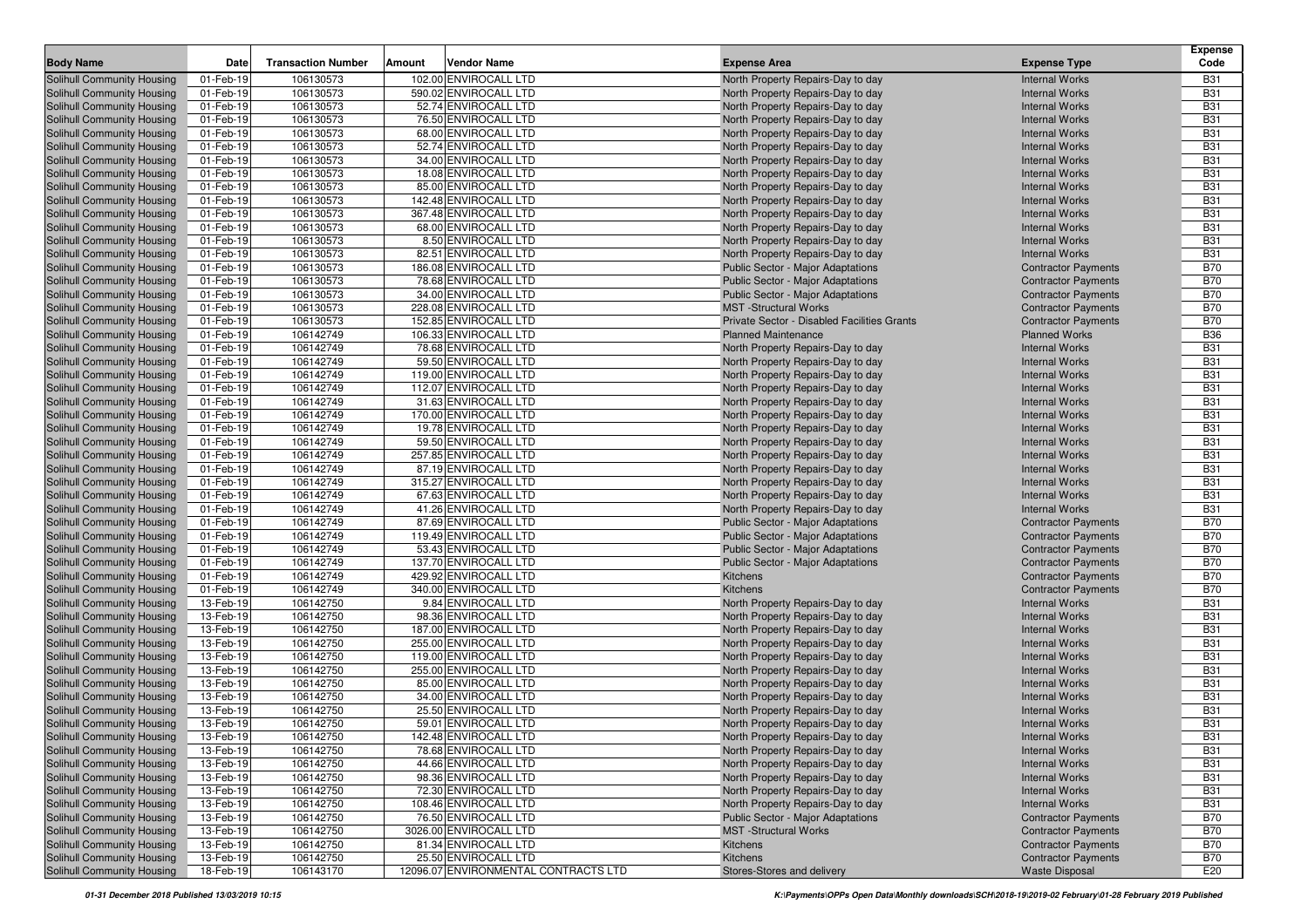| 106128363<br>484.50 EUROPEAN METAL RECYCLING LTD<br>E20<br>Solihull Community Housing<br>05-Feb-19<br>Stores-Stores and delivery<br><b>Waste Disposal</b><br>Solihull Community Housing<br>11-Feb-19<br>106135608<br>629.00 FAST TRACK MANAGEMENT SERVICES LTD<br>North Property Repairs-Day to day<br><b>Agency Staff</b><br>A60<br>11-Feb-19<br>106135612<br>628.14 FAST TRACK MANAGEMENT SERVICES LTD<br>North Property Repairs-Day to day<br>A60<br>Solihull Community Housing<br><b>Agency Staff</b><br>Solihull Community Housing<br>11-Feb-19<br>106135612<br>0.86 FAST TRACK MANAGEMENT SERVICES LTD<br>North Property Repairs-Day to day<br><b>Agency Staff</b><br>A60<br>11-Feb-19<br>106135619<br>619.65 FAST TRACK MANAGEMENT SERVICES LTD<br>North Property Repairs-Day to day<br>A60<br><b>Agency Staff</b><br>11-Feb-19<br>106135637<br>629.00 FAST TRACK MANAGEMENT SERVICES LTD<br>A60<br>Solihull Community Housing<br>North Property Repairs-Day to day<br><b>Agency Staff</b><br>13-Feb-19<br>Solihull Community Housing<br>106140826<br>651.10 FAST TRACK MANAGEMENT SERVICES LTD<br>North Property Repairs-Day to day<br>A60<br><b>Agency Staff</b><br>Solihull Community Housing<br>20-Feb-19<br>106161363<br>629.00 FAST TRACK MANAGEMENT SERVICES LTD<br>North Property Repairs-Day to day<br>A60<br><b>Agency Staff</b><br>28-Feb-19<br>106303282<br>499.12 FAST TRACK MANAGEMENT SERVICES LTD<br>North Property Repairs-Day to day<br>A60<br><b>Agency Staff</b><br>15-Feb-19<br>106141831<br>-265.50 FIRST RESPONSE FIRST AID LTD<br><b>Materials</b><br>D <sub>13</sub><br>Health & Safety<br>15-Feb-19<br>106141832<br>265.50 FIRST RESPONSE FIRST AID LTD<br><b>Health &amp; Safety</b><br><b>Materials</b><br>D <sub>13</sub><br>106278788<br><b>B70</b><br>01-Feb-19<br>12045.56 FLOOR RESTORATIONS LTD<br><b>Sheltered Schemes</b><br><b>Contractor Payments</b><br><b>B70</b><br>Solihull Community Housing<br>01-Feb-19<br>106128712<br>60867.73 GENERAL ASPHALTE COMPANY LTD<br>Flat Re-roofing<br><b>Contractor Payments</b><br>106128713<br><b>B70</b><br>01-Feb-19<br>60867.73 GENERAL ASPHALTE COMPANY LTD<br><b>Contractor Payments</b><br>Solihull Community Housing<br>Flat Re-roofing<br>D90<br>Solihull Community Housing<br>13-Feb-19<br>106140174<br>230.00 GRANGE REMOVAL CO LTD<br>Housing Aid & Homelessness<br><b>Other Supplier/Services Costs</b><br><b>B90</b><br>06-Feb-19<br>106131843<br>685.00 GRF FIRE ESCAPES UNLIMITED<br><b>Endeavour House</b><br><b>Other Premises Costs</b><br><b>B70</b><br>01-Feb-19<br>106140188<br>2549.00 HANDICARE ACCESSIBILITY LTD<br>Private Sector - Disabled Facilities Grants<br><b>Contractor Payments</b><br>106135625<br><b>B83</b><br>11-Feb-19<br>644.28 HANDICARE ACCESSIBILITY LTD<br>Home Improvement Agency<br>Adaptations<br>106135624<br><b>B83</b><br>11-Feb-19<br>1117.75 HANDICARE ACCESSIBILITY LTD<br>Home Improvement Agency<br>Adaptations<br><b>B83</b><br>11-Feb-19<br>106135622<br>460.11 HANDICARE ACCESSIBILITY LTD<br>Home Improvement Agency<br>Adaptations<br>106133553<br>S04<br>07-Feb-19<br>192990.00 HM REVENUE & CUSTOMS<br><b>VAT</b><br><b>Creditor: Government</b><br>106296568<br>3045.00 HM REVENUE & CUSTOMS<br>A90<br>Solihull Community Housing<br>27-Feb-19<br><b>Central Administration</b><br><b>Other Employee Costs</b><br>106303305<br><b>B70</b><br>28-Feb-19<br>3210.00 HM REVENUE & CUSTOMS<br><b>Property Acquisitions</b><br><b>Contractor Payments</b><br>D31<br>07-Feb-19<br>106133546<br>9225.00 HOUSING PARTNERS LTD<br><b>ICT Software</b><br><b>IT Services</b><br>D <sub>50</sub><br>13-Feb-19<br>106140175<br>3995.00 HOUSING PARTNERS LTD<br><b>Estate Mgmt Team</b><br><b>Professional Fees</b><br>D <sub>50</sub><br>14-Feb-19<br>106140995<br>879.00 HOUSING PARTNERS LTD<br><b>Estate Mgmt Team</b><br><b>Professional Fees</b><br>D <sub>50</sub><br>07-Feb-19<br>106133033<br>820.00 HQN LTD<br><b>Central Administration</b><br><b>Professional Fees</b><br>106136395<br>12-Feb-19<br>450.00 HQN LTD<br>A80<br>Training<br>Training<br>354.63 INLAND REVENUE ONLY<br>S02<br>Solihull Community Housing<br>08-Feb-19<br>106134039<br>Creditor: Inland Revenue<br>Sub Contractors Tax<br><b>B70</b><br>Solihull Community Housing<br>06-Feb-19<br>106131702<br>70070.88 J HARPER & SONS (LEOMINSTER) LTD<br>New Build - Cambridge Drive<br><b>Contractor Payments</b><br>06-Feb-19<br>31460.88 J HARPER & SONS (LEOMINSTER) LTD<br><b>B70</b><br>Solihull Community Housing<br>106131701<br><b>Contractor Payments</b><br>New Build - Green Hill Way<br>106126826<br><b>Solihull Community Housing</b><br>01-Feb-19<br>634.45 JAMES ANDREWS RECRUITMENT SOLUTIONS LTD<br>Housing Aid & Homelessness<br><b>Agency Staff</b><br>A60<br><b>Solihull Community Housing</b><br>01-Feb-19<br>106126824<br>629.00 JAMES ANDREWS RECRUITMENT SOLUTIONS LTD<br>Housing Aid & Homelessness<br>A60<br><b>Agency Staff</b><br><b>Solihull Community Housing</b><br>01-Feb-19<br>106126822<br>773.50 JAMES ANDREWS RECRUITMENT SOLUTIONS LTD<br>A60<br>Housing Aid & Homelessness<br><b>Agency Staff</b><br><b>Solihull Community Housing</b><br>06-Feb-19<br>106130559<br>464.13 JAMES ANDREWS RECRUITMENT SOLUTIONS LTD<br>Housing Aid & Homelessness<br>A60<br><b>Agency Staff</b><br>106130557<br>A60<br><b>Solihull Community Housing</b><br>06-Feb-19<br>629.00 JAMES ANDREWS RECRUITMENT SOLUTIONS LTD<br>Housing Aid & Homelessness<br><b>Agency Staff</b><br><b>Solihull Community Housing</b><br>06-Feb-19<br>106130561<br>897.00 JAMES ANDREWS RECRUITMENT SOLUTIONS LTD<br>Housing Aid & Homelessness<br>A60<br><b>Agency Staff</b><br>Solihull Community Housing<br>13-Feb-19<br>106137326<br>629.00 JAMES ANDREWS RECRUITMENT SOLUTIONS LTD<br><b>Housing Aid &amp; Homelessness</b><br>A60<br><b>Agency Staff</b><br>106137327<br>13-Feb-19<br>572.00 JAMES ANDREWS RECRUITMENT SOLUTIONS LTD<br>Housing Aid & Homelessness<br>A60<br>Solihull Community Housing<br><b>Agency Staff</b><br><b>Solihull Community Housing</b><br>20-Feb-19<br>106150480<br>340.75 JAMES ANDREWS RECRUITMENT SOLUTIONS LTD<br>A60<br>Housing Aid & Homelessness<br><b>Agency Staff</b><br><b>Solihull Community Housing</b><br>20-Feb-19<br>106150477<br>510.00 JAMES ANDREWS RECRUITMENT SOLUTIONS LTD<br>A60<br>Housing Aid & Homelessness<br><b>Agency Staff</b><br><b>Solihull Community Housing</b><br>20-Feb-19<br>106150478<br>851.50 JAMES ANDREWS RECRUITMENT SOLUTIONS LTD<br>A60<br>Housing Aid & Homelessness<br><b>Agency Staff</b><br>106293359<br><b>Solihull Community Housing</b><br>27-Feb-19<br>329.00 JAMES ANDREWS RECRUITMENT SOLUTIONS LTD<br>A60<br>Housing Aid & Homelessness<br><b>Agency Staff</b><br>106294353<br>505.75 JAMES ANDREWS RECRUITMENT SOLUTIONS LTD<br><b>Solihull Community Housing</b><br>27-Feb-19<br><b>Housing Aid &amp; Homelessness</b><br>A60<br><b>Agency Staff</b><br><b>Solihull Community Housing</b><br>27-Feb-19<br>106294354<br>760.50 JAMES ANDREWS RECRUITMENT SOLUTIONS LTD<br><b>Agency Staff</b><br>A60<br>Housing Aid & Homelessness<br>106130551<br>20145.00 JESSUP BROTHERS LTD<br><b>B70</b><br>06-Feb-19<br>New Build - Coleshill Heath School Extra Care<br><b>Solihull Community Housing</b><br><b>Contractor Payments</b><br>594.95 JEWSON LTD<br>R <sub>10</sub><br>Solihull Community Housing<br>01-Feb-19<br>106141653<br>Stores-Stores and delivery<br><b>Stocks</b><br>233.85 JEWSON LTD<br>Solihull Community Housing<br>01-Feb-19<br>106127815<br>Stores-Stores and delivery<br><b>Stocks</b><br>R <sub>10</sub><br>Solihull Community Housing<br>183.30 JEWSON LTD<br>R <sub>10</sub><br>01-Feb-19<br>106127815<br>Stores-Stores and delivery<br><b>Stocks</b><br>R <sub>10</sub><br>Solihull Community Housing<br>01-Feb-19<br>106127817<br>16.10 JEWSON LTD<br>Stores-Stores and delivery<br><b>Stocks</b><br>3.30 JEWSON LTD<br><b>Solihull Community Housing</b><br>106127817<br>R <sub>10</sub><br>01-Feb-19<br><b>Stores-Stores and delivery</b><br><b>Stocks</b><br>Solihull Community Housing<br>222.40 JEWSON LTD<br>01-Feb-19<br>106127817<br>Stores-Stores and delivery<br>R <sub>10</sub><br><b>Stocks</b><br>Solihull Community Housing<br>97.40 JEWSON LTD<br>01-Feb-19<br>106127817<br>Stores-Stores and delivery<br>R <sub>10</sub><br><b>Stocks</b><br>Solihull Community Housing<br>67.65 JEWSON LTD<br>01-Feb-19<br>106127817<br>Stores-Stores and delivery<br>R <sub>10</sub><br><b>Stocks</b><br>106127817<br><b>Solihull Community Housing</b><br>01-Feb-19<br>3.80 JEWSON LTD<br>Stores-Stores and delivery<br>R <sub>10</sub><br><b>Stocks</b><br>106127817<br>390.00 JEWSON LTD<br>Solihull Community Housing<br>01-Feb-19<br>Stores-Stores and delivery<br>R <sub>10</sub><br><b>Stocks</b><br>106127817<br>243.40 JEWSON LTD<br><b>Solihull Community Housing</b><br>01-Feb-19<br>Stores-Stores and delivery<br><b>Stocks</b><br>R <sub>10</sub><br><b>Solihull Community Housing</b><br>01-Feb-19<br>106127817<br>193.90 JEWSON LTD<br>Stores-Stores and delivery<br>R <sub>10</sub><br><b>Stocks</b><br>Solihull Community Housing<br>01-Feb-19<br>106127817<br>107.85 JEWSON LTD<br>Stores-Stores and delivery<br>R <sub>10</sub><br><b>Stocks</b><br><b>Solihull Community Housing</b><br>106127817<br>66.16 JEWSON LTD<br>Stores-Stores and delivery<br>R <sub>10</sub><br>01-Feb-19<br><b>Stocks</b> | <b>Body Name</b>           | Date | <b>Transaction Number</b> | Amount | <b>Vendor Name</b> | <b>Expense Area</b> | <b>Expense Type</b> | <b>Expense</b><br>Code |
|------------------------------------------------------------------------------------------------------------------------------------------------------------------------------------------------------------------------------------------------------------------------------------------------------------------------------------------------------------------------------------------------------------------------------------------------------------------------------------------------------------------------------------------------------------------------------------------------------------------------------------------------------------------------------------------------------------------------------------------------------------------------------------------------------------------------------------------------------------------------------------------------------------------------------------------------------------------------------------------------------------------------------------------------------------------------------------------------------------------------------------------------------------------------------------------------------------------------------------------------------------------------------------------------------------------------------------------------------------------------------------------------------------------------------------------------------------------------------------------------------------------------------------------------------------------------------------------------------------------------------------------------------------------------------------------------------------------------------------------------------------------------------------------------------------------------------------------------------------------------------------------------------------------------------------------------------------------------------------------------------------------------------------------------------------------------------------------------------------------------------------------------------------------------------------------------------------------------------------------------------------------------------------------------------------------------------------------------------------------------------------------------------------------------------------------------------------------------------------------------------------------------------------------------------------------------------------------------------------------------------------------------------------------------------------------------------------------------------------------------------------------------------------------------------------------------------------------------------------------------------------------------------------------------------------------------------------------------------------------------------------------------------------------------------------------------------------------------------------------------------------------------------------------------------------------------------------------------------------------------------------------------------------------------------------------------------------------------------------------------------------------------------------------------------------------------------------------------------------------------------------------------------------------------------------------------------------------------------------------------------------------------------------------------------------------------------------------------------------------------------------------------------------------------------------------------------------------------------------------------------------------------------------------------------------------------------------------------------------------------------------------------------------------------------------------------------------------------------------------------------------------------------------------------------------------------------------------------------------------------------------------------------------------------------------------------------------------------------------------------------------------------------------------------------------------------------------------------------------------------------------------------------------------------------------------------------------------------------------------------------------------------------------------------------------------------------------------------------------------------------------------------------------------------------------------------------------------------------------------------------------------------------------------------------------------------------------------------------------------------------------------------------------------------------------------------------------------------------------------------------------------------------------------------------------------------------------------------------------------------------------------------------------------------------------------------------------------------------------------------------------------------------------------------------------------------------------------------------------------------------------------------------------------------------------------------------------------------------------------------------------------------------------------------------------------------------------------------------------------------------------------------------------------------------------------------------------------------------------------------------------------------------------------------------------------------------------------------------------------------------------------------------------------------------------------------------------------------------------------------------------------------------------------------------------------------------------------------------------------------------------------------------------------------------------------------------------------------------------------------------------------------------------------------------------------------------------------------------------------------------------------------------------------------------------------------------------------------------------------------------------------------------------------------------------------------------------------------------------------------------------------------------------------------------------------------------------------------------------------------------------------------------------------------------------------------------------------------------------------------------------------------------------------------------------------------------------------------------------------------------------------------------------------------------------------------------------------------------------------------------------------------------------------------------------------------------------------------------------------------------------------------------------------------------------------------------------------------------------------------------------------------------------------------------------------------------------------------------------------------------------------------------------------------------------------------------------------------------------------------------------------------------------------------------------------------------------------------------------------------------------------------------------------------------------------------------------------------------------------------------------------------------------------------------------------------------------------------------------------------------------------------------------------------------------------------------------------------------------------------------------------------------------------------------------------------------------------------------------------------------------------------------------------------------------------------------------------------------------------------------------------------------------------------------------------------------------------------------------------------------------------------------------------------------------------------------------------------------------------------------------------------------------------------------------------------------------------------------------------------------------------------------------------------------------------------------------------------------------------------------------------------------------------------------------------------------------------------------------------------------------------------------------------------------------------------------------------------------------------------------------------------------------------------------------------------------------------------------------------------------------------------------------------------------------------------------------------|----------------------------|------|---------------------------|--------|--------------------|---------------------|---------------------|------------------------|
|                                                                                                                                                                                                                                                                                                                                                                                                                                                                                                                                                                                                                                                                                                                                                                                                                                                                                                                                                                                                                                                                                                                                                                                                                                                                                                                                                                                                                                                                                                                                                                                                                                                                                                                                                                                                                                                                                                                                                                                                                                                                                                                                                                                                                                                                                                                                                                                                                                                                                                                                                                                                                                                                                                                                                                                                                                                                                                                                                                                                                                                                                                                                                                                                                                                                                                                                                                                                                                                                                                                                                                                                                                                                                                                                                                                                                                                                                                                                                                                                                                                                                                                                                                                                                                                                                                                                                                                                                                                                                                                                                                                                                                                                                                                                                                                                                                                                                                                                                                                                                                                                                                                                                                                                                                                                                                                                                                                                                                                                                                                                                                                                                                                                                                                                                                                                                                                                                                                                                                                                                                                                                                                                                                                                                                                                                                                                                                                                                                                                                                                                                                                                                                                                                                                                                                                                                                                                                                                                                                                                                                                                                                                                                                                                                                                                                                                                                                                                                                                                                                                                                                                                                                                                                                                                                                                                                                                                                                                                                                                                                                                                                                                                                                                                                                                                                                                                                                                                                                                                                                                                                                                                                                                                                                                                                                                                                                                                                                                                                                                                                                                                                                                                                                                                                                                                                                                                                                                                                                                                  |                            |      |                           |        |                    |                     |                     |                        |
|                                                                                                                                                                                                                                                                                                                                                                                                                                                                                                                                                                                                                                                                                                                                                                                                                                                                                                                                                                                                                                                                                                                                                                                                                                                                                                                                                                                                                                                                                                                                                                                                                                                                                                                                                                                                                                                                                                                                                                                                                                                                                                                                                                                                                                                                                                                                                                                                                                                                                                                                                                                                                                                                                                                                                                                                                                                                                                                                                                                                                                                                                                                                                                                                                                                                                                                                                                                                                                                                                                                                                                                                                                                                                                                                                                                                                                                                                                                                                                                                                                                                                                                                                                                                                                                                                                                                                                                                                                                                                                                                                                                                                                                                                                                                                                                                                                                                                                                                                                                                                                                                                                                                                                                                                                                                                                                                                                                                                                                                                                                                                                                                                                                                                                                                                                                                                                                                                                                                                                                                                                                                                                                                                                                                                                                                                                                                                                                                                                                                                                                                                                                                                                                                                                                                                                                                                                                                                                                                                                                                                                                                                                                                                                                                                                                                                                                                                                                                                                                                                                                                                                                                                                                                                                                                                                                                                                                                                                                                                                                                                                                                                                                                                                                                                                                                                                                                                                                                                                                                                                                                                                                                                                                                                                                                                                                                                                                                                                                                                                                                                                                                                                                                                                                                                                                                                                                                                                                                                                                                  |                            |      |                           |        |                    |                     |                     |                        |
|                                                                                                                                                                                                                                                                                                                                                                                                                                                                                                                                                                                                                                                                                                                                                                                                                                                                                                                                                                                                                                                                                                                                                                                                                                                                                                                                                                                                                                                                                                                                                                                                                                                                                                                                                                                                                                                                                                                                                                                                                                                                                                                                                                                                                                                                                                                                                                                                                                                                                                                                                                                                                                                                                                                                                                                                                                                                                                                                                                                                                                                                                                                                                                                                                                                                                                                                                                                                                                                                                                                                                                                                                                                                                                                                                                                                                                                                                                                                                                                                                                                                                                                                                                                                                                                                                                                                                                                                                                                                                                                                                                                                                                                                                                                                                                                                                                                                                                                                                                                                                                                                                                                                                                                                                                                                                                                                                                                                                                                                                                                                                                                                                                                                                                                                                                                                                                                                                                                                                                                                                                                                                                                                                                                                                                                                                                                                                                                                                                                                                                                                                                                                                                                                                                                                                                                                                                                                                                                                                                                                                                                                                                                                                                                                                                                                                                                                                                                                                                                                                                                                                                                                                                                                                                                                                                                                                                                                                                                                                                                                                                                                                                                                                                                                                                                                                                                                                                                                                                                                                                                                                                                                                                                                                                                                                                                                                                                                                                                                                                                                                                                                                                                                                                                                                                                                                                                                                                                                                                                                  |                            |      |                           |        |                    |                     |                     |                        |
|                                                                                                                                                                                                                                                                                                                                                                                                                                                                                                                                                                                                                                                                                                                                                                                                                                                                                                                                                                                                                                                                                                                                                                                                                                                                                                                                                                                                                                                                                                                                                                                                                                                                                                                                                                                                                                                                                                                                                                                                                                                                                                                                                                                                                                                                                                                                                                                                                                                                                                                                                                                                                                                                                                                                                                                                                                                                                                                                                                                                                                                                                                                                                                                                                                                                                                                                                                                                                                                                                                                                                                                                                                                                                                                                                                                                                                                                                                                                                                                                                                                                                                                                                                                                                                                                                                                                                                                                                                                                                                                                                                                                                                                                                                                                                                                                                                                                                                                                                                                                                                                                                                                                                                                                                                                                                                                                                                                                                                                                                                                                                                                                                                                                                                                                                                                                                                                                                                                                                                                                                                                                                                                                                                                                                                                                                                                                                                                                                                                                                                                                                                                                                                                                                                                                                                                                                                                                                                                                                                                                                                                                                                                                                                                                                                                                                                                                                                                                                                                                                                                                                                                                                                                                                                                                                                                                                                                                                                                                                                                                                                                                                                                                                                                                                                                                                                                                                                                                                                                                                                                                                                                                                                                                                                                                                                                                                                                                                                                                                                                                                                                                                                                                                                                                                                                                                                                                                                                                                                                                  |                            |      |                           |        |                    |                     |                     |                        |
|                                                                                                                                                                                                                                                                                                                                                                                                                                                                                                                                                                                                                                                                                                                                                                                                                                                                                                                                                                                                                                                                                                                                                                                                                                                                                                                                                                                                                                                                                                                                                                                                                                                                                                                                                                                                                                                                                                                                                                                                                                                                                                                                                                                                                                                                                                                                                                                                                                                                                                                                                                                                                                                                                                                                                                                                                                                                                                                                                                                                                                                                                                                                                                                                                                                                                                                                                                                                                                                                                                                                                                                                                                                                                                                                                                                                                                                                                                                                                                                                                                                                                                                                                                                                                                                                                                                                                                                                                                                                                                                                                                                                                                                                                                                                                                                                                                                                                                                                                                                                                                                                                                                                                                                                                                                                                                                                                                                                                                                                                                                                                                                                                                                                                                                                                                                                                                                                                                                                                                                                                                                                                                                                                                                                                                                                                                                                                                                                                                                                                                                                                                                                                                                                                                                                                                                                                                                                                                                                                                                                                                                                                                                                                                                                                                                                                                                                                                                                                                                                                                                                                                                                                                                                                                                                                                                                                                                                                                                                                                                                                                                                                                                                                                                                                                                                                                                                                                                                                                                                                                                                                                                                                                                                                                                                                                                                                                                                                                                                                                                                                                                                                                                                                                                                                                                                                                                                                                                                                                                                  | Solihull Community Housing |      |                           |        |                    |                     |                     |                        |
|                                                                                                                                                                                                                                                                                                                                                                                                                                                                                                                                                                                                                                                                                                                                                                                                                                                                                                                                                                                                                                                                                                                                                                                                                                                                                                                                                                                                                                                                                                                                                                                                                                                                                                                                                                                                                                                                                                                                                                                                                                                                                                                                                                                                                                                                                                                                                                                                                                                                                                                                                                                                                                                                                                                                                                                                                                                                                                                                                                                                                                                                                                                                                                                                                                                                                                                                                                                                                                                                                                                                                                                                                                                                                                                                                                                                                                                                                                                                                                                                                                                                                                                                                                                                                                                                                                                                                                                                                                                                                                                                                                                                                                                                                                                                                                                                                                                                                                                                                                                                                                                                                                                                                                                                                                                                                                                                                                                                                                                                                                                                                                                                                                                                                                                                                                                                                                                                                                                                                                                                                                                                                                                                                                                                                                                                                                                                                                                                                                                                                                                                                                                                                                                                                                                                                                                                                                                                                                                                                                                                                                                                                                                                                                                                                                                                                                                                                                                                                                                                                                                                                                                                                                                                                                                                                                                                                                                                                                                                                                                                                                                                                                                                                                                                                                                                                                                                                                                                                                                                                                                                                                                                                                                                                                                                                                                                                                                                                                                                                                                                                                                                                                                                                                                                                                                                                                                                                                                                                                                                  |                            |      |                           |        |                    |                     |                     |                        |
|                                                                                                                                                                                                                                                                                                                                                                                                                                                                                                                                                                                                                                                                                                                                                                                                                                                                                                                                                                                                                                                                                                                                                                                                                                                                                                                                                                                                                                                                                                                                                                                                                                                                                                                                                                                                                                                                                                                                                                                                                                                                                                                                                                                                                                                                                                                                                                                                                                                                                                                                                                                                                                                                                                                                                                                                                                                                                                                                                                                                                                                                                                                                                                                                                                                                                                                                                                                                                                                                                                                                                                                                                                                                                                                                                                                                                                                                                                                                                                                                                                                                                                                                                                                                                                                                                                                                                                                                                                                                                                                                                                                                                                                                                                                                                                                                                                                                                                                                                                                                                                                                                                                                                                                                                                                                                                                                                                                                                                                                                                                                                                                                                                                                                                                                                                                                                                                                                                                                                                                                                                                                                                                                                                                                                                                                                                                                                                                                                                                                                                                                                                                                                                                                                                                                                                                                                                                                                                                                                                                                                                                                                                                                                                                                                                                                                                                                                                                                                                                                                                                                                                                                                                                                                                                                                                                                                                                                                                                                                                                                                                                                                                                                                                                                                                                                                                                                                                                                                                                                                                                                                                                                                                                                                                                                                                                                                                                                                                                                                                                                                                                                                                                                                                                                                                                                                                                                                                                                                                                                  |                            |      |                           |        |                    |                     |                     |                        |
|                                                                                                                                                                                                                                                                                                                                                                                                                                                                                                                                                                                                                                                                                                                                                                                                                                                                                                                                                                                                                                                                                                                                                                                                                                                                                                                                                                                                                                                                                                                                                                                                                                                                                                                                                                                                                                                                                                                                                                                                                                                                                                                                                                                                                                                                                                                                                                                                                                                                                                                                                                                                                                                                                                                                                                                                                                                                                                                                                                                                                                                                                                                                                                                                                                                                                                                                                                                                                                                                                                                                                                                                                                                                                                                                                                                                                                                                                                                                                                                                                                                                                                                                                                                                                                                                                                                                                                                                                                                                                                                                                                                                                                                                                                                                                                                                                                                                                                                                                                                                                                                                                                                                                                                                                                                                                                                                                                                                                                                                                                                                                                                                                                                                                                                                                                                                                                                                                                                                                                                                                                                                                                                                                                                                                                                                                                                                                                                                                                                                                                                                                                                                                                                                                                                                                                                                                                                                                                                                                                                                                                                                                                                                                                                                                                                                                                                                                                                                                                                                                                                                                                                                                                                                                                                                                                                                                                                                                                                                                                                                                                                                                                                                                                                                                                                                                                                                                                                                                                                                                                                                                                                                                                                                                                                                                                                                                                                                                                                                                                                                                                                                                                                                                                                                                                                                                                                                                                                                                                                                  |                            |      |                           |        |                    |                     |                     |                        |
|                                                                                                                                                                                                                                                                                                                                                                                                                                                                                                                                                                                                                                                                                                                                                                                                                                                                                                                                                                                                                                                                                                                                                                                                                                                                                                                                                                                                                                                                                                                                                                                                                                                                                                                                                                                                                                                                                                                                                                                                                                                                                                                                                                                                                                                                                                                                                                                                                                                                                                                                                                                                                                                                                                                                                                                                                                                                                                                                                                                                                                                                                                                                                                                                                                                                                                                                                                                                                                                                                                                                                                                                                                                                                                                                                                                                                                                                                                                                                                                                                                                                                                                                                                                                                                                                                                                                                                                                                                                                                                                                                                                                                                                                                                                                                                                                                                                                                                                                                                                                                                                                                                                                                                                                                                                                                                                                                                                                                                                                                                                                                                                                                                                                                                                                                                                                                                                                                                                                                                                                                                                                                                                                                                                                                                                                                                                                                                                                                                                                                                                                                                                                                                                                                                                                                                                                                                                                                                                                                                                                                                                                                                                                                                                                                                                                                                                                                                                                                                                                                                                                                                                                                                                                                                                                                                                                                                                                                                                                                                                                                                                                                                                                                                                                                                                                                                                                                                                                                                                                                                                                                                                                                                                                                                                                                                                                                                                                                                                                                                                                                                                                                                                                                                                                                                                                                                                                                                                                                                                                  | Solihull Community Housing |      |                           |        |                    |                     |                     |                        |
|                                                                                                                                                                                                                                                                                                                                                                                                                                                                                                                                                                                                                                                                                                                                                                                                                                                                                                                                                                                                                                                                                                                                                                                                                                                                                                                                                                                                                                                                                                                                                                                                                                                                                                                                                                                                                                                                                                                                                                                                                                                                                                                                                                                                                                                                                                                                                                                                                                                                                                                                                                                                                                                                                                                                                                                                                                                                                                                                                                                                                                                                                                                                                                                                                                                                                                                                                                                                                                                                                                                                                                                                                                                                                                                                                                                                                                                                                                                                                                                                                                                                                                                                                                                                                                                                                                                                                                                                                                                                                                                                                                                                                                                                                                                                                                                                                                                                                                                                                                                                                                                                                                                                                                                                                                                                                                                                                                                                                                                                                                                                                                                                                                                                                                                                                                                                                                                                                                                                                                                                                                                                                                                                                                                                                                                                                                                                                                                                                                                                                                                                                                                                                                                                                                                                                                                                                                                                                                                                                                                                                                                                                                                                                                                                                                                                                                                                                                                                                                                                                                                                                                                                                                                                                                                                                                                                                                                                                                                                                                                                                                                                                                                                                                                                                                                                                                                                                                                                                                                                                                                                                                                                                                                                                                                                                                                                                                                                                                                                                                                                                                                                                                                                                                                                                                                                                                                                                                                                                                                                  | Solihull Community Housing |      |                           |        |                    |                     |                     |                        |
|                                                                                                                                                                                                                                                                                                                                                                                                                                                                                                                                                                                                                                                                                                                                                                                                                                                                                                                                                                                                                                                                                                                                                                                                                                                                                                                                                                                                                                                                                                                                                                                                                                                                                                                                                                                                                                                                                                                                                                                                                                                                                                                                                                                                                                                                                                                                                                                                                                                                                                                                                                                                                                                                                                                                                                                                                                                                                                                                                                                                                                                                                                                                                                                                                                                                                                                                                                                                                                                                                                                                                                                                                                                                                                                                                                                                                                                                                                                                                                                                                                                                                                                                                                                                                                                                                                                                                                                                                                                                                                                                                                                                                                                                                                                                                                                                                                                                                                                                                                                                                                                                                                                                                                                                                                                                                                                                                                                                                                                                                                                                                                                                                                                                                                                                                                                                                                                                                                                                                                                                                                                                                                                                                                                                                                                                                                                                                                                                                                                                                                                                                                                                                                                                                                                                                                                                                                                                                                                                                                                                                                                                                                                                                                                                                                                                                                                                                                                                                                                                                                                                                                                                                                                                                                                                                                                                                                                                                                                                                                                                                                                                                                                                                                                                                                                                                                                                                                                                                                                                                                                                                                                                                                                                                                                                                                                                                                                                                                                                                                                                                                                                                                                                                                                                                                                                                                                                                                                                                                                                  | Solihull Community Housing |      |                           |        |                    |                     |                     |                        |
|                                                                                                                                                                                                                                                                                                                                                                                                                                                                                                                                                                                                                                                                                                                                                                                                                                                                                                                                                                                                                                                                                                                                                                                                                                                                                                                                                                                                                                                                                                                                                                                                                                                                                                                                                                                                                                                                                                                                                                                                                                                                                                                                                                                                                                                                                                                                                                                                                                                                                                                                                                                                                                                                                                                                                                                                                                                                                                                                                                                                                                                                                                                                                                                                                                                                                                                                                                                                                                                                                                                                                                                                                                                                                                                                                                                                                                                                                                                                                                                                                                                                                                                                                                                                                                                                                                                                                                                                                                                                                                                                                                                                                                                                                                                                                                                                                                                                                                                                                                                                                                                                                                                                                                                                                                                                                                                                                                                                                                                                                                                                                                                                                                                                                                                                                                                                                                                                                                                                                                                                                                                                                                                                                                                                                                                                                                                                                                                                                                                                                                                                                                                                                                                                                                                                                                                                                                                                                                                                                                                                                                                                                                                                                                                                                                                                                                                                                                                                                                                                                                                                                                                                                                                                                                                                                                                                                                                                                                                                                                                                                                                                                                                                                                                                                                                                                                                                                                                                                                                                                                                                                                                                                                                                                                                                                                                                                                                                                                                                                                                                                                                                                                                                                                                                                                                                                                                                                                                                                                                                  | Solihull Community Housing |      |                           |        |                    |                     |                     |                        |
|                                                                                                                                                                                                                                                                                                                                                                                                                                                                                                                                                                                                                                                                                                                                                                                                                                                                                                                                                                                                                                                                                                                                                                                                                                                                                                                                                                                                                                                                                                                                                                                                                                                                                                                                                                                                                                                                                                                                                                                                                                                                                                                                                                                                                                                                                                                                                                                                                                                                                                                                                                                                                                                                                                                                                                                                                                                                                                                                                                                                                                                                                                                                                                                                                                                                                                                                                                                                                                                                                                                                                                                                                                                                                                                                                                                                                                                                                                                                                                                                                                                                                                                                                                                                                                                                                                                                                                                                                                                                                                                                                                                                                                                                                                                                                                                                                                                                                                                                                                                                                                                                                                                                                                                                                                                                                                                                                                                                                                                                                                                                                                                                                                                                                                                                                                                                                                                                                                                                                                                                                                                                                                                                                                                                                                                                                                                                                                                                                                                                                                                                                                                                                                                                                                                                                                                                                                                                                                                                                                                                                                                                                                                                                                                                                                                                                                                                                                                                                                                                                                                                                                                                                                                                                                                                                                                                                                                                                                                                                                                                                                                                                                                                                                                                                                                                                                                                                                                                                                                                                                                                                                                                                                                                                                                                                                                                                                                                                                                                                                                                                                                                                                                                                                                                                                                                                                                                                                                                                                                                  |                            |      |                           |        |                    |                     |                     |                        |
|                                                                                                                                                                                                                                                                                                                                                                                                                                                                                                                                                                                                                                                                                                                                                                                                                                                                                                                                                                                                                                                                                                                                                                                                                                                                                                                                                                                                                                                                                                                                                                                                                                                                                                                                                                                                                                                                                                                                                                                                                                                                                                                                                                                                                                                                                                                                                                                                                                                                                                                                                                                                                                                                                                                                                                                                                                                                                                                                                                                                                                                                                                                                                                                                                                                                                                                                                                                                                                                                                                                                                                                                                                                                                                                                                                                                                                                                                                                                                                                                                                                                                                                                                                                                                                                                                                                                                                                                                                                                                                                                                                                                                                                                                                                                                                                                                                                                                                                                                                                                                                                                                                                                                                                                                                                                                                                                                                                                                                                                                                                                                                                                                                                                                                                                                                                                                                                                                                                                                                                                                                                                                                                                                                                                                                                                                                                                                                                                                                                                                                                                                                                                                                                                                                                                                                                                                                                                                                                                                                                                                                                                                                                                                                                                                                                                                                                                                                                                                                                                                                                                                                                                                                                                                                                                                                                                                                                                                                                                                                                                                                                                                                                                                                                                                                                                                                                                                                                                                                                                                                                                                                                                                                                                                                                                                                                                                                                                                                                                                                                                                                                                                                                                                                                                                                                                                                                                                                                                                                                                  |                            |      |                           |        |                    |                     |                     |                        |
|                                                                                                                                                                                                                                                                                                                                                                                                                                                                                                                                                                                                                                                                                                                                                                                                                                                                                                                                                                                                                                                                                                                                                                                                                                                                                                                                                                                                                                                                                                                                                                                                                                                                                                                                                                                                                                                                                                                                                                                                                                                                                                                                                                                                                                                                                                                                                                                                                                                                                                                                                                                                                                                                                                                                                                                                                                                                                                                                                                                                                                                                                                                                                                                                                                                                                                                                                                                                                                                                                                                                                                                                                                                                                                                                                                                                                                                                                                                                                                                                                                                                                                                                                                                                                                                                                                                                                                                                                                                                                                                                                                                                                                                                                                                                                                                                                                                                                                                                                                                                                                                                                                                                                                                                                                                                                                                                                                                                                                                                                                                                                                                                                                                                                                                                                                                                                                                                                                                                                                                                                                                                                                                                                                                                                                                                                                                                                                                                                                                                                                                                                                                                                                                                                                                                                                                                                                                                                                                                                                                                                                                                                                                                                                                                                                                                                                                                                                                                                                                                                                                                                                                                                                                                                                                                                                                                                                                                                                                                                                                                                                                                                                                                                                                                                                                                                                                                                                                                                                                                                                                                                                                                                                                                                                                                                                                                                                                                                                                                                                                                                                                                                                                                                                                                                                                                                                                                                                                                                                                                  |                            |      |                           |        |                    |                     |                     |                        |
|                                                                                                                                                                                                                                                                                                                                                                                                                                                                                                                                                                                                                                                                                                                                                                                                                                                                                                                                                                                                                                                                                                                                                                                                                                                                                                                                                                                                                                                                                                                                                                                                                                                                                                                                                                                                                                                                                                                                                                                                                                                                                                                                                                                                                                                                                                                                                                                                                                                                                                                                                                                                                                                                                                                                                                                                                                                                                                                                                                                                                                                                                                                                                                                                                                                                                                                                                                                                                                                                                                                                                                                                                                                                                                                                                                                                                                                                                                                                                                                                                                                                                                                                                                                                                                                                                                                                                                                                                                                                                                                                                                                                                                                                                                                                                                                                                                                                                                                                                                                                                                                                                                                                                                                                                                                                                                                                                                                                                                                                                                                                                                                                                                                                                                                                                                                                                                                                                                                                                                                                                                                                                                                                                                                                                                                                                                                                                                                                                                                                                                                                                                                                                                                                                                                                                                                                                                                                                                                                                                                                                                                                                                                                                                                                                                                                                                                                                                                                                                                                                                                                                                                                                                                                                                                                                                                                                                                                                                                                                                                                                                                                                                                                                                                                                                                                                                                                                                                                                                                                                                                                                                                                                                                                                                                                                                                                                                                                                                                                                                                                                                                                                                                                                                                                                                                                                                                                                                                                                                                                  | Solihull Community Housing |      |                           |        |                    |                     |                     |                        |
|                                                                                                                                                                                                                                                                                                                                                                                                                                                                                                                                                                                                                                                                                                                                                                                                                                                                                                                                                                                                                                                                                                                                                                                                                                                                                                                                                                                                                                                                                                                                                                                                                                                                                                                                                                                                                                                                                                                                                                                                                                                                                                                                                                                                                                                                                                                                                                                                                                                                                                                                                                                                                                                                                                                                                                                                                                                                                                                                                                                                                                                                                                                                                                                                                                                                                                                                                                                                                                                                                                                                                                                                                                                                                                                                                                                                                                                                                                                                                                                                                                                                                                                                                                                                                                                                                                                                                                                                                                                                                                                                                                                                                                                                                                                                                                                                                                                                                                                                                                                                                                                                                                                                                                                                                                                                                                                                                                                                                                                                                                                                                                                                                                                                                                                                                                                                                                                                                                                                                                                                                                                                                                                                                                                                                                                                                                                                                                                                                                                                                                                                                                                                                                                                                                                                                                                                                                                                                                                                                                                                                                                                                                                                                                                                                                                                                                                                                                                                                                                                                                                                                                                                                                                                                                                                                                                                                                                                                                                                                                                                                                                                                                                                                                                                                                                                                                                                                                                                                                                                                                                                                                                                                                                                                                                                                                                                                                                                                                                                                                                                                                                                                                                                                                                                                                                                                                                                                                                                                                                                  | Solihull Community Housing |      |                           |        |                    |                     |                     |                        |
|                                                                                                                                                                                                                                                                                                                                                                                                                                                                                                                                                                                                                                                                                                                                                                                                                                                                                                                                                                                                                                                                                                                                                                                                                                                                                                                                                                                                                                                                                                                                                                                                                                                                                                                                                                                                                                                                                                                                                                                                                                                                                                                                                                                                                                                                                                                                                                                                                                                                                                                                                                                                                                                                                                                                                                                                                                                                                                                                                                                                                                                                                                                                                                                                                                                                                                                                                                                                                                                                                                                                                                                                                                                                                                                                                                                                                                                                                                                                                                                                                                                                                                                                                                                                                                                                                                                                                                                                                                                                                                                                                                                                                                                                                                                                                                                                                                                                                                                                                                                                                                                                                                                                                                                                                                                                                                                                                                                                                                                                                                                                                                                                                                                                                                                                                                                                                                                                                                                                                                                                                                                                                                                                                                                                                                                                                                                                                                                                                                                                                                                                                                                                                                                                                                                                                                                                                                                                                                                                                                                                                                                                                                                                                                                                                                                                                                                                                                                                                                                                                                                                                                                                                                                                                                                                                                                                                                                                                                                                                                                                                                                                                                                                                                                                                                                                                                                                                                                                                                                                                                                                                                                                                                                                                                                                                                                                                                                                                                                                                                                                                                                                                                                                                                                                                                                                                                                                                                                                                                                                  | Solihull Community Housing |      |                           |        |                    |                     |                     |                        |
|                                                                                                                                                                                                                                                                                                                                                                                                                                                                                                                                                                                                                                                                                                                                                                                                                                                                                                                                                                                                                                                                                                                                                                                                                                                                                                                                                                                                                                                                                                                                                                                                                                                                                                                                                                                                                                                                                                                                                                                                                                                                                                                                                                                                                                                                                                                                                                                                                                                                                                                                                                                                                                                                                                                                                                                                                                                                                                                                                                                                                                                                                                                                                                                                                                                                                                                                                                                                                                                                                                                                                                                                                                                                                                                                                                                                                                                                                                                                                                                                                                                                                                                                                                                                                                                                                                                                                                                                                                                                                                                                                                                                                                                                                                                                                                                                                                                                                                                                                                                                                                                                                                                                                                                                                                                                                                                                                                                                                                                                                                                                                                                                                                                                                                                                                                                                                                                                                                                                                                                                                                                                                                                                                                                                                                                                                                                                                                                                                                                                                                                                                                                                                                                                                                                                                                                                                                                                                                                                                                                                                                                                                                                                                                                                                                                                                                                                                                                                                                                                                                                                                                                                                                                                                                                                                                                                                                                                                                                                                                                                                                                                                                                                                                                                                                                                                                                                                                                                                                                                                                                                                                                                                                                                                                                                                                                                                                                                                                                                                                                                                                                                                                                                                                                                                                                                                                                                                                                                                                                                  | Solihull Community Housing |      |                           |        |                    |                     |                     |                        |
|                                                                                                                                                                                                                                                                                                                                                                                                                                                                                                                                                                                                                                                                                                                                                                                                                                                                                                                                                                                                                                                                                                                                                                                                                                                                                                                                                                                                                                                                                                                                                                                                                                                                                                                                                                                                                                                                                                                                                                                                                                                                                                                                                                                                                                                                                                                                                                                                                                                                                                                                                                                                                                                                                                                                                                                                                                                                                                                                                                                                                                                                                                                                                                                                                                                                                                                                                                                                                                                                                                                                                                                                                                                                                                                                                                                                                                                                                                                                                                                                                                                                                                                                                                                                                                                                                                                                                                                                                                                                                                                                                                                                                                                                                                                                                                                                                                                                                                                                                                                                                                                                                                                                                                                                                                                                                                                                                                                                                                                                                                                                                                                                                                                                                                                                                                                                                                                                                                                                                                                                                                                                                                                                                                                                                                                                                                                                                                                                                                                                                                                                                                                                                                                                                                                                                                                                                                                                                                                                                                                                                                                                                                                                                                                                                                                                                                                                                                                                                                                                                                                                                                                                                                                                                                                                                                                                                                                                                                                                                                                                                                                                                                                                                                                                                                                                                                                                                                                                                                                                                                                                                                                                                                                                                                                                                                                                                                                                                                                                                                                                                                                                                                                                                                                                                                                                                                                                                                                                                                                                  | Solihull Community Housing |      |                           |        |                    |                     |                     |                        |
|                                                                                                                                                                                                                                                                                                                                                                                                                                                                                                                                                                                                                                                                                                                                                                                                                                                                                                                                                                                                                                                                                                                                                                                                                                                                                                                                                                                                                                                                                                                                                                                                                                                                                                                                                                                                                                                                                                                                                                                                                                                                                                                                                                                                                                                                                                                                                                                                                                                                                                                                                                                                                                                                                                                                                                                                                                                                                                                                                                                                                                                                                                                                                                                                                                                                                                                                                                                                                                                                                                                                                                                                                                                                                                                                                                                                                                                                                                                                                                                                                                                                                                                                                                                                                                                                                                                                                                                                                                                                                                                                                                                                                                                                                                                                                                                                                                                                                                                                                                                                                                                                                                                                                                                                                                                                                                                                                                                                                                                                                                                                                                                                                                                                                                                                                                                                                                                                                                                                                                                                                                                                                                                                                                                                                                                                                                                                                                                                                                                                                                                                                                                                                                                                                                                                                                                                                                                                                                                                                                                                                                                                                                                                                                                                                                                                                                                                                                                                                                                                                                                                                                                                                                                                                                                                                                                                                                                                                                                                                                                                                                                                                                                                                                                                                                                                                                                                                                                                                                                                                                                                                                                                                                                                                                                                                                                                                                                                                                                                                                                                                                                                                                                                                                                                                                                                                                                                                                                                                                                                  | Solihull Community Housing |      |                           |        |                    |                     |                     |                        |
|                                                                                                                                                                                                                                                                                                                                                                                                                                                                                                                                                                                                                                                                                                                                                                                                                                                                                                                                                                                                                                                                                                                                                                                                                                                                                                                                                                                                                                                                                                                                                                                                                                                                                                                                                                                                                                                                                                                                                                                                                                                                                                                                                                                                                                                                                                                                                                                                                                                                                                                                                                                                                                                                                                                                                                                                                                                                                                                                                                                                                                                                                                                                                                                                                                                                                                                                                                                                                                                                                                                                                                                                                                                                                                                                                                                                                                                                                                                                                                                                                                                                                                                                                                                                                                                                                                                                                                                                                                                                                                                                                                                                                                                                                                                                                                                                                                                                                                                                                                                                                                                                                                                                                                                                                                                                                                                                                                                                                                                                                                                                                                                                                                                                                                                                                                                                                                                                                                                                                                                                                                                                                                                                                                                                                                                                                                                                                                                                                                                                                                                                                                                                                                                                                                                                                                                                                                                                                                                                                                                                                                                                                                                                                                                                                                                                                                                                                                                                                                                                                                                                                                                                                                                                                                                                                                                                                                                                                                                                                                                                                                                                                                                                                                                                                                                                                                                                                                                                                                                                                                                                                                                                                                                                                                                                                                                                                                                                                                                                                                                                                                                                                                                                                                                                                                                                                                                                                                                                                                                                  |                            |      |                           |        |                    |                     |                     |                        |
|                                                                                                                                                                                                                                                                                                                                                                                                                                                                                                                                                                                                                                                                                                                                                                                                                                                                                                                                                                                                                                                                                                                                                                                                                                                                                                                                                                                                                                                                                                                                                                                                                                                                                                                                                                                                                                                                                                                                                                                                                                                                                                                                                                                                                                                                                                                                                                                                                                                                                                                                                                                                                                                                                                                                                                                                                                                                                                                                                                                                                                                                                                                                                                                                                                                                                                                                                                                                                                                                                                                                                                                                                                                                                                                                                                                                                                                                                                                                                                                                                                                                                                                                                                                                                                                                                                                                                                                                                                                                                                                                                                                                                                                                                                                                                                                                                                                                                                                                                                                                                                                                                                                                                                                                                                                                                                                                                                                                                                                                                                                                                                                                                                                                                                                                                                                                                                                                                                                                                                                                                                                                                                                                                                                                                                                                                                                                                                                                                                                                                                                                                                                                                                                                                                                                                                                                                                                                                                                                                                                                                                                                                                                                                                                                                                                                                                                                                                                                                                                                                                                                                                                                                                                                                                                                                                                                                                                                                                                                                                                                                                                                                                                                                                                                                                                                                                                                                                                                                                                                                                                                                                                                                                                                                                                                                                                                                                                                                                                                                                                                                                                                                                                                                                                                                                                                                                                                                                                                                                                                  | Solihull Community Housing |      |                           |        |                    |                     |                     |                        |
|                                                                                                                                                                                                                                                                                                                                                                                                                                                                                                                                                                                                                                                                                                                                                                                                                                                                                                                                                                                                                                                                                                                                                                                                                                                                                                                                                                                                                                                                                                                                                                                                                                                                                                                                                                                                                                                                                                                                                                                                                                                                                                                                                                                                                                                                                                                                                                                                                                                                                                                                                                                                                                                                                                                                                                                                                                                                                                                                                                                                                                                                                                                                                                                                                                                                                                                                                                                                                                                                                                                                                                                                                                                                                                                                                                                                                                                                                                                                                                                                                                                                                                                                                                                                                                                                                                                                                                                                                                                                                                                                                                                                                                                                                                                                                                                                                                                                                                                                                                                                                                                                                                                                                                                                                                                                                                                                                                                                                                                                                                                                                                                                                                                                                                                                                                                                                                                                                                                                                                                                                                                                                                                                                                                                                                                                                                                                                                                                                                                                                                                                                                                                                                                                                                                                                                                                                                                                                                                                                                                                                                                                                                                                                                                                                                                                                                                                                                                                                                                                                                                                                                                                                                                                                                                                                                                                                                                                                                                                                                                                                                                                                                                                                                                                                                                                                                                                                                                                                                                                                                                                                                                                                                                                                                                                                                                                                                                                                                                                                                                                                                                                                                                                                                                                                                                                                                                                                                                                                                                                  | Solihull Community Housing |      |                           |        |                    |                     |                     |                        |
|                                                                                                                                                                                                                                                                                                                                                                                                                                                                                                                                                                                                                                                                                                                                                                                                                                                                                                                                                                                                                                                                                                                                                                                                                                                                                                                                                                                                                                                                                                                                                                                                                                                                                                                                                                                                                                                                                                                                                                                                                                                                                                                                                                                                                                                                                                                                                                                                                                                                                                                                                                                                                                                                                                                                                                                                                                                                                                                                                                                                                                                                                                                                                                                                                                                                                                                                                                                                                                                                                                                                                                                                                                                                                                                                                                                                                                                                                                                                                                                                                                                                                                                                                                                                                                                                                                                                                                                                                                                                                                                                                                                                                                                                                                                                                                                                                                                                                                                                                                                                                                                                                                                                                                                                                                                                                                                                                                                                                                                                                                                                                                                                                                                                                                                                                                                                                                                                                                                                                                                                                                                                                                                                                                                                                                                                                                                                                                                                                                                                                                                                                                                                                                                                                                                                                                                                                                                                                                                                                                                                                                                                                                                                                                                                                                                                                                                                                                                                                                                                                                                                                                                                                                                                                                                                                                                                                                                                                                                                                                                                                                                                                                                                                                                                                                                                                                                                                                                                                                                                                                                                                                                                                                                                                                                                                                                                                                                                                                                                                                                                                                                                                                                                                                                                                                                                                                                                                                                                                                                                  | Solihull Community Housing |      |                           |        |                    |                     |                     |                        |
|                                                                                                                                                                                                                                                                                                                                                                                                                                                                                                                                                                                                                                                                                                                                                                                                                                                                                                                                                                                                                                                                                                                                                                                                                                                                                                                                                                                                                                                                                                                                                                                                                                                                                                                                                                                                                                                                                                                                                                                                                                                                                                                                                                                                                                                                                                                                                                                                                                                                                                                                                                                                                                                                                                                                                                                                                                                                                                                                                                                                                                                                                                                                                                                                                                                                                                                                                                                                                                                                                                                                                                                                                                                                                                                                                                                                                                                                                                                                                                                                                                                                                                                                                                                                                                                                                                                                                                                                                                                                                                                                                                                                                                                                                                                                                                                                                                                                                                                                                                                                                                                                                                                                                                                                                                                                                                                                                                                                                                                                                                                                                                                                                                                                                                                                                                                                                                                                                                                                                                                                                                                                                                                                                                                                                                                                                                                                                                                                                                                                                                                                                                                                                                                                                                                                                                                                                                                                                                                                                                                                                                                                                                                                                                                                                                                                                                                                                                                                                                                                                                                                                                                                                                                                                                                                                                                                                                                                                                                                                                                                                                                                                                                                                                                                                                                                                                                                                                                                                                                                                                                                                                                                                                                                                                                                                                                                                                                                                                                                                                                                                                                                                                                                                                                                                                                                                                                                                                                                                                                                  | Solihull Community Housing |      |                           |        |                    |                     |                     |                        |
|                                                                                                                                                                                                                                                                                                                                                                                                                                                                                                                                                                                                                                                                                                                                                                                                                                                                                                                                                                                                                                                                                                                                                                                                                                                                                                                                                                                                                                                                                                                                                                                                                                                                                                                                                                                                                                                                                                                                                                                                                                                                                                                                                                                                                                                                                                                                                                                                                                                                                                                                                                                                                                                                                                                                                                                                                                                                                                                                                                                                                                                                                                                                                                                                                                                                                                                                                                                                                                                                                                                                                                                                                                                                                                                                                                                                                                                                                                                                                                                                                                                                                                                                                                                                                                                                                                                                                                                                                                                                                                                                                                                                                                                                                                                                                                                                                                                                                                                                                                                                                                                                                                                                                                                                                                                                                                                                                                                                                                                                                                                                                                                                                                                                                                                                                                                                                                                                                                                                                                                                                                                                                                                                                                                                                                                                                                                                                                                                                                                                                                                                                                                                                                                                                                                                                                                                                                                                                                                                                                                                                                                                                                                                                                                                                                                                                                                                                                                                                                                                                                                                                                                                                                                                                                                                                                                                                                                                                                                                                                                                                                                                                                                                                                                                                                                                                                                                                                                                                                                                                                                                                                                                                                                                                                                                                                                                                                                                                                                                                                                                                                                                                                                                                                                                                                                                                                                                                                                                                                                                  | Solihull Community Housing |      |                           |        |                    |                     |                     |                        |
|                                                                                                                                                                                                                                                                                                                                                                                                                                                                                                                                                                                                                                                                                                                                                                                                                                                                                                                                                                                                                                                                                                                                                                                                                                                                                                                                                                                                                                                                                                                                                                                                                                                                                                                                                                                                                                                                                                                                                                                                                                                                                                                                                                                                                                                                                                                                                                                                                                                                                                                                                                                                                                                                                                                                                                                                                                                                                                                                                                                                                                                                                                                                                                                                                                                                                                                                                                                                                                                                                                                                                                                                                                                                                                                                                                                                                                                                                                                                                                                                                                                                                                                                                                                                                                                                                                                                                                                                                                                                                                                                                                                                                                                                                                                                                                                                                                                                                                                                                                                                                                                                                                                                                                                                                                                                                                                                                                                                                                                                                                                                                                                                                                                                                                                                                                                                                                                                                                                                                                                                                                                                                                                                                                                                                                                                                                                                                                                                                                                                                                                                                                                                                                                                                                                                                                                                                                                                                                                                                                                                                                                                                                                                                                                                                                                                                                                                                                                                                                                                                                                                                                                                                                                                                                                                                                                                                                                                                                                                                                                                                                                                                                                                                                                                                                                                                                                                                                                                                                                                                                                                                                                                                                                                                                                                                                                                                                                                                                                                                                                                                                                                                                                                                                                                                                                                                                                                                                                                                                                                  | Solihull Community Housing |      |                           |        |                    |                     |                     |                        |
|                                                                                                                                                                                                                                                                                                                                                                                                                                                                                                                                                                                                                                                                                                                                                                                                                                                                                                                                                                                                                                                                                                                                                                                                                                                                                                                                                                                                                                                                                                                                                                                                                                                                                                                                                                                                                                                                                                                                                                                                                                                                                                                                                                                                                                                                                                                                                                                                                                                                                                                                                                                                                                                                                                                                                                                                                                                                                                                                                                                                                                                                                                                                                                                                                                                                                                                                                                                                                                                                                                                                                                                                                                                                                                                                                                                                                                                                                                                                                                                                                                                                                                                                                                                                                                                                                                                                                                                                                                                                                                                                                                                                                                                                                                                                                                                                                                                                                                                                                                                                                                                                                                                                                                                                                                                                                                                                                                                                                                                                                                                                                                                                                                                                                                                                                                                                                                                                                                                                                                                                                                                                                                                                                                                                                                                                                                                                                                                                                                                                                                                                                                                                                                                                                                                                                                                                                                                                                                                                                                                                                                                                                                                                                                                                                                                                                                                                                                                                                                                                                                                                                                                                                                                                                                                                                                                                                                                                                                                                                                                                                                                                                                                                                                                                                                                                                                                                                                                                                                                                                                                                                                                                                                                                                                                                                                                                                                                                                                                                                                                                                                                                                                                                                                                                                                                                                                                                                                                                                                                                  |                            |      |                           |        |                    |                     |                     |                        |
|                                                                                                                                                                                                                                                                                                                                                                                                                                                                                                                                                                                                                                                                                                                                                                                                                                                                                                                                                                                                                                                                                                                                                                                                                                                                                                                                                                                                                                                                                                                                                                                                                                                                                                                                                                                                                                                                                                                                                                                                                                                                                                                                                                                                                                                                                                                                                                                                                                                                                                                                                                                                                                                                                                                                                                                                                                                                                                                                                                                                                                                                                                                                                                                                                                                                                                                                                                                                                                                                                                                                                                                                                                                                                                                                                                                                                                                                                                                                                                                                                                                                                                                                                                                                                                                                                                                                                                                                                                                                                                                                                                                                                                                                                                                                                                                                                                                                                                                                                                                                                                                                                                                                                                                                                                                                                                                                                                                                                                                                                                                                                                                                                                                                                                                                                                                                                                                                                                                                                                                                                                                                                                                                                                                                                                                                                                                                                                                                                                                                                                                                                                                                                                                                                                                                                                                                                                                                                                                                                                                                                                                                                                                                                                                                                                                                                                                                                                                                                                                                                                                                                                                                                                                                                                                                                                                                                                                                                                                                                                                                                                                                                                                                                                                                                                                                                                                                                                                                                                                                                                                                                                                                                                                                                                                                                                                                                                                                                                                                                                                                                                                                                                                                                                                                                                                                                                                                                                                                                                                                  |                            |      |                           |        |                    |                     |                     |                        |
|                                                                                                                                                                                                                                                                                                                                                                                                                                                                                                                                                                                                                                                                                                                                                                                                                                                                                                                                                                                                                                                                                                                                                                                                                                                                                                                                                                                                                                                                                                                                                                                                                                                                                                                                                                                                                                                                                                                                                                                                                                                                                                                                                                                                                                                                                                                                                                                                                                                                                                                                                                                                                                                                                                                                                                                                                                                                                                                                                                                                                                                                                                                                                                                                                                                                                                                                                                                                                                                                                                                                                                                                                                                                                                                                                                                                                                                                                                                                                                                                                                                                                                                                                                                                                                                                                                                                                                                                                                                                                                                                                                                                                                                                                                                                                                                                                                                                                                                                                                                                                                                                                                                                                                                                                                                                                                                                                                                                                                                                                                                                                                                                                                                                                                                                                                                                                                                                                                                                                                                                                                                                                                                                                                                                                                                                                                                                                                                                                                                                                                                                                                                                                                                                                                                                                                                                                                                                                                                                                                                                                                                                                                                                                                                                                                                                                                                                                                                                                                                                                                                                                                                                                                                                                                                                                                                                                                                                                                                                                                                                                                                                                                                                                                                                                                                                                                                                                                                                                                                                                                                                                                                                                                                                                                                                                                                                                                                                                                                                                                                                                                                                                                                                                                                                                                                                                                                                                                                                                                                                  |                            |      |                           |        |                    |                     |                     |                        |
|                                                                                                                                                                                                                                                                                                                                                                                                                                                                                                                                                                                                                                                                                                                                                                                                                                                                                                                                                                                                                                                                                                                                                                                                                                                                                                                                                                                                                                                                                                                                                                                                                                                                                                                                                                                                                                                                                                                                                                                                                                                                                                                                                                                                                                                                                                                                                                                                                                                                                                                                                                                                                                                                                                                                                                                                                                                                                                                                                                                                                                                                                                                                                                                                                                                                                                                                                                                                                                                                                                                                                                                                                                                                                                                                                                                                                                                                                                                                                                                                                                                                                                                                                                                                                                                                                                                                                                                                                                                                                                                                                                                                                                                                                                                                                                                                                                                                                                                                                                                                                                                                                                                                                                                                                                                                                                                                                                                                                                                                                                                                                                                                                                                                                                                                                                                                                                                                                                                                                                                                                                                                                                                                                                                                                                                                                                                                                                                                                                                                                                                                                                                                                                                                                                                                                                                                                                                                                                                                                                                                                                                                                                                                                                                                                                                                                                                                                                                                                                                                                                                                                                                                                                                                                                                                                                                                                                                                                                                                                                                                                                                                                                                                                                                                                                                                                                                                                                                                                                                                                                                                                                                                                                                                                                                                                                                                                                                                                                                                                                                                                                                                                                                                                                                                                                                                                                                                                                                                                                                                  |                            |      |                           |        |                    |                     |                     |                        |
|                                                                                                                                                                                                                                                                                                                                                                                                                                                                                                                                                                                                                                                                                                                                                                                                                                                                                                                                                                                                                                                                                                                                                                                                                                                                                                                                                                                                                                                                                                                                                                                                                                                                                                                                                                                                                                                                                                                                                                                                                                                                                                                                                                                                                                                                                                                                                                                                                                                                                                                                                                                                                                                                                                                                                                                                                                                                                                                                                                                                                                                                                                                                                                                                                                                                                                                                                                                                                                                                                                                                                                                                                                                                                                                                                                                                                                                                                                                                                                                                                                                                                                                                                                                                                                                                                                                                                                                                                                                                                                                                                                                                                                                                                                                                                                                                                                                                                                                                                                                                                                                                                                                                                                                                                                                                                                                                                                                                                                                                                                                                                                                                                                                                                                                                                                                                                                                                                                                                                                                                                                                                                                                                                                                                                                                                                                                                                                                                                                                                                                                                                                                                                                                                                                                                                                                                                                                                                                                                                                                                                                                                                                                                                                                                                                                                                                                                                                                                                                                                                                                                                                                                                                                                                                                                                                                                                                                                                                                                                                                                                                                                                                                                                                                                                                                                                                                                                                                                                                                                                                                                                                                                                                                                                                                                                                                                                                                                                                                                                                                                                                                                                                                                                                                                                                                                                                                                                                                                                                                                  |                            |      |                           |        |                    |                     |                     |                        |
|                                                                                                                                                                                                                                                                                                                                                                                                                                                                                                                                                                                                                                                                                                                                                                                                                                                                                                                                                                                                                                                                                                                                                                                                                                                                                                                                                                                                                                                                                                                                                                                                                                                                                                                                                                                                                                                                                                                                                                                                                                                                                                                                                                                                                                                                                                                                                                                                                                                                                                                                                                                                                                                                                                                                                                                                                                                                                                                                                                                                                                                                                                                                                                                                                                                                                                                                                                                                                                                                                                                                                                                                                                                                                                                                                                                                                                                                                                                                                                                                                                                                                                                                                                                                                                                                                                                                                                                                                                                                                                                                                                                                                                                                                                                                                                                                                                                                                                                                                                                                                                                                                                                                                                                                                                                                                                                                                                                                                                                                                                                                                                                                                                                                                                                                                                                                                                                                                                                                                                                                                                                                                                                                                                                                                                                                                                                                                                                                                                                                                                                                                                                                                                                                                                                                                                                                                                                                                                                                                                                                                                                                                                                                                                                                                                                                                                                                                                                                                                                                                                                                                                                                                                                                                                                                                                                                                                                                                                                                                                                                                                                                                                                                                                                                                                                                                                                                                                                                                                                                                                                                                                                                                                                                                                                                                                                                                                                                                                                                                                                                                                                                                                                                                                                                                                                                                                                                                                                                                                                                  |                            |      |                           |        |                    |                     |                     |                        |
|                                                                                                                                                                                                                                                                                                                                                                                                                                                                                                                                                                                                                                                                                                                                                                                                                                                                                                                                                                                                                                                                                                                                                                                                                                                                                                                                                                                                                                                                                                                                                                                                                                                                                                                                                                                                                                                                                                                                                                                                                                                                                                                                                                                                                                                                                                                                                                                                                                                                                                                                                                                                                                                                                                                                                                                                                                                                                                                                                                                                                                                                                                                                                                                                                                                                                                                                                                                                                                                                                                                                                                                                                                                                                                                                                                                                                                                                                                                                                                                                                                                                                                                                                                                                                                                                                                                                                                                                                                                                                                                                                                                                                                                                                                                                                                                                                                                                                                                                                                                                                                                                                                                                                                                                                                                                                                                                                                                                                                                                                                                                                                                                                                                                                                                                                                                                                                                                                                                                                                                                                                                                                                                                                                                                                                                                                                                                                                                                                                                                                                                                                                                                                                                                                                                                                                                                                                                                                                                                                                                                                                                                                                                                                                                                                                                                                                                                                                                                                                                                                                                                                                                                                                                                                                                                                                                                                                                                                                                                                                                                                                                                                                                                                                                                                                                                                                                                                                                                                                                                                                                                                                                                                                                                                                                                                                                                                                                                                                                                                                                                                                                                                                                                                                                                                                                                                                                                                                                                                                                                  |                            |      |                           |        |                    |                     |                     |                        |
|                                                                                                                                                                                                                                                                                                                                                                                                                                                                                                                                                                                                                                                                                                                                                                                                                                                                                                                                                                                                                                                                                                                                                                                                                                                                                                                                                                                                                                                                                                                                                                                                                                                                                                                                                                                                                                                                                                                                                                                                                                                                                                                                                                                                                                                                                                                                                                                                                                                                                                                                                                                                                                                                                                                                                                                                                                                                                                                                                                                                                                                                                                                                                                                                                                                                                                                                                                                                                                                                                                                                                                                                                                                                                                                                                                                                                                                                                                                                                                                                                                                                                                                                                                                                                                                                                                                                                                                                                                                                                                                                                                                                                                                                                                                                                                                                                                                                                                                                                                                                                                                                                                                                                                                                                                                                                                                                                                                                                                                                                                                                                                                                                                                                                                                                                                                                                                                                                                                                                                                                                                                                                                                                                                                                                                                                                                                                                                                                                                                                                                                                                                                                                                                                                                                                                                                                                                                                                                                                                                                                                                                                                                                                                                                                                                                                                                                                                                                                                                                                                                                                                                                                                                                                                                                                                                                                                                                                                                                                                                                                                                                                                                                                                                                                                                                                                                                                                                                                                                                                                                                                                                                                                                                                                                                                                                                                                                                                                                                                                                                                                                                                                                                                                                                                                                                                                                                                                                                                                                                                  |                            |      |                           |        |                    |                     |                     |                        |
|                                                                                                                                                                                                                                                                                                                                                                                                                                                                                                                                                                                                                                                                                                                                                                                                                                                                                                                                                                                                                                                                                                                                                                                                                                                                                                                                                                                                                                                                                                                                                                                                                                                                                                                                                                                                                                                                                                                                                                                                                                                                                                                                                                                                                                                                                                                                                                                                                                                                                                                                                                                                                                                                                                                                                                                                                                                                                                                                                                                                                                                                                                                                                                                                                                                                                                                                                                                                                                                                                                                                                                                                                                                                                                                                                                                                                                                                                                                                                                                                                                                                                                                                                                                                                                                                                                                                                                                                                                                                                                                                                                                                                                                                                                                                                                                                                                                                                                                                                                                                                                                                                                                                                                                                                                                                                                                                                                                                                                                                                                                                                                                                                                                                                                                                                                                                                                                                                                                                                                                                                                                                                                                                                                                                                                                                                                                                                                                                                                                                                                                                                                                                                                                                                                                                                                                                                                                                                                                                                                                                                                                                                                                                                                                                                                                                                                                                                                                                                                                                                                                                                                                                                                                                                                                                                                                                                                                                                                                                                                                                                                                                                                                                                                                                                                                                                                                                                                                                                                                                                                                                                                                                                                                                                                                                                                                                                                                                                                                                                                                                                                                                                                                                                                                                                                                                                                                                                                                                                                                                  |                            |      |                           |        |                    |                     |                     |                        |
|                                                                                                                                                                                                                                                                                                                                                                                                                                                                                                                                                                                                                                                                                                                                                                                                                                                                                                                                                                                                                                                                                                                                                                                                                                                                                                                                                                                                                                                                                                                                                                                                                                                                                                                                                                                                                                                                                                                                                                                                                                                                                                                                                                                                                                                                                                                                                                                                                                                                                                                                                                                                                                                                                                                                                                                                                                                                                                                                                                                                                                                                                                                                                                                                                                                                                                                                                                                                                                                                                                                                                                                                                                                                                                                                                                                                                                                                                                                                                                                                                                                                                                                                                                                                                                                                                                                                                                                                                                                                                                                                                                                                                                                                                                                                                                                                                                                                                                                                                                                                                                                                                                                                                                                                                                                                                                                                                                                                                                                                                                                                                                                                                                                                                                                                                                                                                                                                                                                                                                                                                                                                                                                                                                                                                                                                                                                                                                                                                                                                                                                                                                                                                                                                                                                                                                                                                                                                                                                                                                                                                                                                                                                                                                                                                                                                                                                                                                                                                                                                                                                                                                                                                                                                                                                                                                                                                                                                                                                                                                                                                                                                                                                                                                                                                                                                                                                                                                                                                                                                                                                                                                                                                                                                                                                                                                                                                                                                                                                                                                                                                                                                                                                                                                                                                                                                                                                                                                                                                                                                  |                            |      |                           |        |                    |                     |                     |                        |
|                                                                                                                                                                                                                                                                                                                                                                                                                                                                                                                                                                                                                                                                                                                                                                                                                                                                                                                                                                                                                                                                                                                                                                                                                                                                                                                                                                                                                                                                                                                                                                                                                                                                                                                                                                                                                                                                                                                                                                                                                                                                                                                                                                                                                                                                                                                                                                                                                                                                                                                                                                                                                                                                                                                                                                                                                                                                                                                                                                                                                                                                                                                                                                                                                                                                                                                                                                                                                                                                                                                                                                                                                                                                                                                                                                                                                                                                                                                                                                                                                                                                                                                                                                                                                                                                                                                                                                                                                                                                                                                                                                                                                                                                                                                                                                                                                                                                                                                                                                                                                                                                                                                                                                                                                                                                                                                                                                                                                                                                                                                                                                                                                                                                                                                                                                                                                                                                                                                                                                                                                                                                                                                                                                                                                                                                                                                                                                                                                                                                                                                                                                                                                                                                                                                                                                                                                                                                                                                                                                                                                                                                                                                                                                                                                                                                                                                                                                                                                                                                                                                                                                                                                                                                                                                                                                                                                                                                                                                                                                                                                                                                                                                                                                                                                                                                                                                                                                                                                                                                                                                                                                                                                                                                                                                                                                                                                                                                                                                                                                                                                                                                                                                                                                                                                                                                                                                                                                                                                                                                  |                            |      |                           |        |                    |                     |                     |                        |
|                                                                                                                                                                                                                                                                                                                                                                                                                                                                                                                                                                                                                                                                                                                                                                                                                                                                                                                                                                                                                                                                                                                                                                                                                                                                                                                                                                                                                                                                                                                                                                                                                                                                                                                                                                                                                                                                                                                                                                                                                                                                                                                                                                                                                                                                                                                                                                                                                                                                                                                                                                                                                                                                                                                                                                                                                                                                                                                                                                                                                                                                                                                                                                                                                                                                                                                                                                                                                                                                                                                                                                                                                                                                                                                                                                                                                                                                                                                                                                                                                                                                                                                                                                                                                                                                                                                                                                                                                                                                                                                                                                                                                                                                                                                                                                                                                                                                                                                                                                                                                                                                                                                                                                                                                                                                                                                                                                                                                                                                                                                                                                                                                                                                                                                                                                                                                                                                                                                                                                                                                                                                                                                                                                                                                                                                                                                                                                                                                                                                                                                                                                                                                                                                                                                                                                                                                                                                                                                                                                                                                                                                                                                                                                                                                                                                                                                                                                                                                                                                                                                                                                                                                                                                                                                                                                                                                                                                                                                                                                                                                                                                                                                                                                                                                                                                                                                                                                                                                                                                                                                                                                                                                                                                                                                                                                                                                                                                                                                                                                                                                                                                                                                                                                                                                                                                                                                                                                                                                                                                  |                            |      |                           |        |                    |                     |                     |                        |
|                                                                                                                                                                                                                                                                                                                                                                                                                                                                                                                                                                                                                                                                                                                                                                                                                                                                                                                                                                                                                                                                                                                                                                                                                                                                                                                                                                                                                                                                                                                                                                                                                                                                                                                                                                                                                                                                                                                                                                                                                                                                                                                                                                                                                                                                                                                                                                                                                                                                                                                                                                                                                                                                                                                                                                                                                                                                                                                                                                                                                                                                                                                                                                                                                                                                                                                                                                                                                                                                                                                                                                                                                                                                                                                                                                                                                                                                                                                                                                                                                                                                                                                                                                                                                                                                                                                                                                                                                                                                                                                                                                                                                                                                                                                                                                                                                                                                                                                                                                                                                                                                                                                                                                                                                                                                                                                                                                                                                                                                                                                                                                                                                                                                                                                                                                                                                                                                                                                                                                                                                                                                                                                                                                                                                                                                                                                                                                                                                                                                                                                                                                                                                                                                                                                                                                                                                                                                                                                                                                                                                                                                                                                                                                                                                                                                                                                                                                                                                                                                                                                                                                                                                                                                                                                                                                                                                                                                                                                                                                                                                                                                                                                                                                                                                                                                                                                                                                                                                                                                                                                                                                                                                                                                                                                                                                                                                                                                                                                                                                                                                                                                                                                                                                                                                                                                                                                                                                                                                                                                  |                            |      |                           |        |                    |                     |                     |                        |
|                                                                                                                                                                                                                                                                                                                                                                                                                                                                                                                                                                                                                                                                                                                                                                                                                                                                                                                                                                                                                                                                                                                                                                                                                                                                                                                                                                                                                                                                                                                                                                                                                                                                                                                                                                                                                                                                                                                                                                                                                                                                                                                                                                                                                                                                                                                                                                                                                                                                                                                                                                                                                                                                                                                                                                                                                                                                                                                                                                                                                                                                                                                                                                                                                                                                                                                                                                                                                                                                                                                                                                                                                                                                                                                                                                                                                                                                                                                                                                                                                                                                                                                                                                                                                                                                                                                                                                                                                                                                                                                                                                                                                                                                                                                                                                                                                                                                                                                                                                                                                                                                                                                                                                                                                                                                                                                                                                                                                                                                                                                                                                                                                                                                                                                                                                                                                                                                                                                                                                                                                                                                                                                                                                                                                                                                                                                                                                                                                                                                                                                                                                                                                                                                                                                                                                                                                                                                                                                                                                                                                                                                                                                                                                                                                                                                                                                                                                                                                                                                                                                                                                                                                                                                                                                                                                                                                                                                                                                                                                                                                                                                                                                                                                                                                                                                                                                                                                                                                                                                                                                                                                                                                                                                                                                                                                                                                                                                                                                                                                                                                                                                                                                                                                                                                                                                                                                                                                                                                                                                  |                            |      |                           |        |                    |                     |                     |                        |
|                                                                                                                                                                                                                                                                                                                                                                                                                                                                                                                                                                                                                                                                                                                                                                                                                                                                                                                                                                                                                                                                                                                                                                                                                                                                                                                                                                                                                                                                                                                                                                                                                                                                                                                                                                                                                                                                                                                                                                                                                                                                                                                                                                                                                                                                                                                                                                                                                                                                                                                                                                                                                                                                                                                                                                                                                                                                                                                                                                                                                                                                                                                                                                                                                                                                                                                                                                                                                                                                                                                                                                                                                                                                                                                                                                                                                                                                                                                                                                                                                                                                                                                                                                                                                                                                                                                                                                                                                                                                                                                                                                                                                                                                                                                                                                                                                                                                                                                                                                                                                                                                                                                                                                                                                                                                                                                                                                                                                                                                                                                                                                                                                                                                                                                                                                                                                                                                                                                                                                                                                                                                                                                                                                                                                                                                                                                                                                                                                                                                                                                                                                                                                                                                                                                                                                                                                                                                                                                                                                                                                                                                                                                                                                                                                                                                                                                                                                                                                                                                                                                                                                                                                                                                                                                                                                                                                                                                                                                                                                                                                                                                                                                                                                                                                                                                                                                                                                                                                                                                                                                                                                                                                                                                                                                                                                                                                                                                                                                                                                                                                                                                                                                                                                                                                                                                                                                                                                                                                                                                  |                            |      |                           |        |                    |                     |                     |                        |
|                                                                                                                                                                                                                                                                                                                                                                                                                                                                                                                                                                                                                                                                                                                                                                                                                                                                                                                                                                                                                                                                                                                                                                                                                                                                                                                                                                                                                                                                                                                                                                                                                                                                                                                                                                                                                                                                                                                                                                                                                                                                                                                                                                                                                                                                                                                                                                                                                                                                                                                                                                                                                                                                                                                                                                                                                                                                                                                                                                                                                                                                                                                                                                                                                                                                                                                                                                                                                                                                                                                                                                                                                                                                                                                                                                                                                                                                                                                                                                                                                                                                                                                                                                                                                                                                                                                                                                                                                                                                                                                                                                                                                                                                                                                                                                                                                                                                                                                                                                                                                                                                                                                                                                                                                                                                                                                                                                                                                                                                                                                                                                                                                                                                                                                                                                                                                                                                                                                                                                                                                                                                                                                                                                                                                                                                                                                                                                                                                                                                                                                                                                                                                                                                                                                                                                                                                                                                                                                                                                                                                                                                                                                                                                                                                                                                                                                                                                                                                                                                                                                                                                                                                                                                                                                                                                                                                                                                                                                                                                                                                                                                                                                                                                                                                                                                                                                                                                                                                                                                                                                                                                                                                                                                                                                                                                                                                                                                                                                                                                                                                                                                                                                                                                                                                                                                                                                                                                                                                                                                  |                            |      |                           |        |                    |                     |                     |                        |
|                                                                                                                                                                                                                                                                                                                                                                                                                                                                                                                                                                                                                                                                                                                                                                                                                                                                                                                                                                                                                                                                                                                                                                                                                                                                                                                                                                                                                                                                                                                                                                                                                                                                                                                                                                                                                                                                                                                                                                                                                                                                                                                                                                                                                                                                                                                                                                                                                                                                                                                                                                                                                                                                                                                                                                                                                                                                                                                                                                                                                                                                                                                                                                                                                                                                                                                                                                                                                                                                                                                                                                                                                                                                                                                                                                                                                                                                                                                                                                                                                                                                                                                                                                                                                                                                                                                                                                                                                                                                                                                                                                                                                                                                                                                                                                                                                                                                                                                                                                                                                                                                                                                                                                                                                                                                                                                                                                                                                                                                                                                                                                                                                                                                                                                                                                                                                                                                                                                                                                                                                                                                                                                                                                                                                                                                                                                                                                                                                                                                                                                                                                                                                                                                                                                                                                                                                                                                                                                                                                                                                                                                                                                                                                                                                                                                                                                                                                                                                                                                                                                                                                                                                                                                                                                                                                                                                                                                                                                                                                                                                                                                                                                                                                                                                                                                                                                                                                                                                                                                                                                                                                                                                                                                                                                                                                                                                                                                                                                                                                                                                                                                                                                                                                                                                                                                                                                                                                                                                                                                  |                            |      |                           |        |                    |                     |                     |                        |
|                                                                                                                                                                                                                                                                                                                                                                                                                                                                                                                                                                                                                                                                                                                                                                                                                                                                                                                                                                                                                                                                                                                                                                                                                                                                                                                                                                                                                                                                                                                                                                                                                                                                                                                                                                                                                                                                                                                                                                                                                                                                                                                                                                                                                                                                                                                                                                                                                                                                                                                                                                                                                                                                                                                                                                                                                                                                                                                                                                                                                                                                                                                                                                                                                                                                                                                                                                                                                                                                                                                                                                                                                                                                                                                                                                                                                                                                                                                                                                                                                                                                                                                                                                                                                                                                                                                                                                                                                                                                                                                                                                                                                                                                                                                                                                                                                                                                                                                                                                                                                                                                                                                                                                                                                                                                                                                                                                                                                                                                                                                                                                                                                                                                                                                                                                                                                                                                                                                                                                                                                                                                                                                                                                                                                                                                                                                                                                                                                                                                                                                                                                                                                                                                                                                                                                                                                                                                                                                                                                                                                                                                                                                                                                                                                                                                                                                                                                                                                                                                                                                                                                                                                                                                                                                                                                                                                                                                                                                                                                                                                                                                                                                                                                                                                                                                                                                                                                                                                                                                                                                                                                                                                                                                                                                                                                                                                                                                                                                                                                                                                                                                                                                                                                                                                                                                                                                                                                                                                                                                  |                            |      |                           |        |                    |                     |                     |                        |
|                                                                                                                                                                                                                                                                                                                                                                                                                                                                                                                                                                                                                                                                                                                                                                                                                                                                                                                                                                                                                                                                                                                                                                                                                                                                                                                                                                                                                                                                                                                                                                                                                                                                                                                                                                                                                                                                                                                                                                                                                                                                                                                                                                                                                                                                                                                                                                                                                                                                                                                                                                                                                                                                                                                                                                                                                                                                                                                                                                                                                                                                                                                                                                                                                                                                                                                                                                                                                                                                                                                                                                                                                                                                                                                                                                                                                                                                                                                                                                                                                                                                                                                                                                                                                                                                                                                                                                                                                                                                                                                                                                                                                                                                                                                                                                                                                                                                                                                                                                                                                                                                                                                                                                                                                                                                                                                                                                                                                                                                                                                                                                                                                                                                                                                                                                                                                                                                                                                                                                                                                                                                                                                                                                                                                                                                                                                                                                                                                                                                                                                                                                                                                                                                                                                                                                                                                                                                                                                                                                                                                                                                                                                                                                                                                                                                                                                                                                                                                                                                                                                                                                                                                                                                                                                                                                                                                                                                                                                                                                                                                                                                                                                                                                                                                                                                                                                                                                                                                                                                                                                                                                                                                                                                                                                                                                                                                                                                                                                                                                                                                                                                                                                                                                                                                                                                                                                                                                                                                                                                  |                            |      |                           |        |                    |                     |                     |                        |
|                                                                                                                                                                                                                                                                                                                                                                                                                                                                                                                                                                                                                                                                                                                                                                                                                                                                                                                                                                                                                                                                                                                                                                                                                                                                                                                                                                                                                                                                                                                                                                                                                                                                                                                                                                                                                                                                                                                                                                                                                                                                                                                                                                                                                                                                                                                                                                                                                                                                                                                                                                                                                                                                                                                                                                                                                                                                                                                                                                                                                                                                                                                                                                                                                                                                                                                                                                                                                                                                                                                                                                                                                                                                                                                                                                                                                                                                                                                                                                                                                                                                                                                                                                                                                                                                                                                                                                                                                                                                                                                                                                                                                                                                                                                                                                                                                                                                                                                                                                                                                                                                                                                                                                                                                                                                                                                                                                                                                                                                                                                                                                                                                                                                                                                                                                                                                                                                                                                                                                                                                                                                                                                                                                                                                                                                                                                                                                                                                                                                                                                                                                                                                                                                                                                                                                                                                                                                                                                                                                                                                                                                                                                                                                                                                                                                                                                                                                                                                                                                                                                                                                                                                                                                                                                                                                                                                                                                                                                                                                                                                                                                                                                                                                                                                                                                                                                                                                                                                                                                                                                                                                                                                                                                                                                                                                                                                                                                                                                                                                                                                                                                                                                                                                                                                                                                                                                                                                                                                                                                  |                            |      |                           |        |                    |                     |                     |                        |
|                                                                                                                                                                                                                                                                                                                                                                                                                                                                                                                                                                                                                                                                                                                                                                                                                                                                                                                                                                                                                                                                                                                                                                                                                                                                                                                                                                                                                                                                                                                                                                                                                                                                                                                                                                                                                                                                                                                                                                                                                                                                                                                                                                                                                                                                                                                                                                                                                                                                                                                                                                                                                                                                                                                                                                                                                                                                                                                                                                                                                                                                                                                                                                                                                                                                                                                                                                                                                                                                                                                                                                                                                                                                                                                                                                                                                                                                                                                                                                                                                                                                                                                                                                                                                                                                                                                                                                                                                                                                                                                                                                                                                                                                                                                                                                                                                                                                                                                                                                                                                                                                                                                                                                                                                                                                                                                                                                                                                                                                                                                                                                                                                                                                                                                                                                                                                                                                                                                                                                                                                                                                                                                                                                                                                                                                                                                                                                                                                                                                                                                                                                                                                                                                                                                                                                                                                                                                                                                                                                                                                                                                                                                                                                                                                                                                                                                                                                                                                                                                                                                                                                                                                                                                                                                                                                                                                                                                                                                                                                                                                                                                                                                                                                                                                                                                                                                                                                                                                                                                                                                                                                                                                                                                                                                                                                                                                                                                                                                                                                                                                                                                                                                                                                                                                                                                                                                                                                                                                                                                  |                            |      |                           |        |                    |                     |                     |                        |
|                                                                                                                                                                                                                                                                                                                                                                                                                                                                                                                                                                                                                                                                                                                                                                                                                                                                                                                                                                                                                                                                                                                                                                                                                                                                                                                                                                                                                                                                                                                                                                                                                                                                                                                                                                                                                                                                                                                                                                                                                                                                                                                                                                                                                                                                                                                                                                                                                                                                                                                                                                                                                                                                                                                                                                                                                                                                                                                                                                                                                                                                                                                                                                                                                                                                                                                                                                                                                                                                                                                                                                                                                                                                                                                                                                                                                                                                                                                                                                                                                                                                                                                                                                                                                                                                                                                                                                                                                                                                                                                                                                                                                                                                                                                                                                                                                                                                                                                                                                                                                                                                                                                                                                                                                                                                                                                                                                                                                                                                                                                                                                                                                                                                                                                                                                                                                                                                                                                                                                                                                                                                                                                                                                                                                                                                                                                                                                                                                                                                                                                                                                                                                                                                                                                                                                                                                                                                                                                                                                                                                                                                                                                                                                                                                                                                                                                                                                                                                                                                                                                                                                                                                                                                                                                                                                                                                                                                                                                                                                                                                                                                                                                                                                                                                                                                                                                                                                                                                                                                                                                                                                                                                                                                                                                                                                                                                                                                                                                                                                                                                                                                                                                                                                                                                                                                                                                                                                                                                                                                  |                            |      |                           |        |                    |                     |                     |                        |
|                                                                                                                                                                                                                                                                                                                                                                                                                                                                                                                                                                                                                                                                                                                                                                                                                                                                                                                                                                                                                                                                                                                                                                                                                                                                                                                                                                                                                                                                                                                                                                                                                                                                                                                                                                                                                                                                                                                                                                                                                                                                                                                                                                                                                                                                                                                                                                                                                                                                                                                                                                                                                                                                                                                                                                                                                                                                                                                                                                                                                                                                                                                                                                                                                                                                                                                                                                                                                                                                                                                                                                                                                                                                                                                                                                                                                                                                                                                                                                                                                                                                                                                                                                                                                                                                                                                                                                                                                                                                                                                                                                                                                                                                                                                                                                                                                                                                                                                                                                                                                                                                                                                                                                                                                                                                                                                                                                                                                                                                                                                                                                                                                                                                                                                                                                                                                                                                                                                                                                                                                                                                                                                                                                                                                                                                                                                                                                                                                                                                                                                                                                                                                                                                                                                                                                                                                                                                                                                                                                                                                                                                                                                                                                                                                                                                                                                                                                                                                                                                                                                                                                                                                                                                                                                                                                                                                                                                                                                                                                                                                                                                                                                                                                                                                                                                                                                                                                                                                                                                                                                                                                                                                                                                                                                                                                                                                                                                                                                                                                                                                                                                                                                                                                                                                                                                                                                                                                                                                                                                  |                            |      |                           |        |                    |                     |                     |                        |
|                                                                                                                                                                                                                                                                                                                                                                                                                                                                                                                                                                                                                                                                                                                                                                                                                                                                                                                                                                                                                                                                                                                                                                                                                                                                                                                                                                                                                                                                                                                                                                                                                                                                                                                                                                                                                                                                                                                                                                                                                                                                                                                                                                                                                                                                                                                                                                                                                                                                                                                                                                                                                                                                                                                                                                                                                                                                                                                                                                                                                                                                                                                                                                                                                                                                                                                                                                                                                                                                                                                                                                                                                                                                                                                                                                                                                                                                                                                                                                                                                                                                                                                                                                                                                                                                                                                                                                                                                                                                                                                                                                                                                                                                                                                                                                                                                                                                                                                                                                                                                                                                                                                                                                                                                                                                                                                                                                                                                                                                                                                                                                                                                                                                                                                                                                                                                                                                                                                                                                                                                                                                                                                                                                                                                                                                                                                                                                                                                                                                                                                                                                                                                                                                                                                                                                                                                                                                                                                                                                                                                                                                                                                                                                                                                                                                                                                                                                                                                                                                                                                                                                                                                                                                                                                                                                                                                                                                                                                                                                                                                                                                                                                                                                                                                                                                                                                                                                                                                                                                                                                                                                                                                                                                                                                                                                                                                                                                                                                                                                                                                                                                                                                                                                                                                                                                                                                                                                                                                                                                  |                            |      |                           |        |                    |                     |                     |                        |
|                                                                                                                                                                                                                                                                                                                                                                                                                                                                                                                                                                                                                                                                                                                                                                                                                                                                                                                                                                                                                                                                                                                                                                                                                                                                                                                                                                                                                                                                                                                                                                                                                                                                                                                                                                                                                                                                                                                                                                                                                                                                                                                                                                                                                                                                                                                                                                                                                                                                                                                                                                                                                                                                                                                                                                                                                                                                                                                                                                                                                                                                                                                                                                                                                                                                                                                                                                                                                                                                                                                                                                                                                                                                                                                                                                                                                                                                                                                                                                                                                                                                                                                                                                                                                                                                                                                                                                                                                                                                                                                                                                                                                                                                                                                                                                                                                                                                                                                                                                                                                                                                                                                                                                                                                                                                                                                                                                                                                                                                                                                                                                                                                                                                                                                                                                                                                                                                                                                                                                                                                                                                                                                                                                                                                                                                                                                                                                                                                                                                                                                                                                                                                                                                                                                                                                                                                                                                                                                                                                                                                                                                                                                                                                                                                                                                                                                                                                                                                                                                                                                                                                                                                                                                                                                                                                                                                                                                                                                                                                                                                                                                                                                                                                                                                                                                                                                                                                                                                                                                                                                                                                                                                                                                                                                                                                                                                                                                                                                                                                                                                                                                                                                                                                                                                                                                                                                                                                                                                                                                  |                            |      |                           |        |                    |                     |                     |                        |
|                                                                                                                                                                                                                                                                                                                                                                                                                                                                                                                                                                                                                                                                                                                                                                                                                                                                                                                                                                                                                                                                                                                                                                                                                                                                                                                                                                                                                                                                                                                                                                                                                                                                                                                                                                                                                                                                                                                                                                                                                                                                                                                                                                                                                                                                                                                                                                                                                                                                                                                                                                                                                                                                                                                                                                                                                                                                                                                                                                                                                                                                                                                                                                                                                                                                                                                                                                                                                                                                                                                                                                                                                                                                                                                                                                                                                                                                                                                                                                                                                                                                                                                                                                                                                                                                                                                                                                                                                                                                                                                                                                                                                                                                                                                                                                                                                                                                                                                                                                                                                                                                                                                                                                                                                                                                                                                                                                                                                                                                                                                                                                                                                                                                                                                                                                                                                                                                                                                                                                                                                                                                                                                                                                                                                                                                                                                                                                                                                                                                                                                                                                                                                                                                                                                                                                                                                                                                                                                                                                                                                                                                                                                                                                                                                                                                                                                                                                                                                                                                                                                                                                                                                                                                                                                                                                                                                                                                                                                                                                                                                                                                                                                                                                                                                                                                                                                                                                                                                                                                                                                                                                                                                                                                                                                                                                                                                                                                                                                                                                                                                                                                                                                                                                                                                                                                                                                                                                                                                                                                  |                            |      |                           |        |                    |                     |                     |                        |
|                                                                                                                                                                                                                                                                                                                                                                                                                                                                                                                                                                                                                                                                                                                                                                                                                                                                                                                                                                                                                                                                                                                                                                                                                                                                                                                                                                                                                                                                                                                                                                                                                                                                                                                                                                                                                                                                                                                                                                                                                                                                                                                                                                                                                                                                                                                                                                                                                                                                                                                                                                                                                                                                                                                                                                                                                                                                                                                                                                                                                                                                                                                                                                                                                                                                                                                                                                                                                                                                                                                                                                                                                                                                                                                                                                                                                                                                                                                                                                                                                                                                                                                                                                                                                                                                                                                                                                                                                                                                                                                                                                                                                                                                                                                                                                                                                                                                                                                                                                                                                                                                                                                                                                                                                                                                                                                                                                                                                                                                                                                                                                                                                                                                                                                                                                                                                                                                                                                                                                                                                                                                                                                                                                                                                                                                                                                                                                                                                                                                                                                                                                                                                                                                                                                                                                                                                                                                                                                                                                                                                                                                                                                                                                                                                                                                                                                                                                                                                                                                                                                                                                                                                                                                                                                                                                                                                                                                                                                                                                                                                                                                                                                                                                                                                                                                                                                                                                                                                                                                                                                                                                                                                                                                                                                                                                                                                                                                                                                                                                                                                                                                                                                                                                                                                                                                                                                                                                                                                                                                  |                            |      |                           |        |                    |                     |                     |                        |
|                                                                                                                                                                                                                                                                                                                                                                                                                                                                                                                                                                                                                                                                                                                                                                                                                                                                                                                                                                                                                                                                                                                                                                                                                                                                                                                                                                                                                                                                                                                                                                                                                                                                                                                                                                                                                                                                                                                                                                                                                                                                                                                                                                                                                                                                                                                                                                                                                                                                                                                                                                                                                                                                                                                                                                                                                                                                                                                                                                                                                                                                                                                                                                                                                                                                                                                                                                                                                                                                                                                                                                                                                                                                                                                                                                                                                                                                                                                                                                                                                                                                                                                                                                                                                                                                                                                                                                                                                                                                                                                                                                                                                                                                                                                                                                                                                                                                                                                                                                                                                                                                                                                                                                                                                                                                                                                                                                                                                                                                                                                                                                                                                                                                                                                                                                                                                                                                                                                                                                                                                                                                                                                                                                                                                                                                                                                                                                                                                                                                                                                                                                                                                                                                                                                                                                                                                                                                                                                                                                                                                                                                                                                                                                                                                                                                                                                                                                                                                                                                                                                                                                                                                                                                                                                                                                                                                                                                                                                                                                                                                                                                                                                                                                                                                                                                                                                                                                                                                                                                                                                                                                                                                                                                                                                                                                                                                                                                                                                                                                                                                                                                                                                                                                                                                                                                                                                                                                                                                                                                  |                            |      |                           |        |                    |                     |                     |                        |
|                                                                                                                                                                                                                                                                                                                                                                                                                                                                                                                                                                                                                                                                                                                                                                                                                                                                                                                                                                                                                                                                                                                                                                                                                                                                                                                                                                                                                                                                                                                                                                                                                                                                                                                                                                                                                                                                                                                                                                                                                                                                                                                                                                                                                                                                                                                                                                                                                                                                                                                                                                                                                                                                                                                                                                                                                                                                                                                                                                                                                                                                                                                                                                                                                                                                                                                                                                                                                                                                                                                                                                                                                                                                                                                                                                                                                                                                                                                                                                                                                                                                                                                                                                                                                                                                                                                                                                                                                                                                                                                                                                                                                                                                                                                                                                                                                                                                                                                                                                                                                                                                                                                                                                                                                                                                                                                                                                                                                                                                                                                                                                                                                                                                                                                                                                                                                                                                                                                                                                                                                                                                                                                                                                                                                                                                                                                                                                                                                                                                                                                                                                                                                                                                                                                                                                                                                                                                                                                                                                                                                                                                                                                                                                                                                                                                                                                                                                                                                                                                                                                                                                                                                                                                                                                                                                                                                                                                                                                                                                                                                                                                                                                                                                                                                                                                                                                                                                                                                                                                                                                                                                                                                                                                                                                                                                                                                                                                                                                                                                                                                                                                                                                                                                                                                                                                                                                                                                                                                                                                  |                            |      |                           |        |                    |                     |                     |                        |
|                                                                                                                                                                                                                                                                                                                                                                                                                                                                                                                                                                                                                                                                                                                                                                                                                                                                                                                                                                                                                                                                                                                                                                                                                                                                                                                                                                                                                                                                                                                                                                                                                                                                                                                                                                                                                                                                                                                                                                                                                                                                                                                                                                                                                                                                                                                                                                                                                                                                                                                                                                                                                                                                                                                                                                                                                                                                                                                                                                                                                                                                                                                                                                                                                                                                                                                                                                                                                                                                                                                                                                                                                                                                                                                                                                                                                                                                                                                                                                                                                                                                                                                                                                                                                                                                                                                                                                                                                                                                                                                                                                                                                                                                                                                                                                                                                                                                                                                                                                                                                                                                                                                                                                                                                                                                                                                                                                                                                                                                                                                                                                                                                                                                                                                                                                                                                                                                                                                                                                                                                                                                                                                                                                                                                                                                                                                                                                                                                                                                                                                                                                                                                                                                                                                                                                                                                                                                                                                                                                                                                                                                                                                                                                                                                                                                                                                                                                                                                                                                                                                                                                                                                                                                                                                                                                                                                                                                                                                                                                                                                                                                                                                                                                                                                                                                                                                                                                                                                                                                                                                                                                                                                                                                                                                                                                                                                                                                                                                                                                                                                                                                                                                                                                                                                                                                                                                                                                                                                                                                  |                            |      |                           |        |                    |                     |                     |                        |
|                                                                                                                                                                                                                                                                                                                                                                                                                                                                                                                                                                                                                                                                                                                                                                                                                                                                                                                                                                                                                                                                                                                                                                                                                                                                                                                                                                                                                                                                                                                                                                                                                                                                                                                                                                                                                                                                                                                                                                                                                                                                                                                                                                                                                                                                                                                                                                                                                                                                                                                                                                                                                                                                                                                                                                                                                                                                                                                                                                                                                                                                                                                                                                                                                                                                                                                                                                                                                                                                                                                                                                                                                                                                                                                                                                                                                                                                                                                                                                                                                                                                                                                                                                                                                                                                                                                                                                                                                                                                                                                                                                                                                                                                                                                                                                                                                                                                                                                                                                                                                                                                                                                                                                                                                                                                                                                                                                                                                                                                                                                                                                                                                                                                                                                                                                                                                                                                                                                                                                                                                                                                                                                                                                                                                                                                                                                                                                                                                                                                                                                                                                                                                                                                                                                                                                                                                                                                                                                                                                                                                                                                                                                                                                                                                                                                                                                                                                                                                                                                                                                                                                                                                                                                                                                                                                                                                                                                                                                                                                                                                                                                                                                                                                                                                                                                                                                                                                                                                                                                                                                                                                                                                                                                                                                                                                                                                                                                                                                                                                                                                                                                                                                                                                                                                                                                                                                                                                                                                                                                  |                            |      |                           |        |                    |                     |                     |                        |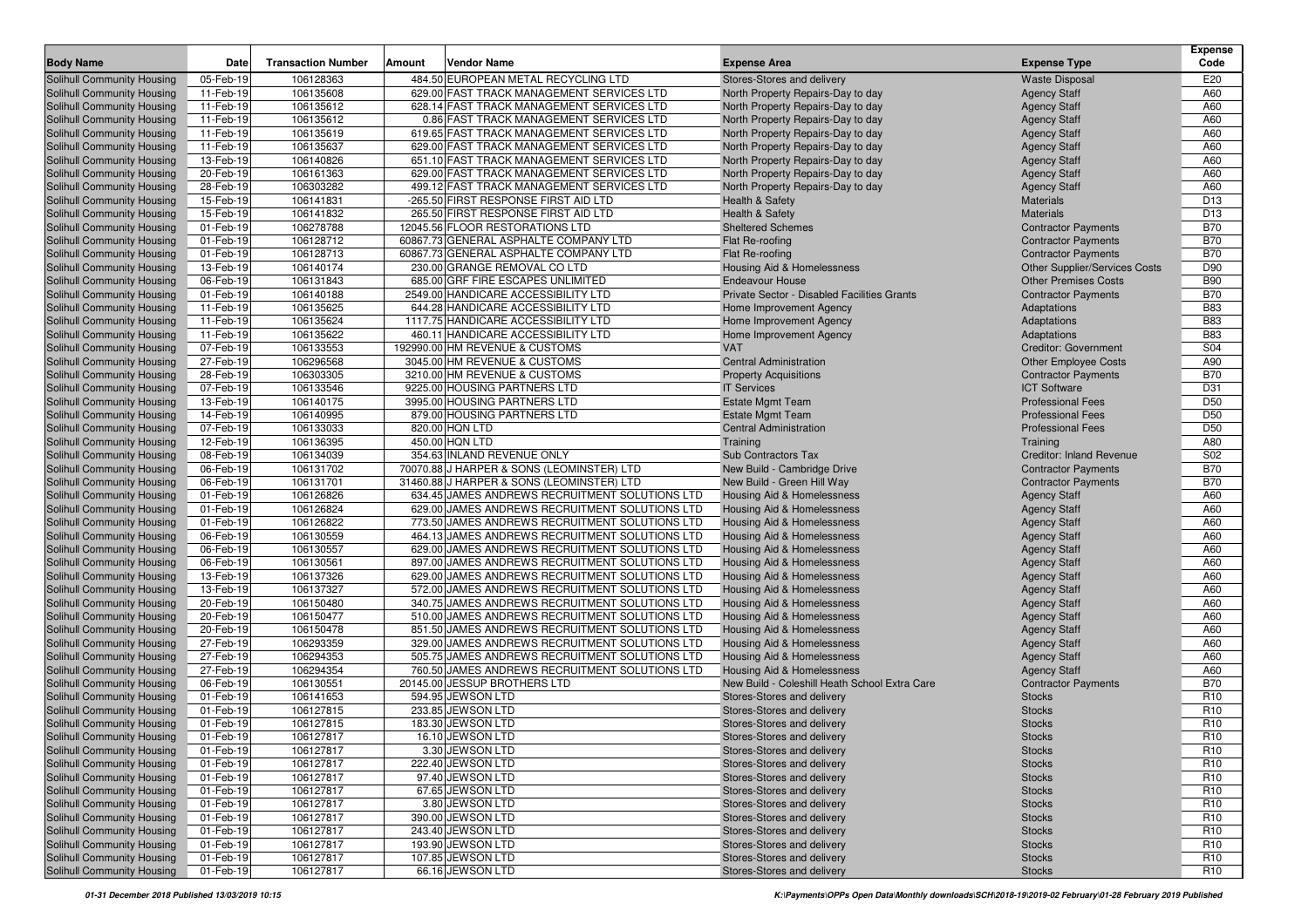| <b>Body Name</b>                                                | Date                   | <b>Transaction Number</b> | Amount | <b>Vendor Name</b>                   | <b>Expense Area</b>                                      | <b>Expense Type</b>            | <b>Expense</b><br>Code             |
|-----------------------------------------------------------------|------------------------|---------------------------|--------|--------------------------------------|----------------------------------------------------------|--------------------------------|------------------------------------|
| Solihull Community Housing                                      | 01-Feb-19              | 106127817                 |        | 39.81 JEWSON LTD                     | Stores-Stores and delivery                               | <b>Stocks</b>                  | R <sub>10</sub>                    |
| Solihull Community Housing                                      | 01-Feb-19              | 106127817                 |        | 192.60 JEWSON LTD                    | Stores-Stores and delivery                               | <b>Stocks</b>                  | R <sub>10</sub>                    |
| <b>Solihull Community Housing</b>                               | 01-Feb-19              | 106127817                 |        | 106.50 JEWSON LTD                    | Stores-Stores and delivery                               | <b>Stocks</b>                  | R <sub>10</sub>                    |
| <b>Solihull Community Housing</b>                               | 01-Feb-19              | 106127817                 |        | 31.45 JEWSON LTD                     | Stores-Stores and delivery                               | <b>Stocks</b>                  | R <sub>10</sub>                    |
| Solihull Community Housing                                      | 01-Feb-19              | 106127821                 |        | 5.70 JEWSON LTD                      | Stores-Stores and delivery                               | <b>Stocks</b>                  | R <sub>10</sub>                    |
| Solihull Community Housing                                      | 01-Feb-19              | 106127821                 |        | 102.31 JEWSON LTD                    | Stores-Stores and delivery                               | <b>Stocks</b>                  | R <sub>10</sub>                    |
| Solihull Community Housing                                      | 01-Feb-19              | 106127821                 |        | 3.54 JEWSON LTD                      | Stores-Stores and delivery                               | <b>Stocks</b>                  | R <sub>10</sub>                    |
| Solihull Community Housing                                      | 01-Feb-19              | 106127821                 |        | 12.30 JEWSON LTD                     | Stores-Stores and delivery                               | <b>Stocks</b>                  | R <sub>10</sub>                    |
| Solihull Community Housing                                      | 01-Feb-19              | 106127821                 |        | 133.56 JEWSON LTD                    | Stores-Stores and delivery                               | <b>Stocks</b>                  | R <sub>10</sub>                    |
| <b>Solihull Community Housing</b>                               | 01-Feb-19              | 106127821                 |        | 1.20 JEWSON LTD                      | Stores-Stores and delivery                               | <b>Stocks</b>                  | R <sub>10</sub>                    |
| Solihull Community Housing                                      | 01-Feb-19              | 106127821                 |        | 62.10 JEWSON LTD                     | Stores-Stores and delivery                               | <b>Stocks</b>                  | R <sub>10</sub>                    |
| Solihull Community Housing                                      | 01-Feb-19              | 106127821                 |        | 7.08 JEWSON LTD                      | Stores-Stores and delivery                               | <b>Stocks</b>                  | R <sub>10</sub>                    |
| Solihull Community Housing                                      | 01-Feb-19              | 106127821                 |        | 15.30 JEWSON LTD                     | Stores-Stores and delivery                               | <b>Stocks</b>                  | R <sub>10</sub>                    |
| <b>Solihull Community Housing</b>                               | 01-Feb-19              | 106127821                 |        | 34.30 JEWSON LTD                     | Stores-Stores and delivery                               | <b>Stocks</b>                  | R <sub>10</sub>                    |
| Solihull Community Housing                                      | 01-Feb-19              | 106127825                 |        | 359.83 JEWSON LTD                    | Stores-Stores and delivery                               | <b>Stocks</b>                  | R <sub>10</sub>                    |
| <b>Solihull Community Housing</b>                               | 01-Feb-19              | 106127827                 |        | 32.40 JEWSON LTD                     | Stores-Stores and delivery                               | <b>Stocks</b>                  | R <sub>10</sub>                    |
| <b>Solihull Community Housing</b>                               | 01-Feb-19              | 106127827                 |        | 635.70 JEWSON LTD                    | Stores-Stores and delivery                               | <b>Stocks</b>                  | R <sub>10</sub>                    |
| Solihull Community Housing                                      | 01-Feb-19              | 106127827                 |        | 7.70 JEWSON LTD                      | Stores-Stores and delivery                               | <b>Stocks</b>                  | R <sub>10</sub>                    |
| <b>Solihull Community Housing</b>                               | 01-Feb-19              | 106127827                 |        | 437.70 JEWSON LTD                    | Stores-Stores and delivery                               | <b>Stocks</b>                  | R <sub>10</sub>                    |
| Solihull Community Housing                                      | 01-Feb-19              | 106127827                 |        | 27.40 JEWSON LTD                     | Stores-Stores and delivery                               | <b>Stocks</b>                  | R <sub>10</sub>                    |
| Solihull Community Housing                                      | 01-Feb-19              | 106127827                 |        | 55.60 JEWSON LTD                     | Stores-Stores and delivery                               | <b>Stocks</b>                  | R <sub>10</sub>                    |
| <b>Solihull Community Housing</b>                               | 01-Feb-19              | 106127827                 |        | 60.90 JEWSON LTD                     | Stores-Stores and delivery                               | <b>Stocks</b>                  | R <sub>10</sub>                    |
| <b>Solihull Community Housing</b>                               | 01-Feb-19              | 106127827                 |        | 56.28 JEWSON LTD                     | Stores-Stores and delivery                               | <b>Stocks</b>                  | R <sub>10</sub>                    |
| Solihull Community Housing                                      | 01-Feb-19              | 106127827                 |        | 76.85 JEWSON LTD                     | Stores-Stores and delivery                               | <b>Stocks</b>                  | R <sub>10</sub>                    |
| <b>Solihull Community Housing</b>                               | 01-Feb-19              | 106127827                 |        | 187.60 JEWSON LTD                    | Stores-Stores and delivery                               | <b>Stocks</b>                  | R <sub>10</sub>                    |
| Solihull Community Housing                                      | 01-Feb-19              | 106127827                 |        | 113.80 JEWSON LTD                    | Stores-Stores and delivery                               | <b>Stocks</b>                  | R <sub>10</sub>                    |
| Solihull Community Housing                                      | 01-Feb-19              | 106127827                 |        | 28.26 JEWSON LTD                     | Stores-Stores and delivery                               | <b>Stocks</b>                  | R <sub>10</sub>                    |
| Solihull Community Housing                                      | 01-Feb-19              | 106127827                 |        | 19.83 JEWSON LTD                     | Stores-Stores and delivery                               | <b>Stocks</b>                  | R <sub>10</sub>                    |
| Solihull Community Housing                                      | 01-Feb-19              | 106127827                 |        | 95.68 JEWSON LTD                     | Stores-Stores and delivery                               | <b>Stocks</b>                  | R <sub>10</sub>                    |
| Solihull Community Housing                                      | 01-Feb-19              | 106127827                 |        | 35.00 JEWSON LTD                     | Stores-Stores and delivery                               | <b>Stocks</b>                  | R <sub>10</sub>                    |
| <b>Solihull Community Housing</b>                               | 01-Feb-19              | 106127827                 |        | 501.00 JEWSON LTD                    | Stores-Stores and delivery                               | <b>Stocks</b>                  | R <sub>10</sub>                    |
| Solihull Community Housing                                      | 01-Feb-19              | 106127827                 |        | 138.00 JEWSON LTD                    | Stores-Stores and delivery                               | <b>Stocks</b>                  | R <sub>10</sub>                    |
| Solihull Community Housing                                      | 01-Feb-19              | 106127827                 |        | 52.20 JEWSON LTD                     | Stores-Stores and delivery                               | <b>Stocks</b>                  | R <sub>10</sub>                    |
| <b>Solihull Community Housing</b>                               | 01-Feb-19              | 106127827                 |        | 39.81 JEWSON LTD                     | Stores-Stores and delivery                               | <b>Stocks</b>                  | R <sub>10</sub>                    |
| <b>Solihull Community Housing</b>                               | 01-Feb-19              | 106127827                 |        | 74.15 JEWSON LTD                     | Stores-Stores and delivery                               | <b>Stocks</b>                  | R <sub>10</sub>                    |
| Solihull Community Housing                                      | 01-Feb-19              | 106127827                 |        | 975.00 JEWSON LTD                    | Stores-Stores and delivery                               | <b>Stocks</b>                  | R <sub>10</sub>                    |
| Solihull Community Housing                                      | 01-Feb-19              | 106127827                 |        | 19.00 JEWSON LTD                     | Stores-Stores and delivery                               | <b>Stocks</b>                  | R <sub>10</sub>                    |
| Solihull Community Housing                                      | 01-Feb-19              | 106127827                 |        | 84.00 JEWSON LTD                     | Stores-Stores and delivery                               | <b>Stocks</b>                  | R <sub>10</sub>                    |
| <b>Solihull Community Housing</b>                               | 01-Feb-19              | 106127827                 |        | 88.44 JEWSON LTD                     | Stores-Stores and delivery                               | <b>Stocks</b>                  | R <sub>10</sub>                    |
| <b>Solihull Community Housing</b>                               | 01-Feb-19              | 106127827                 |        | 425.00 JEWSON LTD                    | Stores-Stores and delivery                               | <b>Stocks</b>                  | R <sub>10</sub>                    |
| <b>Solihull Community Housing</b>                               | 01-Feb-19              | 106127827                 |        | 15.00 JEWSON LTD                     | Stores-Stores and delivery                               | <b>Stocks</b>                  | R <sub>10</sub>                    |
| <b>Solihull Community Housing</b>                               | 01-Feb-19              | 106127828                 |        | 117.95 JEWSON LTD                    | Stores-Stores and delivery                               | <b>Stocks</b>                  | R <sub>10</sub>                    |
| Solihull Community Housing                                      | 01-Feb-19              | 106127828                 |        | 93.90 JEWSON LTD                     | Stores-Stores and delivery                               | <b>Stocks</b>                  | R <sub>10</sub>                    |
| Solihull Community Housing                                      | 01-Feb-19              | 106127835                 |        | 16.10 JEWSON LTD<br>76.56 JEWSON LTD | Stores-Stores and delivery                               | <b>Stocks</b>                  | R <sub>10</sub>                    |
| Solihull Community Housing                                      | 01-Feb-19              | 106127835<br>106127835    |        | 29.20 JEWSON LTD                     | Stores-Stores and delivery                               | <b>Stocks</b>                  | R <sub>10</sub><br>R <sub>10</sub> |
| Solihull Community Housing<br><b>Solihull Community Housing</b> | 01-Feb-19<br>01-Feb-19 | 106127835                 |        | 188.65 JEWSON LTD                    | Stores-Stores and delivery                               | <b>Stocks</b><br><b>Stocks</b> | R <sub>10</sub>                    |
| Solihull Community Housing                                      | 01-Feb-19              | 106127835                 |        | 65.00 JEWSON LTD                     | Stores-Stores and delivery<br>Stores-Stores and delivery | <b>Stocks</b>                  | R <sub>10</sub>                    |
| Solihull Community Housing                                      | 01-Feb-19              | 106127835                 |        | 27.24 JEWSON LTD                     | Stores-Stores and delivery                               | <b>Stocks</b>                  | R <sub>10</sub>                    |
| Solihull Community Housing                                      | 01-Feb-19              | 106127835                 |        | 167.20 JEWSON LTD                    | Stores-Stores and delivery                               | <b>Stocks</b>                  | R <sub>10</sub>                    |
| <b>Solihull Community Housing</b>                               |                        |                           |        | 7.20 JEWSON LTD                      | Stores-Stores and delivery                               |                                | R <sub>10</sub>                    |
| Solihull Community Housing                                      | 01-Feb-19<br>01-Feb-19 | 106127835<br>106127835    |        | 56.00 JEWSON LTD                     | Stores-Stores and delivery                               | <b>Stocks</b><br><b>Stocks</b> | R <sub>10</sub>                    |
| Solihull Community Housing                                      | 01-Feb-19              | 106127835                 |        | 108.50 JEWSON LTD                    | Stores-Stores and delivery                               | <b>Stocks</b>                  | R <sub>10</sub>                    |
| <b>Solihull Community Housing</b>                               | 01-Feb-19              | 106127835                 |        | 39.60 JEWSON LTD                     | Stores-Stores and delivery                               | <b>Stocks</b>                  | R <sub>10</sub>                    |
| Solihull Community Housing                                      | 01-Feb-19              | 106127835                 |        | 27.45 JEWSON LTD                     | Stores-Stores and delivery                               | <b>Stocks</b>                  | R <sub>10</sub>                    |
| Solihull Community Housing                                      | 01-Feb-19              | 106127835                 |        | 27.95 JEWSON LTD                     | Stores-Stores and delivery                               | <b>Stocks</b>                  | R <sub>10</sub>                    |
| Solihull Community Housing                                      | 01-Feb-19              | 106127835                 |        | 30.00 JEWSON LTD                     | Stores-Stores and delivery                               | <b>Stocks</b>                  | R <sub>10</sub>                    |
| <b>Solihull Community Housing</b>                               | 01-Feb-19              | 106127837                 |        | 163.89 JEWSON LTD                    | Stores-Stores and delivery                               | <b>Stocks</b>                  | R <sub>10</sub>                    |
| Solihull Community Housing                                      | 01-Feb-19              | 106127837                 |        | 268.95 JEWSON LTD                    | Stores-Stores and delivery                               | <b>Stocks</b>                  | R <sub>10</sub>                    |
| Solihull Community Housing                                      | 01-Feb-19              | 106127838                 |        | 238.40 JEWSON LTD                    | Stores-Stores and delivery                               | <b>Stocks</b>                  | R <sub>10</sub>                    |
|                                                                 |                        |                           |        |                                      |                                                          |                                |                                    |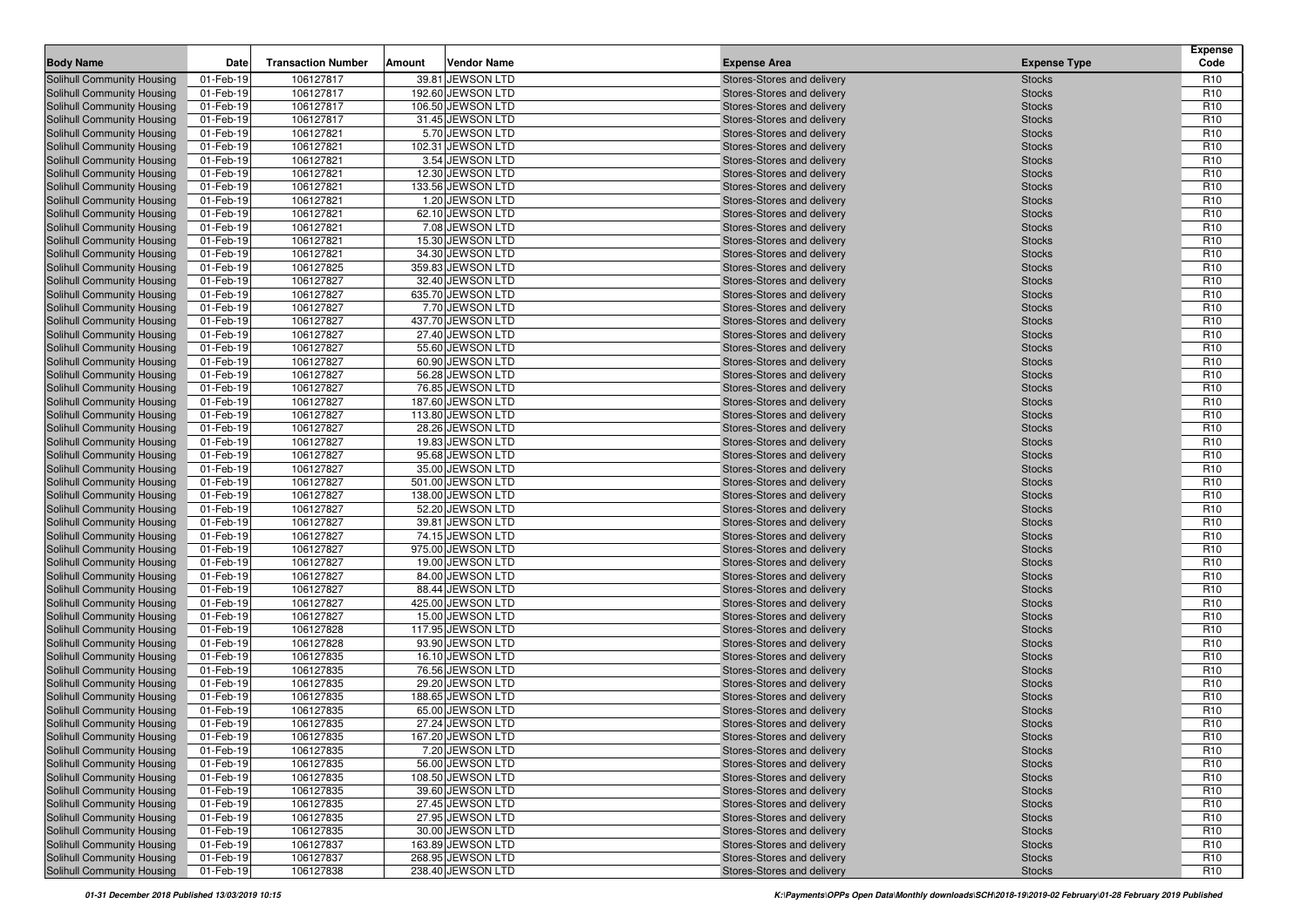| <b>Body Name</b>                                                       | Date                   | <b>Transaction Number</b> | Amount | Vendor Name                           | <b>Expense Area</b>                                      | <b>Expense Type</b>            | <b>Expense</b><br>Code             |
|------------------------------------------------------------------------|------------------------|---------------------------|--------|---------------------------------------|----------------------------------------------------------|--------------------------------|------------------------------------|
| Solihull Community Housing                                             | 01-Feb-19              | 106127839                 |        | 91.20 JEWSON LTD                      | Stores-Stores and delivery                               | <b>Stocks</b>                  | R <sub>10</sub>                    |
| <b>Solihull Community Housing</b>                                      | 01-Feb-19              | 106127839                 |        | 40.75 JEWSON LTD                      | Stores-Stores and delivery                               | <b>Stocks</b>                  | R <sub>10</sub>                    |
| Solihull Community Housing                                             | 01-Feb-19              | 106127839                 |        | 28.35 JEWSON LTD                      | Stores-Stores and delivery                               | <b>Stocks</b>                  | R <sub>10</sub>                    |
| <b>Solihull Community Housing</b>                                      | 01-Feb-19              | 106127839                 |        | 30.00 JEWSON LTD                      | Stores-Stores and delivery                               | <b>Stocks</b>                  | R <sub>10</sub>                    |
| <b>Solihull Community Housing</b>                                      | 01-Feb-19              | 106127839                 |        | 81.90 JEWSON LTD                      | Stores-Stores and delivery                               | <b>Stocks</b>                  | R <sub>10</sub>                    |
| <b>Solihull Community Housing</b>                                      | 01-Feb-19              | 106127839                 |        | 23.43 JEWSON LTD                      | Stores-Stores and delivery                               | <b>Stocks</b>                  | R <sub>10</sub>                    |
| <b>Solihull Community Housing</b>                                      | 01-Feb-19              | 106127839                 |        | 193.55 JEWSON LTD                     | Stores-Stores and delivery                               | <b>Stocks</b>                  | R <sub>10</sub>                    |
| <b>Solihull Community Housing</b>                                      | 01-Feb-19              | 106127839                 |        | 180.00 JEWSON LTD                     | Stores-Stores and delivery                               | <b>Stocks</b>                  | R <sub>10</sub>                    |
| <b>Solihull Community Housing</b>                                      | 01-Feb-19              | 106127841                 |        | 122.14 JEWSON LTD                     | Stores-Stores and delivery                               | <b>Stocks</b>                  | R <sub>10</sub>                    |
| <b>Solihull Community Housing</b>                                      | 01-Feb-19              | 106127841                 |        | 130.18 JEWSON LTD                     | Stores-Stores and delivery                               | <b>Stocks</b>                  | R <sub>10</sub>                    |
| <b>Solihull Community Housing</b>                                      | 01-Feb-19              | 106127841                 |        | 50.90 JEWSON LTD                      | Stores-Stores and delivery                               | <b>Stocks</b>                  | R <sub>10</sub>                    |
| Solihull Community Housing                                             | 01-Feb-19              | 106127841                 |        | 60.82 JEWSON LTD                      | Stores-Stores and delivery                               | <b>Stocks</b>                  | R <sub>10</sub>                    |
| <b>Solihull Community Housing</b>                                      | 01-Feb-19              | 106127845                 |        | 581.38 JEWSON LTD                     | Stores-Stores and delivery                               | <b>Stocks</b>                  | R <sub>10</sub>                    |
| Solihull Community Housing                                             | 01-Feb-19              | 106127847                 |        | 23.50 JEWSON LTD                      | Stores-Stores and delivery                               | <b>Stocks</b>                  | R <sub>10</sub>                    |
| <b>Solihull Community Housing</b>                                      | 01-Feb-19              | 106127847                 |        | 8.00 JEWSON LTD                       | Stores-Stores and delivery                               | <b>Stocks</b>                  | R <sub>10</sub>                    |
| Solihull Community Housing                                             | 01-Feb-19              | 106127847                 |        | 93.60 JEWSON LTD                      | Stores-Stores and delivery                               | <b>Stocks</b>                  | R <sub>10</sub>                    |
| Solihull Community Housing                                             | 01-Feb-19              | 106127847                 |        | 135.70 JEWSON LTD                     | Stores-Stores and delivery                               | <b>Stocks</b>                  | R <sub>10</sub>                    |
| Solihull Community Housing                                             | 01-Feb-19              | 106127847                 |        | 9.60 JEWSON LTD                       | Stores-Stores and delivery                               | <b>Stocks</b>                  | R <sub>10</sub>                    |
| Solihull Community Housing                                             | 01-Feb-19              | 106127847                 |        | 185.75 JEWSON LTD                     | Stores-Stores and delivery                               | <b>Stocks</b>                  | R <sub>10</sub>                    |
| Solihull Community Housing                                             | 01-Feb-19              | 106127847                 |        | 43.00 JEWSON LTD                      | Stores-Stores and delivery                               | <b>Stocks</b>                  | R <sub>10</sub>                    |
| Solihull Community Housing                                             | 01-Feb-19              | 106127847                 |        | 25.97 JEWSON LTD                      | Stores-Stores and delivery                               | <b>Stocks</b>                  | R <sub>10</sub>                    |
| Solihull Community Housing                                             | 01-Feb-19              | 106127847                 |        | 216.00 JEWSON LTD                     | Stores-Stores and delivery                               | <b>Stocks</b>                  | R <sub>10</sub>                    |
| Solihull Community Housing                                             | 01-Feb-19              | 106127847                 |        | 169.30 JEWSON LTD                     | Stores-Stores and delivery                               | <b>Stocks</b>                  | R <sub>10</sub>                    |
| Solihull Community Housing                                             | 01-Feb-19              | 106127847                 |        | 133.50 JEWSON LTD                     | Stores-Stores and delivery                               | <b>Stocks</b>                  | R <sub>10</sub>                    |
| Solihull Community Housing                                             | 01-Feb-19              | 106127847                 |        | 78.75 JEWSON LTD                      | Stores-Stores and delivery                               | <b>Stocks</b>                  | R <sub>10</sub>                    |
| <b>Solihull Community Housing</b>                                      | 01-Feb-19              | 106127847                 |        | 13.80 JEWSON LTD                      | Stores-Stores and delivery                               | <b>Stocks</b>                  | R <sub>10</sub>                    |
| Solihull Community Housing                                             | 01-Feb-19              | 106127847                 |        | 6.90 JEWSON LTD                       | Stores-Stores and delivery                               | <b>Stocks</b>                  | R <sub>10</sub>                    |
| <b>Solihull Community Housing</b>                                      | 01-Feb-19              | 106127847                 |        | 129.50 JEWSON LTD                     | Stores-Stores and delivery                               | <b>Stocks</b>                  | R <sub>10</sub>                    |
| <b>Solihull Community Housing</b>                                      | 01-Feb-19              | 106127847                 |        | 26.95 JEWSON LTD                      | Stores-Stores and delivery                               | <b>Stocks</b>                  | R <sub>10</sub>                    |
| <b>Solihull Community Housing</b>                                      | 01-Feb-19              | 106127850                 |        | 226.98 JEWSON LTD                     | Stores-Stores and delivery                               | <b>Stocks</b>                  | R <sub>10</sub>                    |
| <b>Solihull Community Housing</b>                                      | 01-Feb-19              | 106127852                 |        | 3.30 JEWSON LTD                       | Stores-Stores and delivery                               | <b>Stocks</b>                  | R <sub>10</sub>                    |
| <b>Solihull Community Housing</b>                                      | 01-Feb-19              | 106127852                 |        | 123.00 JEWSON LTD                     | Stores-Stores and delivery                               | <b>Stocks</b>                  | R <sub>10</sub>                    |
| <b>Solihull Community Housing</b>                                      | 01-Feb-19              | 106127852                 |        | 153.70 JEWSON LTD                     | Stores-Stores and delivery                               | <b>Stocks</b>                  | R <sub>10</sub>                    |
| <b>Solihull Community Housing</b>                                      | 01-Feb-19              | 106127852                 |        | 1224.40 JEWSON LTD                    | Stores-Stores and delivery                               | <b>Stocks</b>                  | R <sub>10</sub>                    |
| <b>Solihull Community Housing</b>                                      | 01-Feb-19              | 106127852                 |        | 47.00 JEWSON LTD                      | Stores-Stores and delivery                               | <b>Stocks</b>                  | R <sub>10</sub>                    |
| <b>Solihull Community Housing</b>                                      | 01-Feb-19              | 106127852                 |        | 6.00 JEWSON LTD                       | Stores-Stores and delivery                               | <b>Stocks</b>                  | R <sub>10</sub>                    |
| <b>Solihull Community Housing</b>                                      | 01-Feb-19              | 106127852                 |        | 72.45 JEWSON LTD                      | Stores-Stores and delivery                               | <b>Stocks</b>                  | R <sub>10</sub>                    |
| <b>Solihull Community Housing</b>                                      | 01-Feb-19              | 106127852                 |        | 390.00 JEWSON LTD                     | Stores-Stores and delivery                               | <b>Stocks</b>                  | R <sub>10</sub>                    |
| <b>Solihull Community Housing</b>                                      | 01-Feb-19              | 106127852                 |        | 60.00 JEWSON LTD                      | Stores-Stores and delivery                               | <b>Stocks</b>                  | R <sub>10</sub>                    |
| <b>Solihull Community Housing</b>                                      | 01-Feb-19              | 106127852                 |        | 30.00 JEWSON LTD                      | Stores-Stores and delivery                               | <b>Stocks</b>                  | R <sub>10</sub>                    |
| <b>Solihull Community Housing</b>                                      | 01-Feb-19              | 106127852                 |        | 222.80 JEWSON LTD                     | Stores-Stores and delivery                               | <b>Stocks</b>                  | R <sub>10</sub>                    |
| Solihull Community Housing                                             | 01-Feb-19              | 106127852                 |        | 39.81 JEWSON LTD                      | Stores-Stores and delivery                               | <b>Stocks</b>                  | R <sub>10</sub>                    |
| <b>Solihull Community Housing</b><br>Solihull Community Housing        | 01-Feb-19              | 106127852                 |        | 46.95 JEWSON LTD                      | Stores-Stores and delivery                               | <b>Stocks</b>                  | R <sub>10</sub>                    |
|                                                                        | 01-Feb-19              | 106127853                 |        | 431.33 JEWSON LTD                     | Stores-Stores and delivery                               | <b>Stocks</b>                  | R <sub>10</sub>                    |
| <b>Solihull Community Housing</b>                                      | 01-Feb-19              | 106127861<br>106127861    |        | 5.25 JEWSON LTD<br>122.14 JEWSON LTD  | Stores-Stores and delivery                               | <b>Stocks</b>                  | R <sub>10</sub>                    |
| <b>Solihull Community Housing</b><br><b>Solihull Community Housing</b> | 01-Feb-19<br>01-Feb-19 | 106127861                 |        | 130.18 JEWSON LTD                     | Stores-Stores and delivery<br>Stores-Stores and delivery | <b>Stocks</b><br><b>Stocks</b> | R <sub>10</sub><br>R <sub>10</sub> |
| Solihull Community Housing                                             | 13-Feb-19              | 106137328                 |        | 1217.44 JEWSON LTD                    | Stores-Stores and delivery                               | <b>Stocks</b>                  | R <sub>10</sub>                    |
| <b>Solihull Community Housing</b>                                      | 01-Feb-19              | 106127863                 |        | 946.60 JEWSON LTD                     | Stores-Stores and delivery                               |                                | R <sub>10</sub>                    |
| Solihull Community Housing                                             | 01-Feb-19              | 106127864                 |        | 33.70 JEWSON LTD                      |                                                          | <b>Stocks</b>                  | R <sub>10</sub>                    |
| Solihull Community Housing                                             | 01-Feb-19              | 106127864                 |        | 8.10 JEWSON LTD                       | Stores-Stores and delivery<br>Stores-Stores and delivery | <b>Stocks</b>                  | R <sub>10</sub>                    |
|                                                                        |                        |                           |        |                                       | Stores-Stores and delivery                               | <b>Stocks</b>                  |                                    |
| Solihull Community Housing<br>Solihull Community Housing               | 01-Feb-19<br>01-Feb-19 | 106127864<br>106127864    |        | 13.57 JEWSON LTD<br>146.40 JEWSON LTD | Stores-Stores and delivery                               | <b>Stocks</b><br><b>Stocks</b> | R <sub>10</sub><br>R <sub>10</sub> |
| Solihull Community Housing                                             | 01-Feb-19              | 106127864                 |        | 7.70 JEWSON LTD                       | Stores-Stores and delivery                               | <b>Stocks</b>                  | R <sub>10</sub>                    |
| <b>Solihull Community Housing</b>                                      | 01-Feb-19              | 106127864                 |        | 45.60 JEWSON LTD                      | Stores-Stores and delivery                               | <b>Stocks</b>                  | R <sub>10</sub>                    |
| Solihull Community Housing                                             | 01-Feb-19              | 106127864                 |        | 53.15 JEWSON LTD                      | Stores-Stores and delivery                               | <b>Stocks</b>                  | R <sub>10</sub>                    |
| Solihull Community Housing                                             | 01-Feb-19              | 106127864                 |        | 197.80 JEWSON LTD                     | Stores-Stores and delivery                               | <b>Stocks</b>                  | R <sub>10</sub>                    |
| <b>Solihull Community Housing</b>                                      | 01-Feb-19              | 106127864                 |        | 107.00 JEWSON LTD                     | Stores-Stores and delivery                               | <b>Stocks</b>                  | R <sub>10</sub>                    |
| Solihull Community Housing                                             | 01-Feb-19              | 106127864                 |        | 495.60 JEWSON LTD                     | Stores-Stores and delivery                               | <b>Stocks</b>                  | R <sub>10</sub>                    |
| <b>Solihull Community Housing</b>                                      | 01-Feb-19              | 106127864                 |        | 17.00 JEWSON LTD                      | Stores-Stores and delivery                               | <b>Stocks</b>                  | R <sub>10</sub>                    |
|                                                                        |                        |                           |        |                                       |                                                          |                                |                                    |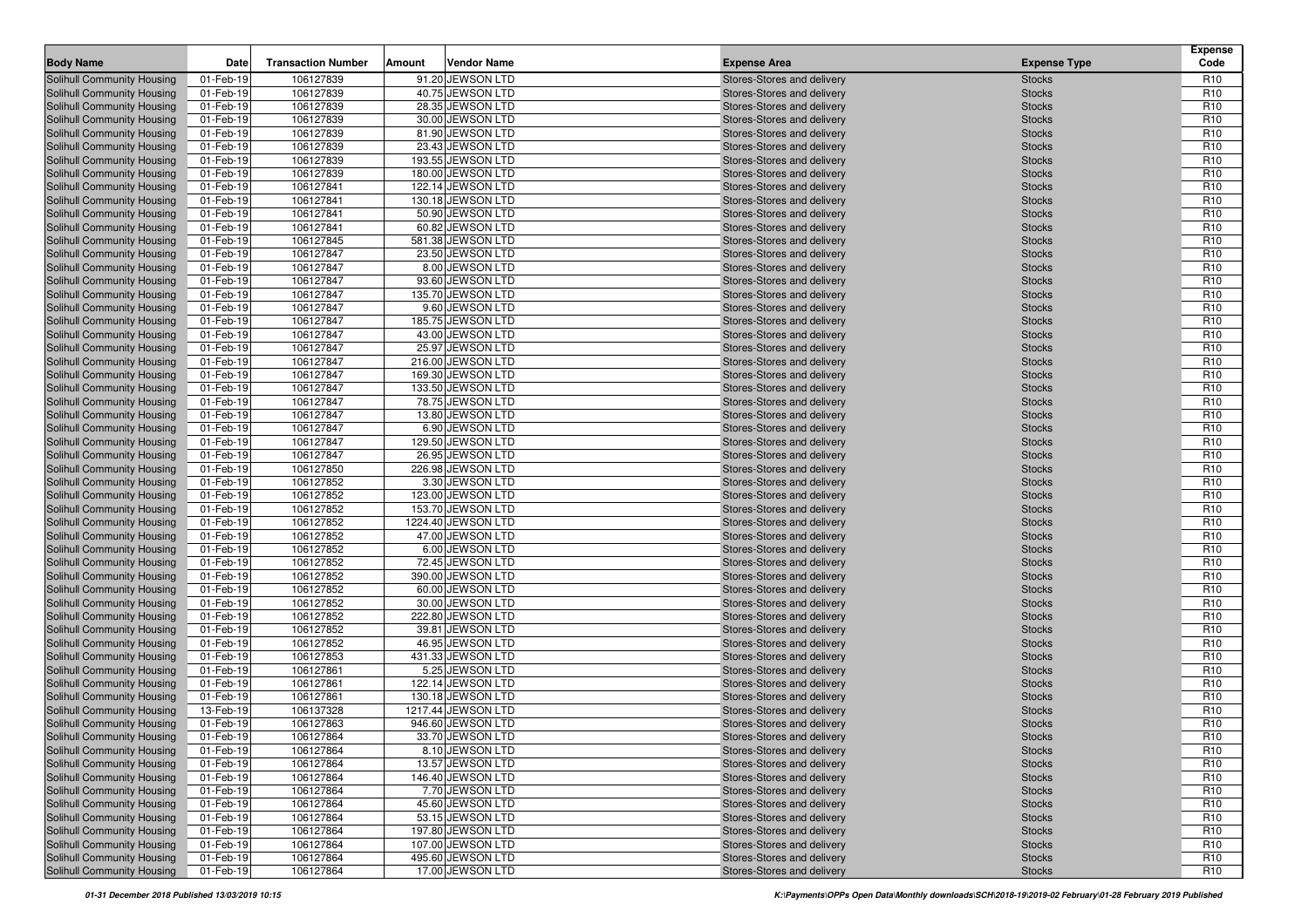| Solihull Community Housing<br>01-Feb-19<br>106127864<br>80.20 JEWSON LTD<br>R <sub>10</sub><br>Stores-Stores and delivery<br><b>Stocks</b><br>R <sub>10</sub><br>Solihull Community Housing<br>01-Feb-19<br>106127864<br>22.10 JEWSON LTD<br>Stores-Stores and delivery<br><b>Stocks</b><br>106127864<br>18.30 JEWSON LTD<br>R <sub>10</sub><br>01-Feb-19<br>Stores-Stores and delivery<br><b>Stocks</b><br>Solihull Community Housing<br>81.20 JEWSON LTD<br>Solihull Community Housing<br>01-Feb-19<br>106127864<br>Stores-Stores and delivery<br><b>Stocks</b><br>R <sub>10</sub><br>01-Feb-19<br>106127864<br>34.30 JEWSON LTD<br>R <sub>10</sub><br><b>Solihull Community Housing</b><br>Stores-Stores and delivery<br><b>Stocks</b><br>66.16 JEWSON LTD<br>R <sub>10</sub><br>Solihull Community Housing<br>01-Feb-19<br>106127864<br>Stores-Stores and delivery<br><b>Stocks</b><br>R <sub>10</sub><br><b>Solihull Community Housing</b><br>13-Feb-19<br>106137329<br>-1217.44 JEWSON LTD<br>Stores-Stores and delivery<br><b>Stocks</b><br>R <sub>10</sub><br><b>Solihull Community Housing</b><br>01-Feb-19<br>106141655<br>252.48 JEWSON LTD<br><b>Stocks</b><br>Stores-Stores and delivery<br>01-Feb-19<br>230.00 JEWSON LTD<br>R <sub>10</sub><br><b>Solihull Community Housing</b><br>106141655<br><b>Stocks</b><br>Stores-Stores and delivery<br><b>Solihull Community Housing</b><br>01-Feb-19<br>106141656<br>504.96 JEWSON LTD<br>Stores-Stores and delivery<br><b>Stocks</b><br>R <sub>10</sub><br>R <sub>10</sub><br><b>Solihull Community Housing</b><br>01-Feb-19<br>106141656<br>230.00 JEWSON LTD<br>Stores-Stores and delivery<br><b>Stocks</b><br>106127869<br>R <sub>10</sub><br><b>Solihull Community Housing</b><br>01-Feb-19<br>58.40 JEWSON LTD<br><b>Stocks</b><br>Stores-Stores and delivery<br>106127869<br>16.97 JEWSON LTD<br>R <sub>10</sub><br><b>Solihull Community Housing</b><br>01-Feb-19<br>Stores-Stores and delivery<br><b>Stocks</b><br>106127869<br>100.00 JEWSON LTD<br>R <sub>10</sub><br><b>Solihull Community Housing</b><br>01-Feb-19<br>Stores-Stores and delivery<br><b>Stocks</b><br>R <sub>10</sub><br>Solihull Community Housing<br>01-Feb-19<br>106127869<br>16.40 JEWSON LTD<br>Stores-Stores and delivery<br><b>Stocks</b><br>R <sub>10</sub><br><b>Solihull Community Housing</b><br>01-Feb-19<br>106127869<br>420.00 JEWSON LTD<br><b>Stocks</b><br>Stores-Stores and delivery<br>106127869<br>6.10 JEWSON LTD<br>R <sub>10</sub><br><b>Solihull Community Housing</b><br>01-Feb-19<br><b>Stocks</b><br>Stores-Stores and delivery<br>106127869<br>55.60 JEWSON LTD<br><b>Solihull Community Housing</b><br>01-Feb-19<br>Stores-Stores and delivery<br><b>Stocks</b><br>R <sub>10</sub><br><b>Solihull Community Housing</b><br>01-Feb-19<br>106127869<br>198.40 JEWSON LTD<br>Stores-Stores and delivery<br><b>Stocks</b><br>R <sub>10</sub><br>168.50 JEWSON LTD<br>R <sub>10</sub><br><b>Solihull Community Housing</b><br>01-Feb-19<br>106127869<br><b>Stocks</b><br>Stores-Stores and delivery<br>106127869<br>4.60 JEWSON LTD<br>R <sub>10</sub><br><b>Solihull Community Housing</b><br>01-Feb-19<br>Stores-Stores and delivery<br><b>Stocks</b><br>R <sub>10</sub><br><b>Solihull Community Housing</b><br>01-Feb-19<br>106127869<br>38.30 JEWSON LTD<br>Stores-Stores and delivery<br><b>Stocks</b><br>R <sub>10</sub><br><b>Solihull Community Housing</b><br>01-Feb-19<br>106127869<br>113.80 JEWSON LTD<br>Stores-Stores and delivery<br><b>Stocks</b><br>R <sub>10</sub><br><b>Solihull Community Housing</b><br>01-Feb-19<br>106127869<br>287.60 JEWSON LTD<br><b>Stocks</b><br>Stores-Stores and delivery<br>56.50 JEWSON LTD<br><b>Solihull Community Housing</b><br>01-Feb-19<br>106127869<br><b>Stocks</b><br>R <sub>10</sub><br>Stores-Stores and delivery<br>01-Feb-19<br>106127869<br>54.00 JEWSON LTD<br>R <sub>10</sub><br><b>Solihull Community Housing</b><br>Stores-Stores and delivery<br><b>Stocks</b><br>45.60 JEWSON LTD<br>R <sub>10</sub><br><b>Solihull Community Housing</b><br>01-Feb-19<br>106127869<br>Stores-Stores and delivery<br><b>Stocks</b><br><b>Solihull Community Housing</b><br>01-Feb-19<br>106127870<br>169.40 JEWSON LTD<br>Stores-Stores and delivery<br><b>Stocks</b><br>R <sub>10</sub><br>183.30 JEWSON LTD<br>R <sub>10</sub><br><b>Solihull Community Housing</b><br>01-Feb-19<br>106127870<br>Stores-Stores and delivery<br><b>Stocks</b><br>106127872<br>179.14 JEWSON LTD<br>R <sub>10</sub><br><b>Solihull Community Housing</b><br>01-Feb-19<br>Stores-Stores and delivery<br><b>Stocks</b><br>604.80 JEWSON LTD<br>R <sub>10</sub><br>Solihull Community Housing<br>01-Feb-19<br>106127872<br>Stores-Stores and delivery<br><b>Stocks</b><br>R <sub>10</sub><br><b>Solihull Community Housing</b><br>01-Feb-19<br>106127875<br>150.80 JEWSON LTD<br>Stores-Stores and delivery<br><b>Stocks</b><br>106127875<br>R <sub>10</sub><br><b>Solihull Community Housing</b><br>01-Feb-19<br>25.60 JEWSON LTD<br><b>Stocks</b><br>Stores-Stores and delivery<br>106127875<br>44.91 JEWSON LTD<br><b>Solihull Community Housing</b><br>01-Feb-19<br><b>Stocks</b><br>R <sub>10</sub><br>Stores-Stores and delivery<br>106127875<br>187.80 JEWSON LTD<br>R <sub>10</sub><br><b>Solihull Community Housing</b><br>01-Feb-19<br><b>Stocks</b><br>Stores-Stores and delivery<br>106127875<br>103.35 JEWSON LTD<br>R <sub>10</sub><br><b>Solihull Community Housing</b><br>01-Feb-19<br>Stores-Stores and delivery<br><b>Stocks</b><br>106127875<br>R <sub>10</sub><br><b>Solihull Community Housing</b><br>01-Feb-19<br>187.60 JEWSON LTD<br><b>Stocks</b><br>Stores-Stores and delivery<br>106127875<br>6.95 JEWSON LTD<br>R <sub>10</sub><br><b>Solihull Community Housing</b><br>01-Feb-19<br>Stores-Stores and delivery<br><b>Stocks</b><br>106127875<br>103.60 JEWSON LTD<br>R <sub>10</sub><br><b>Solihull Community Housing</b><br>01-Feb-19<br>Stores-Stores and delivery<br><b>Stocks</b><br><b>Solihull Community Housing</b><br>01-Feb-19<br>106127875<br>103.60 JEWSON LTD<br>Stores-Stores and delivery<br><b>Stocks</b><br>R <sub>10</sub><br>106127875<br>R <sub>10</sub><br><b>Solihull Community Housing</b><br>01-Feb-19<br>66.16 JEWSON LTD<br><b>Stocks</b><br>Stores-Stores and delivery<br>106127875<br>39.81 JEWSON LTD<br>R <sub>10</sub><br><b>Solihull Community Housing</b><br>01-Feb-19<br><b>Stocks</b><br>Stores-Stores and delivery<br>106127875<br>78.40 JEWSON LTD<br><b>Solihull Community Housing</b><br>01-Feb-19<br>Stores-Stores and delivery<br><b>Stocks</b><br>R <sub>10</sub><br>R <sub>10</sub><br>Solihull Community Housing<br>01-Feb-19<br>106133671<br>100.16 JEWSON LTD<br><b>Stocks</b><br>Stores-Stores and delivery<br>380.00 JEWSON LTD<br>R <sub>10</sub><br><b>Solihull Community Housing</b><br>01-Feb-19<br>106133671<br>Stores-Stores and delivery<br><b>Stocks</b><br>106133672<br>11.00 JEWSON LTD<br>R <sub>10</sub><br><b>Solihull Community Housing</b><br>01-Feb-19<br>Stores-Stores and delivery<br><b>Stocks</b><br>278.15 JEWSON LTD<br><b>Solihull Community Housing</b><br>01-Feb-19<br>106133672<br><b>Stocks</b><br>R <sub>10</sub><br>Stores-Stores and delivery<br>R <sub>10</sub><br><b>Solihull Community Housing</b><br>01-Feb-19<br>106133672<br>437.40 JEWSON LTD<br>Stores-Stores and delivery<br><b>Stocks</b><br>R <sub>10</sub><br><b>Solihull Community Housing</b><br>01-Feb-19<br>106133672<br>3.60 JEWSON LTD<br>Stores-Stores and delivery<br><b>Stocks</b><br>Solihull Community Housing<br>60.90 JEWSON LTD<br>R <sub>10</sub><br>01-Feb-19<br>106133672<br>Stores-Stores and delivery<br><b>Stocks</b><br>R <sub>10</sub><br>Solihull Community Housing<br>01-Feb-19<br>106133672<br>733.20 JEWSON LTD<br>Stores-Stores and delivery<br><b>Stocks</b><br>Solihull Community Housing<br>01-Feb-19<br>106133672<br>501.00 JEWSON LTD<br>Stores-Stores and delivery<br>R <sub>10</sub><br><b>Stocks</b><br>Solihull Community Housing<br>01-Feb-19<br>106133672<br>39.81 JEWSON LTD<br>Stores-Stores and delivery<br>R <sub>10</sub><br><b>Stocks</b><br>Solihull Community Housing<br>6.80 JEWSON LTD<br>01-Feb-19<br>106133672<br>Stores-Stores and delivery<br>R <sub>10</sub><br><b>Stocks</b><br>106127880<br>734.40 JEWSON LTD<br><b>Solihull Community Housing</b><br>01-Feb-19<br>Stores-Stores and delivery<br>R <sub>10</sub><br><b>Stocks</b><br>Solihull Community Housing<br>70.85 JEWSON LTD<br>01-Feb-19<br>106133673<br>Stores-Stores and delivery<br>R <sub>10</sub><br><b>Stocks</b><br><b>Solihull Community Housing</b><br>01-Feb-19<br>106133673<br>249.74 JEWSON LTD<br>Stores-Stores and delivery<br>R <sub>10</sub><br><b>Stocks</b><br><b>Solihull Community Housing</b><br>01-Feb-19<br>106133673<br>10.50 JEWSON LTD<br>Stores-Stores and delivery<br>R <sub>10</sub><br><b>Stocks</b><br>Solihull Community Housing<br>222.40 JEWSON LTD<br>01-Feb-19<br>106133673<br>Stores-Stores and delivery<br>R <sub>10</sub><br><b>Stocks</b><br>374.07 JEWSON LTD<br>01-Feb-19 | <b>Body Name</b>                  | Date | <b>Transaction Number</b> | Amount | <b>Vendor Name</b> | <b>Expense Area</b>        | <b>Expense Type</b> | <b>Expense</b><br>Code |
|---------------------------------------------------------------------------------------------------------------------------------------------------------------------------------------------------------------------------------------------------------------------------------------------------------------------------------------------------------------------------------------------------------------------------------------------------------------------------------------------------------------------------------------------------------------------------------------------------------------------------------------------------------------------------------------------------------------------------------------------------------------------------------------------------------------------------------------------------------------------------------------------------------------------------------------------------------------------------------------------------------------------------------------------------------------------------------------------------------------------------------------------------------------------------------------------------------------------------------------------------------------------------------------------------------------------------------------------------------------------------------------------------------------------------------------------------------------------------------------------------------------------------------------------------------------------------------------------------------------------------------------------------------------------------------------------------------------------------------------------------------------------------------------------------------------------------------------------------------------------------------------------------------------------------------------------------------------------------------------------------------------------------------------------------------------------------------------------------------------------------------------------------------------------------------------------------------------------------------------------------------------------------------------------------------------------------------------------------------------------------------------------------------------------------------------------------------------------------------------------------------------------------------------------------------------------------------------------------------------------------------------------------------------------------------------------------------------------------------------------------------------------------------------------------------------------------------------------------------------------------------------------------------------------------------------------------------------------------------------------------------------------------------------------------------------------------------------------------------------------------------------------------------------------------------------------------------------------------------------------------------------------------------------------------------------------------------------------------------------------------------------------------------------------------------------------------------------------------------------------------------------------------------------------------------------------------------------------------------------------------------------------------------------------------------------------------------------------------------------------------------------------------------------------------------------------------------------------------------------------------------------------------------------------------------------------------------------------------------------------------------------------------------------------------------------------------------------------------------------------------------------------------------------------------------------------------------------------------------------------------------------------------------------------------------------------------------------------------------------------------------------------------------------------------------------------------------------------------------------------------------------------------------------------------------------------------------------------------------------------------------------------------------------------------------------------------------------------------------------------------------------------------------------------------------------------------------------------------------------------------------------------------------------------------------------------------------------------------------------------------------------------------------------------------------------------------------------------------------------------------------------------------------------------------------------------------------------------------------------------------------------------------------------------------------------------------------------------------------------------------------------------------------------------------------------------------------------------------------------------------------------------------------------------------------------------------------------------------------------------------------------------------------------------------------------------------------------------------------------------------------------------------------------------------------------------------------------------------------------------------------------------------------------------------------------------------------------------------------------------------------------------------------------------------------------------------------------------------------------------------------------------------------------------------------------------------------------------------------------------------------------------------------------------------------------------------------------------------------------------------------------------------------------------------------------------------------------------------------------------------------------------------------------------------------------------------------------------------------------------------------------------------------------------------------------------------------------------------------------------------------------------------------------------------------------------------------------------------------------------------------------------------------------------------------------------------------------------------------------------------------------------------------------------------------------------------------------------------------------------------------------------------------------------------------------------------------------------------------------------------------------------------------------------------------------------------------------------------------------------------------------------------------------------------------------------------------------------------------------------------------------------------------------------------------------------------------------------------------------------------------------------------------------------------------------------------------------------------------------------------------------------------------------------------------------------------------------------------------------------------------------------------------------------------------------------------------------------------------------------------------------------------------------------------------------------------------------------------------------------------------------------------------------------------------------------------------------------------------------------------------------------------------------------------------------------------------------------------------------------------------------------------------------------------------------------------------------------------------------------------------------------------------------------------------------------------------------------------------------------------------------------------------------------------------------------------------------------------------------------------------------------------------------------------------------------------------------------------------------------------------------------------------------------------------------------------------------------------------------------------------------------------------------------------------------------------------------------------------|-----------------------------------|------|---------------------------|--------|--------------------|----------------------------|---------------------|------------------------|
|                                                                                                                                                                                                                                                                                                                                                                                                                                                                                                                                                                                                                                                                                                                                                                                                                                                                                                                                                                                                                                                                                                                                                                                                                                                                                                                                                                                                                                                                                                                                                                                                                                                                                                                                                                                                                                                                                                                                                                                                                                                                                                                                                                                                                                                                                                                                                                                                                                                                                                                                                                                                                                                                                                                                                                                                                                                                                                                                                                                                                                                                                                                                                                                                                                                                                                                                                                                                                                                                                                                                                                                                                                                                                                                                                                                                                                                                                                                                                                                                                                                                                                                                                                                                                                                                                                                                                                                                                                                                                                                                                                                                                                                                                                                                                                                                                                                                                                                                                                                                                                                                                                                                                                                                                                                                                                                                                                                                                                                                                                                                                                                                                                                                                                                                                                                                                                                                                                                                                                                                                                                                                                                                                                                                                                                                                                                                                                                                                                                                                                                                                                                                                                                                                                                                                                                                                                                                                                                                                                                                                                                                                                                                                                                                                                                                                                                                                                                                                                                                                                                                                                                                                                                                                                                                                                                                                                                                                                                                                                                                                                                                                                                                                                                                                                                                                                                                                                                                                                                                                                                                                                                                                                                                                                                                                                                                                                                                                                                                                                                                                                                                                                         |                                   |      |                           |        |                    |                            |                     |                        |
|                                                                                                                                                                                                                                                                                                                                                                                                                                                                                                                                                                                                                                                                                                                                                                                                                                                                                                                                                                                                                                                                                                                                                                                                                                                                                                                                                                                                                                                                                                                                                                                                                                                                                                                                                                                                                                                                                                                                                                                                                                                                                                                                                                                                                                                                                                                                                                                                                                                                                                                                                                                                                                                                                                                                                                                                                                                                                                                                                                                                                                                                                                                                                                                                                                                                                                                                                                                                                                                                                                                                                                                                                                                                                                                                                                                                                                                                                                                                                                                                                                                                                                                                                                                                                                                                                                                                                                                                                                                                                                                                                                                                                                                                                                                                                                                                                                                                                                                                                                                                                                                                                                                                                                                                                                                                                                                                                                                                                                                                                                                                                                                                                                                                                                                                                                                                                                                                                                                                                                                                                                                                                                                                                                                                                                                                                                                                                                                                                                                                                                                                                                                                                                                                                                                                                                                                                                                                                                                                                                                                                                                                                                                                                                                                                                                                                                                                                                                                                                                                                                                                                                                                                                                                                                                                                                                                                                                                                                                                                                                                                                                                                                                                                                                                                                                                                                                                                                                                                                                                                                                                                                                                                                                                                                                                                                                                                                                                                                                                                                                                                                                                                                         |                                   |      |                           |        |                    |                            |                     |                        |
|                                                                                                                                                                                                                                                                                                                                                                                                                                                                                                                                                                                                                                                                                                                                                                                                                                                                                                                                                                                                                                                                                                                                                                                                                                                                                                                                                                                                                                                                                                                                                                                                                                                                                                                                                                                                                                                                                                                                                                                                                                                                                                                                                                                                                                                                                                                                                                                                                                                                                                                                                                                                                                                                                                                                                                                                                                                                                                                                                                                                                                                                                                                                                                                                                                                                                                                                                                                                                                                                                                                                                                                                                                                                                                                                                                                                                                                                                                                                                                                                                                                                                                                                                                                                                                                                                                                                                                                                                                                                                                                                                                                                                                                                                                                                                                                                                                                                                                                                                                                                                                                                                                                                                                                                                                                                                                                                                                                                                                                                                                                                                                                                                                                                                                                                                                                                                                                                                                                                                                                                                                                                                                                                                                                                                                                                                                                                                                                                                                                                                                                                                                                                                                                                                                                                                                                                                                                                                                                                                                                                                                                                                                                                                                                                                                                                                                                                                                                                                                                                                                                                                                                                                                                                                                                                                                                                                                                                                                                                                                                                                                                                                                                                                                                                                                                                                                                                                                                                                                                                                                                                                                                                                                                                                                                                                                                                                                                                                                                                                                                                                                                                                                         |                                   |      |                           |        |                    |                            |                     |                        |
|                                                                                                                                                                                                                                                                                                                                                                                                                                                                                                                                                                                                                                                                                                                                                                                                                                                                                                                                                                                                                                                                                                                                                                                                                                                                                                                                                                                                                                                                                                                                                                                                                                                                                                                                                                                                                                                                                                                                                                                                                                                                                                                                                                                                                                                                                                                                                                                                                                                                                                                                                                                                                                                                                                                                                                                                                                                                                                                                                                                                                                                                                                                                                                                                                                                                                                                                                                                                                                                                                                                                                                                                                                                                                                                                                                                                                                                                                                                                                                                                                                                                                                                                                                                                                                                                                                                                                                                                                                                                                                                                                                                                                                                                                                                                                                                                                                                                                                                                                                                                                                                                                                                                                                                                                                                                                                                                                                                                                                                                                                                                                                                                                                                                                                                                                                                                                                                                                                                                                                                                                                                                                                                                                                                                                                                                                                                                                                                                                                                                                                                                                                                                                                                                                                                                                                                                                                                                                                                                                                                                                                                                                                                                                                                                                                                                                                                                                                                                                                                                                                                                                                                                                                                                                                                                                                                                                                                                                                                                                                                                                                                                                                                                                                                                                                                                                                                                                                                                                                                                                                                                                                                                                                                                                                                                                                                                                                                                                                                                                                                                                                                                                                         |                                   |      |                           |        |                    |                            |                     |                        |
|                                                                                                                                                                                                                                                                                                                                                                                                                                                                                                                                                                                                                                                                                                                                                                                                                                                                                                                                                                                                                                                                                                                                                                                                                                                                                                                                                                                                                                                                                                                                                                                                                                                                                                                                                                                                                                                                                                                                                                                                                                                                                                                                                                                                                                                                                                                                                                                                                                                                                                                                                                                                                                                                                                                                                                                                                                                                                                                                                                                                                                                                                                                                                                                                                                                                                                                                                                                                                                                                                                                                                                                                                                                                                                                                                                                                                                                                                                                                                                                                                                                                                                                                                                                                                                                                                                                                                                                                                                                                                                                                                                                                                                                                                                                                                                                                                                                                                                                                                                                                                                                                                                                                                                                                                                                                                                                                                                                                                                                                                                                                                                                                                                                                                                                                                                                                                                                                                                                                                                                                                                                                                                                                                                                                                                                                                                                                                                                                                                                                                                                                                                                                                                                                                                                                                                                                                                                                                                                                                                                                                                                                                                                                                                                                                                                                                                                                                                                                                                                                                                                                                                                                                                                                                                                                                                                                                                                                                                                                                                                                                                                                                                                                                                                                                                                                                                                                                                                                                                                                                                                                                                                                                                                                                                                                                                                                                                                                                                                                                                                                                                                                                                         |                                   |      |                           |        |                    |                            |                     |                        |
|                                                                                                                                                                                                                                                                                                                                                                                                                                                                                                                                                                                                                                                                                                                                                                                                                                                                                                                                                                                                                                                                                                                                                                                                                                                                                                                                                                                                                                                                                                                                                                                                                                                                                                                                                                                                                                                                                                                                                                                                                                                                                                                                                                                                                                                                                                                                                                                                                                                                                                                                                                                                                                                                                                                                                                                                                                                                                                                                                                                                                                                                                                                                                                                                                                                                                                                                                                                                                                                                                                                                                                                                                                                                                                                                                                                                                                                                                                                                                                                                                                                                                                                                                                                                                                                                                                                                                                                                                                                                                                                                                                                                                                                                                                                                                                                                                                                                                                                                                                                                                                                                                                                                                                                                                                                                                                                                                                                                                                                                                                                                                                                                                                                                                                                                                                                                                                                                                                                                                                                                                                                                                                                                                                                                                                                                                                                                                                                                                                                                                                                                                                                                                                                                                                                                                                                                                                                                                                                                                                                                                                                                                                                                                                                                                                                                                                                                                                                                                                                                                                                                                                                                                                                                                                                                                                                                                                                                                                                                                                                                                                                                                                                                                                                                                                                                                                                                                                                                                                                                                                                                                                                                                                                                                                                                                                                                                                                                                                                                                                                                                                                                                                         |                                   |      |                           |        |                    |                            |                     |                        |
|                                                                                                                                                                                                                                                                                                                                                                                                                                                                                                                                                                                                                                                                                                                                                                                                                                                                                                                                                                                                                                                                                                                                                                                                                                                                                                                                                                                                                                                                                                                                                                                                                                                                                                                                                                                                                                                                                                                                                                                                                                                                                                                                                                                                                                                                                                                                                                                                                                                                                                                                                                                                                                                                                                                                                                                                                                                                                                                                                                                                                                                                                                                                                                                                                                                                                                                                                                                                                                                                                                                                                                                                                                                                                                                                                                                                                                                                                                                                                                                                                                                                                                                                                                                                                                                                                                                                                                                                                                                                                                                                                                                                                                                                                                                                                                                                                                                                                                                                                                                                                                                                                                                                                                                                                                                                                                                                                                                                                                                                                                                                                                                                                                                                                                                                                                                                                                                                                                                                                                                                                                                                                                                                                                                                                                                                                                                                                                                                                                                                                                                                                                                                                                                                                                                                                                                                                                                                                                                                                                                                                                                                                                                                                                                                                                                                                                                                                                                                                                                                                                                                                                                                                                                                                                                                                                                                                                                                                                                                                                                                                                                                                                                                                                                                                                                                                                                                                                                                                                                                                                                                                                                                                                                                                                                                                                                                                                                                                                                                                                                                                                                                                                         |                                   |      |                           |        |                    |                            |                     |                        |
|                                                                                                                                                                                                                                                                                                                                                                                                                                                                                                                                                                                                                                                                                                                                                                                                                                                                                                                                                                                                                                                                                                                                                                                                                                                                                                                                                                                                                                                                                                                                                                                                                                                                                                                                                                                                                                                                                                                                                                                                                                                                                                                                                                                                                                                                                                                                                                                                                                                                                                                                                                                                                                                                                                                                                                                                                                                                                                                                                                                                                                                                                                                                                                                                                                                                                                                                                                                                                                                                                                                                                                                                                                                                                                                                                                                                                                                                                                                                                                                                                                                                                                                                                                                                                                                                                                                                                                                                                                                                                                                                                                                                                                                                                                                                                                                                                                                                                                                                                                                                                                                                                                                                                                                                                                                                                                                                                                                                                                                                                                                                                                                                                                                                                                                                                                                                                                                                                                                                                                                                                                                                                                                                                                                                                                                                                                                                                                                                                                                                                                                                                                                                                                                                                                                                                                                                                                                                                                                                                                                                                                                                                                                                                                                                                                                                                                                                                                                                                                                                                                                                                                                                                                                                                                                                                                                                                                                                                                                                                                                                                                                                                                                                                                                                                                                                                                                                                                                                                                                                                                                                                                                                                                                                                                                                                                                                                                                                                                                                                                                                                                                                                                         |                                   |      |                           |        |                    |                            |                     |                        |
|                                                                                                                                                                                                                                                                                                                                                                                                                                                                                                                                                                                                                                                                                                                                                                                                                                                                                                                                                                                                                                                                                                                                                                                                                                                                                                                                                                                                                                                                                                                                                                                                                                                                                                                                                                                                                                                                                                                                                                                                                                                                                                                                                                                                                                                                                                                                                                                                                                                                                                                                                                                                                                                                                                                                                                                                                                                                                                                                                                                                                                                                                                                                                                                                                                                                                                                                                                                                                                                                                                                                                                                                                                                                                                                                                                                                                                                                                                                                                                                                                                                                                                                                                                                                                                                                                                                                                                                                                                                                                                                                                                                                                                                                                                                                                                                                                                                                                                                                                                                                                                                                                                                                                                                                                                                                                                                                                                                                                                                                                                                                                                                                                                                                                                                                                                                                                                                                                                                                                                                                                                                                                                                                                                                                                                                                                                                                                                                                                                                                                                                                                                                                                                                                                                                                                                                                                                                                                                                                                                                                                                                                                                                                                                                                                                                                                                                                                                                                                                                                                                                                                                                                                                                                                                                                                                                                                                                                                                                                                                                                                                                                                                                                                                                                                                                                                                                                                                                                                                                                                                                                                                                                                                                                                                                                                                                                                                                                                                                                                                                                                                                                                                         |                                   |      |                           |        |                    |                            |                     |                        |
|                                                                                                                                                                                                                                                                                                                                                                                                                                                                                                                                                                                                                                                                                                                                                                                                                                                                                                                                                                                                                                                                                                                                                                                                                                                                                                                                                                                                                                                                                                                                                                                                                                                                                                                                                                                                                                                                                                                                                                                                                                                                                                                                                                                                                                                                                                                                                                                                                                                                                                                                                                                                                                                                                                                                                                                                                                                                                                                                                                                                                                                                                                                                                                                                                                                                                                                                                                                                                                                                                                                                                                                                                                                                                                                                                                                                                                                                                                                                                                                                                                                                                                                                                                                                                                                                                                                                                                                                                                                                                                                                                                                                                                                                                                                                                                                                                                                                                                                                                                                                                                                                                                                                                                                                                                                                                                                                                                                                                                                                                                                                                                                                                                                                                                                                                                                                                                                                                                                                                                                                                                                                                                                                                                                                                                                                                                                                                                                                                                                                                                                                                                                                                                                                                                                                                                                                                                                                                                                                                                                                                                                                                                                                                                                                                                                                                                                                                                                                                                                                                                                                                                                                                                                                                                                                                                                                                                                                                                                                                                                                                                                                                                                                                                                                                                                                                                                                                                                                                                                                                                                                                                                                                                                                                                                                                                                                                                                                                                                                                                                                                                                                                                         |                                   |      |                           |        |                    |                            |                     |                        |
|                                                                                                                                                                                                                                                                                                                                                                                                                                                                                                                                                                                                                                                                                                                                                                                                                                                                                                                                                                                                                                                                                                                                                                                                                                                                                                                                                                                                                                                                                                                                                                                                                                                                                                                                                                                                                                                                                                                                                                                                                                                                                                                                                                                                                                                                                                                                                                                                                                                                                                                                                                                                                                                                                                                                                                                                                                                                                                                                                                                                                                                                                                                                                                                                                                                                                                                                                                                                                                                                                                                                                                                                                                                                                                                                                                                                                                                                                                                                                                                                                                                                                                                                                                                                                                                                                                                                                                                                                                                                                                                                                                                                                                                                                                                                                                                                                                                                                                                                                                                                                                                                                                                                                                                                                                                                                                                                                                                                                                                                                                                                                                                                                                                                                                                                                                                                                                                                                                                                                                                                                                                                                                                                                                                                                                                                                                                                                                                                                                                                                                                                                                                                                                                                                                                                                                                                                                                                                                                                                                                                                                                                                                                                                                                                                                                                                                                                                                                                                                                                                                                                                                                                                                                                                                                                                                                                                                                                                                                                                                                                                                                                                                                                                                                                                                                                                                                                                                                                                                                                                                                                                                                                                                                                                                                                                                                                                                                                                                                                                                                                                                                                                                         |                                   |      |                           |        |                    |                            |                     |                        |
|                                                                                                                                                                                                                                                                                                                                                                                                                                                                                                                                                                                                                                                                                                                                                                                                                                                                                                                                                                                                                                                                                                                                                                                                                                                                                                                                                                                                                                                                                                                                                                                                                                                                                                                                                                                                                                                                                                                                                                                                                                                                                                                                                                                                                                                                                                                                                                                                                                                                                                                                                                                                                                                                                                                                                                                                                                                                                                                                                                                                                                                                                                                                                                                                                                                                                                                                                                                                                                                                                                                                                                                                                                                                                                                                                                                                                                                                                                                                                                                                                                                                                                                                                                                                                                                                                                                                                                                                                                                                                                                                                                                                                                                                                                                                                                                                                                                                                                                                                                                                                                                                                                                                                                                                                                                                                                                                                                                                                                                                                                                                                                                                                                                                                                                                                                                                                                                                                                                                                                                                                                                                                                                                                                                                                                                                                                                                                                                                                                                                                                                                                                                                                                                                                                                                                                                                                                                                                                                                                                                                                                                                                                                                                                                                                                                                                                                                                                                                                                                                                                                                                                                                                                                                                                                                                                                                                                                                                                                                                                                                                                                                                                                                                                                                                                                                                                                                                                                                                                                                                                                                                                                                                                                                                                                                                                                                                                                                                                                                                                                                                                                                                                         |                                   |      |                           |        |                    |                            |                     |                        |
|                                                                                                                                                                                                                                                                                                                                                                                                                                                                                                                                                                                                                                                                                                                                                                                                                                                                                                                                                                                                                                                                                                                                                                                                                                                                                                                                                                                                                                                                                                                                                                                                                                                                                                                                                                                                                                                                                                                                                                                                                                                                                                                                                                                                                                                                                                                                                                                                                                                                                                                                                                                                                                                                                                                                                                                                                                                                                                                                                                                                                                                                                                                                                                                                                                                                                                                                                                                                                                                                                                                                                                                                                                                                                                                                                                                                                                                                                                                                                                                                                                                                                                                                                                                                                                                                                                                                                                                                                                                                                                                                                                                                                                                                                                                                                                                                                                                                                                                                                                                                                                                                                                                                                                                                                                                                                                                                                                                                                                                                                                                                                                                                                                                                                                                                                                                                                                                                                                                                                                                                                                                                                                                                                                                                                                                                                                                                                                                                                                                                                                                                                                                                                                                                                                                                                                                                                                                                                                                                                                                                                                                                                                                                                                                                                                                                                                                                                                                                                                                                                                                                                                                                                                                                                                                                                                                                                                                                                                                                                                                                                                                                                                                                                                                                                                                                                                                                                                                                                                                                                                                                                                                                                                                                                                                                                                                                                                                                                                                                                                                                                                                                                                         |                                   |      |                           |        |                    |                            |                     |                        |
|                                                                                                                                                                                                                                                                                                                                                                                                                                                                                                                                                                                                                                                                                                                                                                                                                                                                                                                                                                                                                                                                                                                                                                                                                                                                                                                                                                                                                                                                                                                                                                                                                                                                                                                                                                                                                                                                                                                                                                                                                                                                                                                                                                                                                                                                                                                                                                                                                                                                                                                                                                                                                                                                                                                                                                                                                                                                                                                                                                                                                                                                                                                                                                                                                                                                                                                                                                                                                                                                                                                                                                                                                                                                                                                                                                                                                                                                                                                                                                                                                                                                                                                                                                                                                                                                                                                                                                                                                                                                                                                                                                                                                                                                                                                                                                                                                                                                                                                                                                                                                                                                                                                                                                                                                                                                                                                                                                                                                                                                                                                                                                                                                                                                                                                                                                                                                                                                                                                                                                                                                                                                                                                                                                                                                                                                                                                                                                                                                                                                                                                                                                                                                                                                                                                                                                                                                                                                                                                                                                                                                                                                                                                                                                                                                                                                                                                                                                                                                                                                                                                                                                                                                                                                                                                                                                                                                                                                                                                                                                                                                                                                                                                                                                                                                                                                                                                                                                                                                                                                                                                                                                                                                                                                                                                                                                                                                                                                                                                                                                                                                                                                                                         |                                   |      |                           |        |                    |                            |                     |                        |
|                                                                                                                                                                                                                                                                                                                                                                                                                                                                                                                                                                                                                                                                                                                                                                                                                                                                                                                                                                                                                                                                                                                                                                                                                                                                                                                                                                                                                                                                                                                                                                                                                                                                                                                                                                                                                                                                                                                                                                                                                                                                                                                                                                                                                                                                                                                                                                                                                                                                                                                                                                                                                                                                                                                                                                                                                                                                                                                                                                                                                                                                                                                                                                                                                                                                                                                                                                                                                                                                                                                                                                                                                                                                                                                                                                                                                                                                                                                                                                                                                                                                                                                                                                                                                                                                                                                                                                                                                                                                                                                                                                                                                                                                                                                                                                                                                                                                                                                                                                                                                                                                                                                                                                                                                                                                                                                                                                                                                                                                                                                                                                                                                                                                                                                                                                                                                                                                                                                                                                                                                                                                                                                                                                                                                                                                                                                                                                                                                                                                                                                                                                                                                                                                                                                                                                                                                                                                                                                                                                                                                                                                                                                                                                                                                                                                                                                                                                                                                                                                                                                                                                                                                                                                                                                                                                                                                                                                                                                                                                                                                                                                                                                                                                                                                                                                                                                                                                                                                                                                                                                                                                                                                                                                                                                                                                                                                                                                                                                                                                                                                                                                                                         |                                   |      |                           |        |                    |                            |                     |                        |
|                                                                                                                                                                                                                                                                                                                                                                                                                                                                                                                                                                                                                                                                                                                                                                                                                                                                                                                                                                                                                                                                                                                                                                                                                                                                                                                                                                                                                                                                                                                                                                                                                                                                                                                                                                                                                                                                                                                                                                                                                                                                                                                                                                                                                                                                                                                                                                                                                                                                                                                                                                                                                                                                                                                                                                                                                                                                                                                                                                                                                                                                                                                                                                                                                                                                                                                                                                                                                                                                                                                                                                                                                                                                                                                                                                                                                                                                                                                                                                                                                                                                                                                                                                                                                                                                                                                                                                                                                                                                                                                                                                                                                                                                                                                                                                                                                                                                                                                                                                                                                                                                                                                                                                                                                                                                                                                                                                                                                                                                                                                                                                                                                                                                                                                                                                                                                                                                                                                                                                                                                                                                                                                                                                                                                                                                                                                                                                                                                                                                                                                                                                                                                                                                                                                                                                                                                                                                                                                                                                                                                                                                                                                                                                                                                                                                                                                                                                                                                                                                                                                                                                                                                                                                                                                                                                                                                                                                                                                                                                                                                                                                                                                                                                                                                                                                                                                                                                                                                                                                                                                                                                                                                                                                                                                                                                                                                                                                                                                                                                                                                                                                                                         |                                   |      |                           |        |                    |                            |                     |                        |
|                                                                                                                                                                                                                                                                                                                                                                                                                                                                                                                                                                                                                                                                                                                                                                                                                                                                                                                                                                                                                                                                                                                                                                                                                                                                                                                                                                                                                                                                                                                                                                                                                                                                                                                                                                                                                                                                                                                                                                                                                                                                                                                                                                                                                                                                                                                                                                                                                                                                                                                                                                                                                                                                                                                                                                                                                                                                                                                                                                                                                                                                                                                                                                                                                                                                                                                                                                                                                                                                                                                                                                                                                                                                                                                                                                                                                                                                                                                                                                                                                                                                                                                                                                                                                                                                                                                                                                                                                                                                                                                                                                                                                                                                                                                                                                                                                                                                                                                                                                                                                                                                                                                                                                                                                                                                                                                                                                                                                                                                                                                                                                                                                                                                                                                                                                                                                                                                                                                                                                                                                                                                                                                                                                                                                                                                                                                                                                                                                                                                                                                                                                                                                                                                                                                                                                                                                                                                                                                                                                                                                                                                                                                                                                                                                                                                                                                                                                                                                                                                                                                                                                                                                                                                                                                                                                                                                                                                                                                                                                                                                                                                                                                                                                                                                                                                                                                                                                                                                                                                                                                                                                                                                                                                                                                                                                                                                                                                                                                                                                                                                                                                                                         |                                   |      |                           |        |                    |                            |                     |                        |
|                                                                                                                                                                                                                                                                                                                                                                                                                                                                                                                                                                                                                                                                                                                                                                                                                                                                                                                                                                                                                                                                                                                                                                                                                                                                                                                                                                                                                                                                                                                                                                                                                                                                                                                                                                                                                                                                                                                                                                                                                                                                                                                                                                                                                                                                                                                                                                                                                                                                                                                                                                                                                                                                                                                                                                                                                                                                                                                                                                                                                                                                                                                                                                                                                                                                                                                                                                                                                                                                                                                                                                                                                                                                                                                                                                                                                                                                                                                                                                                                                                                                                                                                                                                                                                                                                                                                                                                                                                                                                                                                                                                                                                                                                                                                                                                                                                                                                                                                                                                                                                                                                                                                                                                                                                                                                                                                                                                                                                                                                                                                                                                                                                                                                                                                                                                                                                                                                                                                                                                                                                                                                                                                                                                                                                                                                                                                                                                                                                                                                                                                                                                                                                                                                                                                                                                                                                                                                                                                                                                                                                                                                                                                                                                                                                                                                                                                                                                                                                                                                                                                                                                                                                                                                                                                                                                                                                                                                                                                                                                                                                                                                                                                                                                                                                                                                                                                                                                                                                                                                                                                                                                                                                                                                                                                                                                                                                                                                                                                                                                                                                                                                                         |                                   |      |                           |        |                    |                            |                     |                        |
|                                                                                                                                                                                                                                                                                                                                                                                                                                                                                                                                                                                                                                                                                                                                                                                                                                                                                                                                                                                                                                                                                                                                                                                                                                                                                                                                                                                                                                                                                                                                                                                                                                                                                                                                                                                                                                                                                                                                                                                                                                                                                                                                                                                                                                                                                                                                                                                                                                                                                                                                                                                                                                                                                                                                                                                                                                                                                                                                                                                                                                                                                                                                                                                                                                                                                                                                                                                                                                                                                                                                                                                                                                                                                                                                                                                                                                                                                                                                                                                                                                                                                                                                                                                                                                                                                                                                                                                                                                                                                                                                                                                                                                                                                                                                                                                                                                                                                                                                                                                                                                                                                                                                                                                                                                                                                                                                                                                                                                                                                                                                                                                                                                                                                                                                                                                                                                                                                                                                                                                                                                                                                                                                                                                                                                                                                                                                                                                                                                                                                                                                                                                                                                                                                                                                                                                                                                                                                                                                                                                                                                                                                                                                                                                                                                                                                                                                                                                                                                                                                                                                                                                                                                                                                                                                                                                                                                                                                                                                                                                                                                                                                                                                                                                                                                                                                                                                                                                                                                                                                                                                                                                                                                                                                                                                                                                                                                                                                                                                                                                                                                                                                                         |                                   |      |                           |        |                    |                            |                     |                        |
|                                                                                                                                                                                                                                                                                                                                                                                                                                                                                                                                                                                                                                                                                                                                                                                                                                                                                                                                                                                                                                                                                                                                                                                                                                                                                                                                                                                                                                                                                                                                                                                                                                                                                                                                                                                                                                                                                                                                                                                                                                                                                                                                                                                                                                                                                                                                                                                                                                                                                                                                                                                                                                                                                                                                                                                                                                                                                                                                                                                                                                                                                                                                                                                                                                                                                                                                                                                                                                                                                                                                                                                                                                                                                                                                                                                                                                                                                                                                                                                                                                                                                                                                                                                                                                                                                                                                                                                                                                                                                                                                                                                                                                                                                                                                                                                                                                                                                                                                                                                                                                                                                                                                                                                                                                                                                                                                                                                                                                                                                                                                                                                                                                                                                                                                                                                                                                                                                                                                                                                                                                                                                                                                                                                                                                                                                                                                                                                                                                                                                                                                                                                                                                                                                                                                                                                                                                                                                                                                                                                                                                                                                                                                                                                                                                                                                                                                                                                                                                                                                                                                                                                                                                                                                                                                                                                                                                                                                                                                                                                                                                                                                                                                                                                                                                                                                                                                                                                                                                                                                                                                                                                                                                                                                                                                                                                                                                                                                                                                                                                                                                                                                                         |                                   |      |                           |        |                    |                            |                     |                        |
|                                                                                                                                                                                                                                                                                                                                                                                                                                                                                                                                                                                                                                                                                                                                                                                                                                                                                                                                                                                                                                                                                                                                                                                                                                                                                                                                                                                                                                                                                                                                                                                                                                                                                                                                                                                                                                                                                                                                                                                                                                                                                                                                                                                                                                                                                                                                                                                                                                                                                                                                                                                                                                                                                                                                                                                                                                                                                                                                                                                                                                                                                                                                                                                                                                                                                                                                                                                                                                                                                                                                                                                                                                                                                                                                                                                                                                                                                                                                                                                                                                                                                                                                                                                                                                                                                                                                                                                                                                                                                                                                                                                                                                                                                                                                                                                                                                                                                                                                                                                                                                                                                                                                                                                                                                                                                                                                                                                                                                                                                                                                                                                                                                                                                                                                                                                                                                                                                                                                                                                                                                                                                                                                                                                                                                                                                                                                                                                                                                                                                                                                                                                                                                                                                                                                                                                                                                                                                                                                                                                                                                                                                                                                                                                                                                                                                                                                                                                                                                                                                                                                                                                                                                                                                                                                                                                                                                                                                                                                                                                                                                                                                                                                                                                                                                                                                                                                                                                                                                                                                                                                                                                                                                                                                                                                                                                                                                                                                                                                                                                                                                                                                                         |                                   |      |                           |        |                    |                            |                     |                        |
|                                                                                                                                                                                                                                                                                                                                                                                                                                                                                                                                                                                                                                                                                                                                                                                                                                                                                                                                                                                                                                                                                                                                                                                                                                                                                                                                                                                                                                                                                                                                                                                                                                                                                                                                                                                                                                                                                                                                                                                                                                                                                                                                                                                                                                                                                                                                                                                                                                                                                                                                                                                                                                                                                                                                                                                                                                                                                                                                                                                                                                                                                                                                                                                                                                                                                                                                                                                                                                                                                                                                                                                                                                                                                                                                                                                                                                                                                                                                                                                                                                                                                                                                                                                                                                                                                                                                                                                                                                                                                                                                                                                                                                                                                                                                                                                                                                                                                                                                                                                                                                                                                                                                                                                                                                                                                                                                                                                                                                                                                                                                                                                                                                                                                                                                                                                                                                                                                                                                                                                                                                                                                                                                                                                                                                                                                                                                                                                                                                                                                                                                                                                                                                                                                                                                                                                                                                                                                                                                                                                                                                                                                                                                                                                                                                                                                                                                                                                                                                                                                                                                                                                                                                                                                                                                                                                                                                                                                                                                                                                                                                                                                                                                                                                                                                                                                                                                                                                                                                                                                                                                                                                                                                                                                                                                                                                                                                                                                                                                                                                                                                                                                                         |                                   |      |                           |        |                    |                            |                     |                        |
|                                                                                                                                                                                                                                                                                                                                                                                                                                                                                                                                                                                                                                                                                                                                                                                                                                                                                                                                                                                                                                                                                                                                                                                                                                                                                                                                                                                                                                                                                                                                                                                                                                                                                                                                                                                                                                                                                                                                                                                                                                                                                                                                                                                                                                                                                                                                                                                                                                                                                                                                                                                                                                                                                                                                                                                                                                                                                                                                                                                                                                                                                                                                                                                                                                                                                                                                                                                                                                                                                                                                                                                                                                                                                                                                                                                                                                                                                                                                                                                                                                                                                                                                                                                                                                                                                                                                                                                                                                                                                                                                                                                                                                                                                                                                                                                                                                                                                                                                                                                                                                                                                                                                                                                                                                                                                                                                                                                                                                                                                                                                                                                                                                                                                                                                                                                                                                                                                                                                                                                                                                                                                                                                                                                                                                                                                                                                                                                                                                                                                                                                                                                                                                                                                                                                                                                                                                                                                                                                                                                                                                                                                                                                                                                                                                                                                                                                                                                                                                                                                                                                                                                                                                                                                                                                                                                                                                                                                                                                                                                                                                                                                                                                                                                                                                                                                                                                                                                                                                                                                                                                                                                                                                                                                                                                                                                                                                                                                                                                                                                                                                                                                                         |                                   |      |                           |        |                    |                            |                     |                        |
|                                                                                                                                                                                                                                                                                                                                                                                                                                                                                                                                                                                                                                                                                                                                                                                                                                                                                                                                                                                                                                                                                                                                                                                                                                                                                                                                                                                                                                                                                                                                                                                                                                                                                                                                                                                                                                                                                                                                                                                                                                                                                                                                                                                                                                                                                                                                                                                                                                                                                                                                                                                                                                                                                                                                                                                                                                                                                                                                                                                                                                                                                                                                                                                                                                                                                                                                                                                                                                                                                                                                                                                                                                                                                                                                                                                                                                                                                                                                                                                                                                                                                                                                                                                                                                                                                                                                                                                                                                                                                                                                                                                                                                                                                                                                                                                                                                                                                                                                                                                                                                                                                                                                                                                                                                                                                                                                                                                                                                                                                                                                                                                                                                                                                                                                                                                                                                                                                                                                                                                                                                                                                                                                                                                                                                                                                                                                                                                                                                                                                                                                                                                                                                                                                                                                                                                                                                                                                                                                                                                                                                                                                                                                                                                                                                                                                                                                                                                                                                                                                                                                                                                                                                                                                                                                                                                                                                                                                                                                                                                                                                                                                                                                                                                                                                                                                                                                                                                                                                                                                                                                                                                                                                                                                                                                                                                                                                                                                                                                                                                                                                                                                                         |                                   |      |                           |        |                    |                            |                     |                        |
|                                                                                                                                                                                                                                                                                                                                                                                                                                                                                                                                                                                                                                                                                                                                                                                                                                                                                                                                                                                                                                                                                                                                                                                                                                                                                                                                                                                                                                                                                                                                                                                                                                                                                                                                                                                                                                                                                                                                                                                                                                                                                                                                                                                                                                                                                                                                                                                                                                                                                                                                                                                                                                                                                                                                                                                                                                                                                                                                                                                                                                                                                                                                                                                                                                                                                                                                                                                                                                                                                                                                                                                                                                                                                                                                                                                                                                                                                                                                                                                                                                                                                                                                                                                                                                                                                                                                                                                                                                                                                                                                                                                                                                                                                                                                                                                                                                                                                                                                                                                                                                                                                                                                                                                                                                                                                                                                                                                                                                                                                                                                                                                                                                                                                                                                                                                                                                                                                                                                                                                                                                                                                                                                                                                                                                                                                                                                                                                                                                                                                                                                                                                                                                                                                                                                                                                                                                                                                                                                                                                                                                                                                                                                                                                                                                                                                                                                                                                                                                                                                                                                                                                                                                                                                                                                                                                                                                                                                                                                                                                                                                                                                                                                                                                                                                                                                                                                                                                                                                                                                                                                                                                                                                                                                                                                                                                                                                                                                                                                                                                                                                                                                                         |                                   |      |                           |        |                    |                            |                     |                        |
|                                                                                                                                                                                                                                                                                                                                                                                                                                                                                                                                                                                                                                                                                                                                                                                                                                                                                                                                                                                                                                                                                                                                                                                                                                                                                                                                                                                                                                                                                                                                                                                                                                                                                                                                                                                                                                                                                                                                                                                                                                                                                                                                                                                                                                                                                                                                                                                                                                                                                                                                                                                                                                                                                                                                                                                                                                                                                                                                                                                                                                                                                                                                                                                                                                                                                                                                                                                                                                                                                                                                                                                                                                                                                                                                                                                                                                                                                                                                                                                                                                                                                                                                                                                                                                                                                                                                                                                                                                                                                                                                                                                                                                                                                                                                                                                                                                                                                                                                                                                                                                                                                                                                                                                                                                                                                                                                                                                                                                                                                                                                                                                                                                                                                                                                                                                                                                                                                                                                                                                                                                                                                                                                                                                                                                                                                                                                                                                                                                                                                                                                                                                                                                                                                                                                                                                                                                                                                                                                                                                                                                                                                                                                                                                                                                                                                                                                                                                                                                                                                                                                                                                                                                                                                                                                                                                                                                                                                                                                                                                                                                                                                                                                                                                                                                                                                                                                                                                                                                                                                                                                                                                                                                                                                                                                                                                                                                                                                                                                                                                                                                                                                                         |                                   |      |                           |        |                    |                            |                     |                        |
|                                                                                                                                                                                                                                                                                                                                                                                                                                                                                                                                                                                                                                                                                                                                                                                                                                                                                                                                                                                                                                                                                                                                                                                                                                                                                                                                                                                                                                                                                                                                                                                                                                                                                                                                                                                                                                                                                                                                                                                                                                                                                                                                                                                                                                                                                                                                                                                                                                                                                                                                                                                                                                                                                                                                                                                                                                                                                                                                                                                                                                                                                                                                                                                                                                                                                                                                                                                                                                                                                                                                                                                                                                                                                                                                                                                                                                                                                                                                                                                                                                                                                                                                                                                                                                                                                                                                                                                                                                                                                                                                                                                                                                                                                                                                                                                                                                                                                                                                                                                                                                                                                                                                                                                                                                                                                                                                                                                                                                                                                                                                                                                                                                                                                                                                                                                                                                                                                                                                                                                                                                                                                                                                                                                                                                                                                                                                                                                                                                                                                                                                                                                                                                                                                                                                                                                                                                                                                                                                                                                                                                                                                                                                                                                                                                                                                                                                                                                                                                                                                                                                                                                                                                                                                                                                                                                                                                                                                                                                                                                                                                                                                                                                                                                                                                                                                                                                                                                                                                                                                                                                                                                                                                                                                                                                                                                                                                                                                                                                                                                                                                                                                                         |                                   |      |                           |        |                    |                            |                     |                        |
|                                                                                                                                                                                                                                                                                                                                                                                                                                                                                                                                                                                                                                                                                                                                                                                                                                                                                                                                                                                                                                                                                                                                                                                                                                                                                                                                                                                                                                                                                                                                                                                                                                                                                                                                                                                                                                                                                                                                                                                                                                                                                                                                                                                                                                                                                                                                                                                                                                                                                                                                                                                                                                                                                                                                                                                                                                                                                                                                                                                                                                                                                                                                                                                                                                                                                                                                                                                                                                                                                                                                                                                                                                                                                                                                                                                                                                                                                                                                                                                                                                                                                                                                                                                                                                                                                                                                                                                                                                                                                                                                                                                                                                                                                                                                                                                                                                                                                                                                                                                                                                                                                                                                                                                                                                                                                                                                                                                                                                                                                                                                                                                                                                                                                                                                                                                                                                                                                                                                                                                                                                                                                                                                                                                                                                                                                                                                                                                                                                                                                                                                                                                                                                                                                                                                                                                                                                                                                                                                                                                                                                                                                                                                                                                                                                                                                                                                                                                                                                                                                                                                                                                                                                                                                                                                                                                                                                                                                                                                                                                                                                                                                                                                                                                                                                                                                                                                                                                                                                                                                                                                                                                                                                                                                                                                                                                                                                                                                                                                                                                                                                                                                                         |                                   |      |                           |        |                    |                            |                     |                        |
|                                                                                                                                                                                                                                                                                                                                                                                                                                                                                                                                                                                                                                                                                                                                                                                                                                                                                                                                                                                                                                                                                                                                                                                                                                                                                                                                                                                                                                                                                                                                                                                                                                                                                                                                                                                                                                                                                                                                                                                                                                                                                                                                                                                                                                                                                                                                                                                                                                                                                                                                                                                                                                                                                                                                                                                                                                                                                                                                                                                                                                                                                                                                                                                                                                                                                                                                                                                                                                                                                                                                                                                                                                                                                                                                                                                                                                                                                                                                                                                                                                                                                                                                                                                                                                                                                                                                                                                                                                                                                                                                                                                                                                                                                                                                                                                                                                                                                                                                                                                                                                                                                                                                                                                                                                                                                                                                                                                                                                                                                                                                                                                                                                                                                                                                                                                                                                                                                                                                                                                                                                                                                                                                                                                                                                                                                                                                                                                                                                                                                                                                                                                                                                                                                                                                                                                                                                                                                                                                                                                                                                                                                                                                                                                                                                                                                                                                                                                                                                                                                                                                                                                                                                                                                                                                                                                                                                                                                                                                                                                                                                                                                                                                                                                                                                                                                                                                                                                                                                                                                                                                                                                                                                                                                                                                                                                                                                                                                                                                                                                                                                                                                                         |                                   |      |                           |        |                    |                            |                     |                        |
|                                                                                                                                                                                                                                                                                                                                                                                                                                                                                                                                                                                                                                                                                                                                                                                                                                                                                                                                                                                                                                                                                                                                                                                                                                                                                                                                                                                                                                                                                                                                                                                                                                                                                                                                                                                                                                                                                                                                                                                                                                                                                                                                                                                                                                                                                                                                                                                                                                                                                                                                                                                                                                                                                                                                                                                                                                                                                                                                                                                                                                                                                                                                                                                                                                                                                                                                                                                                                                                                                                                                                                                                                                                                                                                                                                                                                                                                                                                                                                                                                                                                                                                                                                                                                                                                                                                                                                                                                                                                                                                                                                                                                                                                                                                                                                                                                                                                                                                                                                                                                                                                                                                                                                                                                                                                                                                                                                                                                                                                                                                                                                                                                                                                                                                                                                                                                                                                                                                                                                                                                                                                                                                                                                                                                                                                                                                                                                                                                                                                                                                                                                                                                                                                                                                                                                                                                                                                                                                                                                                                                                                                                                                                                                                                                                                                                                                                                                                                                                                                                                                                                                                                                                                                                                                                                                                                                                                                                                                                                                                                                                                                                                                                                                                                                                                                                                                                                                                                                                                                                                                                                                                                                                                                                                                                                                                                                                                                                                                                                                                                                                                                                                         |                                   |      |                           |        |                    |                            |                     |                        |
|                                                                                                                                                                                                                                                                                                                                                                                                                                                                                                                                                                                                                                                                                                                                                                                                                                                                                                                                                                                                                                                                                                                                                                                                                                                                                                                                                                                                                                                                                                                                                                                                                                                                                                                                                                                                                                                                                                                                                                                                                                                                                                                                                                                                                                                                                                                                                                                                                                                                                                                                                                                                                                                                                                                                                                                                                                                                                                                                                                                                                                                                                                                                                                                                                                                                                                                                                                                                                                                                                                                                                                                                                                                                                                                                                                                                                                                                                                                                                                                                                                                                                                                                                                                                                                                                                                                                                                                                                                                                                                                                                                                                                                                                                                                                                                                                                                                                                                                                                                                                                                                                                                                                                                                                                                                                                                                                                                                                                                                                                                                                                                                                                                                                                                                                                                                                                                                                                                                                                                                                                                                                                                                                                                                                                                                                                                                                                                                                                                                                                                                                                                                                                                                                                                                                                                                                                                                                                                                                                                                                                                                                                                                                                                                                                                                                                                                                                                                                                                                                                                                                                                                                                                                                                                                                                                                                                                                                                                                                                                                                                                                                                                                                                                                                                                                                                                                                                                                                                                                                                                                                                                                                                                                                                                                                                                                                                                                                                                                                                                                                                                                                                                         |                                   |      |                           |        |                    |                            |                     |                        |
|                                                                                                                                                                                                                                                                                                                                                                                                                                                                                                                                                                                                                                                                                                                                                                                                                                                                                                                                                                                                                                                                                                                                                                                                                                                                                                                                                                                                                                                                                                                                                                                                                                                                                                                                                                                                                                                                                                                                                                                                                                                                                                                                                                                                                                                                                                                                                                                                                                                                                                                                                                                                                                                                                                                                                                                                                                                                                                                                                                                                                                                                                                                                                                                                                                                                                                                                                                                                                                                                                                                                                                                                                                                                                                                                                                                                                                                                                                                                                                                                                                                                                                                                                                                                                                                                                                                                                                                                                                                                                                                                                                                                                                                                                                                                                                                                                                                                                                                                                                                                                                                                                                                                                                                                                                                                                                                                                                                                                                                                                                                                                                                                                                                                                                                                                                                                                                                                                                                                                                                                                                                                                                                                                                                                                                                                                                                                                                                                                                                                                                                                                                                                                                                                                                                                                                                                                                                                                                                                                                                                                                                                                                                                                                                                                                                                                                                                                                                                                                                                                                                                                                                                                                                                                                                                                                                                                                                                                                                                                                                                                                                                                                                                                                                                                                                                                                                                                                                                                                                                                                                                                                                                                                                                                                                                                                                                                                                                                                                                                                                                                                                                                                         |                                   |      |                           |        |                    |                            |                     |                        |
|                                                                                                                                                                                                                                                                                                                                                                                                                                                                                                                                                                                                                                                                                                                                                                                                                                                                                                                                                                                                                                                                                                                                                                                                                                                                                                                                                                                                                                                                                                                                                                                                                                                                                                                                                                                                                                                                                                                                                                                                                                                                                                                                                                                                                                                                                                                                                                                                                                                                                                                                                                                                                                                                                                                                                                                                                                                                                                                                                                                                                                                                                                                                                                                                                                                                                                                                                                                                                                                                                                                                                                                                                                                                                                                                                                                                                                                                                                                                                                                                                                                                                                                                                                                                                                                                                                                                                                                                                                                                                                                                                                                                                                                                                                                                                                                                                                                                                                                                                                                                                                                                                                                                                                                                                                                                                                                                                                                                                                                                                                                                                                                                                                                                                                                                                                                                                                                                                                                                                                                                                                                                                                                                                                                                                                                                                                                                                                                                                                                                                                                                                                                                                                                                                                                                                                                                                                                                                                                                                                                                                                                                                                                                                                                                                                                                                                                                                                                                                                                                                                                                                                                                                                                                                                                                                                                                                                                                                                                                                                                                                                                                                                                                                                                                                                                                                                                                                                                                                                                                                                                                                                                                                                                                                                                                                                                                                                                                                                                                                                                                                                                                                                         |                                   |      |                           |        |                    |                            |                     |                        |
|                                                                                                                                                                                                                                                                                                                                                                                                                                                                                                                                                                                                                                                                                                                                                                                                                                                                                                                                                                                                                                                                                                                                                                                                                                                                                                                                                                                                                                                                                                                                                                                                                                                                                                                                                                                                                                                                                                                                                                                                                                                                                                                                                                                                                                                                                                                                                                                                                                                                                                                                                                                                                                                                                                                                                                                                                                                                                                                                                                                                                                                                                                                                                                                                                                                                                                                                                                                                                                                                                                                                                                                                                                                                                                                                                                                                                                                                                                                                                                                                                                                                                                                                                                                                                                                                                                                                                                                                                                                                                                                                                                                                                                                                                                                                                                                                                                                                                                                                                                                                                                                                                                                                                                                                                                                                                                                                                                                                                                                                                                                                                                                                                                                                                                                                                                                                                                                                                                                                                                                                                                                                                                                                                                                                                                                                                                                                                                                                                                                                                                                                                                                                                                                                                                                                                                                                                                                                                                                                                                                                                                                                                                                                                                                                                                                                                                                                                                                                                                                                                                                                                                                                                                                                                                                                                                                                                                                                                                                                                                                                                                                                                                                                                                                                                                                                                                                                                                                                                                                                                                                                                                                                                                                                                                                                                                                                                                                                                                                                                                                                                                                                                                         |                                   |      |                           |        |                    |                            |                     |                        |
|                                                                                                                                                                                                                                                                                                                                                                                                                                                                                                                                                                                                                                                                                                                                                                                                                                                                                                                                                                                                                                                                                                                                                                                                                                                                                                                                                                                                                                                                                                                                                                                                                                                                                                                                                                                                                                                                                                                                                                                                                                                                                                                                                                                                                                                                                                                                                                                                                                                                                                                                                                                                                                                                                                                                                                                                                                                                                                                                                                                                                                                                                                                                                                                                                                                                                                                                                                                                                                                                                                                                                                                                                                                                                                                                                                                                                                                                                                                                                                                                                                                                                                                                                                                                                                                                                                                                                                                                                                                                                                                                                                                                                                                                                                                                                                                                                                                                                                                                                                                                                                                                                                                                                                                                                                                                                                                                                                                                                                                                                                                                                                                                                                                                                                                                                                                                                                                                                                                                                                                                                                                                                                                                                                                                                                                                                                                                                                                                                                                                                                                                                                                                                                                                                                                                                                                                                                                                                                                                                                                                                                                                                                                                                                                                                                                                                                                                                                                                                                                                                                                                                                                                                                                                                                                                                                                                                                                                                                                                                                                                                                                                                                                                                                                                                                                                                                                                                                                                                                                                                                                                                                                                                                                                                                                                                                                                                                                                                                                                                                                                                                                                                                         |                                   |      |                           |        |                    |                            |                     |                        |
|                                                                                                                                                                                                                                                                                                                                                                                                                                                                                                                                                                                                                                                                                                                                                                                                                                                                                                                                                                                                                                                                                                                                                                                                                                                                                                                                                                                                                                                                                                                                                                                                                                                                                                                                                                                                                                                                                                                                                                                                                                                                                                                                                                                                                                                                                                                                                                                                                                                                                                                                                                                                                                                                                                                                                                                                                                                                                                                                                                                                                                                                                                                                                                                                                                                                                                                                                                                                                                                                                                                                                                                                                                                                                                                                                                                                                                                                                                                                                                                                                                                                                                                                                                                                                                                                                                                                                                                                                                                                                                                                                                                                                                                                                                                                                                                                                                                                                                                                                                                                                                                                                                                                                                                                                                                                                                                                                                                                                                                                                                                                                                                                                                                                                                                                                                                                                                                                                                                                                                                                                                                                                                                                                                                                                                                                                                                                                                                                                                                                                                                                                                                                                                                                                                                                                                                                                                                                                                                                                                                                                                                                                                                                                                                                                                                                                                                                                                                                                                                                                                                                                                                                                                                                                                                                                                                                                                                                                                                                                                                                                                                                                                                                                                                                                                                                                                                                                                                                                                                                                                                                                                                                                                                                                                                                                                                                                                                                                                                                                                                                                                                                                                         |                                   |      |                           |        |                    |                            |                     |                        |
|                                                                                                                                                                                                                                                                                                                                                                                                                                                                                                                                                                                                                                                                                                                                                                                                                                                                                                                                                                                                                                                                                                                                                                                                                                                                                                                                                                                                                                                                                                                                                                                                                                                                                                                                                                                                                                                                                                                                                                                                                                                                                                                                                                                                                                                                                                                                                                                                                                                                                                                                                                                                                                                                                                                                                                                                                                                                                                                                                                                                                                                                                                                                                                                                                                                                                                                                                                                                                                                                                                                                                                                                                                                                                                                                                                                                                                                                                                                                                                                                                                                                                                                                                                                                                                                                                                                                                                                                                                                                                                                                                                                                                                                                                                                                                                                                                                                                                                                                                                                                                                                                                                                                                                                                                                                                                                                                                                                                                                                                                                                                                                                                                                                                                                                                                                                                                                                                                                                                                                                                                                                                                                                                                                                                                                                                                                                                                                                                                                                                                                                                                                                                                                                                                                                                                                                                                                                                                                                                                                                                                                                                                                                                                                                                                                                                                                                                                                                                                                                                                                                                                                                                                                                                                                                                                                                                                                                                                                                                                                                                                                                                                                                                                                                                                                                                                                                                                                                                                                                                                                                                                                                                                                                                                                                                                                                                                                                                                                                                                                                                                                                                                                         |                                   |      |                           |        |                    |                            |                     |                        |
|                                                                                                                                                                                                                                                                                                                                                                                                                                                                                                                                                                                                                                                                                                                                                                                                                                                                                                                                                                                                                                                                                                                                                                                                                                                                                                                                                                                                                                                                                                                                                                                                                                                                                                                                                                                                                                                                                                                                                                                                                                                                                                                                                                                                                                                                                                                                                                                                                                                                                                                                                                                                                                                                                                                                                                                                                                                                                                                                                                                                                                                                                                                                                                                                                                                                                                                                                                                                                                                                                                                                                                                                                                                                                                                                                                                                                                                                                                                                                                                                                                                                                                                                                                                                                                                                                                                                                                                                                                                                                                                                                                                                                                                                                                                                                                                                                                                                                                                                                                                                                                                                                                                                                                                                                                                                                                                                                                                                                                                                                                                                                                                                                                                                                                                                                                                                                                                                                                                                                                                                                                                                                                                                                                                                                                                                                                                                                                                                                                                                                                                                                                                                                                                                                                                                                                                                                                                                                                                                                                                                                                                                                                                                                                                                                                                                                                                                                                                                                                                                                                                                                                                                                                                                                                                                                                                                                                                                                                                                                                                                                                                                                                                                                                                                                                                                                                                                                                                                                                                                                                                                                                                                                                                                                                                                                                                                                                                                                                                                                                                                                                                                                                         |                                   |      |                           |        |                    |                            |                     |                        |
|                                                                                                                                                                                                                                                                                                                                                                                                                                                                                                                                                                                                                                                                                                                                                                                                                                                                                                                                                                                                                                                                                                                                                                                                                                                                                                                                                                                                                                                                                                                                                                                                                                                                                                                                                                                                                                                                                                                                                                                                                                                                                                                                                                                                                                                                                                                                                                                                                                                                                                                                                                                                                                                                                                                                                                                                                                                                                                                                                                                                                                                                                                                                                                                                                                                                                                                                                                                                                                                                                                                                                                                                                                                                                                                                                                                                                                                                                                                                                                                                                                                                                                                                                                                                                                                                                                                                                                                                                                                                                                                                                                                                                                                                                                                                                                                                                                                                                                                                                                                                                                                                                                                                                                                                                                                                                                                                                                                                                                                                                                                                                                                                                                                                                                                                                                                                                                                                                                                                                                                                                                                                                                                                                                                                                                                                                                                                                                                                                                                                                                                                                                                                                                                                                                                                                                                                                                                                                                                                                                                                                                                                                                                                                                                                                                                                                                                                                                                                                                                                                                                                                                                                                                                                                                                                                                                                                                                                                                                                                                                                                                                                                                                                                                                                                                                                                                                                                                                                                                                                                                                                                                                                                                                                                                                                                                                                                                                                                                                                                                                                                                                                                                         |                                   |      |                           |        |                    |                            |                     |                        |
|                                                                                                                                                                                                                                                                                                                                                                                                                                                                                                                                                                                                                                                                                                                                                                                                                                                                                                                                                                                                                                                                                                                                                                                                                                                                                                                                                                                                                                                                                                                                                                                                                                                                                                                                                                                                                                                                                                                                                                                                                                                                                                                                                                                                                                                                                                                                                                                                                                                                                                                                                                                                                                                                                                                                                                                                                                                                                                                                                                                                                                                                                                                                                                                                                                                                                                                                                                                                                                                                                                                                                                                                                                                                                                                                                                                                                                                                                                                                                                                                                                                                                                                                                                                                                                                                                                                                                                                                                                                                                                                                                                                                                                                                                                                                                                                                                                                                                                                                                                                                                                                                                                                                                                                                                                                                                                                                                                                                                                                                                                                                                                                                                                                                                                                                                                                                                                                                                                                                                                                                                                                                                                                                                                                                                                                                                                                                                                                                                                                                                                                                                                                                                                                                                                                                                                                                                                                                                                                                                                                                                                                                                                                                                                                                                                                                                                                                                                                                                                                                                                                                                                                                                                                                                                                                                                                                                                                                                                                                                                                                                                                                                                                                                                                                                                                                                                                                                                                                                                                                                                                                                                                                                                                                                                                                                                                                                                                                                                                                                                                                                                                                                                         |                                   |      |                           |        |                    |                            |                     |                        |
|                                                                                                                                                                                                                                                                                                                                                                                                                                                                                                                                                                                                                                                                                                                                                                                                                                                                                                                                                                                                                                                                                                                                                                                                                                                                                                                                                                                                                                                                                                                                                                                                                                                                                                                                                                                                                                                                                                                                                                                                                                                                                                                                                                                                                                                                                                                                                                                                                                                                                                                                                                                                                                                                                                                                                                                                                                                                                                                                                                                                                                                                                                                                                                                                                                                                                                                                                                                                                                                                                                                                                                                                                                                                                                                                                                                                                                                                                                                                                                                                                                                                                                                                                                                                                                                                                                                                                                                                                                                                                                                                                                                                                                                                                                                                                                                                                                                                                                                                                                                                                                                                                                                                                                                                                                                                                                                                                                                                                                                                                                                                                                                                                                                                                                                                                                                                                                                                                                                                                                                                                                                                                                                                                                                                                                                                                                                                                                                                                                                                                                                                                                                                                                                                                                                                                                                                                                                                                                                                                                                                                                                                                                                                                                                                                                                                                                                                                                                                                                                                                                                                                                                                                                                                                                                                                                                                                                                                                                                                                                                                                                                                                                                                                                                                                                                                                                                                                                                                                                                                                                                                                                                                                                                                                                                                                                                                                                                                                                                                                                                                                                                                                                         |                                   |      |                           |        |                    |                            |                     |                        |
|                                                                                                                                                                                                                                                                                                                                                                                                                                                                                                                                                                                                                                                                                                                                                                                                                                                                                                                                                                                                                                                                                                                                                                                                                                                                                                                                                                                                                                                                                                                                                                                                                                                                                                                                                                                                                                                                                                                                                                                                                                                                                                                                                                                                                                                                                                                                                                                                                                                                                                                                                                                                                                                                                                                                                                                                                                                                                                                                                                                                                                                                                                                                                                                                                                                                                                                                                                                                                                                                                                                                                                                                                                                                                                                                                                                                                                                                                                                                                                                                                                                                                                                                                                                                                                                                                                                                                                                                                                                                                                                                                                                                                                                                                                                                                                                                                                                                                                                                                                                                                                                                                                                                                                                                                                                                                                                                                                                                                                                                                                                                                                                                                                                                                                                                                                                                                                                                                                                                                                                                                                                                                                                                                                                                                                                                                                                                                                                                                                                                                                                                                                                                                                                                                                                                                                                                                                                                                                                                                                                                                                                                                                                                                                                                                                                                                                                                                                                                                                                                                                                                                                                                                                                                                                                                                                                                                                                                                                                                                                                                                                                                                                                                                                                                                                                                                                                                                                                                                                                                                                                                                                                                                                                                                                                                                                                                                                                                                                                                                                                                                                                                                                         |                                   |      |                           |        |                    |                            |                     |                        |
|                                                                                                                                                                                                                                                                                                                                                                                                                                                                                                                                                                                                                                                                                                                                                                                                                                                                                                                                                                                                                                                                                                                                                                                                                                                                                                                                                                                                                                                                                                                                                                                                                                                                                                                                                                                                                                                                                                                                                                                                                                                                                                                                                                                                                                                                                                                                                                                                                                                                                                                                                                                                                                                                                                                                                                                                                                                                                                                                                                                                                                                                                                                                                                                                                                                                                                                                                                                                                                                                                                                                                                                                                                                                                                                                                                                                                                                                                                                                                                                                                                                                                                                                                                                                                                                                                                                                                                                                                                                                                                                                                                                                                                                                                                                                                                                                                                                                                                                                                                                                                                                                                                                                                                                                                                                                                                                                                                                                                                                                                                                                                                                                                                                                                                                                                                                                                                                                                                                                                                                                                                                                                                                                                                                                                                                                                                                                                                                                                                                                                                                                                                                                                                                                                                                                                                                                                                                                                                                                                                                                                                                                                                                                                                                                                                                                                                                                                                                                                                                                                                                                                                                                                                                                                                                                                                                                                                                                                                                                                                                                                                                                                                                                                                                                                                                                                                                                                                                                                                                                                                                                                                                                                                                                                                                                                                                                                                                                                                                                                                                                                                                                                                         |                                   |      |                           |        |                    |                            |                     |                        |
|                                                                                                                                                                                                                                                                                                                                                                                                                                                                                                                                                                                                                                                                                                                                                                                                                                                                                                                                                                                                                                                                                                                                                                                                                                                                                                                                                                                                                                                                                                                                                                                                                                                                                                                                                                                                                                                                                                                                                                                                                                                                                                                                                                                                                                                                                                                                                                                                                                                                                                                                                                                                                                                                                                                                                                                                                                                                                                                                                                                                                                                                                                                                                                                                                                                                                                                                                                                                                                                                                                                                                                                                                                                                                                                                                                                                                                                                                                                                                                                                                                                                                                                                                                                                                                                                                                                                                                                                                                                                                                                                                                                                                                                                                                                                                                                                                                                                                                                                                                                                                                                                                                                                                                                                                                                                                                                                                                                                                                                                                                                                                                                                                                                                                                                                                                                                                                                                                                                                                                                                                                                                                                                                                                                                                                                                                                                                                                                                                                                                                                                                                                                                                                                                                                                                                                                                                                                                                                                                                                                                                                                                                                                                                                                                                                                                                                                                                                                                                                                                                                                                                                                                                                                                                                                                                                                                                                                                                                                                                                                                                                                                                                                                                                                                                                                                                                                                                                                                                                                                                                                                                                                                                                                                                                                                                                                                                                                                                                                                                                                                                                                                                                         |                                   |      |                           |        |                    |                            |                     |                        |
|                                                                                                                                                                                                                                                                                                                                                                                                                                                                                                                                                                                                                                                                                                                                                                                                                                                                                                                                                                                                                                                                                                                                                                                                                                                                                                                                                                                                                                                                                                                                                                                                                                                                                                                                                                                                                                                                                                                                                                                                                                                                                                                                                                                                                                                                                                                                                                                                                                                                                                                                                                                                                                                                                                                                                                                                                                                                                                                                                                                                                                                                                                                                                                                                                                                                                                                                                                                                                                                                                                                                                                                                                                                                                                                                                                                                                                                                                                                                                                                                                                                                                                                                                                                                                                                                                                                                                                                                                                                                                                                                                                                                                                                                                                                                                                                                                                                                                                                                                                                                                                                                                                                                                                                                                                                                                                                                                                                                                                                                                                                                                                                                                                                                                                                                                                                                                                                                                                                                                                                                                                                                                                                                                                                                                                                                                                                                                                                                                                                                                                                                                                                                                                                                                                                                                                                                                                                                                                                                                                                                                                                                                                                                                                                                                                                                                                                                                                                                                                                                                                                                                                                                                                                                                                                                                                                                                                                                                                                                                                                                                                                                                                                                                                                                                                                                                                                                                                                                                                                                                                                                                                                                                                                                                                                                                                                                                                                                                                                                                                                                                                                                                                         |                                   |      |                           |        |                    |                            |                     |                        |
|                                                                                                                                                                                                                                                                                                                                                                                                                                                                                                                                                                                                                                                                                                                                                                                                                                                                                                                                                                                                                                                                                                                                                                                                                                                                                                                                                                                                                                                                                                                                                                                                                                                                                                                                                                                                                                                                                                                                                                                                                                                                                                                                                                                                                                                                                                                                                                                                                                                                                                                                                                                                                                                                                                                                                                                                                                                                                                                                                                                                                                                                                                                                                                                                                                                                                                                                                                                                                                                                                                                                                                                                                                                                                                                                                                                                                                                                                                                                                                                                                                                                                                                                                                                                                                                                                                                                                                                                                                                                                                                                                                                                                                                                                                                                                                                                                                                                                                                                                                                                                                                                                                                                                                                                                                                                                                                                                                                                                                                                                                                                                                                                                                                                                                                                                                                                                                                                                                                                                                                                                                                                                                                                                                                                                                                                                                                                                                                                                                                                                                                                                                                                                                                                                                                                                                                                                                                                                                                                                                                                                                                                                                                                                                                                                                                                                                                                                                                                                                                                                                                                                                                                                                                                                                                                                                                                                                                                                                                                                                                                                                                                                                                                                                                                                                                                                                                                                                                                                                                                                                                                                                                                                                                                                                                                                                                                                                                                                                                                                                                                                                                                                                         |                                   |      |                           |        |                    |                            |                     |                        |
|                                                                                                                                                                                                                                                                                                                                                                                                                                                                                                                                                                                                                                                                                                                                                                                                                                                                                                                                                                                                                                                                                                                                                                                                                                                                                                                                                                                                                                                                                                                                                                                                                                                                                                                                                                                                                                                                                                                                                                                                                                                                                                                                                                                                                                                                                                                                                                                                                                                                                                                                                                                                                                                                                                                                                                                                                                                                                                                                                                                                                                                                                                                                                                                                                                                                                                                                                                                                                                                                                                                                                                                                                                                                                                                                                                                                                                                                                                                                                                                                                                                                                                                                                                                                                                                                                                                                                                                                                                                                                                                                                                                                                                                                                                                                                                                                                                                                                                                                                                                                                                                                                                                                                                                                                                                                                                                                                                                                                                                                                                                                                                                                                                                                                                                                                                                                                                                                                                                                                                                                                                                                                                                                                                                                                                                                                                                                                                                                                                                                                                                                                                                                                                                                                                                                                                                                                                                                                                                                                                                                                                                                                                                                                                                                                                                                                                                                                                                                                                                                                                                                                                                                                                                                                                                                                                                                                                                                                                                                                                                                                                                                                                                                                                                                                                                                                                                                                                                                                                                                                                                                                                                                                                                                                                                                                                                                                                                                                                                                                                                                                                                                                                         |                                   |      |                           |        |                    |                            |                     |                        |
|                                                                                                                                                                                                                                                                                                                                                                                                                                                                                                                                                                                                                                                                                                                                                                                                                                                                                                                                                                                                                                                                                                                                                                                                                                                                                                                                                                                                                                                                                                                                                                                                                                                                                                                                                                                                                                                                                                                                                                                                                                                                                                                                                                                                                                                                                                                                                                                                                                                                                                                                                                                                                                                                                                                                                                                                                                                                                                                                                                                                                                                                                                                                                                                                                                                                                                                                                                                                                                                                                                                                                                                                                                                                                                                                                                                                                                                                                                                                                                                                                                                                                                                                                                                                                                                                                                                                                                                                                                                                                                                                                                                                                                                                                                                                                                                                                                                                                                                                                                                                                                                                                                                                                                                                                                                                                                                                                                                                                                                                                                                                                                                                                                                                                                                                                                                                                                                                                                                                                                                                                                                                                                                                                                                                                                                                                                                                                                                                                                                                                                                                                                                                                                                                                                                                                                                                                                                                                                                                                                                                                                                                                                                                                                                                                                                                                                                                                                                                                                                                                                                                                                                                                                                                                                                                                                                                                                                                                                                                                                                                                                                                                                                                                                                                                                                                                                                                                                                                                                                                                                                                                                                                                                                                                                                                                                                                                                                                                                                                                                                                                                                                                                         |                                   |      |                           |        |                    |                            |                     |                        |
|                                                                                                                                                                                                                                                                                                                                                                                                                                                                                                                                                                                                                                                                                                                                                                                                                                                                                                                                                                                                                                                                                                                                                                                                                                                                                                                                                                                                                                                                                                                                                                                                                                                                                                                                                                                                                                                                                                                                                                                                                                                                                                                                                                                                                                                                                                                                                                                                                                                                                                                                                                                                                                                                                                                                                                                                                                                                                                                                                                                                                                                                                                                                                                                                                                                                                                                                                                                                                                                                                                                                                                                                                                                                                                                                                                                                                                                                                                                                                                                                                                                                                                                                                                                                                                                                                                                                                                                                                                                                                                                                                                                                                                                                                                                                                                                                                                                                                                                                                                                                                                                                                                                                                                                                                                                                                                                                                                                                                                                                                                                                                                                                                                                                                                                                                                                                                                                                                                                                                                                                                                                                                                                                                                                                                                                                                                                                                                                                                                                                                                                                                                                                                                                                                                                                                                                                                                                                                                                                                                                                                                                                                                                                                                                                                                                                                                                                                                                                                                                                                                                                                                                                                                                                                                                                                                                                                                                                                                                                                                                                                                                                                                                                                                                                                                                                                                                                                                                                                                                                                                                                                                                                                                                                                                                                                                                                                                                                                                                                                                                                                                                                                                         |                                   |      |                           |        |                    |                            |                     |                        |
|                                                                                                                                                                                                                                                                                                                                                                                                                                                                                                                                                                                                                                                                                                                                                                                                                                                                                                                                                                                                                                                                                                                                                                                                                                                                                                                                                                                                                                                                                                                                                                                                                                                                                                                                                                                                                                                                                                                                                                                                                                                                                                                                                                                                                                                                                                                                                                                                                                                                                                                                                                                                                                                                                                                                                                                                                                                                                                                                                                                                                                                                                                                                                                                                                                                                                                                                                                                                                                                                                                                                                                                                                                                                                                                                                                                                                                                                                                                                                                                                                                                                                                                                                                                                                                                                                                                                                                                                                                                                                                                                                                                                                                                                                                                                                                                                                                                                                                                                                                                                                                                                                                                                                                                                                                                                                                                                                                                                                                                                                                                                                                                                                                                                                                                                                                                                                                                                                                                                                                                                                                                                                                                                                                                                                                                                                                                                                                                                                                                                                                                                                                                                                                                                                                                                                                                                                                                                                                                                                                                                                                                                                                                                                                                                                                                                                                                                                                                                                                                                                                                                                                                                                                                                                                                                                                                                                                                                                                                                                                                                                                                                                                                                                                                                                                                                                                                                                                                                                                                                                                                                                                                                                                                                                                                                                                                                                                                                                                                                                                                                                                                                                                         |                                   |      |                           |        |                    |                            |                     |                        |
|                                                                                                                                                                                                                                                                                                                                                                                                                                                                                                                                                                                                                                                                                                                                                                                                                                                                                                                                                                                                                                                                                                                                                                                                                                                                                                                                                                                                                                                                                                                                                                                                                                                                                                                                                                                                                                                                                                                                                                                                                                                                                                                                                                                                                                                                                                                                                                                                                                                                                                                                                                                                                                                                                                                                                                                                                                                                                                                                                                                                                                                                                                                                                                                                                                                                                                                                                                                                                                                                                                                                                                                                                                                                                                                                                                                                                                                                                                                                                                                                                                                                                                                                                                                                                                                                                                                                                                                                                                                                                                                                                                                                                                                                                                                                                                                                                                                                                                                                                                                                                                                                                                                                                                                                                                                                                                                                                                                                                                                                                                                                                                                                                                                                                                                                                                                                                                                                                                                                                                                                                                                                                                                                                                                                                                                                                                                                                                                                                                                                                                                                                                                                                                                                                                                                                                                                                                                                                                                                                                                                                                                                                                                                                                                                                                                                                                                                                                                                                                                                                                                                                                                                                                                                                                                                                                                                                                                                                                                                                                                                                                                                                                                                                                                                                                                                                                                                                                                                                                                                                                                                                                                                                                                                                                                                                                                                                                                                                                                                                                                                                                                                                                         |                                   |      |                           |        |                    |                            |                     |                        |
|                                                                                                                                                                                                                                                                                                                                                                                                                                                                                                                                                                                                                                                                                                                                                                                                                                                                                                                                                                                                                                                                                                                                                                                                                                                                                                                                                                                                                                                                                                                                                                                                                                                                                                                                                                                                                                                                                                                                                                                                                                                                                                                                                                                                                                                                                                                                                                                                                                                                                                                                                                                                                                                                                                                                                                                                                                                                                                                                                                                                                                                                                                                                                                                                                                                                                                                                                                                                                                                                                                                                                                                                                                                                                                                                                                                                                                                                                                                                                                                                                                                                                                                                                                                                                                                                                                                                                                                                                                                                                                                                                                                                                                                                                                                                                                                                                                                                                                                                                                                                                                                                                                                                                                                                                                                                                                                                                                                                                                                                                                                                                                                                                                                                                                                                                                                                                                                                                                                                                                                                                                                                                                                                                                                                                                                                                                                                                                                                                                                                                                                                                                                                                                                                                                                                                                                                                                                                                                                                                                                                                                                                                                                                                                                                                                                                                                                                                                                                                                                                                                                                                                                                                                                                                                                                                                                                                                                                                                                                                                                                                                                                                                                                                                                                                                                                                                                                                                                                                                                                                                                                                                                                                                                                                                                                                                                                                                                                                                                                                                                                                                                                                                         |                                   |      |                           |        |                    |                            |                     |                        |
|                                                                                                                                                                                                                                                                                                                                                                                                                                                                                                                                                                                                                                                                                                                                                                                                                                                                                                                                                                                                                                                                                                                                                                                                                                                                                                                                                                                                                                                                                                                                                                                                                                                                                                                                                                                                                                                                                                                                                                                                                                                                                                                                                                                                                                                                                                                                                                                                                                                                                                                                                                                                                                                                                                                                                                                                                                                                                                                                                                                                                                                                                                                                                                                                                                                                                                                                                                                                                                                                                                                                                                                                                                                                                                                                                                                                                                                                                                                                                                                                                                                                                                                                                                                                                                                                                                                                                                                                                                                                                                                                                                                                                                                                                                                                                                                                                                                                                                                                                                                                                                                                                                                                                                                                                                                                                                                                                                                                                                                                                                                                                                                                                                                                                                                                                                                                                                                                                                                                                                                                                                                                                                                                                                                                                                                                                                                                                                                                                                                                                                                                                                                                                                                                                                                                                                                                                                                                                                                                                                                                                                                                                                                                                                                                                                                                                                                                                                                                                                                                                                                                                                                                                                                                                                                                                                                                                                                                                                                                                                                                                                                                                                                                                                                                                                                                                                                                                                                                                                                                                                                                                                                                                                                                                                                                                                                                                                                                                                                                                                                                                                                                                                         |                                   |      |                           |        |                    |                            |                     |                        |
|                                                                                                                                                                                                                                                                                                                                                                                                                                                                                                                                                                                                                                                                                                                                                                                                                                                                                                                                                                                                                                                                                                                                                                                                                                                                                                                                                                                                                                                                                                                                                                                                                                                                                                                                                                                                                                                                                                                                                                                                                                                                                                                                                                                                                                                                                                                                                                                                                                                                                                                                                                                                                                                                                                                                                                                                                                                                                                                                                                                                                                                                                                                                                                                                                                                                                                                                                                                                                                                                                                                                                                                                                                                                                                                                                                                                                                                                                                                                                                                                                                                                                                                                                                                                                                                                                                                                                                                                                                                                                                                                                                                                                                                                                                                                                                                                                                                                                                                                                                                                                                                                                                                                                                                                                                                                                                                                                                                                                                                                                                                                                                                                                                                                                                                                                                                                                                                                                                                                                                                                                                                                                                                                                                                                                                                                                                                                                                                                                                                                                                                                                                                                                                                                                                                                                                                                                                                                                                                                                                                                                                                                                                                                                                                                                                                                                                                                                                                                                                                                                                                                                                                                                                                                                                                                                                                                                                                                                                                                                                                                                                                                                                                                                                                                                                                                                                                                                                                                                                                                                                                                                                                                                                                                                                                                                                                                                                                                                                                                                                                                                                                                                                         |                                   |      |                           |        |                    |                            |                     |                        |
|                                                                                                                                                                                                                                                                                                                                                                                                                                                                                                                                                                                                                                                                                                                                                                                                                                                                                                                                                                                                                                                                                                                                                                                                                                                                                                                                                                                                                                                                                                                                                                                                                                                                                                                                                                                                                                                                                                                                                                                                                                                                                                                                                                                                                                                                                                                                                                                                                                                                                                                                                                                                                                                                                                                                                                                                                                                                                                                                                                                                                                                                                                                                                                                                                                                                                                                                                                                                                                                                                                                                                                                                                                                                                                                                                                                                                                                                                                                                                                                                                                                                                                                                                                                                                                                                                                                                                                                                                                                                                                                                                                                                                                                                                                                                                                                                                                                                                                                                                                                                                                                                                                                                                                                                                                                                                                                                                                                                                                                                                                                                                                                                                                                                                                                                                                                                                                                                                                                                                                                                                                                                                                                                                                                                                                                                                                                                                                                                                                                                                                                                                                                                                                                                                                                                                                                                                                                                                                                                                                                                                                                                                                                                                                                                                                                                                                                                                                                                                                                                                                                                                                                                                                                                                                                                                                                                                                                                                                                                                                                                                                                                                                                                                                                                                                                                                                                                                                                                                                                                                                                                                                                                                                                                                                                                                                                                                                                                                                                                                                                                                                                                                                         |                                   |      |                           |        |                    |                            |                     |                        |
|                                                                                                                                                                                                                                                                                                                                                                                                                                                                                                                                                                                                                                                                                                                                                                                                                                                                                                                                                                                                                                                                                                                                                                                                                                                                                                                                                                                                                                                                                                                                                                                                                                                                                                                                                                                                                                                                                                                                                                                                                                                                                                                                                                                                                                                                                                                                                                                                                                                                                                                                                                                                                                                                                                                                                                                                                                                                                                                                                                                                                                                                                                                                                                                                                                                                                                                                                                                                                                                                                                                                                                                                                                                                                                                                                                                                                                                                                                                                                                                                                                                                                                                                                                                                                                                                                                                                                                                                                                                                                                                                                                                                                                                                                                                                                                                                                                                                                                                                                                                                                                                                                                                                                                                                                                                                                                                                                                                                                                                                                                                                                                                                                                                                                                                                                                                                                                                                                                                                                                                                                                                                                                                                                                                                                                                                                                                                                                                                                                                                                                                                                                                                                                                                                                                                                                                                                                                                                                                                                                                                                                                                                                                                                                                                                                                                                                                                                                                                                                                                                                                                                                                                                                                                                                                                                                                                                                                                                                                                                                                                                                                                                                                                                                                                                                                                                                                                                                                                                                                                                                                                                                                                                                                                                                                                                                                                                                                                                                                                                                                                                                                                                                         |                                   |      |                           |        |                    |                            |                     |                        |
|                                                                                                                                                                                                                                                                                                                                                                                                                                                                                                                                                                                                                                                                                                                                                                                                                                                                                                                                                                                                                                                                                                                                                                                                                                                                                                                                                                                                                                                                                                                                                                                                                                                                                                                                                                                                                                                                                                                                                                                                                                                                                                                                                                                                                                                                                                                                                                                                                                                                                                                                                                                                                                                                                                                                                                                                                                                                                                                                                                                                                                                                                                                                                                                                                                                                                                                                                                                                                                                                                                                                                                                                                                                                                                                                                                                                                                                                                                                                                                                                                                                                                                                                                                                                                                                                                                                                                                                                                                                                                                                                                                                                                                                                                                                                                                                                                                                                                                                                                                                                                                                                                                                                                                                                                                                                                                                                                                                                                                                                                                                                                                                                                                                                                                                                                                                                                                                                                                                                                                                                                                                                                                                                                                                                                                                                                                                                                                                                                                                                                                                                                                                                                                                                                                                                                                                                                                                                                                                                                                                                                                                                                                                                                                                                                                                                                                                                                                                                                                                                                                                                                                                                                                                                                                                                                                                                                                                                                                                                                                                                                                                                                                                                                                                                                                                                                                                                                                                                                                                                                                                                                                                                                                                                                                                                                                                                                                                                                                                                                                                                                                                                                                         |                                   |      |                           |        |                    |                            |                     |                        |
|                                                                                                                                                                                                                                                                                                                                                                                                                                                                                                                                                                                                                                                                                                                                                                                                                                                                                                                                                                                                                                                                                                                                                                                                                                                                                                                                                                                                                                                                                                                                                                                                                                                                                                                                                                                                                                                                                                                                                                                                                                                                                                                                                                                                                                                                                                                                                                                                                                                                                                                                                                                                                                                                                                                                                                                                                                                                                                                                                                                                                                                                                                                                                                                                                                                                                                                                                                                                                                                                                                                                                                                                                                                                                                                                                                                                                                                                                                                                                                                                                                                                                                                                                                                                                                                                                                                                                                                                                                                                                                                                                                                                                                                                                                                                                                                                                                                                                                                                                                                                                                                                                                                                                                                                                                                                                                                                                                                                                                                                                                                                                                                                                                                                                                                                                                                                                                                                                                                                                                                                                                                                                                                                                                                                                                                                                                                                                                                                                                                                                                                                                                                                                                                                                                                                                                                                                                                                                                                                                                                                                                                                                                                                                                                                                                                                                                                                                                                                                                                                                                                                                                                                                                                                                                                                                                                                                                                                                                                                                                                                                                                                                                                                                                                                                                                                                                                                                                                                                                                                                                                                                                                                                                                                                                                                                                                                                                                                                                                                                                                                                                                                                                         |                                   |      |                           |        |                    |                            |                     |                        |
|                                                                                                                                                                                                                                                                                                                                                                                                                                                                                                                                                                                                                                                                                                                                                                                                                                                                                                                                                                                                                                                                                                                                                                                                                                                                                                                                                                                                                                                                                                                                                                                                                                                                                                                                                                                                                                                                                                                                                                                                                                                                                                                                                                                                                                                                                                                                                                                                                                                                                                                                                                                                                                                                                                                                                                                                                                                                                                                                                                                                                                                                                                                                                                                                                                                                                                                                                                                                                                                                                                                                                                                                                                                                                                                                                                                                                                                                                                                                                                                                                                                                                                                                                                                                                                                                                                                                                                                                                                                                                                                                                                                                                                                                                                                                                                                                                                                                                                                                                                                                                                                                                                                                                                                                                                                                                                                                                                                                                                                                                                                                                                                                                                                                                                                                                                                                                                                                                                                                                                                                                                                                                                                                                                                                                                                                                                                                                                                                                                                                                                                                                                                                                                                                                                                                                                                                                                                                                                                                                                                                                                                                                                                                                                                                                                                                                                                                                                                                                                                                                                                                                                                                                                                                                                                                                                                                                                                                                                                                                                                                                                                                                                                                                                                                                                                                                                                                                                                                                                                                                                                                                                                                                                                                                                                                                                                                                                                                                                                                                                                                                                                                                                         |                                   |      |                           |        |                    |                            |                     |                        |
|                                                                                                                                                                                                                                                                                                                                                                                                                                                                                                                                                                                                                                                                                                                                                                                                                                                                                                                                                                                                                                                                                                                                                                                                                                                                                                                                                                                                                                                                                                                                                                                                                                                                                                                                                                                                                                                                                                                                                                                                                                                                                                                                                                                                                                                                                                                                                                                                                                                                                                                                                                                                                                                                                                                                                                                                                                                                                                                                                                                                                                                                                                                                                                                                                                                                                                                                                                                                                                                                                                                                                                                                                                                                                                                                                                                                                                                                                                                                                                                                                                                                                                                                                                                                                                                                                                                                                                                                                                                                                                                                                                                                                                                                                                                                                                                                                                                                                                                                                                                                                                                                                                                                                                                                                                                                                                                                                                                                                                                                                                                                                                                                                                                                                                                                                                                                                                                                                                                                                                                                                                                                                                                                                                                                                                                                                                                                                                                                                                                                                                                                                                                                                                                                                                                                                                                                                                                                                                                                                                                                                                                                                                                                                                                                                                                                                                                                                                                                                                                                                                                                                                                                                                                                                                                                                                                                                                                                                                                                                                                                                                                                                                                                                                                                                                                                                                                                                                                                                                                                                                                                                                                                                                                                                                                                                                                                                                                                                                                                                                                                                                                                                                         | <b>Solihull Community Housing</b> |      | 106133675                 |        |                    | Stores-Stores and delivery | <b>Stocks</b>       | R <sub>10</sub>        |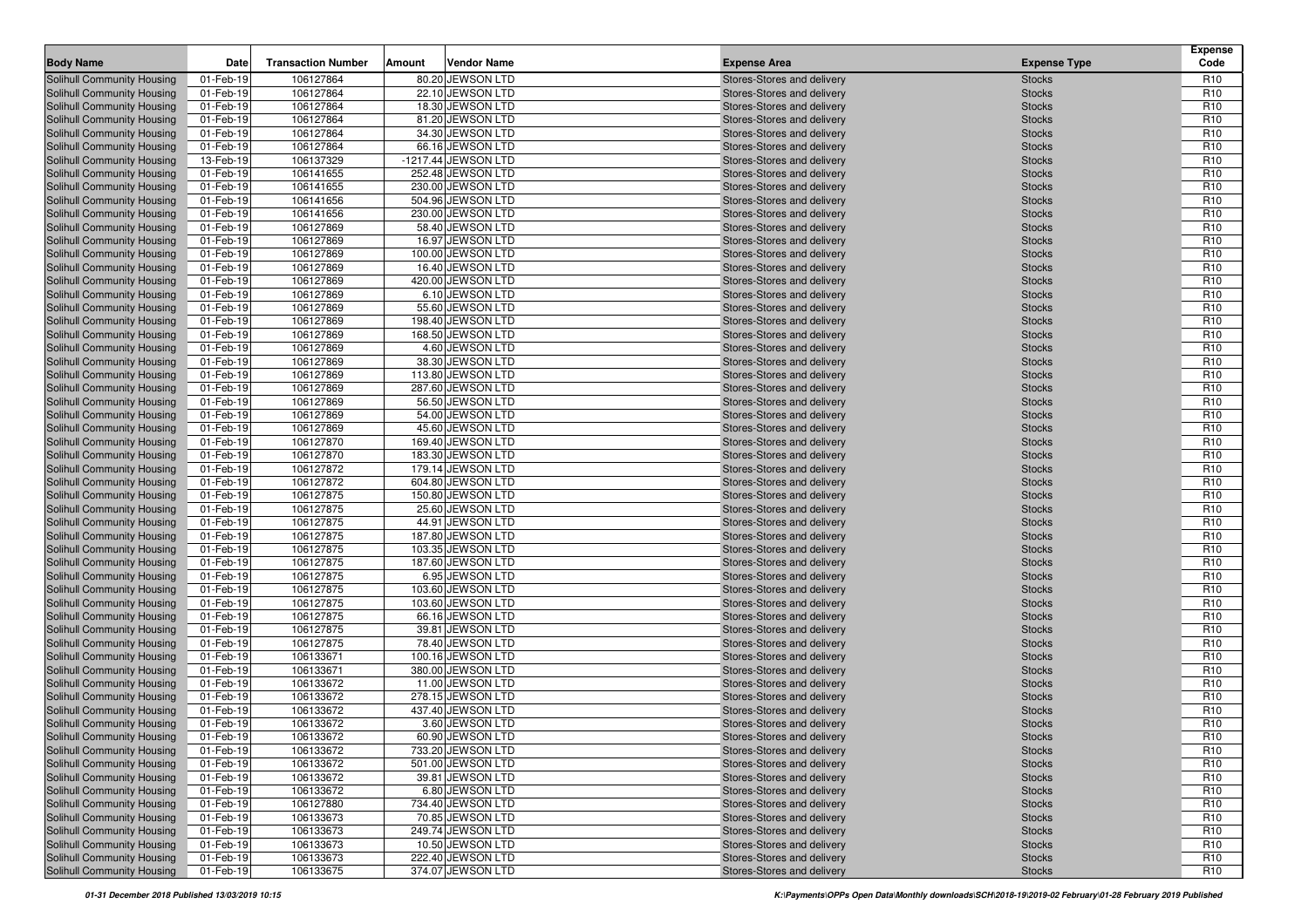| 106133676<br>373.10 JEWSON LTD<br>Solihull Community Housing<br>01-Feb-19<br>Stores-Stores and delivery<br><b>Stocks</b><br>R <sub>10</sub><br>R <sub>10</sub><br>Solihull Community Housing<br>01-Feb-19<br>106127886<br>732.50 JEWSON LTD<br>Stores-Stores and delivery<br><b>Stocks</b><br>106127886<br>R <sub>10</sub><br>01-Feb-19<br>60.00 JEWSON LTD<br><b>Stocks</b><br><b>Solihull Community Housing</b><br>Stores-Stores and delivery<br>455.54 JEWSON LTD<br>R <sub>10</sub><br>01-Feb-19<br>106201354<br>Stores-Stores and delivery<br><b>Stocks</b><br>01-Feb-19<br>106133680<br>29.20 JEWSON LTD<br>R <sub>10</sub><br>Solihull Community Housing<br>Stores-Stores and delivery<br><b>Stocks</b><br>135.70 JEWSON LTD<br>Solihull Community Housing<br>01-Feb-19<br>106133680<br>Stores-Stores and delivery<br><b>Stocks</b><br>R <sub>10</sub><br>01-Feb-19<br>106133680<br>41.82 JEWSON LTD<br>Stores-Stores and delivery<br><b>Stocks</b><br>R <sub>10</sub><br>01-Feb-19<br>106133680<br>9.60 JEWSON LTD<br>R <sub>10</sub><br>Stores-Stores and delivery<br><b>Stocks</b><br>37.68 JEWSON LTD<br>01-Feb-19<br>106133680<br>R <sub>10</sub><br>Stores-Stores and delivery<br><b>Stocks</b><br>106133680<br>R <sub>10</sub><br>01-Feb-19<br>123.00 JEWSON LTD<br><b>Stocks</b><br>Stores-Stores and delivery<br>Solihull Community Housing<br>01-Feb-19<br>106133680<br>6.20 JEWSON LTD<br>R <sub>10</sub><br>Stores-Stores and delivery<br><b>Stocks</b><br>106133680<br>51.63 JEWSON LTD<br>R <sub>10</sub><br>01-Feb-19<br><b>Stocks</b><br>Solihull Community Housing<br>Stores-Stores and delivery<br>106133680<br>12.30 JEWSON LTD<br>R <sub>10</sub><br>Solihull Community Housing<br>01-Feb-19<br>Stores-Stores and delivery<br><b>Stocks</b><br>01-Feb-19<br>106133680<br>15.80 JEWSON LTD<br>Stores-Stores and delivery<br><b>Stocks</b><br>R <sub>10</sub><br>Solihull Community Housing<br>01-Feb-19<br>106133680<br>30.20 JEWSON LTD<br>Stores-Stores and delivery<br>R <sub>10</sub><br><b>Stocks</b><br>R <sub>10</sub><br>01-Feb-19<br>106133680<br>9.22 JEWSON LTD<br>Stores-Stores and delivery<br><b>Stocks</b><br>01-Feb-19<br>106133680<br>16.85 JEWSON LTD<br><b>Stocks</b><br>R <sub>10</sub><br>Stores-Stores and delivery<br>106133680<br>01-Feb-19<br>222.80 JEWSON LTD<br>R <sub>10</sub><br>Stores-Stores and delivery<br><b>Stocks</b><br>106133680<br>R <sub>10</sub><br>01-Feb-19<br>138.00 JEWSON LTD<br>Stores-Stores and delivery<br><b>Stocks</b><br>R <sub>10</sub><br>Solihull Community Housing<br>01-Feb-19<br>106133680<br>975.00 JEWSON LTD<br>Stores-Stores and delivery<br><b>Stocks</b><br>106133680<br>R <sub>10</sub><br><b>Solihull Community Housing</b><br>01-Feb-19<br>14.45 JEWSON LTD<br><b>Stocks</b><br>Stores-Stores and delivery<br>R <sub>10</sub><br>01-Feb-19<br>106133680<br>15.65 JEWSON LTD<br>Stores-Stores and delivery<br><b>Stocks</b><br>R <sub>10</sub><br>01-Feb-19<br>106133680<br>8.14 JEWSON LTD<br><b>Stocks</b><br>Stores-Stores and delivery<br>R <sub>10</sub><br>Solihull Community Housing<br>01-Feb-19<br>106133680<br>26.95 JEWSON LTD<br><b>Stocks</b><br>Stores-Stores and delivery<br>30.00 JEWSON LTD<br>R <sub>10</sub><br>01-Feb-19<br>106133680<br>Stores-Stores and delivery<br><b>Stocks</b><br>106133680<br>199.20 JEWSON LTD<br>R <sub>10</sub><br>Solihull Community Housing<br>01-Feb-19<br>Stores-Stores and delivery<br><b>Stocks</b><br>106133682<br>7.70 JEWSON LTD<br>01-Feb-19<br>R <sub>10</sub><br>Stores-Stores and delivery<br><b>Stocks</b><br>R <sub>10</sub><br>Solihull Community Housing<br>01-Feb-19<br>106133682<br>6.12 JEWSON LTD<br>Stores-Stores and delivery<br><b>Stocks</b><br>9.50 JEWSON LTD<br>R <sub>10</sub><br>Solihull Community Housing<br>01-Feb-19<br>106133682<br>Stores-Stores and delivery<br><b>Stocks</b><br>106133682<br>167.20 JEWSON LTD<br>R <sub>10</sub><br>Solihull Community Housing<br>01-Feb-19<br>Stores-Stores and delivery<br><b>Stocks</b><br>R <sub>10</sub><br><b>Solihull Community Housing</b><br>01-Feb-19<br>106133682<br>48.50 JEWSON LTD<br>Stores-Stores and delivery<br><b>Stocks</b><br>Solihull Community Housing<br>01-Feb-19<br>106133682<br>60.00 JEWSON LTD<br>Stores-Stores and delivery<br><b>Stocks</b><br>R <sub>10</sub><br>106133682<br>R <sub>10</sub><br>Solihull Community Housing<br>01-Feb-19<br>205.20 JEWSON LTD<br>Stores-Stores and delivery<br><b>Stocks</b><br>11.20 JEWSON LTD<br><b>Solihull Community Housing</b><br>01-Feb-19<br>106133682<br>R <sub>10</sub><br>Stores-Stores and delivery<br><b>Stocks</b><br>106133682<br>R <sub>10</sub><br><b>Solihull Community Housing</b><br>01-Feb-19<br>11.80 JEWSON LTD<br><b>Stocks</b><br>Stores-Stores and delivery<br>106133682<br>R <sub>10</sub><br>Solihull Community Housing<br>01-Feb-19<br>57.00 JEWSON LTD<br>Stores-Stores and delivery<br><b>Stocks</b><br>106133682<br>R <sub>10</sub><br>Solihull Community Housing<br>01-Feb-19<br>20.28 JEWSON LTD<br>Stores-Stores and delivery<br><b>Stocks</b><br>107.82 JEWSON LTD<br>R <sub>10</sub><br>Solihull Community Housing<br>01-Feb-19<br>106133682<br><b>Stocks</b><br>Stores-Stores and delivery<br>106133682<br><b>Solihull Community Housing</b><br>01-Feb-19<br>106.50 JEWSON LTD<br>Stores-Stores and delivery<br><b>Stocks</b><br>R <sub>10</sub><br><b>Solihull Community Housing</b><br>01-Feb-19<br>106133682<br>27.95 JEWSON LTD<br><b>Stocks</b><br>R <sub>10</sub><br>Stores-Stores and delivery<br>R <sub>10</sub><br><b>Solihull Community Housing</b><br>01-Feb-19<br>106133682<br>40.70 JEWSON LTD<br><b>Stocks</b><br>Stores-Stores and delivery<br>106133684<br>R <sub>10</sub><br><b>Solihull Community Housing</b><br>01-Feb-19<br>311.40 JEWSON LTD<br><b>Stocks</b><br>Stores-Stores and delivery<br>106133686<br>215.68 JEWSON LTD<br><b>Solihull Community Housing</b><br>01-Feb-19<br>R <sub>10</sub><br>Stores-Stores and delivery<br><b>Stocks</b><br>Solihull Community Housing<br>01-Feb-19<br>106133686<br>26.95 JEWSON LTD<br>R <sub>10</sub><br>Stores-Stores and delivery<br><b>Stocks</b><br>106133686<br>R <sub>10</sub><br>Solihull Community Housing<br>01-Feb-19<br>43.00 JEWSON LTD<br>Stores-Stores and delivery<br><b>Stocks</b><br>106133686<br>26.95 JEWSON LTD<br>R <sub>10</sub><br>01-Feb-19<br>Solihull Community Housing<br>Stores-Stores and delivery<br><b>Stocks</b><br><b>Solihull Community Housing</b><br>01-Feb-19<br>106133686<br>244.28 JEWSON LTD<br>R <sub>10</sub><br>Stores-Stores and delivery<br><b>Stocks</b><br>R <sub>10</sub><br>Solihull Community Housing<br>01-Feb-19<br>106133686<br>78.00 JEWSON LTD<br>Stores-Stores and delivery<br><b>Stocks</b><br>260.36 JEWSON LTD<br>R <sub>10</sub><br>Solihull Community Housing<br>01-Feb-19<br>106133686<br>Stores-Stores and delivery<br><b>Stocks</b><br>Solihull Community Housing<br>106133686<br>133.56 JEWSON LTD<br>R <sub>10</sub><br>01-Feb-19<br>Stores-Stores and delivery<br><b>Stocks</b><br>29.85 JEWSON LTD<br>R <sub>10</sub><br><b>Solihull Community Housing</b><br>01-Feb-19<br>106133686<br>Stores-Stores and delivery<br><b>Stocks</b><br>Solihull Community Housing<br>01-Feb-19<br>106133686<br>337.50 JEWSON LTD<br>Stores-Stores and delivery<br>R <sub>10</sub><br><b>Stocks</b><br>Solihull Community Housing<br>01-Feb-19<br>106133686<br>18.24 JEWSON LTD<br>Stores-Stores and delivery<br>R <sub>10</sub><br><b>Stocks</b><br><b>Solihull Community Housing</b><br>73.70 JEWSON LTD<br>R <sub>10</sub><br>01-Feb-19<br>106133687<br>Stores-Stores and delivery<br><b>Stocks</b><br>106133687<br>28.11 JEWSON LTD<br>Solihull Community Housing<br>01-Feb-19<br>Stores-Stores and delivery<br>R <sub>10</sub><br><b>Stocks</b><br>152.70 JEWSON LTD<br>Solihull Community Housing<br>01-Feb-19<br>106133687<br>Stores-Stores and delivery<br>R <sub>10</sub><br><b>Stocks</b><br>Solihull Community Housing<br>01-Feb-19<br>106133689<br>109.20 JEWSON LTD<br>Stores-Stores and delivery<br>R <sub>10</sub><br><b>Stocks</b><br><b>Solihull Community Housing</b><br>01-Feb-19<br>106133689<br>163.89 JEWSON LTD<br>Stores-Stores and delivery<br>R <sub>10</sub><br><b>Stocks</b><br>104.00 JEWSON LTD<br>Solihull Community Housing<br>01-Feb-19<br>106133689<br>Stores-Stores and delivery<br>R <sub>10</sub><br><b>Stocks</b><br>106133690<br>19.30 JEWSON LTD<br>Stores-Stores and delivery<br><b>Stocks</b><br>R <sub>10</sub><br>01-Feb-19 | <b>Body Name</b>                  | Date | <b>Transaction Number</b> | Amount | <b>Vendor Name</b> | <b>Expense Area</b> | <b>Expense Type</b> | <b>Expense</b><br>Code |
|----------------------------------------------------------------------------------------------------------------------------------------------------------------------------------------------------------------------------------------------------------------------------------------------------------------------------------------------------------------------------------------------------------------------------------------------------------------------------------------------------------------------------------------------------------------------------------------------------------------------------------------------------------------------------------------------------------------------------------------------------------------------------------------------------------------------------------------------------------------------------------------------------------------------------------------------------------------------------------------------------------------------------------------------------------------------------------------------------------------------------------------------------------------------------------------------------------------------------------------------------------------------------------------------------------------------------------------------------------------------------------------------------------------------------------------------------------------------------------------------------------------------------------------------------------------------------------------------------------------------------------------------------------------------------------------------------------------------------------------------------------------------------------------------------------------------------------------------------------------------------------------------------------------------------------------------------------------------------------------------------------------------------------------------------------------------------------------------------------------------------------------------------------------------------------------------------------------------------------------------------------------------------------------------------------------------------------------------------------------------------------------------------------------------------------------------------------------------------------------------------------------------------------------------------------------------------------------------------------------------------------------------------------------------------------------------------------------------------------------------------------------------------------------------------------------------------------------------------------------------------------------------------------------------------------------------------------------------------------------------------------------------------------------------------------------------------------------------------------------------------------------------------------------------------------------------------------------------------------------------------------------------------------------------------------------------------------------------------------------------------------------------------------------------------------------------------------------------------------------------------------------------------------------------------------------------------------------------------------------------------------------------------------------------------------------------------------------------------------------------------------------------------------------------------------------------------------------------------------------------------------------------------------------------------------------------------------------------------------------------------------------------------------------------------------------------------------------------------------------------------------------------------------------------------------------------------------------------------------------------------------------------------------------------------------------------------------------------------------------------------------------------------------------------------------------------------------------------------------------------------------------------------------------------------------------------------------------------------------------------------------------------------------------------------------------------------------------------------------------------------------------------------------------------------------------------------------------------------------------------------------------------------------------------------------------------------------------------------------------------------------------------------------------------------------------------------------------------------------------------------------------------------------------------------------------------------------------------------------------------------------------------------------------------------------------------------------------------------------------------------------------------------------------------------------------------------------------------------------------------------------------------------------------------------------------------------------------------------------------------------------------------------------------------------------------------------------------------------------------------------------------------------------------------------------------------------------------------------------------------------------------------------------------------------------------------------------------------------------------------------------------------------------------------------------------------------------------------------------------------------------------------------------------------------------------------------------------------------------------------------------------------------------------------------------------------------------------------------------------------------------------------------------------------------------------------------------------------------------------------------------------------------------------------------------------------------------------------------------------------------------------------------------------------------------------------------------------------------------------------------------------------------------------------------------------------------------------------------------------------------------------------------------------------------------------------------------------------------------------------------------------------------------------------------------------------------------------------------------------------------------------------------------------------------------------------------------------------------------------------------------------------------------------------------------------------------------------------------------------------------------------------------------------------------------------------------------------------------------------------------------------------------------------------------------------------------------------------------------------------------------------------------------------------------------------------------------------------------------------------------------------------------------------------------------------------------------------------------------------------------------------------------------------------------------------------------------------------------------------------------------------------------------------------------------------------------------------------------------------------------------------------------------------------------------------------------------------------------------------------------------------------------------------------------------------------------------------------------------------------------------------------------------------------------------------------------------------------------------------------------------------------|-----------------------------------|------|---------------------------|--------|--------------------|---------------------|---------------------|------------------------|
|                                                                                                                                                                                                                                                                                                                                                                                                                                                                                                                                                                                                                                                                                                                                                                                                                                                                                                                                                                                                                                                                                                                                                                                                                                                                                                                                                                                                                                                                                                                                                                                                                                                                                                                                                                                                                                                                                                                                                                                                                                                                                                                                                                                                                                                                                                                                                                                                                                                                                                                                                                                                                                                                                                                                                                                                                                                                                                                                                                                                                                                                                                                                                                                                                                                                                                                                                                                                                                                                                                                                                                                                                                                                                                                                                                                                                                                                                                                                                                                                                                                                                                                                                                                                                                                                                                                                                                                                                                                                                                                                                                                                                                                                                                                                                                                                                                                                                                                                                                                                                                                                                                                                                                                                                                                                                                                                                                                                                                                                                                                                                                                                                                                                                                                                                                                                                                                                                                                                                                                                                                                                                                                                                                                                                                                                                                                                                                                                                                                                                                                                                                                                                                                                                                                                                                                                                                                                                                                                                                                                                                                                                                                                                                                                                                                                                                                                                                                                                                                                                                                                                                                                                                                                                                                                                                                                                                                                                                                                                                                                                                                                                                                                                                                                                                                                                                                                                                                                                                                                                                                      |                                   |      |                           |        |                    |                     |                     |                        |
|                                                                                                                                                                                                                                                                                                                                                                                                                                                                                                                                                                                                                                                                                                                                                                                                                                                                                                                                                                                                                                                                                                                                                                                                                                                                                                                                                                                                                                                                                                                                                                                                                                                                                                                                                                                                                                                                                                                                                                                                                                                                                                                                                                                                                                                                                                                                                                                                                                                                                                                                                                                                                                                                                                                                                                                                                                                                                                                                                                                                                                                                                                                                                                                                                                                                                                                                                                                                                                                                                                                                                                                                                                                                                                                                                                                                                                                                                                                                                                                                                                                                                                                                                                                                                                                                                                                                                                                                                                                                                                                                                                                                                                                                                                                                                                                                                                                                                                                                                                                                                                                                                                                                                                                                                                                                                                                                                                                                                                                                                                                                                                                                                                                                                                                                                                                                                                                                                                                                                                                                                                                                                                                                                                                                                                                                                                                                                                                                                                                                                                                                                                                                                                                                                                                                                                                                                                                                                                                                                                                                                                                                                                                                                                                                                                                                                                                                                                                                                                                                                                                                                                                                                                                                                                                                                                                                                                                                                                                                                                                                                                                                                                                                                                                                                                                                                                                                                                                                                                                                                                                      |                                   |      |                           |        |                    |                     |                     |                        |
|                                                                                                                                                                                                                                                                                                                                                                                                                                                                                                                                                                                                                                                                                                                                                                                                                                                                                                                                                                                                                                                                                                                                                                                                                                                                                                                                                                                                                                                                                                                                                                                                                                                                                                                                                                                                                                                                                                                                                                                                                                                                                                                                                                                                                                                                                                                                                                                                                                                                                                                                                                                                                                                                                                                                                                                                                                                                                                                                                                                                                                                                                                                                                                                                                                                                                                                                                                                                                                                                                                                                                                                                                                                                                                                                                                                                                                                                                                                                                                                                                                                                                                                                                                                                                                                                                                                                                                                                                                                                                                                                                                                                                                                                                                                                                                                                                                                                                                                                                                                                                                                                                                                                                                                                                                                                                                                                                                                                                                                                                                                                                                                                                                                                                                                                                                                                                                                                                                                                                                                                                                                                                                                                                                                                                                                                                                                                                                                                                                                                                                                                                                                                                                                                                                                                                                                                                                                                                                                                                                                                                                                                                                                                                                                                                                                                                                                                                                                                                                                                                                                                                                                                                                                                                                                                                                                                                                                                                                                                                                                                                                                                                                                                                                                                                                                                                                                                                                                                                                                                                                                      |                                   |      |                           |        |                    |                     |                     |                        |
|                                                                                                                                                                                                                                                                                                                                                                                                                                                                                                                                                                                                                                                                                                                                                                                                                                                                                                                                                                                                                                                                                                                                                                                                                                                                                                                                                                                                                                                                                                                                                                                                                                                                                                                                                                                                                                                                                                                                                                                                                                                                                                                                                                                                                                                                                                                                                                                                                                                                                                                                                                                                                                                                                                                                                                                                                                                                                                                                                                                                                                                                                                                                                                                                                                                                                                                                                                                                                                                                                                                                                                                                                                                                                                                                                                                                                                                                                                                                                                                                                                                                                                                                                                                                                                                                                                                                                                                                                                                                                                                                                                                                                                                                                                                                                                                                                                                                                                                                                                                                                                                                                                                                                                                                                                                                                                                                                                                                                                                                                                                                                                                                                                                                                                                                                                                                                                                                                                                                                                                                                                                                                                                                                                                                                                                                                                                                                                                                                                                                                                                                                                                                                                                                                                                                                                                                                                                                                                                                                                                                                                                                                                                                                                                                                                                                                                                                                                                                                                                                                                                                                                                                                                                                                                                                                                                                                                                                                                                                                                                                                                                                                                                                                                                                                                                                                                                                                                                                                                                                                                                      | Solihull Community Housing        |      |                           |        |                    |                     |                     |                        |
|                                                                                                                                                                                                                                                                                                                                                                                                                                                                                                                                                                                                                                                                                                                                                                                                                                                                                                                                                                                                                                                                                                                                                                                                                                                                                                                                                                                                                                                                                                                                                                                                                                                                                                                                                                                                                                                                                                                                                                                                                                                                                                                                                                                                                                                                                                                                                                                                                                                                                                                                                                                                                                                                                                                                                                                                                                                                                                                                                                                                                                                                                                                                                                                                                                                                                                                                                                                                                                                                                                                                                                                                                                                                                                                                                                                                                                                                                                                                                                                                                                                                                                                                                                                                                                                                                                                                                                                                                                                                                                                                                                                                                                                                                                                                                                                                                                                                                                                                                                                                                                                                                                                                                                                                                                                                                                                                                                                                                                                                                                                                                                                                                                                                                                                                                                                                                                                                                                                                                                                                                                                                                                                                                                                                                                                                                                                                                                                                                                                                                                                                                                                                                                                                                                                                                                                                                                                                                                                                                                                                                                                                                                                                                                                                                                                                                                                                                                                                                                                                                                                                                                                                                                                                                                                                                                                                                                                                                                                                                                                                                                                                                                                                                                                                                                                                                                                                                                                                                                                                                                                      |                                   |      |                           |        |                    |                     |                     |                        |
|                                                                                                                                                                                                                                                                                                                                                                                                                                                                                                                                                                                                                                                                                                                                                                                                                                                                                                                                                                                                                                                                                                                                                                                                                                                                                                                                                                                                                                                                                                                                                                                                                                                                                                                                                                                                                                                                                                                                                                                                                                                                                                                                                                                                                                                                                                                                                                                                                                                                                                                                                                                                                                                                                                                                                                                                                                                                                                                                                                                                                                                                                                                                                                                                                                                                                                                                                                                                                                                                                                                                                                                                                                                                                                                                                                                                                                                                                                                                                                                                                                                                                                                                                                                                                                                                                                                                                                                                                                                                                                                                                                                                                                                                                                                                                                                                                                                                                                                                                                                                                                                                                                                                                                                                                                                                                                                                                                                                                                                                                                                                                                                                                                                                                                                                                                                                                                                                                                                                                                                                                                                                                                                                                                                                                                                                                                                                                                                                                                                                                                                                                                                                                                                                                                                                                                                                                                                                                                                                                                                                                                                                                                                                                                                                                                                                                                                                                                                                                                                                                                                                                                                                                                                                                                                                                                                                                                                                                                                                                                                                                                                                                                                                                                                                                                                                                                                                                                                                                                                                                                                      |                                   |      |                           |        |                    |                     |                     |                        |
|                                                                                                                                                                                                                                                                                                                                                                                                                                                                                                                                                                                                                                                                                                                                                                                                                                                                                                                                                                                                                                                                                                                                                                                                                                                                                                                                                                                                                                                                                                                                                                                                                                                                                                                                                                                                                                                                                                                                                                                                                                                                                                                                                                                                                                                                                                                                                                                                                                                                                                                                                                                                                                                                                                                                                                                                                                                                                                                                                                                                                                                                                                                                                                                                                                                                                                                                                                                                                                                                                                                                                                                                                                                                                                                                                                                                                                                                                                                                                                                                                                                                                                                                                                                                                                                                                                                                                                                                                                                                                                                                                                                                                                                                                                                                                                                                                                                                                                                                                                                                                                                                                                                                                                                                                                                                                                                                                                                                                                                                                                                                                                                                                                                                                                                                                                                                                                                                                                                                                                                                                                                                                                                                                                                                                                                                                                                                                                                                                                                                                                                                                                                                                                                                                                                                                                                                                                                                                                                                                                                                                                                                                                                                                                                                                                                                                                                                                                                                                                                                                                                                                                                                                                                                                                                                                                                                                                                                                                                                                                                                                                                                                                                                                                                                                                                                                                                                                                                                                                                                                                                      | Solihull Community Housing        |      |                           |        |                    |                     |                     |                        |
|                                                                                                                                                                                                                                                                                                                                                                                                                                                                                                                                                                                                                                                                                                                                                                                                                                                                                                                                                                                                                                                                                                                                                                                                                                                                                                                                                                                                                                                                                                                                                                                                                                                                                                                                                                                                                                                                                                                                                                                                                                                                                                                                                                                                                                                                                                                                                                                                                                                                                                                                                                                                                                                                                                                                                                                                                                                                                                                                                                                                                                                                                                                                                                                                                                                                                                                                                                                                                                                                                                                                                                                                                                                                                                                                                                                                                                                                                                                                                                                                                                                                                                                                                                                                                                                                                                                                                                                                                                                                                                                                                                                                                                                                                                                                                                                                                                                                                                                                                                                                                                                                                                                                                                                                                                                                                                                                                                                                                                                                                                                                                                                                                                                                                                                                                                                                                                                                                                                                                                                                                                                                                                                                                                                                                                                                                                                                                                                                                                                                                                                                                                                                                                                                                                                                                                                                                                                                                                                                                                                                                                                                                                                                                                                                                                                                                                                                                                                                                                                                                                                                                                                                                                                                                                                                                                                                                                                                                                                                                                                                                                                                                                                                                                                                                                                                                                                                                                                                                                                                                                                      | Solihull Community Housing        |      |                           |        |                    |                     |                     |                        |
|                                                                                                                                                                                                                                                                                                                                                                                                                                                                                                                                                                                                                                                                                                                                                                                                                                                                                                                                                                                                                                                                                                                                                                                                                                                                                                                                                                                                                                                                                                                                                                                                                                                                                                                                                                                                                                                                                                                                                                                                                                                                                                                                                                                                                                                                                                                                                                                                                                                                                                                                                                                                                                                                                                                                                                                                                                                                                                                                                                                                                                                                                                                                                                                                                                                                                                                                                                                                                                                                                                                                                                                                                                                                                                                                                                                                                                                                                                                                                                                                                                                                                                                                                                                                                                                                                                                                                                                                                                                                                                                                                                                                                                                                                                                                                                                                                                                                                                                                                                                                                                                                                                                                                                                                                                                                                                                                                                                                                                                                                                                                                                                                                                                                                                                                                                                                                                                                                                                                                                                                                                                                                                                                                                                                                                                                                                                                                                                                                                                                                                                                                                                                                                                                                                                                                                                                                                                                                                                                                                                                                                                                                                                                                                                                                                                                                                                                                                                                                                                                                                                                                                                                                                                                                                                                                                                                                                                                                                                                                                                                                                                                                                                                                                                                                                                                                                                                                                                                                                                                                                                      | Solihull Community Housing        |      |                           |        |                    |                     |                     |                        |
|                                                                                                                                                                                                                                                                                                                                                                                                                                                                                                                                                                                                                                                                                                                                                                                                                                                                                                                                                                                                                                                                                                                                                                                                                                                                                                                                                                                                                                                                                                                                                                                                                                                                                                                                                                                                                                                                                                                                                                                                                                                                                                                                                                                                                                                                                                                                                                                                                                                                                                                                                                                                                                                                                                                                                                                                                                                                                                                                                                                                                                                                                                                                                                                                                                                                                                                                                                                                                                                                                                                                                                                                                                                                                                                                                                                                                                                                                                                                                                                                                                                                                                                                                                                                                                                                                                                                                                                                                                                                                                                                                                                                                                                                                                                                                                                                                                                                                                                                                                                                                                                                                                                                                                                                                                                                                                                                                                                                                                                                                                                                                                                                                                                                                                                                                                                                                                                                                                                                                                                                                                                                                                                                                                                                                                                                                                                                                                                                                                                                                                                                                                                                                                                                                                                                                                                                                                                                                                                                                                                                                                                                                                                                                                                                                                                                                                                                                                                                                                                                                                                                                                                                                                                                                                                                                                                                                                                                                                                                                                                                                                                                                                                                                                                                                                                                                                                                                                                                                                                                                                                      | <b>Solihull Community Housing</b> |      |                           |        |                    |                     |                     |                        |
|                                                                                                                                                                                                                                                                                                                                                                                                                                                                                                                                                                                                                                                                                                                                                                                                                                                                                                                                                                                                                                                                                                                                                                                                                                                                                                                                                                                                                                                                                                                                                                                                                                                                                                                                                                                                                                                                                                                                                                                                                                                                                                                                                                                                                                                                                                                                                                                                                                                                                                                                                                                                                                                                                                                                                                                                                                                                                                                                                                                                                                                                                                                                                                                                                                                                                                                                                                                                                                                                                                                                                                                                                                                                                                                                                                                                                                                                                                                                                                                                                                                                                                                                                                                                                                                                                                                                                                                                                                                                                                                                                                                                                                                                                                                                                                                                                                                                                                                                                                                                                                                                                                                                                                                                                                                                                                                                                                                                                                                                                                                                                                                                                                                                                                                                                                                                                                                                                                                                                                                                                                                                                                                                                                                                                                                                                                                                                                                                                                                                                                                                                                                                                                                                                                                                                                                                                                                                                                                                                                                                                                                                                                                                                                                                                                                                                                                                                                                                                                                                                                                                                                                                                                                                                                                                                                                                                                                                                                                                                                                                                                                                                                                                                                                                                                                                                                                                                                                                                                                                                                                      |                                   |      |                           |        |                    |                     |                     |                        |
|                                                                                                                                                                                                                                                                                                                                                                                                                                                                                                                                                                                                                                                                                                                                                                                                                                                                                                                                                                                                                                                                                                                                                                                                                                                                                                                                                                                                                                                                                                                                                                                                                                                                                                                                                                                                                                                                                                                                                                                                                                                                                                                                                                                                                                                                                                                                                                                                                                                                                                                                                                                                                                                                                                                                                                                                                                                                                                                                                                                                                                                                                                                                                                                                                                                                                                                                                                                                                                                                                                                                                                                                                                                                                                                                                                                                                                                                                                                                                                                                                                                                                                                                                                                                                                                                                                                                                                                                                                                                                                                                                                                                                                                                                                                                                                                                                                                                                                                                                                                                                                                                                                                                                                                                                                                                                                                                                                                                                                                                                                                                                                                                                                                                                                                                                                                                                                                                                                                                                                                                                                                                                                                                                                                                                                                                                                                                                                                                                                                                                                                                                                                                                                                                                                                                                                                                                                                                                                                                                                                                                                                                                                                                                                                                                                                                                                                                                                                                                                                                                                                                                                                                                                                                                                                                                                                                                                                                                                                                                                                                                                                                                                                                                                                                                                                                                                                                                                                                                                                                                                                      |                                   |      |                           |        |                    |                     |                     |                        |
|                                                                                                                                                                                                                                                                                                                                                                                                                                                                                                                                                                                                                                                                                                                                                                                                                                                                                                                                                                                                                                                                                                                                                                                                                                                                                                                                                                                                                                                                                                                                                                                                                                                                                                                                                                                                                                                                                                                                                                                                                                                                                                                                                                                                                                                                                                                                                                                                                                                                                                                                                                                                                                                                                                                                                                                                                                                                                                                                                                                                                                                                                                                                                                                                                                                                                                                                                                                                                                                                                                                                                                                                                                                                                                                                                                                                                                                                                                                                                                                                                                                                                                                                                                                                                                                                                                                                                                                                                                                                                                                                                                                                                                                                                                                                                                                                                                                                                                                                                                                                                                                                                                                                                                                                                                                                                                                                                                                                                                                                                                                                                                                                                                                                                                                                                                                                                                                                                                                                                                                                                                                                                                                                                                                                                                                                                                                                                                                                                                                                                                                                                                                                                                                                                                                                                                                                                                                                                                                                                                                                                                                                                                                                                                                                                                                                                                                                                                                                                                                                                                                                                                                                                                                                                                                                                                                                                                                                                                                                                                                                                                                                                                                                                                                                                                                                                                                                                                                                                                                                                                                      |                                   |      |                           |        |                    |                     |                     |                        |
|                                                                                                                                                                                                                                                                                                                                                                                                                                                                                                                                                                                                                                                                                                                                                                                                                                                                                                                                                                                                                                                                                                                                                                                                                                                                                                                                                                                                                                                                                                                                                                                                                                                                                                                                                                                                                                                                                                                                                                                                                                                                                                                                                                                                                                                                                                                                                                                                                                                                                                                                                                                                                                                                                                                                                                                                                                                                                                                                                                                                                                                                                                                                                                                                                                                                                                                                                                                                                                                                                                                                                                                                                                                                                                                                                                                                                                                                                                                                                                                                                                                                                                                                                                                                                                                                                                                                                                                                                                                                                                                                                                                                                                                                                                                                                                                                                                                                                                                                                                                                                                                                                                                                                                                                                                                                                                                                                                                                                                                                                                                                                                                                                                                                                                                                                                                                                                                                                                                                                                                                                                                                                                                                                                                                                                                                                                                                                                                                                                                                                                                                                                                                                                                                                                                                                                                                                                                                                                                                                                                                                                                                                                                                                                                                                                                                                                                                                                                                                                                                                                                                                                                                                                                                                                                                                                                                                                                                                                                                                                                                                                                                                                                                                                                                                                                                                                                                                                                                                                                                                                                      | <b>Solihull Community Housing</b> |      |                           |        |                    |                     |                     |                        |
|                                                                                                                                                                                                                                                                                                                                                                                                                                                                                                                                                                                                                                                                                                                                                                                                                                                                                                                                                                                                                                                                                                                                                                                                                                                                                                                                                                                                                                                                                                                                                                                                                                                                                                                                                                                                                                                                                                                                                                                                                                                                                                                                                                                                                                                                                                                                                                                                                                                                                                                                                                                                                                                                                                                                                                                                                                                                                                                                                                                                                                                                                                                                                                                                                                                                                                                                                                                                                                                                                                                                                                                                                                                                                                                                                                                                                                                                                                                                                                                                                                                                                                                                                                                                                                                                                                                                                                                                                                                                                                                                                                                                                                                                                                                                                                                                                                                                                                                                                                                                                                                                                                                                                                                                                                                                                                                                                                                                                                                                                                                                                                                                                                                                                                                                                                                                                                                                                                                                                                                                                                                                                                                                                                                                                                                                                                                                                                                                                                                                                                                                                                                                                                                                                                                                                                                                                                                                                                                                                                                                                                                                                                                                                                                                                                                                                                                                                                                                                                                                                                                                                                                                                                                                                                                                                                                                                                                                                                                                                                                                                                                                                                                                                                                                                                                                                                                                                                                                                                                                                                                      |                                   |      |                           |        |                    |                     |                     |                        |
|                                                                                                                                                                                                                                                                                                                                                                                                                                                                                                                                                                                                                                                                                                                                                                                                                                                                                                                                                                                                                                                                                                                                                                                                                                                                                                                                                                                                                                                                                                                                                                                                                                                                                                                                                                                                                                                                                                                                                                                                                                                                                                                                                                                                                                                                                                                                                                                                                                                                                                                                                                                                                                                                                                                                                                                                                                                                                                                                                                                                                                                                                                                                                                                                                                                                                                                                                                                                                                                                                                                                                                                                                                                                                                                                                                                                                                                                                                                                                                                                                                                                                                                                                                                                                                                                                                                                                                                                                                                                                                                                                                                                                                                                                                                                                                                                                                                                                                                                                                                                                                                                                                                                                                                                                                                                                                                                                                                                                                                                                                                                                                                                                                                                                                                                                                                                                                                                                                                                                                                                                                                                                                                                                                                                                                                                                                                                                                                                                                                                                                                                                                                                                                                                                                                                                                                                                                                                                                                                                                                                                                                                                                                                                                                                                                                                                                                                                                                                                                                                                                                                                                                                                                                                                                                                                                                                                                                                                                                                                                                                                                                                                                                                                                                                                                                                                                                                                                                                                                                                                                                      | <b>Solihull Community Housing</b> |      |                           |        |                    |                     |                     |                        |
|                                                                                                                                                                                                                                                                                                                                                                                                                                                                                                                                                                                                                                                                                                                                                                                                                                                                                                                                                                                                                                                                                                                                                                                                                                                                                                                                                                                                                                                                                                                                                                                                                                                                                                                                                                                                                                                                                                                                                                                                                                                                                                                                                                                                                                                                                                                                                                                                                                                                                                                                                                                                                                                                                                                                                                                                                                                                                                                                                                                                                                                                                                                                                                                                                                                                                                                                                                                                                                                                                                                                                                                                                                                                                                                                                                                                                                                                                                                                                                                                                                                                                                                                                                                                                                                                                                                                                                                                                                                                                                                                                                                                                                                                                                                                                                                                                                                                                                                                                                                                                                                                                                                                                                                                                                                                                                                                                                                                                                                                                                                                                                                                                                                                                                                                                                                                                                                                                                                                                                                                                                                                                                                                                                                                                                                                                                                                                                                                                                                                                                                                                                                                                                                                                                                                                                                                                                                                                                                                                                                                                                                                                                                                                                                                                                                                                                                                                                                                                                                                                                                                                                                                                                                                                                                                                                                                                                                                                                                                                                                                                                                                                                                                                                                                                                                                                                                                                                                                                                                                                                                      | <b>Solihull Community Housing</b> |      |                           |        |                    |                     |                     |                        |
|                                                                                                                                                                                                                                                                                                                                                                                                                                                                                                                                                                                                                                                                                                                                                                                                                                                                                                                                                                                                                                                                                                                                                                                                                                                                                                                                                                                                                                                                                                                                                                                                                                                                                                                                                                                                                                                                                                                                                                                                                                                                                                                                                                                                                                                                                                                                                                                                                                                                                                                                                                                                                                                                                                                                                                                                                                                                                                                                                                                                                                                                                                                                                                                                                                                                                                                                                                                                                                                                                                                                                                                                                                                                                                                                                                                                                                                                                                                                                                                                                                                                                                                                                                                                                                                                                                                                                                                                                                                                                                                                                                                                                                                                                                                                                                                                                                                                                                                                                                                                                                                                                                                                                                                                                                                                                                                                                                                                                                                                                                                                                                                                                                                                                                                                                                                                                                                                                                                                                                                                                                                                                                                                                                                                                                                                                                                                                                                                                                                                                                                                                                                                                                                                                                                                                                                                                                                                                                                                                                                                                                                                                                                                                                                                                                                                                                                                                                                                                                                                                                                                                                                                                                                                                                                                                                                                                                                                                                                                                                                                                                                                                                                                                                                                                                                                                                                                                                                                                                                                                                                      | Solihull Community Housing        |      |                           |        |                    |                     |                     |                        |
|                                                                                                                                                                                                                                                                                                                                                                                                                                                                                                                                                                                                                                                                                                                                                                                                                                                                                                                                                                                                                                                                                                                                                                                                                                                                                                                                                                                                                                                                                                                                                                                                                                                                                                                                                                                                                                                                                                                                                                                                                                                                                                                                                                                                                                                                                                                                                                                                                                                                                                                                                                                                                                                                                                                                                                                                                                                                                                                                                                                                                                                                                                                                                                                                                                                                                                                                                                                                                                                                                                                                                                                                                                                                                                                                                                                                                                                                                                                                                                                                                                                                                                                                                                                                                                                                                                                                                                                                                                                                                                                                                                                                                                                                                                                                                                                                                                                                                                                                                                                                                                                                                                                                                                                                                                                                                                                                                                                                                                                                                                                                                                                                                                                                                                                                                                                                                                                                                                                                                                                                                                                                                                                                                                                                                                                                                                                                                                                                                                                                                                                                                                                                                                                                                                                                                                                                                                                                                                                                                                                                                                                                                                                                                                                                                                                                                                                                                                                                                                                                                                                                                                                                                                                                                                                                                                                                                                                                                                                                                                                                                                                                                                                                                                                                                                                                                                                                                                                                                                                                                                                      | <b>Solihull Community Housing</b> |      |                           |        |                    |                     |                     |                        |
|                                                                                                                                                                                                                                                                                                                                                                                                                                                                                                                                                                                                                                                                                                                                                                                                                                                                                                                                                                                                                                                                                                                                                                                                                                                                                                                                                                                                                                                                                                                                                                                                                                                                                                                                                                                                                                                                                                                                                                                                                                                                                                                                                                                                                                                                                                                                                                                                                                                                                                                                                                                                                                                                                                                                                                                                                                                                                                                                                                                                                                                                                                                                                                                                                                                                                                                                                                                                                                                                                                                                                                                                                                                                                                                                                                                                                                                                                                                                                                                                                                                                                                                                                                                                                                                                                                                                                                                                                                                                                                                                                                                                                                                                                                                                                                                                                                                                                                                                                                                                                                                                                                                                                                                                                                                                                                                                                                                                                                                                                                                                                                                                                                                                                                                                                                                                                                                                                                                                                                                                                                                                                                                                                                                                                                                                                                                                                                                                                                                                                                                                                                                                                                                                                                                                                                                                                                                                                                                                                                                                                                                                                                                                                                                                                                                                                                                                                                                                                                                                                                                                                                                                                                                                                                                                                                                                                                                                                                                                                                                                                                                                                                                                                                                                                                                                                                                                                                                                                                                                                                                      |                                   |      |                           |        |                    |                     |                     |                        |
|                                                                                                                                                                                                                                                                                                                                                                                                                                                                                                                                                                                                                                                                                                                                                                                                                                                                                                                                                                                                                                                                                                                                                                                                                                                                                                                                                                                                                                                                                                                                                                                                                                                                                                                                                                                                                                                                                                                                                                                                                                                                                                                                                                                                                                                                                                                                                                                                                                                                                                                                                                                                                                                                                                                                                                                                                                                                                                                                                                                                                                                                                                                                                                                                                                                                                                                                                                                                                                                                                                                                                                                                                                                                                                                                                                                                                                                                                                                                                                                                                                                                                                                                                                                                                                                                                                                                                                                                                                                                                                                                                                                                                                                                                                                                                                                                                                                                                                                                                                                                                                                                                                                                                                                                                                                                                                                                                                                                                                                                                                                                                                                                                                                                                                                                                                                                                                                                                                                                                                                                                                                                                                                                                                                                                                                                                                                                                                                                                                                                                                                                                                                                                                                                                                                                                                                                                                                                                                                                                                                                                                                                                                                                                                                                                                                                                                                                                                                                                                                                                                                                                                                                                                                                                                                                                                                                                                                                                                                                                                                                                                                                                                                                                                                                                                                                                                                                                                                                                                                                                                                      |                                   |      |                           |        |                    |                     |                     |                        |
|                                                                                                                                                                                                                                                                                                                                                                                                                                                                                                                                                                                                                                                                                                                                                                                                                                                                                                                                                                                                                                                                                                                                                                                                                                                                                                                                                                                                                                                                                                                                                                                                                                                                                                                                                                                                                                                                                                                                                                                                                                                                                                                                                                                                                                                                                                                                                                                                                                                                                                                                                                                                                                                                                                                                                                                                                                                                                                                                                                                                                                                                                                                                                                                                                                                                                                                                                                                                                                                                                                                                                                                                                                                                                                                                                                                                                                                                                                                                                                                                                                                                                                                                                                                                                                                                                                                                                                                                                                                                                                                                                                                                                                                                                                                                                                                                                                                                                                                                                                                                                                                                                                                                                                                                                                                                                                                                                                                                                                                                                                                                                                                                                                                                                                                                                                                                                                                                                                                                                                                                                                                                                                                                                                                                                                                                                                                                                                                                                                                                                                                                                                                                                                                                                                                                                                                                                                                                                                                                                                                                                                                                                                                                                                                                                                                                                                                                                                                                                                                                                                                                                                                                                                                                                                                                                                                                                                                                                                                                                                                                                                                                                                                                                                                                                                                                                                                                                                                                                                                                                                                      | <b>Solihull Community Housing</b> |      |                           |        |                    |                     |                     |                        |
|                                                                                                                                                                                                                                                                                                                                                                                                                                                                                                                                                                                                                                                                                                                                                                                                                                                                                                                                                                                                                                                                                                                                                                                                                                                                                                                                                                                                                                                                                                                                                                                                                                                                                                                                                                                                                                                                                                                                                                                                                                                                                                                                                                                                                                                                                                                                                                                                                                                                                                                                                                                                                                                                                                                                                                                                                                                                                                                                                                                                                                                                                                                                                                                                                                                                                                                                                                                                                                                                                                                                                                                                                                                                                                                                                                                                                                                                                                                                                                                                                                                                                                                                                                                                                                                                                                                                                                                                                                                                                                                                                                                                                                                                                                                                                                                                                                                                                                                                                                                                                                                                                                                                                                                                                                                                                                                                                                                                                                                                                                                                                                                                                                                                                                                                                                                                                                                                                                                                                                                                                                                                                                                                                                                                                                                                                                                                                                                                                                                                                                                                                                                                                                                                                                                                                                                                                                                                                                                                                                                                                                                                                                                                                                                                                                                                                                                                                                                                                                                                                                                                                                                                                                                                                                                                                                                                                                                                                                                                                                                                                                                                                                                                                                                                                                                                                                                                                                                                                                                                                                                      | <b>Solihull Community Housing</b> |      |                           |        |                    |                     |                     |                        |
|                                                                                                                                                                                                                                                                                                                                                                                                                                                                                                                                                                                                                                                                                                                                                                                                                                                                                                                                                                                                                                                                                                                                                                                                                                                                                                                                                                                                                                                                                                                                                                                                                                                                                                                                                                                                                                                                                                                                                                                                                                                                                                                                                                                                                                                                                                                                                                                                                                                                                                                                                                                                                                                                                                                                                                                                                                                                                                                                                                                                                                                                                                                                                                                                                                                                                                                                                                                                                                                                                                                                                                                                                                                                                                                                                                                                                                                                                                                                                                                                                                                                                                                                                                                                                                                                                                                                                                                                                                                                                                                                                                                                                                                                                                                                                                                                                                                                                                                                                                                                                                                                                                                                                                                                                                                                                                                                                                                                                                                                                                                                                                                                                                                                                                                                                                                                                                                                                                                                                                                                                                                                                                                                                                                                                                                                                                                                                                                                                                                                                                                                                                                                                                                                                                                                                                                                                                                                                                                                                                                                                                                                                                                                                                                                                                                                                                                                                                                                                                                                                                                                                                                                                                                                                                                                                                                                                                                                                                                                                                                                                                                                                                                                                                                                                                                                                                                                                                                                                                                                                                                      |                                   |      |                           |        |                    |                     |                     |                        |
|                                                                                                                                                                                                                                                                                                                                                                                                                                                                                                                                                                                                                                                                                                                                                                                                                                                                                                                                                                                                                                                                                                                                                                                                                                                                                                                                                                                                                                                                                                                                                                                                                                                                                                                                                                                                                                                                                                                                                                                                                                                                                                                                                                                                                                                                                                                                                                                                                                                                                                                                                                                                                                                                                                                                                                                                                                                                                                                                                                                                                                                                                                                                                                                                                                                                                                                                                                                                                                                                                                                                                                                                                                                                                                                                                                                                                                                                                                                                                                                                                                                                                                                                                                                                                                                                                                                                                                                                                                                                                                                                                                                                                                                                                                                                                                                                                                                                                                                                                                                                                                                                                                                                                                                                                                                                                                                                                                                                                                                                                                                                                                                                                                                                                                                                                                                                                                                                                                                                                                                                                                                                                                                                                                                                                                                                                                                                                                                                                                                                                                                                                                                                                                                                                                                                                                                                                                                                                                                                                                                                                                                                                                                                                                                                                                                                                                                                                                                                                                                                                                                                                                                                                                                                                                                                                                                                                                                                                                                                                                                                                                                                                                                                                                                                                                                                                                                                                                                                                                                                                                                      | <b>Solihull Community Housing</b> |      |                           |        |                    |                     |                     |                        |
|                                                                                                                                                                                                                                                                                                                                                                                                                                                                                                                                                                                                                                                                                                                                                                                                                                                                                                                                                                                                                                                                                                                                                                                                                                                                                                                                                                                                                                                                                                                                                                                                                                                                                                                                                                                                                                                                                                                                                                                                                                                                                                                                                                                                                                                                                                                                                                                                                                                                                                                                                                                                                                                                                                                                                                                                                                                                                                                                                                                                                                                                                                                                                                                                                                                                                                                                                                                                                                                                                                                                                                                                                                                                                                                                                                                                                                                                                                                                                                                                                                                                                                                                                                                                                                                                                                                                                                                                                                                                                                                                                                                                                                                                                                                                                                                                                                                                                                                                                                                                                                                                                                                                                                                                                                                                                                                                                                                                                                                                                                                                                                                                                                                                                                                                                                                                                                                                                                                                                                                                                                                                                                                                                                                                                                                                                                                                                                                                                                                                                                                                                                                                                                                                                                                                                                                                                                                                                                                                                                                                                                                                                                                                                                                                                                                                                                                                                                                                                                                                                                                                                                                                                                                                                                                                                                                                                                                                                                                                                                                                                                                                                                                                                                                                                                                                                                                                                                                                                                                                                                                      |                                   |      |                           |        |                    |                     |                     |                        |
|                                                                                                                                                                                                                                                                                                                                                                                                                                                                                                                                                                                                                                                                                                                                                                                                                                                                                                                                                                                                                                                                                                                                                                                                                                                                                                                                                                                                                                                                                                                                                                                                                                                                                                                                                                                                                                                                                                                                                                                                                                                                                                                                                                                                                                                                                                                                                                                                                                                                                                                                                                                                                                                                                                                                                                                                                                                                                                                                                                                                                                                                                                                                                                                                                                                                                                                                                                                                                                                                                                                                                                                                                                                                                                                                                                                                                                                                                                                                                                                                                                                                                                                                                                                                                                                                                                                                                                                                                                                                                                                                                                                                                                                                                                                                                                                                                                                                                                                                                                                                                                                                                                                                                                                                                                                                                                                                                                                                                                                                                                                                                                                                                                                                                                                                                                                                                                                                                                                                                                                                                                                                                                                                                                                                                                                                                                                                                                                                                                                                                                                                                                                                                                                                                                                                                                                                                                                                                                                                                                                                                                                                                                                                                                                                                                                                                                                                                                                                                                                                                                                                                                                                                                                                                                                                                                                                                                                                                                                                                                                                                                                                                                                                                                                                                                                                                                                                                                                                                                                                                                                      | Solihull Community Housing        |      |                           |        |                    |                     |                     |                        |
|                                                                                                                                                                                                                                                                                                                                                                                                                                                                                                                                                                                                                                                                                                                                                                                                                                                                                                                                                                                                                                                                                                                                                                                                                                                                                                                                                                                                                                                                                                                                                                                                                                                                                                                                                                                                                                                                                                                                                                                                                                                                                                                                                                                                                                                                                                                                                                                                                                                                                                                                                                                                                                                                                                                                                                                                                                                                                                                                                                                                                                                                                                                                                                                                                                                                                                                                                                                                                                                                                                                                                                                                                                                                                                                                                                                                                                                                                                                                                                                                                                                                                                                                                                                                                                                                                                                                                                                                                                                                                                                                                                                                                                                                                                                                                                                                                                                                                                                                                                                                                                                                                                                                                                                                                                                                                                                                                                                                                                                                                                                                                                                                                                                                                                                                                                                                                                                                                                                                                                                                                                                                                                                                                                                                                                                                                                                                                                                                                                                                                                                                                                                                                                                                                                                                                                                                                                                                                                                                                                                                                                                                                                                                                                                                                                                                                                                                                                                                                                                                                                                                                                                                                                                                                                                                                                                                                                                                                                                                                                                                                                                                                                                                                                                                                                                                                                                                                                                                                                                                                                                      |                                   |      |                           |        |                    |                     |                     |                        |
|                                                                                                                                                                                                                                                                                                                                                                                                                                                                                                                                                                                                                                                                                                                                                                                                                                                                                                                                                                                                                                                                                                                                                                                                                                                                                                                                                                                                                                                                                                                                                                                                                                                                                                                                                                                                                                                                                                                                                                                                                                                                                                                                                                                                                                                                                                                                                                                                                                                                                                                                                                                                                                                                                                                                                                                                                                                                                                                                                                                                                                                                                                                                                                                                                                                                                                                                                                                                                                                                                                                                                                                                                                                                                                                                                                                                                                                                                                                                                                                                                                                                                                                                                                                                                                                                                                                                                                                                                                                                                                                                                                                                                                                                                                                                                                                                                                                                                                                                                                                                                                                                                                                                                                                                                                                                                                                                                                                                                                                                                                                                                                                                                                                                                                                                                                                                                                                                                                                                                                                                                                                                                                                                                                                                                                                                                                                                                                                                                                                                                                                                                                                                                                                                                                                                                                                                                                                                                                                                                                                                                                                                                                                                                                                                                                                                                                                                                                                                                                                                                                                                                                                                                                                                                                                                                                                                                                                                                                                                                                                                                                                                                                                                                                                                                                                                                                                                                                                                                                                                                                                      |                                   |      |                           |        |                    |                     |                     |                        |
|                                                                                                                                                                                                                                                                                                                                                                                                                                                                                                                                                                                                                                                                                                                                                                                                                                                                                                                                                                                                                                                                                                                                                                                                                                                                                                                                                                                                                                                                                                                                                                                                                                                                                                                                                                                                                                                                                                                                                                                                                                                                                                                                                                                                                                                                                                                                                                                                                                                                                                                                                                                                                                                                                                                                                                                                                                                                                                                                                                                                                                                                                                                                                                                                                                                                                                                                                                                                                                                                                                                                                                                                                                                                                                                                                                                                                                                                                                                                                                                                                                                                                                                                                                                                                                                                                                                                                                                                                                                                                                                                                                                                                                                                                                                                                                                                                                                                                                                                                                                                                                                                                                                                                                                                                                                                                                                                                                                                                                                                                                                                                                                                                                                                                                                                                                                                                                                                                                                                                                                                                                                                                                                                                                                                                                                                                                                                                                                                                                                                                                                                                                                                                                                                                                                                                                                                                                                                                                                                                                                                                                                                                                                                                                                                                                                                                                                                                                                                                                                                                                                                                                                                                                                                                                                                                                                                                                                                                                                                                                                                                                                                                                                                                                                                                                                                                                                                                                                                                                                                                                                      |                                   |      |                           |        |                    |                     |                     |                        |
|                                                                                                                                                                                                                                                                                                                                                                                                                                                                                                                                                                                                                                                                                                                                                                                                                                                                                                                                                                                                                                                                                                                                                                                                                                                                                                                                                                                                                                                                                                                                                                                                                                                                                                                                                                                                                                                                                                                                                                                                                                                                                                                                                                                                                                                                                                                                                                                                                                                                                                                                                                                                                                                                                                                                                                                                                                                                                                                                                                                                                                                                                                                                                                                                                                                                                                                                                                                                                                                                                                                                                                                                                                                                                                                                                                                                                                                                                                                                                                                                                                                                                                                                                                                                                                                                                                                                                                                                                                                                                                                                                                                                                                                                                                                                                                                                                                                                                                                                                                                                                                                                                                                                                                                                                                                                                                                                                                                                                                                                                                                                                                                                                                                                                                                                                                                                                                                                                                                                                                                                                                                                                                                                                                                                                                                                                                                                                                                                                                                                                                                                                                                                                                                                                                                                                                                                                                                                                                                                                                                                                                                                                                                                                                                                                                                                                                                                                                                                                                                                                                                                                                                                                                                                                                                                                                                                                                                                                                                                                                                                                                                                                                                                                                                                                                                                                                                                                                                                                                                                                                                      |                                   |      |                           |        |                    |                     |                     |                        |
|                                                                                                                                                                                                                                                                                                                                                                                                                                                                                                                                                                                                                                                                                                                                                                                                                                                                                                                                                                                                                                                                                                                                                                                                                                                                                                                                                                                                                                                                                                                                                                                                                                                                                                                                                                                                                                                                                                                                                                                                                                                                                                                                                                                                                                                                                                                                                                                                                                                                                                                                                                                                                                                                                                                                                                                                                                                                                                                                                                                                                                                                                                                                                                                                                                                                                                                                                                                                                                                                                                                                                                                                                                                                                                                                                                                                                                                                                                                                                                                                                                                                                                                                                                                                                                                                                                                                                                                                                                                                                                                                                                                                                                                                                                                                                                                                                                                                                                                                                                                                                                                                                                                                                                                                                                                                                                                                                                                                                                                                                                                                                                                                                                                                                                                                                                                                                                                                                                                                                                                                                                                                                                                                                                                                                                                                                                                                                                                                                                                                                                                                                                                                                                                                                                                                                                                                                                                                                                                                                                                                                                                                                                                                                                                                                                                                                                                                                                                                                                                                                                                                                                                                                                                                                                                                                                                                                                                                                                                                                                                                                                                                                                                                                                                                                                                                                                                                                                                                                                                                                                                      |                                   |      |                           |        |                    |                     |                     |                        |
|                                                                                                                                                                                                                                                                                                                                                                                                                                                                                                                                                                                                                                                                                                                                                                                                                                                                                                                                                                                                                                                                                                                                                                                                                                                                                                                                                                                                                                                                                                                                                                                                                                                                                                                                                                                                                                                                                                                                                                                                                                                                                                                                                                                                                                                                                                                                                                                                                                                                                                                                                                                                                                                                                                                                                                                                                                                                                                                                                                                                                                                                                                                                                                                                                                                                                                                                                                                                                                                                                                                                                                                                                                                                                                                                                                                                                                                                                                                                                                                                                                                                                                                                                                                                                                                                                                                                                                                                                                                                                                                                                                                                                                                                                                                                                                                                                                                                                                                                                                                                                                                                                                                                                                                                                                                                                                                                                                                                                                                                                                                                                                                                                                                                                                                                                                                                                                                                                                                                                                                                                                                                                                                                                                                                                                                                                                                                                                                                                                                                                                                                                                                                                                                                                                                                                                                                                                                                                                                                                                                                                                                                                                                                                                                                                                                                                                                                                                                                                                                                                                                                                                                                                                                                                                                                                                                                                                                                                                                                                                                                                                                                                                                                                                                                                                                                                                                                                                                                                                                                                                                      |                                   |      |                           |        |                    |                     |                     |                        |
|                                                                                                                                                                                                                                                                                                                                                                                                                                                                                                                                                                                                                                                                                                                                                                                                                                                                                                                                                                                                                                                                                                                                                                                                                                                                                                                                                                                                                                                                                                                                                                                                                                                                                                                                                                                                                                                                                                                                                                                                                                                                                                                                                                                                                                                                                                                                                                                                                                                                                                                                                                                                                                                                                                                                                                                                                                                                                                                                                                                                                                                                                                                                                                                                                                                                                                                                                                                                                                                                                                                                                                                                                                                                                                                                                                                                                                                                                                                                                                                                                                                                                                                                                                                                                                                                                                                                                                                                                                                                                                                                                                                                                                                                                                                                                                                                                                                                                                                                                                                                                                                                                                                                                                                                                                                                                                                                                                                                                                                                                                                                                                                                                                                                                                                                                                                                                                                                                                                                                                                                                                                                                                                                                                                                                                                                                                                                                                                                                                                                                                                                                                                                                                                                                                                                                                                                                                                                                                                                                                                                                                                                                                                                                                                                                                                                                                                                                                                                                                                                                                                                                                                                                                                                                                                                                                                                                                                                                                                                                                                                                                                                                                                                                                                                                                                                                                                                                                                                                                                                                                                      |                                   |      |                           |        |                    |                     |                     |                        |
|                                                                                                                                                                                                                                                                                                                                                                                                                                                                                                                                                                                                                                                                                                                                                                                                                                                                                                                                                                                                                                                                                                                                                                                                                                                                                                                                                                                                                                                                                                                                                                                                                                                                                                                                                                                                                                                                                                                                                                                                                                                                                                                                                                                                                                                                                                                                                                                                                                                                                                                                                                                                                                                                                                                                                                                                                                                                                                                                                                                                                                                                                                                                                                                                                                                                                                                                                                                                                                                                                                                                                                                                                                                                                                                                                                                                                                                                                                                                                                                                                                                                                                                                                                                                                                                                                                                                                                                                                                                                                                                                                                                                                                                                                                                                                                                                                                                                                                                                                                                                                                                                                                                                                                                                                                                                                                                                                                                                                                                                                                                                                                                                                                                                                                                                                                                                                                                                                                                                                                                                                                                                                                                                                                                                                                                                                                                                                                                                                                                                                                                                                                                                                                                                                                                                                                                                                                                                                                                                                                                                                                                                                                                                                                                                                                                                                                                                                                                                                                                                                                                                                                                                                                                                                                                                                                                                                                                                                                                                                                                                                                                                                                                                                                                                                                                                                                                                                                                                                                                                                                                      |                                   |      |                           |        |                    |                     |                     |                        |
|                                                                                                                                                                                                                                                                                                                                                                                                                                                                                                                                                                                                                                                                                                                                                                                                                                                                                                                                                                                                                                                                                                                                                                                                                                                                                                                                                                                                                                                                                                                                                                                                                                                                                                                                                                                                                                                                                                                                                                                                                                                                                                                                                                                                                                                                                                                                                                                                                                                                                                                                                                                                                                                                                                                                                                                                                                                                                                                                                                                                                                                                                                                                                                                                                                                                                                                                                                                                                                                                                                                                                                                                                                                                                                                                                                                                                                                                                                                                                                                                                                                                                                                                                                                                                                                                                                                                                                                                                                                                                                                                                                                                                                                                                                                                                                                                                                                                                                                                                                                                                                                                                                                                                                                                                                                                                                                                                                                                                                                                                                                                                                                                                                                                                                                                                                                                                                                                                                                                                                                                                                                                                                                                                                                                                                                                                                                                                                                                                                                                                                                                                                                                                                                                                                                                                                                                                                                                                                                                                                                                                                                                                                                                                                                                                                                                                                                                                                                                                                                                                                                                                                                                                                                                                                                                                                                                                                                                                                                                                                                                                                                                                                                                                                                                                                                                                                                                                                                                                                                                                                                      |                                   |      |                           |        |                    |                     |                     |                        |
|                                                                                                                                                                                                                                                                                                                                                                                                                                                                                                                                                                                                                                                                                                                                                                                                                                                                                                                                                                                                                                                                                                                                                                                                                                                                                                                                                                                                                                                                                                                                                                                                                                                                                                                                                                                                                                                                                                                                                                                                                                                                                                                                                                                                                                                                                                                                                                                                                                                                                                                                                                                                                                                                                                                                                                                                                                                                                                                                                                                                                                                                                                                                                                                                                                                                                                                                                                                                                                                                                                                                                                                                                                                                                                                                                                                                                                                                                                                                                                                                                                                                                                                                                                                                                                                                                                                                                                                                                                                                                                                                                                                                                                                                                                                                                                                                                                                                                                                                                                                                                                                                                                                                                                                                                                                                                                                                                                                                                                                                                                                                                                                                                                                                                                                                                                                                                                                                                                                                                                                                                                                                                                                                                                                                                                                                                                                                                                                                                                                                                                                                                                                                                                                                                                                                                                                                                                                                                                                                                                                                                                                                                                                                                                                                                                                                                                                                                                                                                                                                                                                                                                                                                                                                                                                                                                                                                                                                                                                                                                                                                                                                                                                                                                                                                                                                                                                                                                                                                                                                                                                      |                                   |      |                           |        |                    |                     |                     |                        |
|                                                                                                                                                                                                                                                                                                                                                                                                                                                                                                                                                                                                                                                                                                                                                                                                                                                                                                                                                                                                                                                                                                                                                                                                                                                                                                                                                                                                                                                                                                                                                                                                                                                                                                                                                                                                                                                                                                                                                                                                                                                                                                                                                                                                                                                                                                                                                                                                                                                                                                                                                                                                                                                                                                                                                                                                                                                                                                                                                                                                                                                                                                                                                                                                                                                                                                                                                                                                                                                                                                                                                                                                                                                                                                                                                                                                                                                                                                                                                                                                                                                                                                                                                                                                                                                                                                                                                                                                                                                                                                                                                                                                                                                                                                                                                                                                                                                                                                                                                                                                                                                                                                                                                                                                                                                                                                                                                                                                                                                                                                                                                                                                                                                                                                                                                                                                                                                                                                                                                                                                                                                                                                                                                                                                                                                                                                                                                                                                                                                                                                                                                                                                                                                                                                                                                                                                                                                                                                                                                                                                                                                                                                                                                                                                                                                                                                                                                                                                                                                                                                                                                                                                                                                                                                                                                                                                                                                                                                                                                                                                                                                                                                                                                                                                                                                                                                                                                                                                                                                                                                                      |                                   |      |                           |        |                    |                     |                     |                        |
|                                                                                                                                                                                                                                                                                                                                                                                                                                                                                                                                                                                                                                                                                                                                                                                                                                                                                                                                                                                                                                                                                                                                                                                                                                                                                                                                                                                                                                                                                                                                                                                                                                                                                                                                                                                                                                                                                                                                                                                                                                                                                                                                                                                                                                                                                                                                                                                                                                                                                                                                                                                                                                                                                                                                                                                                                                                                                                                                                                                                                                                                                                                                                                                                                                                                                                                                                                                                                                                                                                                                                                                                                                                                                                                                                                                                                                                                                                                                                                                                                                                                                                                                                                                                                                                                                                                                                                                                                                                                                                                                                                                                                                                                                                                                                                                                                                                                                                                                                                                                                                                                                                                                                                                                                                                                                                                                                                                                                                                                                                                                                                                                                                                                                                                                                                                                                                                                                                                                                                                                                                                                                                                                                                                                                                                                                                                                                                                                                                                                                                                                                                                                                                                                                                                                                                                                                                                                                                                                                                                                                                                                                                                                                                                                                                                                                                                                                                                                                                                                                                                                                                                                                                                                                                                                                                                                                                                                                                                                                                                                                                                                                                                                                                                                                                                                                                                                                                                                                                                                                                                      |                                   |      |                           |        |                    |                     |                     |                        |
|                                                                                                                                                                                                                                                                                                                                                                                                                                                                                                                                                                                                                                                                                                                                                                                                                                                                                                                                                                                                                                                                                                                                                                                                                                                                                                                                                                                                                                                                                                                                                                                                                                                                                                                                                                                                                                                                                                                                                                                                                                                                                                                                                                                                                                                                                                                                                                                                                                                                                                                                                                                                                                                                                                                                                                                                                                                                                                                                                                                                                                                                                                                                                                                                                                                                                                                                                                                                                                                                                                                                                                                                                                                                                                                                                                                                                                                                                                                                                                                                                                                                                                                                                                                                                                                                                                                                                                                                                                                                                                                                                                                                                                                                                                                                                                                                                                                                                                                                                                                                                                                                                                                                                                                                                                                                                                                                                                                                                                                                                                                                                                                                                                                                                                                                                                                                                                                                                                                                                                                                                                                                                                                                                                                                                                                                                                                                                                                                                                                                                                                                                                                                                                                                                                                                                                                                                                                                                                                                                                                                                                                                                                                                                                                                                                                                                                                                                                                                                                                                                                                                                                                                                                                                                                                                                                                                                                                                                                                                                                                                                                                                                                                                                                                                                                                                                                                                                                                                                                                                                                                      |                                   |      |                           |        |                    |                     |                     |                        |
|                                                                                                                                                                                                                                                                                                                                                                                                                                                                                                                                                                                                                                                                                                                                                                                                                                                                                                                                                                                                                                                                                                                                                                                                                                                                                                                                                                                                                                                                                                                                                                                                                                                                                                                                                                                                                                                                                                                                                                                                                                                                                                                                                                                                                                                                                                                                                                                                                                                                                                                                                                                                                                                                                                                                                                                                                                                                                                                                                                                                                                                                                                                                                                                                                                                                                                                                                                                                                                                                                                                                                                                                                                                                                                                                                                                                                                                                                                                                                                                                                                                                                                                                                                                                                                                                                                                                                                                                                                                                                                                                                                                                                                                                                                                                                                                                                                                                                                                                                                                                                                                                                                                                                                                                                                                                                                                                                                                                                                                                                                                                                                                                                                                                                                                                                                                                                                                                                                                                                                                                                                                                                                                                                                                                                                                                                                                                                                                                                                                                                                                                                                                                                                                                                                                                                                                                                                                                                                                                                                                                                                                                                                                                                                                                                                                                                                                                                                                                                                                                                                                                                                                                                                                                                                                                                                                                                                                                                                                                                                                                                                                                                                                                                                                                                                                                                                                                                                                                                                                                                                                      |                                   |      |                           |        |                    |                     |                     |                        |
|                                                                                                                                                                                                                                                                                                                                                                                                                                                                                                                                                                                                                                                                                                                                                                                                                                                                                                                                                                                                                                                                                                                                                                                                                                                                                                                                                                                                                                                                                                                                                                                                                                                                                                                                                                                                                                                                                                                                                                                                                                                                                                                                                                                                                                                                                                                                                                                                                                                                                                                                                                                                                                                                                                                                                                                                                                                                                                                                                                                                                                                                                                                                                                                                                                                                                                                                                                                                                                                                                                                                                                                                                                                                                                                                                                                                                                                                                                                                                                                                                                                                                                                                                                                                                                                                                                                                                                                                                                                                                                                                                                                                                                                                                                                                                                                                                                                                                                                                                                                                                                                                                                                                                                                                                                                                                                                                                                                                                                                                                                                                                                                                                                                                                                                                                                                                                                                                                                                                                                                                                                                                                                                                                                                                                                                                                                                                                                                                                                                                                                                                                                                                                                                                                                                                                                                                                                                                                                                                                                                                                                                                                                                                                                                                                                                                                                                                                                                                                                                                                                                                                                                                                                                                                                                                                                                                                                                                                                                                                                                                                                                                                                                                                                                                                                                                                                                                                                                                                                                                                                                      |                                   |      |                           |        |                    |                     |                     |                        |
|                                                                                                                                                                                                                                                                                                                                                                                                                                                                                                                                                                                                                                                                                                                                                                                                                                                                                                                                                                                                                                                                                                                                                                                                                                                                                                                                                                                                                                                                                                                                                                                                                                                                                                                                                                                                                                                                                                                                                                                                                                                                                                                                                                                                                                                                                                                                                                                                                                                                                                                                                                                                                                                                                                                                                                                                                                                                                                                                                                                                                                                                                                                                                                                                                                                                                                                                                                                                                                                                                                                                                                                                                                                                                                                                                                                                                                                                                                                                                                                                                                                                                                                                                                                                                                                                                                                                                                                                                                                                                                                                                                                                                                                                                                                                                                                                                                                                                                                                                                                                                                                                                                                                                                                                                                                                                                                                                                                                                                                                                                                                                                                                                                                                                                                                                                                                                                                                                                                                                                                                                                                                                                                                                                                                                                                                                                                                                                                                                                                                                                                                                                                                                                                                                                                                                                                                                                                                                                                                                                                                                                                                                                                                                                                                                                                                                                                                                                                                                                                                                                                                                                                                                                                                                                                                                                                                                                                                                                                                                                                                                                                                                                                                                                                                                                                                                                                                                                                                                                                                                                                      |                                   |      |                           |        |                    |                     |                     |                        |
|                                                                                                                                                                                                                                                                                                                                                                                                                                                                                                                                                                                                                                                                                                                                                                                                                                                                                                                                                                                                                                                                                                                                                                                                                                                                                                                                                                                                                                                                                                                                                                                                                                                                                                                                                                                                                                                                                                                                                                                                                                                                                                                                                                                                                                                                                                                                                                                                                                                                                                                                                                                                                                                                                                                                                                                                                                                                                                                                                                                                                                                                                                                                                                                                                                                                                                                                                                                                                                                                                                                                                                                                                                                                                                                                                                                                                                                                                                                                                                                                                                                                                                                                                                                                                                                                                                                                                                                                                                                                                                                                                                                                                                                                                                                                                                                                                                                                                                                                                                                                                                                                                                                                                                                                                                                                                                                                                                                                                                                                                                                                                                                                                                                                                                                                                                                                                                                                                                                                                                                                                                                                                                                                                                                                                                                                                                                                                                                                                                                                                                                                                                                                                                                                                                                                                                                                                                                                                                                                                                                                                                                                                                                                                                                                                                                                                                                                                                                                                                                                                                                                                                                                                                                                                                                                                                                                                                                                                                                                                                                                                                                                                                                                                                                                                                                                                                                                                                                                                                                                                                                      |                                   |      |                           |        |                    |                     |                     |                        |
|                                                                                                                                                                                                                                                                                                                                                                                                                                                                                                                                                                                                                                                                                                                                                                                                                                                                                                                                                                                                                                                                                                                                                                                                                                                                                                                                                                                                                                                                                                                                                                                                                                                                                                                                                                                                                                                                                                                                                                                                                                                                                                                                                                                                                                                                                                                                                                                                                                                                                                                                                                                                                                                                                                                                                                                                                                                                                                                                                                                                                                                                                                                                                                                                                                                                                                                                                                                                                                                                                                                                                                                                                                                                                                                                                                                                                                                                                                                                                                                                                                                                                                                                                                                                                                                                                                                                                                                                                                                                                                                                                                                                                                                                                                                                                                                                                                                                                                                                                                                                                                                                                                                                                                                                                                                                                                                                                                                                                                                                                                                                                                                                                                                                                                                                                                                                                                                                                                                                                                                                                                                                                                                                                                                                                                                                                                                                                                                                                                                                                                                                                                                                                                                                                                                                                                                                                                                                                                                                                                                                                                                                                                                                                                                                                                                                                                                                                                                                                                                                                                                                                                                                                                                                                                                                                                                                                                                                                                                                                                                                                                                                                                                                                                                                                                                                                                                                                                                                                                                                                                                      |                                   |      |                           |        |                    |                     |                     |                        |
|                                                                                                                                                                                                                                                                                                                                                                                                                                                                                                                                                                                                                                                                                                                                                                                                                                                                                                                                                                                                                                                                                                                                                                                                                                                                                                                                                                                                                                                                                                                                                                                                                                                                                                                                                                                                                                                                                                                                                                                                                                                                                                                                                                                                                                                                                                                                                                                                                                                                                                                                                                                                                                                                                                                                                                                                                                                                                                                                                                                                                                                                                                                                                                                                                                                                                                                                                                                                                                                                                                                                                                                                                                                                                                                                                                                                                                                                                                                                                                                                                                                                                                                                                                                                                                                                                                                                                                                                                                                                                                                                                                                                                                                                                                                                                                                                                                                                                                                                                                                                                                                                                                                                                                                                                                                                                                                                                                                                                                                                                                                                                                                                                                                                                                                                                                                                                                                                                                                                                                                                                                                                                                                                                                                                                                                                                                                                                                                                                                                                                                                                                                                                                                                                                                                                                                                                                                                                                                                                                                                                                                                                                                                                                                                                                                                                                                                                                                                                                                                                                                                                                                                                                                                                                                                                                                                                                                                                                                                                                                                                                                                                                                                                                                                                                                                                                                                                                                                                                                                                                                                      |                                   |      |                           |        |                    |                     |                     |                        |
|                                                                                                                                                                                                                                                                                                                                                                                                                                                                                                                                                                                                                                                                                                                                                                                                                                                                                                                                                                                                                                                                                                                                                                                                                                                                                                                                                                                                                                                                                                                                                                                                                                                                                                                                                                                                                                                                                                                                                                                                                                                                                                                                                                                                                                                                                                                                                                                                                                                                                                                                                                                                                                                                                                                                                                                                                                                                                                                                                                                                                                                                                                                                                                                                                                                                                                                                                                                                                                                                                                                                                                                                                                                                                                                                                                                                                                                                                                                                                                                                                                                                                                                                                                                                                                                                                                                                                                                                                                                                                                                                                                                                                                                                                                                                                                                                                                                                                                                                                                                                                                                                                                                                                                                                                                                                                                                                                                                                                                                                                                                                                                                                                                                                                                                                                                                                                                                                                                                                                                                                                                                                                                                                                                                                                                                                                                                                                                                                                                                                                                                                                                                                                                                                                                                                                                                                                                                                                                                                                                                                                                                                                                                                                                                                                                                                                                                                                                                                                                                                                                                                                                                                                                                                                                                                                                                                                                                                                                                                                                                                                                                                                                                                                                                                                                                                                                                                                                                                                                                                                                                      |                                   |      |                           |        |                    |                     |                     |                        |
|                                                                                                                                                                                                                                                                                                                                                                                                                                                                                                                                                                                                                                                                                                                                                                                                                                                                                                                                                                                                                                                                                                                                                                                                                                                                                                                                                                                                                                                                                                                                                                                                                                                                                                                                                                                                                                                                                                                                                                                                                                                                                                                                                                                                                                                                                                                                                                                                                                                                                                                                                                                                                                                                                                                                                                                                                                                                                                                                                                                                                                                                                                                                                                                                                                                                                                                                                                                                                                                                                                                                                                                                                                                                                                                                                                                                                                                                                                                                                                                                                                                                                                                                                                                                                                                                                                                                                                                                                                                                                                                                                                                                                                                                                                                                                                                                                                                                                                                                                                                                                                                                                                                                                                                                                                                                                                                                                                                                                                                                                                                                                                                                                                                                                                                                                                                                                                                                                                                                                                                                                                                                                                                                                                                                                                                                                                                                                                                                                                                                                                                                                                                                                                                                                                                                                                                                                                                                                                                                                                                                                                                                                                                                                                                                                                                                                                                                                                                                                                                                                                                                                                                                                                                                                                                                                                                                                                                                                                                                                                                                                                                                                                                                                                                                                                                                                                                                                                                                                                                                                                                      |                                   |      |                           |        |                    |                     |                     |                        |
|                                                                                                                                                                                                                                                                                                                                                                                                                                                                                                                                                                                                                                                                                                                                                                                                                                                                                                                                                                                                                                                                                                                                                                                                                                                                                                                                                                                                                                                                                                                                                                                                                                                                                                                                                                                                                                                                                                                                                                                                                                                                                                                                                                                                                                                                                                                                                                                                                                                                                                                                                                                                                                                                                                                                                                                                                                                                                                                                                                                                                                                                                                                                                                                                                                                                                                                                                                                                                                                                                                                                                                                                                                                                                                                                                                                                                                                                                                                                                                                                                                                                                                                                                                                                                                                                                                                                                                                                                                                                                                                                                                                                                                                                                                                                                                                                                                                                                                                                                                                                                                                                                                                                                                                                                                                                                                                                                                                                                                                                                                                                                                                                                                                                                                                                                                                                                                                                                                                                                                                                                                                                                                                                                                                                                                                                                                                                                                                                                                                                                                                                                                                                                                                                                                                                                                                                                                                                                                                                                                                                                                                                                                                                                                                                                                                                                                                                                                                                                                                                                                                                                                                                                                                                                                                                                                                                                                                                                                                                                                                                                                                                                                                                                                                                                                                                                                                                                                                                                                                                                                                      |                                   |      |                           |        |                    |                     |                     |                        |
|                                                                                                                                                                                                                                                                                                                                                                                                                                                                                                                                                                                                                                                                                                                                                                                                                                                                                                                                                                                                                                                                                                                                                                                                                                                                                                                                                                                                                                                                                                                                                                                                                                                                                                                                                                                                                                                                                                                                                                                                                                                                                                                                                                                                                                                                                                                                                                                                                                                                                                                                                                                                                                                                                                                                                                                                                                                                                                                                                                                                                                                                                                                                                                                                                                                                                                                                                                                                                                                                                                                                                                                                                                                                                                                                                                                                                                                                                                                                                                                                                                                                                                                                                                                                                                                                                                                                                                                                                                                                                                                                                                                                                                                                                                                                                                                                                                                                                                                                                                                                                                                                                                                                                                                                                                                                                                                                                                                                                                                                                                                                                                                                                                                                                                                                                                                                                                                                                                                                                                                                                                                                                                                                                                                                                                                                                                                                                                                                                                                                                                                                                                                                                                                                                                                                                                                                                                                                                                                                                                                                                                                                                                                                                                                                                                                                                                                                                                                                                                                                                                                                                                                                                                                                                                                                                                                                                                                                                                                                                                                                                                                                                                                                                                                                                                                                                                                                                                                                                                                                                                                      |                                   |      |                           |        |                    |                     |                     |                        |
|                                                                                                                                                                                                                                                                                                                                                                                                                                                                                                                                                                                                                                                                                                                                                                                                                                                                                                                                                                                                                                                                                                                                                                                                                                                                                                                                                                                                                                                                                                                                                                                                                                                                                                                                                                                                                                                                                                                                                                                                                                                                                                                                                                                                                                                                                                                                                                                                                                                                                                                                                                                                                                                                                                                                                                                                                                                                                                                                                                                                                                                                                                                                                                                                                                                                                                                                                                                                                                                                                                                                                                                                                                                                                                                                                                                                                                                                                                                                                                                                                                                                                                                                                                                                                                                                                                                                                                                                                                                                                                                                                                                                                                                                                                                                                                                                                                                                                                                                                                                                                                                                                                                                                                                                                                                                                                                                                                                                                                                                                                                                                                                                                                                                                                                                                                                                                                                                                                                                                                                                                                                                                                                                                                                                                                                                                                                                                                                                                                                                                                                                                                                                                                                                                                                                                                                                                                                                                                                                                                                                                                                                                                                                                                                                                                                                                                                                                                                                                                                                                                                                                                                                                                                                                                                                                                                                                                                                                                                                                                                                                                                                                                                                                                                                                                                                                                                                                                                                                                                                                                                      |                                   |      |                           |        |                    |                     |                     |                        |
|                                                                                                                                                                                                                                                                                                                                                                                                                                                                                                                                                                                                                                                                                                                                                                                                                                                                                                                                                                                                                                                                                                                                                                                                                                                                                                                                                                                                                                                                                                                                                                                                                                                                                                                                                                                                                                                                                                                                                                                                                                                                                                                                                                                                                                                                                                                                                                                                                                                                                                                                                                                                                                                                                                                                                                                                                                                                                                                                                                                                                                                                                                                                                                                                                                                                                                                                                                                                                                                                                                                                                                                                                                                                                                                                                                                                                                                                                                                                                                                                                                                                                                                                                                                                                                                                                                                                                                                                                                                                                                                                                                                                                                                                                                                                                                                                                                                                                                                                                                                                                                                                                                                                                                                                                                                                                                                                                                                                                                                                                                                                                                                                                                                                                                                                                                                                                                                                                                                                                                                                                                                                                                                                                                                                                                                                                                                                                                                                                                                                                                                                                                                                                                                                                                                                                                                                                                                                                                                                                                                                                                                                                                                                                                                                                                                                                                                                                                                                                                                                                                                                                                                                                                                                                                                                                                                                                                                                                                                                                                                                                                                                                                                                                                                                                                                                                                                                                                                                                                                                                                                      |                                   |      |                           |        |                    |                     |                     |                        |
|                                                                                                                                                                                                                                                                                                                                                                                                                                                                                                                                                                                                                                                                                                                                                                                                                                                                                                                                                                                                                                                                                                                                                                                                                                                                                                                                                                                                                                                                                                                                                                                                                                                                                                                                                                                                                                                                                                                                                                                                                                                                                                                                                                                                                                                                                                                                                                                                                                                                                                                                                                                                                                                                                                                                                                                                                                                                                                                                                                                                                                                                                                                                                                                                                                                                                                                                                                                                                                                                                                                                                                                                                                                                                                                                                                                                                                                                                                                                                                                                                                                                                                                                                                                                                                                                                                                                                                                                                                                                                                                                                                                                                                                                                                                                                                                                                                                                                                                                                                                                                                                                                                                                                                                                                                                                                                                                                                                                                                                                                                                                                                                                                                                                                                                                                                                                                                                                                                                                                                                                                                                                                                                                                                                                                                                                                                                                                                                                                                                                                                                                                                                                                                                                                                                                                                                                                                                                                                                                                                                                                                                                                                                                                                                                                                                                                                                                                                                                                                                                                                                                                                                                                                                                                                                                                                                                                                                                                                                                                                                                                                                                                                                                                                                                                                                                                                                                                                                                                                                                                                                      |                                   |      |                           |        |                    |                     |                     |                        |
|                                                                                                                                                                                                                                                                                                                                                                                                                                                                                                                                                                                                                                                                                                                                                                                                                                                                                                                                                                                                                                                                                                                                                                                                                                                                                                                                                                                                                                                                                                                                                                                                                                                                                                                                                                                                                                                                                                                                                                                                                                                                                                                                                                                                                                                                                                                                                                                                                                                                                                                                                                                                                                                                                                                                                                                                                                                                                                                                                                                                                                                                                                                                                                                                                                                                                                                                                                                                                                                                                                                                                                                                                                                                                                                                                                                                                                                                                                                                                                                                                                                                                                                                                                                                                                                                                                                                                                                                                                                                                                                                                                                                                                                                                                                                                                                                                                                                                                                                                                                                                                                                                                                                                                                                                                                                                                                                                                                                                                                                                                                                                                                                                                                                                                                                                                                                                                                                                                                                                                                                                                                                                                                                                                                                                                                                                                                                                                                                                                                                                                                                                                                                                                                                                                                                                                                                                                                                                                                                                                                                                                                                                                                                                                                                                                                                                                                                                                                                                                                                                                                                                                                                                                                                                                                                                                                                                                                                                                                                                                                                                                                                                                                                                                                                                                                                                                                                                                                                                                                                                                                      |                                   |      |                           |        |                    |                     |                     |                        |
|                                                                                                                                                                                                                                                                                                                                                                                                                                                                                                                                                                                                                                                                                                                                                                                                                                                                                                                                                                                                                                                                                                                                                                                                                                                                                                                                                                                                                                                                                                                                                                                                                                                                                                                                                                                                                                                                                                                                                                                                                                                                                                                                                                                                                                                                                                                                                                                                                                                                                                                                                                                                                                                                                                                                                                                                                                                                                                                                                                                                                                                                                                                                                                                                                                                                                                                                                                                                                                                                                                                                                                                                                                                                                                                                                                                                                                                                                                                                                                                                                                                                                                                                                                                                                                                                                                                                                                                                                                                                                                                                                                                                                                                                                                                                                                                                                                                                                                                                                                                                                                                                                                                                                                                                                                                                                                                                                                                                                                                                                                                                                                                                                                                                                                                                                                                                                                                                                                                                                                                                                                                                                                                                                                                                                                                                                                                                                                                                                                                                                                                                                                                                                                                                                                                                                                                                                                                                                                                                                                                                                                                                                                                                                                                                                                                                                                                                                                                                                                                                                                                                                                                                                                                                                                                                                                                                                                                                                                                                                                                                                                                                                                                                                                                                                                                                                                                                                                                                                                                                                                                      |                                   |      |                           |        |                    |                     |                     |                        |
|                                                                                                                                                                                                                                                                                                                                                                                                                                                                                                                                                                                                                                                                                                                                                                                                                                                                                                                                                                                                                                                                                                                                                                                                                                                                                                                                                                                                                                                                                                                                                                                                                                                                                                                                                                                                                                                                                                                                                                                                                                                                                                                                                                                                                                                                                                                                                                                                                                                                                                                                                                                                                                                                                                                                                                                                                                                                                                                                                                                                                                                                                                                                                                                                                                                                                                                                                                                                                                                                                                                                                                                                                                                                                                                                                                                                                                                                                                                                                                                                                                                                                                                                                                                                                                                                                                                                                                                                                                                                                                                                                                                                                                                                                                                                                                                                                                                                                                                                                                                                                                                                                                                                                                                                                                                                                                                                                                                                                                                                                                                                                                                                                                                                                                                                                                                                                                                                                                                                                                                                                                                                                                                                                                                                                                                                                                                                                                                                                                                                                                                                                                                                                                                                                                                                                                                                                                                                                                                                                                                                                                                                                                                                                                                                                                                                                                                                                                                                                                                                                                                                                                                                                                                                                                                                                                                                                                                                                                                                                                                                                                                                                                                                                                                                                                                                                                                                                                                                                                                                                                                      |                                   |      |                           |        |                    |                     |                     |                        |
|                                                                                                                                                                                                                                                                                                                                                                                                                                                                                                                                                                                                                                                                                                                                                                                                                                                                                                                                                                                                                                                                                                                                                                                                                                                                                                                                                                                                                                                                                                                                                                                                                                                                                                                                                                                                                                                                                                                                                                                                                                                                                                                                                                                                                                                                                                                                                                                                                                                                                                                                                                                                                                                                                                                                                                                                                                                                                                                                                                                                                                                                                                                                                                                                                                                                                                                                                                                                                                                                                                                                                                                                                                                                                                                                                                                                                                                                                                                                                                                                                                                                                                                                                                                                                                                                                                                                                                                                                                                                                                                                                                                                                                                                                                                                                                                                                                                                                                                                                                                                                                                                                                                                                                                                                                                                                                                                                                                                                                                                                                                                                                                                                                                                                                                                                                                                                                                                                                                                                                                                                                                                                                                                                                                                                                                                                                                                                                                                                                                                                                                                                                                                                                                                                                                                                                                                                                                                                                                                                                                                                                                                                                                                                                                                                                                                                                                                                                                                                                                                                                                                                                                                                                                                                                                                                                                                                                                                                                                                                                                                                                                                                                                                                                                                                                                                                                                                                                                                                                                                                                                      |                                   |      |                           |        |                    |                     |                     |                        |
|                                                                                                                                                                                                                                                                                                                                                                                                                                                                                                                                                                                                                                                                                                                                                                                                                                                                                                                                                                                                                                                                                                                                                                                                                                                                                                                                                                                                                                                                                                                                                                                                                                                                                                                                                                                                                                                                                                                                                                                                                                                                                                                                                                                                                                                                                                                                                                                                                                                                                                                                                                                                                                                                                                                                                                                                                                                                                                                                                                                                                                                                                                                                                                                                                                                                                                                                                                                                                                                                                                                                                                                                                                                                                                                                                                                                                                                                                                                                                                                                                                                                                                                                                                                                                                                                                                                                                                                                                                                                                                                                                                                                                                                                                                                                                                                                                                                                                                                                                                                                                                                                                                                                                                                                                                                                                                                                                                                                                                                                                                                                                                                                                                                                                                                                                                                                                                                                                                                                                                                                                                                                                                                                                                                                                                                                                                                                                                                                                                                                                                                                                                                                                                                                                                                                                                                                                                                                                                                                                                                                                                                                                                                                                                                                                                                                                                                                                                                                                                                                                                                                                                                                                                                                                                                                                                                                                                                                                                                                                                                                                                                                                                                                                                                                                                                                                                                                                                                                                                                                                                                      |                                   |      |                           |        |                    |                     |                     |                        |
|                                                                                                                                                                                                                                                                                                                                                                                                                                                                                                                                                                                                                                                                                                                                                                                                                                                                                                                                                                                                                                                                                                                                                                                                                                                                                                                                                                                                                                                                                                                                                                                                                                                                                                                                                                                                                                                                                                                                                                                                                                                                                                                                                                                                                                                                                                                                                                                                                                                                                                                                                                                                                                                                                                                                                                                                                                                                                                                                                                                                                                                                                                                                                                                                                                                                                                                                                                                                                                                                                                                                                                                                                                                                                                                                                                                                                                                                                                                                                                                                                                                                                                                                                                                                                                                                                                                                                                                                                                                                                                                                                                                                                                                                                                                                                                                                                                                                                                                                                                                                                                                                                                                                                                                                                                                                                                                                                                                                                                                                                                                                                                                                                                                                                                                                                                                                                                                                                                                                                                                                                                                                                                                                                                                                                                                                                                                                                                                                                                                                                                                                                                                                                                                                                                                                                                                                                                                                                                                                                                                                                                                                                                                                                                                                                                                                                                                                                                                                                                                                                                                                                                                                                                                                                                                                                                                                                                                                                                                                                                                                                                                                                                                                                                                                                                                                                                                                                                                                                                                                                                                      | Solihull Community Housing        |      |                           |        |                    |                     |                     |                        |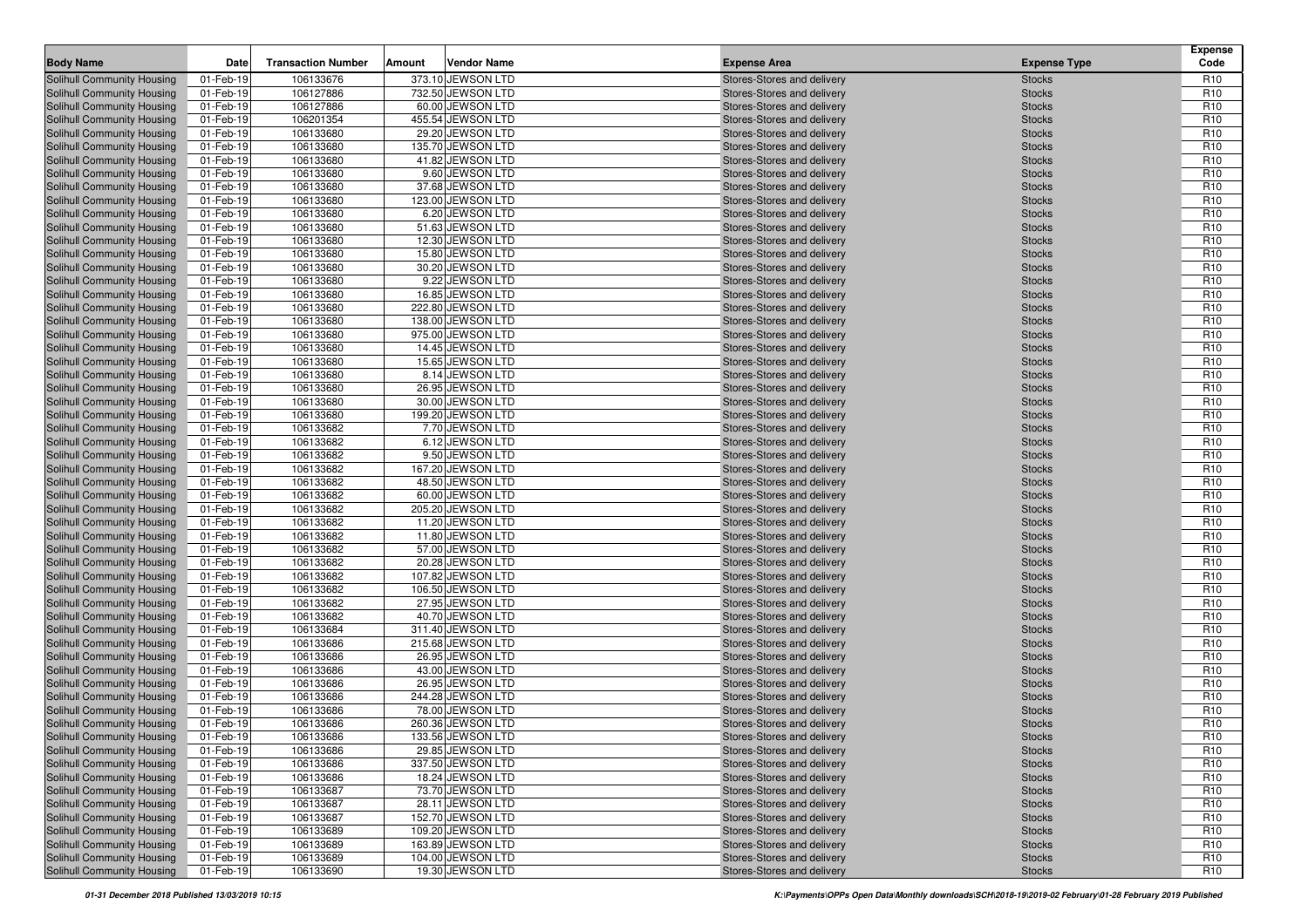| <b>Body Name</b>                                                       | Date                   | <b>Transaction Number</b> | Amount | Vendor Name                           | <b>Expense Area</b>                                      | <b>Expense Type</b>            | <b>Expense</b><br>Code             |
|------------------------------------------------------------------------|------------------------|---------------------------|--------|---------------------------------------|----------------------------------------------------------|--------------------------------|------------------------------------|
| Solihull Community Housing                                             | 01-Feb-19              | 106133690                 |        | 5.20 JEWSON LTD                       | Stores-Stores and delivery                               | <b>Stocks</b>                  | R <sub>10</sub>                    |
| <b>Solihull Community Housing</b>                                      | 01-Feb-19              | 106133690                 |        | 16.10 JEWSON LTD                      | Stores-Stores and delivery                               | <b>Stocks</b>                  | R <sub>10</sub>                    |
| Solihull Community Housing                                             | 01-Feb-19              | 106133690                 |        | 10.10 JEWSON LTD                      | Stores-Stores and delivery                               | <b>Stocks</b>                  | R <sub>10</sub>                    |
| <b>Solihull Community Housing</b>                                      | 01-Feb-19              | 106133690                 |        | 16.40 JEWSON LTD                      | Stores-Stores and delivery                               | <b>Stocks</b>                  | R <sub>10</sub>                    |
| <b>Solihull Community Housing</b>                                      | 01-Feb-19              | 106133690                 |        | 21.36 JEWSON LTD                      | Stores-Stores and delivery                               | <b>Stocks</b>                  | R <sub>10</sub>                    |
| <b>Solihull Community Housing</b>                                      | 01-Feb-19              | 106133690                 |        | 24.40 JEWSON LTD                      | Stores-Stores and delivery                               | <b>Stocks</b>                  | R <sub>10</sub>                    |
| <b>Solihull Community Housing</b>                                      | 01-Feb-19              | 106133690                 |        | 1.57 JEWSON LTD                       | Stores-Stores and delivery                               | <b>Stocks</b>                  | R <sub>10</sub>                    |
| <b>Solihull Community Housing</b>                                      | 01-Feb-19              | 106133690                 |        | 32.40 JEWSON LTD                      | Stores-Stores and delivery                               | <b>Stocks</b>                  | R <sub>10</sub>                    |
| <b>Solihull Community Housing</b>                                      | 01-Feb-19              | 106133690                 |        | 31.20 JEWSON LTD                      | Stores-Stores and delivery                               | <b>Stocks</b>                  | R <sub>10</sub>                    |
| <b>Solihull Community Housing</b>                                      | 01-Feb-19              | 106133690                 |        | 13.70 JEWSON LTD                      | Stores-Stores and delivery                               | <b>Stocks</b>                  | R <sub>10</sub>                    |
| <b>Solihull Community Housing</b>                                      | 01-Feb-19              | 106133690                 |        | 26.20 JEWSON LTD                      | Stores-Stores and delivery                               | <b>Stocks</b>                  | R <sub>10</sub>                    |
| Solihull Community Housing                                             | 01-Feb-19              | 106133690                 |        | 5.95 JEWSON LTD                       | Stores-Stores and delivery                               | <b>Stocks</b>                  | R <sub>10</sub>                    |
| <b>Solihull Community Housing</b>                                      | 01-Feb-19              | 106133690                 |        | 26.90 JEWSON LTD                      | Stores-Stores and delivery                               | <b>Stocks</b>                  | R <sub>10</sub>                    |
| <b>Solihull Community Housing</b>                                      | 01-Feb-19              | 106133690                 |        | 55.60 JEWSON LTD                      | Stores-Stores and delivery                               | <b>Stocks</b>                  | R <sub>10</sub>                    |
| <b>Solihull Community Housing</b>                                      | 01-Feb-19              | 106133690                 |        | 38.32 JEWSON LTD                      | Stores-Stores and delivery                               | <b>Stocks</b>                  | R <sub>10</sub>                    |
| <b>Solihull Community Housing</b>                                      | 01-Feb-19              | 106133690                 |        | 65.00 JEWSON LTD                      | Stores-Stores and delivery                               | <b>Stocks</b>                  | R <sub>10</sub>                    |
| <b>Solihull Community Housing</b>                                      | 01-Feb-19              | 106133690                 |        | 60.90 JEWSON LTD                      | Stores-Stores and delivery                               | <b>Stocks</b>                  | R <sub>10</sub>                    |
| <b>Solihull Community Housing</b>                                      | 01-Feb-19              | 106133690                 |        | 12.45 JEWSON LTD                      | Stores-Stores and delivery                               | <b>Stocks</b>                  | R <sub>10</sub>                    |
| <b>Solihull Community Housing</b>                                      | 01-Feb-19              | 106133690                 |        | 28.50 JEWSON LTD                      | Stores-Stores and delivery                               | <b>Stocks</b>                  | R <sub>10</sub>                    |
| <b>Solihull Community Housing</b>                                      | 01-Feb-19              | 106133690                 |        | 8.88 JEWSON LTD                       | Stores-Stores and delivery                               | <b>Stocks</b>                  | R <sub>10</sub>                    |
| <b>Solihull Community Housing</b>                                      | 01-Feb-19              | 106133690                 |        | 192.60 JEWSON LTD                     | Stores-Stores and delivery                               | <b>Stocks</b>                  | R <sub>10</sub>                    |
| <b>Solihull Community Housing</b>                                      | 01-Feb-19              | 106133690                 |        | 38.10 JEWSON LTD                      | Stores-Stores and delivery                               | <b>Stocks</b>                  | R <sub>10</sub>                    |
| <b>Solihull Community Housing</b>                                      | 01-Feb-19              | 106133690                 |        | 74.15 JEWSON LTD                      | Stores-Stores and delivery                               | <b>Stocks</b>                  | R <sub>10</sub>                    |
| <b>Solihull Community Housing</b>                                      | 01-Feb-19              | 106133690                 |        | 192.60 JEWSON LTD                     | Stores-Stores and delivery                               | <b>Stocks</b>                  | R <sub>10</sub>                    |
| Solihull Community Housing                                             | 01-Feb-19              | 106133690                 |        | 293.70 JEWSON LTD                     | Stores-Stores and delivery                               | <b>Stocks</b>                  | R <sub>10</sub>                    |
| <b>Solihull Community Housing</b>                                      | 01-Feb-19              | 106133690                 |        | 220.50 JEWSON LTD                     | Stores-Stores and delivery                               | <b>Stocks</b>                  | R <sub>10</sub>                    |
| <b>Solihull Community Housing</b>                                      | 01-Feb-19              | 106133690                 |        | 1.60 JEWSON LTD                       | Stores-Stores and delivery                               | <b>Stocks</b>                  | R <sub>10</sub>                    |
| <b>Solihull Community Housing</b>                                      | 01-Feb-19              | 106133690                 |        | 31.20 JEWSON LTD                      | Stores-Stores and delivery                               | <b>Stocks</b>                  | R <sub>10</sub>                    |
| Solihull Community Housing                                             | 01-Feb-19              | 106133690                 |        | 18.60 JEWSON LTD                      | Stores-Stores and delivery                               | <b>Stocks</b>                  | R <sub>10</sub>                    |
| <b>Solihull Community Housing</b>                                      | 01-Feb-19              | 106133690<br>106133690    |        | 332.60 JEWSON LTD<br>75.25 JEWSON LTD | Stores-Stores and delivery                               | <b>Stocks</b>                  | R <sub>10</sub><br>R <sub>10</sub> |
| <b>Solihull Community Housing</b><br><b>Solihull Community Housing</b> | 01-Feb-19<br>01-Feb-19 | 106133690                 |        | 20.20 JEWSON LTD                      | Stores-Stores and delivery<br>Stores-Stores and delivery | <b>Stocks</b><br><b>Stocks</b> | R <sub>10</sub>                    |
| <b>Solihull Community Housing</b>                                      | 01-Feb-19              | 106133690                 |        | 171.20 JEWSON LTD                     | Stores-Stores and delivery                               | <b>Stocks</b>                  | R <sub>10</sub>                    |
| <b>Solihull Community Housing</b>                                      | 01-Feb-19              | 106133694                 |        | 156.83 JEWSON LTD                     | Stores-Stores and delivery                               | <b>Stocks</b>                  | R <sub>10</sub>                    |
| <b>Solihull Community Housing</b>                                      | 01-Feb-19              | 106133694                 |        | 59.97 JEWSON LTD                      | Stores-Stores and delivery                               | <b>Stocks</b>                  | R <sub>10</sub>                    |
| <b>Solihull Community Housing</b>                                      | 01-Feb-19              | 106133694                 |        | 60.86 JEWSON LTD                      | Stores-Stores and delivery                               | <b>Stocks</b>                  | R <sub>10</sub>                    |
| <b>Solihull Community Housing</b>                                      | 01-Feb-19              | 106133694                 |        | 98.40 JEWSON LTD                      | Stores-Stores and delivery                               | <b>Stocks</b>                  | R <sub>10</sub>                    |
| <b>Solihull Community Housing</b>                                      | 01-Feb-19              | 106133694                 |        | 62.25 JEWSON LTD                      | Stores-Stores and delivery                               | <b>Stocks</b>                  | R <sub>10</sub>                    |
| <b>Solihull Community Housing</b>                                      | 01-Feb-19              | 106133694                 |        | 8.94 JEWSON LTD                       | Stores-Stores and delivery                               | <b>Stocks</b>                  | R <sub>10</sub>                    |
| <b>Solihull Community Housing</b>                                      | 01-Feb-19              | 106133694                 |        | 23.97 JEWSON LTD                      | Stores-Stores and delivery                               | <b>Stocks</b>                  | R <sub>10</sub>                    |
| <b>Solihull Community Housing</b>                                      | 01-Feb-19              | 106133694                 |        | 74.24 JEWSON LTD                      | Stores-Stores and delivery                               | <b>Stocks</b>                  | R <sub>10</sub>                    |
| Solihull Community Housing                                             | 01-Feb-19              | 106133695                 |        | 201.50 JEWSON LTD                     | Stores-Stores and delivery                               | <b>Stocks</b>                  | R <sub>10</sub>                    |
| <b>Solihull Community Housing</b>                                      | 01-Feb-19              | 106133695                 |        | 84.00 JEWSON LTD                      | Stores-Stores and delivery                               | <b>Stocks</b>                  | R <sub>10</sub>                    |
| Solihull Community Housing                                             | 01-Feb-19              | 106133700                 |        | 3.00 JEWSON LTD                       | Stores-Stores and delivery                               | <b>Stocks</b>                  | R <sub>10</sub>                    |
| Solihull Community Housing                                             | 01-Feb-19              | 106133700                 |        | 1.94 JEWSON LTD                       | Stores-Stores and delivery                               | <b>Stocks</b>                  | R <sub>10</sub>                    |
| <b>Solihull Community Housing</b>                                      | 01-Feb-19              | 106133700                 |        | 2.10 JEWSON LTD                       | Stores-Stores and delivery                               | <b>Stocks</b>                  | R <sub>10</sub>                    |
| <b>Solihull Community Housing</b>                                      | 01-Feb-19              | 106133700                 |        | 3.60 JEWSON LTD                       | Stores-Stores and delivery                               | <b>Stocks</b>                  | R <sub>10</sub>                    |
| <b>Solihull Community Housing</b>                                      | 01-Feb-19              | 106133700                 |        | 32.40 JEWSON LTD                      | Stores-Stores and delivery                               | <b>Stocks</b>                  | R <sub>10</sub>                    |
| <b>Solihull Community Housing</b>                                      | 01-Feb-19              | 106133700                 |        | 33.90 JEWSON LTD                      | Stores-Stores and delivery                               | <b>Stocks</b>                  | R <sub>10</sub>                    |
| Solihull Community Housing                                             | 01-Feb-19              | 106133700                 |        | 33.90 JEWSON LTD                      | Stores-Stores and delivery                               | <b>Stocks</b>                  | R <sub>10</sub>                    |
| Solihull Community Housing                                             | 01-Feb-19              | 106133700                 |        | 45.60 JEWSON LTD                      | Stores-Stores and delivery                               | <b>Stocks</b>                  | R <sub>10</sub>                    |
| Solihull Community Housing                                             | 01-Feb-19              | 106133700                 |        | 7.20 JEWSON LTD                       | Stores-Stores and delivery                               | <b>Stocks</b>                  | R <sub>10</sub>                    |
| Solihull Community Housing                                             | 01-Feb-19              | 106133700                 |        | 31.20 JEWSON LTD                      | Stores-Stores and delivery                               | <b>Stocks</b>                  | R <sub>10</sub>                    |
| Solihull Community Housing                                             | 01-Feb-19              | 106133700                 |        | 20.90 JEWSON LTD                      | Stores-Stores and delivery                               | <b>Stocks</b>                  | R <sub>10</sub>                    |
| <b>Solihull Community Housing</b>                                      | 01-Feb-19              | 106133700                 |        | 437.70 JEWSON LTD                     | Stores-Stores and delivery                               | <b>Stocks</b>                  | R <sub>10</sub>                    |
| Solihull Community Housing                                             | 01-Feb-19              | 106133700                 |        | 6.10 JEWSON LTD                       | Stores-Stores and delivery                               | <b>Stocks</b>                  | R <sub>10</sub>                    |
| <b>Solihull Community Housing</b>                                      | 01-Feb-19              | 106133700                 |        | 87.30 JEWSON LTD                      | Stores-Stores and delivery                               | <b>Stocks</b>                  | R <sub>10</sub>                    |
| <b>Solihull Community Housing</b>                                      | 01-Feb-19              | 106133700                 |        | 19.50 JEWSON LTD                      | Stores-Stores and delivery                               | <b>Stocks</b>                  | R <sub>10</sub>                    |
| Solihull Community Housing                                             | 01-Feb-19              | 106133700                 |        | 293.84 JEWSON LTD                     | Stores-Stores and delivery                               | <b>Stocks</b>                  | R <sub>10</sub>                    |
| <b>Solihull Community Housing</b>                                      | 01-Feb-19              | 106133700                 |        | 5.30 JEWSON LTD                       | Stores-Stores and delivery                               | <b>Stocks</b>                  | R <sub>10</sub>                    |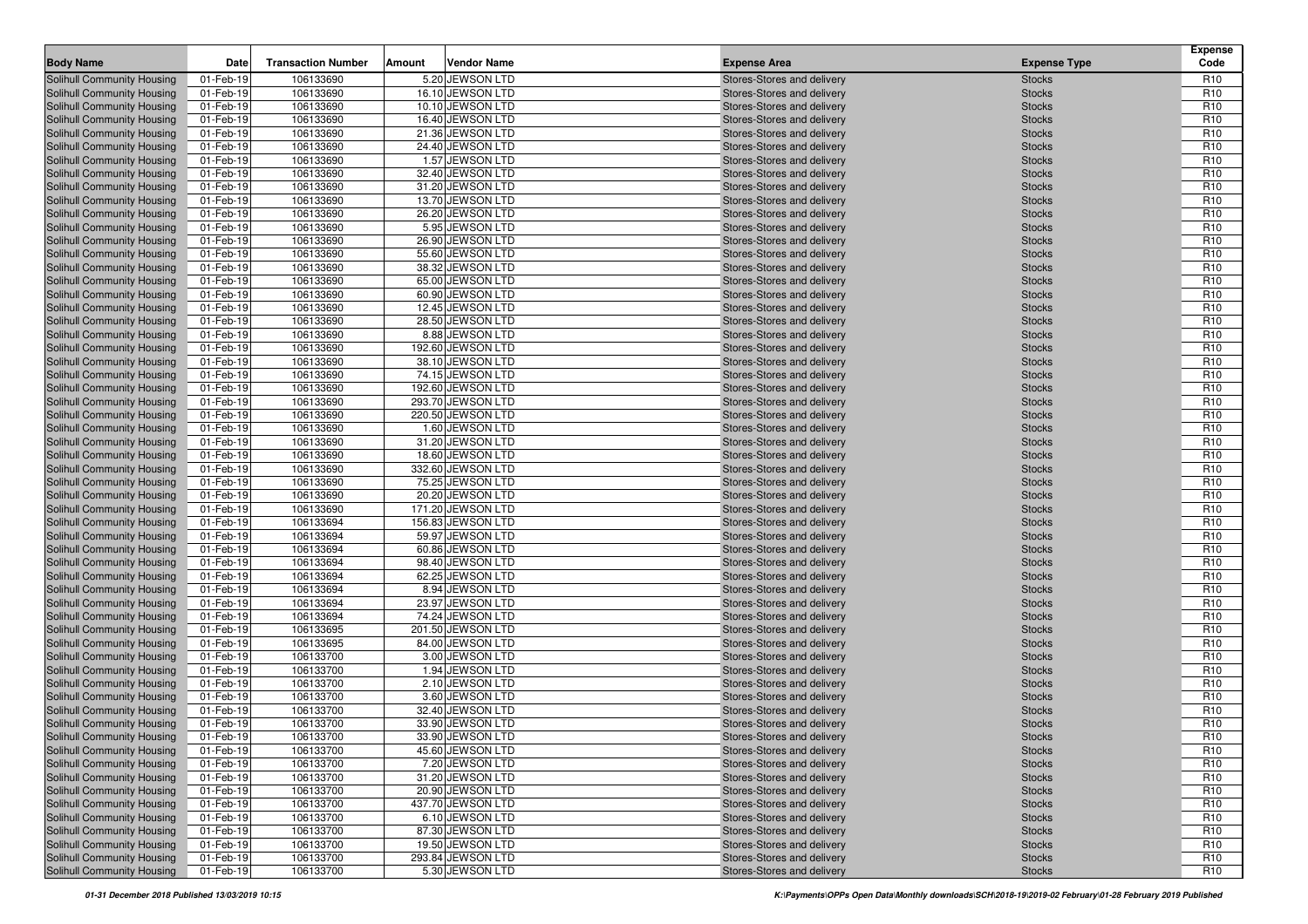| <b>Body Name</b>                  | Date      | <b>Transaction Number</b> | Amount | <b>Vendor Name</b> | <b>Expense Area</b>        | <b>Expense Type</b> | <b>Expense</b><br>Code |
|-----------------------------------|-----------|---------------------------|--------|--------------------|----------------------------|---------------------|------------------------|
| Solihull Community Housing        | 01-Feb-19 | 106133700                 |        | 4.10 JEWSON LTD    | Stores-Stores and delivery | <b>Stocks</b>       | R <sub>10</sub>        |
| Solihull Community Housing        | 01-Feb-19 | 106133700                 |        | 31.00 JEWSON LTD   | Stores-Stores and delivery | <b>Stocks</b>       | R <sub>10</sub>        |
| Solihull Community Housing        | 01-Feb-19 | 106133700                 |        | 25.97 JEWSON LTD   | Stores-Stores and delivery | <b>Stocks</b>       | R <sub>10</sub>        |
| Solihull Community Housing        | 01-Feb-19 | 106133700                 |        | 187.60 JEWSON LTD  | Stores-Stores and delivery | <b>Stocks</b>       | R <sub>10</sub>        |
| <b>Solihull Community Housing</b> | 01-Feb-19 | 106133700                 |        | 216.00 JEWSON LTD  | Stores-Stores and delivery | <b>Stocks</b>       | R <sub>10</sub>        |
| Solihull Community Housing        | 01-Feb-19 | 106133700                 |        | 37.56 JEWSON LTD   | Stores-Stores and delivery | <b>Stocks</b>       | R <sub>10</sub>        |
| <b>Solihull Community Housing</b> | 01-Feb-19 | 106133700                 |        | 6.00 JEWSON LTD    | Stores-Stores and delivery | <b>Stocks</b>       | R <sub>10</sub>        |
| <b>Solihull Community Housing</b> | 01-Feb-19 | 106133700                 |        | 38.88 JEWSON LTD   | Stores-Stores and delivery | <b>Stocks</b>       | R <sub>10</sub>        |
| <b>Solihull Community Housing</b> | 01-Feb-19 | 106133700                 |        | 113.80 JEWSON LTD  | Stores-Stores and delivery | <b>Stocks</b>       | R <sub>10</sub>        |
| <b>Solihull Community Housing</b> | 01-Feb-19 | 106133700                 |        | 87.24 JEWSON LTD   | Stores-Stores and delivery | <b>Stocks</b>       | R <sub>10</sub>        |
| <b>Solihull Community Housing</b> | 01-Feb-19 | 106133700                 |        | 4.70 JEWSON LTD    | Stores-Stores and delivery | <b>Stocks</b>       | R <sub>10</sub>        |
| Solihull Community Housing        | 01-Feb-19 | 106133700                 |        | 625.00 JEWSON LTD  | Stores-Stores and delivery | <b>Stocks</b>       | R <sub>10</sub>        |
| <b>Solihull Community Housing</b> | 01-Feb-19 | 106133700                 |        | 133.06 JEWSON LTD  | Stores-Stores and delivery | <b>Stocks</b>       | R <sub>10</sub>        |
| Solihull Community Housing        | 01-Feb-19 | 106133700                 |        | 53.00 JEWSON LTD   | Stores-Stores and delivery | <b>Stocks</b>       | R <sub>10</sub>        |
| Solihull Community Housing        | 01-Feb-19 | 106133700                 |        | 45.00 JEWSON LTD   | Stores-Stores and delivery | <b>Stocks</b>       | R <sub>10</sub>        |
| <b>Solihull Community Housing</b> | 01-Feb-19 | 106133700                 |        | 102.30 JEWSON LTD  | Stores-Stores and delivery | <b>Stocks</b>       | R <sub>10</sub>        |
| <b>Solihull Community Housing</b> | 01-Feb-19 | 106133700                 |        | 70.00 JEWSON LTD   |                            | <b>Stocks</b>       | R <sub>10</sub>        |
|                                   |           | 106133700                 |        | 56.00 JEWSON LTD   | Stores-Stores and delivery |                     |                        |
| <b>Solihull Community Housing</b> | 01-Feb-19 |                           |        |                    | Stores-Stores and delivery | <b>Stocks</b>       | R <sub>10</sub>        |
| <b>Solihull Community Housing</b> | 01-Feb-19 | 106133700                 |        | 246.50 JEWSON LTD  | Stores-Stores and delivery | <b>Stocks</b>       | R <sub>10</sub>        |
| <b>Solihull Community Housing</b> | 01-Feb-19 | 106133700                 |        | 193.90 JEWSON LTD  | Stores-Stores and delivery | <b>Stocks</b>       | R <sub>10</sub>        |
| <b>Solihull Community Housing</b> | 01-Feb-19 | 106133700                 |        | 14.00 JEWSON LTD   | Stores-Stores and delivery | <b>Stocks</b>       | R <sub>10</sub>        |
| Solihull Community Housing        | 01-Feb-19 | 106133700                 |        | 39.81 JEWSON LTD   | Stores-Stores and delivery | <b>Stocks</b>       | R <sub>10</sub>        |
| <b>Solihull Community Housing</b> | 01-Feb-19 | 106133700                 |        | 39.81 JEWSON LTD   | Stores-Stores and delivery | <b>Stocks</b>       | R <sub>10</sub>        |
| <b>Solihull Community Housing</b> | 01-Feb-19 | 106133700                 |        | 7.35 JEWSON LTD    | Stores-Stores and delivery | <b>Stocks</b>       | R <sub>10</sub>        |
| Solihull Community Housing        | 01-Feb-19 | 106133700                 |        | 8.40 JEWSON LTD    | Stores-Stores and delivery | <b>Stocks</b>       | R <sub>10</sub>        |
| <b>Solihull Community Housing</b> | 01-Feb-19 | 106133700                 |        | 15.30 JEWSON LTD   | Stores-Stores and delivery | <b>Stocks</b>       | R <sub>10</sub>        |
| <b>Solihull Community Housing</b> | 01-Feb-19 | 106133700                 |        | 53.13 JEWSON LTD   | Stores-Stores and delivery | <b>Stocks</b>       | R <sub>10</sub>        |
| <b>Solihull Community Housing</b> | 01-Feb-19 | 106133700                 |        | 13.41 JEWSON LTD   | Stores-Stores and delivery | <b>Stocks</b>       | R <sub>10</sub>        |
| <b>Solihull Community Housing</b> | 01-Feb-19 | 106133700                 |        | 53.40 JEWSON LTD   | Stores-Stores and delivery | <b>Stocks</b>       | R <sub>10</sub>        |
| <b>Solihull Community Housing</b> | 01-Feb-19 | 106133700                 |        | 54.00 JEWSON LTD   | Stores-Stores and delivery | <b>Stocks</b>       | R <sub>10</sub>        |
| Solihull Community Housing        | 01-Feb-19 | 106133700                 |        | 131.24 JEWSON LTD  | Stores-Stores and delivery | <b>Stocks</b>       | R <sub>10</sub>        |
| <b>Solihull Community Housing</b> | 01-Feb-19 | 106133700                 |        | 20.90 JEWSON LTD   | Stores-Stores and delivery | <b>Stocks</b>       | R <sub>10</sub>        |
| <b>Solihull Community Housing</b> | 01-Feb-19 | 106133700                 |        | 24.00 JEWSON LTD   | Stores-Stores and delivery | <b>Stocks</b>       | R <sub>10</sub>        |
| <b>Solihull Community Housing</b> | 01-Feb-19 | 106133700                 |        | 68.60 JEWSON LTD   | Stores-Stores and delivery | <b>Stocks</b>       | R <sub>10</sub>        |
| <b>Solihull Community Housing</b> | 01-Feb-19 | 106133700                 |        | 15.00 JEWSON LTD   | Stores-Stores and delivery | <b>Stocks</b>       | R <sub>10</sub>        |
| <b>Solihull Community Housing</b> | 01-Feb-19 | 106133700                 |        | 15.80 JEWSON LTD   | Stores-Stores and delivery | <b>Stocks</b>       | R <sub>10</sub>        |
| <b>Solihull Community Housing</b> | 01-Feb-19 | 106133701                 |        | 720.00 JEWSON LTD  | Stores-Stores and delivery | <b>Stocks</b>       | R <sub>10</sub>        |
| <b>Solihull Community Housing</b> | 01-Feb-19 | 106133703                 |        | 294.00 JEWSON LTD  | Stores-Stores and delivery | <b>Stocks</b>       | R <sub>10</sub>        |
| <b>Solihull Community Housing</b> | 01-Feb-19 | 106133707                 |        | 285.00 JEWSON LTD  | Stores-Stores and delivery | <b>Stocks</b>       | R <sub>10</sub>        |
| <b>Solihull Community Housing</b> | 01-Feb-19 | 106141658                 |        | 34.60 JEWSON LTD   | Stores-Stores and delivery | <b>Stocks</b>       | R <sub>10</sub>        |
| <b>Solihull Community Housing</b> | 01-Feb-19 | 106141658                 |        | 29.80 JEWSON LTD   | Stores-Stores and delivery | <b>Stocks</b>       | R <sub>10</sub>        |
| <b>Solihull Community Housing</b> | 01-Feb-19 | 106141658                 |        | 79.26 JEWSON LTD   | Stores-Stores and delivery | <b>Stocks</b>       | R <sub>10</sub>        |
| Solihull Community Housing        | 01-Feb-19 | 106141658                 |        | 278.15 JEWSON LTD  | Stores-Stores and delivery | <b>Stocks</b>       | R <sub>10</sub>        |
| <b>Solihull Community Housing</b> | 01-Feb-19 | 106141658                 |        | 16.80 JEWSON LTD   | Stores-Stores and delivery | <b>Stocks</b>       | R <sub>10</sub>        |
| <b>Solihull Community Housing</b> | 01-Feb-19 | 106141658                 |        | 8.00 JEWSON LTD    | Stores-Stores and delivery | <b>Stocks</b>       | R <sub>10</sub>        |
| <b>Solihull Community Housing</b> | 01-Feb-19 | 106141658                 |        | 16.40 JEWSON LTD   | Stores-Stores and delivery | <b>Stocks</b>       | R <sub>10</sub>        |
| <b>Solihull Community Housing</b> | 01-Feb-19 | 106141658                 |        | 19.20 JEWSON LTD   | Stores-Stores and delivery | <b>Stocks</b>       | R <sub>10</sub>        |
| <b>Solihull Community Housing</b> | 01-Feb-19 | 106141658                 |        | 15.00 JEWSON LTD   | Stores-Stores and delivery | <b>Stocks</b>       | R <sub>10</sub>        |
| <b>Solihull Community Housing</b> | 01-Feb-19 | 106141658                 |        | 3.60 JEWSON LTD    | Stores-Stores and delivery | <b>Stocks</b>       | R <sub>10</sub>        |
| Solihull Community Housing        | 01-Feb-19 | 106141658                 |        | 55.60 JEWSON LTD   | Stores-Stores and delivery | <b>Stocks</b>       | R <sub>10</sub>        |
| Solihull Community Housing        | 01-Feb-19 | 106141658                 |        | 123.00 JEWSON LTD  | Stores-Stores and delivery | <b>Stocks</b>       | R <sub>10</sub>        |
| Solihull Community Housing        | 01-Feb-19 | 106141658                 |        | 1224.40 JEWSON LTD | Stores-Stores and delivery | <b>Stocks</b>       | R <sub>10</sub>        |
| Solihull Community Housing        | 01-Feb-19 | 106141658                 |        | 107.00 JEWSON LTD  | Stores-Stores and delivery | <b>Stocks</b>       | R <sub>10</sub>        |
| Solihull Community Housing        | 01-Feb-19 | 106141658                 |        | 5.00 JEWSON LTD    | Stores-Stores and delivery | <b>Stocks</b>       | R <sub>10</sub>        |
| <b>Solihull Community Housing</b> | 01-Feb-19 | 106141658                 |        | 38.00 JEWSON LTD   | Stores-Stores and delivery | <b>Stocks</b>       | R <sub>10</sub>        |
| Solihull Community Housing        | 01-Feb-19 | 106141658                 |        | 27.95 JEWSON LTD   | Stores-Stores and delivery | <b>Stocks</b>       | R <sub>10</sub>        |
| <b>Solihull Community Housing</b> | 01-Feb-19 | 106133719                 |        | 225.30 JEWSON LTD  | Stores-Stores and delivery | <b>Stocks</b>       | R <sub>10</sub>        |
| <b>Solihull Community Housing</b> | 01-Feb-19 | 106133719                 |        | 81.48 JEWSON LTD   | Stores-Stores and delivery | <b>Stocks</b>       | R <sub>10</sub>        |
| Solihull Community Housing        | 01-Feb-19 | 106133719                 |        | 329.50 JEWSON LTD  | Stores-Stores and delivery | <b>Stocks</b>       | R <sub>10</sub>        |
| <b>Solihull Community Housing</b> | 01-Feb-19 | 106133719                 |        | 81.20 JEWSON LTD   | Stores-Stores and delivery | <b>Stocks</b>       | R <sub>10</sub>        |
|                                   |           |                           |        |                    |                            |                     |                        |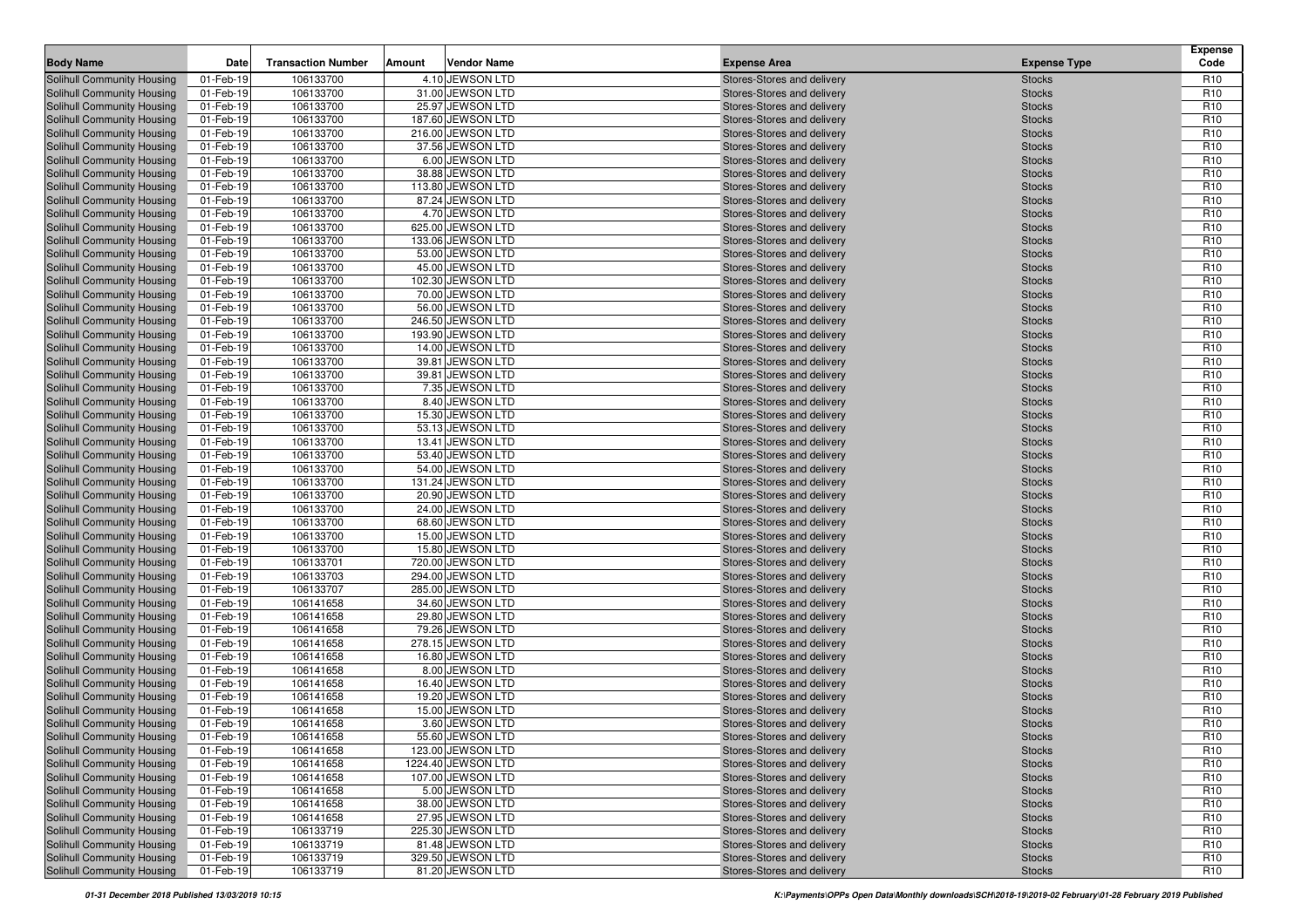| <b>Body Name</b><br><b>Expense Area</b><br><b>Expense Type</b><br>106133721<br>195.58 JEWSON LTD<br>Solihull Community Housing<br>01-Feb-19<br>Stores-Stores and delivery<br><b>Stocks</b><br>Solihull Community Housing<br>01-Feb-19<br>106133721<br>73.90 JEWSON LTD<br>Stores-Stores and delivery<br><b>Stocks</b><br>106133721<br>01-Feb-19<br>80.20 JEWSON LTD<br><b>Stocks</b><br><b>Solihull Community Housing</b><br>Stores-Stores and delivery<br>106133721<br>255.60 JEWSON LTD<br><b>Solihull Community Housing</b><br>01-Feb-19<br>Stores-Stores and delivery<br><b>Stocks</b><br>04-Feb-19<br>752.22 JEWSON LTD<br>Solihull Community Housing<br>106141661<br>Stores-Stores and delivery<br><b>Stocks</b><br>515.42 JEWSON LTD<br>Solihull Community Housing<br>05-Feb-19<br>106201355<br>Stores-Stores and delivery<br><b>Stocks</b><br>Solihull Community Housing<br>05-Feb-19<br>106141662<br>635.70 JEWSON LTD<br>Stores-Stores and delivery<br><b>Stocks</b><br>Solihull Community Housing<br>05-Feb-19<br>106141662<br>140.48 JEWSON LTD<br><b>Stocks</b><br>Stores-Stores and delivery<br>92.40 JEWSON LTD<br>Solihull Community Housing<br>05-Feb-19<br>106141662<br>Stores-Stores and delivery<br><b>Stocks</b><br>197.80 JEWSON LTD<br><b>Solihull Community Housing</b><br>05-Feb-19<br>106141662<br><b>Stocks</b><br>Stores-Stores and delivery<br>Solihull Community Housing<br>05-Feb-19<br>106141662<br>78.75 JEWSON LTD<br>Stores-Stores and delivery<br><b>Stocks</b><br>586.70 JEWSON LTD<br>Solihull Community Housing<br>05-Feb-19<br>106141663<br><b>Stocks</b><br>Stores-Stores and delivery<br>05-Feb-19<br>106173365<br>7.98 JEWSON LTD<br>Solihull Community Housing<br>Stores-Stores and delivery<br><b>Stocks</b><br>106173365<br><b>Solihull Community Housing</b><br>05-Feb-19<br>48.84 JEWSON LTD<br>Stores-Stores and delivery<br><b>Stocks</b><br>Solihull Community Housing<br>05-Feb-19<br>106173365<br>77.48 JEWSON LTD<br>Stores-Stores and delivery<br><b>Stocks</b><br>106173365<br><b>Solihull Community Housing</b><br>05-Feb-19<br>5.98 JEWSON LTD<br><b>Stocks</b><br>Stores-Stores and delivery<br>106173365<br><b>Solihull Community Housing</b><br>05-Feb-19<br>9.98 JEWSON LTD<br><b>Stocks</b><br>Stores-Stores and delivery<br>106173365<br>5.98 JEWSON LTD<br>Solihull Community Housing<br>05-Feb-19<br>Stores-Stores and delivery<br><b>Stocks</b><br>106173365<br><b>Solihull Community Housing</b><br>05-Feb-19<br>8.70 JEWSON LTD<br>Stores-Stores and delivery<br><b>Stocks</b><br>106173365<br>Solihull Community Housing<br>05-Feb-19<br>4.60 JEWSON LTD<br>Stores-Stores and delivery<br><b>Stocks</b><br>106173365<br><b>Solihull Community Housing</b><br>05-Feb-19<br>19.30 JEWSON LTD<br><b>Stocks</b><br>Stores-Stores and delivery<br>106173365<br><b>Solihull Community Housing</b><br>05-Feb-19<br>38.82 JEWSON LTD<br>Stores-Stores and delivery<br><b>Stocks</b> | <b>Expense</b><br>Code |
|---------------------------------------------------------------------------------------------------------------------------------------------------------------------------------------------------------------------------------------------------------------------------------------------------------------------------------------------------------------------------------------------------------------------------------------------------------------------------------------------------------------------------------------------------------------------------------------------------------------------------------------------------------------------------------------------------------------------------------------------------------------------------------------------------------------------------------------------------------------------------------------------------------------------------------------------------------------------------------------------------------------------------------------------------------------------------------------------------------------------------------------------------------------------------------------------------------------------------------------------------------------------------------------------------------------------------------------------------------------------------------------------------------------------------------------------------------------------------------------------------------------------------------------------------------------------------------------------------------------------------------------------------------------------------------------------------------------------------------------------------------------------------------------------------------------------------------------------------------------------------------------------------------------------------------------------------------------------------------------------------------------------------------------------------------------------------------------------------------------------------------------------------------------------------------------------------------------------------------------------------------------------------------------------------------------------------------------------------------------------------------------------------------------------------------------------------------------------------------------------------------------------------------------------------------------------------------------------------------------------------------------------------------------------------------------------------------------------------------------------------------------------------------------------------------------------------------------------------------------------------------------------------------------------------------------------------|------------------------|
|                                                                                                                                                                                                                                                                                                                                                                                                                                                                                                                                                                                                                                                                                                                                                                                                                                                                                                                                                                                                                                                                                                                                                                                                                                                                                                                                                                                                                                                                                                                                                                                                                                                                                                                                                                                                                                                                                                                                                                                                                                                                                                                                                                                                                                                                                                                                                                                                                                                                                                                                                                                                                                                                                                                                                                                                                                                                                                                                                   | R <sub>10</sub>        |
|                                                                                                                                                                                                                                                                                                                                                                                                                                                                                                                                                                                                                                                                                                                                                                                                                                                                                                                                                                                                                                                                                                                                                                                                                                                                                                                                                                                                                                                                                                                                                                                                                                                                                                                                                                                                                                                                                                                                                                                                                                                                                                                                                                                                                                                                                                                                                                                                                                                                                                                                                                                                                                                                                                                                                                                                                                                                                                                                                   | R <sub>10</sub>        |
|                                                                                                                                                                                                                                                                                                                                                                                                                                                                                                                                                                                                                                                                                                                                                                                                                                                                                                                                                                                                                                                                                                                                                                                                                                                                                                                                                                                                                                                                                                                                                                                                                                                                                                                                                                                                                                                                                                                                                                                                                                                                                                                                                                                                                                                                                                                                                                                                                                                                                                                                                                                                                                                                                                                                                                                                                                                                                                                                                   | R <sub>10</sub>        |
|                                                                                                                                                                                                                                                                                                                                                                                                                                                                                                                                                                                                                                                                                                                                                                                                                                                                                                                                                                                                                                                                                                                                                                                                                                                                                                                                                                                                                                                                                                                                                                                                                                                                                                                                                                                                                                                                                                                                                                                                                                                                                                                                                                                                                                                                                                                                                                                                                                                                                                                                                                                                                                                                                                                                                                                                                                                                                                                                                   | R <sub>10</sub>        |
|                                                                                                                                                                                                                                                                                                                                                                                                                                                                                                                                                                                                                                                                                                                                                                                                                                                                                                                                                                                                                                                                                                                                                                                                                                                                                                                                                                                                                                                                                                                                                                                                                                                                                                                                                                                                                                                                                                                                                                                                                                                                                                                                                                                                                                                                                                                                                                                                                                                                                                                                                                                                                                                                                                                                                                                                                                                                                                                                                   | R <sub>10</sub>        |
|                                                                                                                                                                                                                                                                                                                                                                                                                                                                                                                                                                                                                                                                                                                                                                                                                                                                                                                                                                                                                                                                                                                                                                                                                                                                                                                                                                                                                                                                                                                                                                                                                                                                                                                                                                                                                                                                                                                                                                                                                                                                                                                                                                                                                                                                                                                                                                                                                                                                                                                                                                                                                                                                                                                                                                                                                                                                                                                                                   | R <sub>10</sub>        |
|                                                                                                                                                                                                                                                                                                                                                                                                                                                                                                                                                                                                                                                                                                                                                                                                                                                                                                                                                                                                                                                                                                                                                                                                                                                                                                                                                                                                                                                                                                                                                                                                                                                                                                                                                                                                                                                                                                                                                                                                                                                                                                                                                                                                                                                                                                                                                                                                                                                                                                                                                                                                                                                                                                                                                                                                                                                                                                                                                   | R <sub>10</sub>        |
|                                                                                                                                                                                                                                                                                                                                                                                                                                                                                                                                                                                                                                                                                                                                                                                                                                                                                                                                                                                                                                                                                                                                                                                                                                                                                                                                                                                                                                                                                                                                                                                                                                                                                                                                                                                                                                                                                                                                                                                                                                                                                                                                                                                                                                                                                                                                                                                                                                                                                                                                                                                                                                                                                                                                                                                                                                                                                                                                                   | R <sub>10</sub>        |
|                                                                                                                                                                                                                                                                                                                                                                                                                                                                                                                                                                                                                                                                                                                                                                                                                                                                                                                                                                                                                                                                                                                                                                                                                                                                                                                                                                                                                                                                                                                                                                                                                                                                                                                                                                                                                                                                                                                                                                                                                                                                                                                                                                                                                                                                                                                                                                                                                                                                                                                                                                                                                                                                                                                                                                                                                                                                                                                                                   | R <sub>10</sub>        |
|                                                                                                                                                                                                                                                                                                                                                                                                                                                                                                                                                                                                                                                                                                                                                                                                                                                                                                                                                                                                                                                                                                                                                                                                                                                                                                                                                                                                                                                                                                                                                                                                                                                                                                                                                                                                                                                                                                                                                                                                                                                                                                                                                                                                                                                                                                                                                                                                                                                                                                                                                                                                                                                                                                                                                                                                                                                                                                                                                   | R <sub>10</sub>        |
|                                                                                                                                                                                                                                                                                                                                                                                                                                                                                                                                                                                                                                                                                                                                                                                                                                                                                                                                                                                                                                                                                                                                                                                                                                                                                                                                                                                                                                                                                                                                                                                                                                                                                                                                                                                                                                                                                                                                                                                                                                                                                                                                                                                                                                                                                                                                                                                                                                                                                                                                                                                                                                                                                                                                                                                                                                                                                                                                                   | R <sub>10</sub>        |
|                                                                                                                                                                                                                                                                                                                                                                                                                                                                                                                                                                                                                                                                                                                                                                                                                                                                                                                                                                                                                                                                                                                                                                                                                                                                                                                                                                                                                                                                                                                                                                                                                                                                                                                                                                                                                                                                                                                                                                                                                                                                                                                                                                                                                                                                                                                                                                                                                                                                                                                                                                                                                                                                                                                                                                                                                                                                                                                                                   | R <sub>10</sub>        |
|                                                                                                                                                                                                                                                                                                                                                                                                                                                                                                                                                                                                                                                                                                                                                                                                                                                                                                                                                                                                                                                                                                                                                                                                                                                                                                                                                                                                                                                                                                                                                                                                                                                                                                                                                                                                                                                                                                                                                                                                                                                                                                                                                                                                                                                                                                                                                                                                                                                                                                                                                                                                                                                                                                                                                                                                                                                                                                                                                   | R <sub>10</sub>        |
|                                                                                                                                                                                                                                                                                                                                                                                                                                                                                                                                                                                                                                                                                                                                                                                                                                                                                                                                                                                                                                                                                                                                                                                                                                                                                                                                                                                                                                                                                                                                                                                                                                                                                                                                                                                                                                                                                                                                                                                                                                                                                                                                                                                                                                                                                                                                                                                                                                                                                                                                                                                                                                                                                                                                                                                                                                                                                                                                                   | R <sub>10</sub>        |
|                                                                                                                                                                                                                                                                                                                                                                                                                                                                                                                                                                                                                                                                                                                                                                                                                                                                                                                                                                                                                                                                                                                                                                                                                                                                                                                                                                                                                                                                                                                                                                                                                                                                                                                                                                                                                                                                                                                                                                                                                                                                                                                                                                                                                                                                                                                                                                                                                                                                                                                                                                                                                                                                                                                                                                                                                                                                                                                                                   | R <sub>10</sub>        |
|                                                                                                                                                                                                                                                                                                                                                                                                                                                                                                                                                                                                                                                                                                                                                                                                                                                                                                                                                                                                                                                                                                                                                                                                                                                                                                                                                                                                                                                                                                                                                                                                                                                                                                                                                                                                                                                                                                                                                                                                                                                                                                                                                                                                                                                                                                                                                                                                                                                                                                                                                                                                                                                                                                                                                                                                                                                                                                                                                   | R <sub>10</sub>        |
|                                                                                                                                                                                                                                                                                                                                                                                                                                                                                                                                                                                                                                                                                                                                                                                                                                                                                                                                                                                                                                                                                                                                                                                                                                                                                                                                                                                                                                                                                                                                                                                                                                                                                                                                                                                                                                                                                                                                                                                                                                                                                                                                                                                                                                                                                                                                                                                                                                                                                                                                                                                                                                                                                                                                                                                                                                                                                                                                                   | R <sub>10</sub>        |
|                                                                                                                                                                                                                                                                                                                                                                                                                                                                                                                                                                                                                                                                                                                                                                                                                                                                                                                                                                                                                                                                                                                                                                                                                                                                                                                                                                                                                                                                                                                                                                                                                                                                                                                                                                                                                                                                                                                                                                                                                                                                                                                                                                                                                                                                                                                                                                                                                                                                                                                                                                                                                                                                                                                                                                                                                                                                                                                                                   | R <sub>10</sub>        |
|                                                                                                                                                                                                                                                                                                                                                                                                                                                                                                                                                                                                                                                                                                                                                                                                                                                                                                                                                                                                                                                                                                                                                                                                                                                                                                                                                                                                                                                                                                                                                                                                                                                                                                                                                                                                                                                                                                                                                                                                                                                                                                                                                                                                                                                                                                                                                                                                                                                                                                                                                                                                                                                                                                                                                                                                                                                                                                                                                   | R <sub>10</sub>        |
|                                                                                                                                                                                                                                                                                                                                                                                                                                                                                                                                                                                                                                                                                                                                                                                                                                                                                                                                                                                                                                                                                                                                                                                                                                                                                                                                                                                                                                                                                                                                                                                                                                                                                                                                                                                                                                                                                                                                                                                                                                                                                                                                                                                                                                                                                                                                                                                                                                                                                                                                                                                                                                                                                                                                                                                                                                                                                                                                                   | R <sub>10</sub>        |
|                                                                                                                                                                                                                                                                                                                                                                                                                                                                                                                                                                                                                                                                                                                                                                                                                                                                                                                                                                                                                                                                                                                                                                                                                                                                                                                                                                                                                                                                                                                                                                                                                                                                                                                                                                                                                                                                                                                                                                                                                                                                                                                                                                                                                                                                                                                                                                                                                                                                                                                                                                                                                                                                                                                                                                                                                                                                                                                                                   | R <sub>10</sub>        |
|                                                                                                                                                                                                                                                                                                                                                                                                                                                                                                                                                                                                                                                                                                                                                                                                                                                                                                                                                                                                                                                                                                                                                                                                                                                                                                                                                                                                                                                                                                                                                                                                                                                                                                                                                                                                                                                                                                                                                                                                                                                                                                                                                                                                                                                                                                                                                                                                                                                                                                                                                                                                                                                                                                                                                                                                                                                                                                                                                   | R <sub>10</sub>        |
| Solihull Community Housing<br>05-Feb-19<br>106173365<br>28.98 JEWSON LTD<br><b>Stocks</b><br>Stores-Stores and delivery                                                                                                                                                                                                                                                                                                                                                                                                                                                                                                                                                                                                                                                                                                                                                                                                                                                                                                                                                                                                                                                                                                                                                                                                                                                                                                                                                                                                                                                                                                                                                                                                                                                                                                                                                                                                                                                                                                                                                                                                                                                                                                                                                                                                                                                                                                                                                                                                                                                                                                                                                                                                                                                                                                                                                                                                                           | R <sub>10</sub>        |
| Solihull Community Housing<br>106173365<br>34.54 JEWSON LTD<br><b>Stocks</b><br>05-Feb-19<br>Stores-Stores and delivery                                                                                                                                                                                                                                                                                                                                                                                                                                                                                                                                                                                                                                                                                                                                                                                                                                                                                                                                                                                                                                                                                                                                                                                                                                                                                                                                                                                                                                                                                                                                                                                                                                                                                                                                                                                                                                                                                                                                                                                                                                                                                                                                                                                                                                                                                                                                                                                                                                                                                                                                                                                                                                                                                                                                                                                                                           | R <sub>10</sub>        |
| 106173365<br>28.98 JEWSON LTD<br>05-Feb-19<br><b>Solihull Community Housing</b><br>Stores-Stores and delivery<br><b>Stocks</b>                                                                                                                                                                                                                                                                                                                                                                                                                                                                                                                                                                                                                                                                                                                                                                                                                                                                                                                                                                                                                                                                                                                                                                                                                                                                                                                                                                                                                                                                                                                                                                                                                                                                                                                                                                                                                                                                                                                                                                                                                                                                                                                                                                                                                                                                                                                                                                                                                                                                                                                                                                                                                                                                                                                                                                                                                    | R <sub>10</sub>        |
| 106173365<br>33.82 JEWSON LTD<br>Solihull Community Housing<br>05-Feb-19<br>Stores-Stores and delivery<br><b>Stocks</b>                                                                                                                                                                                                                                                                                                                                                                                                                                                                                                                                                                                                                                                                                                                                                                                                                                                                                                                                                                                                                                                                                                                                                                                                                                                                                                                                                                                                                                                                                                                                                                                                                                                                                                                                                                                                                                                                                                                                                                                                                                                                                                                                                                                                                                                                                                                                                                                                                                                                                                                                                                                                                                                                                                                                                                                                                           | R <sub>10</sub>        |
| 106173365<br>Solihull Community Housing<br>05-Feb-19<br>24.98 JEWSON LTD<br>Stores-Stores and delivery<br><b>Stocks</b>                                                                                                                                                                                                                                                                                                                                                                                                                                                                                                                                                                                                                                                                                                                                                                                                                                                                                                                                                                                                                                                                                                                                                                                                                                                                                                                                                                                                                                                                                                                                                                                                                                                                                                                                                                                                                                                                                                                                                                                                                                                                                                                                                                                                                                                                                                                                                                                                                                                                                                                                                                                                                                                                                                                                                                                                                           | R <sub>10</sub>        |
| 26.22 JEWSON LTD<br>Solihull Community Housing<br>05-Feb-19<br>106141665<br>Stores-Stores and delivery<br><b>Stocks</b>                                                                                                                                                                                                                                                                                                                                                                                                                                                                                                                                                                                                                                                                                                                                                                                                                                                                                                                                                                                                                                                                                                                                                                                                                                                                                                                                                                                                                                                                                                                                                                                                                                                                                                                                                                                                                                                                                                                                                                                                                                                                                                                                                                                                                                                                                                                                                                                                                                                                                                                                                                                                                                                                                                                                                                                                                           | R <sub>10</sub>        |
| 70.32 JEWSON LTD<br>Solihull Community Housing<br>05-Feb-19<br>106141665<br>Stores-Stores and delivery<br><b>Stocks</b>                                                                                                                                                                                                                                                                                                                                                                                                                                                                                                                                                                                                                                                                                                                                                                                                                                                                                                                                                                                                                                                                                                                                                                                                                                                                                                                                                                                                                                                                                                                                                                                                                                                                                                                                                                                                                                                                                                                                                                                                                                                                                                                                                                                                                                                                                                                                                                                                                                                                                                                                                                                                                                                                                                                                                                                                                           | R <sub>10</sub>        |
| 05-Feb-19<br>323.25 JEWSON LTD<br><b>Solihull Community Housing</b><br>106141665<br>Stores-Stores and delivery<br><b>Stocks</b>                                                                                                                                                                                                                                                                                                                                                                                                                                                                                                                                                                                                                                                                                                                                                                                                                                                                                                                                                                                                                                                                                                                                                                                                                                                                                                                                                                                                                                                                                                                                                                                                                                                                                                                                                                                                                                                                                                                                                                                                                                                                                                                                                                                                                                                                                                                                                                                                                                                                                                                                                                                                                                                                                                                                                                                                                   | R <sub>10</sub>        |
| <b>Solihull Community Housing</b><br>05-Feb-19<br>106141666<br>65.52 JEWSON LTD<br>Stores-Stores and delivery<br><b>Stocks</b>                                                                                                                                                                                                                                                                                                                                                                                                                                                                                                                                                                                                                                                                                                                                                                                                                                                                                                                                                                                                                                                                                                                                                                                                                                                                                                                                                                                                                                                                                                                                                                                                                                                                                                                                                                                                                                                                                                                                                                                                                                                                                                                                                                                                                                                                                                                                                                                                                                                                                                                                                                                                                                                                                                                                                                                                                    | R <sub>10</sub>        |
| Solihull Community Housing<br>05-Feb-19<br>106141666<br>44.91 JEWSON LTD<br>Stores-Stores and delivery<br><b>Stocks</b>                                                                                                                                                                                                                                                                                                                                                                                                                                                                                                                                                                                                                                                                                                                                                                                                                                                                                                                                                                                                                                                                                                                                                                                                                                                                                                                                                                                                                                                                                                                                                                                                                                                                                                                                                                                                                                                                                                                                                                                                                                                                                                                                                                                                                                                                                                                                                                                                                                                                                                                                                                                                                                                                                                                                                                                                                           | R <sub>10</sub>        |
| Solihull Community Housing<br>05-Feb-19<br>106141666<br>50.55 JEWSON LTD<br>Stores-Stores and delivery<br><b>Stocks</b>                                                                                                                                                                                                                                                                                                                                                                                                                                                                                                                                                                                                                                                                                                                                                                                                                                                                                                                                                                                                                                                                                                                                                                                                                                                                                                                                                                                                                                                                                                                                                                                                                                                                                                                                                                                                                                                                                                                                                                                                                                                                                                                                                                                                                                                                                                                                                                                                                                                                                                                                                                                                                                                                                                                                                                                                                           | R <sub>10</sub>        |
| <b>Solihull Community Housing</b><br>05-Feb-19<br>106141666<br>58.82 JEWSON LTD<br>Stores-Stores and delivery<br><b>Stocks</b>                                                                                                                                                                                                                                                                                                                                                                                                                                                                                                                                                                                                                                                                                                                                                                                                                                                                                                                                                                                                                                                                                                                                                                                                                                                                                                                                                                                                                                                                                                                                                                                                                                                                                                                                                                                                                                                                                                                                                                                                                                                                                                                                                                                                                                                                                                                                                                                                                                                                                                                                                                                                                                                                                                                                                                                                                    | R <sub>10</sub>        |
| <b>Solihull Community Housing</b><br>05-Feb-19<br>106141666<br>89.50 JEWSON LTD<br><b>Stocks</b><br>Stores-Stores and delivery                                                                                                                                                                                                                                                                                                                                                                                                                                                                                                                                                                                                                                                                                                                                                                                                                                                                                                                                                                                                                                                                                                                                                                                                                                                                                                                                                                                                                                                                                                                                                                                                                                                                                                                                                                                                                                                                                                                                                                                                                                                                                                                                                                                                                                                                                                                                                                                                                                                                                                                                                                                                                                                                                                                                                                                                                    | R <sub>10</sub>        |
| Solihull Community Housing<br>05-Feb-19<br>106141666<br>103.35 JEWSON LTD<br>Stores-Stores and delivery<br><b>Stocks</b>                                                                                                                                                                                                                                                                                                                                                                                                                                                                                                                                                                                                                                                                                                                                                                                                                                                                                                                                                                                                                                                                                                                                                                                                                                                                                                                                                                                                                                                                                                                                                                                                                                                                                                                                                                                                                                                                                                                                                                                                                                                                                                                                                                                                                                                                                                                                                                                                                                                                                                                                                                                                                                                                                                                                                                                                                          | R <sub>10</sub>        |
| Solihull Community Housing<br>05-Feb-19<br>106141666<br>26.20 JEWSON LTD<br><b>Stocks</b><br>Stores-Stores and delivery                                                                                                                                                                                                                                                                                                                                                                                                                                                                                                                                                                                                                                                                                                                                                                                                                                                                                                                                                                                                                                                                                                                                                                                                                                                                                                                                                                                                                                                                                                                                                                                                                                                                                                                                                                                                                                                                                                                                                                                                                                                                                                                                                                                                                                                                                                                                                                                                                                                                                                                                                                                                                                                                                                                                                                                                                           | R <sub>10</sub>        |
| 113.80 JEWSON LTD<br>Solihull Community Housing<br>05-Feb-19<br>106141666<br><b>Stocks</b><br>Stores-Stores and delivery                                                                                                                                                                                                                                                                                                                                                                                                                                                                                                                                                                                                                                                                                                                                                                                                                                                                                                                                                                                                                                                                                                                                                                                                                                                                                                                                                                                                                                                                                                                                                                                                                                                                                                                                                                                                                                                                                                                                                                                                                                                                                                                                                                                                                                                                                                                                                                                                                                                                                                                                                                                                                                                                                                                                                                                                                          | R <sub>10</sub>        |
| 46.20 JEWSON LTD<br><b>Solihull Community Housing</b><br>05-Feb-19<br>106141666<br>Stores-Stores and delivery<br><b>Stocks</b>                                                                                                                                                                                                                                                                                                                                                                                                                                                                                                                                                                                                                                                                                                                                                                                                                                                                                                                                                                                                                                                                                                                                                                                                                                                                                                                                                                                                                                                                                                                                                                                                                                                                                                                                                                                                                                                                                                                                                                                                                                                                                                                                                                                                                                                                                                                                                                                                                                                                                                                                                                                                                                                                                                                                                                                                                    | R <sub>10</sub>        |
| Solihull Community Housing<br>05-Feb-19<br>106141666<br>4.38 JEWSON LTD<br>Stores-Stores and delivery<br><b>Stocks</b>                                                                                                                                                                                                                                                                                                                                                                                                                                                                                                                                                                                                                                                                                                                                                                                                                                                                                                                                                                                                                                                                                                                                                                                                                                                                                                                                                                                                                                                                                                                                                                                                                                                                                                                                                                                                                                                                                                                                                                                                                                                                                                                                                                                                                                                                                                                                                                                                                                                                                                                                                                                                                                                                                                                                                                                                                            | R <sub>10</sub>        |
| <b>Solihull Community Housing</b><br>05-Feb-19<br>106141666<br>44.36 JEWSON LTD<br><b>Stocks</b><br>Stores-Stores and delivery                                                                                                                                                                                                                                                                                                                                                                                                                                                                                                                                                                                                                                                                                                                                                                                                                                                                                                                                                                                                                                                                                                                                                                                                                                                                                                                                                                                                                                                                                                                                                                                                                                                                                                                                                                                                                                                                                                                                                                                                                                                                                                                                                                                                                                                                                                                                                                                                                                                                                                                                                                                                                                                                                                                                                                                                                    | R <sub>10</sub>        |
| 62.00 JEWSON LTD<br><b>Solihull Community Housing</b><br>05-Feb-19<br>106141666<br><b>Stocks</b><br>Stores-Stores and delivery                                                                                                                                                                                                                                                                                                                                                                                                                                                                                                                                                                                                                                                                                                                                                                                                                                                                                                                                                                                                                                                                                                                                                                                                                                                                                                                                                                                                                                                                                                                                                                                                                                                                                                                                                                                                                                                                                                                                                                                                                                                                                                                                                                                                                                                                                                                                                                                                                                                                                                                                                                                                                                                                                                                                                                                                                    | R <sub>10</sub>        |
| 1.80 JEWSON LTD<br>Solihull Community Housing<br>05-Feb-19<br>106141666<br>Stores-Stores and delivery<br><b>Stocks</b>                                                                                                                                                                                                                                                                                                                                                                                                                                                                                                                                                                                                                                                                                                                                                                                                                                                                                                                                                                                                                                                                                                                                                                                                                                                                                                                                                                                                                                                                                                                                                                                                                                                                                                                                                                                                                                                                                                                                                                                                                                                                                                                                                                                                                                                                                                                                                                                                                                                                                                                                                                                                                                                                                                                                                                                                                            | R <sub>10</sub>        |
| <b>Solihull Community Housing</b><br>05-Feb-19<br>106141666<br>46.95 JEWSON LTD<br>Stores-Stores and delivery<br><b>Stocks</b>                                                                                                                                                                                                                                                                                                                                                                                                                                                                                                                                                                                                                                                                                                                                                                                                                                                                                                                                                                                                                                                                                                                                                                                                                                                                                                                                                                                                                                                                                                                                                                                                                                                                                                                                                                                                                                                                                                                                                                                                                                                                                                                                                                                                                                                                                                                                                                                                                                                                                                                                                                                                                                                                                                                                                                                                                    | R <sub>10</sub>        |
| <b>Solihull Community Housing</b><br>05-Feb-19<br>106141666<br>8.00 JEWSON LTD<br>Stores-Stores and delivery<br><b>Stocks</b>                                                                                                                                                                                                                                                                                                                                                                                                                                                                                                                                                                                                                                                                                                                                                                                                                                                                                                                                                                                                                                                                                                                                                                                                                                                                                                                                                                                                                                                                                                                                                                                                                                                                                                                                                                                                                                                                                                                                                                                                                                                                                                                                                                                                                                                                                                                                                                                                                                                                                                                                                                                                                                                                                                                                                                                                                     | R <sub>10</sub>        |
| 05-Feb-19<br>21.56 JEWSON LTD<br>106141666<br>Solihull Community Housing<br>Stores-Stores and delivery<br><b>Stocks</b>                                                                                                                                                                                                                                                                                                                                                                                                                                                                                                                                                                                                                                                                                                                                                                                                                                                                                                                                                                                                                                                                                                                                                                                                                                                                                                                                                                                                                                                                                                                                                                                                                                                                                                                                                                                                                                                                                                                                                                                                                                                                                                                                                                                                                                                                                                                                                                                                                                                                                                                                                                                                                                                                                                                                                                                                                           | R <sub>10</sub>        |
| Solihull Community Housing<br>05-Feb-19<br>106141666<br>60.00 JEWSON LTD<br><b>Stocks</b><br>Stores-Stores and delivery                                                                                                                                                                                                                                                                                                                                                                                                                                                                                                                                                                                                                                                                                                                                                                                                                                                                                                                                                                                                                                                                                                                                                                                                                                                                                                                                                                                                                                                                                                                                                                                                                                                                                                                                                                                                                                                                                                                                                                                                                                                                                                                                                                                                                                                                                                                                                                                                                                                                                                                                                                                                                                                                                                                                                                                                                           | R <sub>10</sub>        |
| <b>Solihull Community Housing</b><br>05-Feb-19<br>106141668<br>9.60 JEWSON LTD<br>Stores-Stores and delivery<br><b>Stocks</b>                                                                                                                                                                                                                                                                                                                                                                                                                                                                                                                                                                                                                                                                                                                                                                                                                                                                                                                                                                                                                                                                                                                                                                                                                                                                                                                                                                                                                                                                                                                                                                                                                                                                                                                                                                                                                                                                                                                                                                                                                                                                                                                                                                                                                                                                                                                                                                                                                                                                                                                                                                                                                                                                                                                                                                                                                     | R <sub>10</sub>        |
| 14.90 JEWSON LTD<br>Solihull Community Housing<br>05-Feb-19<br>106141668<br>Stores-Stores and delivery<br><b>Stocks</b>                                                                                                                                                                                                                                                                                                                                                                                                                                                                                                                                                                                                                                                                                                                                                                                                                                                                                                                                                                                                                                                                                                                                                                                                                                                                                                                                                                                                                                                                                                                                                                                                                                                                                                                                                                                                                                                                                                                                                                                                                                                                                                                                                                                                                                                                                                                                                                                                                                                                                                                                                                                                                                                                                                                                                                                                                           | R <sub>10</sub>        |
| Solihull Community Housing<br>05-Feb-19<br>11.00 JEWSON LTD<br>106141668<br>Stores-Stores and delivery<br><b>Stocks</b>                                                                                                                                                                                                                                                                                                                                                                                                                                                                                                                                                                                                                                                                                                                                                                                                                                                                                                                                                                                                                                                                                                                                                                                                                                                                                                                                                                                                                                                                                                                                                                                                                                                                                                                                                                                                                                                                                                                                                                                                                                                                                                                                                                                                                                                                                                                                                                                                                                                                                                                                                                                                                                                                                                                                                                                                                           | R <sub>10</sub>        |
| 8.96 JEWSON LTD<br><b>Solihull Community Housing</b><br>05-Feb-19<br>106141668<br>Stores-Stores and delivery<br><b>Stocks</b>                                                                                                                                                                                                                                                                                                                                                                                                                                                                                                                                                                                                                                                                                                                                                                                                                                                                                                                                                                                                                                                                                                                                                                                                                                                                                                                                                                                                                                                                                                                                                                                                                                                                                                                                                                                                                                                                                                                                                                                                                                                                                                                                                                                                                                                                                                                                                                                                                                                                                                                                                                                                                                                                                                                                                                                                                     | R <sub>10</sub>        |
| Solihull Community Housing<br>6.12 JEWSON LTD<br>05-Feb-19<br>106141668<br>Stores-Stores and delivery<br><b>Stocks</b>                                                                                                                                                                                                                                                                                                                                                                                                                                                                                                                                                                                                                                                                                                                                                                                                                                                                                                                                                                                                                                                                                                                                                                                                                                                                                                                                                                                                                                                                                                                                                                                                                                                                                                                                                                                                                                                                                                                                                                                                                                                                                                                                                                                                                                                                                                                                                                                                                                                                                                                                                                                                                                                                                                                                                                                                                            | R <sub>10</sub>        |
| <b>Solihull Community Housing</b><br>16.97 JEWSON LTD<br>05-Feb-19<br>106141668<br>Stores-Stores and delivery<br><b>Stocks</b>                                                                                                                                                                                                                                                                                                                                                                                                                                                                                                                                                                                                                                                                                                                                                                                                                                                                                                                                                                                                                                                                                                                                                                                                                                                                                                                                                                                                                                                                                                                                                                                                                                                                                                                                                                                                                                                                                                                                                                                                                                                                                                                                                                                                                                                                                                                                                                                                                                                                                                                                                                                                                                                                                                                                                                                                                    | R <sub>10</sub>        |
| <b>Solihull Community Housing</b><br>5.70 JEWSON LTD<br>05-Feb-19<br>106141668<br>Stores-Stores and delivery<br><b>Stocks</b>                                                                                                                                                                                                                                                                                                                                                                                                                                                                                                                                                                                                                                                                                                                                                                                                                                                                                                                                                                                                                                                                                                                                                                                                                                                                                                                                                                                                                                                                                                                                                                                                                                                                                                                                                                                                                                                                                                                                                                                                                                                                                                                                                                                                                                                                                                                                                                                                                                                                                                                                                                                                                                                                                                                                                                                                                     | R <sub>10</sub>        |
| 64.00 JEWSON LTD<br>Solihull Community Housing<br>05-Feb-19<br>106141668<br>Stores-Stores and delivery<br><b>Stocks</b>                                                                                                                                                                                                                                                                                                                                                                                                                                                                                                                                                                                                                                                                                                                                                                                                                                                                                                                                                                                                                                                                                                                                                                                                                                                                                                                                                                                                                                                                                                                                                                                                                                                                                                                                                                                                                                                                                                                                                                                                                                                                                                                                                                                                                                                                                                                                                                                                                                                                                                                                                                                                                                                                                                                                                                                                                           | R <sub>10</sub>        |
| 23.60 JEWSON LTD<br>Solihull Community Housing<br>05-Feb-19<br>106141668<br>Stores-Stores and delivery<br><b>Stocks</b>                                                                                                                                                                                                                                                                                                                                                                                                                                                                                                                                                                                                                                                                                                                                                                                                                                                                                                                                                                                                                                                                                                                                                                                                                                                                                                                                                                                                                                                                                                                                                                                                                                                                                                                                                                                                                                                                                                                                                                                                                                                                                                                                                                                                                                                                                                                                                                                                                                                                                                                                                                                                                                                                                                                                                                                                                           | R <sub>10</sub>        |
| Solihull Community Housing<br>05-Feb-19<br>106141668<br>21.10 JEWSON LTD<br>Stores-Stores and delivery<br><b>Stocks</b>                                                                                                                                                                                                                                                                                                                                                                                                                                                                                                                                                                                                                                                                                                                                                                                                                                                                                                                                                                                                                                                                                                                                                                                                                                                                                                                                                                                                                                                                                                                                                                                                                                                                                                                                                                                                                                                                                                                                                                                                                                                                                                                                                                                                                                                                                                                                                                                                                                                                                                                                                                                                                                                                                                                                                                                                                           | R <sub>10</sub>        |
| <b>Solihull Community Housing</b><br>106141668<br>3.30 JEWSON LTD<br>Stores-Stores and delivery<br>05-Feb-19<br><b>Stocks</b>                                                                                                                                                                                                                                                                                                                                                                                                                                                                                                                                                                                                                                                                                                                                                                                                                                                                                                                                                                                                                                                                                                                                                                                                                                                                                                                                                                                                                                                                                                                                                                                                                                                                                                                                                                                                                                                                                                                                                                                                                                                                                                                                                                                                                                                                                                                                                                                                                                                                                                                                                                                                                                                                                                                                                                                                                     | R <sub>10</sub>        |
| 69.70 JEWSON LTD<br>Solihull Community Housing<br>05-Feb-19<br>106141668<br>Stores-Stores and delivery<br><b>Stocks</b>                                                                                                                                                                                                                                                                                                                                                                                                                                                                                                                                                                                                                                                                                                                                                                                                                                                                                                                                                                                                                                                                                                                                                                                                                                                                                                                                                                                                                                                                                                                                                                                                                                                                                                                                                                                                                                                                                                                                                                                                                                                                                                                                                                                                                                                                                                                                                                                                                                                                                                                                                                                                                                                                                                                                                                                                                           | R <sub>10</sub>        |
| <b>Solihull Community Housing</b><br>05-Feb-19<br>106141668<br>13.85 JEWSON LTD<br>Stores-Stores and delivery<br><b>Stocks</b>                                                                                                                                                                                                                                                                                                                                                                                                                                                                                                                                                                                                                                                                                                                                                                                                                                                                                                                                                                                                                                                                                                                                                                                                                                                                                                                                                                                                                                                                                                                                                                                                                                                                                                                                                                                                                                                                                                                                                                                                                                                                                                                                                                                                                                                                                                                                                                                                                                                                                                                                                                                                                                                                                                                                                                                                                    | R <sub>10</sub>        |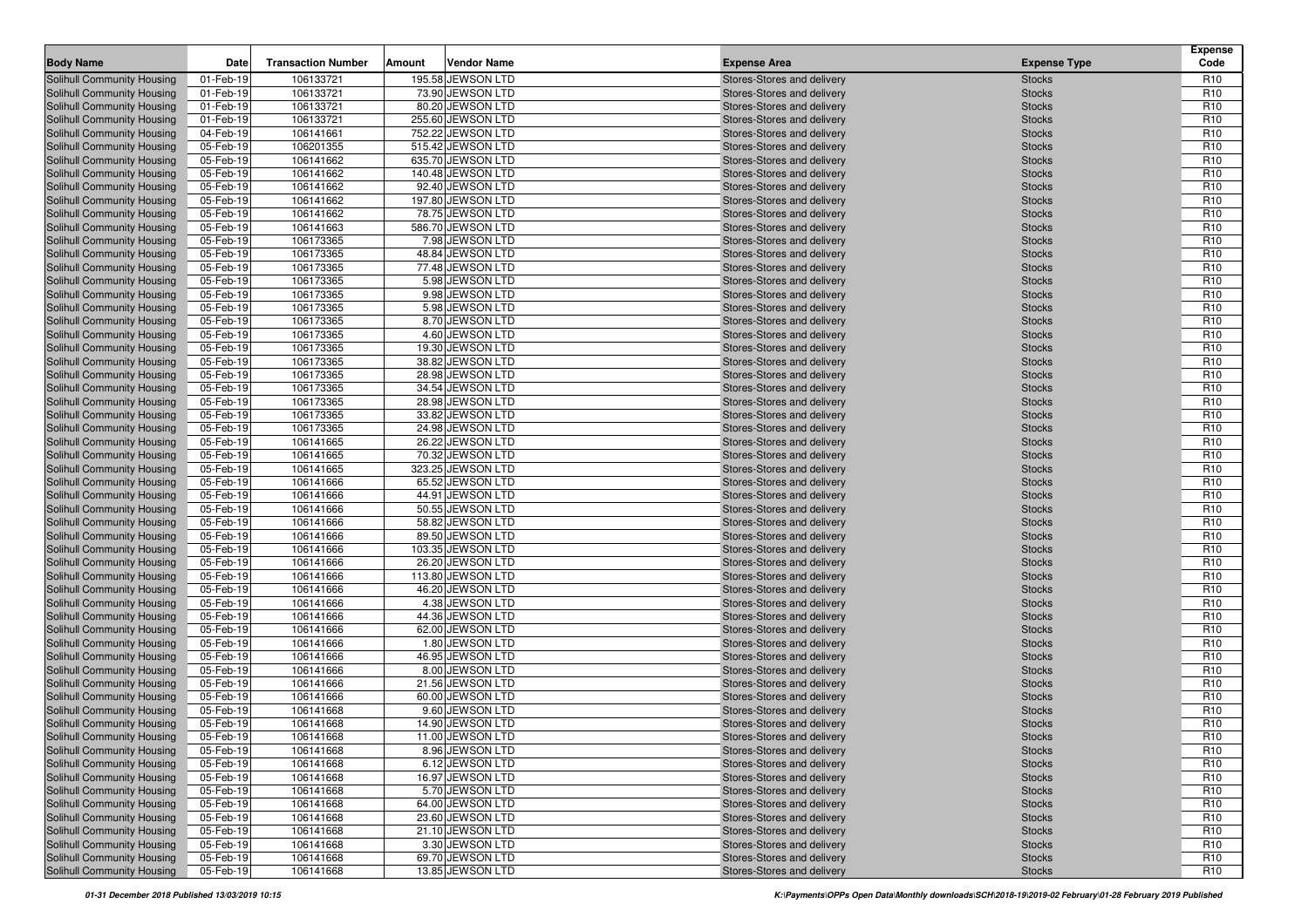| <b>Body Name</b>                                         | Date                   | <b>Transaction Number</b> | Amount | <b>Vendor Name</b>                   | <b>Expense Area</b>                                      | <b>Expense Type</b>            | <b>Expense</b><br>Code             |
|----------------------------------------------------------|------------------------|---------------------------|--------|--------------------------------------|----------------------------------------------------------|--------------------------------|------------------------------------|
| Solihull Community Housing                               | 05-Feb-19              | 106141668                 |        | 70.80 JEWSON LTD                     | Stores-Stores and delivery                               | <b>Stocks</b>                  | R <sub>10</sub>                    |
| Solihull Community Housing                               | 05-Feb-19              | 106141668                 |        | 14.20 JEWSON LTD                     | Stores-Stores and delivery                               | <b>Stocks</b>                  | R <sub>10</sub>                    |
| <b>Solihull Community Housing</b>                        | 05-Feb-19              | 106141668                 |        | 35.20 JEWSON LTD                     | Stores-Stores and delivery                               | <b>Stocks</b>                  | R <sub>10</sub>                    |
| Solihull Community Housing                               | 05-Feb-19              | 106141668                 |        | 35.70 JEWSON LTD                     | Stores-Stores and delivery                               | <b>Stocks</b>                  | R <sub>10</sub>                    |
| Solihull Community Housing                               | 05-Feb-19              | 106141668                 |        | 48.30 JEWSON LTD                     | Stores-Stores and delivery                               | <b>Stocks</b>                  | R <sub>10</sub>                    |
| Solihull Community Housing                               | 05-Feb-19              | 106141668                 |        | 38.30 JEWSON LTD                     | Stores-Stores and delivery                               | <b>Stocks</b>                  | R <sub>10</sub>                    |
| <b>Solihull Community Housing</b>                        | 05-Feb-19              | 106141668                 |        | 187.60 JEWSON LTD                    | Stores-Stores and delivery                               | <b>Stocks</b>                  | R <sub>10</sub>                    |
| <b>Solihull Community Housing</b>                        | 05-Feb-19              | 106141668                 |        | 5.34 JEWSON LTD                      | Stores-Stores and delivery                               | <b>Stocks</b>                  | R <sub>10</sub>                    |
| <b>Solihull Community Housing</b>                        | 05-Feb-19              | 106141668                 |        | 4.83 JEWSON LTD                      | Stores-Stores and delivery                               | <b>Stocks</b>                  | R <sub>10</sub>                    |
| <b>Solihull Community Housing</b>                        | 05-Feb-19              | 106141668                 |        | 16.25 JEWSON LTD                     | Stores-Stores and delivery                               | <b>Stocks</b>                  | R <sub>10</sub>                    |
| Solihull Community Housing                               | 05-Feb-19              | 106141668                 |        | 28.26 JEWSON LTD                     | Stores-Stores and delivery                               | <b>Stocks</b>                  | R <sub>10</sub>                    |
| Solihull Community Housing                               | 05-Feb-19              | 106141668                 |        | 7.20 JEWSON LTD                      | Stores-Stores and delivery                               | <b>Stocks</b>                  | R <sub>10</sub>                    |
| Solihull Community Housing                               | 05-Feb-19              | 106141668                 |        | 53.00 JEWSON LTD                     | Stores-Stores and delivery                               | <b>Stocks</b>                  | R <sub>10</sub>                    |
| <b>Solihull Community Housing</b>                        | 05-Feb-19              | 106141668                 |        | 62.10 JEWSON LTD                     | Stores-Stores and delivery                               | <b>Stocks</b>                  | R <sub>10</sub>                    |
| Solihull Community Housing                               | 05-Feb-19              | 106141668                 |        | 60.00 JEWSON LTD                     | Stores-Stores and delivery                               | <b>Stocks</b>                  | R <sub>10</sub>                    |
| <b>Solihull Community Housing</b>                        | 05-Feb-19              | 106141668                 |        | 169.30 JEWSON LTD                    | Stores-Stores and delivery                               | <b>Stocks</b>                  | R <sub>10</sub>                    |
| <b>Solihull Community Housing</b>                        | 05-Feb-19              | 106141668                 |        | 39.60 JEWSON LTD                     | Stores-Stores and delivery                               | <b>Stocks</b>                  | R <sub>10</sub>                    |
| <b>Solihull Community Housing</b>                        | 05-Feb-19              | 106141668                 |        | 31.45 JEWSON LTD                     | Stores-Stores and delivery                               | <b>Stocks</b>                  | R <sub>10</sub>                    |
| <b>Solihull Community Housing</b>                        | 05-Feb-19              | 106141668                 |        | 9.00 JEWSON LTD                      | Stores-Stores and delivery                               | <b>Stocks</b>                  | R <sub>10</sub>                    |
| Solihull Community Housing                               | 05-Feb-19              | 106141668                 |        | 149.15 JEWSON LTD                    | Stores-Stores and delivery                               | <b>Stocks</b>                  | R <sub>10</sub>                    |
| <b>Solihull Community Housing</b>                        | 05-Feb-19              | 106141668                 |        | 129.50 JEWSON LTD                    | Stores-Stores and delivery                               | <b>Stocks</b>                  | R <sub>10</sub>                    |
| <b>Solihull Community Housing</b>                        | 05-Feb-19              | 106141668                 |        | 425.00 JEWSON LTD                    | Stores-Stores and delivery                               | <b>Stocks</b>                  | R <sub>10</sub>                    |
| Solihull Community Housing                               | 06-Feb-19              | 106201356                 |        | 524.85 JEWSON LTD                    | Stores-Stores and delivery                               | <b>Stocks</b>                  | R <sub>10</sub>                    |
| Solihull Community Housing                               | 06-Feb-19              | 106141674                 |        | 19.30 JEWSON LTD                     | Stores-Stores and delivery                               | <b>Stocks</b>                  | R <sub>10</sub>                    |
| <b>Solihull Community Housing</b>                        | 06-Feb-19              | 106141674                 |        | 16.10 JEWSON LTD                     | Stores-Stores and delivery                               | <b>Stocks</b>                  | R <sub>10</sub>                    |
| Solihull Community Housing                               | 06-Feb-19              | 106141674                 |        | 9.60 JEWSON LTD                      | Stores-Stores and delivery                               | <b>Stocks</b>                  | R <sub>10</sub>                    |
| Solihull Community Housing                               | 06-Feb-19              | 106141674                 |        | 23.50 JEWSON LTD                     | Stores-Stores and delivery                               | <b>Stocks</b>                  | R <sub>10</sub>                    |
| Solihull Community Housing                               | 06-Feb-19              | 106141674                 |        | 49.50 JEWSON LTD                     | Stores-Stores and delivery                               | <b>Stocks</b>                  | R <sub>10</sub>                    |
| <b>Solihull Community Housing</b>                        | 06-Feb-19              | 106141674                 |        | 88.68 JEWSON LTD                     | Stores-Stores and delivery                               | <b>Stocks</b>                  | R <sub>10</sub>                    |
| <b>Solihull Community Housing</b>                        | 06-Feb-19              | 106141674                 |        | 94.80 JEWSON LTD                     | Stores-Stores and delivery                               | <b>Stocks</b>                  | R <sub>10</sub>                    |
| <b>Solihull Community Housing</b>                        | 06-Feb-19              | 106141674                 |        | 95.16 JEWSON LTD                     | Stores-Stores and delivery                               | <b>Stocks</b>                  | R <sub>10</sub>                    |
| Solihull Community Housing                               | 06-Feb-19              | 106141674                 |        | 6.40 JEWSON LTD                      | Stores-Stores and delivery                               | <b>Stocks</b>                  | R <sub>10</sub>                    |
| Solihull Community Housing                               | 06-Feb-19              | 106141674                 |        | 9.80 JEWSON LTD                      | Stores-Stores and delivery                               | <b>Stocks</b>                  | R <sub>10</sub>                    |
| <b>Solihull Community Housing</b>                        | 06-Feb-19              | 106141674                 |        | 26.80 JEWSON LTD                     | Stores-Stores and delivery                               | <b>Stocks</b>                  | R <sub>10</sub>                    |
| <b>Solihull Community Housing</b>                        | 06-Feb-19              | 106141674                 |        | 55.60 JEWSON LTD                     | Stores-Stores and delivery                               | <b>Stocks</b>                  | R <sub>10</sub>                    |
| Solihull Community Housing                               | 06-Feb-19              | 106141674                 |        | 3.54 JEWSON LTD                      | Stores-Stores and delivery                               | <b>Stocks</b>                  | R <sub>10</sub>                    |
| Solihull Community Housing<br>Solihull Community Housing | 06-Feb-19<br>06-Feb-19 | 106141674<br>106141674    |        | 60.90 JEWSON LTD<br>40.00 JEWSON LTD | Stores-Stores and delivery                               | <b>Stocks</b><br><b>Stocks</b> | R <sub>10</sub><br>R <sub>10</sub> |
| <b>Solihull Community Housing</b>                        | 06-Feb-19              | 106141674                 |        | 216.00 JEWSON LTD                    | Stores-Stores and delivery<br>Stores-Stores and delivery | <b>Stocks</b>                  | R <sub>10</sub>                    |
| <b>Solihull Community Housing</b>                        | 06-Feb-19              | 106141674                 |        | 9.90 JEWSON LTD                      | Stores-Stores and delivery                               | <b>Stocks</b>                  | R <sub>10</sub>                    |
| <b>Solihull Community Housing</b>                        | 06-Feb-19              | 106141674                 |        | 104.00 JEWSON LTD                    | Stores-Stores and delivery                               | <b>Stocks</b>                  | R <sub>10</sub>                    |
| <b>Solihull Community Housing</b>                        | 06-Feb-19              | 106141674                 |        | 359.50 JEWSON LTD                    | Stores-Stores and delivery                               | <b>Stocks</b>                  | R <sub>10</sub>                    |
| <b>Solihull Community Housing</b>                        | 06-Feb-19              | 106141674                 |        | 39.81 JEWSON LTD                     | Stores-Stores and delivery                               | <b>Stocks</b>                  | R <sub>10</sub>                    |
| Solihull Community Housing                               | 06-Feb-19              | 106141674                 |        | 39.81 JEWSON LTD                     | Stores-Stores and delivery                               | <b>Stocks</b>                  | R <sub>10</sub>                    |
| Solihull Community Housing                               | 06-Feb-19              | 106141674                 |        | 74.15 JEWSON LTD                     | Stores-Stores and delivery                               | <b>Stocks</b>                  | R <sub>10</sub>                    |
| Solihull Community Housing                               | 06-Feb-19              | 106141674                 |        | 975.00 JEWSON LTD                    | Stores-Stores and delivery                               | <b>Stocks</b>                  | R <sub>10</sub>                    |
| Solihull Community Housing                               | 06-Feb-19              | 106141674                 |        | 6.90 JEWSON LTD                      | Stores-Stores and delivery                               | <b>Stocks</b>                  | R <sub>10</sub>                    |
| <b>Solihull Community Housing</b>                        | 06-Feb-19              | 106141674                 |        | 13.34 JEWSON LTD                     | Stores-Stores and delivery                               | <b>Stocks</b>                  | R <sub>10</sub>                    |
| Solihull Community Housing                               | 06-Feb-19              | 106141674                 |        | 22.10 JEWSON LTD                     | Stores-Stores and delivery                               | <b>Stocks</b>                  | R <sub>10</sub>                    |
| Solihull Community Housing                               | 06-Feb-19              | 106141674                 |        | 38.20 JEWSON LTD                     | Stores-Stores and delivery                               | <b>Stocks</b>                  | R <sub>10</sub>                    |
| <b>Solihull Community Housing</b>                        | 06-Feb-19              | 106141674                 |        | 31.20 JEWSON LTD                     | Stores-Stores and delivery                               | <b>Stocks</b>                  | R <sub>10</sub>                    |
| Solihull Community Housing                               | 06-Feb-19              | 106141674                 |        | 27.95 JEWSON LTD                     | Stores-Stores and delivery                               | <b>Stocks</b>                  | R <sub>10</sub>                    |
| <b>Solihull Community Housing</b>                        | 07-Feb-19              | 106141677                 |        | 712.50 JEWSON LTD                    | Stores-Stores and delivery                               | <b>Stocks</b>                  | R <sub>10</sub>                    |
| <b>Solihull Community Housing</b>                        | 07-Feb-19              | 106141677                 |        | 297.00 JEWSON LTD                    | Stores-Stores and delivery                               | <b>Stocks</b>                  | R <sub>10</sub>                    |
| Solihull Community Housing                               | 07-Feb-19              | 106141678                 |        | 390.00 JEWSON LTD                    | Stores-Stores and delivery                               | <b>Stocks</b>                  | R <sub>10</sub>                    |
| Solihull Community Housing                               | 07-Feb-19              | 106141683                 |        | 8.10 JEWSON LTD                      | Stores-Stores and delivery                               | <b>Stocks</b>                  | R <sub>10</sub>                    |
| Solihull Community Housing                               | 07-Feb-19              | 106141683                 |        | 41.60 JEWSON LTD                     | Stores-Stores and delivery                               | <b>Stocks</b>                  | R <sub>10</sub>                    |
| <b>Solihull Community Housing</b>                        | 07-Feb-19              | 106141683                 |        | 13.57 JEWSON LTD                     | Stores-Stores and delivery                               | <b>Stocks</b>                  | R <sub>10</sub>                    |
| Solihull Community Housing                               | 07-Feb-19              | 106141683                 |        | 3.60 JEWSON LTD                      | Stores-Stores and delivery                               | <b>Stocks</b>                  | R <sub>10</sub>                    |
| <b>Solihull Community Housing</b>                        | 07-Feb-19              | 106141683                 |        | 45.60 JEWSON LTD                     | Stores-Stores and delivery                               | <b>Stocks</b>                  | R <sub>10</sub>                    |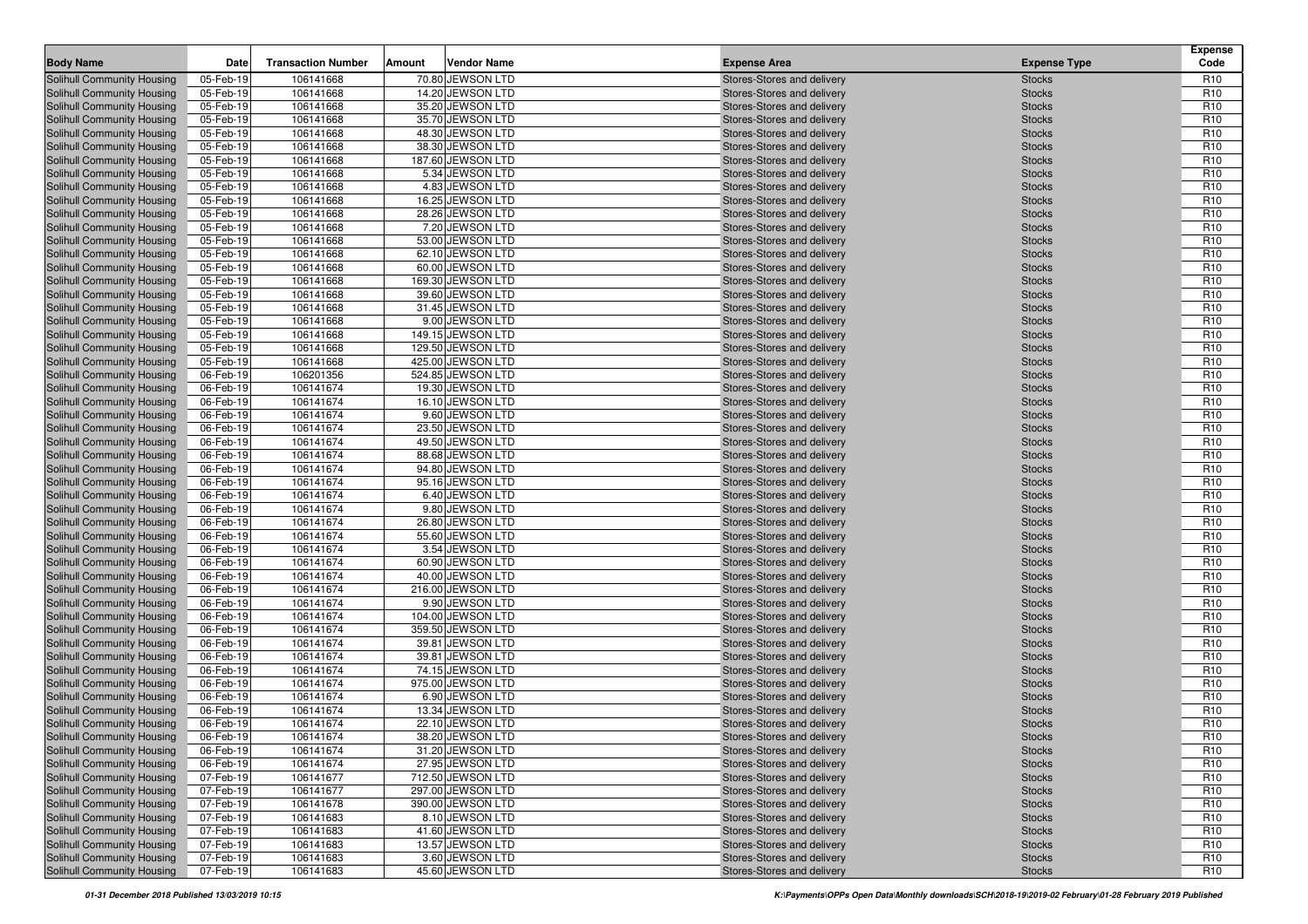| <b>Body Name</b>                  | Date      | <b>Transaction Number</b> | Amount | <b>Vendor Name</b> | <b>Expense Area</b>        | <b>Expense Type</b> | <b>Expense</b><br>Code |
|-----------------------------------|-----------|---------------------------|--------|--------------------|----------------------------|---------------------|------------------------|
| Solihull Community Housing        | 07-Feb-19 | 106141683                 |        | 14.74 JEWSON LTD   | Stores-Stores and delivery | <b>Stocks</b>       | R <sub>10</sub>        |
| Solihull Community Housing        | 07-Feb-19 | 106141683                 |        | 437.70 JEWSON LTD  | Stores-Stores and delivery | <b>Stocks</b>       | R <sub>10</sub>        |
| <b>Solihull Community Housing</b> | 07-Feb-19 | 106141683                 |        | 32.20 JEWSON LTD   | Stores-Stores and delivery | <b>Stocks</b>       | R <sub>10</sub>        |
| <b>Solihull Community Housing</b> | 07-Feb-19 | 106141683                 |        | 70.00 JEWSON LTD   | Stores-Stores and delivery | <b>Stocks</b>       | R <sub>10</sub>        |
| Solihull Community Housing        | 07-Feb-19 | 106141683                 |        | 222.80 JEWSON LTD  | Stores-Stores and delivery | <b>Stocks</b>       | R <sub>10</sub>        |
| Solihull Community Housing        | 07-Feb-19 | 106141683                 |        | 193.90 JEWSON LTD  | Stores-Stores and delivery | <b>Stocks</b>       | R <sub>10</sub>        |
| <b>Solihull Community Housing</b> | 07-Feb-19 | 106141683                 |        | 205.10 JEWSON LTD  | Stores-Stores and delivery | <b>Stocks</b>       | R <sub>10</sub>        |
| Solihull Community Housing        | 07-Feb-19 | 106141683                 |        | 6.00 JEWSON LTD    | Stores-Stores and delivery | <b>Stocks</b>       | R <sub>10</sub>        |
| Solihull Community Housing        | 07-Feb-19 | 106141683                 |        | 192.60 JEWSON LTD  | Stores-Stores and delivery | <b>Stocks</b>       | R <sub>10</sub>        |
| <b>Solihull Community Housing</b> | 07-Feb-19 | 106141683                 |        | 90.35 JEWSON LTD   | Stores-Stores and delivery | <b>Stocks</b>       | R <sub>10</sub>        |
| Solihull Community Housing        | 07-Feb-19 | 106141683                 |        | 8.14 JEWSON LTD    | Stores-Stores and delivery | <b>Stocks</b>       | R <sub>10</sub>        |
| Solihull Community Housing        | 08-Feb-19 | 106141688                 |        | 30.20 JEWSON LTD   | Stores-Stores and delivery | <b>Stocks</b>       | R <sub>10</sub>        |
| Solihull Community Housing        | 08-Feb-19 | 106141688                 |        | 58.40 JEWSON LTD   | Stores-Stores and delivery | <b>Stocks</b>       | R <sub>10</sub>        |
| <b>Solihull Community Housing</b> | 08-Feb-19 | 106141688                 |        | 3.60 JEWSON LTD    | Stores-Stores and delivery | <b>Stocks</b>       | R <sub>10</sub>        |
| Solihull Community Housing        | 08-Feb-19 | 106141688                 |        | 26.60 JEWSON LTD   | Stores-Stores and delivery | <b>Stocks</b>       | R <sub>10</sub>        |
| <b>Solihull Community Housing</b> | 08-Feb-19 | 106141688                 |        | 93.60 JEWSON LTD   | Stores-Stores and delivery | <b>Stocks</b>       | R <sub>10</sub>        |
| <b>Solihull Community Housing</b> | 08-Feb-19 | 106141688                 |        | 420.00 JEWSON LTD  | Stores-Stores and delivery | <b>Stocks</b>       | R <sub>10</sub>        |
| Solihull Community Housing        | 08-Feb-19 | 106141688                 |        | 70.85 JEWSON LTD   | Stores-Stores and delivery | <b>Stocks</b>       | R <sub>10</sub>        |
| <b>Solihull Community Housing</b> | 08-Feb-19 | 106141688                 |        | 26.95 JEWSON LTD   | Stores-Stores and delivery | <b>Stocks</b>       | R <sub>10</sub>        |
| Solihull Community Housing        | 08-Feb-19 | 106141688                 |        | 50.55 JEWSON LTD   | Stores-Stores and delivery | <b>Stocks</b>       | R <sub>10</sub>        |
| <b>Solihull Community Housing</b> | 08-Feb-19 | 106141688                 |        | 93.90 JEWSON LTD   | Stores-Stores and delivery | <b>Stocks</b>       | R <sub>10</sub>        |
| <b>Solihull Community Housing</b> | 08-Feb-19 | 106141688                 |        | 15.60 JEWSON LTD   | Stores-Stores and delivery | <b>Stocks</b>       | R <sub>10</sub>        |
| Solihull Community Housing        | 08-Feb-19 | 106141688                 |        | 12.30 JEWSON LTD   | Stores-Stores and delivery | <b>Stocks</b>       | R <sub>10</sub>        |
| Solihull Community Housing        | 08-Feb-19 | 106141688                 |        | 5.85 JEWSON LTD    | Stores-Stores and delivery | <b>Stocks</b>       | R <sub>10</sub>        |
| <b>Solihull Community Housing</b> | 08-Feb-19 | 106141688                 |        | 63.90 JEWSON LTD   | Stores-Stores and delivery | <b>Stocks</b>       | R <sub>10</sub>        |
| Solihull Community Housing        | 08-Feb-19 | 106141688                 |        | 284.50 JEWSON LTD  | Stores-Stores and delivery | <b>Stocks</b>       | R <sub>10</sub>        |
| Solihull Community Housing        | 08-Feb-19 | 106141688                 |        | 192.60 JEWSON LTD  | Stores-Stores and delivery | <b>Stocks</b>       | R <sub>10</sub>        |
| Solihull Community Housing        | 08-Feb-19 | 106141688                 |        | 169.30 JEWSON LTD  | Stores-Stores and delivery | <b>Stocks</b>       | R <sub>10</sub>        |
| Solihull Community Housing        | 08-Feb-19 | 106141688                 |        | 43.70 JEWSON LTD   | Stores-Stores and delivery | <b>Stocks</b>       | R <sub>10</sub>        |
| <b>Solihull Community Housing</b> | 08-Feb-19 | 106141688                 |        | 109.20 JEWSON LTD  | Stores-Stores and delivery | <b>Stocks</b>       | R <sub>10</sub>        |
| <b>Solihull Community Housing</b> | 08-Feb-19 | 106141688                 |        | 4.02 JEWSON LTD    | Stores-Stores and delivery | <b>Stocks</b>       | R <sub>10</sub>        |
| Solihull Community Housing        | 08-Feb-19 | 106141688                 |        | 13.75 JEWSON LTD   | Stores-Stores and delivery | <b>Stocks</b>       | R <sub>10</sub>        |
| Solihull Community Housing        | 08-Feb-19 | 106141688                 |        | 81.40 JEWSON LTD   | Stores-Stores and delivery | <b>Stocks</b>       | R <sub>10</sub>        |
| <b>Solihull Community Housing</b> | 08-Feb-19 | 106141688                 |        | 150.50 JEWSON LTD  | Stores-Stores and delivery | <b>Stocks</b>       | R <sub>10</sub>        |
| <b>Solihull Community Housing</b> | 08-Feb-19 | 106141688                 |        | 15.00 JEWSON LTD   | Stores-Stores and delivery | <b>Stocks</b>       | R <sub>10</sub>        |
| Solihull Community Housing        | 08-Feb-19 | 106141692                 |        | 677.40 JEWSON LTD  | Stores-Stores and delivery | <b>Stocks</b>       | R <sub>10</sub>        |
| Solihull Community Housing        | 08-Feb-19 | 106141692                 |        | 244.20 JEWSON LTD  | Stores-Stores and delivery | <b>Stocks</b>       | R <sub>10</sub>        |
| Solihull Community Housing        | 08-Feb-19 | 106141692                 |        | 155.90 JEWSON LTD  | Stores-Stores and delivery | <b>Stocks</b>       | R <sub>10</sub>        |
| <b>Solihull Community Housing</b> | 11-Feb-19 | 106201358                 |        | 2.10 JEWSON LTD    | Stores-Stores and delivery | <b>Stocks</b>       | R <sub>10</sub>        |
| Solihull Community Housing        | 11-Feb-19 | 106201358                 |        | 13.70 JEWSON LTD   | Stores-Stores and delivery | <b>Stocks</b>       | R <sub>10</sub>        |
| <b>Solihull Community Housing</b> | 11-Feb-19 | 106201358                 |        | 402.90 JEWSON LTD  | Stores-Stores and delivery | <b>Stocks</b>       | R <sub>10</sub>        |
| <b>Solihull Community Housing</b> | 11-Feb-19 | 106201358                 |        | 3.10 JEWSON LTD    | Stores-Stores and delivery | <b>Stocks</b>       | R <sub>10</sub>        |
| Solihull Community Housing        | 11-Feb-19 | 106201358                 |        | 7.55 JEWSON LTD    | Stores-Stores and delivery | <b>Stocks</b>       | R <sub>10</sub>        |
| Solihull Community Housing        | 11-Feb-19 | 106201358                 |        | 1224.00 JEWSON LTD | Stores-Stores and delivery | <b>Stocks</b>       | R <sub>10</sub>        |
| Solihull Community Housing        | 11-Feb-19 | 106201358                 |        | 28.50 JEWSON LTD   | Stores-Stores and delivery | <b>Stocks</b>       | R <sub>10</sub>        |
| Solihull Community Housing        | 11-Feb-19 | 106201358                 |        | 3.80 JEWSON LTD    | Stores-Stores and delivery | <b>Stocks</b>       | R <sub>10</sub>        |
| <b>Solihull Community Housing</b> | 11-Feb-19 | 106201358                 |        | 28.60 JEWSON LTD   | Stores-Stores and delivery | <b>Stocks</b>       | R <sub>10</sub>        |
| Solihull Community Housing        | 11-Feb-19 | 106201358                 |        | 48.00 JEWSON LTD   | Stores-Stores and delivery | <b>Stocks</b>       | R <sub>10</sub>        |
| Solihull Community Housing        | 11-Feb-19 | 106201358                 |        | 50.30 JEWSON LTD   | Stores-Stores and delivery | <b>Stocks</b>       | R <sub>10</sub>        |
| Solihull Community Housing        | 11-Feb-19 | 106201358                 |        | 11.20 JEWSON LTD   | Stores-Stores and delivery | <b>Stocks</b>       | R <sub>10</sub>        |
| <b>Solihull Community Housing</b> | 11-Feb-19 | 106201358                 |        | 84.00 JEWSON LTD   | Stores-Stores and delivery | <b>Stocks</b>       | R <sub>10</sub>        |
| Solihull Community Housing        | 11-Feb-19 | 106201358                 |        | 106.50 JEWSON LTD  | Stores-Stores and delivery | <b>Stocks</b>       | R <sub>10</sub>        |
| <b>Solihull Community Housing</b> | 11-Feb-19 | 106201358                 |        | 46.95 JEWSON LTD   | Stores-Stores and delivery | <b>Stocks</b>       | R <sub>10</sub>        |
| <b>Solihull Community Housing</b> | 11-Feb-19 | 106201359                 |        | 471.72 JEWSON LTD  | Stores-Stores and delivery | <b>Stocks</b>       | R <sub>10</sub>        |
| Solihull Community Housing        | 12-Feb-19 | 106201366                 |        | 16.40 JEWSON LTD   | Stores-Stores and delivery | <b>Stocks</b>       | R <sub>10</sub>        |
| Solihull Community Housing        | 12-Feb-19 | 106201366                 |        | 9.60 JEWSON LTD    | Stores-Stores and delivery | <b>Stocks</b>       | R <sub>10</sub>        |
| Solihull Community Housing        | 12-Feb-19 | 106201366                 |        | 8.20 JEWSON LTD    | Stores-Stores and delivery | <b>Stocks</b>       | R <sub>10</sub>        |
| <b>Solihull Community Housing</b> | 12-Feb-19 | 106201366                 |        | 32.40 JEWSON LTD   | Stores-Stores and delivery | <b>Stocks</b>       | R <sub>10</sub>        |
| Solihull Community Housing        | 12-Feb-19 | 106201366                 |        | 15.40 JEWSON LTD   | Stores-Stores and delivery | <b>Stocks</b>       | R <sub>10</sub>        |
| Solihull Community Housing        | 12-Feb-19 | 106201366                 |        | 19.50 JEWSON LTD   | Stores-Stores and delivery | <b>Stocks</b>       | R <sub>10</sub>        |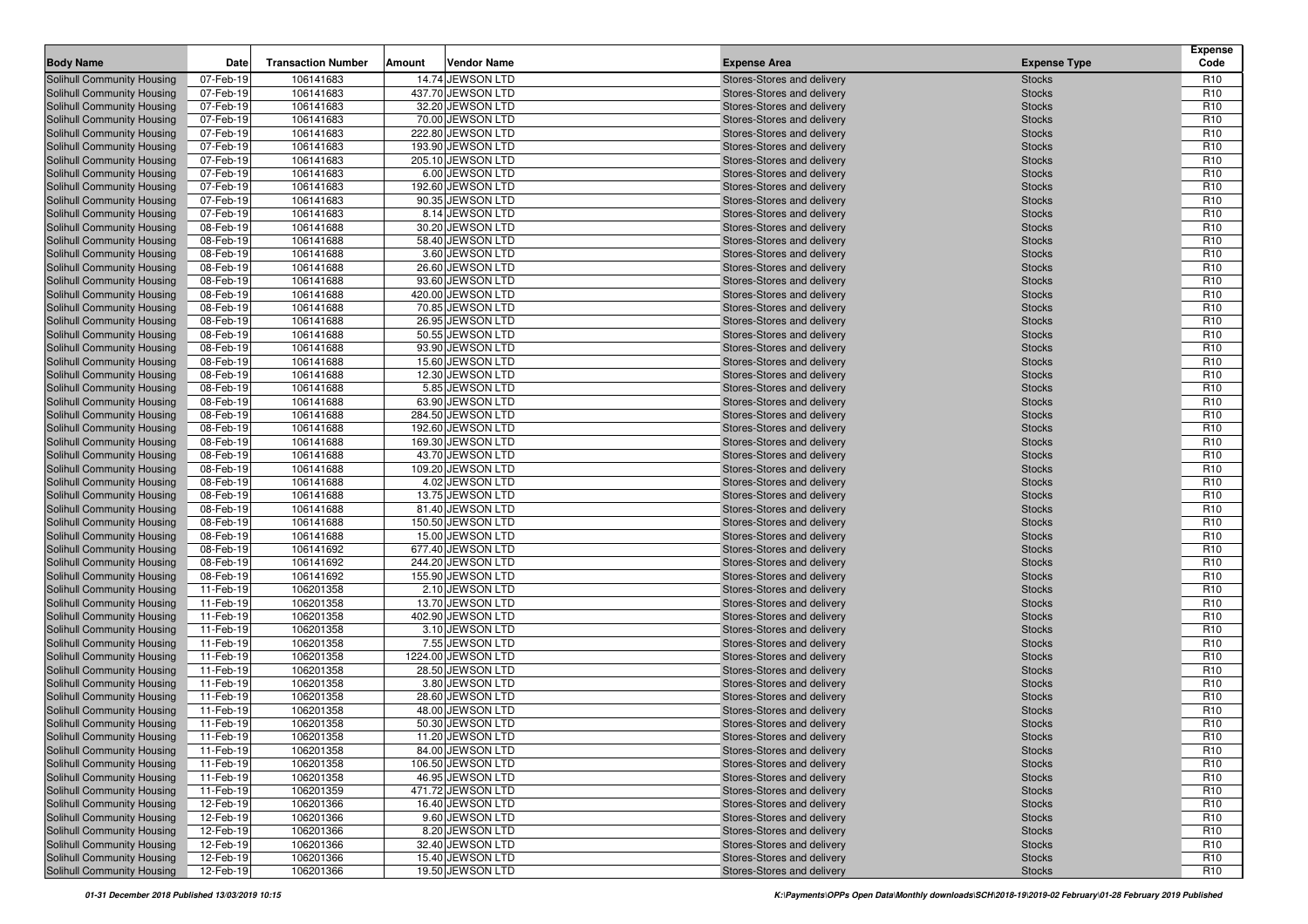| <b>Body Name</b>                                                       | Date                   | <b>Transaction Number</b> | Amount | Vendor Name                           | <b>Expense Area</b>                                      | <b>Expense Type</b>            | <b>Expense</b><br>Code             |
|------------------------------------------------------------------------|------------------------|---------------------------|--------|---------------------------------------|----------------------------------------------------------|--------------------------------|------------------------------------|
| <b>Solihull Community Housing</b>                                      | 12-Feb-19              | 106201366                 |        | 17.60 JEWSON LTD                      | Stores-Stores and delivery                               | <b>Stocks</b>                  | R <sub>10</sub>                    |
| <b>Solihull Community Housing</b>                                      | 12-Feb-19              | 106201366                 |        | 51.10 JEWSON LTD                      | Stores-Stores and delivery                               | <b>Stocks</b>                  | R <sub>10</sub>                    |
| Solihull Community Housing                                             | 12-Feb-19              | 106201366                 |        | 135.70 JEWSON LTD                     | Stores-Stores and delivery                               | <b>Stocks</b>                  | R <sub>10</sub>                    |
| <b>Solihull Community Housing</b>                                      | 12-Feb-19              | 106201366                 |        | 11.40 JEWSON LTD                      | Stores-Stores and delivery                               | <b>Stocks</b>                  | R <sub>10</sub>                    |
| Solihull Community Housing                                             | 12-Feb-19              | 106201366                 |        | 19.90 JEWSON LTD                      | Stores-Stores and delivery                               | <b>Stocks</b>                  | R <sub>10</sub>                    |
| Solihull Community Housing                                             | 12-Feb-19              | 106201366                 |        | 45.60 JEWSON LTD                      | Stores-Stores and delivery                               | <b>Stocks</b>                  | R <sub>10</sub>                    |
| <b>Solihull Community Housing</b>                                      | 12-Feb-19              | 106201366                 |        | 15.00 JEWSON LTD                      | Stores-Stores and delivery                               | <b>Stocks</b>                  | R <sub>10</sub>                    |
| Solihull Community Housing                                             | 12-Feb-19              | 106201366                 |        | 87.30 JEWSON LTD                      | Stores-Stores and delivery                               | <b>Stocks</b>                  | R <sub>10</sub>                    |
| <b>Solihull Community Housing</b>                                      | 12-Feb-19              | 106201366                 |        | 41.76 JEWSON LTD                      | Stores-Stores and delivery                               | <b>Stocks</b>                  | R <sub>10</sub>                    |
| Solihull Community Housing                                             | 12-Feb-19              | 106201366                 |        | 168.50 JEWSON LTD                     | Stores-Stores and delivery                               | <b>Stocks</b>                  | R <sub>10</sub>                    |
| Solihull Community Housing                                             | 12-Feb-19              | 106201366                 |        | 4.10 JEWSON LTD                       | Stores-Stores and delivery                               | <b>Stocks</b>                  | R <sub>10</sub>                    |
| <b>Solihull Community Housing</b>                                      | 12-Feb-19              | 106201366                 |        | 187.60 JEWSON LTD                     | Stores-Stores and delivery                               | <b>Stocks</b>                  | R <sub>10</sub>                    |
| <b>Solihull Community Housing</b>                                      | 12-Feb-19              | 106201366                 |        | 8.88 JEWSON LTD                       | Stores-Stores and delivery                               | <b>Stocks</b>                  | R <sub>10</sub>                    |
| Solihull Community Housing                                             | 12-Feb-19              | 106201366                 |        | 53.00 JEWSON LTD                      | Stores-Stores and delivery                               | <b>Stocks</b>                  | R <sub>10</sub>                    |
| <b>Solihull Community Housing</b>                                      | 12-Feb-19              | 106201366                 |        | 103.60 JEWSON LTD                     | Stores-Stores and delivery                               | <b>Stocks</b>                  | R <sub>10</sub>                    |
| <b>Solihull Community Housing</b>                                      | 12-Feb-19              | 106201366                 |        | 10.00 JEWSON LTD                      | Stores-Stores and delivery                               | <b>Stocks</b>                  | R <sub>10</sub>                    |
| <b>Solihull Community Housing</b>                                      | 12-Feb-19              | 106201366                 |        | 13.80 JEWSON LTD                      | Stores-Stores and delivery                               | <b>Stocks</b>                  | R <sub>10</sub>                    |
| <b>Solihull Community Housing</b>                                      | 12-Feb-19              | 106201366                 |        | 13.80 JEWSON LTD                      | Stores-Stores and delivery                               | <b>Stocks</b>                  | R <sub>10</sub>                    |
| <b>Solihull Community Housing</b>                                      | 12-Feb-19              | 106201366                 |        | 293.70 JEWSON LTD                     | Stores-Stores and delivery                               | <b>Stocks</b>                  | R <sub>10</sub>                    |
| <b>Solihull Community Housing</b>                                      | 12-Feb-19              | 106201366                 |        | 1.60 JEWSON LTD                       | Stores-Stores and delivery                               | <b>Stocks</b>                  | R <sub>10</sub>                    |
| Solihull Community Housing                                             | 12-Feb-19              | 106201366                 |        | 131.24 JEWSON LTD                     | Stores-Stores and delivery                               | <b>Stocks</b>                  | R <sub>10</sub>                    |
| Solihull Community Housing                                             | 12-Feb-19              | 106201366                 |        | 34.30 JEWSON LTD                      | Stores-Stores and delivery                               | <b>Stocks</b>                  | R <sub>10</sub>                    |
| Solihull Community Housing                                             | 12-Feb-19              | 106201366                 |        | 104.60 JEWSON LTD                     | Stores-Stores and delivery                               | <b>Stocks</b>                  | R <sub>10</sub>                    |
| Solihull Community Housing                                             | 13-Feb-19              | 106201367                 |        | 318.86 JEWSON LTD                     | Stores-Stores and delivery                               | <b>Stocks</b>                  | R <sub>10</sub>                    |
| <b>Solihull Community Housing</b>                                      | 13-Feb-19              | 106201369                 |        | 16.80 JEWSON LTD                      | Stores-Stores and delivery                               | <b>Stocks</b>                  | R <sub>10</sub>                    |
| <b>Solihull Community Housing</b>                                      | 13-Feb-19              | 106201369                 |        | 34.80 JEWSON LTD                      | Stores-Stores and delivery                               | <b>Stocks</b>                  | R <sub>10</sub>                    |
| <b>Solihull Community Housing</b>                                      | 13-Feb-19              | 106201369                 |        | 31.20 JEWSON LTD                      | Stores-Stores and delivery                               | <b>Stocks</b>                  | R <sub>10</sub>                    |
| Solihull Community Housing                                             | 13-Feb-19              | 106201369                 |        | 185.75 JEWSON LTD                     | Stores-Stores and delivery                               | <b>Stocks</b>                  | R <sub>10</sub>                    |
| Solihull Community Housing                                             | 13-Feb-19              | 106201369                 |        | 27.40 JEWSON LTD                      | Stores-Stores and delivery                               | <b>Stocks</b>                  | R <sub>10</sub>                    |
| <b>Solihull Community Housing</b>                                      | 13-Feb-19              | 106201369                 |        | 93.90 JEWSON LTD                      | Stores-Stores and delivery                               | <b>Stocks</b>                  | R <sub>10</sub>                    |
| <b>Solihull Community Housing</b>                                      | 13-Feb-19              | 106201369                 |        | 103.35 JEWSON LTD<br>20.70 JEWSON LTD | Stores-Stores and delivery                               | <b>Stocks</b>                  | R <sub>10</sub>                    |
| <b>Solihull Community Housing</b>                                      | 13-Feb-19              | 106201369                 |        | 16.22 JEWSON LTD                      | Stores-Stores and delivery                               | <b>Stocks</b>                  | R <sub>10</sub><br>R <sub>10</sub> |
| <b>Solihull Community Housing</b><br><b>Solihull Community Housing</b> | 13-Feb-19<br>13-Feb-19 | 106201369<br>106201369    |        | 733.20 JEWSON LTD                     | Stores-Stores and delivery<br>Stores-Stores and delivery | <b>Stocks</b><br><b>Stocks</b> | R <sub>10</sub>                    |
| <b>Solihull Community Housing</b>                                      | 13-Feb-19              | 106201369                 |        | 56.00 JEWSON LTD                      | Stores-Stores and delivery                               | <b>Stocks</b>                  | R <sub>10</sub>                    |
| <b>Solihull Community Housing</b>                                      | 13-Feb-19              | 106201369                 |        | 103.60 JEWSON LTD                     | Stores-Stores and delivery                               | <b>Stocks</b>                  | R <sub>10</sub>                    |
| <b>Solihull Community Housing</b>                                      | 13-Feb-19              | 106201369                 |        | 205.20 JEWSON LTD                     | Stores-Stores and delivery                               | <b>Stocks</b>                  | R <sub>10</sub>                    |
| <b>Solihull Community Housing</b>                                      | 13-Feb-19              | 106201369                 |        | 39.81 JEWSON LTD                      | Stores-Stores and delivery                               | <b>Stocks</b>                  | R <sub>10</sub>                    |
| <b>Solihull Community Housing</b>                                      | 13-Feb-19              | 106201369                 |        | 94.32 JEWSON LTD                      | Stores-Stores and delivery                               | <b>Stocks</b>                  | R <sub>10</sub>                    |
| <b>Solihull Community Housing</b>                                      | 13-Feb-19              | 106201369                 |        | 60.00 JEWSON LTD                      | Stores-Stores and delivery                               | <b>Stocks</b>                  | R <sub>10</sub>                    |
| <b>Solihull Community Housing</b>                                      | 14-Feb-19              | 106201370                 |        | 16.10 JEWSON LTD                      | Stores-Stores and delivery                               | <b>Stocks</b>                  | R <sub>10</sub>                    |
| <b>Solihull Community Housing</b>                                      | 14-Feb-19              | 106201370                 |        | 10.40 JEWSON LTD                      | Stores-Stores and delivery                               | <b>Stocks</b>                  | R <sub>10</sub>                    |
| Solihull Community Housing                                             | 14-Feb-19              | 106201370                 |        | 14.90 JEWSON LTD                      | Stores-Stores and delivery                               | <b>Stocks</b>                  | R <sub>10</sub>                    |
| Solihull Community Housing                                             | 14-Feb-19              | 106201370                 |        | 11.00 JEWSON LTD                      | Stores-Stores and delivery                               | <b>Stocks</b>                  | R <sub>10</sub>                    |
| <b>Solihull Community Housing</b>                                      | 14-Feb-19              | 106201370                 |        | 19.00 JEWSON LTD                      | Stores-Stores and delivery                               | <b>Stocks</b>                  | R <sub>10</sub>                    |
| <b>Solihull Community Housing</b>                                      | 14-Feb-19              | 106201370                 |        | 76.56 JEWSON LTD                      | Stores-Stores and delivery                               | <b>Stocks</b>                  | R <sub>10</sub>                    |
| <b>Solihull Community Housing</b>                                      | 14-Feb-19              | 106201370                 |        | 82.80 JEWSON LTD                      | Stores-Stores and delivery                               | <b>Stocks</b>                  | R <sub>10</sub>                    |
| Solihull Community Housing                                             | 14-Feb-19              | 106201370                 |        | 94.80 JEWSON LTD                      | Stores-Stores and delivery                               | <b>Stocks</b>                  | R <sub>10</sub>                    |
| <b>Solihull Community Housing</b>                                      | 14-Feb-19              | 106201370                 |        | 6.10 JEWSON LTD                       | Stores-Stores and delivery                               | <b>Stocks</b>                  | R <sub>10</sub>                    |
| <b>Solihull Community Housing</b>                                      | 14-Feb-19              | 106201370                 |        | 10.75 JEWSON LTD                      | Stores-Stores and delivery                               | <b>Stocks</b>                  | R <sub>10</sub>                    |
| Solihull Community Housing                                             | 14-Feb-19              | 106201370                 |        | 198.40 JEWSON LTD                     | Stores-Stores and delivery                               | <b>Stocks</b>                  | R <sub>10</sub>                    |
| Solihull Community Housing                                             | 14-Feb-19              | 106201370                 |        | 26.95 JEWSON LTD                      | Stores-Stores and delivery                               | <b>Stocks</b>                  | R <sub>10</sub>                    |
| <b>Solihull Community Housing</b>                                      | 14-Feb-19              | 106201370                 |        | 4.60 JEWSON LTD                       | Stores-Stores and delivery                               | <b>Stocks</b>                  | R <sub>10</sub>                    |
| Solihull Community Housing                                             | 14-Feb-19              | 106201370                 |        | 187.80 JEWSON LTD                     | Stores-Stores and delivery                               | <b>Stocks</b>                  | R <sub>10</sub>                    |
| Solihull Community Housing                                             | 14-Feb-19              | 106201370                 |        | 9.50 JEWSON LTD                       | Stores-Stores and delivery                               | <b>Stocks</b>                  | R <sub>10</sub>                    |
| <b>Solihull Community Housing</b>                                      | 14-Feb-19              | 106201370                 |        | 9.22 JEWSON LTD                       | Stores-Stores and delivery                               | <b>Stocks</b>                  | R <sub>10</sub>                    |
| <b>Solihull Community Housing</b>                                      | 14-Feb-19              | 106201370                 |        | 72.45 JEWSON LTD                      | Stores-Stores and delivery                               | <b>Stocks</b>                  | R <sub>10</sub>                    |
| Solihull Community Housing                                             | 14-Feb-19              | 106201370                 |        | 62.10 JEWSON LTD                      | Stores-Stores and delivery                               | <b>Stocks</b>                  | R <sub>10</sub>                    |
| Solihull Community Housing                                             | 14-Feb-19              | 106201370                 |        | 60.00 JEWSON LTD                      | Stores-Stores and delivery                               | <b>Stocks</b>                  | R <sub>10</sub>                    |
| <b>Solihull Community Housing</b>                                      | 14-Feb-19              | 106201370                 |        | 243.40 JEWSON LTD                     | Stores-Stores and delivery                               | <b>Stocks</b>                  | R <sub>10</sub>                    |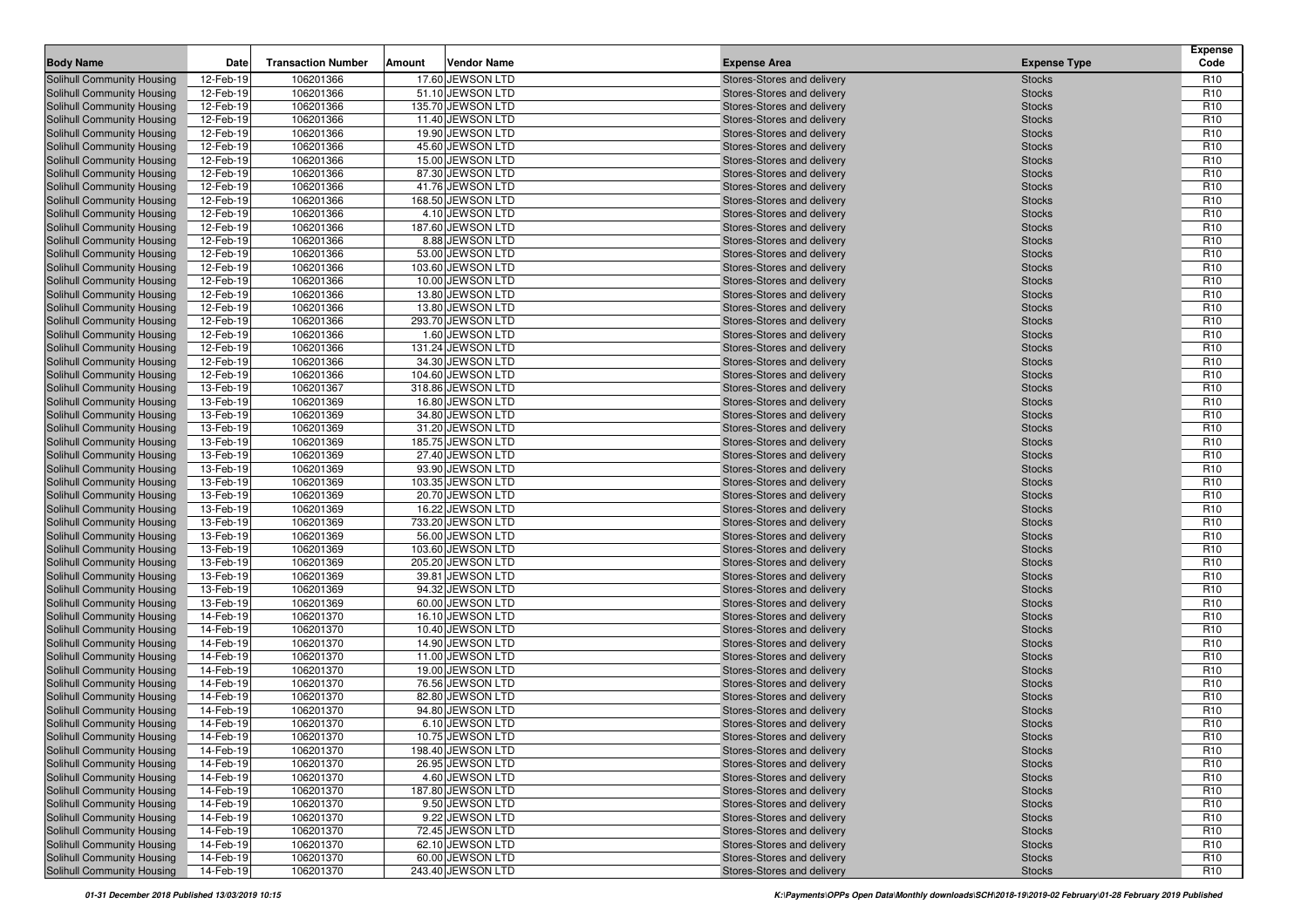| <b>Body Name</b>                                                | Date                   | <b>Transaction Number</b> | Amount | Vendor Name                          | <b>Expense Area</b>                                      | <b>Expense Type</b>            | <b>Expense</b><br>Code             |
|-----------------------------------------------------------------|------------------------|---------------------------|--------|--------------------------------------|----------------------------------------------------------|--------------------------------|------------------------------------|
| Solihull Community Housing                                      | 14-Feb-19              | 106201370                 |        | 20.00 JEWSON LTD                     | Stores-Stores and delivery                               | <b>Stocks</b>                  | R <sub>10</sub>                    |
| Solihull Community Housing                                      | 14-Feb-19              | 106201370                 |        | 193.90 JEWSON LTD                    | Stores-Stores and delivery                               | <b>Stocks</b>                  | R <sub>10</sub>                    |
| Solihull Community Housing                                      | 14-Feb-19              | 106201370                 |        | 80.20 JEWSON LTD                     | Stores-Stores and delivery                               | <b>Stocks</b>                  | R <sub>10</sub>                    |
| <b>Solihull Community Housing</b>                               | 14-Feb-19              | 106201370                 |        | 110.00 JEWSON LTD                    | Stores-Stores and delivery                               | <b>Stocks</b>                  | R <sub>10</sub>                    |
| <b>Solihull Community Housing</b>                               | 14-Feb-19              | 106201370                 |        | 129.50 JEWSON LTD                    | Stores-Stores and delivery                               | <b>Stocks</b>                  | R <sub>10</sub>                    |
| <b>Solihull Community Housing</b>                               | 14-Feb-19              | 106201370                 |        | 256.80 JEWSON LTD                    | Stores-Stores and delivery                               | <b>Stocks</b>                  | R <sub>10</sub>                    |
| <b>Solihull Community Housing</b>                               | 15-Feb-19              | 106201378                 |        | 45.60 JEWSON LTD                     | Stores-Stores and delivery                               | <b>Stocks</b>                  | R <sub>10</sub>                    |
| <b>Solihull Community Housing</b>                               | 15-Feb-19              | 106201378                 |        | 437.70 JEWSON LTD                    | Stores-Stores and delivery                               | <b>Stocks</b>                  | R <sub>10</sub>                    |
| <b>Solihull Community Housing</b>                               | 15-Feb-19              | 106201378                 |        | 104.40 JEWSON LTD                    | Stores-Stores and delivery                               | <b>Stocks</b>                  | R <sub>10</sub>                    |
| <b>Solihull Community Housing</b>                               | 15-Feb-19              | 106201378                 |        | 3.54 JEWSON LTD                      | Stores-Stores and delivery                               | <b>Stocks</b>                  | R <sub>10</sub>                    |
| <b>Solihull Community Housing</b>                               | 15-Feb-19              | 106201378                 |        | 15.80 JEWSON LTD                     | Stores-Stores and delivery                               | <b>Stocks</b>                  | R <sub>10</sub>                    |
| Solihull Community Housing                                      | 15-Feb-19              | 106201378                 |        | 96.85 JEWSON LTD                     | Stores-Stores and delivery                               | <b>Stocks</b>                  | R <sub>10</sub>                    |
| <b>Solihull Community Housing</b>                               | 15-Feb-19              | 106201378                 |        | 184.80 JEWSON LTD                    | Stores-Stores and delivery                               | <b>Stocks</b>                  | R <sub>10</sub>                    |
| <b>Solihull Community Housing</b>                               | 15-Feb-19              | 106201378                 |        | 26.10 JEWSON LTD                     | Stores-Stores and delivery                               | <b>Stocks</b>                  | R <sub>10</sub>                    |
| Solihull Community Housing                                      | 15-Feb-19              | 106201378                 |        | 153.70 JEWSON LTD                    | Stores-Stores and delivery                               | <b>Stocks</b>                  | R <sub>10</sub>                    |
| <b>Solihull Community Housing</b>                               | 15-Feb-19              | 106201378                 |        | 101.80 JEWSON LTD                    | Stores-Stores and delivery                               | <b>Stocks</b>                  | R <sub>10</sub>                    |
| <b>Solihull Community Housing</b>                               | 15-Feb-19              | 106201378                 |        | 101.65 JEWSON LTD                    | Stores-Stores and delivery                               | <b>Stocks</b>                  | R <sub>10</sub>                    |
| <b>Solihull Community Housing</b>                               | 15-Feb-19              | 106201378                 |        | 113.80 JEWSON LTD                    | Stores-Stores and delivery                               | <b>Stocks</b>                  | R <sub>10</sub>                    |
| <b>Solihull Community Housing</b>                               | 15-Feb-19              | 106201378                 |        | 17.00 JEWSON LTD                     | Stores-Stores and delivery                               | <b>Stocks</b>                  | R <sub>10</sub>                    |
| <b>Solihull Community Housing</b>                               | 15-Feb-19              | 106201378                 |        | 311.40 JEWSON LTD                    | Stores-Stores and delivery                               | <b>Stocks</b>                  | R <sub>10</sub>                    |
| <b>Solihull Community Housing</b>                               | 15-Feb-19              | 106201378                 |        | 11.80 JEWSON LTD                     | Stores-Stores and delivery                               | <b>Stocks</b>                  | R <sub>10</sub>                    |
| <b>Solihull Community Housing</b>                               | 15-Feb-19              | 106201378                 |        | 192.60 JEWSON LTD                    | Stores-Stores and delivery                               | <b>Stocks</b>                  | R <sub>10</sub>                    |
| <b>Solihull Community Housing</b>                               | 15-Feb-19              | 106201378                 |        | 18.30 JEWSON LTD                     | Stores-Stores and delivery                               | <b>Stocks</b>                  | R <sub>10</sub>                    |
| <b>Solihull Community Housing</b>                               | 15-Feb-19              | 106201378                 |        | 40.40 JEWSON LTD                     | Stores-Stores and delivery                               | <b>Stocks</b>                  | R <sub>10</sub>                    |
| <b>Solihull Community Housing</b>                               | 15-Feb-19              | 106201378                 |        | 30.00 JEWSON LTD                     | Stores-Stores and delivery                               | <b>Stocks</b>                  | R <sub>10</sub>                    |
| <b>Solihull Community Housing</b>                               | 15-Feb-19              | 106201379                 |        | 751.50 JEWSON LTD                    | Stores-Stores and delivery                               | <b>Stocks</b>                  | R <sub>10</sub>                    |
| <b>Solihull Community Housing</b>                               | 18-Feb-19              | 106201384                 |        | 3.60 JEWSON LTD                      | Stores-Stores and delivery                               | <b>Stocks</b>                  | R <sub>10</sub>                    |
| <b>Solihull Community Housing</b>                               | 18-Feb-19              | 106201384                 |        | 81.48 JEWSON LTD                     | Stores-Stores and delivery                               | <b>Stocks</b>                  | R <sub>10</sub>                    |
| <b>Solihull Community Housing</b>                               | 18-Feb-19              | 106201384                 |        | 317.85 JEWSON LTD                    | Stores-Stores and delivery                               | <b>Stocks</b>                  | R <sub>10</sub>                    |
| <b>Solihull Community Housing</b>                               | 18-Feb-19              | 106201384                 |        | 19.90 JEWSON LTD                     | Stores-Stores and delivery                               | <b>Stocks</b>                  | R <sub>10</sub>                    |
| <b>Solihull Community Housing</b>                               | 18-Feb-19              | 106201384                 |        | 38.40 JEWSON LTD                     | Stores-Stores and delivery                               | <b>Stocks</b>                  | R <sub>10</sub>                    |
| <b>Solihull Community Housing</b>                               | 18-Feb-19              | 106201384                 |        | 8.00 JEWSON LTD                      | Stores-Stores and delivery                               | <b>Stocks</b>                  | R <sub>10</sub>                    |
| <b>Solihull Community Housing</b>                               | 18-Feb-19              | 106201384                 |        | 16.40 JEWSON LTD                     | Stores-Stores and delivery                               | <b>Stocks</b>                  | R <sub>10</sub>                    |
| <b>Solihull Community Housing</b>                               | 18-Feb-19              | 106201384                 |        | 19.00 JEWSON LTD                     | Stores-Stores and delivery                               | <b>Stocks</b>                  | R <sub>10</sub>                    |
| <b>Solihull Community Housing</b>                               | 18-Feb-19              | 106201384                 |        | 7.30 JEWSON LTD                      | Stores-Stores and delivery                               | <b>Stocks</b>                  | R <sub>10</sub>                    |
| <b>Solihull Community Housing</b>                               | 18-Feb-19              | 106201384                 |        | 60.40 JEWSON LTD                     | Stores-Stores and delivery                               | <b>Stocks</b>                  | R <sub>10</sub>                    |
| <b>Solihull Community Housing</b>                               | 18-Feb-19              | 106201384                 |        | 38.30 JEWSON LTD                     | Stores-Stores and delivery                               | <b>Stocks</b>                  | R <sub>10</sub>                    |
| <b>Solihull Community Housing</b>                               | 18-Feb-19              | 106201384                 |        | 97.40 JEWSON LTD                     | Stores-Stores and delivery                               | <b>Stocks</b>                  | R <sub>10</sub>                    |
| <b>Solihull Community Housing</b>                               | 18-Feb-19              | 106201384                 |        | 187.60 JEWSON LTD                    | Stores-Stores and delivery                               | <b>Stocks</b>                  | R <sub>10</sub>                    |
| <b>Solihull Community Housing</b>                               | 18-Feb-19              | 106201384                 |        | 222.80 JEWSON LTD                    | Stores-Stores and delivery                               | <b>Stocks</b>                  | R <sub>10</sub>                    |
| Solihull Community Housing                                      | 18-Feb-19              | 106201384                 |        | 138.00 JEWSON LTD                    | Stores-Stores and delivery                               | <b>Stocks</b>                  | R <sub>10</sub>                    |
| <b>Solihull Community Housing</b>                               | 18-Feb-19              | 106201384                 |        | 39.81 JEWSON LTD<br>19.00 JEWSON LTD | Stores-Stores and delivery                               | <b>Stocks</b>                  | R <sub>10</sub><br>R <sub>10</sub> |
| <b>Solihull Community Housing</b>                               | 18-Feb-19              | 106201384                 |        |                                      | Stores-Stores and delivery                               | <b>Stocks</b>                  | R <sub>10</sub>                    |
| <b>Solihull Community Housing</b><br>Solihull Community Housing | 18-Feb-19<br>18-Feb-19 | 106201384<br>106201384    |        | 31.20 JEWSON LTD<br>8.14 JEWSON LTD  | Stores-Stores and delivery                               | <b>Stocks</b>                  | R <sub>10</sub>                    |
| <b>Solihull Community Housing</b>                               | 18-Feb-19              | 106201384                 |        | 68.60 JEWSON LTD                     | Stores-Stores and delivery<br>Stores-Stores and delivery | <b>Stocks</b><br><b>Stocks</b> | R <sub>10</sub>                    |
| <b>Solihull Community Housing</b>                               | 19-Feb-19              | 106201387                 |        | 956.97 JEWSON LTD                    | Stores-Stores and delivery                               | <b>Stocks</b>                  | R <sub>10</sub>                    |
| <b>Solihull Community Housing</b>                               | 19-Feb-19              | 106201387                 |        | 45.09 JEWSON LTD                     | Stores-Stores and delivery                               | <b>Stocks</b>                  | R <sub>10</sub>                    |
| <b>Solihull Community Housing</b>                               | 19-Feb-19              | 106201388                 |        | 19.20 JEWSON LTD                     | Stores-Stores and delivery                               | <b>Stocks</b>                  | R <sub>10</sub>                    |
| Solihull Community Housing                                      | 19-Feb-19              | 106201388                 |        | 10.20 JEWSON LTD                     | Stores-Stores and delivery                               | <b>Stocks</b>                  | R <sub>10</sub>                    |
| Solihull Community Housing                                      | 19-Feb-19              | 106201388                 |        | 28.60 JEWSON LTD                     | Stores-Stores and delivery                               | <b>Stocks</b>                  | R <sub>10</sub>                    |
| Solihull Community Housing                                      | 19-Feb-19              | 106201388                 |        | 133.56 JEWSON LTD                    | Stores-Stores and delivery                               | <b>Stocks</b>                  | R <sub>10</sub>                    |
| Solihull Community Housing                                      | 19-Feb-19              | 106201388                 |        | 29.85 JEWSON LTD                     | Stores-Stores and delivery                               | <b>Stocks</b>                  | R <sub>10</sub>                    |
| Solihull Community Housing                                      | 19-Feb-19              | 106201388                 |        | 60.10 JEWSON LTD                     | Stores-Stores and delivery                               | <b>Stocks</b>                  | R <sub>10</sub>                    |
| <b>Solihull Community Housing</b>                               | 19-Feb-19              | 106201388                 |        | 246.50 JEWSON LTD                    | Stores-Stores and delivery                               | <b>Stocks</b>                  | R <sub>10</sub>                    |
| Solihull Community Housing                                      | 19-Feb-19              | 106201388                 |        | 109.20 JEWSON LTD                    | Stores-Stores and delivery                               | <b>Stocks</b>                  | R <sub>10</sub>                    |
| Solihull Community Housing                                      | 19-Feb-19              | 106201388                 |        | 88.44 JEWSON LTD                     | Stores-Stores and delivery                               | <b>Stocks</b>                  | R <sub>10</sub>                    |
| <b>Solihull Community Housing</b>                               | 19-Feb-19              | 106201388                 |        | 26.95 JEWSON LTD                     | Stores-Stores and delivery                               | <b>Stocks</b>                  | R <sub>10</sub>                    |
| Solihull Community Housing                                      | 19-Feb-19              | 106201390                 |        | 281.20 JEWSON LTD                    | Stores-Stores and delivery                               | <b>Stocks</b>                  | R <sub>10</sub>                    |
| <b>Solihull Community Housing</b>                               | 19-Feb-19              | 106201390                 |        | 76.92 JEWSON LTD                     | Stores-Stores and delivery                               | <b>Stocks</b>                  | R <sub>10</sub>                    |
|                                                                 |                        |                           |        |                                      |                                                          |                                |                                    |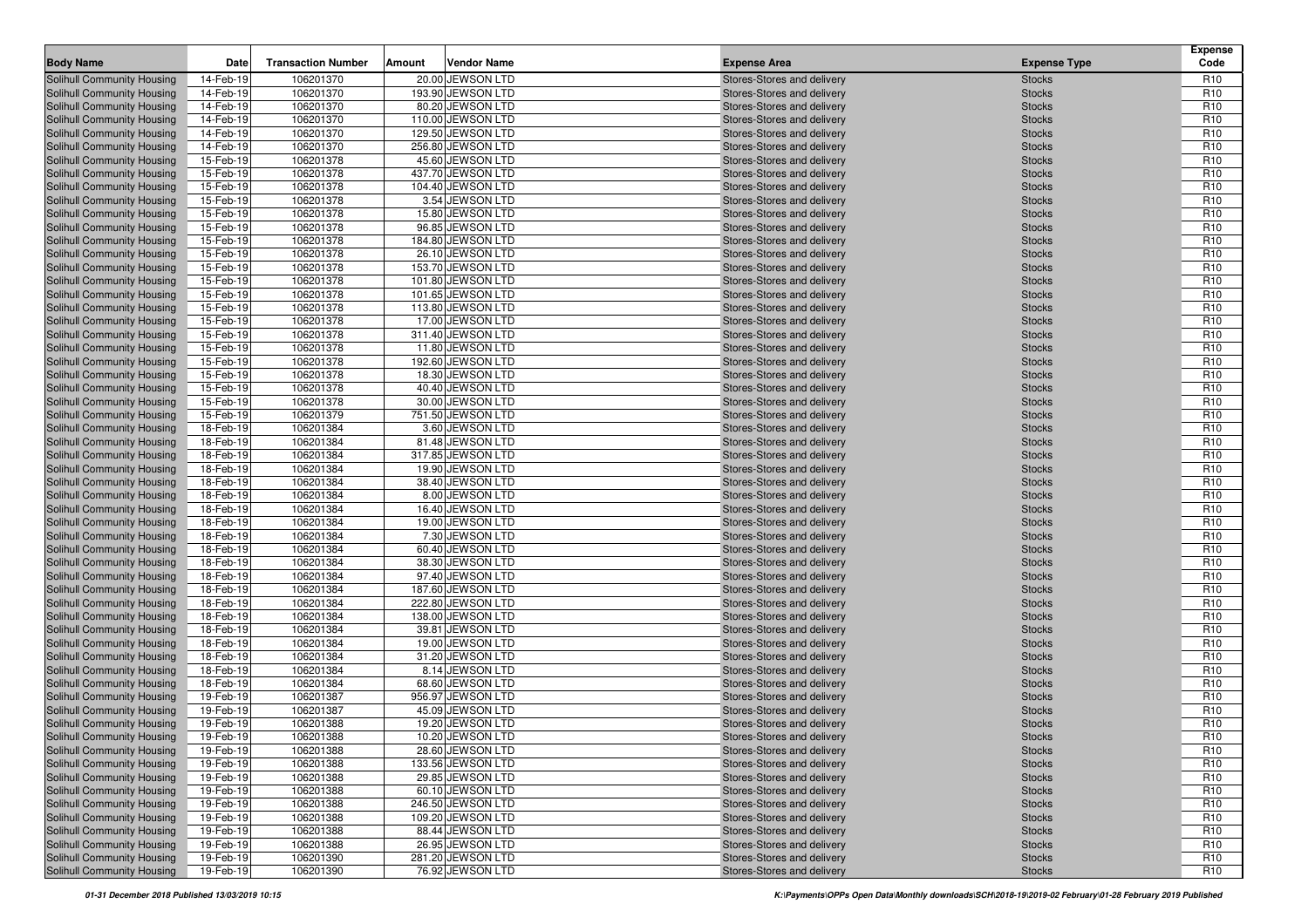| <b>Body Name</b>                                                       | Date                   | <b>Transaction Number</b> | Amount | Vendor Name                                               | <b>Expense Area</b>                                      | <b>Expense Type</b>                                  | <b>Expense</b><br>Code             |
|------------------------------------------------------------------------|------------------------|---------------------------|--------|-----------------------------------------------------------|----------------------------------------------------------|------------------------------------------------------|------------------------------------|
|                                                                        |                        | 106201390                 |        | 3.99 JEWSON LTD                                           |                                                          |                                                      |                                    |
| <b>Solihull Community Housing</b><br>Solihull Community Housing        | 19-Feb-19<br>20-Feb-19 | 106201397                 |        | 420.00 JEWSON LTD                                         | Stores-Stores and delivery<br>Stores-Stores and delivery | <b>Stocks</b><br><b>Stocks</b>                       | R <sub>10</sub><br>R <sub>10</sub> |
| <b>Solihull Community Housing</b>                                      | 20-Feb-19              | 106201397                 |        | 189.90 JEWSON LTD                                         | Stores-Stores and delivery                               | <b>Stocks</b>                                        | R <sub>10</sub>                    |
| <b>Solihull Community Housing</b>                                      | 20-Feb-19              | 106201397                 |        | 89.65 JEWSON LTD                                          | Stores-Stores and delivery                               | <b>Stocks</b>                                        | R <sub>10</sub>                    |
| <b>Solihull Community Housing</b>                                      | 20-Feb-19              | 106201397                 |        | 6.00 JEWSON LTD                                           | Stores-Stores and delivery                               | <b>Stocks</b>                                        | R <sub>10</sub>                    |
| Solihull Community Housing                                             | 20-Feb-19              | 106201397                 |        | 13.85 JEWSON LTD                                          | Stores-Stores and delivery                               | <b>Stocks</b>                                        | R <sub>10</sub>                    |
| <b>Solihull Community Housing</b>                                      | 20-Feb-19              | 106201397                 |        | 55.60 JEWSON LTD                                          | Stores-Stores and delivery                               | <b>Stocks</b>                                        | R <sub>10</sub>                    |
| Solihull Community Housing                                             | 20-Feb-19              | 106201397                 |        | 44.91 JEWSON LTD                                          | Stores-Stores and delivery                               | <b>Stocks</b>                                        | R <sub>10</sub>                    |
| <b>Solihull Community Housing</b>                                      | 20-Feb-19              | 106201397                 |        | 43.00 JEWSON LTD                                          | Stores-Stores and delivery                               | <b>Stocks</b>                                        | R <sub>10</sub>                    |
| <b>Solihull Community Housing</b>                                      | 20-Feb-19              | 106201397                 |        | 192.00 JEWSON LTD                                         | Stores-Stores and delivery                               | <b>Stocks</b>                                        | R <sub>10</sub>                    |
| Solihull Community Housing                                             | 20-Feb-19              | 106201397                 |        | 27.24 JEWSON LTD                                          | Stores-Stores and delivery                               | <b>Stocks</b>                                        | R <sub>10</sub>                    |
| <b>Solihull Community Housing</b>                                      | 20-Feb-19              | 106201397                 |        | 28.70 JEWSON LTD                                          | Stores-Stores and delivery                               | <b>Stocks</b>                                        | R <sub>10</sub>                    |
| Solihull Community Housing                                             | 20-Feb-19              | 106201397                 |        | 43.92 JEWSON LTD                                          | Stores-Stores and delivery                               | <b>Stocks</b>                                        | R <sub>10</sub>                    |
| <b>Solihull Community Housing</b>                                      | 20-Feb-19              | 106201397                 |        | 222.40 JEWSON LTD                                         | Stores-Stores and delivery                               | <b>Stocks</b>                                        | R <sub>10</sub>                    |
| <b>Solihull Community Housing</b>                                      | 20-Feb-19              | 106201397                 |        | 216.00 JEWSON LTD                                         | Stores-Stores and delivery                               | <b>Stocks</b>                                        | R <sub>10</sub>                    |
| <b>Solihull Community Housing</b>                                      | 20-Feb-19              | 106201397                 |        | 67.65 JEWSON LTD                                          | Stores-Stores and delivery                               | <b>Stocks</b>                                        | R <sub>10</sub>                    |
| <b>Solihull Community Housing</b>                                      | 20-Feb-19              | 106201397                 |        | 495.60 JEWSON LTD                                         | Stores-Stores and delivery                               | <b>Stocks</b>                                        | R <sub>10</sub>                    |
| <b>Solihull Community Housing</b>                                      | 20-Feb-19              | 106201397                 |        | 30.00 JEWSON LTD                                          | Stores-Stores and delivery                               | <b>Stocks</b>                                        | R <sub>10</sub>                    |
| <b>Solihull Community Housing</b>                                      | 20-Feb-19              | 106201397                 |        | 51.12 JEWSON LTD                                          | Stores-Stores and delivery                               | <b>Stocks</b>                                        | R <sub>10</sub>                    |
| <b>Solihull Community Housing</b>                                      | 20-Feb-19              | 106201397                 |        | 975.00 JEWSON LTD                                         | Stores-Stores and delivery                               | <b>Stocks</b>                                        | R <sub>10</sub>                    |
| Solihull Community Housing                                             | 20-Feb-19              | 106201397                 |        | 8.40 JEWSON LTD                                           | Stores-Stores and delivery                               | <b>Stocks</b>                                        | R <sub>10</sub>                    |
| <b>Solihull Community Housing</b>                                      | 20-Feb-19              | 106201397                 |        | 18.24 JEWSON LTD                                          | Stores-Stores and delivery                               | <b>Stocks</b>                                        | R <sub>10</sub>                    |
| <b>Solihull Community Housing</b>                                      | 20-Feb-19              | 106201397                 |        | 54.00 JEWSON LTD                                          | Stores-Stores and delivery                               | <b>Stocks</b>                                        | R <sub>10</sub>                    |
| Solihull Community Housing                                             | 20-Feb-19              | 106201397                 |        | 152.70 JEWSON LTD                                         | Stores-Stores and delivery                               | <b>Stocks</b>                                        | R <sub>10</sub>                    |
| <b>Solihull Community Housing</b>                                      | 20-Feb-19              | 106201397                 |        | 27.50 JEWSON LTD                                          | Stores-Stores and delivery                               | <b>Stocks</b>                                        | R <sub>10</sub>                    |
| <b>Solihull Community Housing</b>                                      | 20-Feb-19              | 106201397                 |        | 21.55 JEWSON LTD                                          | Stores-Stores and delivery                               | <b>Stocks</b>                                        | R <sub>10</sub>                    |
| <b>Solihull Community Housing</b>                                      | 20-Feb-19              | 106201397                 |        | 199.20 JEWSON LTD                                         | Stores-Stores and delivery                               | <b>Stocks</b>                                        | R <sub>10</sub>                    |
| <b>Solihull Community Housing</b>                                      | 20-Feb-19              | 106201398                 |        | 499.50 JEWSON LTD                                         | Stores-Stores and delivery                               | <b>Stocks</b>                                        | R <sub>10</sub>                    |
| <b>Solihull Community Housing</b>                                      | 01-Feb-19              | 106127001                 |        | 1566.40 JEWSON LTD                                        | <b>Area Caretakers</b>                                   | <b>Materials</b>                                     | D <sub>13</sub>                    |
| <b>Solihull Community Housing</b>                                      | 01-Feb-19              | 106133727                 |        | 414.48 JEWSON LTD                                         | Stores-Stores and delivery                               | <b>Stocks</b>                                        | R <sub>10</sub>                    |
| <b>Solihull Community Housing</b>                                      | 11-Feb-19              | 106135632                 |        | 577.53 JLA TOTAL CARE LTD                                 | <b>Laundry Service</b>                                   | <b>Equipment Rental/Lease</b>                        | D <sub>18</sub>                    |
| <b>Solihull Community Housing</b>                                      | 11-Feb-19              | 106135632                 |        | 575.86 JLA TOTAL CARE LTD                                 | <b>Laundry Service</b>                                   | <b>Equipment Rental/Lease</b>                        | D <sub>18</sub>                    |
| <b>Solihull Community Housing</b>                                      | 11-Feb-19              | 106135632                 |        | 577.53 JLA TOTAL CARE LTD                                 | <b>Laundry Service</b>                                   | <b>Equipment Rental/Lease</b>                        | D <sub>18</sub>                    |
| <b>Solihull Community Housing</b>                                      | 11-Feb-19              | 106135632                 |        | 575.86 JLA TOTAL CARE LTD                                 | <b>Laundry Service</b>                                   | <b>Equipment Rental/Lease</b>                        | D <sub>18</sub>                    |
| <b>Solihull Community Housing</b>                                      | 11-Feb-19              | 106135632                 |        | 577.53 JLA TOTAL CARE LTD                                 | <b>Laundry Service</b>                                   | <b>Equipment Rental/Lease</b>                        | D <sub>18</sub>                    |
| <b>Solihull Community Housing</b>                                      | 28-Feb-19              | 106303294                 |        | 776.79 KARTER THOMAS LTD                                  | <b>Estate Mgmt Team</b>                                  | <b>Agency Staff</b>                                  | A60                                |
| <b>Solihull Community Housing</b>                                      | 08-Feb-19              | 106133761                 |        | 441.96 KATE & CO                                          | <b>Call Centre</b>                                       | <b>Agency Staff</b>                                  | A60                                |
| <b>Solihull Community Housing</b>                                      | 28-Feb-19              | 106303275                 |        | 459.36 KATE & CO                                          | <b>Call Centre</b>                                       | <b>Agency Staff</b>                                  | A60                                |
| <b>Solihull Community Housing</b>                                      | 21-Feb-19              | 106189353<br>106127390    |        | 299.00 LANDLORD INFORMATION NETWORK LTD<br>388.16 LEGRAND | Income Collection Team                                   | <b>Professional Fees</b>                             | D <sub>50</sub><br>D <sub>18</sub> |
| <b>Solihull Community Housing</b><br><b>Solihull Community Housing</b> | 04-Feb-19<br>27-Feb-19 | 106301503                 |        | 23505.77 LEX AUTOLEASE LIMITED                            | Safe and Sound Operational<br>Client - Fleet Management  | <b>Equipment Rental/Lease</b><br><b>Vehicle Hire</b> | C <sub>30</sub>                    |
| <b>Solihull Community Housing</b>                                      | 27-Feb-19              | 106296569                 |        | 5238.00 LIBERATA UK LIMITED                               | <b>Income Collection Team</b>                            | <b>Court Fees</b>                                    | D <sub>54</sub>                    |
| <b>Solihull Community Housing</b>                                      | 15-Feb-19              | 106302353                 |        | 46982.38 LIFT & ENGINEERING SERVICES                      | <b>Lift Refurbishment</b>                                | <b>Contractor Payments</b>                           | <b>B70</b>                         |
| <b>Solihull Community Housing</b>                                      | 26-Feb-19              | 106285356                 |        | 450.23 LOCAL GOVERNMENT ASSOC                             | <b>Central Administration</b>                            | <b>Professional Fees</b>                             | D <sub>50</sub>                    |
| <b>Solihull Community Housing</b>                                      | 06-Feb-19              | 106131844                 |        | 1014.51 LYRECO UK LTD                                     | <b>Endeavour House</b>                                   | Stationery                                           | D <sub>25</sub>                    |
| <b>Solihull Community Housing</b>                                      | 06-Feb-19              | 106131845                 |        | 959.77 LYRECO UK LTD                                      | <b>Endeavour House</b>                                   | Stationery                                           | D <sub>25</sub>                    |
| <b>Solihull Community Housing</b>                                      | 13-Feb-19              | 106140178                 |        | 680.00 M&P PRESERVATION                                   | North Property Repairs-Day to day                        | <b>External Structures</b>                           | <b>B33</b>                         |
| <b>Solihull Community Housing</b>                                      | 13-Feb-19              | 106140180                 |        | 1740.00 M&P PRESERVATION                                  | North Property Repairs-Day to day                        | <b>External Structures</b>                           | <b>B33</b>                         |
| <b>Solihull Community Housing</b>                                      | 13-Feb-19              | 106140176                 |        | 1260.00 M&P PRESERVATION                                  | North Property Repairs-Day to day                        | <b>External Structures</b>                           | <b>B33</b>                         |
| <b>Solihull Community Housing</b>                                      | 06-Feb-19              | 106130552                 |        | 19369.21 MAN COMMERCIAL PROTECTION LTD                    | <b>CCTV</b>                                              | Security                                             | <b>B43</b>                         |
| Solihull Community Housing                                             | 01-Feb-19              | 106140979                 |        | 15356.26 MITIE PROPERTY SERVICES (UK) LTD                 | <b>Sheltered Schemes</b>                                 | <b>Contractor Payments</b>                           | <b>B70</b>                         |
| Solihull Community Housing                                             | 06-Feb-19              | 106140980                 |        | 11200.03 MITIE PROPERTY SERVICES (UK) LTD                 | <b>Planned Maintenance</b>                               | <b>Planned Works</b>                                 | <b>B36</b>                         |
| Solihull Community Housing                                             | 06-Feb-19              | 106140981                 |        | 11200.03 MITIE PROPERTY SERVICES (UK) LTD                 | <b>Planned Maintenance</b>                               | <b>Planned Works</b>                                 | <b>B36</b>                         |
| Solihull Community Housing                                             | 06-Feb-19              | 106140982                 |        | 11200.03 MITIE PROPERTY SERVICES (UK) LTD                 | <b>Planned Maintenance</b>                               | <b>Planned Works</b>                                 | <b>B36</b>                         |
| Solihull Community Housing                                             | 01-Feb-19              | 106127810                 |        | 15.00 MOBILITY WORLD LTD                                  | Stores-Stores and delivery                               | <b>Stocks</b>                                        | R <sub>10</sub>                    |
| Solihull Community Housing                                             | 01-Feb-19              | 106127810                 |        | 64.95 MOBILITY WORLD LTD                                  | Stores-Stores and delivery                               | <b>Stocks</b>                                        | R <sub>10</sub>                    |
| Solihull Community Housing                                             | 01-Feb-19              | 106127810                 |        | 154.95 MOBILITY WORLD LTD                                 | Stores-Stores and delivery                               | <b>Stocks</b>                                        | R <sub>10</sub>                    |
| Solihull Community Housing                                             | 26-Feb-19              | 106285355                 |        | 549.75 MORGAN HUNT PUBLIC SECTOR LTD                      | <b>Call Centre</b>                                       | Other Fees & Charges                                 | D <sub>59</sub>                    |
| Solihull Community Housing                                             | 04-Feb-19              | 106127933                 |        | 869.55 MORGAN HUNT UK LTD                                 | <b>Call Centre</b>                                       | <b>Agency Staff</b>                                  | A60                                |
| Solihull Community Housing                                             | 18-Feb-19              | 106142428                 |        | 556.32 MORGAN HUNT UK LTD                                 | North Property Repairs-Day to day                        | <b>Agency Staff</b>                                  | A60                                |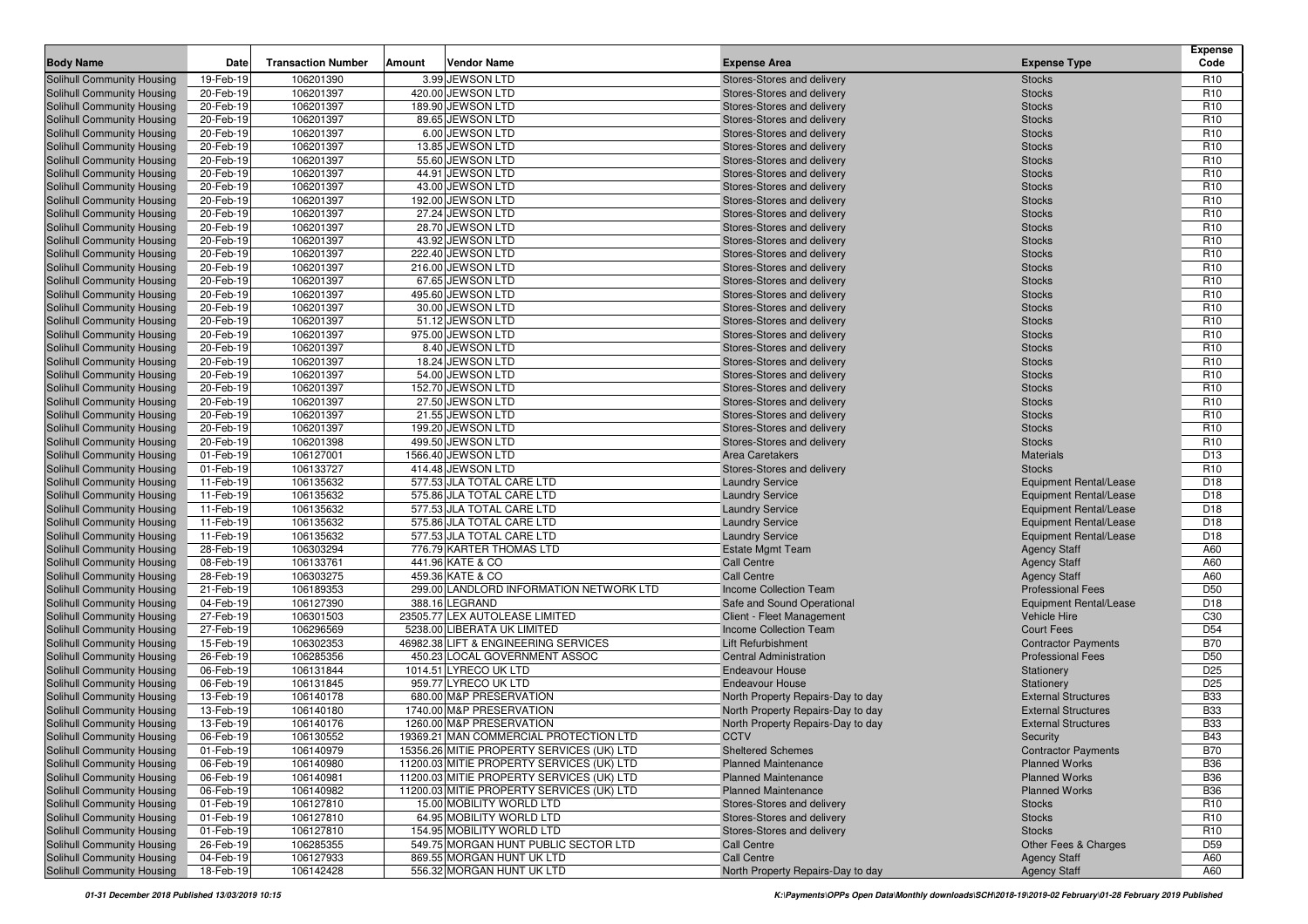|                                   |           |                           |        |                                                                             |                                    |                              | <b>Expense</b> |
|-----------------------------------|-----------|---------------------------|--------|-----------------------------------------------------------------------------|------------------------------------|------------------------------|----------------|
| <b>Body Name</b>                  | Date      | <b>Transaction Number</b> | Amount | <b>Vendor Name</b>                                                          | <b>Expense Area</b>                | <b>Expense Type</b>          | Code           |
| <b>Solihull Community Housing</b> | 06-Feb-19 | 106131729                 |        | 641.83 MORGAN HUNT UK LTD                                                   | North Property Repairs-Day to day  | <b>Agency Staff</b>          | A60            |
| Solihull Community Housing        | 06-Feb-19 | 106131727                 |        | 630.57 MORGAN HUNT UK LTD                                                   | Saxon Court                        | <b>Agency Staff</b>          | A60            |
| <b>Solihull Community Housing</b> | 06-Feb-19 | 106131726                 |        | 641.83 MORGAN HUNT UK LTD                                                   | North Property Repairs-Day to day  | <b>Agency Staff</b>          | A60            |
| <b>Solihull Community Housing</b> | 06-Feb-19 | 106131724                 |        | 656.67 MORGAN HUNT UK LTD                                                   | North Property Repairs-Day to day  | <b>Agency Staff</b>          | A60            |
| <b>Solihull Community Housing</b> | 06-Feb-19 | 106131853                 |        | 549.75 MORGAN HUNT UK LTD                                                   | Call Centre                        | <b>Agency Staff</b>          | A60            |
| <b>Solihull Community Housing</b> | 06-Feb-19 | 106131723                 |        | 481.00 MORGAN HUNT UK LTD                                                   | <b>MST Management</b>              | <b>Agency Staff</b>          | A60            |
| <b>Solihull Community Housing</b> | 07-Feb-19 | 106132996                 |        | 797.65 MORGAN HUNT UK LTD                                                   | North Property Repairs-Day to day  | <b>Agency Staff</b>          | A60            |
| <b>Solihull Community Housing</b> | 13-Feb-19 | 106140824                 |        | 513.46 MORGAN HUNT UK LTD                                                   | North Property Repairs-Day to day  | <b>Agency Staff</b>          | A60            |
| <b>Solihull Community Housing</b> | 13-Feb-19 | 106140823                 |        | 641.83 MORGAN HUNT UK LTD                                                   | North Property Repairs-Day to day  | <b>Agency Staff</b>          | A60            |
| <b>Solihull Community Housing</b> | 13-Feb-19 | 106140822                 |        | 582.68 MORGAN HUNT UK LTD                                                   | North Property Repairs-Day to day  | <b>Agency Staff</b>          | A60            |
| <b>Solihull Community Housing</b> | 15-Feb-19 | 106142048                 |        | 478.59 MORGAN HUNT UK LTD                                                   | North Property Repairs-Day to day  | <b>Agency Staff</b>          | A60            |
| <b>Solihull Community Housing</b> | 13-Feb-19 | 106140821                 |        | 292.50 MORGAN HUNT UK LTD                                                   | <b>Mechanical &amp; Electrical</b> | <b>Agency Staff</b>          | A60            |
| Solihull Community Housing        | 14-Feb-19 | 106140985                 |        | 549.75 MORGAN HUNT UK LTD                                                   | Call Centre                        | <b>Agency Staff</b>          | A60            |
| Solihull Community Housing        | 13-Feb-19 | 106140820                 |        | 481.00 MORGAN HUNT UK LTD                                                   | <b>MST Management</b>              | <b>Agency Staff</b>          | A60            |
| <b>Solihull Community Housing</b> | 15-Feb-19 | 106142047                 |        | 642.72 MORGAN HUNT UK LTD                                                   | North Property Repairs-Day to day  | <b>Agency Staff</b>          | A60            |
| <b>Solihull Community Housing</b> | 20-Feb-19 | 106159356                 |        | 641.83 MORGAN HUNT UK LTD                                                   | North Property Repairs-Day to day  | <b>Agency Staff</b>          | A60            |
| <b>Solihull Community Housing</b> | 20-Feb-19 | 106159368                 |        | 662.33 MORGAN HUNT UK LTD                                                   | North Property Repairs-Day to day  | <b>Agency Staff</b>          | A60            |
| <b>Solihull Community Housing</b> | 20-Feb-19 | 106159371                 |        | 461.50 MORGAN HUNT UK LTD                                                   | <b>Mechanical &amp; Electrical</b> | <b>Agency Staff</b>          | A60            |
| <b>Solihull Community Housing</b> | 20-Feb-19 | 106159365                 |        | 256.73 MORGAN HUNT UK LTD                                                   | North Property Repairs-Day to day  | <b>Agency Staff</b>          | A60            |
| <b>Solihull Community Housing</b> | 20-Feb-19 | 106159367                 |        | 481.00 MORGAN HUNT UK LTD                                                   | <b>MST Management</b>              | <b>Agency Staff</b>          | A60            |
| <b>Solihull Community Housing</b> | 28-Feb-19 | 106303286                 |        | 549.75 MORGAN HUNT UK LTD                                                   | <b>Call Centre</b>                 | <b>Agency Staff</b>          | A60            |
| <b>Solihull Community Housing</b> | 20-Feb-19 | 106159370                 |        | 641.83 MORGAN HUNT UK LTD                                                   | North Property Repairs-Day to day  | <b>Agency Staff</b>          | A60            |
| <b>Solihull Community Housing</b> | 01-Feb-19 | 106130564                 |        | 42.67 MOSSVALE MAINTENANCE & SEALING SERVICES LTD Mechanical & Electrical   |                                    | <b>Utility Related Works</b> | <b>B34</b>     |
| <b>Solihull Community Housing</b> | 01-Feb-19 | 106130564                 |        | 42.67 MOSSVALE MAINTENANCE & SEALING SERVICES LTD Mechanical & Electrical   |                                    | <b>Utility Related Works</b> | <b>B34</b>     |
| <b>Solihull Community Housing</b> | 01-Feb-19 | 106130564                 |        | 42.67 MOSSVALE MAINTENANCE & SEALING SERVICES LTD Mechanical & Electrical   |                                    | <b>Utility Related Works</b> | <b>B34</b>     |
| <b>Solihull Community Housing</b> | 01-Feb-19 | 106130564                 |        | 42.67 MOSSVALE MAINTENANCE & SEALING SERVICES LTD Mechanical & Electrical   |                                    | <b>Utility Related Works</b> | <b>B34</b>     |
| Solihull Community Housing        | 01-Feb-19 | 106130564                 |        | 42.67 MOSSVALE MAINTENANCE & SEALING SERVICES LTD Mechanical & Electrical   |                                    | <b>Utility Related Works</b> | <b>B34</b>     |
| <b>Solihull Community Housing</b> | 01-Feb-19 | 106130564                 |        | 42.67 MOSSVALE MAINTENANCE & SEALING SERVICES LTD Mechanical & Electrical   |                                    | <b>Utility Related Works</b> | <b>B34</b>     |
| <b>Solihull Community Housing</b> | 01-Feb-19 | 106130564                 |        | 42.67 MOSSVALE MAINTENANCE & SEALING SERVICES LTD Mechanical & Electrical   |                                    | <b>Utility Related Works</b> | <b>B34</b>     |
| <b>Solihull Community Housing</b> | 01-Feb-19 | 106130564                 |        | 42.67 MOSSVALE MAINTENANCE & SEALING SERVICES LTD Mechanical & Electrical   |                                    | <b>Utility Related Works</b> | <b>B34</b>     |
| <b>Solihull Community Housing</b> | 01-Feb-19 | 106130564                 |        | 42.67 MOSSVALE MAINTENANCE & SEALING SERVICES LTD Mechanical & Electrical   |                                    | <b>Utility Related Works</b> | <b>B34</b>     |
| <b>Solihull Community Housing</b> | 01-Feb-19 | 106130564                 |        | 42.67 MOSSVALE MAINTENANCE & SEALING SERVICES LTD Mechanical & Electrical   |                                    | <b>Utility Related Works</b> | <b>B34</b>     |
| <b>Solihull Community Housing</b> | 01-Feb-19 | 106130564                 |        | 42.67 MOSSVALE MAINTENANCE & SEALING SERVICES LTD Mechanical & Electrical   |                                    | <b>Utility Related Works</b> | <b>B34</b>     |
| <b>Solihull Community Housing</b> | 01-Feb-19 | 106130564                 |        | 42.67 MOSSVALE MAINTENANCE & SEALING SERVICES LTD Mechanical & Electrical   |                                    | <b>Utility Related Works</b> | <b>B34</b>     |
| <b>Solihull Community Housing</b> | 01-Feb-19 | 106130564                 |        | 42.67 MOSSVALE MAINTENANCE & SEALING SERVICES LTD Mechanical & Electrical   |                                    | <b>Utility Related Works</b> | <b>B34</b>     |
| <b>Solihull Community Housing</b> | 01-Feb-19 | 106130564                 |        | 42.67 MOSSVALE MAINTENANCE & SEALING SERVICES LTD Mechanical & Electrical   |                                    | <b>Utility Related Works</b> | <b>B34</b>     |
| <b>Solihull Community Housing</b> | 01-Feb-19 | 106130564                 |        | 42.67 MOSSVALE MAINTENANCE & SEALING SERVICES LTD Mechanical & Electrical   |                                    | <b>Utility Related Works</b> | <b>B34</b>     |
| <b>Solihull Community Housing</b> | 01-Feb-19 | 106130564                 |        | 42.67 MOSSVALE MAINTENANCE & SEALING SERVICES LTD Mechanical & Electrical   |                                    | <b>Utility Related Works</b> | <b>B34</b>     |
| <b>Solihull Community Housing</b> | 01-Feb-19 | 106130564                 |        | 42.67 MOSSVALE MAINTENANCE & SEALING SERVICES LTD Mechanical & Electrical   |                                    | <b>Utility Related Works</b> | <b>B34</b>     |
| <b>Solihull Community Housing</b> | 01-Feb-19 | 106130564                 |        | 42.67 MOSSVALE MAINTENANCE & SEALING SERVICES LTD Mechanical & Electrical   |                                    | <b>Utility Related Works</b> | <b>B34</b>     |
| <b>Solihull Community Housing</b> | 01-Feb-19 | 106130564                 |        | 42.67 MOSSVALE MAINTENANCE & SEALING SERVICES LTD Mechanical & Electrical   |                                    | <b>Utility Related Works</b> | <b>B34</b>     |
| <b>Solihull Community Housing</b> | 01-Feb-19 | 106130564                 |        | 42.67 MOSSVALE MAINTENANCE & SEALING SERVICES LTD Mechanical & Electrical   |                                    | <b>Utility Related Works</b> | <b>B34</b>     |
| <b>Solihull Community Housing</b> | 01-Feb-19 | 106130565                 |        | 42.67 MOSSVALE MAINTENANCE & SEALING SERVICES LTD Mechanical & Electrical   |                                    | <b>Utility Related Works</b> | <b>B34</b>     |
| Solihull Community Housing        | 01-Feb-19 | 106130565                 |        | 42.67 MOSSVALE MAINTENANCE & SEALING SERVICES LTD Mechanical & Electrical   |                                    | <b>Utility Related Works</b> | <b>B34</b>     |
| <b>Solihull Community Housing</b> | 01-Feb-19 | 106130565                 |        | 42.67 MOSSVALE MAINTENANCE & SEALING SERVICES LTD Mechanical & Electrical   |                                    | <b>Utility Related Works</b> | <b>B34</b>     |
| <b>Solihull Community Housing</b> | 01-Feb-19 | 106130565                 |        | 42.67 MOSSVALE MAINTENANCE & SEALING SERVICES LTD Mechanical & Electrical   |                                    | <b>Utility Related Works</b> | <b>B34</b>     |
| Solihull Community Housing        | 01-Feb-19 | 106130565                 |        | 42.67 MOSSVALE MAINTENANCE & SEALING SERVICES LTD Mechanical & Electrical   |                                    | <b>Utility Related Works</b> | <b>B34</b>     |
| Solihull Community Housing        | 01-Feb-19 | 106130565                 |        | 42.67 MOSSVALE MAINTENANCE & SEALING SERVICES LTD Mechanical & Electrical   |                                    | <b>Utility Related Works</b> | <b>B34</b>     |
| <b>Solihull Community Housing</b> | 01-Feb-19 | 106130565                 |        | 42.67 MOSSVALE MAINTENANCE & SEALING SERVICES LTD Mechanical & Electrical   |                                    | <b>Utility Related Works</b> | <b>B34</b>     |
| Solihull Community Housing        | 01-Feb-19 | 106130565                 |        | 42.67 MOSSVALE MAINTENANCE & SEALING SERVICES LTD Mechanical & Electrical   |                                    | <b>Utility Related Works</b> | <b>B34</b>     |
| Solihull Community Housing        | 01-Feb-19 | 106130565                 |        | 42.67 MOSSVALE MAINTENANCE & SEALING SERVICES LTD Mechanical & Electrical   |                                    | <b>Utility Related Works</b> | <b>B34</b>     |
| Solihull Community Housing        | 01-Feb-19 | 106130565                 |        | 42.67 MOSSVALE MAINTENANCE & SEALING SERVICES LTD Mechanical & Electrical   |                                    | <b>Utility Related Works</b> | <b>B34</b>     |
| Solihull Community Housing        | 01-Feb-19 | 106130567                 |        | 276.09 MOSSVALE MAINTENANCE & SEALING SERVICES LTD Mechanical & Electrical  |                                    | <b>Utility Related Works</b> | <b>B34</b>     |
| Solihull Community Housing        | 01-Feb-19 | 106130568                 |        | 1670.00 MOSSVALE MAINTENANCE & SEALING SERVICES LTD Mechanical & Electrical |                                    | <b>Utility Related Works</b> | <b>B34</b>     |
| Solihull Community Housing        | 01-Feb-19 | 106130569                 |        | 43.94 MOSSVALE MAINTENANCE & SEALING SERVICES LTD Mechanical & Electrical   |                                    | <b>Utility Related Works</b> | <b>B34</b>     |
| Solihull Community Housing        | 01-Feb-19 | 106130569                 |        | 43.94 MOSSVALE MAINTENANCE & SEALING SERVICES LTD Mechanical & Electrical   |                                    | <b>Utility Related Works</b> | <b>B34</b>     |
| Solihull Community Housing        | 01-Feb-19 | 106130569                 |        | 43.94 MOSSVALE MAINTENANCE & SEALING SERVICES LTD Mechanical & Electrical   |                                    | <b>Utility Related Works</b> | <b>B34</b>     |
| Solihull Community Housing        | 01-Feb-19 | 106130569                 |        | 43.94 MOSSVALE MAINTENANCE & SEALING SERVICES LTD Mechanical & Electrical   |                                    | <b>Utility Related Works</b> | <b>B34</b>     |
| Solihull Community Housing        | 01-Feb-19 | 106130569                 |        | 43.94 MOSSVALE MAINTENANCE & SEALING SERVICES LTD Mechanical & Electrical   |                                    | <b>Utility Related Works</b> | <b>B34</b>     |
| Solihull Community Housing        | 01-Feb-19 | 106130569                 |        | 43.94 MOSSVALE MAINTENANCE & SEALING SERVICES LTD Mechanical & Electrical   |                                    | <b>Utility Related Works</b> | <b>B34</b>     |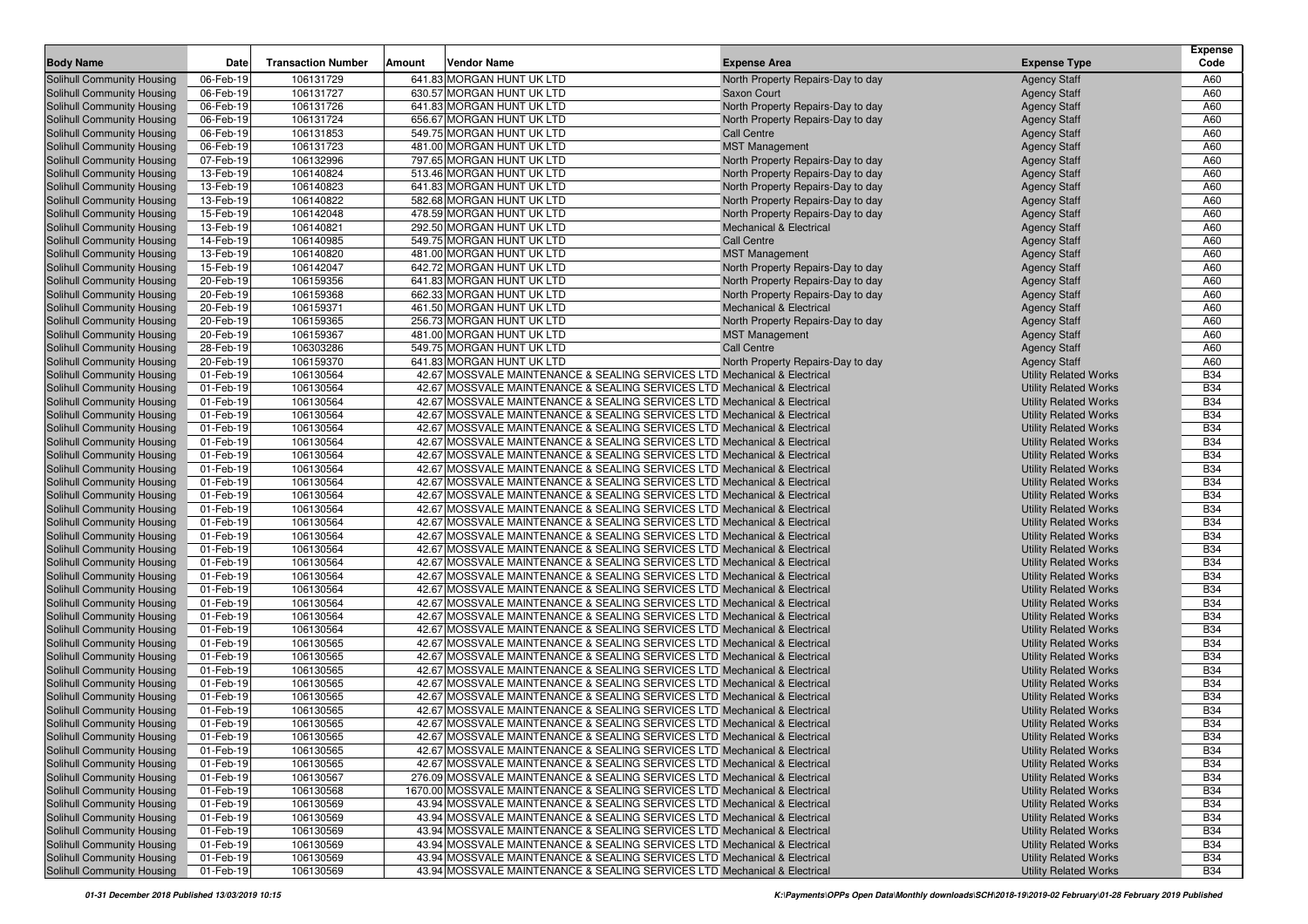| 01-Feb-19<br>43.94 MOSSVALE MAINTENANCE & SEALING SERVICES LTD Mechanical & Electrical<br><b>Utility Related Works</b><br><b>Solihull Community Housing</b><br>106130569<br><b>B34</b><br>43.94 MOSSVALE MAINTENANCE & SEALING SERVICES LTD Mechanical & Electrical<br><b>B34</b><br>01-Feb-19<br>106130569<br><b>Utility Related Works</b><br>Solihull Community Housing<br>106130569<br><b>B34</b><br><b>Solihull Community Housing</b><br>01-Feb-19<br>43.94 MOSSVALE MAINTENANCE & SEALING SERVICES LTD Mechanical & Electrical<br><b>Utility Related Works</b><br><b>B34</b><br><b>Solihull Community Housing</b><br>01-Feb-19<br>106130569<br>43.94 MOSSVALE MAINTENANCE & SEALING SERVICES LTD Mechanical & Electrical<br><b>Utility Related Works</b><br><b>B34</b><br>Solihull Community Housing<br>01-Feb-19<br>106130569<br>43.94 MOSSVALE MAINTENANCE & SEALING SERVICES LTD Mechanical & Electrical<br><b>Utility Related Works</b><br><b>B34</b><br><b>Solihull Community Housing</b><br>01-Feb-19<br>106130569<br>43.94 MOSSVALE MAINTENANCE & SEALING SERVICES LTD Mechanical & Electrical<br><b>Utility Related Works</b><br><b>B34</b><br><b>Solihull Community Housing</b><br>01-Feb-19<br>106130569<br>43.94 MOSSVALE MAINTENANCE & SEALING SERVICES LTD Mechanical & Electrical<br><b>Utility Related Works</b><br><b>B34</b><br><b>Solihull Community Housing</b><br>01-Feb-19<br>106130569<br>43.94 MOSSVALE MAINTENANCE & SEALING SERVICES LTD Mechanical & Electrical<br><b>Utility Related Works</b><br><b>B34</b><br><b>Solihull Community Housing</b><br>01-Feb-19<br>106130569<br>43.94 MOSSVALE MAINTENANCE & SEALING SERVICES LTD Mechanical & Electrical<br><b>Utility Related Works</b><br>106130569<br><b>B34</b><br><b>Solihull Community Housing</b><br>01-Feb-19<br>43.94 MOSSVALE MAINTENANCE & SEALING SERVICES LTD Mechanical & Electrical<br><b>Utility Related Works</b><br>106130569<br>43.94 MOSSVALE MAINTENANCE & SEALING SERVICES LTD Mechanical & Electrical<br><b>B34</b><br><b>Solihull Community Housing</b><br>01-Feb-19<br><b>Utility Related Works</b><br><b>B34</b><br><b>Solihull Community Housing</b><br>01-Feb-19<br>106130569<br>43.94 MOSSVALE MAINTENANCE & SEALING SERVICES LTD Mechanical & Electrical<br><b>Utility Related Works</b><br><b>B34</b><br><b>Solihull Community Housing</b><br>01-Feb-19<br>106130569<br>43.94 MOSSVALE MAINTENANCE & SEALING SERVICES LTD Mechanical & Electrical<br><b>Utility Related Works</b><br><b>B34</b><br><b>Solihull Community Housing</b><br>01-Feb-19<br>106130569<br>43.94 MOSSVALE MAINTENANCE & SEALING SERVICES LTD Mechanical & Electrical<br><b>Utility Related Works</b><br><b>B34</b><br><b>Solihull Community Housing</b><br>01-Feb-19<br>106130569<br>298.14 MOSSVALE MAINTENANCE & SEALING SERVICES LTD Mechanical & Electrical<br><b>Utility Related Works</b><br><b>B34</b><br><b>Solihull Community Housing</b><br>01-Feb-19<br>106130569<br>298.14 MOSSVALE MAINTENANCE & SEALING SERVICES LTD Mechanical & Electrical<br><b>Utility Related Works</b><br><b>B34</b><br><b>Solihull Community Housing</b><br>01-Feb-19<br>106130570<br>2805.80 MOSSVALE MAINTENANCE & SEALING SERVICES LTD Mechanical & Electrical<br><b>Utility Related Works</b><br><b>B34</b><br><b>Solihull Community Housing</b><br>01-Feb-19<br>106130571<br>1742.00 MOSSVALE MAINTENANCE & SEALING SERVICES LTD Mechanical & Electrical<br><b>Utility Related Works</b><br>106127804<br><b>Solihull Community Housing</b><br>01-Feb-19<br>250.35 NATIONAL PLASTICS<br>R <sub>10</sub><br>Stores-Stores and delivery<br><b>Stocks</b><br>R <sub>10</sub><br><b>Solihull Community Housing</b><br>01-Feb-19<br>106127804<br>25.20 NATIONAL PLASTICS<br><b>Stocks</b><br>Stores-Stores and delivery<br>R <sub>10</sub><br><b>Solihull Community Housing</b><br>04-Feb-19<br>106133668<br>95.70 NATIONAL PLASTICS<br>Stores-Stores and delivery<br><b>Stocks</b><br>R <sub>10</sub><br><b>Solihull Community Housing</b><br>04-Feb-19<br>106133668<br>166.90 NATIONAL PLASTICS<br>Stores-Stores and delivery<br><b>Stocks</b><br><b>Solihull Community Housing</b><br>07-Feb-19<br>106141652<br>95.70 NATIONAL PLASTICS<br><b>Stocks</b><br>R <sub>10</sub><br>Stores-Stores and delivery<br>R <sub>10</sub><br><b>Solihull Community Housing</b><br>07-Feb-19<br>106141652<br>166.90 NATIONAL PLASTICS<br><b>Stocks</b><br>Stores-Stores and delivery<br><b>Solihull Community Housing</b><br>07-Feb-19<br>106141652<br>10.18 NATIONAL PLASTICS<br>Stores-Stores and delivery<br><b>Stocks</b><br>R <sub>10</sub><br>R <sub>10</sub><br><b>Solihull Community Housing</b><br>07-Feb-19<br>106141652<br>25.20 NATIONAL PLASTICS<br>Stores-Stores and delivery<br><b>Stocks</b><br>R <sub>10</sub><br>Solihull Community Housing<br>07-Feb-19<br>106141652<br>90.00 NATIONAL PLASTICS<br>Stores-Stores and delivery<br><b>Stocks</b><br>106302642<br>95.70 NATIONAL PLASTICS<br>Solihull Community Housing<br>22-Feb-19<br>Stores-Stores and delivery<br><b>Stocks</b><br>R <sub>10</sub><br>Solihull Community Housing<br>22-Feb-19<br>106302642<br>166.90 NATIONAL PLASTICS<br>Stores-Stores and delivery<br><b>Stocks</b><br>R <sub>10</sub><br>R <sub>10</sub><br><b>Solihull Community Housing</b><br>22-Feb-19<br>106302642<br>50.40 NATIONAL PLASTICS<br>Stores-Stores and delivery<br><b>Stocks</b><br><b>Solihull Community Housing</b><br>01-Feb-19<br>106133731<br>7.80 NATIONAL SAFETY SUPPLIES<br>Stores-Stores and delivery<br><b>Stocks</b><br>R <sub>10</sub><br>Solihull Community Housing<br>01-Feb-19<br>106133731<br>6.12 NATIONAL SAFETY SUPPLIES<br>Stores-Stores and delivery<br><b>Stocks</b><br>R <sub>10</sub><br>106133731<br>R <sub>10</sub><br>Solihull Community Housing<br>01-Feb-19<br>21.60 NATIONAL SAFETY SUPPLIES<br>Stores-Stores and delivery<br><b>Stocks</b><br>Solihull Community Housing<br>01-Feb-19<br>106133731<br>47.25 NATIONAL SAFETY SUPPLIES<br>Stores-Stores and delivery<br><b>Stocks</b><br>R <sub>10</sub><br>106133731<br>R <sub>10</sub><br>01-Feb-19<br>234.60 NATIONAL SAFETY SUPPLIES<br>Stores-Stores and delivery<br><b>Stocks</b><br><b>Solihull Community Housing</b><br>106133731<br>20.50 NATIONAL SAFETY SUPPLIES<br>R <sub>10</sub><br>Solihull Community Housing<br>01-Feb-19<br>Stores-Stores and delivery<br><b>Stocks</b><br>106133731<br>R <sub>10</sub><br>Solihull Community Housing<br>01-Feb-19<br>3.00 NATIONAL SAFETY SUPPLIES<br>Stores-Stores and delivery<br><b>Stocks</b><br>R <sub>10</sub><br><b>Solihull Community Housing</b><br>14-Feb-19<br>106302645<br>179.80 NATIONAL SAFETY SUPPLIES<br>Stores-Stores and delivery<br><b>Stocks</b><br>106302645<br>R <sub>10</sub><br><b>Solihull Community Housing</b><br>14-Feb-19<br>3.45 NATIONAL SAFETY SUPPLIES<br>Stores-Stores and delivery<br><b>Stocks</b><br><b>Solihull Community Housing</b><br>14-Feb-19<br>106302645<br>234.60 NATIONAL SAFETY SUPPLIES<br><b>Stocks</b><br>R <sub>10</sub><br>Stores-Stores and delivery<br>106302645<br><b>Solihull Community Housing</b><br>14-Feb-19<br>4.59 NATIONAL SAFETY SUPPLIES<br><b>Stocks</b><br>R <sub>10</sub><br>Stores-Stores and delivery<br>106302645<br><b>Solihull Community Housing</b><br>14-Feb-19<br>12.60 NATIONAL SAFETY SUPPLIES<br>Stores-Stores and delivery<br><b>Stocks</b><br>R <sub>10</sub><br>R <sub>10</sub><br>Solihull Community Housing<br>14-Feb-19<br>106302645<br>68.76 NATIONAL SAFETY SUPPLIES<br>Stores-Stores and delivery<br><b>Stocks</b><br><b>Solihull Community Housing</b><br>14-Feb-19<br>106302645<br>75.00 NATIONAL SAFETY SUPPLIES<br>R <sub>10</sub><br>Stores-Stores and delivery<br><b>Stocks</b><br>R <sub>10</sub><br><b>Solihull Community Housing</b><br>14-Feb-19<br>106302645<br>55.44 NATIONAL SAFETY SUPPLIES<br>Stores-Stores and delivery<br><b>Stocks</b><br>R <sub>10</sub><br><b>Solihull Community Housing</b><br>14-Feb-19<br>106302645<br>42.72 NATIONAL SAFETY SUPPLIES<br>Stores-Stores and delivery<br><b>Stocks</b><br>R <sub>10</sub><br><b>Solihull Community Housing</b><br>14-Feb-19<br>106302645<br>32.00 NATIONAL SAFETY SUPPLIES<br>Stores-Stores and delivery<br><b>Stocks</b><br>106302645<br><b>Solihull Community Housing</b><br>14-Feb-19<br>3.18 NATIONAL SAFETY SUPPLIES<br><b>Stocks</b><br>R <sub>10</sub><br>Stores-Stores and delivery<br><b>B31</b><br><b>Solihull Community Housing</b><br>01-Feb-19<br>106140974<br>379.32 N-CAP FLOORING LTD<br>North Property Repairs-Day to day<br><b>Internal Works</b><br><b>B38</b><br>Solihull Community Housing<br>01-Feb-19<br>106140975<br>1395.36 N-CAP FLOORING LTD<br>North Property Repairs-Voids<br><b>Voids</b><br><b>B70</b><br>Solihull Community Housing<br>01-Feb-19<br>106140189<br>257.76 N-CAP FLOORING LTD<br>Private Sector - Disabled Facilities Grants<br><b>Contractor Payments</b><br>Solihull Community Housing<br><b>B38</b><br>01-Feb-19<br>106140976<br>771.12 N-CAP FLOORING LTD<br>North Property Repairs-Voids<br>Voids<br>Solihull Community Housing<br>01-Feb-19<br>106278859<br>216.36 N-CAP FLOORING LTD<br>North Property Repairs-Day to day<br><b>Internal Works</b><br><b>B31</b><br>Solihull Community Housing<br><b>B38</b><br>01-Feb-19<br>106140977<br>240.48 N-CAP FLOORING LTD<br>North Property Repairs-Voids<br><b>Voids</b><br>106302447<br>Solihull Community Housing<br>01-Feb-19<br>257.76 N-CAP FLOORING LTD<br><b>Public Sector - Major Adaptations</b><br><b>Contractor Payments</b><br><b>B70</b><br><b>Solihull Community Housing</b><br>North Property Repairs-Voids<br><b>B38</b><br>01-Feb-19<br>106140978<br>288.48 N-CAP FLOORING LTD<br>Voids<br>Solihull Community Housing<br>938.00 N-CAP FLOORING LTD<br><b>B70</b><br>01-Feb-19<br>106140190<br><b>Public Sector - Major Adaptations</b><br><b>Contractor Payments</b><br>Private Sector - Disabled Facilities Grants<br><b>Solihull Community Housing</b><br>01-Feb-19<br>106140191<br>315.09 N-CAP FLOORING LTD<br><b>Contractor Payments</b><br><b>B70</b><br>Solihull Community Housing<br><b>Contractor Payments</b><br>01-Feb-19<br>106140192<br>280.08 N-CAP FLOORING LTD<br>Private Sector - Disabled Facilities Grants<br>B70<br>310.80 N-CAP FLOORING LTD<br>Solihull Community Housing<br>106302448<br>North Property Repairs-Day to day<br><b>Internal Works</b><br><b>B31</b> | <b>Body Name</b> | Date      | <b>Transaction Number</b> | Amount | <b>Vendor Name</b> | <b>Expense Area</b> | <b>Expense Type</b> | <b>Expense</b><br>Code |
|-------------------------------------------------------------------------------------------------------------------------------------------------------------------------------------------------------------------------------------------------------------------------------------------------------------------------------------------------------------------------------------------------------------------------------------------------------------------------------------------------------------------------------------------------------------------------------------------------------------------------------------------------------------------------------------------------------------------------------------------------------------------------------------------------------------------------------------------------------------------------------------------------------------------------------------------------------------------------------------------------------------------------------------------------------------------------------------------------------------------------------------------------------------------------------------------------------------------------------------------------------------------------------------------------------------------------------------------------------------------------------------------------------------------------------------------------------------------------------------------------------------------------------------------------------------------------------------------------------------------------------------------------------------------------------------------------------------------------------------------------------------------------------------------------------------------------------------------------------------------------------------------------------------------------------------------------------------------------------------------------------------------------------------------------------------------------------------------------------------------------------------------------------------------------------------------------------------------------------------------------------------------------------------------------------------------------------------------------------------------------------------------------------------------------------------------------------------------------------------------------------------------------------------------------------------------------------------------------------------------------------------------------------------------------------------------------------------------------------------------------------------------------------------------------------------------------------------------------------------------------------------------------------------------------------------------------------------------------------------------------------------------------------------------------------------------------------------------------------------------------------------------------------------------------------------------------------------------------------------------------------------------------------------------------------------------------------------------------------------------------------------------------------------------------------------------------------------------------------------------------------------------------------------------------------------------------------------------------------------------------------------------------------------------------------------------------------------------------------------------------------------------------------------------------------------------------------------------------------------------------------------------------------------------------------------------------------------------------------------------------------------------------------------------------------------------------------------------------------------------------------------------------------------------------------------------------------------------------------------------------------------------------------------------------------------------------------------------------------------------------------------------------------------------------------------------------------------------------------------------------------------------------------------------------------------------------------------------------------------------------------------------------------------------------------------------------------------------------------------------------------------------------------------------------------------------------------------------------------------------------------------------------------------------------------------------------------------------------------------------------------------------------------------------------------------------------------------------------------------------------------------------------------------------------------------------------------------------------------------------------------------------------------------------------------------------------------------------------------------------------------------------------------------------------------------------------------------------------------------------------------------------------------------------------------------------------------------------------------------------------------------------------------------------------------------------------------------------------------------------------------------------------------------------------------------------------------------------------------------------------------------------------------------------------------------------------------------------------------------------------------------------------------------------------------------------------------------------------------------------------------------------------------------------------------------------------------------------------------------------------------------------------------------------------------------------------------------------------------------------------------------------------------------------------------------------------------------------------------------------------------------------------------------------------------------------------------------------------------------------------------------------------------------------------------------------------------------------------------------------------------------------------------------------------------------------------------------------------------------------------------------------------------------------------------------------------------------------------------------------------------------------------------------------------------------------------------------------------------------------------------------------------------------------------------------------------------------------------------------------------------------------------------------------------------------------------------------------------------------------------------------------------------------------------------------------------------------------------------------------------------------------------------------------------------------------------------------------------------------------------------------------------------------------------------------------------------------------------------------------------------------------------------------------------------------------------------------------------------------------------------------------------------------------------------------------------------------------------------------------------------------------------------------------------------------------------------------------------------------------------------------------------------------------------------------------------------------------------------------------------------------------------------------------------------------------------------------------------------------------------------------------------------------------------------------------------------------------------------------------------------------------------------------------------------------------------------------------------------------------------------------------------------------------------------------------------------------------------------------------------------------------------------------------------------------------------------------------------------------------------------------------------------------------------------------------------------------------------------------------------------------------------------------------------------------------------------------------------------------------------------------------------------------------------------------------------------------------------------------------------------------------------------------------------------------------------------------------------------------------------------------------------------------------------------------------------------------------------------------------------------------------------------------------------------------------------------------------------------------------------------------------------------------------------------------------------------------------------------------------------------------------------------------------------------------------------------------------------------------------------------------------------------------------------------------------------------------------------------------------------------------------------------------------------------------------------------------------------------------------------------------------------------------------------------------------------------------------------------------------------------------------------------------------------------------------------------------------------------------------------------------------------------------------------------|------------------|-----------|---------------------------|--------|--------------------|---------------------|---------------------|------------------------|
|                                                                                                                                                                                                                                                                                                                                                                                                                                                                                                                                                                                                                                                                                                                                                                                                                                                                                                                                                                                                                                                                                                                                                                                                                                                                                                                                                                                                                                                                                                                                                                                                                                                                                                                                                                                                                                                                                                                                                                                                                                                                                                                                                                                                                                                                                                                                                                                                                                                                                                                                                                                                                                                                                                                                                                                                                                                                                                                                                                                                                                                                                                                                                                                                                                                                                                                                                                                                                                                                                                                                                                                                                                                                                                                                                                                                                                                                                                                                                                                                                                                                                                                                                                                                                                                                                                                                                                                                                                                                                                                                                                                                                                                                                                                                                                                                                                                                                                                                                                                                                                                                                                                                                                                                                                                                                                                                                                                                                                                                                                                                                                                                                                                                                                                                                                                                                                                                                                                                                                                                                                                                                                                                                                                                                                                                                                                                                                                                                                                                                                                                                                                                                                                                                                                                                                                                                                                                                                                                                                                                                                                                                                                                                                                                                                                                                                                                                                                                                                                                                                                                                                                                                                                                                                                                                                                                                                                                                                                                                                                                                                                                                                                                                                                                                                                                                                                                                                                                                                                                                                                                                                                                                                                                                                                                                                                                                                                                                                                                                                                                                                                                                                                                                                                                                                                                                                                                                                                                                                                                                                                                                                                                                                                                                                                                                                                                                                                                                                                                                                                                                                                                                                                                                                                                                                                                                                                                                                                                                               |                  |           |                           |        |                    |                     |                     |                        |
|                                                                                                                                                                                                                                                                                                                                                                                                                                                                                                                                                                                                                                                                                                                                                                                                                                                                                                                                                                                                                                                                                                                                                                                                                                                                                                                                                                                                                                                                                                                                                                                                                                                                                                                                                                                                                                                                                                                                                                                                                                                                                                                                                                                                                                                                                                                                                                                                                                                                                                                                                                                                                                                                                                                                                                                                                                                                                                                                                                                                                                                                                                                                                                                                                                                                                                                                                                                                                                                                                                                                                                                                                                                                                                                                                                                                                                                                                                                                                                                                                                                                                                                                                                                                                                                                                                                                                                                                                                                                                                                                                                                                                                                                                                                                                                                                                                                                                                                                                                                                                                                                                                                                                                                                                                                                                                                                                                                                                                                                                                                                                                                                                                                                                                                                                                                                                                                                                                                                                                                                                                                                                                                                                                                                                                                                                                                                                                                                                                                                                                                                                                                                                                                                                                                                                                                                                                                                                                                                                                                                                                                                                                                                                                                                                                                                                                                                                                                                                                                                                                                                                                                                                                                                                                                                                                                                                                                                                                                                                                                                                                                                                                                                                                                                                                                                                                                                                                                                                                                                                                                                                                                                                                                                                                                                                                                                                                                                                                                                                                                                                                                                                                                                                                                                                                                                                                                                                                                                                                                                                                                                                                                                                                                                                                                                                                                                                                                                                                                                                                                                                                                                                                                                                                                                                                                                                                                                                                                                                               |                  |           |                           |        |                    |                     |                     |                        |
|                                                                                                                                                                                                                                                                                                                                                                                                                                                                                                                                                                                                                                                                                                                                                                                                                                                                                                                                                                                                                                                                                                                                                                                                                                                                                                                                                                                                                                                                                                                                                                                                                                                                                                                                                                                                                                                                                                                                                                                                                                                                                                                                                                                                                                                                                                                                                                                                                                                                                                                                                                                                                                                                                                                                                                                                                                                                                                                                                                                                                                                                                                                                                                                                                                                                                                                                                                                                                                                                                                                                                                                                                                                                                                                                                                                                                                                                                                                                                                                                                                                                                                                                                                                                                                                                                                                                                                                                                                                                                                                                                                                                                                                                                                                                                                                                                                                                                                                                                                                                                                                                                                                                                                                                                                                                                                                                                                                                                                                                                                                                                                                                                                                                                                                                                                                                                                                                                                                                                                                                                                                                                                                                                                                                                                                                                                                                                                                                                                                                                                                                                                                                                                                                                                                                                                                                                                                                                                                                                                                                                                                                                                                                                                                                                                                                                                                                                                                                                                                                                                                                                                                                                                                                                                                                                                                                                                                                                                                                                                                                                                                                                                                                                                                                                                                                                                                                                                                                                                                                                                                                                                                                                                                                                                                                                                                                                                                                                                                                                                                                                                                                                                                                                                                                                                                                                                                                                                                                                                                                                                                                                                                                                                                                                                                                                                                                                                                                                                                                                                                                                                                                                                                                                                                                                                                                                                                                                                                                                               |                  |           |                           |        |                    |                     |                     |                        |
|                                                                                                                                                                                                                                                                                                                                                                                                                                                                                                                                                                                                                                                                                                                                                                                                                                                                                                                                                                                                                                                                                                                                                                                                                                                                                                                                                                                                                                                                                                                                                                                                                                                                                                                                                                                                                                                                                                                                                                                                                                                                                                                                                                                                                                                                                                                                                                                                                                                                                                                                                                                                                                                                                                                                                                                                                                                                                                                                                                                                                                                                                                                                                                                                                                                                                                                                                                                                                                                                                                                                                                                                                                                                                                                                                                                                                                                                                                                                                                                                                                                                                                                                                                                                                                                                                                                                                                                                                                                                                                                                                                                                                                                                                                                                                                                                                                                                                                                                                                                                                                                                                                                                                                                                                                                                                                                                                                                                                                                                                                                                                                                                                                                                                                                                                                                                                                                                                                                                                                                                                                                                                                                                                                                                                                                                                                                                                                                                                                                                                                                                                                                                                                                                                                                                                                                                                                                                                                                                                                                                                                                                                                                                                                                                                                                                                                                                                                                                                                                                                                                                                                                                                                                                                                                                                                                                                                                                                                                                                                                                                                                                                                                                                                                                                                                                                                                                                                                                                                                                                                                                                                                                                                                                                                                                                                                                                                                                                                                                                                                                                                                                                                                                                                                                                                                                                                                                                                                                                                                                                                                                                                                                                                                                                                                                                                                                                                                                                                                                                                                                                                                                                                                                                                                                                                                                                                                                                                                                                               |                  |           |                           |        |                    |                     |                     |                        |
|                                                                                                                                                                                                                                                                                                                                                                                                                                                                                                                                                                                                                                                                                                                                                                                                                                                                                                                                                                                                                                                                                                                                                                                                                                                                                                                                                                                                                                                                                                                                                                                                                                                                                                                                                                                                                                                                                                                                                                                                                                                                                                                                                                                                                                                                                                                                                                                                                                                                                                                                                                                                                                                                                                                                                                                                                                                                                                                                                                                                                                                                                                                                                                                                                                                                                                                                                                                                                                                                                                                                                                                                                                                                                                                                                                                                                                                                                                                                                                                                                                                                                                                                                                                                                                                                                                                                                                                                                                                                                                                                                                                                                                                                                                                                                                                                                                                                                                                                                                                                                                                                                                                                                                                                                                                                                                                                                                                                                                                                                                                                                                                                                                                                                                                                                                                                                                                                                                                                                                                                                                                                                                                                                                                                                                                                                                                                                                                                                                                                                                                                                                                                                                                                                                                                                                                                                                                                                                                                                                                                                                                                                                                                                                                                                                                                                                                                                                                                                                                                                                                                                                                                                                                                                                                                                                                                                                                                                                                                                                                                                                                                                                                                                                                                                                                                                                                                                                                                                                                                                                                                                                                                                                                                                                                                                                                                                                                                                                                                                                                                                                                                                                                                                                                                                                                                                                                                                                                                                                                                                                                                                                                                                                                                                                                                                                                                                                                                                                                                                                                                                                                                                                                                                                                                                                                                                                                                                                                                                               |                  |           |                           |        |                    |                     |                     |                        |
|                                                                                                                                                                                                                                                                                                                                                                                                                                                                                                                                                                                                                                                                                                                                                                                                                                                                                                                                                                                                                                                                                                                                                                                                                                                                                                                                                                                                                                                                                                                                                                                                                                                                                                                                                                                                                                                                                                                                                                                                                                                                                                                                                                                                                                                                                                                                                                                                                                                                                                                                                                                                                                                                                                                                                                                                                                                                                                                                                                                                                                                                                                                                                                                                                                                                                                                                                                                                                                                                                                                                                                                                                                                                                                                                                                                                                                                                                                                                                                                                                                                                                                                                                                                                                                                                                                                                                                                                                                                                                                                                                                                                                                                                                                                                                                                                                                                                                                                                                                                                                                                                                                                                                                                                                                                                                                                                                                                                                                                                                                                                                                                                                                                                                                                                                                                                                                                                                                                                                                                                                                                                                                                                                                                                                                                                                                                                                                                                                                                                                                                                                                                                                                                                                                                                                                                                                                                                                                                                                                                                                                                                                                                                                                                                                                                                                                                                                                                                                                                                                                                                                                                                                                                                                                                                                                                                                                                                                                                                                                                                                                                                                                                                                                                                                                                                                                                                                                                                                                                                                                                                                                                                                                                                                                                                                                                                                                                                                                                                                                                                                                                                                                                                                                                                                                                                                                                                                                                                                                                                                                                                                                                                                                                                                                                                                                                                                                                                                                                                                                                                                                                                                                                                                                                                                                                                                                                                                                                                                               |                  |           |                           |        |                    |                     |                     |                        |
|                                                                                                                                                                                                                                                                                                                                                                                                                                                                                                                                                                                                                                                                                                                                                                                                                                                                                                                                                                                                                                                                                                                                                                                                                                                                                                                                                                                                                                                                                                                                                                                                                                                                                                                                                                                                                                                                                                                                                                                                                                                                                                                                                                                                                                                                                                                                                                                                                                                                                                                                                                                                                                                                                                                                                                                                                                                                                                                                                                                                                                                                                                                                                                                                                                                                                                                                                                                                                                                                                                                                                                                                                                                                                                                                                                                                                                                                                                                                                                                                                                                                                                                                                                                                                                                                                                                                                                                                                                                                                                                                                                                                                                                                                                                                                                                                                                                                                                                                                                                                                                                                                                                                                                                                                                                                                                                                                                                                                                                                                                                                                                                                                                                                                                                                                                                                                                                                                                                                                                                                                                                                                                                                                                                                                                                                                                                                                                                                                                                                                                                                                                                                                                                                                                                                                                                                                                                                                                                                                                                                                                                                                                                                                                                                                                                                                                                                                                                                                                                                                                                                                                                                                                                                                                                                                                                                                                                                                                                                                                                                                                                                                                                                                                                                                                                                                                                                                                                                                                                                                                                                                                                                                                                                                                                                                                                                                                                                                                                                                                                                                                                                                                                                                                                                                                                                                                                                                                                                                                                                                                                                                                                                                                                                                                                                                                                                                                                                                                                                                                                                                                                                                                                                                                                                                                                                                                                                                                                                                               |                  |           |                           |        |                    |                     |                     |                        |
|                                                                                                                                                                                                                                                                                                                                                                                                                                                                                                                                                                                                                                                                                                                                                                                                                                                                                                                                                                                                                                                                                                                                                                                                                                                                                                                                                                                                                                                                                                                                                                                                                                                                                                                                                                                                                                                                                                                                                                                                                                                                                                                                                                                                                                                                                                                                                                                                                                                                                                                                                                                                                                                                                                                                                                                                                                                                                                                                                                                                                                                                                                                                                                                                                                                                                                                                                                                                                                                                                                                                                                                                                                                                                                                                                                                                                                                                                                                                                                                                                                                                                                                                                                                                                                                                                                                                                                                                                                                                                                                                                                                                                                                                                                                                                                                                                                                                                                                                                                                                                                                                                                                                                                                                                                                                                                                                                                                                                                                                                                                                                                                                                                                                                                                                                                                                                                                                                                                                                                                                                                                                                                                                                                                                                                                                                                                                                                                                                                                                                                                                                                                                                                                                                                                                                                                                                                                                                                                                                                                                                                                                                                                                                                                                                                                                                                                                                                                                                                                                                                                                                                                                                                                                                                                                                                                                                                                                                                                                                                                                                                                                                                                                                                                                                                                                                                                                                                                                                                                                                                                                                                                                                                                                                                                                                                                                                                                                                                                                                                                                                                                                                                                                                                                                                                                                                                                                                                                                                                                                                                                                                                                                                                                                                                                                                                                                                                                                                                                                                                                                                                                                                                                                                                                                                                                                                                                                                                                                                               |                  |           |                           |        |                    |                     |                     |                        |
|                                                                                                                                                                                                                                                                                                                                                                                                                                                                                                                                                                                                                                                                                                                                                                                                                                                                                                                                                                                                                                                                                                                                                                                                                                                                                                                                                                                                                                                                                                                                                                                                                                                                                                                                                                                                                                                                                                                                                                                                                                                                                                                                                                                                                                                                                                                                                                                                                                                                                                                                                                                                                                                                                                                                                                                                                                                                                                                                                                                                                                                                                                                                                                                                                                                                                                                                                                                                                                                                                                                                                                                                                                                                                                                                                                                                                                                                                                                                                                                                                                                                                                                                                                                                                                                                                                                                                                                                                                                                                                                                                                                                                                                                                                                                                                                                                                                                                                                                                                                                                                                                                                                                                                                                                                                                                                                                                                                                                                                                                                                                                                                                                                                                                                                                                                                                                                                                                                                                                                                                                                                                                                                                                                                                                                                                                                                                                                                                                                                                                                                                                                                                                                                                                                                                                                                                                                                                                                                                                                                                                                                                                                                                                                                                                                                                                                                                                                                                                                                                                                                                                                                                                                                                                                                                                                                                                                                                                                                                                                                                                                                                                                                                                                                                                                                                                                                                                                                                                                                                                                                                                                                                                                                                                                                                                                                                                                                                                                                                                                                                                                                                                                                                                                                                                                                                                                                                                                                                                                                                                                                                                                                                                                                                                                                                                                                                                                                                                                                                                                                                                                                                                                                                                                                                                                                                                                                                                                                                                               |                  |           |                           |        |                    |                     |                     |                        |
|                                                                                                                                                                                                                                                                                                                                                                                                                                                                                                                                                                                                                                                                                                                                                                                                                                                                                                                                                                                                                                                                                                                                                                                                                                                                                                                                                                                                                                                                                                                                                                                                                                                                                                                                                                                                                                                                                                                                                                                                                                                                                                                                                                                                                                                                                                                                                                                                                                                                                                                                                                                                                                                                                                                                                                                                                                                                                                                                                                                                                                                                                                                                                                                                                                                                                                                                                                                                                                                                                                                                                                                                                                                                                                                                                                                                                                                                                                                                                                                                                                                                                                                                                                                                                                                                                                                                                                                                                                                                                                                                                                                                                                                                                                                                                                                                                                                                                                                                                                                                                                                                                                                                                                                                                                                                                                                                                                                                                                                                                                                                                                                                                                                                                                                                                                                                                                                                                                                                                                                                                                                                                                                                                                                                                                                                                                                                                                                                                                                                                                                                                                                                                                                                                                                                                                                                                                                                                                                                                                                                                                                                                                                                                                                                                                                                                                                                                                                                                                                                                                                                                                                                                                                                                                                                                                                                                                                                                                                                                                                                                                                                                                                                                                                                                                                                                                                                                                                                                                                                                                                                                                                                                                                                                                                                                                                                                                                                                                                                                                                                                                                                                                                                                                                                                                                                                                                                                                                                                                                                                                                                                                                                                                                                                                                                                                                                                                                                                                                                                                                                                                                                                                                                                                                                                                                                                                                                                                                                                               |                  |           |                           |        |                    |                     |                     |                        |
|                                                                                                                                                                                                                                                                                                                                                                                                                                                                                                                                                                                                                                                                                                                                                                                                                                                                                                                                                                                                                                                                                                                                                                                                                                                                                                                                                                                                                                                                                                                                                                                                                                                                                                                                                                                                                                                                                                                                                                                                                                                                                                                                                                                                                                                                                                                                                                                                                                                                                                                                                                                                                                                                                                                                                                                                                                                                                                                                                                                                                                                                                                                                                                                                                                                                                                                                                                                                                                                                                                                                                                                                                                                                                                                                                                                                                                                                                                                                                                                                                                                                                                                                                                                                                                                                                                                                                                                                                                                                                                                                                                                                                                                                                                                                                                                                                                                                                                                                                                                                                                                                                                                                                                                                                                                                                                                                                                                                                                                                                                                                                                                                                                                                                                                                                                                                                                                                                                                                                                                                                                                                                                                                                                                                                                                                                                                                                                                                                                                                                                                                                                                                                                                                                                                                                                                                                                                                                                                                                                                                                                                                                                                                                                                                                                                                                                                                                                                                                                                                                                                                                                                                                                                                                                                                                                                                                                                                                                                                                                                                                                                                                                                                                                                                                                                                                                                                                                                                                                                                                                                                                                                                                                                                                                                                                                                                                                                                                                                                                                                                                                                                                                                                                                                                                                                                                                                                                                                                                                                                                                                                                                                                                                                                                                                                                                                                                                                                                                                                                                                                                                                                                                                                                                                                                                                                                                                                                                                                                               |                  |           |                           |        |                    |                     |                     |                        |
|                                                                                                                                                                                                                                                                                                                                                                                                                                                                                                                                                                                                                                                                                                                                                                                                                                                                                                                                                                                                                                                                                                                                                                                                                                                                                                                                                                                                                                                                                                                                                                                                                                                                                                                                                                                                                                                                                                                                                                                                                                                                                                                                                                                                                                                                                                                                                                                                                                                                                                                                                                                                                                                                                                                                                                                                                                                                                                                                                                                                                                                                                                                                                                                                                                                                                                                                                                                                                                                                                                                                                                                                                                                                                                                                                                                                                                                                                                                                                                                                                                                                                                                                                                                                                                                                                                                                                                                                                                                                                                                                                                                                                                                                                                                                                                                                                                                                                                                                                                                                                                                                                                                                                                                                                                                                                                                                                                                                                                                                                                                                                                                                                                                                                                                                                                                                                                                                                                                                                                                                                                                                                                                                                                                                                                                                                                                                                                                                                                                                                                                                                                                                                                                                                                                                                                                                                                                                                                                                                                                                                                                                                                                                                                                                                                                                                                                                                                                                                                                                                                                                                                                                                                                                                                                                                                                                                                                                                                                                                                                                                                                                                                                                                                                                                                                                                                                                                                                                                                                                                                                                                                                                                                                                                                                                                                                                                                                                                                                                                                                                                                                                                                                                                                                                                                                                                                                                                                                                                                                                                                                                                                                                                                                                                                                                                                                                                                                                                                                                                                                                                                                                                                                                                                                                                                                                                                                                                                                                                               |                  |           |                           |        |                    |                     |                     |                        |
|                                                                                                                                                                                                                                                                                                                                                                                                                                                                                                                                                                                                                                                                                                                                                                                                                                                                                                                                                                                                                                                                                                                                                                                                                                                                                                                                                                                                                                                                                                                                                                                                                                                                                                                                                                                                                                                                                                                                                                                                                                                                                                                                                                                                                                                                                                                                                                                                                                                                                                                                                                                                                                                                                                                                                                                                                                                                                                                                                                                                                                                                                                                                                                                                                                                                                                                                                                                                                                                                                                                                                                                                                                                                                                                                                                                                                                                                                                                                                                                                                                                                                                                                                                                                                                                                                                                                                                                                                                                                                                                                                                                                                                                                                                                                                                                                                                                                                                                                                                                                                                                                                                                                                                                                                                                                                                                                                                                                                                                                                                                                                                                                                                                                                                                                                                                                                                                                                                                                                                                                                                                                                                                                                                                                                                                                                                                                                                                                                                                                                                                                                                                                                                                                                                                                                                                                                                                                                                                                                                                                                                                                                                                                                                                                                                                                                                                                                                                                                                                                                                                                                                                                                                                                                                                                                                                                                                                                                                                                                                                                                                                                                                                                                                                                                                                                                                                                                                                                                                                                                                                                                                                                                                                                                                                                                                                                                                                                                                                                                                                                                                                                                                                                                                                                                                                                                                                                                                                                                                                                                                                                                                                                                                                                                                                                                                                                                                                                                                                                                                                                                                                                                                                                                                                                                                                                                                                                                                                                                               |                  |           |                           |        |                    |                     |                     |                        |
|                                                                                                                                                                                                                                                                                                                                                                                                                                                                                                                                                                                                                                                                                                                                                                                                                                                                                                                                                                                                                                                                                                                                                                                                                                                                                                                                                                                                                                                                                                                                                                                                                                                                                                                                                                                                                                                                                                                                                                                                                                                                                                                                                                                                                                                                                                                                                                                                                                                                                                                                                                                                                                                                                                                                                                                                                                                                                                                                                                                                                                                                                                                                                                                                                                                                                                                                                                                                                                                                                                                                                                                                                                                                                                                                                                                                                                                                                                                                                                                                                                                                                                                                                                                                                                                                                                                                                                                                                                                                                                                                                                                                                                                                                                                                                                                                                                                                                                                                                                                                                                                                                                                                                                                                                                                                                                                                                                                                                                                                                                                                                                                                                                                                                                                                                                                                                                                                                                                                                                                                                                                                                                                                                                                                                                                                                                                                                                                                                                                                                                                                                                                                                                                                                                                                                                                                                                                                                                                                                                                                                                                                                                                                                                                                                                                                                                                                                                                                                                                                                                                                                                                                                                                                                                                                                                                                                                                                                                                                                                                                                                                                                                                                                                                                                                                                                                                                                                                                                                                                                                                                                                                                                                                                                                                                                                                                                                                                                                                                                                                                                                                                                                                                                                                                                                                                                                                                                                                                                                                                                                                                                                                                                                                                                                                                                                                                                                                                                                                                                                                                                                                                                                                                                                                                                                                                                                                                                                                                                               |                  |           |                           |        |                    |                     |                     |                        |
|                                                                                                                                                                                                                                                                                                                                                                                                                                                                                                                                                                                                                                                                                                                                                                                                                                                                                                                                                                                                                                                                                                                                                                                                                                                                                                                                                                                                                                                                                                                                                                                                                                                                                                                                                                                                                                                                                                                                                                                                                                                                                                                                                                                                                                                                                                                                                                                                                                                                                                                                                                                                                                                                                                                                                                                                                                                                                                                                                                                                                                                                                                                                                                                                                                                                                                                                                                                                                                                                                                                                                                                                                                                                                                                                                                                                                                                                                                                                                                                                                                                                                                                                                                                                                                                                                                                                                                                                                                                                                                                                                                                                                                                                                                                                                                                                                                                                                                                                                                                                                                                                                                                                                                                                                                                                                                                                                                                                                                                                                                                                                                                                                                                                                                                                                                                                                                                                                                                                                                                                                                                                                                                                                                                                                                                                                                                                                                                                                                                                                                                                                                                                                                                                                                                                                                                                                                                                                                                                                                                                                                                                                                                                                                                                                                                                                                                                                                                                                                                                                                                                                                                                                                                                                                                                                                                                                                                                                                                                                                                                                                                                                                                                                                                                                                                                                                                                                                                                                                                                                                                                                                                                                                                                                                                                                                                                                                                                                                                                                                                                                                                                                                                                                                                                                                                                                                                                                                                                                                                                                                                                                                                                                                                                                                                                                                                                                                                                                                                                                                                                                                                                                                                                                                                                                                                                                                                                                                                                                               |                  |           |                           |        |                    |                     |                     |                        |
|                                                                                                                                                                                                                                                                                                                                                                                                                                                                                                                                                                                                                                                                                                                                                                                                                                                                                                                                                                                                                                                                                                                                                                                                                                                                                                                                                                                                                                                                                                                                                                                                                                                                                                                                                                                                                                                                                                                                                                                                                                                                                                                                                                                                                                                                                                                                                                                                                                                                                                                                                                                                                                                                                                                                                                                                                                                                                                                                                                                                                                                                                                                                                                                                                                                                                                                                                                                                                                                                                                                                                                                                                                                                                                                                                                                                                                                                                                                                                                                                                                                                                                                                                                                                                                                                                                                                                                                                                                                                                                                                                                                                                                                                                                                                                                                                                                                                                                                                                                                                                                                                                                                                                                                                                                                                                                                                                                                                                                                                                                                                                                                                                                                                                                                                                                                                                                                                                                                                                                                                                                                                                                                                                                                                                                                                                                                                                                                                                                                                                                                                                                                                                                                                                                                                                                                                                                                                                                                                                                                                                                                                                                                                                                                                                                                                                                                                                                                                                                                                                                                                                                                                                                                                                                                                                                                                                                                                                                                                                                                                                                                                                                                                                                                                                                                                                                                                                                                                                                                                                                                                                                                                                                                                                                                                                                                                                                                                                                                                                                                                                                                                                                                                                                                                                                                                                                                                                                                                                                                                                                                                                                                                                                                                                                                                                                                                                                                                                                                                                                                                                                                                                                                                                                                                                                                                                                                                                                                                                               |                  |           |                           |        |                    |                     |                     |                        |
|                                                                                                                                                                                                                                                                                                                                                                                                                                                                                                                                                                                                                                                                                                                                                                                                                                                                                                                                                                                                                                                                                                                                                                                                                                                                                                                                                                                                                                                                                                                                                                                                                                                                                                                                                                                                                                                                                                                                                                                                                                                                                                                                                                                                                                                                                                                                                                                                                                                                                                                                                                                                                                                                                                                                                                                                                                                                                                                                                                                                                                                                                                                                                                                                                                                                                                                                                                                                                                                                                                                                                                                                                                                                                                                                                                                                                                                                                                                                                                                                                                                                                                                                                                                                                                                                                                                                                                                                                                                                                                                                                                                                                                                                                                                                                                                                                                                                                                                                                                                                                                                                                                                                                                                                                                                                                                                                                                                                                                                                                                                                                                                                                                                                                                                                                                                                                                                                                                                                                                                                                                                                                                                                                                                                                                                                                                                                                                                                                                                                                                                                                                                                                                                                                                                                                                                                                                                                                                                                                                                                                                                                                                                                                                                                                                                                                                                                                                                                                                                                                                                                                                                                                                                                                                                                                                                                                                                                                                                                                                                                                                                                                                                                                                                                                                                                                                                                                                                                                                                                                                                                                                                                                                                                                                                                                                                                                                                                                                                                                                                                                                                                                                                                                                                                                                                                                                                                                                                                                                                                                                                                                                                                                                                                                                                                                                                                                                                                                                                                                                                                                                                                                                                                                                                                                                                                                                                                                                                                                               |                  |           |                           |        |                    |                     |                     |                        |
|                                                                                                                                                                                                                                                                                                                                                                                                                                                                                                                                                                                                                                                                                                                                                                                                                                                                                                                                                                                                                                                                                                                                                                                                                                                                                                                                                                                                                                                                                                                                                                                                                                                                                                                                                                                                                                                                                                                                                                                                                                                                                                                                                                                                                                                                                                                                                                                                                                                                                                                                                                                                                                                                                                                                                                                                                                                                                                                                                                                                                                                                                                                                                                                                                                                                                                                                                                                                                                                                                                                                                                                                                                                                                                                                                                                                                                                                                                                                                                                                                                                                                                                                                                                                                                                                                                                                                                                                                                                                                                                                                                                                                                                                                                                                                                                                                                                                                                                                                                                                                                                                                                                                                                                                                                                                                                                                                                                                                                                                                                                                                                                                                                                                                                                                                                                                                                                                                                                                                                                                                                                                                                                                                                                                                                                                                                                                                                                                                                                                                                                                                                                                                                                                                                                                                                                                                                                                                                                                                                                                                                                                                                                                                                                                                                                                                                                                                                                                                                                                                                                                                                                                                                                                                                                                                                                                                                                                                                                                                                                                                                                                                                                                                                                                                                                                                                                                                                                                                                                                                                                                                                                                                                                                                                                                                                                                                                                                                                                                                                                                                                                                                                                                                                                                                                                                                                                                                                                                                                                                                                                                                                                                                                                                                                                                                                                                                                                                                                                                                                                                                                                                                                                                                                                                                                                                                                                                                                                                                               |                  |           |                           |        |                    |                     |                     |                        |
|                                                                                                                                                                                                                                                                                                                                                                                                                                                                                                                                                                                                                                                                                                                                                                                                                                                                                                                                                                                                                                                                                                                                                                                                                                                                                                                                                                                                                                                                                                                                                                                                                                                                                                                                                                                                                                                                                                                                                                                                                                                                                                                                                                                                                                                                                                                                                                                                                                                                                                                                                                                                                                                                                                                                                                                                                                                                                                                                                                                                                                                                                                                                                                                                                                                                                                                                                                                                                                                                                                                                                                                                                                                                                                                                                                                                                                                                                                                                                                                                                                                                                                                                                                                                                                                                                                                                                                                                                                                                                                                                                                                                                                                                                                                                                                                                                                                                                                                                                                                                                                                                                                                                                                                                                                                                                                                                                                                                                                                                                                                                                                                                                                                                                                                                                                                                                                                                                                                                                                                                                                                                                                                                                                                                                                                                                                                                                                                                                                                                                                                                                                                                                                                                                                                                                                                                                                                                                                                                                                                                                                                                                                                                                                                                                                                                                                                                                                                                                                                                                                                                                                                                                                                                                                                                                                                                                                                                                                                                                                                                                                                                                                                                                                                                                                                                                                                                                                                                                                                                                                                                                                                                                                                                                                                                                                                                                                                                                                                                                                                                                                                                                                                                                                                                                                                                                                                                                                                                                                                                                                                                                                                                                                                                                                                                                                                                                                                                                                                                                                                                                                                                                                                                                                                                                                                                                                                                                                                                                               |                  |           |                           |        |                    |                     |                     |                        |
|                                                                                                                                                                                                                                                                                                                                                                                                                                                                                                                                                                                                                                                                                                                                                                                                                                                                                                                                                                                                                                                                                                                                                                                                                                                                                                                                                                                                                                                                                                                                                                                                                                                                                                                                                                                                                                                                                                                                                                                                                                                                                                                                                                                                                                                                                                                                                                                                                                                                                                                                                                                                                                                                                                                                                                                                                                                                                                                                                                                                                                                                                                                                                                                                                                                                                                                                                                                                                                                                                                                                                                                                                                                                                                                                                                                                                                                                                                                                                                                                                                                                                                                                                                                                                                                                                                                                                                                                                                                                                                                                                                                                                                                                                                                                                                                                                                                                                                                                                                                                                                                                                                                                                                                                                                                                                                                                                                                                                                                                                                                                                                                                                                                                                                                                                                                                                                                                                                                                                                                                                                                                                                                                                                                                                                                                                                                                                                                                                                                                                                                                                                                                                                                                                                                                                                                                                                                                                                                                                                                                                                                                                                                                                                                                                                                                                                                                                                                                                                                                                                                                                                                                                                                                                                                                                                                                                                                                                                                                                                                                                                                                                                                                                                                                                                                                                                                                                                                                                                                                                                                                                                                                                                                                                                                                                                                                                                                                                                                                                                                                                                                                                                                                                                                                                                                                                                                                                                                                                                                                                                                                                                                                                                                                                                                                                                                                                                                                                                                                                                                                                                                                                                                                                                                                                                                                                                                                                                                                                               |                  |           |                           |        |                    |                     |                     |                        |
|                                                                                                                                                                                                                                                                                                                                                                                                                                                                                                                                                                                                                                                                                                                                                                                                                                                                                                                                                                                                                                                                                                                                                                                                                                                                                                                                                                                                                                                                                                                                                                                                                                                                                                                                                                                                                                                                                                                                                                                                                                                                                                                                                                                                                                                                                                                                                                                                                                                                                                                                                                                                                                                                                                                                                                                                                                                                                                                                                                                                                                                                                                                                                                                                                                                                                                                                                                                                                                                                                                                                                                                                                                                                                                                                                                                                                                                                                                                                                                                                                                                                                                                                                                                                                                                                                                                                                                                                                                                                                                                                                                                                                                                                                                                                                                                                                                                                                                                                                                                                                                                                                                                                                                                                                                                                                                                                                                                                                                                                                                                                                                                                                                                                                                                                                                                                                                                                                                                                                                                                                                                                                                                                                                                                                                                                                                                                                                                                                                                                                                                                                                                                                                                                                                                                                                                                                                                                                                                                                                                                                                                                                                                                                                                                                                                                                                                                                                                                                                                                                                                                                                                                                                                                                                                                                                                                                                                                                                                                                                                                                                                                                                                                                                                                                                                                                                                                                                                                                                                                                                                                                                                                                                                                                                                                                                                                                                                                                                                                                                                                                                                                                                                                                                                                                                                                                                                                                                                                                                                                                                                                                                                                                                                                                                                                                                                                                                                                                                                                                                                                                                                                                                                                                                                                                                                                                                                                                                                                                               |                  |           |                           |        |                    |                     |                     |                        |
|                                                                                                                                                                                                                                                                                                                                                                                                                                                                                                                                                                                                                                                                                                                                                                                                                                                                                                                                                                                                                                                                                                                                                                                                                                                                                                                                                                                                                                                                                                                                                                                                                                                                                                                                                                                                                                                                                                                                                                                                                                                                                                                                                                                                                                                                                                                                                                                                                                                                                                                                                                                                                                                                                                                                                                                                                                                                                                                                                                                                                                                                                                                                                                                                                                                                                                                                                                                                                                                                                                                                                                                                                                                                                                                                                                                                                                                                                                                                                                                                                                                                                                                                                                                                                                                                                                                                                                                                                                                                                                                                                                                                                                                                                                                                                                                                                                                                                                                                                                                                                                                                                                                                                                                                                                                                                                                                                                                                                                                                                                                                                                                                                                                                                                                                                                                                                                                                                                                                                                                                                                                                                                                                                                                                                                                                                                                                                                                                                                                                                                                                                                                                                                                                                                                                                                                                                                                                                                                                                                                                                                                                                                                                                                                                                                                                                                                                                                                                                                                                                                                                                                                                                                                                                                                                                                                                                                                                                                                                                                                                                                                                                                                                                                                                                                                                                                                                                                                                                                                                                                                                                                                                                                                                                                                                                                                                                                                                                                                                                                                                                                                                                                                                                                                                                                                                                                                                                                                                                                                                                                                                                                                                                                                                                                                                                                                                                                                                                                                                                                                                                                                                                                                                                                                                                                                                                                                                                                                                                               |                  |           |                           |        |                    |                     |                     |                        |
|                                                                                                                                                                                                                                                                                                                                                                                                                                                                                                                                                                                                                                                                                                                                                                                                                                                                                                                                                                                                                                                                                                                                                                                                                                                                                                                                                                                                                                                                                                                                                                                                                                                                                                                                                                                                                                                                                                                                                                                                                                                                                                                                                                                                                                                                                                                                                                                                                                                                                                                                                                                                                                                                                                                                                                                                                                                                                                                                                                                                                                                                                                                                                                                                                                                                                                                                                                                                                                                                                                                                                                                                                                                                                                                                                                                                                                                                                                                                                                                                                                                                                                                                                                                                                                                                                                                                                                                                                                                                                                                                                                                                                                                                                                                                                                                                                                                                                                                                                                                                                                                                                                                                                                                                                                                                                                                                                                                                                                                                                                                                                                                                                                                                                                                                                                                                                                                                                                                                                                                                                                                                                                                                                                                                                                                                                                                                                                                                                                                                                                                                                                                                                                                                                                                                                                                                                                                                                                                                                                                                                                                                                                                                                                                                                                                                                                                                                                                                                                                                                                                                                                                                                                                                                                                                                                                                                                                                                                                                                                                                                                                                                                                                                                                                                                                                                                                                                                                                                                                                                                                                                                                                                                                                                                                                                                                                                                                                                                                                                                                                                                                                                                                                                                                                                                                                                                                                                                                                                                                                                                                                                                                                                                                                                                                                                                                                                                                                                                                                                                                                                                                                                                                                                                                                                                                                                                                                                                                                                               |                  |           |                           |        |                    |                     |                     |                        |
|                                                                                                                                                                                                                                                                                                                                                                                                                                                                                                                                                                                                                                                                                                                                                                                                                                                                                                                                                                                                                                                                                                                                                                                                                                                                                                                                                                                                                                                                                                                                                                                                                                                                                                                                                                                                                                                                                                                                                                                                                                                                                                                                                                                                                                                                                                                                                                                                                                                                                                                                                                                                                                                                                                                                                                                                                                                                                                                                                                                                                                                                                                                                                                                                                                                                                                                                                                                                                                                                                                                                                                                                                                                                                                                                                                                                                                                                                                                                                                                                                                                                                                                                                                                                                                                                                                                                                                                                                                                                                                                                                                                                                                                                                                                                                                                                                                                                                                                                                                                                                                                                                                                                                                                                                                                                                                                                                                                                                                                                                                                                                                                                                                                                                                                                                                                                                                                                                                                                                                                                                                                                                                                                                                                                                                                                                                                                                                                                                                                                                                                                                                                                                                                                                                                                                                                                                                                                                                                                                                                                                                                                                                                                                                                                                                                                                                                                                                                                                                                                                                                                                                                                                                                                                                                                                                                                                                                                                                                                                                                                                                                                                                                                                                                                                                                                                                                                                                                                                                                                                                                                                                                                                                                                                                                                                                                                                                                                                                                                                                                                                                                                                                                                                                                                                                                                                                                                                                                                                                                                                                                                                                                                                                                                                                                                                                                                                                                                                                                                                                                                                                                                                                                                                                                                                                                                                                                                                                                                                               |                  |           |                           |        |                    |                     |                     |                        |
|                                                                                                                                                                                                                                                                                                                                                                                                                                                                                                                                                                                                                                                                                                                                                                                                                                                                                                                                                                                                                                                                                                                                                                                                                                                                                                                                                                                                                                                                                                                                                                                                                                                                                                                                                                                                                                                                                                                                                                                                                                                                                                                                                                                                                                                                                                                                                                                                                                                                                                                                                                                                                                                                                                                                                                                                                                                                                                                                                                                                                                                                                                                                                                                                                                                                                                                                                                                                                                                                                                                                                                                                                                                                                                                                                                                                                                                                                                                                                                                                                                                                                                                                                                                                                                                                                                                                                                                                                                                                                                                                                                                                                                                                                                                                                                                                                                                                                                                                                                                                                                                                                                                                                                                                                                                                                                                                                                                                                                                                                                                                                                                                                                                                                                                                                                                                                                                                                                                                                                                                                                                                                                                                                                                                                                                                                                                                                                                                                                                                                                                                                                                                                                                                                                                                                                                                                                                                                                                                                                                                                                                                                                                                                                                                                                                                                                                                                                                                                                                                                                                                                                                                                                                                                                                                                                                                                                                                                                                                                                                                                                                                                                                                                                                                                                                                                                                                                                                                                                                                                                                                                                                                                                                                                                                                                                                                                                                                                                                                                                                                                                                                                                                                                                                                                                                                                                                                                                                                                                                                                                                                                                                                                                                                                                                                                                                                                                                                                                                                                                                                                                                                                                                                                                                                                                                                                                                                                                                                                               |                  |           |                           |        |                    |                     |                     |                        |
|                                                                                                                                                                                                                                                                                                                                                                                                                                                                                                                                                                                                                                                                                                                                                                                                                                                                                                                                                                                                                                                                                                                                                                                                                                                                                                                                                                                                                                                                                                                                                                                                                                                                                                                                                                                                                                                                                                                                                                                                                                                                                                                                                                                                                                                                                                                                                                                                                                                                                                                                                                                                                                                                                                                                                                                                                                                                                                                                                                                                                                                                                                                                                                                                                                                                                                                                                                                                                                                                                                                                                                                                                                                                                                                                                                                                                                                                                                                                                                                                                                                                                                                                                                                                                                                                                                                                                                                                                                                                                                                                                                                                                                                                                                                                                                                                                                                                                                                                                                                                                                                                                                                                                                                                                                                                                                                                                                                                                                                                                                                                                                                                                                                                                                                                                                                                                                                                                                                                                                                                                                                                                                                                                                                                                                                                                                                                                                                                                                                                                                                                                                                                                                                                                                                                                                                                                                                                                                                                                                                                                                                                                                                                                                                                                                                                                                                                                                                                                                                                                                                                                                                                                                                                                                                                                                                                                                                                                                                                                                                                                                                                                                                                                                                                                                                                                                                                                                                                                                                                                                                                                                                                                                                                                                                                                                                                                                                                                                                                                                                                                                                                                                                                                                                                                                                                                                                                                                                                                                                                                                                                                                                                                                                                                                                                                                                                                                                                                                                                                                                                                                                                                                                                                                                                                                                                                                                                                                                                                               |                  |           |                           |        |                    |                     |                     |                        |
|                                                                                                                                                                                                                                                                                                                                                                                                                                                                                                                                                                                                                                                                                                                                                                                                                                                                                                                                                                                                                                                                                                                                                                                                                                                                                                                                                                                                                                                                                                                                                                                                                                                                                                                                                                                                                                                                                                                                                                                                                                                                                                                                                                                                                                                                                                                                                                                                                                                                                                                                                                                                                                                                                                                                                                                                                                                                                                                                                                                                                                                                                                                                                                                                                                                                                                                                                                                                                                                                                                                                                                                                                                                                                                                                                                                                                                                                                                                                                                                                                                                                                                                                                                                                                                                                                                                                                                                                                                                                                                                                                                                                                                                                                                                                                                                                                                                                                                                                                                                                                                                                                                                                                                                                                                                                                                                                                                                                                                                                                                                                                                                                                                                                                                                                                                                                                                                                                                                                                                                                                                                                                                                                                                                                                                                                                                                                                                                                                                                                                                                                                                                                                                                                                                                                                                                                                                                                                                                                                                                                                                                                                                                                                                                                                                                                                                                                                                                                                                                                                                                                                                                                                                                                                                                                                                                                                                                                                                                                                                                                                                                                                                                                                                                                                                                                                                                                                                                                                                                                                                                                                                                                                                                                                                                                                                                                                                                                                                                                                                                                                                                                                                                                                                                                                                                                                                                                                                                                                                                                                                                                                                                                                                                                                                                                                                                                                                                                                                                                                                                                                                                                                                                                                                                                                                                                                                                                                                                                                               |                  |           |                           |        |                    |                     |                     |                        |
|                                                                                                                                                                                                                                                                                                                                                                                                                                                                                                                                                                                                                                                                                                                                                                                                                                                                                                                                                                                                                                                                                                                                                                                                                                                                                                                                                                                                                                                                                                                                                                                                                                                                                                                                                                                                                                                                                                                                                                                                                                                                                                                                                                                                                                                                                                                                                                                                                                                                                                                                                                                                                                                                                                                                                                                                                                                                                                                                                                                                                                                                                                                                                                                                                                                                                                                                                                                                                                                                                                                                                                                                                                                                                                                                                                                                                                                                                                                                                                                                                                                                                                                                                                                                                                                                                                                                                                                                                                                                                                                                                                                                                                                                                                                                                                                                                                                                                                                                                                                                                                                                                                                                                                                                                                                                                                                                                                                                                                                                                                                                                                                                                                                                                                                                                                                                                                                                                                                                                                                                                                                                                                                                                                                                                                                                                                                                                                                                                                                                                                                                                                                                                                                                                                                                                                                                                                                                                                                                                                                                                                                                                                                                                                                                                                                                                                                                                                                                                                                                                                                                                                                                                                                                                                                                                                                                                                                                                                                                                                                                                                                                                                                                                                                                                                                                                                                                                                                                                                                                                                                                                                                                                                                                                                                                                                                                                                                                                                                                                                                                                                                                                                                                                                                                                                                                                                                                                                                                                                                                                                                                                                                                                                                                                                                                                                                                                                                                                                                                                                                                                                                                                                                                                                                                                                                                                                                                                                                                                               |                  |           |                           |        |                    |                     |                     |                        |
|                                                                                                                                                                                                                                                                                                                                                                                                                                                                                                                                                                                                                                                                                                                                                                                                                                                                                                                                                                                                                                                                                                                                                                                                                                                                                                                                                                                                                                                                                                                                                                                                                                                                                                                                                                                                                                                                                                                                                                                                                                                                                                                                                                                                                                                                                                                                                                                                                                                                                                                                                                                                                                                                                                                                                                                                                                                                                                                                                                                                                                                                                                                                                                                                                                                                                                                                                                                                                                                                                                                                                                                                                                                                                                                                                                                                                                                                                                                                                                                                                                                                                                                                                                                                                                                                                                                                                                                                                                                                                                                                                                                                                                                                                                                                                                                                                                                                                                                                                                                                                                                                                                                                                                                                                                                                                                                                                                                                                                                                                                                                                                                                                                                                                                                                                                                                                                                                                                                                                                                                                                                                                                                                                                                                                                                                                                                                                                                                                                                                                                                                                                                                                                                                                                                                                                                                                                                                                                                                                                                                                                                                                                                                                                                                                                                                                                                                                                                                                                                                                                                                                                                                                                                                                                                                                                                                                                                                                                                                                                                                                                                                                                                                                                                                                                                                                                                                                                                                                                                                                                                                                                                                                                                                                                                                                                                                                                                                                                                                                                                                                                                                                                                                                                                                                                                                                                                                                                                                                                                                                                                                                                                                                                                                                                                                                                                                                                                                                                                                                                                                                                                                                                                                                                                                                                                                                                                                                                                                                               |                  |           |                           |        |                    |                     |                     |                        |
|                                                                                                                                                                                                                                                                                                                                                                                                                                                                                                                                                                                                                                                                                                                                                                                                                                                                                                                                                                                                                                                                                                                                                                                                                                                                                                                                                                                                                                                                                                                                                                                                                                                                                                                                                                                                                                                                                                                                                                                                                                                                                                                                                                                                                                                                                                                                                                                                                                                                                                                                                                                                                                                                                                                                                                                                                                                                                                                                                                                                                                                                                                                                                                                                                                                                                                                                                                                                                                                                                                                                                                                                                                                                                                                                                                                                                                                                                                                                                                                                                                                                                                                                                                                                                                                                                                                                                                                                                                                                                                                                                                                                                                                                                                                                                                                                                                                                                                                                                                                                                                                                                                                                                                                                                                                                                                                                                                                                                                                                                                                                                                                                                                                                                                                                                                                                                                                                                                                                                                                                                                                                                                                                                                                                                                                                                                                                                                                                                                                                                                                                                                                                                                                                                                                                                                                                                                                                                                                                                                                                                                                                                                                                                                                                                                                                                                                                                                                                                                                                                                                                                                                                                                                                                                                                                                                                                                                                                                                                                                                                                                                                                                                                                                                                                                                                                                                                                                                                                                                                                                                                                                                                                                                                                                                                                                                                                                                                                                                                                                                                                                                                                                                                                                                                                                                                                                                                                                                                                                                                                                                                                                                                                                                                                                                                                                                                                                                                                                                                                                                                                                                                                                                                                                                                                                                                                                                                                                                                                               |                  |           |                           |        |                    |                     |                     |                        |
|                                                                                                                                                                                                                                                                                                                                                                                                                                                                                                                                                                                                                                                                                                                                                                                                                                                                                                                                                                                                                                                                                                                                                                                                                                                                                                                                                                                                                                                                                                                                                                                                                                                                                                                                                                                                                                                                                                                                                                                                                                                                                                                                                                                                                                                                                                                                                                                                                                                                                                                                                                                                                                                                                                                                                                                                                                                                                                                                                                                                                                                                                                                                                                                                                                                                                                                                                                                                                                                                                                                                                                                                                                                                                                                                                                                                                                                                                                                                                                                                                                                                                                                                                                                                                                                                                                                                                                                                                                                                                                                                                                                                                                                                                                                                                                                                                                                                                                                                                                                                                                                                                                                                                                                                                                                                                                                                                                                                                                                                                                                                                                                                                                                                                                                                                                                                                                                                                                                                                                                                                                                                                                                                                                                                                                                                                                                                                                                                                                                                                                                                                                                                                                                                                                                                                                                                                                                                                                                                                                                                                                                                                                                                                                                                                                                                                                                                                                                                                                                                                                                                                                                                                                                                                                                                                                                                                                                                                                                                                                                                                                                                                                                                                                                                                                                                                                                                                                                                                                                                                                                                                                                                                                                                                                                                                                                                                                                                                                                                                                                                                                                                                                                                                                                                                                                                                                                                                                                                                                                                                                                                                                                                                                                                                                                                                                                                                                                                                                                                                                                                                                                                                                                                                                                                                                                                                                                                                                                                                               |                  |           |                           |        |                    |                     |                     |                        |
|                                                                                                                                                                                                                                                                                                                                                                                                                                                                                                                                                                                                                                                                                                                                                                                                                                                                                                                                                                                                                                                                                                                                                                                                                                                                                                                                                                                                                                                                                                                                                                                                                                                                                                                                                                                                                                                                                                                                                                                                                                                                                                                                                                                                                                                                                                                                                                                                                                                                                                                                                                                                                                                                                                                                                                                                                                                                                                                                                                                                                                                                                                                                                                                                                                                                                                                                                                                                                                                                                                                                                                                                                                                                                                                                                                                                                                                                                                                                                                                                                                                                                                                                                                                                                                                                                                                                                                                                                                                                                                                                                                                                                                                                                                                                                                                                                                                                                                                                                                                                                                                                                                                                                                                                                                                                                                                                                                                                                                                                                                                                                                                                                                                                                                                                                                                                                                                                                                                                                                                                                                                                                                                                                                                                                                                                                                                                                                                                                                                                                                                                                                                                                                                                                                                                                                                                                                                                                                                                                                                                                                                                                                                                                                                                                                                                                                                                                                                                                                                                                                                                                                                                                                                                                                                                                                                                                                                                                                                                                                                                                                                                                                                                                                                                                                                                                                                                                                                                                                                                                                                                                                                                                                                                                                                                                                                                                                                                                                                                                                                                                                                                                                                                                                                                                                                                                                                                                                                                                                                                                                                                                                                                                                                                                                                                                                                                                                                                                                                                                                                                                                                                                                                                                                                                                                                                                                                                                                                                                               |                  |           |                           |        |                    |                     |                     |                        |
|                                                                                                                                                                                                                                                                                                                                                                                                                                                                                                                                                                                                                                                                                                                                                                                                                                                                                                                                                                                                                                                                                                                                                                                                                                                                                                                                                                                                                                                                                                                                                                                                                                                                                                                                                                                                                                                                                                                                                                                                                                                                                                                                                                                                                                                                                                                                                                                                                                                                                                                                                                                                                                                                                                                                                                                                                                                                                                                                                                                                                                                                                                                                                                                                                                                                                                                                                                                                                                                                                                                                                                                                                                                                                                                                                                                                                                                                                                                                                                                                                                                                                                                                                                                                                                                                                                                                                                                                                                                                                                                                                                                                                                                                                                                                                                                                                                                                                                                                                                                                                                                                                                                                                                                                                                                                                                                                                                                                                                                                                                                                                                                                                                                                                                                                                                                                                                                                                                                                                                                                                                                                                                                                                                                                                                                                                                                                                                                                                                                                                                                                                                                                                                                                                                                                                                                                                                                                                                                                                                                                                                                                                                                                                                                                                                                                                                                                                                                                                                                                                                                                                                                                                                                                                                                                                                                                                                                                                                                                                                                                                                                                                                                                                                                                                                                                                                                                                                                                                                                                                                                                                                                                                                                                                                                                                                                                                                                                                                                                                                                                                                                                                                                                                                                                                                                                                                                                                                                                                                                                                                                                                                                                                                                                                                                                                                                                                                                                                                                                                                                                                                                                                                                                                                                                                                                                                                                                                                                                                               |                  |           |                           |        |                    |                     |                     |                        |
|                                                                                                                                                                                                                                                                                                                                                                                                                                                                                                                                                                                                                                                                                                                                                                                                                                                                                                                                                                                                                                                                                                                                                                                                                                                                                                                                                                                                                                                                                                                                                                                                                                                                                                                                                                                                                                                                                                                                                                                                                                                                                                                                                                                                                                                                                                                                                                                                                                                                                                                                                                                                                                                                                                                                                                                                                                                                                                                                                                                                                                                                                                                                                                                                                                                                                                                                                                                                                                                                                                                                                                                                                                                                                                                                                                                                                                                                                                                                                                                                                                                                                                                                                                                                                                                                                                                                                                                                                                                                                                                                                                                                                                                                                                                                                                                                                                                                                                                                                                                                                                                                                                                                                                                                                                                                                                                                                                                                                                                                                                                                                                                                                                                                                                                                                                                                                                                                                                                                                                                                                                                                                                                                                                                                                                                                                                                                                                                                                                                                                                                                                                                                                                                                                                                                                                                                                                                                                                                                                                                                                                                                                                                                                                                                                                                                                                                                                                                                                                                                                                                                                                                                                                                                                                                                                                                                                                                                                                                                                                                                                                                                                                                                                                                                                                                                                                                                                                                                                                                                                                                                                                                                                                                                                                                                                                                                                                                                                                                                                                                                                                                                                                                                                                                                                                                                                                                                                                                                                                                                                                                                                                                                                                                                                                                                                                                                                                                                                                                                                                                                                                                                                                                                                                                                                                                                                                                                                                                                                               |                  |           |                           |        |                    |                     |                     |                        |
|                                                                                                                                                                                                                                                                                                                                                                                                                                                                                                                                                                                                                                                                                                                                                                                                                                                                                                                                                                                                                                                                                                                                                                                                                                                                                                                                                                                                                                                                                                                                                                                                                                                                                                                                                                                                                                                                                                                                                                                                                                                                                                                                                                                                                                                                                                                                                                                                                                                                                                                                                                                                                                                                                                                                                                                                                                                                                                                                                                                                                                                                                                                                                                                                                                                                                                                                                                                                                                                                                                                                                                                                                                                                                                                                                                                                                                                                                                                                                                                                                                                                                                                                                                                                                                                                                                                                                                                                                                                                                                                                                                                                                                                                                                                                                                                                                                                                                                                                                                                                                                                                                                                                                                                                                                                                                                                                                                                                                                                                                                                                                                                                                                                                                                                                                                                                                                                                                                                                                                                                                                                                                                                                                                                                                                                                                                                                                                                                                                                                                                                                                                                                                                                                                                                                                                                                                                                                                                                                                                                                                                                                                                                                                                                                                                                                                                                                                                                                                                                                                                                                                                                                                                                                                                                                                                                                                                                                                                                                                                                                                                                                                                                                                                                                                                                                                                                                                                                                                                                                                                                                                                                                                                                                                                                                                                                                                                                                                                                                                                                                                                                                                                                                                                                                                                                                                                                                                                                                                                                                                                                                                                                                                                                                                                                                                                                                                                                                                                                                                                                                                                                                                                                                                                                                                                                                                                                                                                                                                               |                  |           |                           |        |                    |                     |                     |                        |
|                                                                                                                                                                                                                                                                                                                                                                                                                                                                                                                                                                                                                                                                                                                                                                                                                                                                                                                                                                                                                                                                                                                                                                                                                                                                                                                                                                                                                                                                                                                                                                                                                                                                                                                                                                                                                                                                                                                                                                                                                                                                                                                                                                                                                                                                                                                                                                                                                                                                                                                                                                                                                                                                                                                                                                                                                                                                                                                                                                                                                                                                                                                                                                                                                                                                                                                                                                                                                                                                                                                                                                                                                                                                                                                                                                                                                                                                                                                                                                                                                                                                                                                                                                                                                                                                                                                                                                                                                                                                                                                                                                                                                                                                                                                                                                                                                                                                                                                                                                                                                                                                                                                                                                                                                                                                                                                                                                                                                                                                                                                                                                                                                                                                                                                                                                                                                                                                                                                                                                                                                                                                                                                                                                                                                                                                                                                                                                                                                                                                                                                                                                                                                                                                                                                                                                                                                                                                                                                                                                                                                                                                                                                                                                                                                                                                                                                                                                                                                                                                                                                                                                                                                                                                                                                                                                                                                                                                                                                                                                                                                                                                                                                                                                                                                                                                                                                                                                                                                                                                                                                                                                                                                                                                                                                                                                                                                                                                                                                                                                                                                                                                                                                                                                                                                                                                                                                                                                                                                                                                                                                                                                                                                                                                                                                                                                                                                                                                                                                                                                                                                                                                                                                                                                                                                                                                                                                                                                                                                               |                  |           |                           |        |                    |                     |                     |                        |
|                                                                                                                                                                                                                                                                                                                                                                                                                                                                                                                                                                                                                                                                                                                                                                                                                                                                                                                                                                                                                                                                                                                                                                                                                                                                                                                                                                                                                                                                                                                                                                                                                                                                                                                                                                                                                                                                                                                                                                                                                                                                                                                                                                                                                                                                                                                                                                                                                                                                                                                                                                                                                                                                                                                                                                                                                                                                                                                                                                                                                                                                                                                                                                                                                                                                                                                                                                                                                                                                                                                                                                                                                                                                                                                                                                                                                                                                                                                                                                                                                                                                                                                                                                                                                                                                                                                                                                                                                                                                                                                                                                                                                                                                                                                                                                                                                                                                                                                                                                                                                                                                                                                                                                                                                                                                                                                                                                                                                                                                                                                                                                                                                                                                                                                                                                                                                                                                                                                                                                                                                                                                                                                                                                                                                                                                                                                                                                                                                                                                                                                                                                                                                                                                                                                                                                                                                                                                                                                                                                                                                                                                                                                                                                                                                                                                                                                                                                                                                                                                                                                                                                                                                                                                                                                                                                                                                                                                                                                                                                                                                                                                                                                                                                                                                                                                                                                                                                                                                                                                                                                                                                                                                                                                                                                                                                                                                                                                                                                                                                                                                                                                                                                                                                                                                                                                                                                                                                                                                                                                                                                                                                                                                                                                                                                                                                                                                                                                                                                                                                                                                                                                                                                                                                                                                                                                                                                                                                                                                               |                  |           |                           |        |                    |                     |                     |                        |
|                                                                                                                                                                                                                                                                                                                                                                                                                                                                                                                                                                                                                                                                                                                                                                                                                                                                                                                                                                                                                                                                                                                                                                                                                                                                                                                                                                                                                                                                                                                                                                                                                                                                                                                                                                                                                                                                                                                                                                                                                                                                                                                                                                                                                                                                                                                                                                                                                                                                                                                                                                                                                                                                                                                                                                                                                                                                                                                                                                                                                                                                                                                                                                                                                                                                                                                                                                                                                                                                                                                                                                                                                                                                                                                                                                                                                                                                                                                                                                                                                                                                                                                                                                                                                                                                                                                                                                                                                                                                                                                                                                                                                                                                                                                                                                                                                                                                                                                                                                                                                                                                                                                                                                                                                                                                                                                                                                                                                                                                                                                                                                                                                                                                                                                                                                                                                                                                                                                                                                                                                                                                                                                                                                                                                                                                                                                                                                                                                                                                                                                                                                                                                                                                                                                                                                                                                                                                                                                                                                                                                                                                                                                                                                                                                                                                                                                                                                                                                                                                                                                                                                                                                                                                                                                                                                                                                                                                                                                                                                                                                                                                                                                                                                                                                                                                                                                                                                                                                                                                                                                                                                                                                                                                                                                                                                                                                                                                                                                                                                                                                                                                                                                                                                                                                                                                                                                                                                                                                                                                                                                                                                                                                                                                                                                                                                                                                                                                                                                                                                                                                                                                                                                                                                                                                                                                                                                                                                                                                               |                  |           |                           |        |                    |                     |                     |                        |
|                                                                                                                                                                                                                                                                                                                                                                                                                                                                                                                                                                                                                                                                                                                                                                                                                                                                                                                                                                                                                                                                                                                                                                                                                                                                                                                                                                                                                                                                                                                                                                                                                                                                                                                                                                                                                                                                                                                                                                                                                                                                                                                                                                                                                                                                                                                                                                                                                                                                                                                                                                                                                                                                                                                                                                                                                                                                                                                                                                                                                                                                                                                                                                                                                                                                                                                                                                                                                                                                                                                                                                                                                                                                                                                                                                                                                                                                                                                                                                                                                                                                                                                                                                                                                                                                                                                                                                                                                                                                                                                                                                                                                                                                                                                                                                                                                                                                                                                                                                                                                                                                                                                                                                                                                                                                                                                                                                                                                                                                                                                                                                                                                                                                                                                                                                                                                                                                                                                                                                                                                                                                                                                                                                                                                                                                                                                                                                                                                                                                                                                                                                                                                                                                                                                                                                                                                                                                                                                                                                                                                                                                                                                                                                                                                                                                                                                                                                                                                                                                                                                                                                                                                                                                                                                                                                                                                                                                                                                                                                                                                                                                                                                                                                                                                                                                                                                                                                                                                                                                                                                                                                                                                                                                                                                                                                                                                                                                                                                                                                                                                                                                                                                                                                                                                                                                                                                                                                                                                                                                                                                                                                                                                                                                                                                                                                                                                                                                                                                                                                                                                                                                                                                                                                                                                                                                                                                                                                                                                               |                  |           |                           |        |                    |                     |                     |                        |
|                                                                                                                                                                                                                                                                                                                                                                                                                                                                                                                                                                                                                                                                                                                                                                                                                                                                                                                                                                                                                                                                                                                                                                                                                                                                                                                                                                                                                                                                                                                                                                                                                                                                                                                                                                                                                                                                                                                                                                                                                                                                                                                                                                                                                                                                                                                                                                                                                                                                                                                                                                                                                                                                                                                                                                                                                                                                                                                                                                                                                                                                                                                                                                                                                                                                                                                                                                                                                                                                                                                                                                                                                                                                                                                                                                                                                                                                                                                                                                                                                                                                                                                                                                                                                                                                                                                                                                                                                                                                                                                                                                                                                                                                                                                                                                                                                                                                                                                                                                                                                                                                                                                                                                                                                                                                                                                                                                                                                                                                                                                                                                                                                                                                                                                                                                                                                                                                                                                                                                                                                                                                                                                                                                                                                                                                                                                                                                                                                                                                                                                                                                                                                                                                                                                                                                                                                                                                                                                                                                                                                                                                                                                                                                                                                                                                                                                                                                                                                                                                                                                                                                                                                                                                                                                                                                                                                                                                                                                                                                                                                                                                                                                                                                                                                                                                                                                                                                                                                                                                                                                                                                                                                                                                                                                                                                                                                                                                                                                                                                                                                                                                                                                                                                                                                                                                                                                                                                                                                                                                                                                                                                                                                                                                                                                                                                                                                                                                                                                                                                                                                                                                                                                                                                                                                                                                                                                                                                                                                               |                  |           |                           |        |                    |                     |                     |                        |
|                                                                                                                                                                                                                                                                                                                                                                                                                                                                                                                                                                                                                                                                                                                                                                                                                                                                                                                                                                                                                                                                                                                                                                                                                                                                                                                                                                                                                                                                                                                                                                                                                                                                                                                                                                                                                                                                                                                                                                                                                                                                                                                                                                                                                                                                                                                                                                                                                                                                                                                                                                                                                                                                                                                                                                                                                                                                                                                                                                                                                                                                                                                                                                                                                                                                                                                                                                                                                                                                                                                                                                                                                                                                                                                                                                                                                                                                                                                                                                                                                                                                                                                                                                                                                                                                                                                                                                                                                                                                                                                                                                                                                                                                                                                                                                                                                                                                                                                                                                                                                                                                                                                                                                                                                                                                                                                                                                                                                                                                                                                                                                                                                                                                                                                                                                                                                                                                                                                                                                                                                                                                                                                                                                                                                                                                                                                                                                                                                                                                                                                                                                                                                                                                                                                                                                                                                                                                                                                                                                                                                                                                                                                                                                                                                                                                                                                                                                                                                                                                                                                                                                                                                                                                                                                                                                                                                                                                                                                                                                                                                                                                                                                                                                                                                                                                                                                                                                                                                                                                                                                                                                                                                                                                                                                                                                                                                                                                                                                                                                                                                                                                                                                                                                                                                                                                                                                                                                                                                                                                                                                                                                                                                                                                                                                                                                                                                                                                                                                                                                                                                                                                                                                                                                                                                                                                                                                                                                                                                               |                  |           |                           |        |                    |                     |                     |                        |
|                                                                                                                                                                                                                                                                                                                                                                                                                                                                                                                                                                                                                                                                                                                                                                                                                                                                                                                                                                                                                                                                                                                                                                                                                                                                                                                                                                                                                                                                                                                                                                                                                                                                                                                                                                                                                                                                                                                                                                                                                                                                                                                                                                                                                                                                                                                                                                                                                                                                                                                                                                                                                                                                                                                                                                                                                                                                                                                                                                                                                                                                                                                                                                                                                                                                                                                                                                                                                                                                                                                                                                                                                                                                                                                                                                                                                                                                                                                                                                                                                                                                                                                                                                                                                                                                                                                                                                                                                                                                                                                                                                                                                                                                                                                                                                                                                                                                                                                                                                                                                                                                                                                                                                                                                                                                                                                                                                                                                                                                                                                                                                                                                                                                                                                                                                                                                                                                                                                                                                                                                                                                                                                                                                                                                                                                                                                                                                                                                                                                                                                                                                                                                                                                                                                                                                                                                                                                                                                                                                                                                                                                                                                                                                                                                                                                                                                                                                                                                                                                                                                                                                                                                                                                                                                                                                                                                                                                                                                                                                                                                                                                                                                                                                                                                                                                                                                                                                                                                                                                                                                                                                                                                                                                                                                                                                                                                                                                                                                                                                                                                                                                                                                                                                                                                                                                                                                                                                                                                                                                                                                                                                                                                                                                                                                                                                                                                                                                                                                                                                                                                                                                                                                                                                                                                                                                                                                                                                                                                               |                  |           |                           |        |                    |                     |                     |                        |
|                                                                                                                                                                                                                                                                                                                                                                                                                                                                                                                                                                                                                                                                                                                                                                                                                                                                                                                                                                                                                                                                                                                                                                                                                                                                                                                                                                                                                                                                                                                                                                                                                                                                                                                                                                                                                                                                                                                                                                                                                                                                                                                                                                                                                                                                                                                                                                                                                                                                                                                                                                                                                                                                                                                                                                                                                                                                                                                                                                                                                                                                                                                                                                                                                                                                                                                                                                                                                                                                                                                                                                                                                                                                                                                                                                                                                                                                                                                                                                                                                                                                                                                                                                                                                                                                                                                                                                                                                                                                                                                                                                                                                                                                                                                                                                                                                                                                                                                                                                                                                                                                                                                                                                                                                                                                                                                                                                                                                                                                                                                                                                                                                                                                                                                                                                                                                                                                                                                                                                                                                                                                                                                                                                                                                                                                                                                                                                                                                                                                                                                                                                                                                                                                                                                                                                                                                                                                                                                                                                                                                                                                                                                                                                                                                                                                                                                                                                                                                                                                                                                                                                                                                                                                                                                                                                                                                                                                                                                                                                                                                                                                                                                                                                                                                                                                                                                                                                                                                                                                                                                                                                                                                                                                                                                                                                                                                                                                                                                                                                                                                                                                                                                                                                                                                                                                                                                                                                                                                                                                                                                                                                                                                                                                                                                                                                                                                                                                                                                                                                                                                                                                                                                                                                                                                                                                                                                                                                                                                               |                  |           |                           |        |                    |                     |                     |                        |
|                                                                                                                                                                                                                                                                                                                                                                                                                                                                                                                                                                                                                                                                                                                                                                                                                                                                                                                                                                                                                                                                                                                                                                                                                                                                                                                                                                                                                                                                                                                                                                                                                                                                                                                                                                                                                                                                                                                                                                                                                                                                                                                                                                                                                                                                                                                                                                                                                                                                                                                                                                                                                                                                                                                                                                                                                                                                                                                                                                                                                                                                                                                                                                                                                                                                                                                                                                                                                                                                                                                                                                                                                                                                                                                                                                                                                                                                                                                                                                                                                                                                                                                                                                                                                                                                                                                                                                                                                                                                                                                                                                                                                                                                                                                                                                                                                                                                                                                                                                                                                                                                                                                                                                                                                                                                                                                                                                                                                                                                                                                                                                                                                                                                                                                                                                                                                                                                                                                                                                                                                                                                                                                                                                                                                                                                                                                                                                                                                                                                                                                                                                                                                                                                                                                                                                                                                                                                                                                                                                                                                                                                                                                                                                                                                                                                                                                                                                                                                                                                                                                                                                                                                                                                                                                                                                                                                                                                                                                                                                                                                                                                                                                                                                                                                                                                                                                                                                                                                                                                                                                                                                                                                                                                                                                                                                                                                                                                                                                                                                                                                                                                                                                                                                                                                                                                                                                                                                                                                                                                                                                                                                                                                                                                                                                                                                                                                                                                                                                                                                                                                                                                                                                                                                                                                                                                                                                                                                                                                               |                  |           |                           |        |                    |                     |                     |                        |
|                                                                                                                                                                                                                                                                                                                                                                                                                                                                                                                                                                                                                                                                                                                                                                                                                                                                                                                                                                                                                                                                                                                                                                                                                                                                                                                                                                                                                                                                                                                                                                                                                                                                                                                                                                                                                                                                                                                                                                                                                                                                                                                                                                                                                                                                                                                                                                                                                                                                                                                                                                                                                                                                                                                                                                                                                                                                                                                                                                                                                                                                                                                                                                                                                                                                                                                                                                                                                                                                                                                                                                                                                                                                                                                                                                                                                                                                                                                                                                                                                                                                                                                                                                                                                                                                                                                                                                                                                                                                                                                                                                                                                                                                                                                                                                                                                                                                                                                                                                                                                                                                                                                                                                                                                                                                                                                                                                                                                                                                                                                                                                                                                                                                                                                                                                                                                                                                                                                                                                                                                                                                                                                                                                                                                                                                                                                                                                                                                                                                                                                                                                                                                                                                                                                                                                                                                                                                                                                                                                                                                                                                                                                                                                                                                                                                                                                                                                                                                                                                                                                                                                                                                                                                                                                                                                                                                                                                                                                                                                                                                                                                                                                                                                                                                                                                                                                                                                                                                                                                                                                                                                                                                                                                                                                                                                                                                                                                                                                                                                                                                                                                                                                                                                                                                                                                                                                                                                                                                                                                                                                                                                                                                                                                                                                                                                                                                                                                                                                                                                                                                                                                                                                                                                                                                                                                                                                                                                                                                               |                  |           |                           |        |                    |                     |                     |                        |
|                                                                                                                                                                                                                                                                                                                                                                                                                                                                                                                                                                                                                                                                                                                                                                                                                                                                                                                                                                                                                                                                                                                                                                                                                                                                                                                                                                                                                                                                                                                                                                                                                                                                                                                                                                                                                                                                                                                                                                                                                                                                                                                                                                                                                                                                                                                                                                                                                                                                                                                                                                                                                                                                                                                                                                                                                                                                                                                                                                                                                                                                                                                                                                                                                                                                                                                                                                                                                                                                                                                                                                                                                                                                                                                                                                                                                                                                                                                                                                                                                                                                                                                                                                                                                                                                                                                                                                                                                                                                                                                                                                                                                                                                                                                                                                                                                                                                                                                                                                                                                                                                                                                                                                                                                                                                                                                                                                                                                                                                                                                                                                                                                                                                                                                                                                                                                                                                                                                                                                                                                                                                                                                                                                                                                                                                                                                                                                                                                                                                                                                                                                                                                                                                                                                                                                                                                                                                                                                                                                                                                                                                                                                                                                                                                                                                                                                                                                                                                                                                                                                                                                                                                                                                                                                                                                                                                                                                                                                                                                                                                                                                                                                                                                                                                                                                                                                                                                                                                                                                                                                                                                                                                                                                                                                                                                                                                                                                                                                                                                                                                                                                                                                                                                                                                                                                                                                                                                                                                                                                                                                                                                                                                                                                                                                                                                                                                                                                                                                                                                                                                                                                                                                                                                                                                                                                                                                                                                                                                               |                  |           |                           |        |                    |                     |                     |                        |
|                                                                                                                                                                                                                                                                                                                                                                                                                                                                                                                                                                                                                                                                                                                                                                                                                                                                                                                                                                                                                                                                                                                                                                                                                                                                                                                                                                                                                                                                                                                                                                                                                                                                                                                                                                                                                                                                                                                                                                                                                                                                                                                                                                                                                                                                                                                                                                                                                                                                                                                                                                                                                                                                                                                                                                                                                                                                                                                                                                                                                                                                                                                                                                                                                                                                                                                                                                                                                                                                                                                                                                                                                                                                                                                                                                                                                                                                                                                                                                                                                                                                                                                                                                                                                                                                                                                                                                                                                                                                                                                                                                                                                                                                                                                                                                                                                                                                                                                                                                                                                                                                                                                                                                                                                                                                                                                                                                                                                                                                                                                                                                                                                                                                                                                                                                                                                                                                                                                                                                                                                                                                                                                                                                                                                                                                                                                                                                                                                                                                                                                                                                                                                                                                                                                                                                                                                                                                                                                                                                                                                                                                                                                                                                                                                                                                                                                                                                                                                                                                                                                                                                                                                                                                                                                                                                                                                                                                                                                                                                                                                                                                                                                                                                                                                                                                                                                                                                                                                                                                                                                                                                                                                                                                                                                                                                                                                                                                                                                                                                                                                                                                                                                                                                                                                                                                                                                                                                                                                                                                                                                                                                                                                                                                                                                                                                                                                                                                                                                                                                                                                                                                                                                                                                                                                                                                                                                                                                                                                               |                  |           |                           |        |                    |                     |                     |                        |
|                                                                                                                                                                                                                                                                                                                                                                                                                                                                                                                                                                                                                                                                                                                                                                                                                                                                                                                                                                                                                                                                                                                                                                                                                                                                                                                                                                                                                                                                                                                                                                                                                                                                                                                                                                                                                                                                                                                                                                                                                                                                                                                                                                                                                                                                                                                                                                                                                                                                                                                                                                                                                                                                                                                                                                                                                                                                                                                                                                                                                                                                                                                                                                                                                                                                                                                                                                                                                                                                                                                                                                                                                                                                                                                                                                                                                                                                                                                                                                                                                                                                                                                                                                                                                                                                                                                                                                                                                                                                                                                                                                                                                                                                                                                                                                                                                                                                                                                                                                                                                                                                                                                                                                                                                                                                                                                                                                                                                                                                                                                                                                                                                                                                                                                                                                                                                                                                                                                                                                                                                                                                                                                                                                                                                                                                                                                                                                                                                                                                                                                                                                                                                                                                                                                                                                                                                                                                                                                                                                                                                                                                                                                                                                                                                                                                                                                                                                                                                                                                                                                                                                                                                                                                                                                                                                                                                                                                                                                                                                                                                                                                                                                                                                                                                                                                                                                                                                                                                                                                                                                                                                                                                                                                                                                                                                                                                                                                                                                                                                                                                                                                                                                                                                                                                                                                                                                                                                                                                                                                                                                                                                                                                                                                                                                                                                                                                                                                                                                                                                                                                                                                                                                                                                                                                                                                                                                                                                                                                               |                  |           |                           |        |                    |                     |                     |                        |
|                                                                                                                                                                                                                                                                                                                                                                                                                                                                                                                                                                                                                                                                                                                                                                                                                                                                                                                                                                                                                                                                                                                                                                                                                                                                                                                                                                                                                                                                                                                                                                                                                                                                                                                                                                                                                                                                                                                                                                                                                                                                                                                                                                                                                                                                                                                                                                                                                                                                                                                                                                                                                                                                                                                                                                                                                                                                                                                                                                                                                                                                                                                                                                                                                                                                                                                                                                                                                                                                                                                                                                                                                                                                                                                                                                                                                                                                                                                                                                                                                                                                                                                                                                                                                                                                                                                                                                                                                                                                                                                                                                                                                                                                                                                                                                                                                                                                                                                                                                                                                                                                                                                                                                                                                                                                                                                                                                                                                                                                                                                                                                                                                                                                                                                                                                                                                                                                                                                                                                                                                                                                                                                                                                                                                                                                                                                                                                                                                                                                                                                                                                                                                                                                                                                                                                                                                                                                                                                                                                                                                                                                                                                                                                                                                                                                                                                                                                                                                                                                                                                                                                                                                                                                                                                                                                                                                                                                                                                                                                                                                                                                                                                                                                                                                                                                                                                                                                                                                                                                                                                                                                                                                                                                                                                                                                                                                                                                                                                                                                                                                                                                                                                                                                                                                                                                                                                                                                                                                                                                                                                                                                                                                                                                                                                                                                                                                                                                                                                                                                                                                                                                                                                                                                                                                                                                                                                                                                                                                               |                  |           |                           |        |                    |                     |                     |                        |
|                                                                                                                                                                                                                                                                                                                                                                                                                                                                                                                                                                                                                                                                                                                                                                                                                                                                                                                                                                                                                                                                                                                                                                                                                                                                                                                                                                                                                                                                                                                                                                                                                                                                                                                                                                                                                                                                                                                                                                                                                                                                                                                                                                                                                                                                                                                                                                                                                                                                                                                                                                                                                                                                                                                                                                                                                                                                                                                                                                                                                                                                                                                                                                                                                                                                                                                                                                                                                                                                                                                                                                                                                                                                                                                                                                                                                                                                                                                                                                                                                                                                                                                                                                                                                                                                                                                                                                                                                                                                                                                                                                                                                                                                                                                                                                                                                                                                                                                                                                                                                                                                                                                                                                                                                                                                                                                                                                                                                                                                                                                                                                                                                                                                                                                                                                                                                                                                                                                                                                                                                                                                                                                                                                                                                                                                                                                                                                                                                                                                                                                                                                                                                                                                                                                                                                                                                                                                                                                                                                                                                                                                                                                                                                                                                                                                                                                                                                                                                                                                                                                                                                                                                                                                                                                                                                                                                                                                                                                                                                                                                                                                                                                                                                                                                                                                                                                                                                                                                                                                                                                                                                                                                                                                                                                                                                                                                                                                                                                                                                                                                                                                                                                                                                                                                                                                                                                                                                                                                                                                                                                                                                                                                                                                                                                                                                                                                                                                                                                                                                                                                                                                                                                                                                                                                                                                                                                                                                                                                               |                  |           |                           |        |                    |                     |                     |                        |
|                                                                                                                                                                                                                                                                                                                                                                                                                                                                                                                                                                                                                                                                                                                                                                                                                                                                                                                                                                                                                                                                                                                                                                                                                                                                                                                                                                                                                                                                                                                                                                                                                                                                                                                                                                                                                                                                                                                                                                                                                                                                                                                                                                                                                                                                                                                                                                                                                                                                                                                                                                                                                                                                                                                                                                                                                                                                                                                                                                                                                                                                                                                                                                                                                                                                                                                                                                                                                                                                                                                                                                                                                                                                                                                                                                                                                                                                                                                                                                                                                                                                                                                                                                                                                                                                                                                                                                                                                                                                                                                                                                                                                                                                                                                                                                                                                                                                                                                                                                                                                                                                                                                                                                                                                                                                                                                                                                                                                                                                                                                                                                                                                                                                                                                                                                                                                                                                                                                                                                                                                                                                                                                                                                                                                                                                                                                                                                                                                                                                                                                                                                                                                                                                                                                                                                                                                                                                                                                                                                                                                                                                                                                                                                                                                                                                                                                                                                                                                                                                                                                                                                                                                                                                                                                                                                                                                                                                                                                                                                                                                                                                                                                                                                                                                                                                                                                                                                                                                                                                                                                                                                                                                                                                                                                                                                                                                                                                                                                                                                                                                                                                                                                                                                                                                                                                                                                                                                                                                                                                                                                                                                                                                                                                                                                                                                                                                                                                                                                                                                                                                                                                                                                                                                                                                                                                                                                                                                                                                               |                  |           |                           |        |                    |                     |                     |                        |
|                                                                                                                                                                                                                                                                                                                                                                                                                                                                                                                                                                                                                                                                                                                                                                                                                                                                                                                                                                                                                                                                                                                                                                                                                                                                                                                                                                                                                                                                                                                                                                                                                                                                                                                                                                                                                                                                                                                                                                                                                                                                                                                                                                                                                                                                                                                                                                                                                                                                                                                                                                                                                                                                                                                                                                                                                                                                                                                                                                                                                                                                                                                                                                                                                                                                                                                                                                                                                                                                                                                                                                                                                                                                                                                                                                                                                                                                                                                                                                                                                                                                                                                                                                                                                                                                                                                                                                                                                                                                                                                                                                                                                                                                                                                                                                                                                                                                                                                                                                                                                                                                                                                                                                                                                                                                                                                                                                                                                                                                                                                                                                                                                                                                                                                                                                                                                                                                                                                                                                                                                                                                                                                                                                                                                                                                                                                                                                                                                                                                                                                                                                                                                                                                                                                                                                                                                                                                                                                                                                                                                                                                                                                                                                                                                                                                                                                                                                                                                                                                                                                                                                                                                                                                                                                                                                                                                                                                                                                                                                                                                                                                                                                                                                                                                                                                                                                                                                                                                                                                                                                                                                                                                                                                                                                                                                                                                                                                                                                                                                                                                                                                                                                                                                                                                                                                                                                                                                                                                                                                                                                                                                                                                                                                                                                                                                                                                                                                                                                                                                                                                                                                                                                                                                                                                                                                                                                                                                                                                               |                  |           |                           |        |                    |                     |                     |                        |
|                                                                                                                                                                                                                                                                                                                                                                                                                                                                                                                                                                                                                                                                                                                                                                                                                                                                                                                                                                                                                                                                                                                                                                                                                                                                                                                                                                                                                                                                                                                                                                                                                                                                                                                                                                                                                                                                                                                                                                                                                                                                                                                                                                                                                                                                                                                                                                                                                                                                                                                                                                                                                                                                                                                                                                                                                                                                                                                                                                                                                                                                                                                                                                                                                                                                                                                                                                                                                                                                                                                                                                                                                                                                                                                                                                                                                                                                                                                                                                                                                                                                                                                                                                                                                                                                                                                                                                                                                                                                                                                                                                                                                                                                                                                                                                                                                                                                                                                                                                                                                                                                                                                                                                                                                                                                                                                                                                                                                                                                                                                                                                                                                                                                                                                                                                                                                                                                                                                                                                                                                                                                                                                                                                                                                                                                                                                                                                                                                                                                                                                                                                                                                                                                                                                                                                                                                                                                                                                                                                                                                                                                                                                                                                                                                                                                                                                                                                                                                                                                                                                                                                                                                                                                                                                                                                                                                                                                                                                                                                                                                                                                                                                                                                                                                                                                                                                                                                                                                                                                                                                                                                                                                                                                                                                                                                                                                                                                                                                                                                                                                                                                                                                                                                                                                                                                                                                                                                                                                                                                                                                                                                                                                                                                                                                                                                                                                                                                                                                                                                                                                                                                                                                                                                                                                                                                                                                                                                                                                               |                  |           |                           |        |                    |                     |                     |                        |
|                                                                                                                                                                                                                                                                                                                                                                                                                                                                                                                                                                                                                                                                                                                                                                                                                                                                                                                                                                                                                                                                                                                                                                                                                                                                                                                                                                                                                                                                                                                                                                                                                                                                                                                                                                                                                                                                                                                                                                                                                                                                                                                                                                                                                                                                                                                                                                                                                                                                                                                                                                                                                                                                                                                                                                                                                                                                                                                                                                                                                                                                                                                                                                                                                                                                                                                                                                                                                                                                                                                                                                                                                                                                                                                                                                                                                                                                                                                                                                                                                                                                                                                                                                                                                                                                                                                                                                                                                                                                                                                                                                                                                                                                                                                                                                                                                                                                                                                                                                                                                                                                                                                                                                                                                                                                                                                                                                                                                                                                                                                                                                                                                                                                                                                                                                                                                                                                                                                                                                                                                                                                                                                                                                                                                                                                                                                                                                                                                                                                                                                                                                                                                                                                                                                                                                                                                                                                                                                                                                                                                                                                                                                                                                                                                                                                                                                                                                                                                                                                                                                                                                                                                                                                                                                                                                                                                                                                                                                                                                                                                                                                                                                                                                                                                                                                                                                                                                                                                                                                                                                                                                                                                                                                                                                                                                                                                                                                                                                                                                                                                                                                                                                                                                                                                                                                                                                                                                                                                                                                                                                                                                                                                                                                                                                                                                                                                                                                                                                                                                                                                                                                                                                                                                                                                                                                                                                                                                                                                               |                  |           |                           |        |                    |                     |                     |                        |
|                                                                                                                                                                                                                                                                                                                                                                                                                                                                                                                                                                                                                                                                                                                                                                                                                                                                                                                                                                                                                                                                                                                                                                                                                                                                                                                                                                                                                                                                                                                                                                                                                                                                                                                                                                                                                                                                                                                                                                                                                                                                                                                                                                                                                                                                                                                                                                                                                                                                                                                                                                                                                                                                                                                                                                                                                                                                                                                                                                                                                                                                                                                                                                                                                                                                                                                                                                                                                                                                                                                                                                                                                                                                                                                                                                                                                                                                                                                                                                                                                                                                                                                                                                                                                                                                                                                                                                                                                                                                                                                                                                                                                                                                                                                                                                                                                                                                                                                                                                                                                                                                                                                                                                                                                                                                                                                                                                                                                                                                                                                                                                                                                                                                                                                                                                                                                                                                                                                                                                                                                                                                                                                                                                                                                                                                                                                                                                                                                                                                                                                                                                                                                                                                                                                                                                                                                                                                                                                                                                                                                                                                                                                                                                                                                                                                                                                                                                                                                                                                                                                                                                                                                                                                                                                                                                                                                                                                                                                                                                                                                                                                                                                                                                                                                                                                                                                                                                                                                                                                                                                                                                                                                                                                                                                                                                                                                                                                                                                                                                                                                                                                                                                                                                                                                                                                                                                                                                                                                                                                                                                                                                                                                                                                                                                                                                                                                                                                                                                                                                                                                                                                                                                                                                                                                                                                                                                                                                                                                               |                  |           |                           |        |                    |                     |                     |                        |
|                                                                                                                                                                                                                                                                                                                                                                                                                                                                                                                                                                                                                                                                                                                                                                                                                                                                                                                                                                                                                                                                                                                                                                                                                                                                                                                                                                                                                                                                                                                                                                                                                                                                                                                                                                                                                                                                                                                                                                                                                                                                                                                                                                                                                                                                                                                                                                                                                                                                                                                                                                                                                                                                                                                                                                                                                                                                                                                                                                                                                                                                                                                                                                                                                                                                                                                                                                                                                                                                                                                                                                                                                                                                                                                                                                                                                                                                                                                                                                                                                                                                                                                                                                                                                                                                                                                                                                                                                                                                                                                                                                                                                                                                                                                                                                                                                                                                                                                                                                                                                                                                                                                                                                                                                                                                                                                                                                                                                                                                                                                                                                                                                                                                                                                                                                                                                                                                                                                                                                                                                                                                                                                                                                                                                                                                                                                                                                                                                                                                                                                                                                                                                                                                                                                                                                                                                                                                                                                                                                                                                                                                                                                                                                                                                                                                                                                                                                                                                                                                                                                                                                                                                                                                                                                                                                                                                                                                                                                                                                                                                                                                                                                                                                                                                                                                                                                                                                                                                                                                                                                                                                                                                                                                                                                                                                                                                                                                                                                                                                                                                                                                                                                                                                                                                                                                                                                                                                                                                                                                                                                                                                                                                                                                                                                                                                                                                                                                                                                                                                                                                                                                                                                                                                                                                                                                                                                                                                                                                               |                  |           |                           |        |                    |                     |                     |                        |
|                                                                                                                                                                                                                                                                                                                                                                                                                                                                                                                                                                                                                                                                                                                                                                                                                                                                                                                                                                                                                                                                                                                                                                                                                                                                                                                                                                                                                                                                                                                                                                                                                                                                                                                                                                                                                                                                                                                                                                                                                                                                                                                                                                                                                                                                                                                                                                                                                                                                                                                                                                                                                                                                                                                                                                                                                                                                                                                                                                                                                                                                                                                                                                                                                                                                                                                                                                                                                                                                                                                                                                                                                                                                                                                                                                                                                                                                                                                                                                                                                                                                                                                                                                                                                                                                                                                                                                                                                                                                                                                                                                                                                                                                                                                                                                                                                                                                                                                                                                                                                                                                                                                                                                                                                                                                                                                                                                                                                                                                                                                                                                                                                                                                                                                                                                                                                                                                                                                                                                                                                                                                                                                                                                                                                                                                                                                                                                                                                                                                                                                                                                                                                                                                                                                                                                                                                                                                                                                                                                                                                                                                                                                                                                                                                                                                                                                                                                                                                                                                                                                                                                                                                                                                                                                                                                                                                                                                                                                                                                                                                                                                                                                                                                                                                                                                                                                                                                                                                                                                                                                                                                                                                                                                                                                                                                                                                                                                                                                                                                                                                                                                                                                                                                                                                                                                                                                                                                                                                                                                                                                                                                                                                                                                                                                                                                                                                                                                                                                                                                                                                                                                                                                                                                                                                                                                                                                                                                                                                               |                  |           |                           |        |                    |                     |                     |                        |
|                                                                                                                                                                                                                                                                                                                                                                                                                                                                                                                                                                                                                                                                                                                                                                                                                                                                                                                                                                                                                                                                                                                                                                                                                                                                                                                                                                                                                                                                                                                                                                                                                                                                                                                                                                                                                                                                                                                                                                                                                                                                                                                                                                                                                                                                                                                                                                                                                                                                                                                                                                                                                                                                                                                                                                                                                                                                                                                                                                                                                                                                                                                                                                                                                                                                                                                                                                                                                                                                                                                                                                                                                                                                                                                                                                                                                                                                                                                                                                                                                                                                                                                                                                                                                                                                                                                                                                                                                                                                                                                                                                                                                                                                                                                                                                                                                                                                                                                                                                                                                                                                                                                                                                                                                                                                                                                                                                                                                                                                                                                                                                                                                                                                                                                                                                                                                                                                                                                                                                                                                                                                                                                                                                                                                                                                                                                                                                                                                                                                                                                                                                                                                                                                                                                                                                                                                                                                                                                                                                                                                                                                                                                                                                                                                                                                                                                                                                                                                                                                                                                                                                                                                                                                                                                                                                                                                                                                                                                                                                                                                                                                                                                                                                                                                                                                                                                                                                                                                                                                                                                                                                                                                                                                                                                                                                                                                                                                                                                                                                                                                                                                                                                                                                                                                                                                                                                                                                                                                                                                                                                                                                                                                                                                                                                                                                                                                                                                                                                                                                                                                                                                                                                                                                                                                                                                                                                                                                                                                               |                  |           |                           |        |                    |                     |                     |                        |
|                                                                                                                                                                                                                                                                                                                                                                                                                                                                                                                                                                                                                                                                                                                                                                                                                                                                                                                                                                                                                                                                                                                                                                                                                                                                                                                                                                                                                                                                                                                                                                                                                                                                                                                                                                                                                                                                                                                                                                                                                                                                                                                                                                                                                                                                                                                                                                                                                                                                                                                                                                                                                                                                                                                                                                                                                                                                                                                                                                                                                                                                                                                                                                                                                                                                                                                                                                                                                                                                                                                                                                                                                                                                                                                                                                                                                                                                                                                                                                                                                                                                                                                                                                                                                                                                                                                                                                                                                                                                                                                                                                                                                                                                                                                                                                                                                                                                                                                                                                                                                                                                                                                                                                                                                                                                                                                                                                                                                                                                                                                                                                                                                                                                                                                                                                                                                                                                                                                                                                                                                                                                                                                                                                                                                                                                                                                                                                                                                                                                                                                                                                                                                                                                                                                                                                                                                                                                                                                                                                                                                                                                                                                                                                                                                                                                                                                                                                                                                                                                                                                                                                                                                                                                                                                                                                                                                                                                                                                                                                                                                                                                                                                                                                                                                                                                                                                                                                                                                                                                                                                                                                                                                                                                                                                                                                                                                                                                                                                                                                                                                                                                                                                                                                                                                                                                                                                                                                                                                                                                                                                                                                                                                                                                                                                                                                                                                                                                                                                                                                                                                                                                                                                                                                                                                                                                                                                                                                                                                               |                  | 22-Feb-19 |                           |        |                    |                     |                     |                        |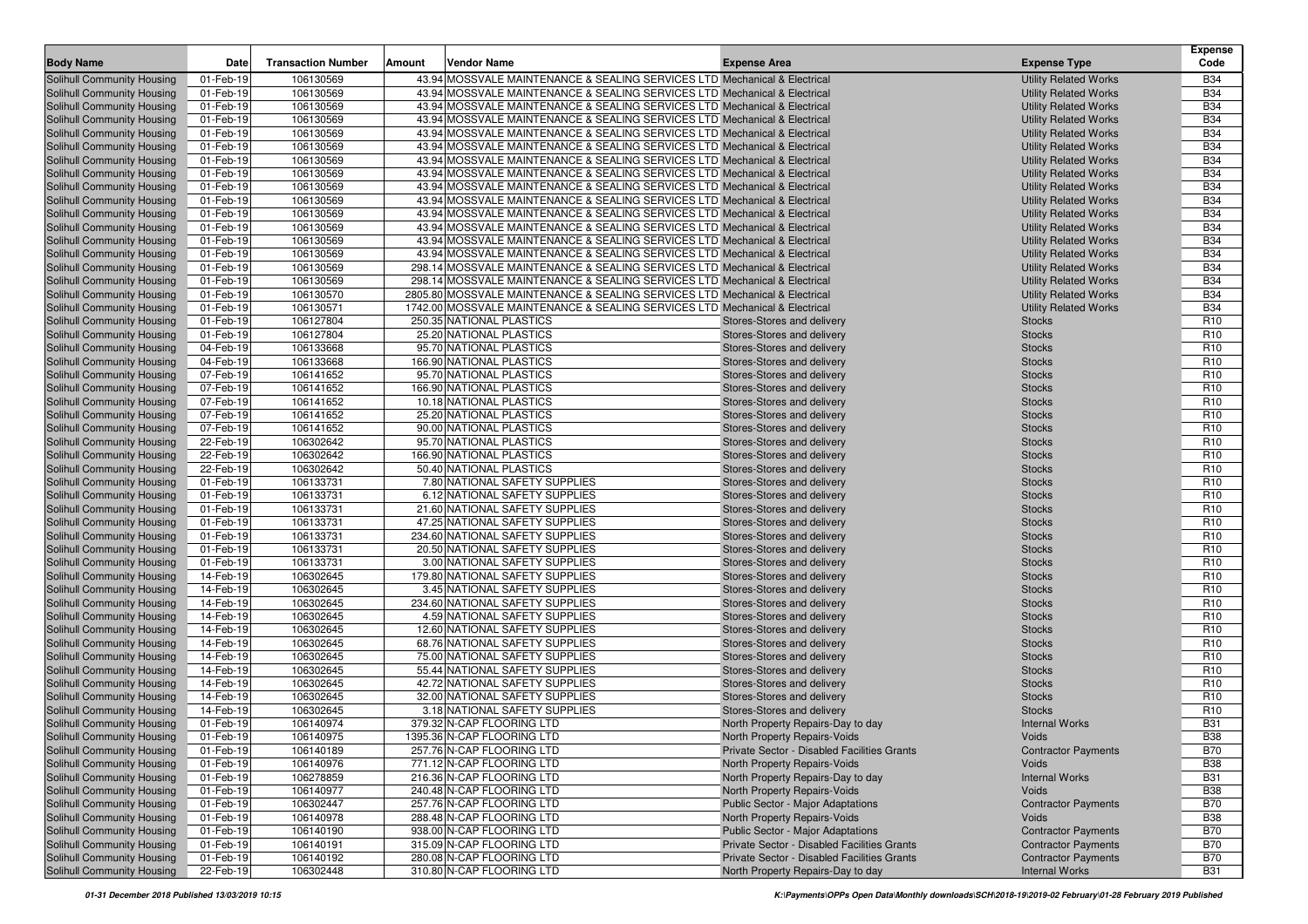|                                                                 |                        |                           |        |                                                                       |                                                                        |                                                          | <b>Expense</b>           |
|-----------------------------------------------------------------|------------------------|---------------------------|--------|-----------------------------------------------------------------------|------------------------------------------------------------------------|----------------------------------------------------------|--------------------------|
| <b>Body Name</b>                                                | Date                   | <b>Transaction Number</b> | Amount | <b>Vendor Name</b>                                                    | <b>Expense Area</b>                                                    | <b>Expense Type</b>                                      | Code                     |
| <b>Solihull Community Housing</b>                               | 12-Feb-19              | 106136363                 |        | 1238.93 NEOPOST FINANCE LTD                                           | <b>Endeavour House</b>                                                 | Postages                                                 | D <sub>21</sub>          |
| Solihull Community Housing                                      | 06-Feb-19              | 106131848                 |        | 675.00 NEOPOST LTD                                                    | <b>Endeavour House</b>                                                 | Postages                                                 | D <sub>21</sub>          |
| Solihull Community Housing                                      | 01-Feb-19              | 106127790                 |        | 349.40 NICHOLLS & CLARKE BUILDING PRODUCTS LTD                        | Stores-Stores and delivery                                             | <b>Stocks</b>                                            | R <sub>10</sub>          |
| <b>Solihull Community Housing</b><br>Solihull Community Housing | 20-Feb-19<br>19-Feb-19 | 106302635                 |        | 349.40 NICHOLLS & CLARKE BUILDING PRODUCTS LTD<br>518.00 NIYAA PEOPLE | Stores-Stores and delivery                                             | <b>Stocks</b>                                            | R <sub>10</sub>          |
| Solihull Community Housing                                      | 19-Feb-19              | 106143937<br>106143935    |        | 629.00 NIYAA PEOPLE                                                   | North Property Repairs-Day to day<br>North Property Repairs-Day to day | <b>Agency Staff</b>                                      | A60<br>A60               |
| <b>Solihull Community Housing</b>                               | 19-Feb-19              | 106144592                 |        | 560.00 NIYAA PEOPLE                                                   | North Property Repairs-Day to day                                      | <b>Agency Staff</b><br><b>Agency Staff</b>               | A60                      |
| <b>Solihull Community Housing</b>                               | 05-Feb-19              | 106128367                 |        | 382.50 NIYAA PEOPLE                                                   | North Property Repairs-Day to day                                      | <b>Agency Staff</b>                                      | A60                      |
| <b>Solihull Community Housing</b>                               | 05-Feb-19              | 106128366                 |        | 607.75 NIYAA PEOPLE                                                   | <b>Executive Team Support</b>                                          | <b>Agency Staff</b>                                      | A60                      |
| <b>Solihull Community Housing</b>                               | 05-Feb-19              | 106128365                 |        | 629.00 NIYAA PEOPLE                                                   | Business Support - MST Back Office Support                             | <b>Agency Staff</b>                                      | A60                      |
| <b>Solihull Community Housing</b>                               | 05-Feb-19              | 106128368                 |        | 637.50 NIYAA PEOPLE                                                   | North Property Repairs-Day to day                                      | <b>Agency Staff</b>                                      | A60                      |
| <b>Solihull Community Housing</b>                               | 15-Feb-19              | 106141815                 |        | 518.00 NIYAA PEOPLE                                                   | North Property Repairs-Day to day                                      | <b>Agency Staff</b>                                      | A60                      |
| Solihull Community Housing                                      | 11-Feb-19              | 106136060                 |        | 481.00 NIYAA PEOPLE                                                   | Anti Graffiti Team                                                     | <b>Agency Staff</b>                                      | A60                      |
| Solihull Community Housing                                      | 11-Feb-19              | 106136055                 |        | 620.50 NIYAA PEOPLE                                                   | <b>Executive Team Support</b>                                          | <b>Agency Staff</b>                                      | A60                      |
| <b>Solihull Community Housing</b>                               | 14-Feb-19              | 106141332                 |        | 646.00 NIYAA PEOPLE                                                   | North Property Repairs-Day to day                                      | <b>Agency Staff</b>                                      | A60                      |
| <b>Solihull Community Housing</b>                               | 12-Feb-19              | 106136332                 |        | 501.50 NIYAA PEOPLE                                                   | Business Support - MST Back Office Support                             | <b>Agency Staff</b>                                      | A60                      |
| <b>Solihull Community Housing</b>                               | 14-Feb-19              | 106141334                 |        | 629.00 NIYAA PEOPLE                                                   | North Property Repairs-Day to day                                      | <b>Agency Staff</b>                                      | A60                      |
| <b>Solihull Community Housing</b>                               | 21-Feb-19              | 106165377                 |        | 518.00 NIYAA PEOPLE                                                   | North Property Repairs-Day to day                                      | <b>Agency Staff</b>                                      | A60                      |
| <b>Solihull Community Housing</b>                               | 21-Feb-19              | 106165370                 |        | 481.00 NIYAA PEOPLE                                                   | Anti Graffiti Team                                                     | <b>Agency Staff</b>                                      | A60                      |
| <b>Solihull Community Housing</b>                               | 21-Feb-19              | 106165364                 |        | 481.00 NIYAA PEOPLE                                                   | Anti Graffiti Team                                                     | <b>Agency Staff</b>                                      | A60                      |
| <b>Solihull Community Housing</b>                               | 21-Feb-19              | 106165362                 |        | 654.50 NIYAA PEOPLE                                                   | North Property Repairs-Day to day                                      | <b>Agency Staff</b>                                      | A60                      |
| Solihull Community Housing                                      | 21-Feb-19              | 106165360                 |        | 590.75 NIYAA PEOPLE                                                   | <b>Executive Team Support</b>                                          | <b>Agency Staff</b>                                      | A60                      |
| <b>Solihull Community Housing</b>                               | 21-Feb-19              | 106165358                 |        | 497.50 NIYAA PEOPLE                                                   | Business Support - MST Back Office Support                             | <b>Agency Staff</b>                                      | A60                      |
| Solihull Community Housing                                      | 21-Feb-19              | 106165358                 |        | 97.50 NIYAA PEOPLE                                                    | Business Support - MST Back Office Support                             | <b>Agency Staff</b>                                      | A60                      |
| Solihull Community Housing                                      | 21-Feb-19              | 106165365                 |        | 116.75 NIYAA PEOPLE                                                   | North Property Repairs-Day to day                                      | <b>Agency Staff</b>                                      | A60                      |
| <b>Solihull Community Housing</b>                               | 21-Feb-19              | 106165365                 |        | 512.25 NIYAA PEOPLE                                                   | North Property Repairs-Day to day                                      | <b>Agency Staff</b>                                      | A60                      |
| <b>Solihull Community Housing</b>                               | 27-Feb-19              | 106293357                 |        | 561.00 NIYAA PEOPLE                                                   | <b>Executive Team Support</b>                                          | <b>Agency Staff</b>                                      | A60                      |
| Solihull Community Housing                                      | 27-Feb-19              | 106293358                 |        | 629.00 NIYAA PEOPLE                                                   | Business Support - MST Back Office Support                             | <b>Agency Staff</b>                                      | A60                      |
| <b>Solihull Community Housing</b>                               | 27-Feb-19              | 106293356                 |        | 224.00 NIYAA PEOPLE                                                   | North Property Repairs-Day to day                                      | <b>Agency Staff</b>                                      | A60                      |
| <b>Solihull Community Housing</b>                               | 27-Feb-19              | 106293356                 |        | 375.25 NIYAA PEOPLE                                                   | North Property Repairs-Day to day                                      | <b>Agency Staff</b>                                      | A60                      |
| <b>Solihull Community Housing</b>                               | 27-Feb-19              | 106293355                 |        | 629.00 NIYAA PEOPLE                                                   | North Property Repairs-Day to day                                      | <b>Agency Staff</b>                                      | A60                      |
| <b>Solihull Community Housing</b>                               | 27-Feb-19              | 106293354                 |        | 481.00 NIYAA PEOPLE                                                   | Anti Graffiti Team                                                     | <b>Agency Staff</b>                                      | A60                      |
| <b>Solihull Community Housing</b>                               | 01-Feb-19              | 106143169                 |        | 5258.21 NOVUS PROPERTY SOLUTIONS                                      | <b>Cyclical Maintenance</b>                                            | <b>Contractor Payments</b>                               | <b>B70</b>               |
| <b>Solihull Community Housing</b>                               | 01-Feb-19              | 106143169                 |        | 2936.12 NOVUS PROPERTY SOLUTIONS                                      | <b>Cyclical Maintenance</b>                                            | <b>Contractor Payments</b>                               | <b>B70</b>               |
| <b>Solihull Community Housing</b>                               | 01-Feb-19              | 106143169                 |        | 3779.56 NOVUS PROPERTY SOLUTIONS                                      | <b>Cyclical Maintenance</b>                                            | <b>Contractor Payments</b>                               | <b>B70</b>               |
| <b>Solihull Community Housing</b>                               | 01-Feb-19              | 106143169                 |        | 12067.35 NOVUS PROPERTY SOLUTIONS                                     | <b>Cyclical Maintenance</b>                                            | <b>Contractor Payments</b>                               | <b>B70</b>               |
| <b>Solihull Community Housing</b>                               | 01-Feb-19              | 106143169                 |        | 4884.91 NOVUS PROPERTY SOLUTIONS                                      | <b>Cyclical Maintenance</b>                                            | <b>Contractor Payments</b>                               | <b>B70</b>               |
| <b>Solihull Community Housing</b>                               | 01-Feb-19              | 106143169                 |        | 1012.00 NOVUS PROPERTY SOLUTIONS                                      | <b>Cyclical Maintenance</b>                                            | <b>Contractor Payments</b>                               | <b>B70</b>               |
| <b>Solihull Community Housing</b>                               | 01-Feb-19              | 106143169                 |        | 1506.31 NOVUS PROPERTY SOLUTIONS                                      | <b>Cyclical Maintenance</b>                                            | <b>Contractor Payments</b>                               | <b>B70</b>               |
| <b>Solihull Community Housing</b>                               | 01-Feb-19              | 106143169                 |        | 6270.99 NOVUS PROPERTY SOLUTIONS                                      | <b>Cyclical Maintenance</b>                                            | <b>Contractor Payments</b>                               | <b>B70</b>               |
| <b>Solihull Community Housing</b>                               | 01-Feb-19              | 106143169                 |        | 2733.57 NOVUS PROPERTY SOLUTIONS                                      | <b>Cyclical Maintenance</b>                                            | <b>Contractor Payments</b>                               | <b>B70</b>               |
| <b>Solihull Community Housing</b>                               | 01-Feb-19              | 106143169                 |        | 1104.31 NOVUS PROPERTY SOLUTIONS                                      | <b>Cyclical Maintenance</b>                                            | <b>Contractor Payments</b>                               | <b>B70</b>               |
| <b>Solihull Community Housing</b>                               | 01-Feb-19              | 106143169                 |        | 2547.61 NOVUS PROPERTY SOLUTIONS                                      | <b>Cyclical Maintenance</b>                                            | <b>Contractor Payments</b>                               | <b>B70</b>               |
| <b>Solihull Community Housing</b>                               | 01-Feb-19              | 106143169                 |        | 4794.46 NOVUS PROPERTY SOLUTIONS                                      | <b>Cyclical Maintenance</b>                                            | <b>Contractor Payments</b>                               | <b>B70</b>               |
| Solihull Community Housing                                      | 01-Feb-19              | 106143169                 |        | 8721.30 NOVUS PROPERTY SOLUTIONS                                      | <b>Cyclical Maintenance</b>                                            | <b>Contractor Payments</b>                               | <b>B70</b>               |
| Solihull Community Housing                                      | 01-Feb-19              | 106143169                 |        | 6561.31 NOVUS PROPERTY SOLUTIONS                                      | <b>Cyclical Maintenance</b>                                            | <b>Contractor Payments</b>                               | <b>B70</b>               |
| Solihull Community Housing                                      | 01-Feb-19              | 106143169                 |        | 327.17 NOVUS PROPERTY SOLUTIONS                                       | <b>Cyclical Maintenance</b>                                            | <b>Contractor Payments</b>                               | <b>B70</b><br><b>B70</b> |
| Solihull Community Housing                                      | 01-Feb-19              | 106143169                 |        | 327.19 NOVUS PROPERTY SOLUTIONS                                       | <b>Cyclical Maintenance</b>                                            | <b>Contractor Payments</b>                               |                          |
| <b>Solihull Community Housing</b>                               | 01-Feb-19              | 106143169                 |        | 327.19 NOVUS PROPERTY SOLUTIONS                                       | <b>Cyclical Maintenance</b>                                            | <b>Contractor Payments</b>                               | <b>B70</b>               |
| <b>Solihull Community Housing</b>                               | 01-Feb-19              | 106143169                 |        | 327.19 NOVUS PROPERTY SOLUTIONS                                       | <b>Cyclical Maintenance</b>                                            | <b>Contractor Payments</b>                               | <b>B70</b>               |
| Solihull Community Housing<br>Solihull Community Housing        | 01-Feb-19              | 106143169                 |        | 327.19 NOVUS PROPERTY SOLUTIONS<br>7016.82 NOVUS PROPERTY SOLUTIONS   | <b>Cyclical Maintenance</b><br><b>Cyclical Maintenance</b>             | <b>Contractor Payments</b><br><b>Contractor Payments</b> | <b>B70</b>               |
| Solihull Community Housing                                      | 01-Feb-19<br>01-Feb-19 | 106143169                 |        | 4107.00 NOVUS PROPERTY SOLUTIONS                                      | <b>Cyclical Maintenance</b>                                            | <b>Contractor Payments</b>                               | B70                      |
| Solihull Community Housing                                      |                        | 106143169                 |        | 1995.03 NOVUS PROPERTY SOLUTIONS                                      |                                                                        | <b>Contractor Payments</b>                               | <b>B70</b><br><b>B70</b> |
| Solihull Community Housing                                      | 01-Feb-19<br>01-Feb-19 | 106143169<br>106143169    |        | 3271.43 NOVUS PROPERTY SOLUTIONS                                      | <b>Cyclical Maintenance</b><br><b>Cyclical Maintenance</b>             | <b>Contractor Payments</b>                               | <b>B70</b>               |
| <b>Solihull Community Housing</b>                               |                        | 106143169                 |        | 4784.25 NOVUS PROPERTY SOLUTIONS                                      | <b>Cyclical Maintenance</b>                                            | <b>Contractor Payments</b>                               | <b>B70</b>               |
| <b>Solihull Community Housing</b>                               | 01-Feb-19<br>01-Feb-19 | 106143169                 |        | 4590.12 NOVUS PROPERTY SOLUTIONS                                      | <b>Cyclical Maintenance</b>                                            | <b>Contractor Payments</b>                               | <b>B70</b>               |
| <b>Solihull Community Housing</b>                               | 01-Feb-19              | 106143169                 |        | 2303.57 NOVUS PROPERTY SOLUTIONS                                      | <b>Cyclical Maintenance</b>                                            | <b>Contractor Payments</b>                               | <b>B70</b>               |
| Solihull Community Housing                                      | 01-Feb-19              | 106143169                 |        | 2000.12 NOVUS PROPERTY SOLUTIONS                                      | <b>Cyclical Maintenance</b>                                            | <b>Contractor Payments</b>                               | B70                      |
| Solihull Community Housing                                      | 01-Feb-19              | 106143169                 |        | 3694.04 NOVUS PROPERTY SOLUTIONS                                      | <b>Cyclical Maintenance</b>                                            | <b>Contractor Payments</b>                               | B70                      |
|                                                                 |                        |                           |        |                                                                       |                                                                        |                                                          |                          |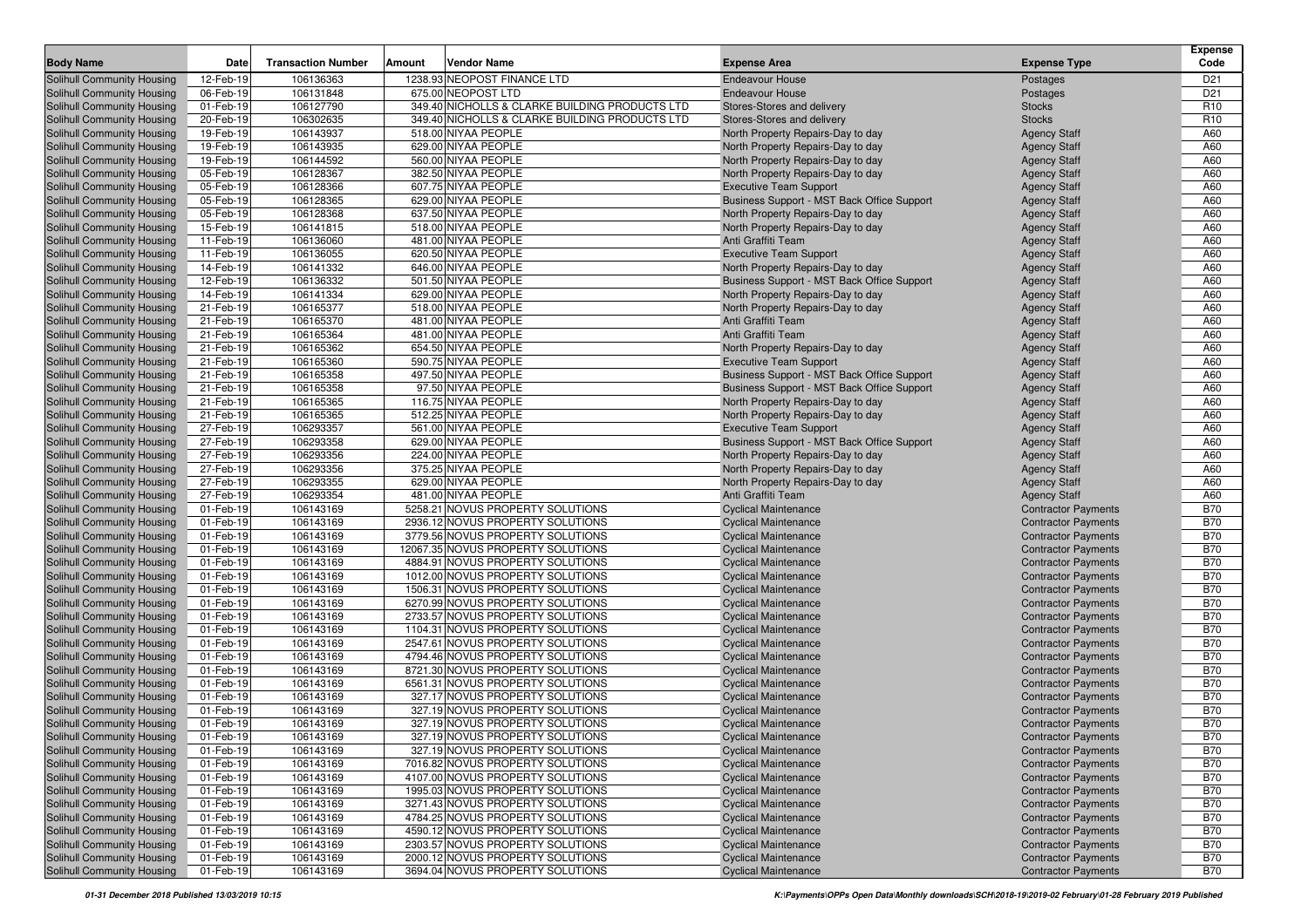| 106143169<br>19447.65 NOVUS PROPERTY SOLUTIONS<br><b>Cyclical Maintenance</b><br><b>Contractor Payments</b><br><b>B70</b><br>Solihull Community Housing<br>01-Feb-19<br><b>B70</b><br>Solihull Community Housing<br>01-Feb-19<br>106143169<br>18916.43 NOVUS PROPERTY SOLUTIONS<br><b>Cyclical Maintenance</b><br><b>Contractor Payments</b><br>106140815<br>470.18 NPOWER<br>13-Feb-19<br><b>Private Sector Leasing</b><br><b>B11</b><br><b>Solihull Community Housing</b><br>Electricity<br>106300622<br>367.50 NPTA<br>D13<br>Solihull Community Housing<br>27-Feb-19<br>Anti Graffiti Team<br><b>Materials</b><br>01-Feb-19<br>598.50 OAKLEAF COMMERCIAL SERVICES LTD<br><b>B38</b><br>Solihull Community Housing<br>106134111<br>North Property Repairs-Voids<br>Voids<br>01-Feb-19<br>298.09 OAKLEAF COMMERCIAL SERVICES LTD<br><b>B31</b><br>Solihull Community Housing<br>106134114<br>North Property Repairs-Day to day<br><b>Internal Works</b><br><b>B31</b><br>Solihull Community Housing<br>01-Feb-19<br>106134117<br>385.97 OAKLEAF COMMERCIAL SERVICES LTD<br>North Property Repairs-Day to day<br><b>Internal Works</b><br>268.50 OAKLEAF COMMERCIAL SERVICES LTD<br><b>B31</b><br>Solihull Community Housing<br>01-Feb-19<br>106134118<br>North Property Repairs-Day to day<br><b>Internal Works</b><br>01-Feb-19<br>902.36 OAKLEAF COMMERCIAL SERVICES LTD<br><b>B33</b><br>Solihull Community Housing<br>106134119<br>North Property Repairs-Day to day<br><b>External Structures</b><br>106134120<br>522.90 OAKLEAF COMMERCIAL SERVICES LTD<br><b>B33</b><br>Solihull Community Housing<br>01-Feb-19<br>North Property Repairs-Day to day<br><b>External Structures</b><br><b>B70</b><br>Solihull Community Housing<br>01-Feb-19<br>106134127<br>1710.00 OAKLEAF COMMERCIAL SERVICES LTD<br>Low Rise window Replacement<br><b>Contractor Payments</b><br><b>B70</b><br>Solihull Community Housing<br>01-Feb-19<br>106134128<br>1650.00 OAKLEAF COMMERCIAL SERVICES LTD<br>Low Rise window Replacement<br><b>Contractor Payments</b><br>01-Feb-19<br>1650.00 OAKLEAF COMMERCIAL SERVICES LTD<br><b>B70</b><br>Solihull Community Housing<br>106134129<br>Low Rise window Replacement<br><b>Contractor Payments</b><br>106134130<br><b>B39</b><br>Solihull Community Housing<br>01-Feb-19<br>908.40 OAKLEAF COMMERCIAL SERVICES LTD<br><b>Mechanical &amp; Electrical</b><br><b>Other Building Costs</b><br><b>B33</b><br>Solihull Community Housing<br>01-Feb-19<br>106134131<br>663.48 OAKLEAF COMMERCIAL SERVICES LTD<br>North Property Repairs-Day to day<br><b>External Structures</b><br>01-Feb-19<br><b>B33</b><br>Solihull Community Housing<br>106134133<br>598.50 OAKLEAF COMMERCIAL SERVICES LTD<br>North Property Repairs-Day to day<br><b>External Structures</b><br>106134134<br>598.50 OAKLEAF COMMERCIAL SERVICES LTD<br><b>B33</b><br>Solihull Community Housing<br>01-Feb-19<br>North Property Repairs-Day to day<br><b>External Structures</b><br>106134135<br>554.40 OAKLEAF COMMERCIAL SERVICES LTD<br><b>B31</b><br>Solihull Community Housing<br>01-Feb-19<br>North Property Repairs-Day to day<br><b>Internal Works</b><br><b>B33</b><br>Solihull Community Housing<br>01-Feb-19<br>106134141<br>243.42 OAKLEAF COMMERCIAL SERVICES LTD<br>North Property Repairs-Day to day<br><b>External Structures</b><br>1358.82 OAKLEAF COMMERCIAL SERVICES LTD<br><b>B70</b><br>Solihull Community Housing<br>01-Feb-19<br>106134164<br>Private Sector - Disabled Facilities Grants<br><b>Contractor Payments</b><br>106134142<br>554.40 OAKLEAF COMMERCIAL SERVICES LTD<br><b>B33</b><br>Solihull Community Housing<br>01-Feb-19<br>North Property Repairs-Day to day<br><b>External Structures</b><br>5145.24 OAKLEAF COMMERCIAL SERVICES LTD<br><b>B70</b><br>01-Feb-19<br>106134144<br>Low Rise window Replacement<br><b>Contractor Payments</b><br><b>B70</b><br>01-Feb-19<br>106134144<br>5145.24 OAKLEAF COMMERCIAL SERVICES LTD<br>Low Rise window Replacement<br><b>Contractor Payments</b><br>106134144<br><b>B70</b><br>01-Feb-19<br>4895.24 OAKLEAF COMMERCIAL SERVICES LTD<br>Low Rise window Replacement<br><b>Contractor Payments</b><br>5145.24 OAKLEAF COMMERCIAL SERVICES LTD<br><b>B70</b><br>01-Feb-19<br>106134144<br>Low Rise window Replacement<br><b>Contractor Payments</b><br>01-Feb-19<br>106134144<br>2829.50 OAKLEAF COMMERCIAL SERVICES LTD<br><b>B70</b><br>Low Rise window Replacement<br><b>Contractor Payments</b><br>334.97 OAKLEAF COMMERCIAL SERVICES LTD<br><b>B31</b><br>01-Feb-19<br>106134145<br>North Property Repairs-Day to day<br><b>Internal Works</b><br>01-Feb-19<br>106134147<br>554.40 OAKLEAF COMMERCIAL SERVICES LTD<br>North Property Repairs-Day to day<br><b>External Structures</b><br><b>B33</b><br>894.94 OAKLEAF COMMERCIAL SERVICES LTD<br><b>B33</b><br>01-Feb-19<br>106134148<br>North Property Repairs-Day to day<br><b>External Structures</b><br>738.13 OAKLEAF COMMERCIAL SERVICES LTD<br><b>B33</b><br>01-Feb-19<br>106134149<br>North Property Repairs-Day to day<br><b>External Structures</b><br><b>B33</b><br>01-Feb-19<br>106134150<br>1102.50 OAKLEAF COMMERCIAL SERVICES LTD<br>North Property Repairs-Day to day<br><b>External Structures</b><br><b>B31</b><br>01-Feb-19<br>106134151<br>285.47 OAKLEAF COMMERCIAL SERVICES LTD<br>North Property Repairs-Day to day<br><b>Internal Works</b><br>106134152<br>693.36 OAKLEAF COMMERCIAL SERVICES LTD<br><b>B31</b><br>01-Feb-19<br>North Property Repairs-Day to day<br><b>Internal Works</b><br>330.16 OAKLEAF COMMERCIAL SERVICES LTD<br><b>B31</b><br>01-Feb-19<br>106134154<br>North Property Repairs-Day to day<br><b>Internal Works</b><br>106134159<br>260.74 OAKLEAF COMMERCIAL SERVICES LTD<br><b>B31</b><br>01-Feb-19<br>North Property Repairs-Day to day<br><b>Internal Works</b><br><b>B31</b><br>01-Feb-19<br>106134163<br>378.55 OAKLEAF COMMERCIAL SERVICES LTD<br>North Property Repairs-Day to day<br><b>Internal Works</b><br><b>B70</b><br>06-Feb-19<br>106137069<br>3867.79 OAKLEAF COMMERCIAL SERVICES LTD<br>Low Rise window Replacement<br><b>Contractor Payments</b><br>106137069<br>3867.79 OAKLEAF COMMERCIAL SERVICES LTD<br><b>B70</b><br>06-Feb-19<br>Low Rise window Replacement<br><b>Contractor Payments</b><br>106137069<br>1442.52 OAKLEAF COMMERCIAL SERVICES LTD<br><b>B70</b><br>Solihull Community Housing<br>06-Feb-19<br>Low Rise window Replacement<br><b>Contractor Payments</b><br>Solihull Community Housing<br>06-Feb-19<br>106137069<br>5145.24 OAKLEAF COMMERCIAL SERVICES LTD<br>Low Rise window Replacement<br><b>Contractor Payments</b><br><b>B70</b><br><b>B70</b><br>Solihull Community Housing<br>06-Feb-19<br>106137069<br>5145.24 OAKLEAF COMMERCIAL SERVICES LTD<br>Low Rise window Replacement<br><b>Contractor Payments</b><br>106143354<br>554.40 OAKLEAF COMMERCIAL SERVICES LTD<br><b>B33</b><br>Solihull Community Housing<br>06-Feb-19<br>North Property Repairs-Day to day<br><b>External Structures</b><br>106143356<br>858.68 OAKLEAF COMMERCIAL SERVICES LTD<br><b>B33</b><br>Solihull Community Housing<br>06-Feb-19<br>North Property Repairs-Day to day<br><b>External Structures</b><br>106302397<br><b>B31</b><br>Solihull Community Housing<br>20-Feb-19<br>310.38 OAKLEAF COMMERCIAL SERVICES LTD<br>North Property Repairs-Day to day<br><b>Internal Works</b><br>106302398<br>247.94 OAKLEAF COMMERCIAL SERVICES LTD<br><b>B31</b><br>Solihull Community Housing<br>20-Feb-19<br>North Property Repairs-Day to day<br><b>Internal Works</b><br>106302399<br>1135.92 OAKLEAF COMMERCIAL SERVICES LTD<br><b>B33</b><br>Solihull Community Housing<br>20-Feb-19<br>North Property Repairs-Day to day<br><b>External Structures</b><br>852.39 OAKLEAF COMMERCIAL SERVICES LTD<br><b>B31</b><br>Solihull Community Housing<br>20-Feb-19<br>106302400<br>North Property Repairs-Day to day<br><b>Internal Works</b><br><b>B31</b><br>Solihull Community Housing<br>20-Feb-19<br>106302411<br>370.64 OAKLEAF COMMERCIAL SERVICES LTD<br>North Property Repairs-Day to day<br><b>Internal Works</b><br><b>Solihull Community Housing</b><br>466.33 OAKLEAF COMMERCIAL SERVICES LTD<br><b>B31</b><br>20-Feb-19<br>106302412<br>North Property Repairs-Day to day<br><b>Internal Works</b><br>Solihull Community Housing<br>06-Feb-19<br>297.90 OFFICE DEPOT UK LTD<br>D <sub>25</sub><br>106131849<br><b>Endeavour House</b><br>Stationery<br>33.24 OFFICE DEPOT UK LTD<br>D75<br>Solihull Community Housing<br>06-Feb-19<br><b>Catering Provisions</b><br>106131849<br><b>Endeavour House</b><br>Solihull Community Housing<br>21-Feb-19<br>106187357<br>-7308.68 OPENVIEW SECURITY SOLUTIONS LTD<br><b>Mechanical &amp; Electrical</b><br><b>Utility Related Works</b><br><b>B34</b><br>Solihull Community Housing<br>01-Feb-19<br>106289355<br>85524.12 OPENVIEW SECURITY SOLUTIONS LTD<br><b>High Rise CCTV</b><br><b>Contractor Payments</b><br><b>B70</b><br><b>Solihull Community Housing</b><br>01-Feb-19<br>106132539<br>1516.79 OPENVIEW SECURITY SOLUTIONS LTD<br>Ipswich House<br>Furniture<br>D11<br>106289359<br>8441.54 OPENVIEW SECURITY SOLUTIONS LTD<br>Solihull Community Housing<br>01-Feb-19<br><b>Mechanical &amp; Electrical</b><br><b>Utility Related Works</b><br><b>B34</b><br>Solihull Community Housing<br>106289399<br><b>Utility Related Works</b><br>01-Feb-19<br>448.77 OPENVIEW SECURITY SOLUTIONS LTD<br><b>Mechanical &amp; Electrical</b><br><b>B34</b><br>Solihull Community Housing<br>01-Feb-19<br>106289414<br>238.47 OPENVIEW SECURITY SOLUTIONS LTD<br><b>Mechanical &amp; Electrical</b><br><b>Utility Related Works</b><br><b>B34</b><br>Solihull Community Housing<br>01-Feb-19<br>106289419<br>2586.62 OPENVIEW SECURITY SOLUTIONS LTD<br><b>Mechanical &amp; Electrical</b><br><b>Utility Related Works</b><br><b>B34</b><br>Solihull Community Housing<br>106179354<br>2583.83 OPENVIEW SECURITY SOLUTIONS LTD<br>21-Feb-19<br><b>Mechanical &amp; Electrical</b><br><b>Utility Related Works</b><br><b>B34</b><br>345.53 OPENVIEW SECURITY SOLUTIONS LTD | <b>Body Name</b>           | Date      | <b>Transaction Number</b> | Amount | <b>Vendor Name</b> | <b>Expense Area</b>                | <b>Expense Type</b>          | <b>Expense</b><br>Code |
|---------------------------------------------------------------------------------------------------------------------------------------------------------------------------------------------------------------------------------------------------------------------------------------------------------------------------------------------------------------------------------------------------------------------------------------------------------------------------------------------------------------------------------------------------------------------------------------------------------------------------------------------------------------------------------------------------------------------------------------------------------------------------------------------------------------------------------------------------------------------------------------------------------------------------------------------------------------------------------------------------------------------------------------------------------------------------------------------------------------------------------------------------------------------------------------------------------------------------------------------------------------------------------------------------------------------------------------------------------------------------------------------------------------------------------------------------------------------------------------------------------------------------------------------------------------------------------------------------------------------------------------------------------------------------------------------------------------------------------------------------------------------------------------------------------------------------------------------------------------------------------------------------------------------------------------------------------------------------------------------------------------------------------------------------------------------------------------------------------------------------------------------------------------------------------------------------------------------------------------------------------------------------------------------------------------------------------------------------------------------------------------------------------------------------------------------------------------------------------------------------------------------------------------------------------------------------------------------------------------------------------------------------------------------------------------------------------------------------------------------------------------------------------------------------------------------------------------------------------------------------------------------------------------------------------------------------------------------------------------------------------------------------------------------------------------------------------------------------------------------------------------------------------------------------------------------------------------------------------------------------------------------------------------------------------------------------------------------------------------------------------------------------------------------------------------------------------------------------------------------------------------------------------------------------------------------------------------------------------------------------------------------------------------------------------------------------------------------------------------------------------------------------------------------------------------------------------------------------------------------------------------------------------------------------------------------------------------------------------------------------------------------------------------------------------------------------------------------------------------------------------------------------------------------------------------------------------------------------------------------------------------------------------------------------------------------------------------------------------------------------------------------------------------------------------------------------------------------------------------------------------------------------------------------------------------------------------------------------------------------------------------------------------------------------------------------------------------------------------------------------------------------------------------------------------------------------------------------------------------------------------------------------------------------------------------------------------------------------------------------------------------------------------------------------------------------------------------------------------------------------------------------------------------------------------------------------------------------------------------------------------------------------------------------------------------------------------------------------------------------------------------------------------------------------------------------------------------------------------------------------------------------------------------------------------------------------------------------------------------------------------------------------------------------------------------------------------------------------------------------------------------------------------------------------------------------------------------------------------------------------------------------------------------------------------------------------------------------------------------------------------------------------------------------------------------------------------------------------------------------------------------------------------------------------------------------------------------------------------------------------------------------------------------------------------------------------------------------------------------------------------------------------------------------------------------------------------------------------------------------------------------------------------------------------------------------------------------------------------------------------------------------------------------------------------------------------------------------------------------------------------------------------------------------------------------------------------------------------------------------------------------------------------------------------------------------------------------------------------------------------------------------------------------------------------------------------------------------------------------------------------------------------------------------------------------------------------------------------------------------------------------------------------------------------------------------------------------------------------------------------------------------------------------------------------------------------------------------------------------------------------------------------------------------------------------------------------------------------------------------------------------------------------------------------------------------------------------------------------------------------------------------------------------------------------------------------------------------------------------------------------------------------------------------------------------------------------------------------------------------------------------------------------------------------------------------------------------------------------------------------------------------------------------------------------------------------------------------------------------------------------------------------------------------------------------------------------------------------------------------------------------------------------------------------------------------------------------------------------------------------------------------------------------------------------------------------------------------------------------------------------------------------------------------------------------------------------------------------------------------------------------------------------------------------------------------------------------------------------------------------------------------------------------------------------------------------------------------------------------------------------------------------------------------------------------------------------------------------------------------------------------------------------------------------------------------------------------------------------------------------------------------------------------------------------------------------------------------------------------------------------------------------------------------------------------------------------------------------------------------------------------------------------------------------------------------------------------------------------------------------------------------------------------------------------------------------------------------------------------------------------------------------------------------------------------------------------------------------------------------------------------------------------------------------------------------------------------------------------------------------------------------------------------------------------------------------------------------------------------------------------------------|----------------------------|-----------|---------------------------|--------|--------------------|------------------------------------|------------------------------|------------------------|
|                                                                                                                                                                                                                                                                                                                                                                                                                                                                                                                                                                                                                                                                                                                                                                                                                                                                                                                                                                                                                                                                                                                                                                                                                                                                                                                                                                                                                                                                                                                                                                                                                                                                                                                                                                                                                                                                                                                                                                                                                                                                                                                                                                                                                                                                                                                                                                                                                                                                                                                                                                                                                                                                                                                                                                                                                                                                                                                                                                                                                                                                                                                                                                                                                                                                                                                                                                                                                                                                                                                                                                                                                                                                                                                                                                                                                                                                                                                                                                                                                                                                                                                                                                                                                                                                                                                                                                                                                                                                                                                                                                                                                                                                                                                                                                                                                                                                                                                                                                                                                                                                                                                                                                                                                                                                                                                                                                                                                                                                                                                                                                                                                                                                                                                                                                                                                                                                                                                                                                                                                                                                                                                                                                                                                                                                                                                                                                                                                                                                                                                                                                                                                                                                                                                                                                                                                                                                                                                                                                                                                                                                                                                                                                                                                                                                                                                                                                                                                                                                                                                                                                                                                                                                                                                                                                                                                                                                                                                                                                                                                                                                                                                                                                                                                                                                                                                                                                                                                                                                                                                                                                                                                                                                                                                                                                                                                                                                                                                                                                                                                                                                                                                                                                                                                                                                                                                                                                                                                                                                                                                                                                                                                                                                                                                                                                                                                                                                                                                                                                                                                                                                                                                                             |                            |           |                           |        |                    |                                    |                              |                        |
|                                                                                                                                                                                                                                                                                                                                                                                                                                                                                                                                                                                                                                                                                                                                                                                                                                                                                                                                                                                                                                                                                                                                                                                                                                                                                                                                                                                                                                                                                                                                                                                                                                                                                                                                                                                                                                                                                                                                                                                                                                                                                                                                                                                                                                                                                                                                                                                                                                                                                                                                                                                                                                                                                                                                                                                                                                                                                                                                                                                                                                                                                                                                                                                                                                                                                                                                                                                                                                                                                                                                                                                                                                                                                                                                                                                                                                                                                                                                                                                                                                                                                                                                                                                                                                                                                                                                                                                                                                                                                                                                                                                                                                                                                                                                                                                                                                                                                                                                                                                                                                                                                                                                                                                                                                                                                                                                                                                                                                                                                                                                                                                                                                                                                                                                                                                                                                                                                                                                                                                                                                                                                                                                                                                                                                                                                                                                                                                                                                                                                                                                                                                                                                                                                                                                                                                                                                                                                                                                                                                                                                                                                                                                                                                                                                                                                                                                                                                                                                                                                                                                                                                                                                                                                                                                                                                                                                                                                                                                                                                                                                                                                                                                                                                                                                                                                                                                                                                                                                                                                                                                                                                                                                                                                                                                                                                                                                                                                                                                                                                                                                                                                                                                                                                                                                                                                                                                                                                                                                                                                                                                                                                                                                                                                                                                                                                                                                                                                                                                                                                                                                                                                                                                             |                            |           |                           |        |                    |                                    |                              |                        |
|                                                                                                                                                                                                                                                                                                                                                                                                                                                                                                                                                                                                                                                                                                                                                                                                                                                                                                                                                                                                                                                                                                                                                                                                                                                                                                                                                                                                                                                                                                                                                                                                                                                                                                                                                                                                                                                                                                                                                                                                                                                                                                                                                                                                                                                                                                                                                                                                                                                                                                                                                                                                                                                                                                                                                                                                                                                                                                                                                                                                                                                                                                                                                                                                                                                                                                                                                                                                                                                                                                                                                                                                                                                                                                                                                                                                                                                                                                                                                                                                                                                                                                                                                                                                                                                                                                                                                                                                                                                                                                                                                                                                                                                                                                                                                                                                                                                                                                                                                                                                                                                                                                                                                                                                                                                                                                                                                                                                                                                                                                                                                                                                                                                                                                                                                                                                                                                                                                                                                                                                                                                                                                                                                                                                                                                                                                                                                                                                                                                                                                                                                                                                                                                                                                                                                                                                                                                                                                                                                                                                                                                                                                                                                                                                                                                                                                                                                                                                                                                                                                                                                                                                                                                                                                                                                                                                                                                                                                                                                                                                                                                                                                                                                                                                                                                                                                                                                                                                                                                                                                                                                                                                                                                                                                                                                                                                                                                                                                                                                                                                                                                                                                                                                                                                                                                                                                                                                                                                                                                                                                                                                                                                                                                                                                                                                                                                                                                                                                                                                                                                                                                                                                                                             |                            |           |                           |        |                    |                                    |                              |                        |
|                                                                                                                                                                                                                                                                                                                                                                                                                                                                                                                                                                                                                                                                                                                                                                                                                                                                                                                                                                                                                                                                                                                                                                                                                                                                                                                                                                                                                                                                                                                                                                                                                                                                                                                                                                                                                                                                                                                                                                                                                                                                                                                                                                                                                                                                                                                                                                                                                                                                                                                                                                                                                                                                                                                                                                                                                                                                                                                                                                                                                                                                                                                                                                                                                                                                                                                                                                                                                                                                                                                                                                                                                                                                                                                                                                                                                                                                                                                                                                                                                                                                                                                                                                                                                                                                                                                                                                                                                                                                                                                                                                                                                                                                                                                                                                                                                                                                                                                                                                                                                                                                                                                                                                                                                                                                                                                                                                                                                                                                                                                                                                                                                                                                                                                                                                                                                                                                                                                                                                                                                                                                                                                                                                                                                                                                                                                                                                                                                                                                                                                                                                                                                                                                                                                                                                                                                                                                                                                                                                                                                                                                                                                                                                                                                                                                                                                                                                                                                                                                                                                                                                                                                                                                                                                                                                                                                                                                                                                                                                                                                                                                                                                                                                                                                                                                                                                                                                                                                                                                                                                                                                                                                                                                                                                                                                                                                                                                                                                                                                                                                                                                                                                                                                                                                                                                                                                                                                                                                                                                                                                                                                                                                                                                                                                                                                                                                                                                                                                                                                                                                                                                                                                                             |                            |           |                           |        |                    |                                    |                              |                        |
|                                                                                                                                                                                                                                                                                                                                                                                                                                                                                                                                                                                                                                                                                                                                                                                                                                                                                                                                                                                                                                                                                                                                                                                                                                                                                                                                                                                                                                                                                                                                                                                                                                                                                                                                                                                                                                                                                                                                                                                                                                                                                                                                                                                                                                                                                                                                                                                                                                                                                                                                                                                                                                                                                                                                                                                                                                                                                                                                                                                                                                                                                                                                                                                                                                                                                                                                                                                                                                                                                                                                                                                                                                                                                                                                                                                                                                                                                                                                                                                                                                                                                                                                                                                                                                                                                                                                                                                                                                                                                                                                                                                                                                                                                                                                                                                                                                                                                                                                                                                                                                                                                                                                                                                                                                                                                                                                                                                                                                                                                                                                                                                                                                                                                                                                                                                                                                                                                                                                                                                                                                                                                                                                                                                                                                                                                                                                                                                                                                                                                                                                                                                                                                                                                                                                                                                                                                                                                                                                                                                                                                                                                                                                                                                                                                                                                                                                                                                                                                                                                                                                                                                                                                                                                                                                                                                                                                                                                                                                                                                                                                                                                                                                                                                                                                                                                                                                                                                                                                                                                                                                                                                                                                                                                                                                                                                                                                                                                                                                                                                                                                                                                                                                                                                                                                                                                                                                                                                                                                                                                                                                                                                                                                                                                                                                                                                                                                                                                                                                                                                                                                                                                                                                             |                            |           |                           |        |                    |                                    |                              |                        |
|                                                                                                                                                                                                                                                                                                                                                                                                                                                                                                                                                                                                                                                                                                                                                                                                                                                                                                                                                                                                                                                                                                                                                                                                                                                                                                                                                                                                                                                                                                                                                                                                                                                                                                                                                                                                                                                                                                                                                                                                                                                                                                                                                                                                                                                                                                                                                                                                                                                                                                                                                                                                                                                                                                                                                                                                                                                                                                                                                                                                                                                                                                                                                                                                                                                                                                                                                                                                                                                                                                                                                                                                                                                                                                                                                                                                                                                                                                                                                                                                                                                                                                                                                                                                                                                                                                                                                                                                                                                                                                                                                                                                                                                                                                                                                                                                                                                                                                                                                                                                                                                                                                                                                                                                                                                                                                                                                                                                                                                                                                                                                                                                                                                                                                                                                                                                                                                                                                                                                                                                                                                                                                                                                                                                                                                                                                                                                                                                                                                                                                                                                                                                                                                                                                                                                                                                                                                                                                                                                                                                                                                                                                                                                                                                                                                                                                                                                                                                                                                                                                                                                                                                                                                                                                                                                                                                                                                                                                                                                                                                                                                                                                                                                                                                                                                                                                                                                                                                                                                                                                                                                                                                                                                                                                                                                                                                                                                                                                                                                                                                                                                                                                                                                                                                                                                                                                                                                                                                                                                                                                                                                                                                                                                                                                                                                                                                                                                                                                                                                                                                                                                                                                                                             |                            |           |                           |        |                    |                                    |                              |                        |
|                                                                                                                                                                                                                                                                                                                                                                                                                                                                                                                                                                                                                                                                                                                                                                                                                                                                                                                                                                                                                                                                                                                                                                                                                                                                                                                                                                                                                                                                                                                                                                                                                                                                                                                                                                                                                                                                                                                                                                                                                                                                                                                                                                                                                                                                                                                                                                                                                                                                                                                                                                                                                                                                                                                                                                                                                                                                                                                                                                                                                                                                                                                                                                                                                                                                                                                                                                                                                                                                                                                                                                                                                                                                                                                                                                                                                                                                                                                                                                                                                                                                                                                                                                                                                                                                                                                                                                                                                                                                                                                                                                                                                                                                                                                                                                                                                                                                                                                                                                                                                                                                                                                                                                                                                                                                                                                                                                                                                                                                                                                                                                                                                                                                                                                                                                                                                                                                                                                                                                                                                                                                                                                                                                                                                                                                                                                                                                                                                                                                                                                                                                                                                                                                                                                                                                                                                                                                                                                                                                                                                                                                                                                                                                                                                                                                                                                                                                                                                                                                                                                                                                                                                                                                                                                                                                                                                                                                                                                                                                                                                                                                                                                                                                                                                                                                                                                                                                                                                                                                                                                                                                                                                                                                                                                                                                                                                                                                                                                                                                                                                                                                                                                                                                                                                                                                                                                                                                                                                                                                                                                                                                                                                                                                                                                                                                                                                                                                                                                                                                                                                                                                                                                                             |                            |           |                           |        |                    |                                    |                              |                        |
|                                                                                                                                                                                                                                                                                                                                                                                                                                                                                                                                                                                                                                                                                                                                                                                                                                                                                                                                                                                                                                                                                                                                                                                                                                                                                                                                                                                                                                                                                                                                                                                                                                                                                                                                                                                                                                                                                                                                                                                                                                                                                                                                                                                                                                                                                                                                                                                                                                                                                                                                                                                                                                                                                                                                                                                                                                                                                                                                                                                                                                                                                                                                                                                                                                                                                                                                                                                                                                                                                                                                                                                                                                                                                                                                                                                                                                                                                                                                                                                                                                                                                                                                                                                                                                                                                                                                                                                                                                                                                                                                                                                                                                                                                                                                                                                                                                                                                                                                                                                                                                                                                                                                                                                                                                                                                                                                                                                                                                                                                                                                                                                                                                                                                                                                                                                                                                                                                                                                                                                                                                                                                                                                                                                                                                                                                                                                                                                                                                                                                                                                                                                                                                                                                                                                                                                                                                                                                                                                                                                                                                                                                                                                                                                                                                                                                                                                                                                                                                                                                                                                                                                                                                                                                                                                                                                                                                                                                                                                                                                                                                                                                                                                                                                                                                                                                                                                                                                                                                                                                                                                                                                                                                                                                                                                                                                                                                                                                                                                                                                                                                                                                                                                                                                                                                                                                                                                                                                                                                                                                                                                                                                                                                                                                                                                                                                                                                                                                                                                                                                                                                                                                                                                             |                            |           |                           |        |                    |                                    |                              |                        |
|                                                                                                                                                                                                                                                                                                                                                                                                                                                                                                                                                                                                                                                                                                                                                                                                                                                                                                                                                                                                                                                                                                                                                                                                                                                                                                                                                                                                                                                                                                                                                                                                                                                                                                                                                                                                                                                                                                                                                                                                                                                                                                                                                                                                                                                                                                                                                                                                                                                                                                                                                                                                                                                                                                                                                                                                                                                                                                                                                                                                                                                                                                                                                                                                                                                                                                                                                                                                                                                                                                                                                                                                                                                                                                                                                                                                                                                                                                                                                                                                                                                                                                                                                                                                                                                                                                                                                                                                                                                                                                                                                                                                                                                                                                                                                                                                                                                                                                                                                                                                                                                                                                                                                                                                                                                                                                                                                                                                                                                                                                                                                                                                                                                                                                                                                                                                                                                                                                                                                                                                                                                                                                                                                                                                                                                                                                                                                                                                                                                                                                                                                                                                                                                                                                                                                                                                                                                                                                                                                                                                                                                                                                                                                                                                                                                                                                                                                                                                                                                                                                                                                                                                                                                                                                                                                                                                                                                                                                                                                                                                                                                                                                                                                                                                                                                                                                                                                                                                                                                                                                                                                                                                                                                                                                                                                                                                                                                                                                                                                                                                                                                                                                                                                                                                                                                                                                                                                                                                                                                                                                                                                                                                                                                                                                                                                                                                                                                                                                                                                                                                                                                                                                                                             |                            |           |                           |        |                    |                                    |                              |                        |
|                                                                                                                                                                                                                                                                                                                                                                                                                                                                                                                                                                                                                                                                                                                                                                                                                                                                                                                                                                                                                                                                                                                                                                                                                                                                                                                                                                                                                                                                                                                                                                                                                                                                                                                                                                                                                                                                                                                                                                                                                                                                                                                                                                                                                                                                                                                                                                                                                                                                                                                                                                                                                                                                                                                                                                                                                                                                                                                                                                                                                                                                                                                                                                                                                                                                                                                                                                                                                                                                                                                                                                                                                                                                                                                                                                                                                                                                                                                                                                                                                                                                                                                                                                                                                                                                                                                                                                                                                                                                                                                                                                                                                                                                                                                                                                                                                                                                                                                                                                                                                                                                                                                                                                                                                                                                                                                                                                                                                                                                                                                                                                                                                                                                                                                                                                                                                                                                                                                                                                                                                                                                                                                                                                                                                                                                                                                                                                                                                                                                                                                                                                                                                                                                                                                                                                                                                                                                                                                                                                                                                                                                                                                                                                                                                                                                                                                                                                                                                                                                                                                                                                                                                                                                                                                                                                                                                                                                                                                                                                                                                                                                                                                                                                                                                                                                                                                                                                                                                                                                                                                                                                                                                                                                                                                                                                                                                                                                                                                                                                                                                                                                                                                                                                                                                                                                                                                                                                                                                                                                                                                                                                                                                                                                                                                                                                                                                                                                                                                                                                                                                                                                                                                                             |                            |           |                           |        |                    |                                    |                              |                        |
|                                                                                                                                                                                                                                                                                                                                                                                                                                                                                                                                                                                                                                                                                                                                                                                                                                                                                                                                                                                                                                                                                                                                                                                                                                                                                                                                                                                                                                                                                                                                                                                                                                                                                                                                                                                                                                                                                                                                                                                                                                                                                                                                                                                                                                                                                                                                                                                                                                                                                                                                                                                                                                                                                                                                                                                                                                                                                                                                                                                                                                                                                                                                                                                                                                                                                                                                                                                                                                                                                                                                                                                                                                                                                                                                                                                                                                                                                                                                                                                                                                                                                                                                                                                                                                                                                                                                                                                                                                                                                                                                                                                                                                                                                                                                                                                                                                                                                                                                                                                                                                                                                                                                                                                                                                                                                                                                                                                                                                                                                                                                                                                                                                                                                                                                                                                                                                                                                                                                                                                                                                                                                                                                                                                                                                                                                                                                                                                                                                                                                                                                                                                                                                                                                                                                                                                                                                                                                                                                                                                                                                                                                                                                                                                                                                                                                                                                                                                                                                                                                                                                                                                                                                                                                                                                                                                                                                                                                                                                                                                                                                                                                                                                                                                                                                                                                                                                                                                                                                                                                                                                                                                                                                                                                                                                                                                                                                                                                                                                                                                                                                                                                                                                                                                                                                                                                                                                                                                                                                                                                                                                                                                                                                                                                                                                                                                                                                                                                                                                                                                                                                                                                                                                             |                            |           |                           |        |                    |                                    |                              |                        |
|                                                                                                                                                                                                                                                                                                                                                                                                                                                                                                                                                                                                                                                                                                                                                                                                                                                                                                                                                                                                                                                                                                                                                                                                                                                                                                                                                                                                                                                                                                                                                                                                                                                                                                                                                                                                                                                                                                                                                                                                                                                                                                                                                                                                                                                                                                                                                                                                                                                                                                                                                                                                                                                                                                                                                                                                                                                                                                                                                                                                                                                                                                                                                                                                                                                                                                                                                                                                                                                                                                                                                                                                                                                                                                                                                                                                                                                                                                                                                                                                                                                                                                                                                                                                                                                                                                                                                                                                                                                                                                                                                                                                                                                                                                                                                                                                                                                                                                                                                                                                                                                                                                                                                                                                                                                                                                                                                                                                                                                                                                                                                                                                                                                                                                                                                                                                                                                                                                                                                                                                                                                                                                                                                                                                                                                                                                                                                                                                                                                                                                                                                                                                                                                                                                                                                                                                                                                                                                                                                                                                                                                                                                                                                                                                                                                                                                                                                                                                                                                                                                                                                                                                                                                                                                                                                                                                                                                                                                                                                                                                                                                                                                                                                                                                                                                                                                                                                                                                                                                                                                                                                                                                                                                                                                                                                                                                                                                                                                                                                                                                                                                                                                                                                                                                                                                                                                                                                                                                                                                                                                                                                                                                                                                                                                                                                                                                                                                                                                                                                                                                                                                                                                                                             |                            |           |                           |        |                    |                                    |                              |                        |
|                                                                                                                                                                                                                                                                                                                                                                                                                                                                                                                                                                                                                                                                                                                                                                                                                                                                                                                                                                                                                                                                                                                                                                                                                                                                                                                                                                                                                                                                                                                                                                                                                                                                                                                                                                                                                                                                                                                                                                                                                                                                                                                                                                                                                                                                                                                                                                                                                                                                                                                                                                                                                                                                                                                                                                                                                                                                                                                                                                                                                                                                                                                                                                                                                                                                                                                                                                                                                                                                                                                                                                                                                                                                                                                                                                                                                                                                                                                                                                                                                                                                                                                                                                                                                                                                                                                                                                                                                                                                                                                                                                                                                                                                                                                                                                                                                                                                                                                                                                                                                                                                                                                                                                                                                                                                                                                                                                                                                                                                                                                                                                                                                                                                                                                                                                                                                                                                                                                                                                                                                                                                                                                                                                                                                                                                                                                                                                                                                                                                                                                                                                                                                                                                                                                                                                                                                                                                                                                                                                                                                                                                                                                                                                                                                                                                                                                                                                                                                                                                                                                                                                                                                                                                                                                                                                                                                                                                                                                                                                                                                                                                                                                                                                                                                                                                                                                                                                                                                                                                                                                                                                                                                                                                                                                                                                                                                                                                                                                                                                                                                                                                                                                                                                                                                                                                                                                                                                                                                                                                                                                                                                                                                                                                                                                                                                                                                                                                                                                                                                                                                                                                                                                                             |                            |           |                           |        |                    |                                    |                              |                        |
|                                                                                                                                                                                                                                                                                                                                                                                                                                                                                                                                                                                                                                                                                                                                                                                                                                                                                                                                                                                                                                                                                                                                                                                                                                                                                                                                                                                                                                                                                                                                                                                                                                                                                                                                                                                                                                                                                                                                                                                                                                                                                                                                                                                                                                                                                                                                                                                                                                                                                                                                                                                                                                                                                                                                                                                                                                                                                                                                                                                                                                                                                                                                                                                                                                                                                                                                                                                                                                                                                                                                                                                                                                                                                                                                                                                                                                                                                                                                                                                                                                                                                                                                                                                                                                                                                                                                                                                                                                                                                                                                                                                                                                                                                                                                                                                                                                                                                                                                                                                                                                                                                                                                                                                                                                                                                                                                                                                                                                                                                                                                                                                                                                                                                                                                                                                                                                                                                                                                                                                                                                                                                                                                                                                                                                                                                                                                                                                                                                                                                                                                                                                                                                                                                                                                                                                                                                                                                                                                                                                                                                                                                                                                                                                                                                                                                                                                                                                                                                                                                                                                                                                                                                                                                                                                                                                                                                                                                                                                                                                                                                                                                                                                                                                                                                                                                                                                                                                                                                                                                                                                                                                                                                                                                                                                                                                                                                                                                                                                                                                                                                                                                                                                                                                                                                                                                                                                                                                                                                                                                                                                                                                                                                                                                                                                                                                                                                                                                                                                                                                                                                                                                                                                             |                            |           |                           |        |                    |                                    |                              |                        |
|                                                                                                                                                                                                                                                                                                                                                                                                                                                                                                                                                                                                                                                                                                                                                                                                                                                                                                                                                                                                                                                                                                                                                                                                                                                                                                                                                                                                                                                                                                                                                                                                                                                                                                                                                                                                                                                                                                                                                                                                                                                                                                                                                                                                                                                                                                                                                                                                                                                                                                                                                                                                                                                                                                                                                                                                                                                                                                                                                                                                                                                                                                                                                                                                                                                                                                                                                                                                                                                                                                                                                                                                                                                                                                                                                                                                                                                                                                                                                                                                                                                                                                                                                                                                                                                                                                                                                                                                                                                                                                                                                                                                                                                                                                                                                                                                                                                                                                                                                                                                                                                                                                                                                                                                                                                                                                                                                                                                                                                                                                                                                                                                                                                                                                                                                                                                                                                                                                                                                                                                                                                                                                                                                                                                                                                                                                                                                                                                                                                                                                                                                                                                                                                                                                                                                                                                                                                                                                                                                                                                                                                                                                                                                                                                                                                                                                                                                                                                                                                                                                                                                                                                                                                                                                                                                                                                                                                                                                                                                                                                                                                                                                                                                                                                                                                                                                                                                                                                                                                                                                                                                                                                                                                                                                                                                                                                                                                                                                                                                                                                                                                                                                                                                                                                                                                                                                                                                                                                                                                                                                                                                                                                                                                                                                                                                                                                                                                                                                                                                                                                                                                                                                                                             |                            |           |                           |        |                    |                                    |                              |                        |
|                                                                                                                                                                                                                                                                                                                                                                                                                                                                                                                                                                                                                                                                                                                                                                                                                                                                                                                                                                                                                                                                                                                                                                                                                                                                                                                                                                                                                                                                                                                                                                                                                                                                                                                                                                                                                                                                                                                                                                                                                                                                                                                                                                                                                                                                                                                                                                                                                                                                                                                                                                                                                                                                                                                                                                                                                                                                                                                                                                                                                                                                                                                                                                                                                                                                                                                                                                                                                                                                                                                                                                                                                                                                                                                                                                                                                                                                                                                                                                                                                                                                                                                                                                                                                                                                                                                                                                                                                                                                                                                                                                                                                                                                                                                                                                                                                                                                                                                                                                                                                                                                                                                                                                                                                                                                                                                                                                                                                                                                                                                                                                                                                                                                                                                                                                                                                                                                                                                                                                                                                                                                                                                                                                                                                                                                                                                                                                                                                                                                                                                                                                                                                                                                                                                                                                                                                                                                                                                                                                                                                                                                                                                                                                                                                                                                                                                                                                                                                                                                                                                                                                                                                                                                                                                                                                                                                                                                                                                                                                                                                                                                                                                                                                                                                                                                                                                                                                                                                                                                                                                                                                                                                                                                                                                                                                                                                                                                                                                                                                                                                                                                                                                                                                                                                                                                                                                                                                                                                                                                                                                                                                                                                                                                                                                                                                                                                                                                                                                                                                                                                                                                                                                                             |                            |           |                           |        |                    |                                    |                              |                        |
|                                                                                                                                                                                                                                                                                                                                                                                                                                                                                                                                                                                                                                                                                                                                                                                                                                                                                                                                                                                                                                                                                                                                                                                                                                                                                                                                                                                                                                                                                                                                                                                                                                                                                                                                                                                                                                                                                                                                                                                                                                                                                                                                                                                                                                                                                                                                                                                                                                                                                                                                                                                                                                                                                                                                                                                                                                                                                                                                                                                                                                                                                                                                                                                                                                                                                                                                                                                                                                                                                                                                                                                                                                                                                                                                                                                                                                                                                                                                                                                                                                                                                                                                                                                                                                                                                                                                                                                                                                                                                                                                                                                                                                                                                                                                                                                                                                                                                                                                                                                                                                                                                                                                                                                                                                                                                                                                                                                                                                                                                                                                                                                                                                                                                                                                                                                                                                                                                                                                                                                                                                                                                                                                                                                                                                                                                                                                                                                                                                                                                                                                                                                                                                                                                                                                                                                                                                                                                                                                                                                                                                                                                                                                                                                                                                                                                                                                                                                                                                                                                                                                                                                                                                                                                                                                                                                                                                                                                                                                                                                                                                                                                                                                                                                                                                                                                                                                                                                                                                                                                                                                                                                                                                                                                                                                                                                                                                                                                                                                                                                                                                                                                                                                                                                                                                                                                                                                                                                                                                                                                                                                                                                                                                                                                                                                                                                                                                                                                                                                                                                                                                                                                                                                             |                            |           |                           |        |                    |                                    |                              |                        |
|                                                                                                                                                                                                                                                                                                                                                                                                                                                                                                                                                                                                                                                                                                                                                                                                                                                                                                                                                                                                                                                                                                                                                                                                                                                                                                                                                                                                                                                                                                                                                                                                                                                                                                                                                                                                                                                                                                                                                                                                                                                                                                                                                                                                                                                                                                                                                                                                                                                                                                                                                                                                                                                                                                                                                                                                                                                                                                                                                                                                                                                                                                                                                                                                                                                                                                                                                                                                                                                                                                                                                                                                                                                                                                                                                                                                                                                                                                                                                                                                                                                                                                                                                                                                                                                                                                                                                                                                                                                                                                                                                                                                                                                                                                                                                                                                                                                                                                                                                                                                                                                                                                                                                                                                                                                                                                                                                                                                                                                                                                                                                                                                                                                                                                                                                                                                                                                                                                                                                                                                                                                                                                                                                                                                                                                                                                                                                                                                                                                                                                                                                                                                                                                                                                                                                                                                                                                                                                                                                                                                                                                                                                                                                                                                                                                                                                                                                                                                                                                                                                                                                                                                                                                                                                                                                                                                                                                                                                                                                                                                                                                                                                                                                                                                                                                                                                                                                                                                                                                                                                                                                                                                                                                                                                                                                                                                                                                                                                                                                                                                                                                                                                                                                                                                                                                                                                                                                                                                                                                                                                                                                                                                                                                                                                                                                                                                                                                                                                                                                                                                                                                                                                                                             |                            |           |                           |        |                    |                                    |                              |                        |
|                                                                                                                                                                                                                                                                                                                                                                                                                                                                                                                                                                                                                                                                                                                                                                                                                                                                                                                                                                                                                                                                                                                                                                                                                                                                                                                                                                                                                                                                                                                                                                                                                                                                                                                                                                                                                                                                                                                                                                                                                                                                                                                                                                                                                                                                                                                                                                                                                                                                                                                                                                                                                                                                                                                                                                                                                                                                                                                                                                                                                                                                                                                                                                                                                                                                                                                                                                                                                                                                                                                                                                                                                                                                                                                                                                                                                                                                                                                                                                                                                                                                                                                                                                                                                                                                                                                                                                                                                                                                                                                                                                                                                                                                                                                                                                                                                                                                                                                                                                                                                                                                                                                                                                                                                                                                                                                                                                                                                                                                                                                                                                                                                                                                                                                                                                                                                                                                                                                                                                                                                                                                                                                                                                                                                                                                                                                                                                                                                                                                                                                                                                                                                                                                                                                                                                                                                                                                                                                                                                                                                                                                                                                                                                                                                                                                                                                                                                                                                                                                                                                                                                                                                                                                                                                                                                                                                                                                                                                                                                                                                                                                                                                                                                                                                                                                                                                                                                                                                                                                                                                                                                                                                                                                                                                                                                                                                                                                                                                                                                                                                                                                                                                                                                                                                                                                                                                                                                                                                                                                                                                                                                                                                                                                                                                                                                                                                                                                                                                                                                                                                                                                                                                                             |                            |           |                           |        |                    |                                    |                              |                        |
|                                                                                                                                                                                                                                                                                                                                                                                                                                                                                                                                                                                                                                                                                                                                                                                                                                                                                                                                                                                                                                                                                                                                                                                                                                                                                                                                                                                                                                                                                                                                                                                                                                                                                                                                                                                                                                                                                                                                                                                                                                                                                                                                                                                                                                                                                                                                                                                                                                                                                                                                                                                                                                                                                                                                                                                                                                                                                                                                                                                                                                                                                                                                                                                                                                                                                                                                                                                                                                                                                                                                                                                                                                                                                                                                                                                                                                                                                                                                                                                                                                                                                                                                                                                                                                                                                                                                                                                                                                                                                                                                                                                                                                                                                                                                                                                                                                                                                                                                                                                                                                                                                                                                                                                                                                                                                                                                                                                                                                                                                                                                                                                                                                                                                                                                                                                                                                                                                                                                                                                                                                                                                                                                                                                                                                                                                                                                                                                                                                                                                                                                                                                                                                                                                                                                                                                                                                                                                                                                                                                                                                                                                                                                                                                                                                                                                                                                                                                                                                                                                                                                                                                                                                                                                                                                                                                                                                                                                                                                                                                                                                                                                                                                                                                                                                                                                                                                                                                                                                                                                                                                                                                                                                                                                                                                                                                                                                                                                                                                                                                                                                                                                                                                                                                                                                                                                                                                                                                                                                                                                                                                                                                                                                                                                                                                                                                                                                                                                                                                                                                                                                                                                                                                             |                            |           |                           |        |                    |                                    |                              |                        |
|                                                                                                                                                                                                                                                                                                                                                                                                                                                                                                                                                                                                                                                                                                                                                                                                                                                                                                                                                                                                                                                                                                                                                                                                                                                                                                                                                                                                                                                                                                                                                                                                                                                                                                                                                                                                                                                                                                                                                                                                                                                                                                                                                                                                                                                                                                                                                                                                                                                                                                                                                                                                                                                                                                                                                                                                                                                                                                                                                                                                                                                                                                                                                                                                                                                                                                                                                                                                                                                                                                                                                                                                                                                                                                                                                                                                                                                                                                                                                                                                                                                                                                                                                                                                                                                                                                                                                                                                                                                                                                                                                                                                                                                                                                                                                                                                                                                                                                                                                                                                                                                                                                                                                                                                                                                                                                                                                                                                                                                                                                                                                                                                                                                                                                                                                                                                                                                                                                                                                                                                                                                                                                                                                                                                                                                                                                                                                                                                                                                                                                                                                                                                                                                                                                                                                                                                                                                                                                                                                                                                                                                                                                                                                                                                                                                                                                                                                                                                                                                                                                                                                                                                                                                                                                                                                                                                                                                                                                                                                                                                                                                                                                                                                                                                                                                                                                                                                                                                                                                                                                                                                                                                                                                                                                                                                                                                                                                                                                                                                                                                                                                                                                                                                                                                                                                                                                                                                                                                                                                                                                                                                                                                                                                                                                                                                                                                                                                                                                                                                                                                                                                                                                                                             |                            |           |                           |        |                    |                                    |                              |                        |
|                                                                                                                                                                                                                                                                                                                                                                                                                                                                                                                                                                                                                                                                                                                                                                                                                                                                                                                                                                                                                                                                                                                                                                                                                                                                                                                                                                                                                                                                                                                                                                                                                                                                                                                                                                                                                                                                                                                                                                                                                                                                                                                                                                                                                                                                                                                                                                                                                                                                                                                                                                                                                                                                                                                                                                                                                                                                                                                                                                                                                                                                                                                                                                                                                                                                                                                                                                                                                                                                                                                                                                                                                                                                                                                                                                                                                                                                                                                                                                                                                                                                                                                                                                                                                                                                                                                                                                                                                                                                                                                                                                                                                                                                                                                                                                                                                                                                                                                                                                                                                                                                                                                                                                                                                                                                                                                                                                                                                                                                                                                                                                                                                                                                                                                                                                                                                                                                                                                                                                                                                                                                                                                                                                                                                                                                                                                                                                                                                                                                                                                                                                                                                                                                                                                                                                                                                                                                                                                                                                                                                                                                                                                                                                                                                                                                                                                                                                                                                                                                                                                                                                                                                                                                                                                                                                                                                                                                                                                                                                                                                                                                                                                                                                                                                                                                                                                                                                                                                                                                                                                                                                                                                                                                                                                                                                                                                                                                                                                                                                                                                                                                                                                                                                                                                                                                                                                                                                                                                                                                                                                                                                                                                                                                                                                                                                                                                                                                                                                                                                                                                                                                                                                                             | Solihull Community Housing |           |                           |        |                    |                                    |                              |                        |
|                                                                                                                                                                                                                                                                                                                                                                                                                                                                                                                                                                                                                                                                                                                                                                                                                                                                                                                                                                                                                                                                                                                                                                                                                                                                                                                                                                                                                                                                                                                                                                                                                                                                                                                                                                                                                                                                                                                                                                                                                                                                                                                                                                                                                                                                                                                                                                                                                                                                                                                                                                                                                                                                                                                                                                                                                                                                                                                                                                                                                                                                                                                                                                                                                                                                                                                                                                                                                                                                                                                                                                                                                                                                                                                                                                                                                                                                                                                                                                                                                                                                                                                                                                                                                                                                                                                                                                                                                                                                                                                                                                                                                                                                                                                                                                                                                                                                                                                                                                                                                                                                                                                                                                                                                                                                                                                                                                                                                                                                                                                                                                                                                                                                                                                                                                                                                                                                                                                                                                                                                                                                                                                                                                                                                                                                                                                                                                                                                                                                                                                                                                                                                                                                                                                                                                                                                                                                                                                                                                                                                                                                                                                                                                                                                                                                                                                                                                                                                                                                                                                                                                                                                                                                                                                                                                                                                                                                                                                                                                                                                                                                                                                                                                                                                                                                                                                                                                                                                                                                                                                                                                                                                                                                                                                                                                                                                                                                                                                                                                                                                                                                                                                                                                                                                                                                                                                                                                                                                                                                                                                                                                                                                                                                                                                                                                                                                                                                                                                                                                                                                                                                                                                                             | Solihull Community Housing |           |                           |        |                    |                                    |                              |                        |
|                                                                                                                                                                                                                                                                                                                                                                                                                                                                                                                                                                                                                                                                                                                                                                                                                                                                                                                                                                                                                                                                                                                                                                                                                                                                                                                                                                                                                                                                                                                                                                                                                                                                                                                                                                                                                                                                                                                                                                                                                                                                                                                                                                                                                                                                                                                                                                                                                                                                                                                                                                                                                                                                                                                                                                                                                                                                                                                                                                                                                                                                                                                                                                                                                                                                                                                                                                                                                                                                                                                                                                                                                                                                                                                                                                                                                                                                                                                                                                                                                                                                                                                                                                                                                                                                                                                                                                                                                                                                                                                                                                                                                                                                                                                                                                                                                                                                                                                                                                                                                                                                                                                                                                                                                                                                                                                                                                                                                                                                                                                                                                                                                                                                                                                                                                                                                                                                                                                                                                                                                                                                                                                                                                                                                                                                                                                                                                                                                                                                                                                                                                                                                                                                                                                                                                                                                                                                                                                                                                                                                                                                                                                                                                                                                                                                                                                                                                                                                                                                                                                                                                                                                                                                                                                                                                                                                                                                                                                                                                                                                                                                                                                                                                                                                                                                                                                                                                                                                                                                                                                                                                                                                                                                                                                                                                                                                                                                                                                                                                                                                                                                                                                                                                                                                                                                                                                                                                                                                                                                                                                                                                                                                                                                                                                                                                                                                                                                                                                                                                                                                                                                                                                                             | Solihull Community Housing |           |                           |        |                    |                                    |                              |                        |
|                                                                                                                                                                                                                                                                                                                                                                                                                                                                                                                                                                                                                                                                                                                                                                                                                                                                                                                                                                                                                                                                                                                                                                                                                                                                                                                                                                                                                                                                                                                                                                                                                                                                                                                                                                                                                                                                                                                                                                                                                                                                                                                                                                                                                                                                                                                                                                                                                                                                                                                                                                                                                                                                                                                                                                                                                                                                                                                                                                                                                                                                                                                                                                                                                                                                                                                                                                                                                                                                                                                                                                                                                                                                                                                                                                                                                                                                                                                                                                                                                                                                                                                                                                                                                                                                                                                                                                                                                                                                                                                                                                                                                                                                                                                                                                                                                                                                                                                                                                                                                                                                                                                                                                                                                                                                                                                                                                                                                                                                                                                                                                                                                                                                                                                                                                                                                                                                                                                                                                                                                                                                                                                                                                                                                                                                                                                                                                                                                                                                                                                                                                                                                                                                                                                                                                                                                                                                                                                                                                                                                                                                                                                                                                                                                                                                                                                                                                                                                                                                                                                                                                                                                                                                                                                                                                                                                                                                                                                                                                                                                                                                                                                                                                                                                                                                                                                                                                                                                                                                                                                                                                                                                                                                                                                                                                                                                                                                                                                                                                                                                                                                                                                                                                                                                                                                                                                                                                                                                                                                                                                                                                                                                                                                                                                                                                                                                                                                                                                                                                                                                                                                                                                                             | Solihull Community Housing |           |                           |        |                    |                                    |                              |                        |
|                                                                                                                                                                                                                                                                                                                                                                                                                                                                                                                                                                                                                                                                                                                                                                                                                                                                                                                                                                                                                                                                                                                                                                                                                                                                                                                                                                                                                                                                                                                                                                                                                                                                                                                                                                                                                                                                                                                                                                                                                                                                                                                                                                                                                                                                                                                                                                                                                                                                                                                                                                                                                                                                                                                                                                                                                                                                                                                                                                                                                                                                                                                                                                                                                                                                                                                                                                                                                                                                                                                                                                                                                                                                                                                                                                                                                                                                                                                                                                                                                                                                                                                                                                                                                                                                                                                                                                                                                                                                                                                                                                                                                                                                                                                                                                                                                                                                                                                                                                                                                                                                                                                                                                                                                                                                                                                                                                                                                                                                                                                                                                                                                                                                                                                                                                                                                                                                                                                                                                                                                                                                                                                                                                                                                                                                                                                                                                                                                                                                                                                                                                                                                                                                                                                                                                                                                                                                                                                                                                                                                                                                                                                                                                                                                                                                                                                                                                                                                                                                                                                                                                                                                                                                                                                                                                                                                                                                                                                                                                                                                                                                                                                                                                                                                                                                                                                                                                                                                                                                                                                                                                                                                                                                                                                                                                                                                                                                                                                                                                                                                                                                                                                                                                                                                                                                                                                                                                                                                                                                                                                                                                                                                                                                                                                                                                                                                                                                                                                                                                                                                                                                                                                                             | Solihull Community Housing |           |                           |        |                    |                                    |                              |                        |
|                                                                                                                                                                                                                                                                                                                                                                                                                                                                                                                                                                                                                                                                                                                                                                                                                                                                                                                                                                                                                                                                                                                                                                                                                                                                                                                                                                                                                                                                                                                                                                                                                                                                                                                                                                                                                                                                                                                                                                                                                                                                                                                                                                                                                                                                                                                                                                                                                                                                                                                                                                                                                                                                                                                                                                                                                                                                                                                                                                                                                                                                                                                                                                                                                                                                                                                                                                                                                                                                                                                                                                                                                                                                                                                                                                                                                                                                                                                                                                                                                                                                                                                                                                                                                                                                                                                                                                                                                                                                                                                                                                                                                                                                                                                                                                                                                                                                                                                                                                                                                                                                                                                                                                                                                                                                                                                                                                                                                                                                                                                                                                                                                                                                                                                                                                                                                                                                                                                                                                                                                                                                                                                                                                                                                                                                                                                                                                                                                                                                                                                                                                                                                                                                                                                                                                                                                                                                                                                                                                                                                                                                                                                                                                                                                                                                                                                                                                                                                                                                                                                                                                                                                                                                                                                                                                                                                                                                                                                                                                                                                                                                                                                                                                                                                                                                                                                                                                                                                                                                                                                                                                                                                                                                                                                                                                                                                                                                                                                                                                                                                                                                                                                                                                                                                                                                                                                                                                                                                                                                                                                                                                                                                                                                                                                                                                                                                                                                                                                                                                                                                                                                                                                                             | Solihull Community Housing |           |                           |        |                    |                                    |                              |                        |
|                                                                                                                                                                                                                                                                                                                                                                                                                                                                                                                                                                                                                                                                                                                                                                                                                                                                                                                                                                                                                                                                                                                                                                                                                                                                                                                                                                                                                                                                                                                                                                                                                                                                                                                                                                                                                                                                                                                                                                                                                                                                                                                                                                                                                                                                                                                                                                                                                                                                                                                                                                                                                                                                                                                                                                                                                                                                                                                                                                                                                                                                                                                                                                                                                                                                                                                                                                                                                                                                                                                                                                                                                                                                                                                                                                                                                                                                                                                                                                                                                                                                                                                                                                                                                                                                                                                                                                                                                                                                                                                                                                                                                                                                                                                                                                                                                                                                                                                                                                                                                                                                                                                                                                                                                                                                                                                                                                                                                                                                                                                                                                                                                                                                                                                                                                                                                                                                                                                                                                                                                                                                                                                                                                                                                                                                                                                                                                                                                                                                                                                                                                                                                                                                                                                                                                                                                                                                                                                                                                                                                                                                                                                                                                                                                                                                                                                                                                                                                                                                                                                                                                                                                                                                                                                                                                                                                                                                                                                                                                                                                                                                                                                                                                                                                                                                                                                                                                                                                                                                                                                                                                                                                                                                                                                                                                                                                                                                                                                                                                                                                                                                                                                                                                                                                                                                                                                                                                                                                                                                                                                                                                                                                                                                                                                                                                                                                                                                                                                                                                                                                                                                                                                                             | Solihull Community Housing |           |                           |        |                    |                                    |                              |                        |
|                                                                                                                                                                                                                                                                                                                                                                                                                                                                                                                                                                                                                                                                                                                                                                                                                                                                                                                                                                                                                                                                                                                                                                                                                                                                                                                                                                                                                                                                                                                                                                                                                                                                                                                                                                                                                                                                                                                                                                                                                                                                                                                                                                                                                                                                                                                                                                                                                                                                                                                                                                                                                                                                                                                                                                                                                                                                                                                                                                                                                                                                                                                                                                                                                                                                                                                                                                                                                                                                                                                                                                                                                                                                                                                                                                                                                                                                                                                                                                                                                                                                                                                                                                                                                                                                                                                                                                                                                                                                                                                                                                                                                                                                                                                                                                                                                                                                                                                                                                                                                                                                                                                                                                                                                                                                                                                                                                                                                                                                                                                                                                                                                                                                                                                                                                                                                                                                                                                                                                                                                                                                                                                                                                                                                                                                                                                                                                                                                                                                                                                                                                                                                                                                                                                                                                                                                                                                                                                                                                                                                                                                                                                                                                                                                                                                                                                                                                                                                                                                                                                                                                                                                                                                                                                                                                                                                                                                                                                                                                                                                                                                                                                                                                                                                                                                                                                                                                                                                                                                                                                                                                                                                                                                                                                                                                                                                                                                                                                                                                                                                                                                                                                                                                                                                                                                                                                                                                                                                                                                                                                                                                                                                                                                                                                                                                                                                                                                                                                                                                                                                                                                                                                                             | Solihull Community Housing |           |                           |        |                    |                                    |                              |                        |
|                                                                                                                                                                                                                                                                                                                                                                                                                                                                                                                                                                                                                                                                                                                                                                                                                                                                                                                                                                                                                                                                                                                                                                                                                                                                                                                                                                                                                                                                                                                                                                                                                                                                                                                                                                                                                                                                                                                                                                                                                                                                                                                                                                                                                                                                                                                                                                                                                                                                                                                                                                                                                                                                                                                                                                                                                                                                                                                                                                                                                                                                                                                                                                                                                                                                                                                                                                                                                                                                                                                                                                                                                                                                                                                                                                                                                                                                                                                                                                                                                                                                                                                                                                                                                                                                                                                                                                                                                                                                                                                                                                                                                                                                                                                                                                                                                                                                                                                                                                                                                                                                                                                                                                                                                                                                                                                                                                                                                                                                                                                                                                                                                                                                                                                                                                                                                                                                                                                                                                                                                                                                                                                                                                                                                                                                                                                                                                                                                                                                                                                                                                                                                                                                                                                                                                                                                                                                                                                                                                                                                                                                                                                                                                                                                                                                                                                                                                                                                                                                                                                                                                                                                                                                                                                                                                                                                                                                                                                                                                                                                                                                                                                                                                                                                                                                                                                                                                                                                                                                                                                                                                                                                                                                                                                                                                                                                                                                                                                                                                                                                                                                                                                                                                                                                                                                                                                                                                                                                                                                                                                                                                                                                                                                                                                                                                                                                                                                                                                                                                                                                                                                                                                                             | Solihull Community Housing |           |                           |        |                    |                                    |                              |                        |
|                                                                                                                                                                                                                                                                                                                                                                                                                                                                                                                                                                                                                                                                                                                                                                                                                                                                                                                                                                                                                                                                                                                                                                                                                                                                                                                                                                                                                                                                                                                                                                                                                                                                                                                                                                                                                                                                                                                                                                                                                                                                                                                                                                                                                                                                                                                                                                                                                                                                                                                                                                                                                                                                                                                                                                                                                                                                                                                                                                                                                                                                                                                                                                                                                                                                                                                                                                                                                                                                                                                                                                                                                                                                                                                                                                                                                                                                                                                                                                                                                                                                                                                                                                                                                                                                                                                                                                                                                                                                                                                                                                                                                                                                                                                                                                                                                                                                                                                                                                                                                                                                                                                                                                                                                                                                                                                                                                                                                                                                                                                                                                                                                                                                                                                                                                                                                                                                                                                                                                                                                                                                                                                                                                                                                                                                                                                                                                                                                                                                                                                                                                                                                                                                                                                                                                                                                                                                                                                                                                                                                                                                                                                                                                                                                                                                                                                                                                                                                                                                                                                                                                                                                                                                                                                                                                                                                                                                                                                                                                                                                                                                                                                                                                                                                                                                                                                                                                                                                                                                                                                                                                                                                                                                                                                                                                                                                                                                                                                                                                                                                                                                                                                                                                                                                                                                                                                                                                                                                                                                                                                                                                                                                                                                                                                                                                                                                                                                                                                                                                                                                                                                                                                                             | Solihull Community Housing |           |                           |        |                    |                                    |                              |                        |
|                                                                                                                                                                                                                                                                                                                                                                                                                                                                                                                                                                                                                                                                                                                                                                                                                                                                                                                                                                                                                                                                                                                                                                                                                                                                                                                                                                                                                                                                                                                                                                                                                                                                                                                                                                                                                                                                                                                                                                                                                                                                                                                                                                                                                                                                                                                                                                                                                                                                                                                                                                                                                                                                                                                                                                                                                                                                                                                                                                                                                                                                                                                                                                                                                                                                                                                                                                                                                                                                                                                                                                                                                                                                                                                                                                                                                                                                                                                                                                                                                                                                                                                                                                                                                                                                                                                                                                                                                                                                                                                                                                                                                                                                                                                                                                                                                                                                                                                                                                                                                                                                                                                                                                                                                                                                                                                                                                                                                                                                                                                                                                                                                                                                                                                                                                                                                                                                                                                                                                                                                                                                                                                                                                                                                                                                                                                                                                                                                                                                                                                                                                                                                                                                                                                                                                                                                                                                                                                                                                                                                                                                                                                                                                                                                                                                                                                                                                                                                                                                                                                                                                                                                                                                                                                                                                                                                                                                                                                                                                                                                                                                                                                                                                                                                                                                                                                                                                                                                                                                                                                                                                                                                                                                                                                                                                                                                                                                                                                                                                                                                                                                                                                                                                                                                                                                                                                                                                                                                                                                                                                                                                                                                                                                                                                                                                                                                                                                                                                                                                                                                                                                                                                                             | Solihull Community Housing |           |                           |        |                    |                                    |                              |                        |
|                                                                                                                                                                                                                                                                                                                                                                                                                                                                                                                                                                                                                                                                                                                                                                                                                                                                                                                                                                                                                                                                                                                                                                                                                                                                                                                                                                                                                                                                                                                                                                                                                                                                                                                                                                                                                                                                                                                                                                                                                                                                                                                                                                                                                                                                                                                                                                                                                                                                                                                                                                                                                                                                                                                                                                                                                                                                                                                                                                                                                                                                                                                                                                                                                                                                                                                                                                                                                                                                                                                                                                                                                                                                                                                                                                                                                                                                                                                                                                                                                                                                                                                                                                                                                                                                                                                                                                                                                                                                                                                                                                                                                                                                                                                                                                                                                                                                                                                                                                                                                                                                                                                                                                                                                                                                                                                                                                                                                                                                                                                                                                                                                                                                                                                                                                                                                                                                                                                                                                                                                                                                                                                                                                                                                                                                                                                                                                                                                                                                                                                                                                                                                                                                                                                                                                                                                                                                                                                                                                                                                                                                                                                                                                                                                                                                                                                                                                                                                                                                                                                                                                                                                                                                                                                                                                                                                                                                                                                                                                                                                                                                                                                                                                                                                                                                                                                                                                                                                                                                                                                                                                                                                                                                                                                                                                                                                                                                                                                                                                                                                                                                                                                                                                                                                                                                                                                                                                                                                                                                                                                                                                                                                                                                                                                                                                                                                                                                                                                                                                                                                                                                                                                                             | Solihull Community Housing |           |                           |        |                    |                                    |                              |                        |
|                                                                                                                                                                                                                                                                                                                                                                                                                                                                                                                                                                                                                                                                                                                                                                                                                                                                                                                                                                                                                                                                                                                                                                                                                                                                                                                                                                                                                                                                                                                                                                                                                                                                                                                                                                                                                                                                                                                                                                                                                                                                                                                                                                                                                                                                                                                                                                                                                                                                                                                                                                                                                                                                                                                                                                                                                                                                                                                                                                                                                                                                                                                                                                                                                                                                                                                                                                                                                                                                                                                                                                                                                                                                                                                                                                                                                                                                                                                                                                                                                                                                                                                                                                                                                                                                                                                                                                                                                                                                                                                                                                                                                                                                                                                                                                                                                                                                                                                                                                                                                                                                                                                                                                                                                                                                                                                                                                                                                                                                                                                                                                                                                                                                                                                                                                                                                                                                                                                                                                                                                                                                                                                                                                                                                                                                                                                                                                                                                                                                                                                                                                                                                                                                                                                                                                                                                                                                                                                                                                                                                                                                                                                                                                                                                                                                                                                                                                                                                                                                                                                                                                                                                                                                                                                                                                                                                                                                                                                                                                                                                                                                                                                                                                                                                                                                                                                                                                                                                                                                                                                                                                                                                                                                                                                                                                                                                                                                                                                                                                                                                                                                                                                                                                                                                                                                                                                                                                                                                                                                                                                                                                                                                                                                                                                                                                                                                                                                                                                                                                                                                                                                                                                                             | Solihull Community Housing |           |                           |        |                    |                                    |                              |                        |
|                                                                                                                                                                                                                                                                                                                                                                                                                                                                                                                                                                                                                                                                                                                                                                                                                                                                                                                                                                                                                                                                                                                                                                                                                                                                                                                                                                                                                                                                                                                                                                                                                                                                                                                                                                                                                                                                                                                                                                                                                                                                                                                                                                                                                                                                                                                                                                                                                                                                                                                                                                                                                                                                                                                                                                                                                                                                                                                                                                                                                                                                                                                                                                                                                                                                                                                                                                                                                                                                                                                                                                                                                                                                                                                                                                                                                                                                                                                                                                                                                                                                                                                                                                                                                                                                                                                                                                                                                                                                                                                                                                                                                                                                                                                                                                                                                                                                                                                                                                                                                                                                                                                                                                                                                                                                                                                                                                                                                                                                                                                                                                                                                                                                                                                                                                                                                                                                                                                                                                                                                                                                                                                                                                                                                                                                                                                                                                                                                                                                                                                                                                                                                                                                                                                                                                                                                                                                                                                                                                                                                                                                                                                                                                                                                                                                                                                                                                                                                                                                                                                                                                                                                                                                                                                                                                                                                                                                                                                                                                                                                                                                                                                                                                                                                                                                                                                                                                                                                                                                                                                                                                                                                                                                                                                                                                                                                                                                                                                                                                                                                                                                                                                                                                                                                                                                                                                                                                                                                                                                                                                                                                                                                                                                                                                                                                                                                                                                                                                                                                                                                                                                                                                                             | Solihull Community Housing |           |                           |        |                    |                                    |                              |                        |
|                                                                                                                                                                                                                                                                                                                                                                                                                                                                                                                                                                                                                                                                                                                                                                                                                                                                                                                                                                                                                                                                                                                                                                                                                                                                                                                                                                                                                                                                                                                                                                                                                                                                                                                                                                                                                                                                                                                                                                                                                                                                                                                                                                                                                                                                                                                                                                                                                                                                                                                                                                                                                                                                                                                                                                                                                                                                                                                                                                                                                                                                                                                                                                                                                                                                                                                                                                                                                                                                                                                                                                                                                                                                                                                                                                                                                                                                                                                                                                                                                                                                                                                                                                                                                                                                                                                                                                                                                                                                                                                                                                                                                                                                                                                                                                                                                                                                                                                                                                                                                                                                                                                                                                                                                                                                                                                                                                                                                                                                                                                                                                                                                                                                                                                                                                                                                                                                                                                                                                                                                                                                                                                                                                                                                                                                                                                                                                                                                                                                                                                                                                                                                                                                                                                                                                                                                                                                                                                                                                                                                                                                                                                                                                                                                                                                                                                                                                                                                                                                                                                                                                                                                                                                                                                                                                                                                                                                                                                                                                                                                                                                                                                                                                                                                                                                                                                                                                                                                                                                                                                                                                                                                                                                                                                                                                                                                                                                                                                                                                                                                                                                                                                                                                                                                                                                                                                                                                                                                                                                                                                                                                                                                                                                                                                                                                                                                                                                                                                                                                                                                                                                                                                                             | Solihull Community Housing |           |                           |        |                    |                                    |                              |                        |
|                                                                                                                                                                                                                                                                                                                                                                                                                                                                                                                                                                                                                                                                                                                                                                                                                                                                                                                                                                                                                                                                                                                                                                                                                                                                                                                                                                                                                                                                                                                                                                                                                                                                                                                                                                                                                                                                                                                                                                                                                                                                                                                                                                                                                                                                                                                                                                                                                                                                                                                                                                                                                                                                                                                                                                                                                                                                                                                                                                                                                                                                                                                                                                                                                                                                                                                                                                                                                                                                                                                                                                                                                                                                                                                                                                                                                                                                                                                                                                                                                                                                                                                                                                                                                                                                                                                                                                                                                                                                                                                                                                                                                                                                                                                                                                                                                                                                                                                                                                                                                                                                                                                                                                                                                                                                                                                                                                                                                                                                                                                                                                                                                                                                                                                                                                                                                                                                                                                                                                                                                                                                                                                                                                                                                                                                                                                                                                                                                                                                                                                                                                                                                                                                                                                                                                                                                                                                                                                                                                                                                                                                                                                                                                                                                                                                                                                                                                                                                                                                                                                                                                                                                                                                                                                                                                                                                                                                                                                                                                                                                                                                                                                                                                                                                                                                                                                                                                                                                                                                                                                                                                                                                                                                                                                                                                                                                                                                                                                                                                                                                                                                                                                                                                                                                                                                                                                                                                                                                                                                                                                                                                                                                                                                                                                                                                                                                                                                                                                                                                                                                                                                                                                                             | Solihull Community Housing |           |                           |        |                    |                                    |                              |                        |
|                                                                                                                                                                                                                                                                                                                                                                                                                                                                                                                                                                                                                                                                                                                                                                                                                                                                                                                                                                                                                                                                                                                                                                                                                                                                                                                                                                                                                                                                                                                                                                                                                                                                                                                                                                                                                                                                                                                                                                                                                                                                                                                                                                                                                                                                                                                                                                                                                                                                                                                                                                                                                                                                                                                                                                                                                                                                                                                                                                                                                                                                                                                                                                                                                                                                                                                                                                                                                                                                                                                                                                                                                                                                                                                                                                                                                                                                                                                                                                                                                                                                                                                                                                                                                                                                                                                                                                                                                                                                                                                                                                                                                                                                                                                                                                                                                                                                                                                                                                                                                                                                                                                                                                                                                                                                                                                                                                                                                                                                                                                                                                                                                                                                                                                                                                                                                                                                                                                                                                                                                                                                                                                                                                                                                                                                                                                                                                                                                                                                                                                                                                                                                                                                                                                                                                                                                                                                                                                                                                                                                                                                                                                                                                                                                                                                                                                                                                                                                                                                                                                                                                                                                                                                                                                                                                                                                                                                                                                                                                                                                                                                                                                                                                                                                                                                                                                                                                                                                                                                                                                                                                                                                                                                                                                                                                                                                                                                                                                                                                                                                                                                                                                                                                                                                                                                                                                                                                                                                                                                                                                                                                                                                                                                                                                                                                                                                                                                                                                                                                                                                                                                                                                                             | Solihull Community Housing |           |                           |        |                    |                                    |                              |                        |
|                                                                                                                                                                                                                                                                                                                                                                                                                                                                                                                                                                                                                                                                                                                                                                                                                                                                                                                                                                                                                                                                                                                                                                                                                                                                                                                                                                                                                                                                                                                                                                                                                                                                                                                                                                                                                                                                                                                                                                                                                                                                                                                                                                                                                                                                                                                                                                                                                                                                                                                                                                                                                                                                                                                                                                                                                                                                                                                                                                                                                                                                                                                                                                                                                                                                                                                                                                                                                                                                                                                                                                                                                                                                                                                                                                                                                                                                                                                                                                                                                                                                                                                                                                                                                                                                                                                                                                                                                                                                                                                                                                                                                                                                                                                                                                                                                                                                                                                                                                                                                                                                                                                                                                                                                                                                                                                                                                                                                                                                                                                                                                                                                                                                                                                                                                                                                                                                                                                                                                                                                                                                                                                                                                                                                                                                                                                                                                                                                                                                                                                                                                                                                                                                                                                                                                                                                                                                                                                                                                                                                                                                                                                                                                                                                                                                                                                                                                                                                                                                                                                                                                                                                                                                                                                                                                                                                                                                                                                                                                                                                                                                                                                                                                                                                                                                                                                                                                                                                                                                                                                                                                                                                                                                                                                                                                                                                                                                                                                                                                                                                                                                                                                                                                                                                                                                                                                                                                                                                                                                                                                                                                                                                                                                                                                                                                                                                                                                                                                                                                                                                                                                                                                                             |                            |           |                           |        |                    |                                    |                              |                        |
|                                                                                                                                                                                                                                                                                                                                                                                                                                                                                                                                                                                                                                                                                                                                                                                                                                                                                                                                                                                                                                                                                                                                                                                                                                                                                                                                                                                                                                                                                                                                                                                                                                                                                                                                                                                                                                                                                                                                                                                                                                                                                                                                                                                                                                                                                                                                                                                                                                                                                                                                                                                                                                                                                                                                                                                                                                                                                                                                                                                                                                                                                                                                                                                                                                                                                                                                                                                                                                                                                                                                                                                                                                                                                                                                                                                                                                                                                                                                                                                                                                                                                                                                                                                                                                                                                                                                                                                                                                                                                                                                                                                                                                                                                                                                                                                                                                                                                                                                                                                                                                                                                                                                                                                                                                                                                                                                                                                                                                                                                                                                                                                                                                                                                                                                                                                                                                                                                                                                                                                                                                                                                                                                                                                                                                                                                                                                                                                                                                                                                                                                                                                                                                                                                                                                                                                                                                                                                                                                                                                                                                                                                                                                                                                                                                                                                                                                                                                                                                                                                                                                                                                                                                                                                                                                                                                                                                                                                                                                                                                                                                                                                                                                                                                                                                                                                                                                                                                                                                                                                                                                                                                                                                                                                                                                                                                                                                                                                                                                                                                                                                                                                                                                                                                                                                                                                                                                                                                                                                                                                                                                                                                                                                                                                                                                                                                                                                                                                                                                                                                                                                                                                                                                             |                            |           |                           |        |                    |                                    |                              |                        |
|                                                                                                                                                                                                                                                                                                                                                                                                                                                                                                                                                                                                                                                                                                                                                                                                                                                                                                                                                                                                                                                                                                                                                                                                                                                                                                                                                                                                                                                                                                                                                                                                                                                                                                                                                                                                                                                                                                                                                                                                                                                                                                                                                                                                                                                                                                                                                                                                                                                                                                                                                                                                                                                                                                                                                                                                                                                                                                                                                                                                                                                                                                                                                                                                                                                                                                                                                                                                                                                                                                                                                                                                                                                                                                                                                                                                                                                                                                                                                                                                                                                                                                                                                                                                                                                                                                                                                                                                                                                                                                                                                                                                                                                                                                                                                                                                                                                                                                                                                                                                                                                                                                                                                                                                                                                                                                                                                                                                                                                                                                                                                                                                                                                                                                                                                                                                                                                                                                                                                                                                                                                                                                                                                                                                                                                                                                                                                                                                                                                                                                                                                                                                                                                                                                                                                                                                                                                                                                                                                                                                                                                                                                                                                                                                                                                                                                                                                                                                                                                                                                                                                                                                                                                                                                                                                                                                                                                                                                                                                                                                                                                                                                                                                                                                                                                                                                                                                                                                                                                                                                                                                                                                                                                                                                                                                                                                                                                                                                                                                                                                                                                                                                                                                                                                                                                                                                                                                                                                                                                                                                                                                                                                                                                                                                                                                                                                                                                                                                                                                                                                                                                                                                                                             |                            |           |                           |        |                    |                                    |                              |                        |
|                                                                                                                                                                                                                                                                                                                                                                                                                                                                                                                                                                                                                                                                                                                                                                                                                                                                                                                                                                                                                                                                                                                                                                                                                                                                                                                                                                                                                                                                                                                                                                                                                                                                                                                                                                                                                                                                                                                                                                                                                                                                                                                                                                                                                                                                                                                                                                                                                                                                                                                                                                                                                                                                                                                                                                                                                                                                                                                                                                                                                                                                                                                                                                                                                                                                                                                                                                                                                                                                                                                                                                                                                                                                                                                                                                                                                                                                                                                                                                                                                                                                                                                                                                                                                                                                                                                                                                                                                                                                                                                                                                                                                                                                                                                                                                                                                                                                                                                                                                                                                                                                                                                                                                                                                                                                                                                                                                                                                                                                                                                                                                                                                                                                                                                                                                                                                                                                                                                                                                                                                                                                                                                                                                                                                                                                                                                                                                                                                                                                                                                                                                                                                                                                                                                                                                                                                                                                                                                                                                                                                                                                                                                                                                                                                                                                                                                                                                                                                                                                                                                                                                                                                                                                                                                                                                                                                                                                                                                                                                                                                                                                                                                                                                                                                                                                                                                                                                                                                                                                                                                                                                                                                                                                                                                                                                                                                                                                                                                                                                                                                                                                                                                                                                                                                                                                                                                                                                                                                                                                                                                                                                                                                                                                                                                                                                                                                                                                                                                                                                                                                                                                                                                                             |                            |           |                           |        |                    |                                    |                              |                        |
|                                                                                                                                                                                                                                                                                                                                                                                                                                                                                                                                                                                                                                                                                                                                                                                                                                                                                                                                                                                                                                                                                                                                                                                                                                                                                                                                                                                                                                                                                                                                                                                                                                                                                                                                                                                                                                                                                                                                                                                                                                                                                                                                                                                                                                                                                                                                                                                                                                                                                                                                                                                                                                                                                                                                                                                                                                                                                                                                                                                                                                                                                                                                                                                                                                                                                                                                                                                                                                                                                                                                                                                                                                                                                                                                                                                                                                                                                                                                                                                                                                                                                                                                                                                                                                                                                                                                                                                                                                                                                                                                                                                                                                                                                                                                                                                                                                                                                                                                                                                                                                                                                                                                                                                                                                                                                                                                                                                                                                                                                                                                                                                                                                                                                                                                                                                                                                                                                                                                                                                                                                                                                                                                                                                                                                                                                                                                                                                                                                                                                                                                                                                                                                                                                                                                                                                                                                                                                                                                                                                                                                                                                                                                                                                                                                                                                                                                                                                                                                                                                                                                                                                                                                                                                                                                                                                                                                                                                                                                                                                                                                                                                                                                                                                                                                                                                                                                                                                                                                                                                                                                                                                                                                                                                                                                                                                                                                                                                                                                                                                                                                                                                                                                                                                                                                                                                                                                                                                                                                                                                                                                                                                                                                                                                                                                                                                                                                                                                                                                                                                                                                                                                                                                             |                            |           |                           |        |                    |                                    |                              |                        |
|                                                                                                                                                                                                                                                                                                                                                                                                                                                                                                                                                                                                                                                                                                                                                                                                                                                                                                                                                                                                                                                                                                                                                                                                                                                                                                                                                                                                                                                                                                                                                                                                                                                                                                                                                                                                                                                                                                                                                                                                                                                                                                                                                                                                                                                                                                                                                                                                                                                                                                                                                                                                                                                                                                                                                                                                                                                                                                                                                                                                                                                                                                                                                                                                                                                                                                                                                                                                                                                                                                                                                                                                                                                                                                                                                                                                                                                                                                                                                                                                                                                                                                                                                                                                                                                                                                                                                                                                                                                                                                                                                                                                                                                                                                                                                                                                                                                                                                                                                                                                                                                                                                                                                                                                                                                                                                                                                                                                                                                                                                                                                                                                                                                                                                                                                                                                                                                                                                                                                                                                                                                                                                                                                                                                                                                                                                                                                                                                                                                                                                                                                                                                                                                                                                                                                                                                                                                                                                                                                                                                                                                                                                                                                                                                                                                                                                                                                                                                                                                                                                                                                                                                                                                                                                                                                                                                                                                                                                                                                                                                                                                                                                                                                                                                                                                                                                                                                                                                                                                                                                                                                                                                                                                                                                                                                                                                                                                                                                                                                                                                                                                                                                                                                                                                                                                                                                                                                                                                                                                                                                                                                                                                                                                                                                                                                                                                                                                                                                                                                                                                                                                                                                                                             |                            |           |                           |        |                    |                                    |                              |                        |
|                                                                                                                                                                                                                                                                                                                                                                                                                                                                                                                                                                                                                                                                                                                                                                                                                                                                                                                                                                                                                                                                                                                                                                                                                                                                                                                                                                                                                                                                                                                                                                                                                                                                                                                                                                                                                                                                                                                                                                                                                                                                                                                                                                                                                                                                                                                                                                                                                                                                                                                                                                                                                                                                                                                                                                                                                                                                                                                                                                                                                                                                                                                                                                                                                                                                                                                                                                                                                                                                                                                                                                                                                                                                                                                                                                                                                                                                                                                                                                                                                                                                                                                                                                                                                                                                                                                                                                                                                                                                                                                                                                                                                                                                                                                                                                                                                                                                                                                                                                                                                                                                                                                                                                                                                                                                                                                                                                                                                                                                                                                                                                                                                                                                                                                                                                                                                                                                                                                                                                                                                                                                                                                                                                                                                                                                                                                                                                                                                                                                                                                                                                                                                                                                                                                                                                                                                                                                                                                                                                                                                                                                                                                                                                                                                                                                                                                                                                                                                                                                                                                                                                                                                                                                                                                                                                                                                                                                                                                                                                                                                                                                                                                                                                                                                                                                                                                                                                                                                                                                                                                                                                                                                                                                                                                                                                                                                                                                                                                                                                                                                                                                                                                                                                                                                                                                                                                                                                                                                                                                                                                                                                                                                                                                                                                                                                                                                                                                                                                                                                                                                                                                                                                                             |                            |           |                           |        |                    |                                    |                              |                        |
|                                                                                                                                                                                                                                                                                                                                                                                                                                                                                                                                                                                                                                                                                                                                                                                                                                                                                                                                                                                                                                                                                                                                                                                                                                                                                                                                                                                                                                                                                                                                                                                                                                                                                                                                                                                                                                                                                                                                                                                                                                                                                                                                                                                                                                                                                                                                                                                                                                                                                                                                                                                                                                                                                                                                                                                                                                                                                                                                                                                                                                                                                                                                                                                                                                                                                                                                                                                                                                                                                                                                                                                                                                                                                                                                                                                                                                                                                                                                                                                                                                                                                                                                                                                                                                                                                                                                                                                                                                                                                                                                                                                                                                                                                                                                                                                                                                                                                                                                                                                                                                                                                                                                                                                                                                                                                                                                                                                                                                                                                                                                                                                                                                                                                                                                                                                                                                                                                                                                                                                                                                                                                                                                                                                                                                                                                                                                                                                                                                                                                                                                                                                                                                                                                                                                                                                                                                                                                                                                                                                                                                                                                                                                                                                                                                                                                                                                                                                                                                                                                                                                                                                                                                                                                                                                                                                                                                                                                                                                                                                                                                                                                                                                                                                                                                                                                                                                                                                                                                                                                                                                                                                                                                                                                                                                                                                                                                                                                                                                                                                                                                                                                                                                                                                                                                                                                                                                                                                                                                                                                                                                                                                                                                                                                                                                                                                                                                                                                                                                                                                                                                                                                                                                             |                            |           |                           |        |                    |                                    |                              |                        |
|                                                                                                                                                                                                                                                                                                                                                                                                                                                                                                                                                                                                                                                                                                                                                                                                                                                                                                                                                                                                                                                                                                                                                                                                                                                                                                                                                                                                                                                                                                                                                                                                                                                                                                                                                                                                                                                                                                                                                                                                                                                                                                                                                                                                                                                                                                                                                                                                                                                                                                                                                                                                                                                                                                                                                                                                                                                                                                                                                                                                                                                                                                                                                                                                                                                                                                                                                                                                                                                                                                                                                                                                                                                                                                                                                                                                                                                                                                                                                                                                                                                                                                                                                                                                                                                                                                                                                                                                                                                                                                                                                                                                                                                                                                                                                                                                                                                                                                                                                                                                                                                                                                                                                                                                                                                                                                                                                                                                                                                                                                                                                                                                                                                                                                                                                                                                                                                                                                                                                                                                                                                                                                                                                                                                                                                                                                                                                                                                                                                                                                                                                                                                                                                                                                                                                                                                                                                                                                                                                                                                                                                                                                                                                                                                                                                                                                                                                                                                                                                                                                                                                                                                                                                                                                                                                                                                                                                                                                                                                                                                                                                                                                                                                                                                                                                                                                                                                                                                                                                                                                                                                                                                                                                                                                                                                                                                                                                                                                                                                                                                                                                                                                                                                                                                                                                                                                                                                                                                                                                                                                                                                                                                                                                                                                                                                                                                                                                                                                                                                                                                                                                                                                                                             |                            |           |                           |        |                    |                                    |                              |                        |
|                                                                                                                                                                                                                                                                                                                                                                                                                                                                                                                                                                                                                                                                                                                                                                                                                                                                                                                                                                                                                                                                                                                                                                                                                                                                                                                                                                                                                                                                                                                                                                                                                                                                                                                                                                                                                                                                                                                                                                                                                                                                                                                                                                                                                                                                                                                                                                                                                                                                                                                                                                                                                                                                                                                                                                                                                                                                                                                                                                                                                                                                                                                                                                                                                                                                                                                                                                                                                                                                                                                                                                                                                                                                                                                                                                                                                                                                                                                                                                                                                                                                                                                                                                                                                                                                                                                                                                                                                                                                                                                                                                                                                                                                                                                                                                                                                                                                                                                                                                                                                                                                                                                                                                                                                                                                                                                                                                                                                                                                                                                                                                                                                                                                                                                                                                                                                                                                                                                                                                                                                                                                                                                                                                                                                                                                                                                                                                                                                                                                                                                                                                                                                                                                                                                                                                                                                                                                                                                                                                                                                                                                                                                                                                                                                                                                                                                                                                                                                                                                                                                                                                                                                                                                                                                                                                                                                                                                                                                                                                                                                                                                                                                                                                                                                                                                                                                                                                                                                                                                                                                                                                                                                                                                                                                                                                                                                                                                                                                                                                                                                                                                                                                                                                                                                                                                                                                                                                                                                                                                                                                                                                                                                                                                                                                                                                                                                                                                                                                                                                                                                                                                                                                                             |                            |           |                           |        |                    |                                    |                              |                        |
|                                                                                                                                                                                                                                                                                                                                                                                                                                                                                                                                                                                                                                                                                                                                                                                                                                                                                                                                                                                                                                                                                                                                                                                                                                                                                                                                                                                                                                                                                                                                                                                                                                                                                                                                                                                                                                                                                                                                                                                                                                                                                                                                                                                                                                                                                                                                                                                                                                                                                                                                                                                                                                                                                                                                                                                                                                                                                                                                                                                                                                                                                                                                                                                                                                                                                                                                                                                                                                                                                                                                                                                                                                                                                                                                                                                                                                                                                                                                                                                                                                                                                                                                                                                                                                                                                                                                                                                                                                                                                                                                                                                                                                                                                                                                                                                                                                                                                                                                                                                                                                                                                                                                                                                                                                                                                                                                                                                                                                                                                                                                                                                                                                                                                                                                                                                                                                                                                                                                                                                                                                                                                                                                                                                                                                                                                                                                                                                                                                                                                                                                                                                                                                                                                                                                                                                                                                                                                                                                                                                                                                                                                                                                                                                                                                                                                                                                                                                                                                                                                                                                                                                                                                                                                                                                                                                                                                                                                                                                                                                                                                                                                                                                                                                                                                                                                                                                                                                                                                                                                                                                                                                                                                                                                                                                                                                                                                                                                                                                                                                                                                                                                                                                                                                                                                                                                                                                                                                                                                                                                                                                                                                                                                                                                                                                                                                                                                                                                                                                                                                                                                                                                                                                             |                            |           |                           |        |                    |                                    |                              |                        |
|                                                                                                                                                                                                                                                                                                                                                                                                                                                                                                                                                                                                                                                                                                                                                                                                                                                                                                                                                                                                                                                                                                                                                                                                                                                                                                                                                                                                                                                                                                                                                                                                                                                                                                                                                                                                                                                                                                                                                                                                                                                                                                                                                                                                                                                                                                                                                                                                                                                                                                                                                                                                                                                                                                                                                                                                                                                                                                                                                                                                                                                                                                                                                                                                                                                                                                                                                                                                                                                                                                                                                                                                                                                                                                                                                                                                                                                                                                                                                                                                                                                                                                                                                                                                                                                                                                                                                                                                                                                                                                                                                                                                                                                                                                                                                                                                                                                                                                                                                                                                                                                                                                                                                                                                                                                                                                                                                                                                                                                                                                                                                                                                                                                                                                                                                                                                                                                                                                                                                                                                                                                                                                                                                                                                                                                                                                                                                                                                                                                                                                                                                                                                                                                                                                                                                                                                                                                                                                                                                                                                                                                                                                                                                                                                                                                                                                                                                                                                                                                                                                                                                                                                                                                                                                                                                                                                                                                                                                                                                                                                                                                                                                                                                                                                                                                                                                                                                                                                                                                                                                                                                                                                                                                                                                                                                                                                                                                                                                                                                                                                                                                                                                                                                                                                                                                                                                                                                                                                                                                                                                                                                                                                                                                                                                                                                                                                                                                                                                                                                                                                                                                                                                                                             |                            |           |                           |        |                    |                                    |                              |                        |
|                                                                                                                                                                                                                                                                                                                                                                                                                                                                                                                                                                                                                                                                                                                                                                                                                                                                                                                                                                                                                                                                                                                                                                                                                                                                                                                                                                                                                                                                                                                                                                                                                                                                                                                                                                                                                                                                                                                                                                                                                                                                                                                                                                                                                                                                                                                                                                                                                                                                                                                                                                                                                                                                                                                                                                                                                                                                                                                                                                                                                                                                                                                                                                                                                                                                                                                                                                                                                                                                                                                                                                                                                                                                                                                                                                                                                                                                                                                                                                                                                                                                                                                                                                                                                                                                                                                                                                                                                                                                                                                                                                                                                                                                                                                                                                                                                                                                                                                                                                                                                                                                                                                                                                                                                                                                                                                                                                                                                                                                                                                                                                                                                                                                                                                                                                                                                                                                                                                                                                                                                                                                                                                                                                                                                                                                                                                                                                                                                                                                                                                                                                                                                                                                                                                                                                                                                                                                                                                                                                                                                                                                                                                                                                                                                                                                                                                                                                                                                                                                                                                                                                                                                                                                                                                                                                                                                                                                                                                                                                                                                                                                                                                                                                                                                                                                                                                                                                                                                                                                                                                                                                                                                                                                                                                                                                                                                                                                                                                                                                                                                                                                                                                                                                                                                                                                                                                                                                                                                                                                                                                                                                                                                                                                                                                                                                                                                                                                                                                                                                                                                                                                                                                                             |                            |           |                           |        |                    |                                    |                              |                        |
|                                                                                                                                                                                                                                                                                                                                                                                                                                                                                                                                                                                                                                                                                                                                                                                                                                                                                                                                                                                                                                                                                                                                                                                                                                                                                                                                                                                                                                                                                                                                                                                                                                                                                                                                                                                                                                                                                                                                                                                                                                                                                                                                                                                                                                                                                                                                                                                                                                                                                                                                                                                                                                                                                                                                                                                                                                                                                                                                                                                                                                                                                                                                                                                                                                                                                                                                                                                                                                                                                                                                                                                                                                                                                                                                                                                                                                                                                                                                                                                                                                                                                                                                                                                                                                                                                                                                                                                                                                                                                                                                                                                                                                                                                                                                                                                                                                                                                                                                                                                                                                                                                                                                                                                                                                                                                                                                                                                                                                                                                                                                                                                                                                                                                                                                                                                                                                                                                                                                                                                                                                                                                                                                                                                                                                                                                                                                                                                                                                                                                                                                                                                                                                                                                                                                                                                                                                                                                                                                                                                                                                                                                                                                                                                                                                                                                                                                                                                                                                                                                                                                                                                                                                                                                                                                                                                                                                                                                                                                                                                                                                                                                                                                                                                                                                                                                                                                                                                                                                                                                                                                                                                                                                                                                                                                                                                                                                                                                                                                                                                                                                                                                                                                                                                                                                                                                                                                                                                                                                                                                                                                                                                                                                                                                                                                                                                                                                                                                                                                                                                                                                                                                                                                             |                            |           |                           |        |                    |                                    |                              |                        |
|                                                                                                                                                                                                                                                                                                                                                                                                                                                                                                                                                                                                                                                                                                                                                                                                                                                                                                                                                                                                                                                                                                                                                                                                                                                                                                                                                                                                                                                                                                                                                                                                                                                                                                                                                                                                                                                                                                                                                                                                                                                                                                                                                                                                                                                                                                                                                                                                                                                                                                                                                                                                                                                                                                                                                                                                                                                                                                                                                                                                                                                                                                                                                                                                                                                                                                                                                                                                                                                                                                                                                                                                                                                                                                                                                                                                                                                                                                                                                                                                                                                                                                                                                                                                                                                                                                                                                                                                                                                                                                                                                                                                                                                                                                                                                                                                                                                                                                                                                                                                                                                                                                                                                                                                                                                                                                                                                                                                                                                                                                                                                                                                                                                                                                                                                                                                                                                                                                                                                                                                                                                                                                                                                                                                                                                                                                                                                                                                                                                                                                                                                                                                                                                                                                                                                                                                                                                                                                                                                                                                                                                                                                                                                                                                                                                                                                                                                                                                                                                                                                                                                                                                                                                                                                                                                                                                                                                                                                                                                                                                                                                                                                                                                                                                                                                                                                                                                                                                                                                                                                                                                                                                                                                                                                                                                                                                                                                                                                                                                                                                                                                                                                                                                                                                                                                                                                                                                                                                                                                                                                                                                                                                                                                                                                                                                                                                                                                                                                                                                                                                                                                                                                                                             |                            |           |                           |        |                    |                                    |                              |                        |
|                                                                                                                                                                                                                                                                                                                                                                                                                                                                                                                                                                                                                                                                                                                                                                                                                                                                                                                                                                                                                                                                                                                                                                                                                                                                                                                                                                                                                                                                                                                                                                                                                                                                                                                                                                                                                                                                                                                                                                                                                                                                                                                                                                                                                                                                                                                                                                                                                                                                                                                                                                                                                                                                                                                                                                                                                                                                                                                                                                                                                                                                                                                                                                                                                                                                                                                                                                                                                                                                                                                                                                                                                                                                                                                                                                                                                                                                                                                                                                                                                                                                                                                                                                                                                                                                                                                                                                                                                                                                                                                                                                                                                                                                                                                                                                                                                                                                                                                                                                                                                                                                                                                                                                                                                                                                                                                                                                                                                                                                                                                                                                                                                                                                                                                                                                                                                                                                                                                                                                                                                                                                                                                                                                                                                                                                                                                                                                                                                                                                                                                                                                                                                                                                                                                                                                                                                                                                                                                                                                                                                                                                                                                                                                                                                                                                                                                                                                                                                                                                                                                                                                                                                                                                                                                                                                                                                                                                                                                                                                                                                                                                                                                                                                                                                                                                                                                                                                                                                                                                                                                                                                                                                                                                                                                                                                                                                                                                                                                                                                                                                                                                                                                                                                                                                                                                                                                                                                                                                                                                                                                                                                                                                                                                                                                                                                                                                                                                                                                                                                                                                                                                                                                                             |                            |           |                           |        |                    |                                    |                              |                        |
|                                                                                                                                                                                                                                                                                                                                                                                                                                                                                                                                                                                                                                                                                                                                                                                                                                                                                                                                                                                                                                                                                                                                                                                                                                                                                                                                                                                                                                                                                                                                                                                                                                                                                                                                                                                                                                                                                                                                                                                                                                                                                                                                                                                                                                                                                                                                                                                                                                                                                                                                                                                                                                                                                                                                                                                                                                                                                                                                                                                                                                                                                                                                                                                                                                                                                                                                                                                                                                                                                                                                                                                                                                                                                                                                                                                                                                                                                                                                                                                                                                                                                                                                                                                                                                                                                                                                                                                                                                                                                                                                                                                                                                                                                                                                                                                                                                                                                                                                                                                                                                                                                                                                                                                                                                                                                                                                                                                                                                                                                                                                                                                                                                                                                                                                                                                                                                                                                                                                                                                                                                                                                                                                                                                                                                                                                                                                                                                                                                                                                                                                                                                                                                                                                                                                                                                                                                                                                                                                                                                                                                                                                                                                                                                                                                                                                                                                                                                                                                                                                                                                                                                                                                                                                                                                                                                                                                                                                                                                                                                                                                                                                                                                                                                                                                                                                                                                                                                                                                                                                                                                                                                                                                                                                                                                                                                                                                                                                                                                                                                                                                                                                                                                                                                                                                                                                                                                                                                                                                                                                                                                                                                                                                                                                                                                                                                                                                                                                                                                                                                                                                                                                                                                             |                            |           |                           |        |                    |                                    |                              |                        |
|                                                                                                                                                                                                                                                                                                                                                                                                                                                                                                                                                                                                                                                                                                                                                                                                                                                                                                                                                                                                                                                                                                                                                                                                                                                                                                                                                                                                                                                                                                                                                                                                                                                                                                                                                                                                                                                                                                                                                                                                                                                                                                                                                                                                                                                                                                                                                                                                                                                                                                                                                                                                                                                                                                                                                                                                                                                                                                                                                                                                                                                                                                                                                                                                                                                                                                                                                                                                                                                                                                                                                                                                                                                                                                                                                                                                                                                                                                                                                                                                                                                                                                                                                                                                                                                                                                                                                                                                                                                                                                                                                                                                                                                                                                                                                                                                                                                                                                                                                                                                                                                                                                                                                                                                                                                                                                                                                                                                                                                                                                                                                                                                                                                                                                                                                                                                                                                                                                                                                                                                                                                                                                                                                                                                                                                                                                                                                                                                                                                                                                                                                                                                                                                                                                                                                                                                                                                                                                                                                                                                                                                                                                                                                                                                                                                                                                                                                                                                                                                                                                                                                                                                                                                                                                                                                                                                                                                                                                                                                                                                                                                                                                                                                                                                                                                                                                                                                                                                                                                                                                                                                                                                                                                                                                                                                                                                                                                                                                                                                                                                                                                                                                                                                                                                                                                                                                                                                                                                                                                                                                                                                                                                                                                                                                                                                                                                                                                                                                                                                                                                                                                                                                                                             |                            |           |                           |        |                    |                                    |                              |                        |
|                                                                                                                                                                                                                                                                                                                                                                                                                                                                                                                                                                                                                                                                                                                                                                                                                                                                                                                                                                                                                                                                                                                                                                                                                                                                                                                                                                                                                                                                                                                                                                                                                                                                                                                                                                                                                                                                                                                                                                                                                                                                                                                                                                                                                                                                                                                                                                                                                                                                                                                                                                                                                                                                                                                                                                                                                                                                                                                                                                                                                                                                                                                                                                                                                                                                                                                                                                                                                                                                                                                                                                                                                                                                                                                                                                                                                                                                                                                                                                                                                                                                                                                                                                                                                                                                                                                                                                                                                                                                                                                                                                                                                                                                                                                                                                                                                                                                                                                                                                                                                                                                                                                                                                                                                                                                                                                                                                                                                                                                                                                                                                                                                                                                                                                                                                                                                                                                                                                                                                                                                                                                                                                                                                                                                                                                                                                                                                                                                                                                                                                                                                                                                                                                                                                                                                                                                                                                                                                                                                                                                                                                                                                                                                                                                                                                                                                                                                                                                                                                                                                                                                                                                                                                                                                                                                                                                                                                                                                                                                                                                                                                                                                                                                                                                                                                                                                                                                                                                                                                                                                                                                                                                                                                                                                                                                                                                                                                                                                                                                                                                                                                                                                                                                                                                                                                                                                                                                                                                                                                                                                                                                                                                                                                                                                                                                                                                                                                                                                                                                                                                                                                                                                                             |                            |           |                           |        |                    |                                    |                              |                        |
|                                                                                                                                                                                                                                                                                                                                                                                                                                                                                                                                                                                                                                                                                                                                                                                                                                                                                                                                                                                                                                                                                                                                                                                                                                                                                                                                                                                                                                                                                                                                                                                                                                                                                                                                                                                                                                                                                                                                                                                                                                                                                                                                                                                                                                                                                                                                                                                                                                                                                                                                                                                                                                                                                                                                                                                                                                                                                                                                                                                                                                                                                                                                                                                                                                                                                                                                                                                                                                                                                                                                                                                                                                                                                                                                                                                                                                                                                                                                                                                                                                                                                                                                                                                                                                                                                                                                                                                                                                                                                                                                                                                                                                                                                                                                                                                                                                                                                                                                                                                                                                                                                                                                                                                                                                                                                                                                                                                                                                                                                                                                                                                                                                                                                                                                                                                                                                                                                                                                                                                                                                                                                                                                                                                                                                                                                                                                                                                                                                                                                                                                                                                                                                                                                                                                                                                                                                                                                                                                                                                                                                                                                                                                                                                                                                                                                                                                                                                                                                                                                                                                                                                                                                                                                                                                                                                                                                                                                                                                                                                                                                                                                                                                                                                                                                                                                                                                                                                                                                                                                                                                                                                                                                                                                                                                                                                                                                                                                                                                                                                                                                                                                                                                                                                                                                                                                                                                                                                                                                                                                                                                                                                                                                                                                                                                                                                                                                                                                                                                                                                                                                                                                                                                             |                            |           |                           |        |                    |                                    |                              |                        |
|                                                                                                                                                                                                                                                                                                                                                                                                                                                                                                                                                                                                                                                                                                                                                                                                                                                                                                                                                                                                                                                                                                                                                                                                                                                                                                                                                                                                                                                                                                                                                                                                                                                                                                                                                                                                                                                                                                                                                                                                                                                                                                                                                                                                                                                                                                                                                                                                                                                                                                                                                                                                                                                                                                                                                                                                                                                                                                                                                                                                                                                                                                                                                                                                                                                                                                                                                                                                                                                                                                                                                                                                                                                                                                                                                                                                                                                                                                                                                                                                                                                                                                                                                                                                                                                                                                                                                                                                                                                                                                                                                                                                                                                                                                                                                                                                                                                                                                                                                                                                                                                                                                                                                                                                                                                                                                                                                                                                                                                                                                                                                                                                                                                                                                                                                                                                                                                                                                                                                                                                                                                                                                                                                                                                                                                                                                                                                                                                                                                                                                                                                                                                                                                                                                                                                                                                                                                                                                                                                                                                                                                                                                                                                                                                                                                                                                                                                                                                                                                                                                                                                                                                                                                                                                                                                                                                                                                                                                                                                                                                                                                                                                                                                                                                                                                                                                                                                                                                                                                                                                                                                                                                                                                                                                                                                                                                                                                                                                                                                                                                                                                                                                                                                                                                                                                                                                                                                                                                                                                                                                                                                                                                                                                                                                                                                                                                                                                                                                                                                                                                                                                                                                                                             | Solihull Community Housing | 21-Feb-19 | 106180353                 |        |                    | <b>Mechanical &amp; Electrical</b> | <b>Utility Related Works</b> | <b>B34</b>             |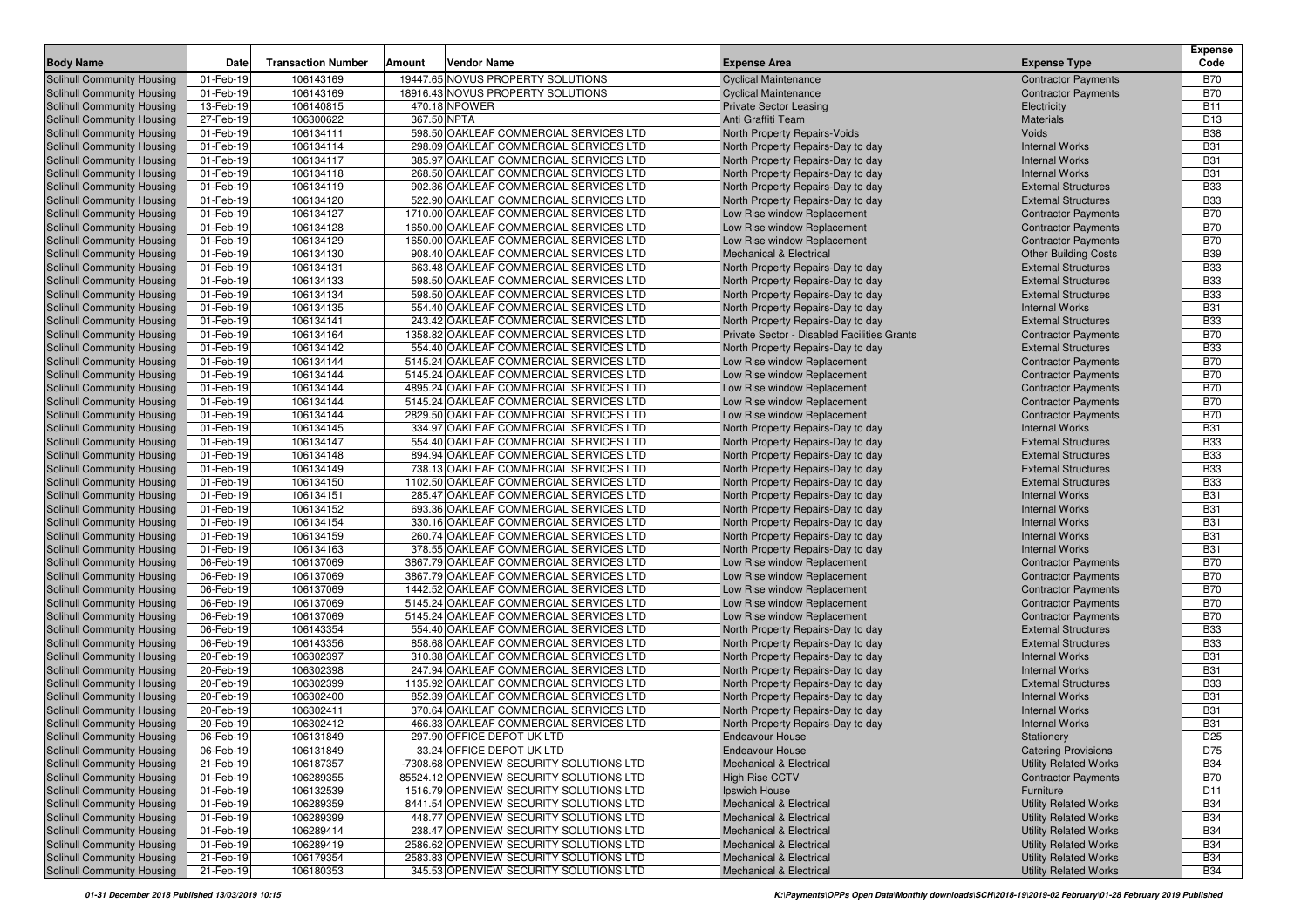| <b>Body Name</b>                                                       | Date                   | <b>Transaction Number</b> | Amount | Vendor Name                                                   | <b>Expense Area</b>                         | <b>Expense Type</b>              | <b>Expense</b><br>Code   |
|------------------------------------------------------------------------|------------------------|---------------------------|--------|---------------------------------------------------------------|---------------------------------------------|----------------------------------|--------------------------|
| Solihull Community Housing                                             | 21-Feb-19              | 106180366                 |        | 492.00 OPENVIEW SECURITY SOLUTIONS LTD                        | <b>Mechanical &amp; Electrical</b>          | <b>Utility Related Works</b>     | <b>B34</b>               |
| <b>Solihull Community Housing</b>                                      | 21-Feb-19              | 106182356                 |        | 324.34 OPENVIEW SECURITY SOLUTIONS LTD                        | <b>Mechanical &amp; Electrical</b>          | <b>Utility Related Works</b>     | <b>B34</b>               |
| <b>Solihull Community Housing</b>                                      | 21-Feb-19              | 106184353                 |        | 324.34 OPENVIEW SECURITY SOLUTIONS LTD                        | <b>Mechanical &amp; Electrical</b>          | <b>Utility Related Works</b>     | <b>B34</b>               |
| <b>Solihull Community Housing</b>                                      | 01-Feb-19              | 106289452                 |        | 238.47 OPENVIEW SECURITY SOLUTIONS LTD                        | <b>Mechanical &amp; Electrical</b>          | <b>Utility Related Works</b>     | <b>B34</b>               |
| <b>Solihull Community Housing</b>                                      | 08-Feb-19              | 106134776                 |        | 777.40 ORBIS PROPERTY PROTECTION LTD                          | Ipswich House                               | Cleaning                         | <b>B50</b>               |
| Solihull Community Housing                                             | 01-Feb-19              | 106137608                 |        | 697.53 ORBIS PROTECT LIMITED                                  | North Property Repairs-Voids                | Voids                            | <b>B38</b>               |
| <b>Solihull Community Housing</b>                                      | 01-Feb-19              | 106137611                 |        | 265.49 ORBIS PROTECT LIMITED                                  | North Property Repairs-Voids                | Voids                            | <b>B38</b>               |
| Solihull Community Housing                                             | 01-Feb-19              | 106137626                 |        | 296.35 ORBIS PROTECT LIMITED                                  | North Property Repairs-Voids                | Voids                            | <b>B38</b>               |
| <b>Solihull Community Housing</b>                                      | 01-Feb-19              | 106302354                 |        | 419.79 ORBIS PROTECT LIMITED                                  | North Property Repairs-Voids                | Voids                            | <b>B38</b>               |
| <b>Solihull Community Housing</b>                                      | 01-Feb-19              | 106137644                 |        | 635.81 ORBIS PROTECT LIMITED                                  | North Property Repairs-Voids                | Voids                            | <b>B38</b>               |
| <b>Solihull Community Housing</b>                                      | 01-Feb-19              | 106137649                 |        | 265.09 ORBIS PROTECT LIMITED                                  | North Property Repairs-Voids                | Voids                            | <b>B38</b>               |
| <b>Solihull Community Housing</b>                                      | 01-Feb-19              | 106137669                 |        | 358.07 ORBIS PROTECT LIMITED                                  | North Property Repairs-Voids                | Voids                            | <b>B38</b>               |
| <b>Solihull Community Housing</b>                                      | 01-Feb-19              | 106137671                 |        | 250.06 ORBIS PROTECT LIMITED                                  | North Property Repairs-Voids                | Voids                            | <b>B38</b>               |
| <b>Solihull Community Housing</b>                                      | 01-Feb-19              | 106137672                 |        | 356.50 ORBIS PROTECT LIMITED                                  | North Property Repairs-Voids                | Voids                            | <b>B38</b>               |
| Solihull Community Housing                                             | 01-Feb-19              | 106137673                 |        | 281.54 ORBIS PROTECT LIMITED                                  | North Property Repairs-Voids                | Voids                            | <b>B38</b>               |
| <b>Solihull Community Housing</b>                                      | 01-Feb-19              | 106137674                 |        | 293.69 ORBIS PROTECT LIMITED                                  | North Property Repairs-Voids                | Voids                            | <b>B38</b>               |
| Solihull Community Housing                                             | 01-Feb-19              | 106137682                 |        | 284.11 ORBIS PROTECT LIMITED                                  | North Property Repairs-Voids                | Voids                            | <b>B38</b>               |
| Solihull Community Housing                                             | 01-Feb-19              | 106137694                 |        | 342.64 ORBIS PROTECT LIMITED                                  | North Property Repairs-Voids                | Voids                            | <b>B38</b>               |
| <b>Solihull Community Housing</b>                                      | 01-Feb-19              | 106137702                 |        | 252.00 ORBIS PROTECT LIMITED                                  | North Property Repairs-Voids                | Voids                            | <b>B38</b>               |
| <b>Solihull Community Housing</b>                                      | 01-Feb-19              | 106137704                 |        | 232.01 ORBIS PROTECT LIMITED                                  | North Property Repairs-Voids                | Voids                            | <b>B38</b>               |
| <b>Solihull Community Housing</b>                                      | 01-Feb-19              | 106137706                 |        | 243.46 ORBIS PROTECT LIMITED                                  | North Property Repairs-Voids                | Voids                            | <b>B38</b>               |
| Solihull Community Housing                                             | 01-Feb-19              | 106137714                 |        | 418.74 ORBIS PROTECT LIMITED                                  | North Property Repairs-Voids                | Voids                            | <b>B38</b>               |
| <b>Solihull Community Housing</b>                                      | 01-Feb-19              | 106137718                 |        | 282.57 ORBIS PROTECT LIMITED                                  | North Property Repairs-Voids                | Voids                            | <b>B38</b>               |
| <b>Solihull Community Housing</b>                                      | 01-Feb-19              | 106137719                 |        | 338.06 ORBIS PROTECT LIMITED                                  | North Property Repairs-Voids                | Voids                            | <b>B38</b>               |
| Solihull Community Housing                                             | 01-Feb-19              | 106137731                 |        | 210.15 ORBIS PROTECT LIMITED                                  | North Property Repairs-Voids                | Voids                            | <b>B38</b>               |
| <b>Solihull Community Housing</b>                                      | 01-Feb-19              | 106137733                 |        | 219.20 ORBIS PROTECT LIMITED                                  | North Property Repairs-Voids                | Voids                            | <b>B38</b>               |
| <b>Solihull Community Housing</b>                                      | 01-Feb-19              | 106278780                 |        | 219.20 ORBIS PROTECT LIMITED                                  | North Property Repairs-Voids                | Voids                            | <b>B38</b>               |
| Solihull Community Housing                                             | 01-Feb-19              | 106137741                 |        | 293.41 ORBIS PROTECT LIMITED                                  | North Property Repairs-Voids                | Voids                            | <b>B38</b>               |
| <b>Solihull Community Housing</b>                                      | 01-Feb-19              | 106137745                 |        | 335.16 ORBIS PROTECT LIMITED                                  | North Property Repairs-Voids                | Voids                            | <b>B38</b>               |
| <b>Solihull Community Housing</b>                                      | 01-Feb-19              | 106137759                 |        | 316.65 ORBIS PROTECT LIMITED                                  | North Property Repairs-Voids                | Voids                            | <b>B38</b>               |
| Solihull Community Housing                                             | 01-Feb-19              | 106137764                 |        | 292.84 ORBIS PROTECT LIMITED                                  | North Property Repairs-Voids                | Voids                            | <b>B38</b>               |
| <b>Solihull Community Housing</b>                                      | 01-Feb-19              | 106137772                 |        | 219.20 ORBIS PROTECT LIMITED                                  | North Property Repairs-Voids                | Voids                            | <b>B38</b>               |
| Solihull Community Housing                                             | 01-Feb-19              | 106302356                 |        | 239.20 ORBIS PROTECT LIMITED                                  | North Property Repairs-Voids                | Voids                            | <b>B38</b>               |
| <b>Solihull Community Housing</b>                                      | 01-Feb-19              | 106137778<br>106137785    |        | 292.04 ORBIS PROTECT LIMITED                                  | North Property Repairs-Voids                | Voids<br>Voids                   | <b>B38</b><br><b>B38</b> |
| Solihull Community Housing                                             | 01-Feb-19<br>04-Feb-19 | 106127595                 |        | 262.24 ORBIS PROTECT LIMITED<br>3366.51 ORBIS PROTECT LIMITED | North Property Repairs-Voids<br>Call Centre | Other Fees & Charges             | D <sub>59</sub>          |
| <b>Solihull Community Housing</b><br><b>Solihull Community Housing</b> | 28-Feb-19              | 106303438                 |        | 12873.17 P3 PEOPLE POTENTIAL POSSIBILITIES                    | Ipswich House                               | <b>Other Contracted Services</b> | E90                      |
| <b>Solihull Community Housing</b>                                      | 28-Feb-19              | 106303438                 |        | 3630.89 P3 PEOPLE POTENTIAL POSSIBILITIES                     | <b>Private Sector Leasing</b>               | <b>Other Contracted Services</b> | E90                      |
| Solihull Community Housing                                             | 28-Feb-19              | 106303439                 |        | 38619.51 P3 PEOPLE POTENTIAL POSSIBILITIES                    | Ipswich House                               | <b>Other Contracted Services</b> | E90                      |
| Solihull Community Housing                                             | 28-Feb-19              | 106303439                 |        | 10892.67 P3 PEOPLE POTENTIAL POSSIBILITIES                    | <b>Private Sector Leasing</b>               | <b>Other Contracted Services</b> | E90                      |
| <b>Solihull Community Housing</b>                                      | 28-Feb-19              | 106303439                 |        | -25746.34 P3 PEOPLE POTENTIAL POSSIBILITIES                   | Ipswich House                               | <b>Other Contracted Services</b> | E90                      |
| Solihull Community Housing                                             | 28-Feb-19              | 106303439                 |        | -7261.78 P3 PEOPLE POTENTIAL POSSIBILITIES                    | <b>Private Sector Leasing</b>               | <b>Other Contracted Services</b> | E90                      |
| <b>Solihull Community Housing</b>                                      | 28-Feb-19              | 106303440                 |        | 12368.28 P3 PEOPLE POTENTIAL POSSIBILITIES                    | Ipswich House                               | <b>Other Contracted Services</b> | E90                      |
| Solihull Community Housing                                             | 28-Feb-19              | 106303440                 |        | 2727.40 P3 PEOPLE POTENTIAL POSSIBILITIES                     | <b>Private Sector Leasing</b>               | <b>Other Contracted Services</b> | E90                      |
| <b>Solihull Community Housing</b>                                      | 28-Feb-19              | 106303442                 |        | -2197.08 P3 PEOPLE POTENTIAL POSSIBILITIES                    | Ipswich House                               | <b>Other Contracted Services</b> | E90                      |
| <b>Solihull Community Housing</b>                                      | 28-Feb-19              | 106303442                 |        | -619.68 P3 PEOPLE POTENTIAL POSSIBILITIES                     | <b>Private Sector Leasing</b>               | <b>Other Contracted Services</b> | E90                      |
| Solihull Community Housing                                             | 01-Feb-19              | 106127903                 |        | 7016.99 PACE PETROLEUM LTD                                    | Stores-Stores and delivery                  | <b>Stocks</b>                    | R <sub>10</sub>          |
| <b>Solihull Community Housing</b>                                      | 11-Feb-19              | 106201413                 |        | 7148.44 PACE PETROLEUM LTD                                    | Stores-Stores and delivery                  | <b>Stocks</b>                    | R <sub>10</sub>          |
| <b>Solihull Community Housing</b>                                      | 12-Feb-19              | 106136321                 |        | 850.00 PARTRIDGE HOMES                                        | <b>Syrian Family Properties</b>             | Rents                            | <b>B22</b>               |
| Solihull Community Housing                                             | 07-Feb-19              | 106132994                 |        | 1330.08 PENNINGTON CHOICE LTD                                 | <b>Energy Performance Certificates</b>      | Other Fees & Charges             | D <sub>59</sub>          |
| Solihull Community Housing                                             | 06-Feb-19              | 106130553                 |        | 350.00 PLAIN ENGLISH CAMPAIGN LTD                             | Customer, Communication & Information Team  | <b>Professional Fees</b>         | D <sub>50</sub>          |
| Solihull Community Housing                                             | 14-Feb-19              | 106141549                 |        | 277000.00 POOLE ALCOCK LLP                                    | <b>Property Acquisitions</b>                | <b>Contractor Payments</b>       | <b>B70</b>               |
| <b>Solihull Community Housing</b>                                      | 14-Feb-19              | 106141549                 |        | -170000.00 POOLE ALCOCK LLP                                   | <b>Property Acquisitions</b>                | <b>Contractor Payments</b>       | <b>B70</b>               |
| Solihull Community Housing                                             | 07-Feb-19              | 106132999                 |        | 3506.22 QUALITY GAS AUDIT SERVICES LTD                        | <b>Mechanical &amp; Electrical</b>          | <b>Utility Related Works</b>     | <b>B34</b>               |
| <b>Solihull Community Housing</b>                                      | 01-Feb-19              | 106161353                 |        | 7014.18 R J HARTWELL LTD                                      | <b>Tarmac &amp; Resurfacing Works</b>       | <b>Contractor Payments</b>       | <b>B70</b>               |
| <b>Solihull Community Housing</b>                                      | 01-Feb-19              | 106161353                 |        | -561.13 R J HARTWELL LTD                                      | Sub Contractors Tax                         | Creditor: Inland Revenue         | S02                      |
| Solihull Community Housing                                             | 01-Feb-19              | 106161354                 |        | 2718.08 R J HARTWELL LTD                                      | <b>Tarmac &amp; Resurfacing Works</b>       | <b>Contractor Payments</b>       | <b>B70</b>               |
| <b>Solihull Community Housing</b>                                      | 01-Feb-19              | 106161354                 |        | -217.45 R J HARTWELL LTD                                      | Sub Contractors Tax                         | Creditor: Inland Revenue         | S02                      |
| <b>Solihull Community Housing</b>                                      | 01-Feb-19              | 106161355                 |        | 14251.02 R J HARTWELL LTD                                     | <b>Tarmac &amp; Resurfacing Works</b>       | <b>Contractor Payments</b>       | <b>B70</b>               |
| Solihull Community Housing                                             | 01-Feb-19              | 106161355                 |        | -1140.08 R J HARTWELL LTD                                     | Sub Contractors Tax                         | <b>Creditor: Inland Revenue</b>  | S02                      |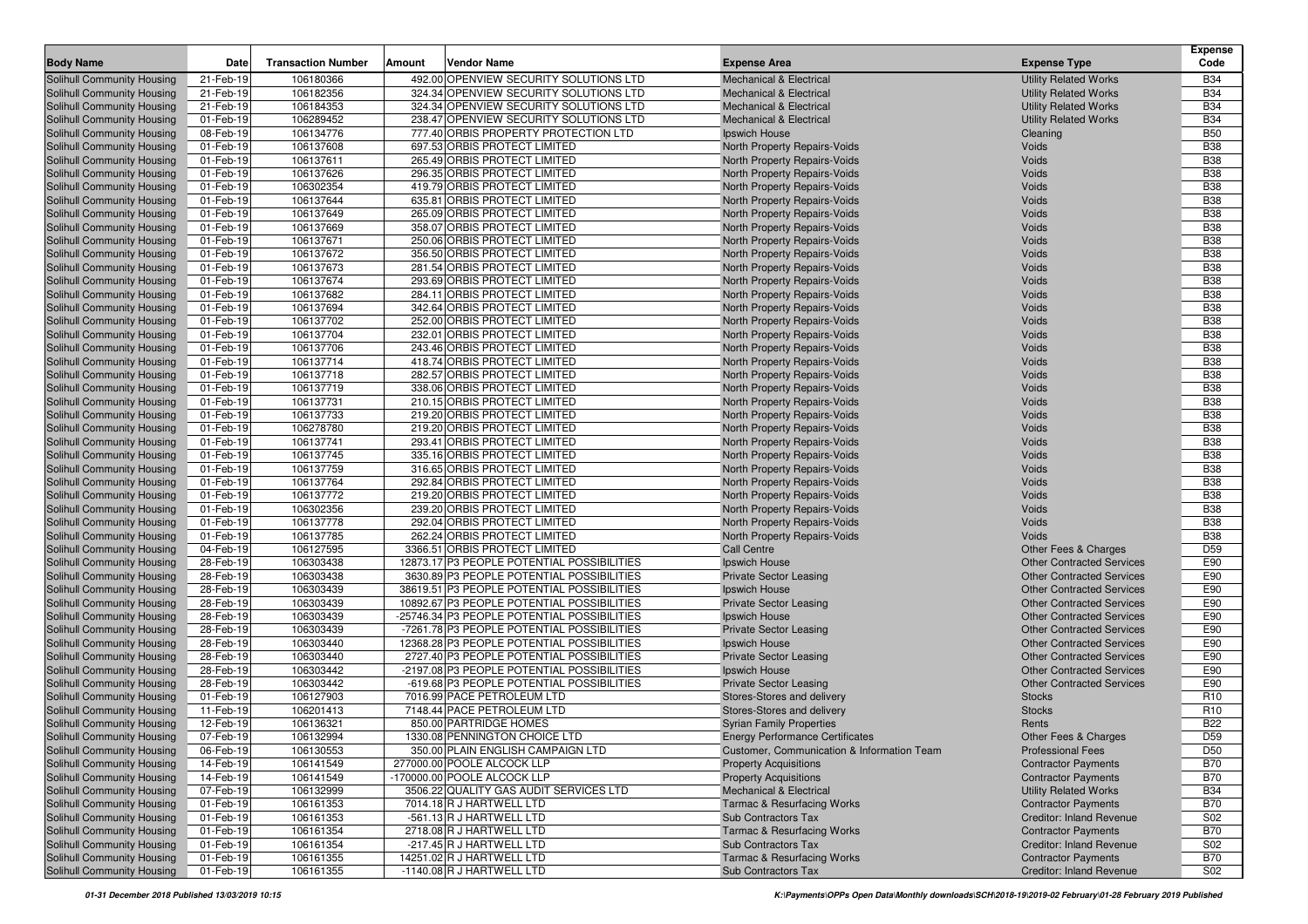|                                                                 |                        |                           |        |                                                                  |                                                          |                                                          | <b>Expense</b>                |
|-----------------------------------------------------------------|------------------------|---------------------------|--------|------------------------------------------------------------------|----------------------------------------------------------|----------------------------------------------------------|-------------------------------|
| <b>Body Name</b>                                                | Date                   | <b>Transaction Number</b> | Amount | <b>Vendor Name</b>                                               | <b>Expense Area</b>                                      | <b>Expense Type</b>                                      | Code                          |
| <b>Solihull Community Housing</b>                               | 01-Feb-19              | 106161356                 |        | 6037.77 R J HARTWELL LTD                                         | <b>Tarmac &amp; Resurfacing Works</b>                    | <b>Contractor Payments</b>                               | <b>B70</b>                    |
| <b>Solihull Community Housing</b>                               | 01-Feb-19              | 106161356                 |        | -483.02 R J HARTWELL LTD                                         | Sub Contractors Tax                                      | Creditor: Inland Revenue                                 | S02                           |
| <b>Solihull Community Housing</b>                               | 06-Feb-19              | 106161357                 |        | 50547.79 R J HARTWELL LTD                                        | <b>Tarmac &amp; Resurfacing Works</b>                    | <b>Contractor Payments</b>                               | <b>B70</b>                    |
| <b>Solihull Community Housing</b>                               | 06-Feb-19              | 106161357                 |        | -4043.82 R J HARTWELL LTD                                        | Sub Contractors Tax                                      | <b>Creditor: Inland Revenue</b>                          | S02                           |
| Solihull Community Housing                                      | 11-Feb-19              | 106195355                 |        | 2575.81 R J HARTWELL LTD                                         | <b>Tarmac &amp; Resurfacing Works</b>                    | <b>Contractor Payments</b>                               | <b>B70</b>                    |
| <b>Solihull Community Housing</b>                               | 11-Feb-19              | 106195355                 |        | -206.06 R J HARTWELL LTD                                         | <b>Sub Contractors Tax</b>                               | <b>Creditor: Inland Revenue</b>                          | S02                           |
| <b>Solihull Community Housing</b>                               | 11-Feb-19              | 106195356                 |        | 5120.84 R J HARTWELL LTD                                         | <b>Tarmac &amp; Resurfacing Works</b>                    | <b>Contractor Payments</b>                               | <b>B70</b>                    |
| <b>Solihull Community Housing</b>                               | 11-Feb-19              | 106195356                 |        | -409.67 R J HARTWELL LTD                                         | Sub Contractors Tax                                      | <b>Creditor: Inland Revenue</b>                          | S02                           |
| <b>Solihull Community Housing</b>                               | 12-Feb-19              | 106195357                 |        | 6143.46 R J HARTWELL LTD                                         | <b>Tarmac &amp; Resurfacing Works</b>                    | <b>Contractor Payments</b>                               | <b>B70</b>                    |
| Solihull Community Housing                                      | 12-Feb-19              | 106195357                 |        | -491.48 R J HARTWELL LTD                                         | Sub Contractors Tax                                      | <b>Creditor: Inland Revenue</b>                          | S02                           |
| <b>Solihull Community Housing</b>                               | 18-Feb-19              | 106142457                 |        | 250.00 RAPIDE COMMUNICATION LIMITED                              | North Property Repairs-Day to day                        | <b>Materials</b>                                         | D <sub>13</sub>               |
| <b>Solihull Community Housing</b>                               | 25-Feb-19              | 106247426                 |        | 289.80 RAPIDE COMMUNICATION LIMITED                              | North Property Repairs-Day to day                        | <b>Materials</b>                                         | D <sub>13</sub>               |
| <b>Solihull Community Housing</b>                               | 25-Feb-19              | 106247427                 |        | 250.00 RAPIDE COMMUNICATION LIMITED                              | North Property Repairs-Day to day                        | <b>Materials</b>                                         | D <sub>13</sub>               |
| <b>Solihull Community Housing</b>                               | 18-Feb-19              | 106143135                 |        | 650.00 REDACTED PERSONAL INFORMATION                             | <b>Private Sector Leasing</b>                            | Rents                                                    | <b>B22</b>                    |
| Solihull Community Housing                                      | 18-Feb-19              | 106143137                 |        | 3900.00 REDACTED PERSONAL INFORMATION                            | <b>Private Sector Leasing</b>                            | Rents                                                    | <b>B22</b>                    |
| <b>Solihull Community Housing</b>                               | 08-Feb-19              | 106134328                 |        | 4499.94 REDACTED PERSONAL INFORMATION                            | <b>Private Sector Leasing</b>                            | Rents                                                    | <b>B22</b>                    |
| <b>Solihull Community Housing</b>                               | 08-Feb-19              | 106133756                 |        | 250.00 REDACTED PERSONAL INFORMATION                             | <b>Income Collection Team</b>                            | <b>Tenant Expenses</b>                                   | D61                           |
| <b>Solihull Community Housing</b>                               | 28-Feb-19              | 106303269                 |        | 10000.00 REDACTED PERSONAL INFORMATION                           | Private Sector - Disabled Facilities Grants              | <b>Contractor Payments</b>                               | <b>B70</b>                    |
| Solihull Community Housing                                      | 05-Feb-19              | 106128639                 |        | 6500.00 REDACTED PERSONAL INFORMATION                            | Private Sector - Disabled Facilities Grants              | <b>Contractor Payments</b>                               | <b>B70</b>                    |
| <b>Solihull Community Housing</b>                               | 21-Feb-19              | 106190353                 |        | 2550.00 REDACTED PERSONAL INFORMATION                            | <b>Syrian Family Properties</b>                          | Rents                                                    | <b>B22</b>                    |
| Solihull Community Housing                                      | 06-Feb-19              | 106130452                 |        | 2000.00 REDACTED PERSONAL INFORMATION                            | Movement Incentive Scheme                                | <b>Other Building Costs</b>                              | <b>B39</b>                    |
| <b>Solihull Community Housing</b>                               | 08-Feb-19              | 106133758                 |        | 250.00 REDACTED PERSONAL INFORMATION                             | Income Collection Team                                   | <b>Tenant Expenses</b>                                   | D61                           |
| Solihull Community Housing                                      | 07-Feb-19              | 106132576                 |        | 2000.00 REDACTED PERSONAL INFORMATION                            | Movement Incentive Scheme                                | <b>Other Building Costs</b>                              | <b>B39</b>                    |
| <b>Solihull Community Housing</b>                               | 11-Feb-19              | 106135610                 |        | 448.64 REED                                                      | <b>Call Centre</b>                                       | <b>Agency Staff</b>                                      | A60                           |
| <b>Solihull Community Housing</b>                               | 06-Feb-19              | 106131731                 |        | 257.43 REED                                                      | <b>Call Centre</b>                                       | <b>Agency Staff</b>                                      | A60                           |
| Solihull Community Housing                                      | 11-Feb-19              | 106135611                 |        | 459.59 REED                                                      | <b>Call Centre</b>                                       | <b>Agency Staff</b>                                      | A60                           |
| <b>Solihull Community Housing</b>                               | 11-Feb-19              | 106135614                 |        | 379.34 REED                                                      | <b>Call Centre</b>                                       | <b>Agency Staff</b>                                      | A60                           |
| <b>Solihull Community Housing</b>                               | 11-Feb-19              | 106135616                 |        | 379.34 REED                                                      | <b>Call Centre</b>                                       | <b>Agency Staff</b>                                      | A60                           |
| <b>Solihull Community Housing</b>                               | 15-Feb-19              | 106142041                 |        | 323.62 REED                                                      | <b>Call Centre</b>                                       | <b>Agency Staff</b>                                      | A60                           |
| Solihull Community Housing                                      | 15-Feb-19              | 106142042                 |        | 496.06 REED                                                      | <b>Call Centre</b>                                       | <b>Agency Staff</b>                                      | A60                           |
| <b>Solihull Community Housing</b>                               | 15-Feb-19              | 106142020                 |        | 547.13 REED                                                      | <b>Call Centre</b>                                       | <b>Agency Staff</b>                                      | A60                           |
| <b>Solihull Community Housing</b>                               | 27-Feb-19              | 106292354                 |        | 389.82 REED                                                      | <b>Call Centre</b>                                       | Other Fees & Charges                                     | D59                           |
| <b>Solihull Community Housing</b>                               | 27-Feb-19              | 106292353                 |        | 437.70 REED                                                      | <b>Call Centre</b>                                       | Other Fees & Charges                                     | D59                           |
| <b>Solihull Community Housing</b>                               | 27-Feb-19              | 106292355                 |        | 328.28 REED                                                      | <b>Call Centre</b>                                       | Other Fees & Charges                                     | D59                           |
| <b>Solihull Community Housing</b>                               | 01-Feb-19              | 106126914                 |        | 820.00 RESOLVE ANTISOCIAL BEHAVIOUR                              | <b>Estate Mgmt Team</b>                                  | <b>Professional Fees</b>                                 | D <sub>50</sub>               |
| <b>Solihull Community Housing</b>                               | 18-Feb-19              | 106142651                 |        | 523.00 RESOURCE PRINT SOLUTIONS                                  | Customer, Communication & Information Team               | Printing                                                 | D80                           |
| <b>Solihull Community Housing</b>                               | 04-Feb-19              | 106127934                 |        | 1295.00 RESOURCING GROUP                                         | <b>MST Management</b>                                    | <b>Agency Staff</b>                                      | A60                           |
| <b>Solihull Community Housing</b>                               | 04-Feb-19              | 106127936                 |        | 1295.00 RESOURCING GROUP                                         | <b>MST Management</b>                                    | <b>Agency Staff</b>                                      | A60                           |
| <b>Solihull Community Housing</b>                               | 06-Feb-19              | 106131890                 |        | 480.00 RESOURCING GROUP                                          | Procurement                                              | <b>Agency Staff</b>                                      | A60                           |
| <b>Solihull Community Housing</b>                               | 06-Feb-19              | 106131894                 |        | 1725.00 RESOURCING GROUP                                         | <b>MST Management</b>                                    | <b>Agency Staff</b>                                      | A60                           |
| <b>Solihull Community Housing</b>                               | 08-Feb-19              | 106134333                 |        | 1295.00 RESOURCING GROUP                                         | <b>MST Management</b>                                    | <b>Agency Staff</b>                                      | A60                           |
| <b>Solihull Community Housing</b>                               | 15-Feb-19              | 106142080                 |        | 1725.00 RESOURCING GROUP                                         | <b>MST Management</b>                                    | <b>Agency Staff</b>                                      | A60<br>A60                    |
| <b>Solihull Community Housing</b>                               | 15-Feb-19              | 106142083                 |        | 1350.50 RESOURCING GROUP                                         | <b>MST Management</b>                                    | <b>Agency Staff</b>                                      | A60                           |
| <b>Solihull Community Housing</b>                               | 20-Feb-19<br>28-Feb-19 | 106162367<br>106303301    |        | 1380.00 RESOURCING GROUP<br>1725.00 RESOURCING GROUP             | <b>MST Management</b><br><b>MST Management</b>           | <b>Agency Staff</b>                                      | A60                           |
| <b>Solihull Community Housing</b><br>Solihull Community Housing | 06-Feb-19              | 106131704                 |        | 3400.00 RG+P                                                     |                                                          | <b>Agency Staff</b>                                      | <b>B70</b>                    |
| Solihull Community Housing                                      |                        |                           |        | 2040.00 RG+P                                                     | <b>Feasibility Works</b>                                 | <b>Contractor Payments</b>                               | <b>B70</b>                    |
| <b>Solihull Community Housing</b>                               | 06-Feb-19<br>06-Feb-19 | 106131720<br>106131703    |        | 2475.00 RG+P                                                     | <b>Feasibility Works</b><br><b>Feasibility Works</b>     | <b>Contractor Payments</b><br><b>Contractor Payments</b> | <b>B70</b>                    |
|                                                                 |                        | 106131721                 |        |                                                                  |                                                          |                                                          | <b>B70</b>                    |
| <b>Solihull Community Housing</b>                               | 06-Feb-19              |                           |        | 1250.00 RG+P                                                     | <b>Feasibility Works</b>                                 | <b>Contractor Payments</b>                               |                               |
| <b>Solihull Community Housing</b>                               | 04-Feb-19              | 106127381<br>106126838    |        | 9995.00 ROBELL CONTROL SYSTEMS LTD                               | New Build - Coleshill Heath School Extra Care            | <b>Contractor Payments</b>                               | <b>B70</b><br>D <sub>21</sub> |
| Solihull Community Housing                                      | 01-Feb-19              |                           |        | 1446.78 ROYAL MAIL                                               | <b>Endeavour House</b>                                   | Postages                                                 |                               |
| Solihull Community Housing<br>Solihull Community Housing        | 11-Feb-19<br>25-Feb-19 | 106135653<br>106258353    |        | 1138.39 ROYAL MAIL<br>1184.84 ROYAL MAIL                         | <b>Endeavour House</b><br><b>Endeavour House</b>         | Postages                                                 | D <sub>21</sub>               |
|                                                                 |                        |                           |        |                                                                  |                                                          | Postages                                                 | D <sub>21</sub>               |
| Solihull Community Housing<br>Solihull Community Housing        | 27-Feb-19              | 106298676                 |        | 476.00 SELLICK PARTNERSHIP LTD                                   | Welfare Reform Work<br><b>Welfare Reform Work</b>        | <b>Agency Staff</b>                                      | A60                           |
|                                                                 | 27-Feb-19              | 106298677                 |        | 360.00 SELLICK PARTNERSHIP LTD                                   |                                                          | <b>Agency Staff</b>                                      | A60                           |
| <b>Solihull Community Housing</b><br>Solihull Community Housing | 06-Feb-19              | 106130556                 |        | 480.00 SELLICK PARTNERSHIP LTD<br>481.28 SELLICK PARTNERSHIP LTD | Welfare Reform Work<br>Welfare Reform Work               | <b>Agency Staff</b>                                      | A60                           |
| <b>Solihull Community Housing</b>                               | 06-Feb-19              | 106130554<br>106135665    |        | 629.00 SELLICK PARTNERSHIP LTD                                   |                                                          | <b>Agency Staff</b>                                      | A60                           |
| Solihull Community Housing                                      | 11-Feb-19              |                           |        | 496.00 SELLICK PARTNERSHIP LTD                                   | North Property Repairs-Day to day<br>Welfare Reform Work | <b>Agency Staff</b>                                      | A60                           |
| <b>Solihull Community Housing</b>                               | 13-Feb-19              | 106140181                 |        | 360.00 SELLICK PARTNERSHIP LTD                                   | Welfare Reform Work                                      | <b>Agency Staff</b>                                      | A60<br>A60                    |
|                                                                 | 14-Feb-19              | 106140994                 |        |                                                                  |                                                          | <b>Agency Staff</b>                                      |                               |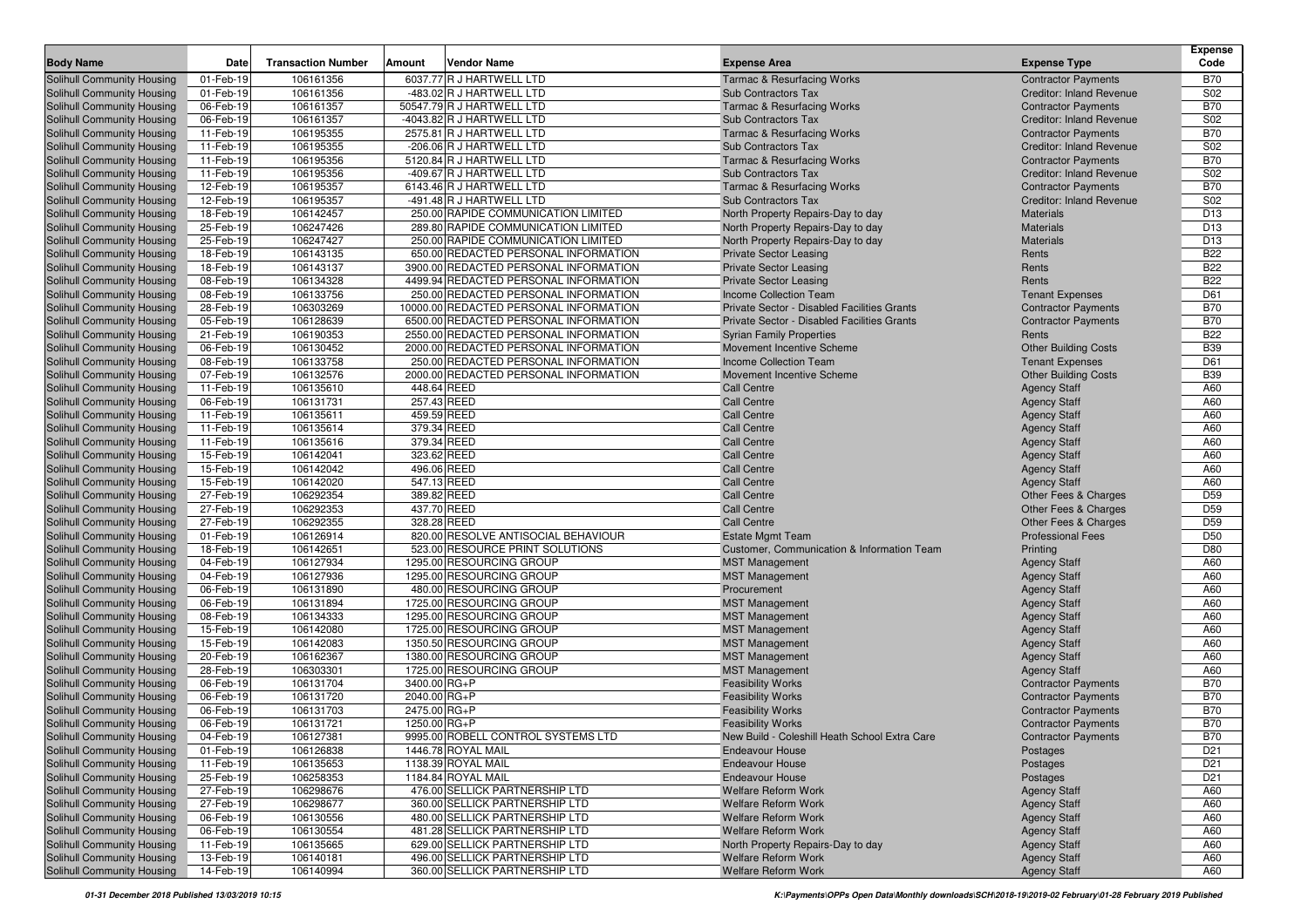|                                                                 |                        |                           |        |                                                                |                                                             |                                                       | <b>Expense</b>    |
|-----------------------------------------------------------------|------------------------|---------------------------|--------|----------------------------------------------------------------|-------------------------------------------------------------|-------------------------------------------------------|-------------------|
| <b>Body Name</b>                                                | Date                   | <b>Transaction Number</b> | Amount | <b>Vendor Name</b>                                             | <b>Expense Area</b>                                         | <b>Expense Type</b>                                   | Code              |
| <b>Solihull Community Housing</b>                               | 14-Feb-19              | 106141335                 |        | 629.00 SELLICK PARTNERSHIP LTD                                 | North Property Repairs-Day to day                           | <b>Agency Staff</b>                                   | A60               |
| <b>Solihull Community Housing</b>                               | 14-Feb-19              | 106140992                 |        | 736.90 SELLICK PARTNERSHIP LTD                                 | <b>Welfare Reform Work</b>                                  | <b>Agency Staff</b>                                   | A60               |
| Solihull Community Housing                                      | 20-Feb-19              | 106150474                 |        | 496.00 SELLICK PARTNERSHIP LTD                                 | <b>Welfare Reform Work</b>                                  | <b>Agency Staff</b>                                   | A60               |
| <b>Solihull Community Housing</b>                               | 20-Feb-19              | 106150473                 |        | 500.00 SELLICK PARTNERSHIP LTD                                 | <b>Welfare Reform Work</b>                                  | <b>Agency Staff</b>                                   | A60               |
| Solihull Community Housing                                      | 18-Feb-19              | 106143145                 |        | 629.00 SELLICK PARTNERSHIP LTD                                 | North Property Repairs-Day to day                           | <b>Agency Staff</b>                                   | A60               |
| <b>Solihull Community Housing</b>                               | 27-Feb-19              | 106299394                 |        | 248.40 SELLICK PARTNERSHIP LTD                                 | <b>Welfare Reform Work</b>                                  | <b>Agency Staff</b>                                   | A60               |
| <b>Solihull Community Housing</b>                               | 27-Feb-19              | 106298940                 |        | 820.00 SELLICK PARTNERSHIP LTD                                 | <b>Welfare Reform Work</b>                                  | <b>Agency Staff</b>                                   | A60               |
| <b>Solihull Community Housing</b>                               | 26-Feb-19              | 106285359                 |        | 629.00 SELLICK PARTNERSHIP LTD                                 | North Property Repairs-Day to day                           | <b>Agency Staff</b>                                   | A60               |
| <b>Solihull Community Housing</b>                               | 04-Feb-19              | 106127549                 |        | 368.00 SERVICE CARE SOLUTIONS                                  | North Property Repairs-Day to day                           | <b>Agency Staff</b>                                   | A60               |
| <b>Solihull Community Housing</b>                               | 06-Feb-19              | 106130453                 |        | 368.00 SERVICE CARE SOLUTIONS                                  | North Property Repairs-Day to day                           | <b>Agency Staff</b>                                   | A60               |
| <b>Solihull Community Housing</b>                               | 04-Feb-19              | 106127591                 |        | 210.00 SERVICE CARE SOLUTIONS                                  | <b>Estate Mgmt Team</b>                                     | <b>Agency Staff</b>                                   | A60               |
| <b>Solihull Community Housing</b>                               | 04-Feb-19              | 106127592                 |        | 472.50 SERVICE CARE SOLUTIONS<br>777.00 SERVICE CARE SOLUTIONS | <b>Estate Mgmt Team</b>                                     | <b>Agency Staff</b>                                   | A60               |
| <b>Solihull Community Housing</b><br>Solihull Community Housing | 04-Feb-19              | 106127593                 |        | 777.00 SERVICE CARE SOLUTIONS                                  | <b>Estate Mgmt Team</b>                                     | <b>Agency Staff</b>                                   | A60               |
| Solihull Community Housing                                      | 11-Feb-19              | 106135634<br>106140844    |        |                                                                | <b>Estate Mgmt Team</b>                                     | <b>Agency Staff</b>                                   | A60<br>A60        |
|                                                                 | 13-Feb-19              | 106189359                 |        | 250.75 SERVICE CARE SOLUTIONS<br>687.75 SERVICE CARE SOLUTIONS | <b>Estate Mgmt Team</b>                                     | <b>Agency Staff</b>                                   | A60               |
| <b>Solihull Community Housing</b>                               | 21-Feb-19<br>27-Feb-19 | 106298678                 |        | 651.00 SERVICE CARE SOLUTIONS                                  | <b>Estate Mgmt Team</b>                                     | <b>Agency Staff</b>                                   |                   |
| <b>Solihull Community Housing</b>                               |                        |                           |        |                                                                | <b>Estate Mgmt Team</b>                                     | <b>Agency Staff</b>                                   | A60<br><b>B12</b> |
| <b>Solihull Community Housing</b>                               | 20-Feb-19              | 106163355<br>106163356    |        | 745.26 SEVERN TRENT WATER LTD<br>538.80 SEVERN TRENT WATER LTD | <b>Private Sector Leasing</b>                               | Water                                                 | <b>B12</b>        |
| <b>Solihull Community Housing</b>                               | 20-Feb-19<br>20-Feb-19 | 106163353                 |        | 753.88 SEVERN TRENT WATER LTD                                  | <b>Private Sector Leasing</b>                               | Water<br>Water                                        | <b>B12</b>        |
| Solihull Community Housing                                      | 20-Feb-19              | 106163353                 |        | -376.94 SEVERN TRENT WATER LTD                                 | <b>Private Sector Leasing</b>                               | Water                                                 | <b>B12</b>        |
| Solihull Community Housing<br>Solihull Community Housing        | 15-Feb-19              | 106142078                 |        | 352.03 SOLIHULL MBC                                            | <b>Private Sector Leasing</b><br>Safe and Sound Operational | <b>NNDR</b>                                           | <b>B20</b>        |
| Solihull Community Housing                                      | 06-Feb-19              | 106131700                 |        | 2500.00 SOLIHULL MBC                                           |                                                             |                                                       | H <sub>10</sub>   |
| Solihull Community Housing                                      | 13-Feb-19              | 106140578                 |        | 713275.64 SOLIHULL MBC                                         | Home Improvement Agency<br><b>Balance Sheet</b>             | Head Office: Charges<br><b>Creditor: Solihull MBC</b> | <b>S09</b>        |
| Solihull Community Housing                                      | 22-Feb-19              | 106210353                 |        | 1044.26 SOLIHULL MBC                                           | <b>Endeavour House</b>                                      | <b>Other Premises Costs</b>                           | <b>B90</b>        |
| Solihull Community Housing                                      | 25-Feb-19              | 106249359                 |        | 2097.05 SOLIHULL MBC                                           | Payroll - Payable to SMBC                                   | <b>Creditor: Solihull MBC</b>                         | <b>S09</b>        |
| Solihull Community Housing                                      | 08-Feb-19              | 106134331                 |        | 750.00 SOLIHULL UNITED REFORMED CHURCH                         | <b>Syrian Family Properties</b>                             | Rents                                                 | <b>B22</b>        |
| <b>Solihull Community Housing</b>                               | 11-Feb-19              | 106135639                 |        | 435.00 STYLISH BLINDS AND INTERIORS                            | <b>Sheltered Schemes</b>                                    | <b>Contractor Payments</b>                            | <b>B70</b>        |
| Solihull Community Housing                                      | 01-Feb-19              | 106133744                 |        | 2517.60 SUPRA UK LTD                                           | Stores-Stores and delivery                                  | <b>Stocks</b>                                         | R <sub>10</sub>   |
| <b>Solihull Community Housing</b>                               | 20-Feb-19              | 106149360                 |        | 1614.43 THE OYSTER PARTNERSHIP LTD                             | Housing Aid & Homelessness                                  | <b>Agency Staff</b>                                   | A60               |
| <b>Solihull Community Housing</b>                               | 13-Feb-19              | 106140818                 |        | 1073.00 THE OYSTER PARTNERSHIP LTD                             | Housing Aid & Homelessness                                  | <b>Agency Staff</b>                                   | A60               |
| <b>Solihull Community Housing</b>                               | 08-Feb-19              | 106134790                 |        | 1073.00 THE OYSTER PARTNERSHIP LTD                             | Housing Aid & Homelessness                                  | <b>Agency Staff</b>                                   | A60               |
| <b>Solihull Community Housing</b>                               | 22-Feb-19              | 106215355                 |        | 1073.00 THE OYSTER PARTNERSHIP LTD                             | Housing Aid & Homelessness                                  | <b>Agency Staff</b>                                   | A60               |
| <b>Solihull Community Housing</b>                               | 15-Feb-19              | 106142043                 |        | 3076.86 TOTAL GAS & POWER LTD                                  | Low Rise (inc. Safe & Sound)                                | Electricity                                           | <b>B11</b>        |
| <b>Solihull Community Housing</b>                               | 18-Feb-19              | 106143136                 |        | 825.00 TOUCHWOOD LETTINGS                                      | <b>Syrian Family Properties</b>                             | Rents                                                 | <b>B22</b>        |
| <b>Solihull Community Housing</b>                               | 18-Feb-19              | 106142396                 |        | 1431.13 TRAVELODGE                                             | Housing Aid & Homelessness                                  | <b>B&amp;B</b> Accommodation                          | <b>B23</b>        |
| <b>Solihull Community Housing</b>                               | 01-Feb-19              | 106127004                 |        | 431.07 UK CARD SERVICES LTD                                    | Client - Fleet Management                                   | Fuel                                                  | C40               |
| <b>Solihull Community Housing</b>                               | 08-Feb-19              | 106265353                 |        | 2153.48 UNITED LIVING                                          | Public Sector - Major Adaptations                           | <b>Contractor Payments</b>                            | <b>B70</b>        |
| <b>Solihull Community Housing</b>                               | 08-Feb-19              | 106265353                 |        | 2667.46 UNITED LIVING                                          | Public Sector - Major Adaptations                           | <b>Contractor Payments</b>                            | <b>B70</b>        |
| <b>Solihull Community Housing</b>                               | 08-Feb-19              | 106265353                 |        | 3238.85 UNITED LIVING                                          | Public Sector - Major Adaptations                           | <b>Contractor Payments</b>                            | <b>B70</b>        |
| <b>Solihull Community Housing</b>                               | 08-Feb-19              | 106265353                 |        | 3381.60 UNITED LIVING                                          | Public Sector - Major Adaptations                           | <b>Contractor Payments</b>                            | <b>B70</b>        |
| <b>Solihull Community Housing</b>                               | 08-Feb-19              | 106265353                 |        | 1389.80 UNITED LIVING                                          | Public Sector - Major Adaptations                           | <b>Contractor Payments</b>                            | <b>B70</b>        |
| Solihull Community Housing                                      | 08-Feb-19              | 106265353                 |        | 1909.14 UNITED LIVING                                          | <b>Kitchens</b>                                             | <b>Contractor Payments</b>                            | <b>B70</b>        |
| <b>Solihull Community Housing</b>                               | 08-Feb-19              | 106265353                 |        | 3096.29 UNITED LIVING                                          | <b>Kitchens</b>                                             | <b>Contractor Payments</b>                            | <b>B70</b>        |
| <b>Solihull Community Housing</b>                               | 08-Feb-19              | 106265353                 |        | 3216.16 UNITED LIVING                                          | Kitchens                                                    | <b>Contractor Payments</b>                            | <b>B70</b>        |
| <b>Solihull Community Housing</b>                               | 08-Feb-19              | 106265353                 |        | 3096.29 UNITED LIVING                                          | Kitchens                                                    | <b>Contractor Payments</b>                            | <b>B70</b>        |
| <b>Solihull Community Housing</b>                               | 08-Feb-19              | 106265353                 |        | 3096.29 UNITED LIVING                                          | Kitchens                                                    | <b>Contractor Payments</b>                            | <b>B70</b>        |
| <b>Solihull Community Housing</b>                               | 08-Feb-19              | 106265353                 |        | 3096.29 UNITED LIVING                                          | <b>Kitchens</b>                                             | <b>Contractor Payments</b>                            | <b>B70</b>        |
| <b>Solihull Community Housing</b>                               | 08-Feb-19              | 106265353                 |        | 3096.29 UNITED LIVING                                          | Kitchens                                                    | <b>Contractor Payments</b>                            | <b>B70</b>        |
| Solihull Community Housing                                      | 08-Feb-19              | 106265354                 |        | 2501.23 UNITED LIVING                                          | Private Sector - Disabled Facilities Grants                 | <b>Contractor Payments</b>                            | <b>B70</b>        |
| Solihull Community Housing                                      | 08-Feb-19              | 106265354                 |        | 2351.27 UNITED LIVING                                          | Private Sector - Disabled Facilities Grants                 | <b>Contractor Payments</b>                            | <b>B70</b>        |
| Solihull Community Housing                                      | 14-Feb-19              | 106140953                 |        | 508.61 UTILITA ENERGY LTD                                      | Homelessness                                                | Electricity                                           | <b>B11</b>        |
| Solihull Community Housing                                      | 28-Feb-19              | 106303298                 |        | 970.84 WALKER COTTER                                           | New Build - Green Hill Way                                  | <b>Contractor Payments</b>                            | <b>B70</b>        |
| Solihull Community Housing                                      | 28-Feb-19              | 106303297                 |        | 1658.33 WALKER COTTER                                          | New Build - Cambridge Drive                                 | <b>Contractor Payments</b>                            | <b>B70</b>        |
| Solihull Community Housing                                      | 22-Feb-19              | 106210354                 |        | 555.74 WATER PLUS LTD                                          | <b>Endeavour House</b>                                      | Water                                                 | <b>B12</b>        |
| Solihull Community Housing                                      | 27-Feb-19              | 106300620                 |        | 1202.97 WATER PLUS LTD                                         | Business Support - MST Back Office Support                  | Water                                                 | <b>B12</b>        |
| Solihull Community Housing                                      | 04-Feb-19              | 106127393                 |        | 58625.53 WETTONS CLEANING SERVICES LTD                         | Low Rise (inc. Safe & Sound)                                | Cleaning                                              | <b>B50</b>        |
| Solihull Community Housing                                      | 04-Feb-19              | 106127394                 |        | 2406.08 WETTONS CLEANING SERVICES LTD                          | Saxon Court                                                 | Cleaning                                              | <b>B50</b>        |
| Solihull Community Housing                                      | 22-Feb-19              | 106212355                 |        | 257.37 WIRELESS INNOVATION LTD                                 | Mechanical & Electrical                                     | <b>Utility Related Works</b>                          | <b>B34</b>        |
| Solihull Community Housing                                      | 01-Feb-19              | 106128555                 |        | 328.72 WOODHULL ROOFING LTD                                    | North Property Repairs-Day to day                           | <b>External Structures</b>                            | <b>B33</b>        |